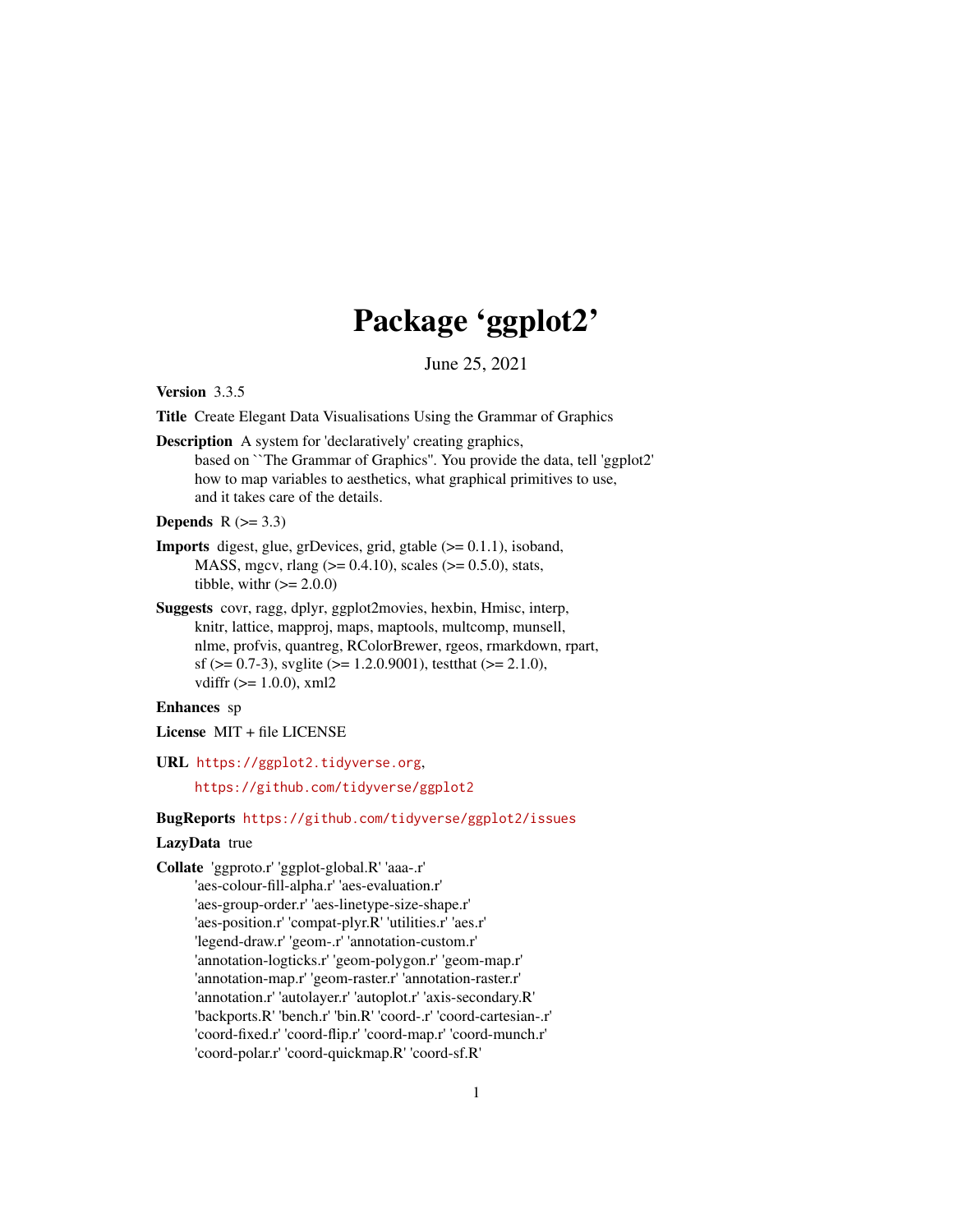'coord-transform.r' 'data.R' 'facet-.r' 'facet-grid-.r' 'facet-null.r' 'facet-wrap.r' 'fortify-lm.r' 'fortify-map.r' 'fortify-multcomp.r' 'fortify-spatial.r' 'fortify.r' 'stat-.r' 'geom-abline.r' 'geom-rect.r' 'geom-bar.r' 'geom-bin2d.r' 'geom-blank.r' 'geom-boxplot.r' 'geom-col.r' 'geom-path.r' 'geom-contour.r' 'geom-count.r' 'geom-crossbar.r' 'geom-segment.r' 'geom-curve.r' 'geom-defaults.r' 'geom-ribbon.r' 'geom-density.r' 'geom-density2d.r' 'geom-dotplot.r' 'geom-errorbar.r' 'geom-errorbarh.r' 'geom-freqpoly.r' 'geom-function.R' 'geom-hex.r' 'geom-histogram.r' 'geom-hline.r' 'geom-jitter.r' 'geom-label.R' 'geom-linerange.r' 'geom-point.r' 'geom-pointrange.r' 'geom-quantile.r' 'geom-rug.r' 'geom-sf.R' 'geom-smooth.r' 'geom-spoke.r' 'geom-text.r' 'geom-tile.r' 'geom-violin.r' 'geom-vline.r' 'ggplot2.r' 'grob-absolute.r' 'grob-dotstack.r' 'grob-null.r' 'grouping.r' 'guide-bins.R' 'guide-colorbar.r' 'guide-colorsteps.R' 'guide-legend.r' 'guides-.r' 'guides-axis.r' 'guides-grid.r' 'guides-none.r' 'hexbin.R' 'labeller.r' 'labels.r' 'layer.r' 'layer-sf.R' 'layout.R' 'limits.r' 'margins.R' 'performance.R' 'plot-build.r' 'plot-construction.r' 'plot-last.r' 'plot.r' 'position-.r' 'position-collide.r' 'position-dodge.r' 'position-dodge2.r' 'position-identity.r' 'position-jitter.r' 'position-jitterdodge.R' 'position-nudge.R' 'position-stack.r' 'quick-plot.r' 'range.r' 'reshape-add-margins.R' 'save.r' 'scale-.r' 'scale-alpha.r' 'scale-binned.R' 'scale-brewer.r' 'scale-colour.r' 'scale-continuous.r' 'scale-date.r' 'scale-discrete-.r' 'scale-expansion.r' 'scale-gradient.r' 'scale-grey.r' 'scale-hue.r' 'scale-identity.r' 'scale-linetype.r' 'scale-manual.r' 'scale-shape.r' 'scale-size.r' 'scale-steps.R' 'scale-type.R' 'scale-view.r' 'scale-viridis.r' 'scales-.r' 'stat-bin.r' 'stat-bin2d.r' 'stat-bindot.r' 'stat-binhex.r' 'stat-boxplot.r' 'stat-contour.r' 'stat-count.r' 'stat-density-2d.r' 'stat-density.r' 'stat-ecdf.r' 'stat-ellipse.R' 'stat-function.r' 'stat-identity.r' 'stat-qq-line.R' 'stat-qq.r' 'stat-quantile.r' 'stat-sf-coordinates.R' 'stat-sf.R' 'stat-smooth-methods.r' 'stat-smooth.r' 'stat-sum.r' 'stat-summary-2d.r' 'stat-summary-bin.R' 'stat-summary-hex.r' 'stat-summary.r' 'stat-unique.r' 'stat-ydensity.r' 'summarise-plot.R' 'summary.r' 'theme-elements.r' 'theme.r' 'theme-defaults.r' 'theme-current.R' 'translate-qplot-ggplot.r' 'translate-qplot-lattice.r' 'utilities-break.r' 'utilities-grid.r' 'utilities-help.r' 'utilities-matrix.r' 'utilities-resolution.r' 'utilities-table.r' 'utilities-tidy-eval.R' 'zxx.r' 'zzz.r'

#### VignetteBuilder knitr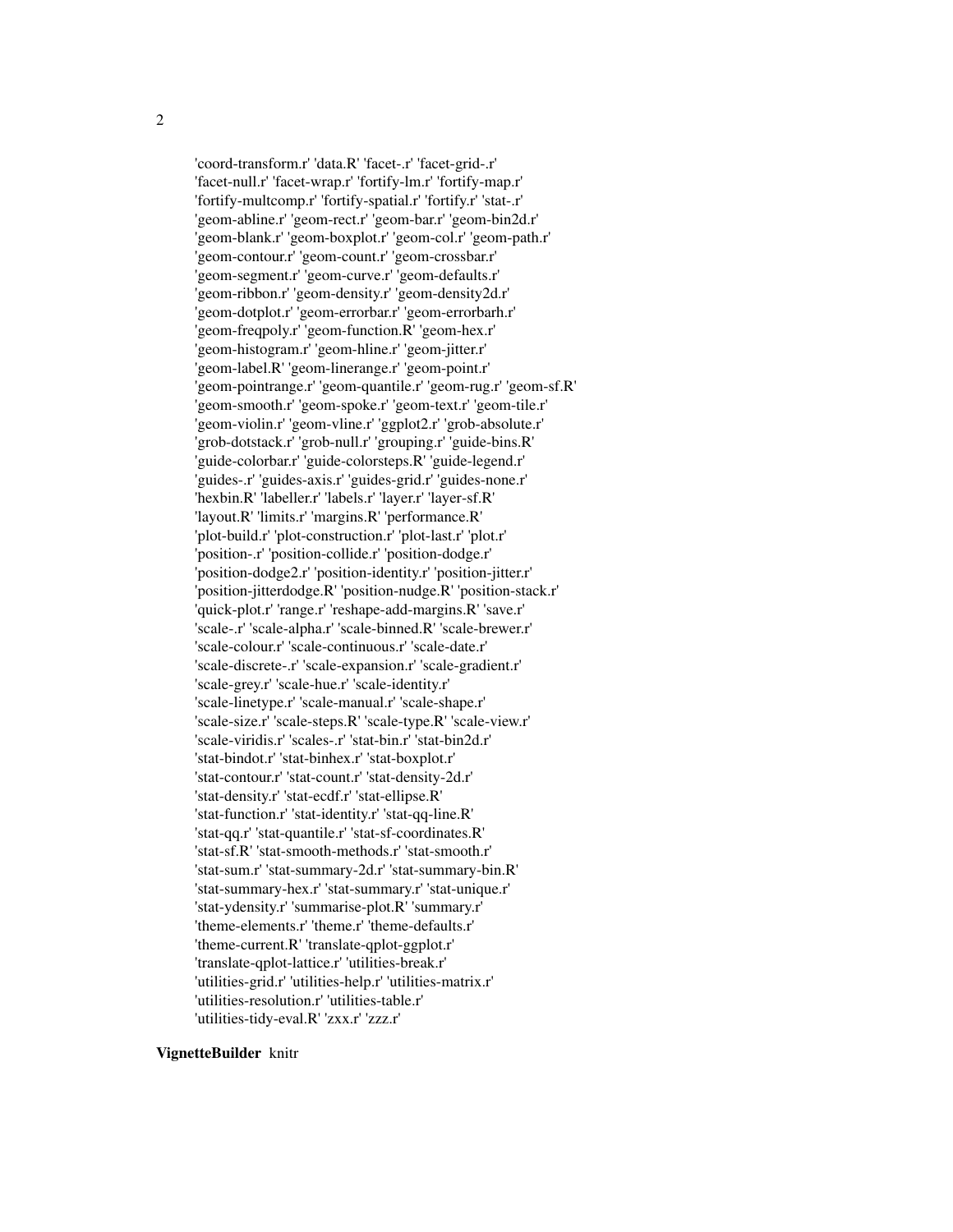R topics documented: 3

RoxygenNote 7.1.1

Encoding UTF-8

Config/Needs/website ggtext, tidyr, forcats, tidyverse/tidytemplate

### NeedsCompilation no

Author Hadley Wickham [aut] (<<https://orcid.org/0000-0003-4757-117X>>), Winston Chang [aut] (<<https://orcid.org/0000-0002-1576-2126>>), Lionel Henry [aut], Thomas Lin Pedersen [aut, cre] (<<https://orcid.org/0000-0002-5147-4711>>), Kohske Takahashi [aut], Claus Wilke [aut] (<<https://orcid.org/0000-0002-7470-9261>>), Kara Woo [aut] (<<https://orcid.org/0000-0002-5125-4188>>), Hiroaki Yutani [aut] (<<https://orcid.org/0000-0002-3385-7233>>), Dewey Dunnington [aut] (<<https://orcid.org/0000-0002-9415-4582>>), RStudio [cph, fnd]

Maintainer Thomas Lin Pedersen <thomas.pedersen@rstudio.com>

Repository CRAN

Date/Publication 2021-06-25 11:30:09 UTC

## R topics documented:

| 6                                                                                                                          |
|----------------------------------------------------------------------------------------------------------------------------|
| 7                                                                                                                          |
| 9                                                                                                                          |
| 10                                                                                                                         |
| 12                                                                                                                         |
| 13                                                                                                                         |
| 15                                                                                                                         |
| 16                                                                                                                         |
| 18                                                                                                                         |
| $annotation\_custom \dots \dots \dots \dots \dots \dots \dots \dots \dots \dots \dots \dots \dots \dots \dots \dots$<br>19 |
| 20                                                                                                                         |
| 22                                                                                                                         |
| 24                                                                                                                         |
| 25<br>autolayer                                                                                                            |
| 25                                                                                                                         |
| 26                                                                                                                         |
| 28                                                                                                                         |
| 34                                                                                                                         |
| 35                                                                                                                         |
| 36                                                                                                                         |
| 37                                                                                                                         |
| 40                                                                                                                         |
| 41                                                                                                                         |
| 44                                                                                                                         |
| 45                                                                                                                         |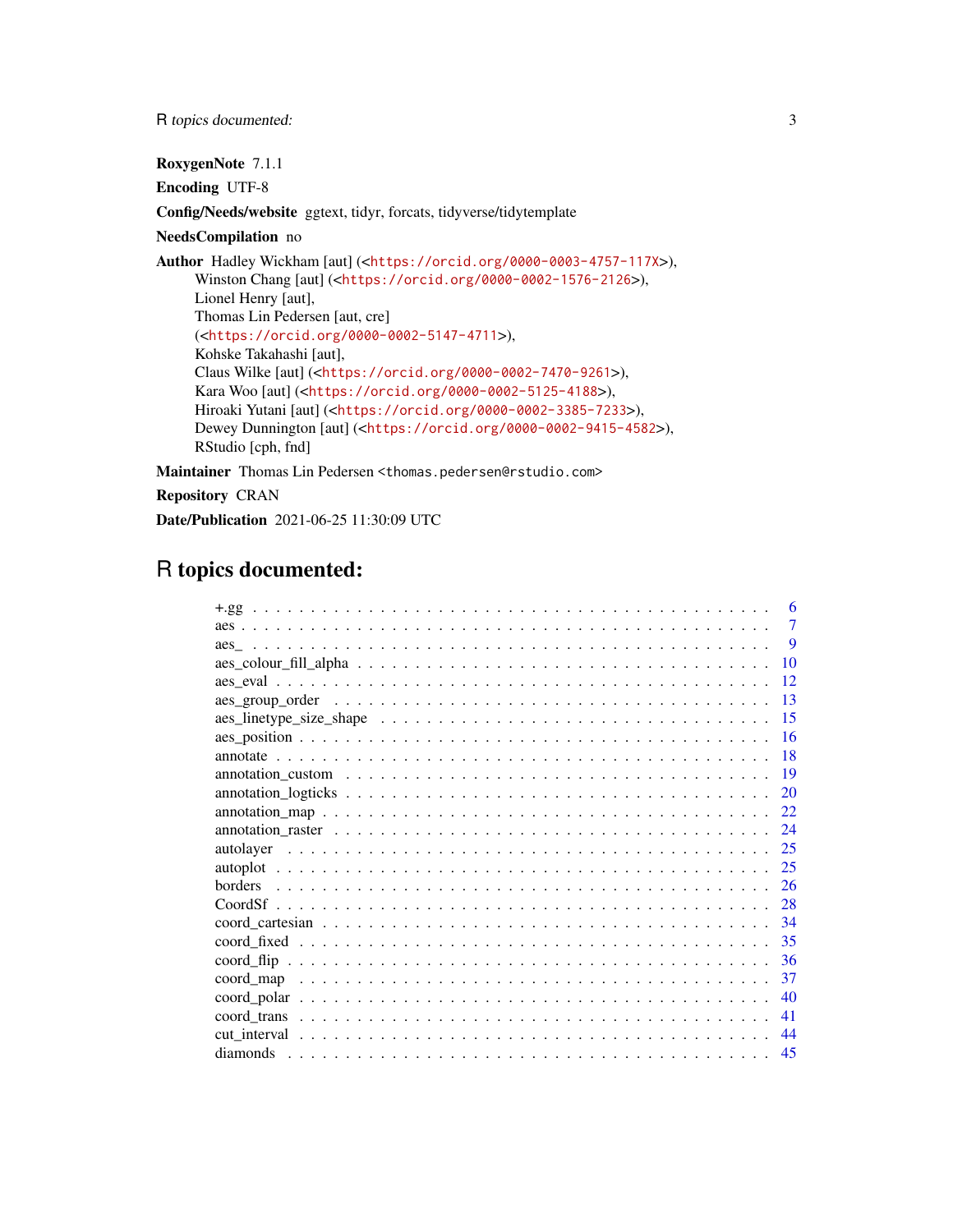| 46  |
|-----|
| 47  |
| 48  |
| 48  |
| 49  |
| 52  |
| 54  |
| 55  |
| 55  |
| 58  |
| 62  |
| 64  |
| 65  |
| 69  |
| -74 |
| -77 |
|     |
|     |
|     |
|     |
|     |
|     |
|     |
|     |
|     |
|     |
|     |
|     |
|     |
|     |
|     |
|     |
|     |
|     |
|     |
|     |
|     |
|     |
|     |
|     |
|     |
|     |
|     |
|     |
|     |
|     |
|     |
|     |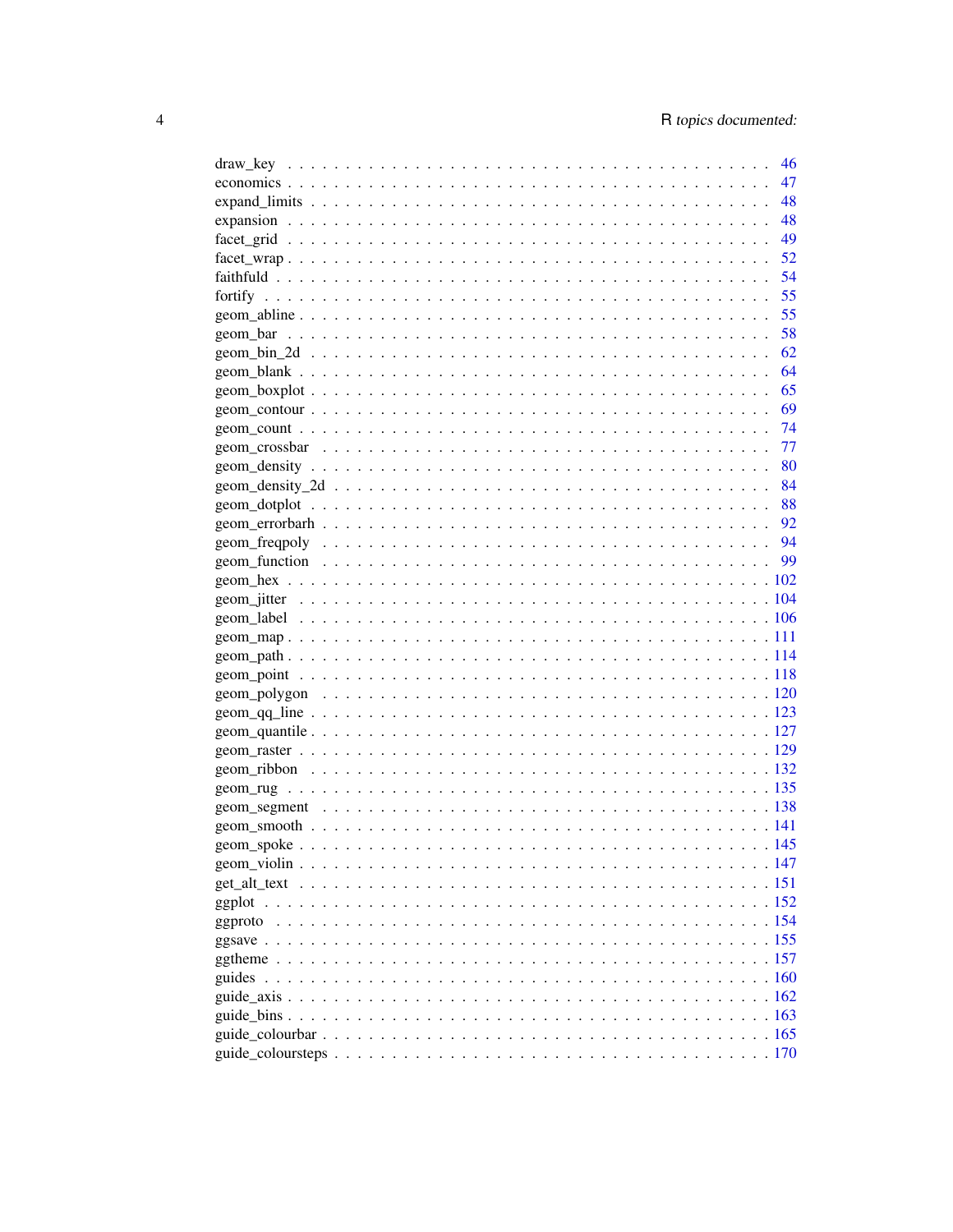| labs                            |  |
|---------------------------------|--|
|                                 |  |
|                                 |  |
|                                 |  |
|                                 |  |
|                                 |  |
|                                 |  |
|                                 |  |
|                                 |  |
|                                 |  |
|                                 |  |
|                                 |  |
|                                 |  |
|                                 |  |
|                                 |  |
| $print.g. plot             200$ |  |
|                                 |  |
|                                 |  |
|                                 |  |
|                                 |  |
|                                 |  |
|                                 |  |
|                                 |  |
|                                 |  |
|                                 |  |
|                                 |  |
|                                 |  |
|                                 |  |
|                                 |  |
|                                 |  |
|                                 |  |
|                                 |  |
|                                 |  |
|                                 |  |
|                                 |  |
|                                 |  |
|                                 |  |
|                                 |  |
|                                 |  |
| sec axis                        |  |
|                                 |  |
| stat_ellipse                    |  |
|                                 |  |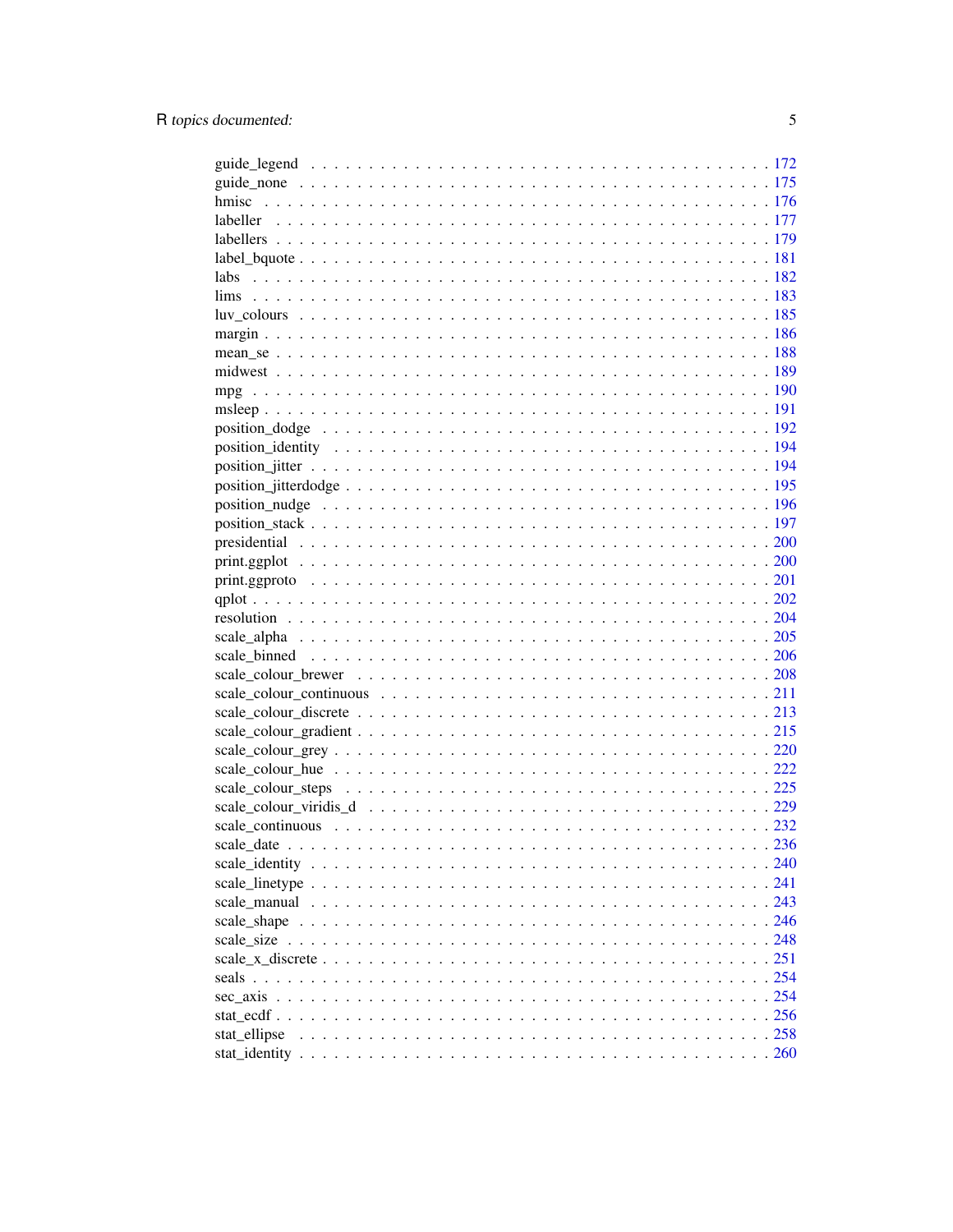<span id="page-5-0"></span>

#### Index [284](#page-283-0)

+.gg *Add components to a plot*

#### Description

+ is the key to constructing sophisticated ggplot2 graphics. It allows you to start simple, then get more and more complex, checking your work at each step.

### Usage

## S3 method for class 'gg' e1 + e2

e1 %+% e2

### Arguments

| e1 | An object of class ggplot() or a theme(). |
|----|-------------------------------------------|
| e2 | A plot component, as described below.     |

#### What can you add?

You can add any of the following types of objects:

- An aes () object replaces the default aesthetics.
- A layer created by a geom\_ or stat\_ function adds a new layer.
- A scale overrides the existing scale.
- A [theme\(\)](#page-271-1) modifies the current theme.
- A coord overrides the current coordinate system.
- A facet specification overrides the current faceting.

To replace the current default data frame, you must use  $\%+ \%$ , due to S3 method precedence issues. You can also supply a list, in which case each element of the list will be added in turn.

### See Also

[theme\(\)](#page-271-1)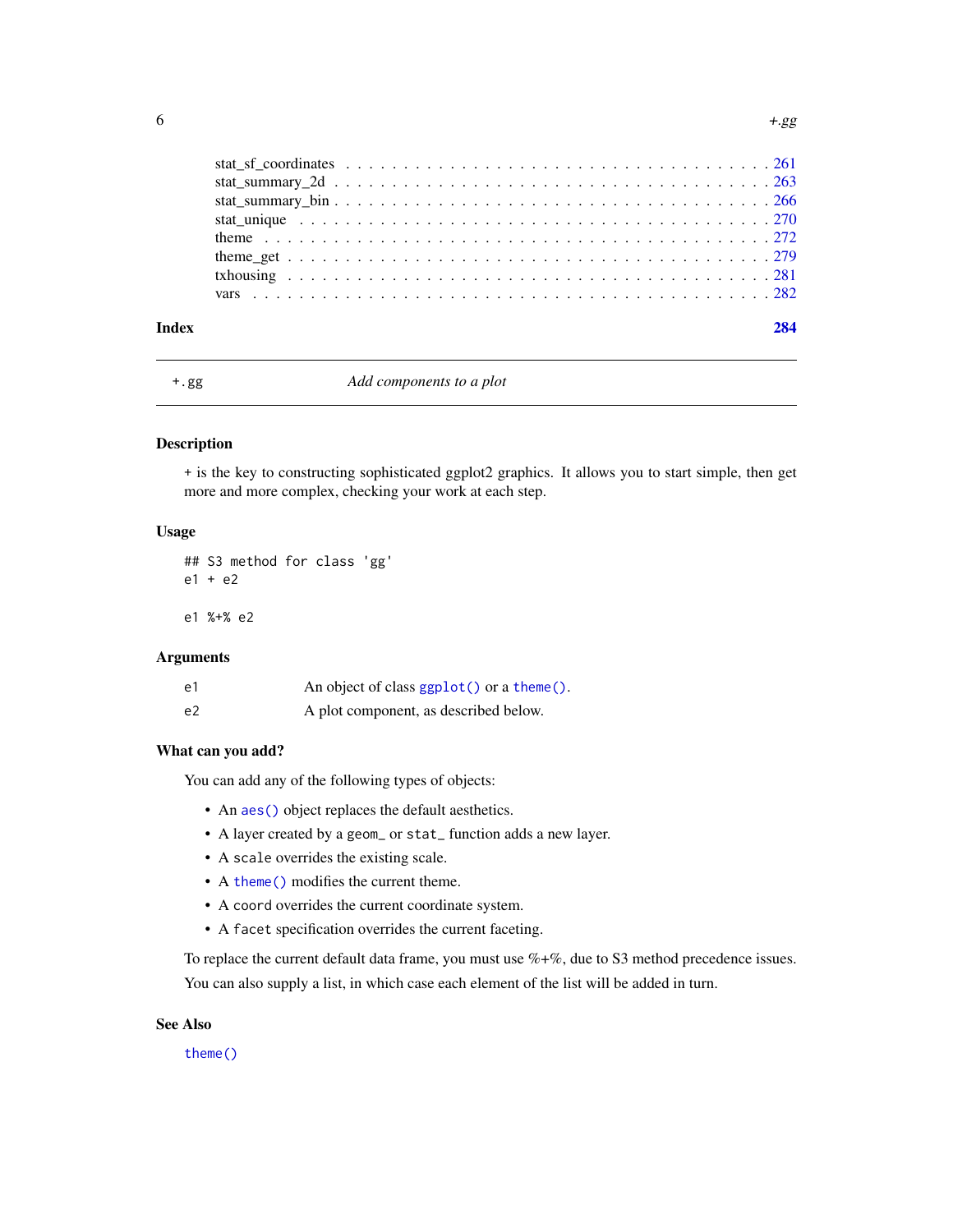<span id="page-6-0"></span> $\alpha$ es 7

#### Examples

```
base <-
 ggplot(mpg, aes(displ, hwy)) +
 geom_point()
base + geom_smooth()
# To override the data, you must use %+%
base %+% subset(mpg, f1 == "p")# Alternatively, you can add multiple components with a list.
# This can be useful to return from a function.
base + list(subset(mpg, f1 == "p"), geom_smooth())
```
### <span id="page-6-1"></span>aes *Construct aesthetic mappings*

### Description

Aesthetic mappings describe how variables in the data are mapped to visual properties (aesthetics) of geoms. Aesthetic mappings can be set in [ggplot\(\)](#page-151-1) and in individual layers.

#### Usage

 $\text{aes}(x, y, \ldots)$ 

#### Arguments

| $X, V, \ldots$ | List of name-value pairs in the form aesthetic $=$ variable describing which             |
|----------------|------------------------------------------------------------------------------------------|
|                | variables in the layer data should be mapped to which aesthetics used by the             |
|                | paired geom/stat. The expression variable is evaluated within the layer data, so         |
|                | there is no need to refer to the original dataset (i.e., use ggplot (df, aes (variable)) |
|                | instead of $ggplot(df, aes(df&variable))$ . The names for x and y aesthetics             |
|                | are typically omitted because they are so common; all other aesthetics must be           |
|                | named.                                                                                   |

#### Details

This function also standardises aesthetic names by converting color to colour (also in substrings, e.g., point\_color to point\_colour) and translating old style R names to ggplot names (e.g., pch to shape and cex to size).

#### Value

A list with class uneval. Components of the list are either quosures or constants.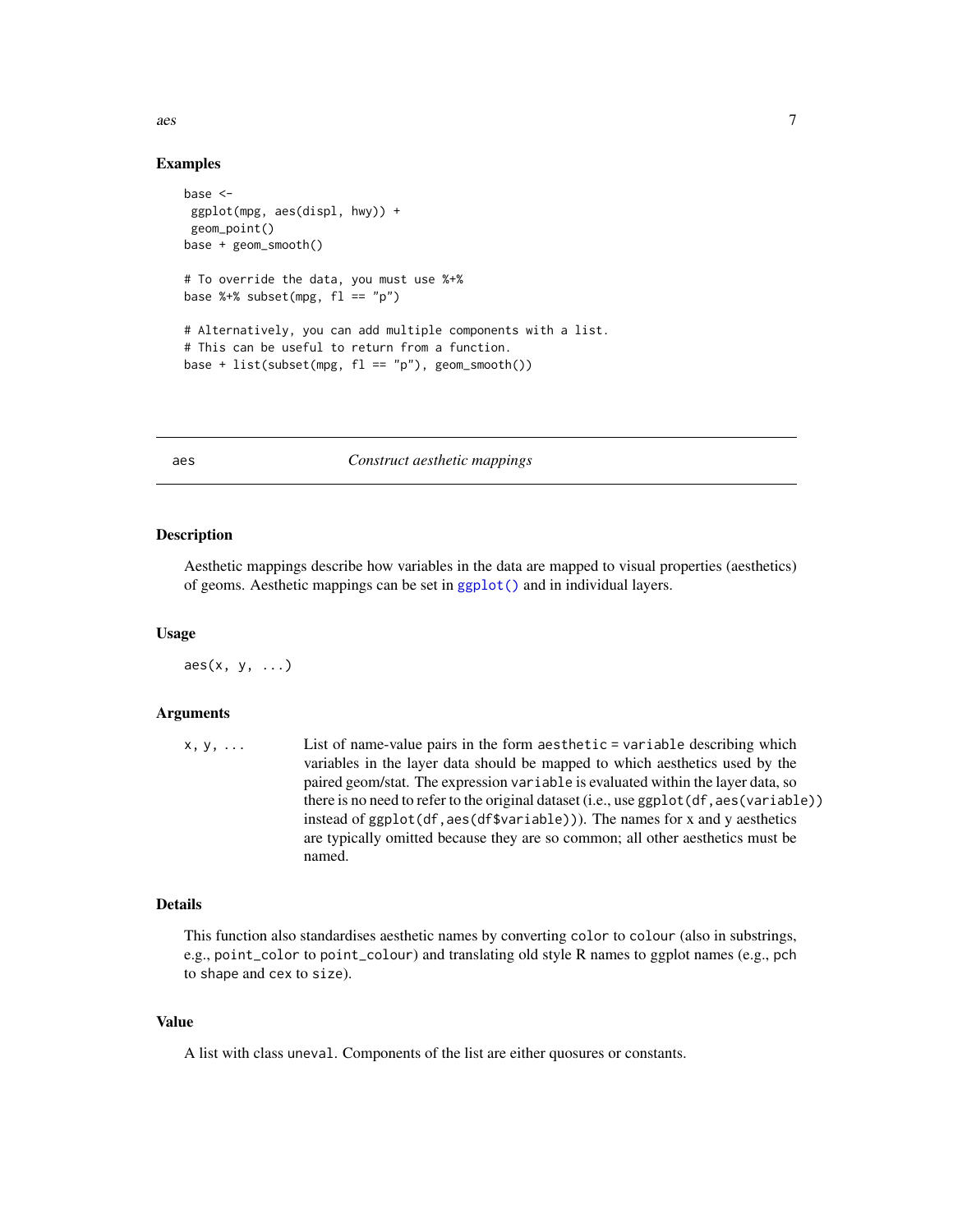#### Quasiquotation

aes() is a [quoting function.](#page-0-0) This means that its inputs are quoted to be evaluated in the context of the data. This makes it easy to work with variables from the data frame because you can name those directly. The flip side is that you have to use [quasiquotation](#page-0-0) to program with aes(). See a tidy evaluation tutorial such as the [dplyr programming vignette](https://dplyr.tidyverse.org/articles/programming.html) to learn more about these techniques.

#### See Also

[vars\(\)](#page-281-1) for another quoting function designed for faceting specifications.

#### Examples

```
\text{aes}(x = mpg, y = wt)aes(mpg, wt)
# You can also map aesthetics to functions of variables
\text{aes}(x = mpg \land 2, y = wt / cyl)# Or to constants
aes(x = 1, colour = "smooth")# Aesthetic names are automatically standardised
\text{aes}(\text{col} = x)\text{aes}(fg = x)\text{aes}(\text{color} = x)\text{aes}(\text{colour} = x)# aes() is passed to either ggplot() or specific layer. Aesthetics supplied
# to ggplot() are used as defaults for every layer.
ggplot(mpg, aes(displ, hwy)) + geom_point()
ggplot(mpg) + geom_point(aes(displ, hwy))
# Tidy evaluation ----------------------------------------------------
# aes() automatically quotes all its arguments, so you need to use tidy
# evaluation to create wrappers around ggplot2 pipelines. The
# simplest case occurs when your wrapper takes dots:
scatter_by <- function(data, ...) {
  ggplot(data) + geom_point(aes(...))
}
scatter_by(mtcars, disp, drat)
# If your wrapper has a more specific interface with named arguments,
# you need "enquote and unquote":
scatter_by <- function(data, x, y) {
  x \leq - enquo(x)y \leftarrow enquo(y)ggplot(data) + geom_point(aes(!!x, !!y))
}
scatter_by(mtcars, disp, drat)
```
# Note that users of your wrapper can use their own functions in the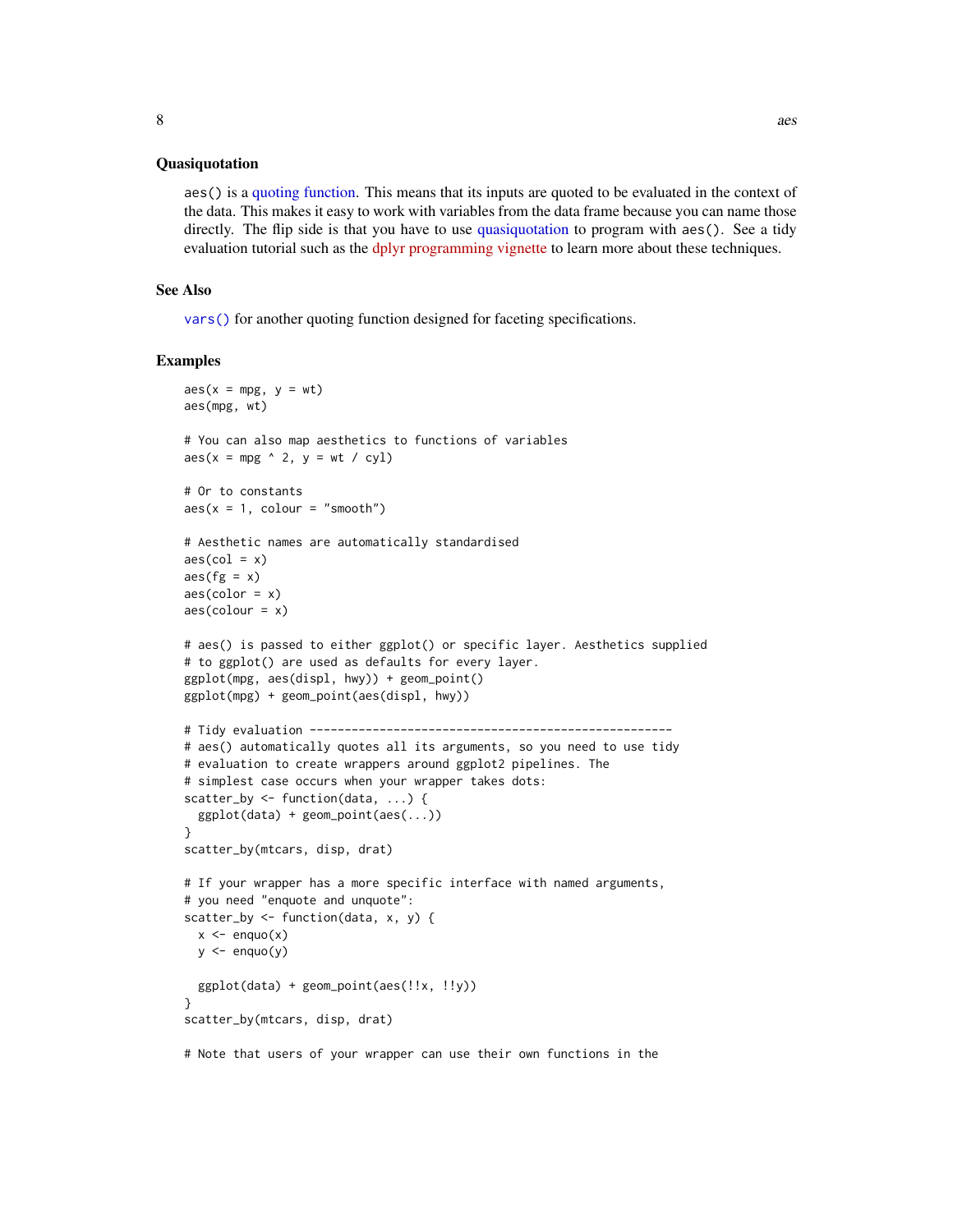```
# quoted expressions and all will resolve as it should!
cut3 \leftarrow function(x) cut_number(x, 3)scatter_by(mtcars, cut3(disp), drat)
```
<span id="page-8-1"></span>aes\_ *Define aesthetic mappings programmatically*

#### Description

Aesthetic mappings describe how variables in the data are mapped to visual properties (aesthetics) of geoms. [aes\(\)](#page-6-1) uses non-standard evaluation to capture the variable names. aes\_() and aes\_string() require you to explicitly quote the inputs either with "" for aes\_string(), or with quote or  $\sim$  for aes\_(). (aes\_q() is an alias to aes\_()). This makes aes\_() and aes\_string() easy to program with.

#### Usage

```
\text{aes}_{-}(x, y, \ldots)\text{aes\_string}(x, y, \ldots)\text{aes}_q(x, y, \ldots)
```
#### Arguments

x, y, ... List of name value pairs. Elements must be either quoted calls, strings, onesided formulas or constants.

### Details

aes\_string() and aes\_() are particularly useful when writing functions that create plots because you can use strings or quoted names/calls to define the aesthetic mappings, rather than having to use [substitute\(\)](#page-0-0) to generate a call to aes().

I recommend using aes\_(), because creating the equivalents of aes(colour = "my colour") or  $aes(x = 'X$1') with  $aes\_string()$  is quite clunky.$ 

### Life cycle

All these functions are soft-deprecated. Please use tidy evaluation idioms instead (see the quasiquotation section in [aes\(\)](#page-6-1) documentation).

### See Also

[aes\(\)](#page-6-1)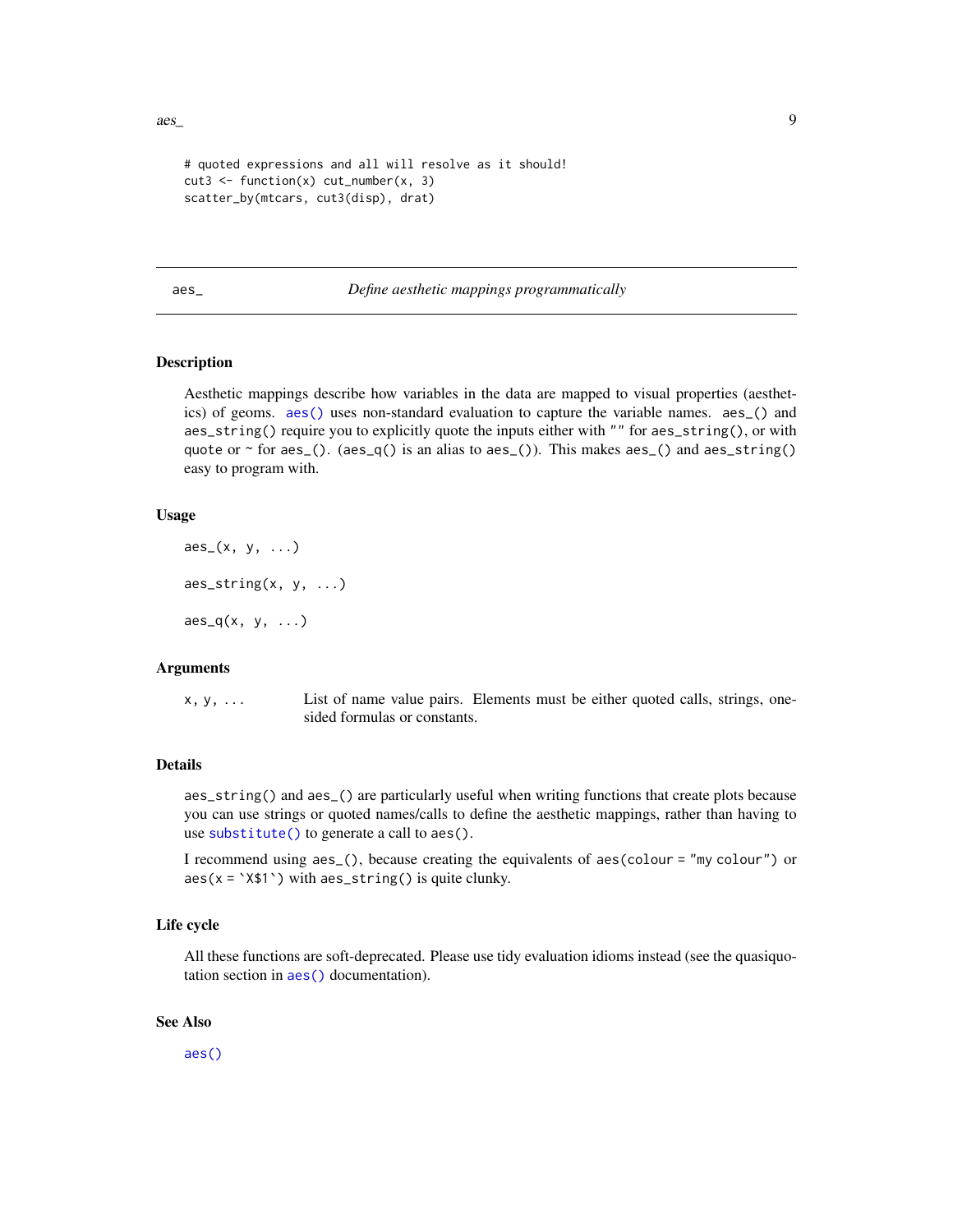### Examples

```
# Three ways of generating the same aesthetics
aes(mpg, wt, col = cyl)\text{aes}_{\text{u}}(\text{quote}(\text{mpg}), \text{ quote}(\text{wt}), \text{col} = \text{quote}(\text{cyl}))\text{aes}_{\text{max}}(\text{mpg}, \text{wrt}, \text{col} = \text{rdy})aes_string("mpg", "wt", col = "cyl")
# You can't easily mimic these calls with aes_string
aes(`$100`, colour = "smooth")
\text{aes}_{-}(\sim \text{``$100}', \text{ colour} = \text{''smooth''})# Ok, you can, but it requires a _lot_ of quotes
aes_string("`$100`", colour = '"smooth"')
# Convert strings to names with as.name
var <- "cvl"
\text{aes}(\text{col} = x)\text{aes}\_\text{(col} = \text{as.name}(\text{var}))
```
aes\_colour\_fill\_alpha *Colour related aesthetics: colour, fill, and alpha*

### **Description**

These aesthetics parameters change the colour (colour and fill) and the opacity (alpha) of geom elements on a plot. Almost every geom has either colour or fill (or both), as well as can have their alpha modified. Modifying colour on a plot is a useful way to enhance the presentation of data, often especially when a plot graphs more than two variables.

### Colour and fill

Colours and fills can be specified in the following ways:

- A name, e.g., "red". R has 657 built-in named colours, which can be listed with [grDevices::colors\(\)](#page-0-0).
- An rgb specification, with a string of the form "#RRGGBB" where each of the pairs RR, GG, BB consists of two hexadecimal digits giving a value in the range 00 to FF. You can optionally make the colour transparent by using the form "#RRGGBBAA".
- An NA, for a completely transparent colour.

#### Alpha

Alpha refers to the opacity of a geom. Values of alpha range from 0 to 1, with lower values corresponding to more transparent colors.

Alpha can additionally be modified through the colour or fill aesthetic if either aesthetic provides color values using an rgb specification ("#RRGGBBAA"), where AA refers to transparency values.

<span id="page-9-0"></span>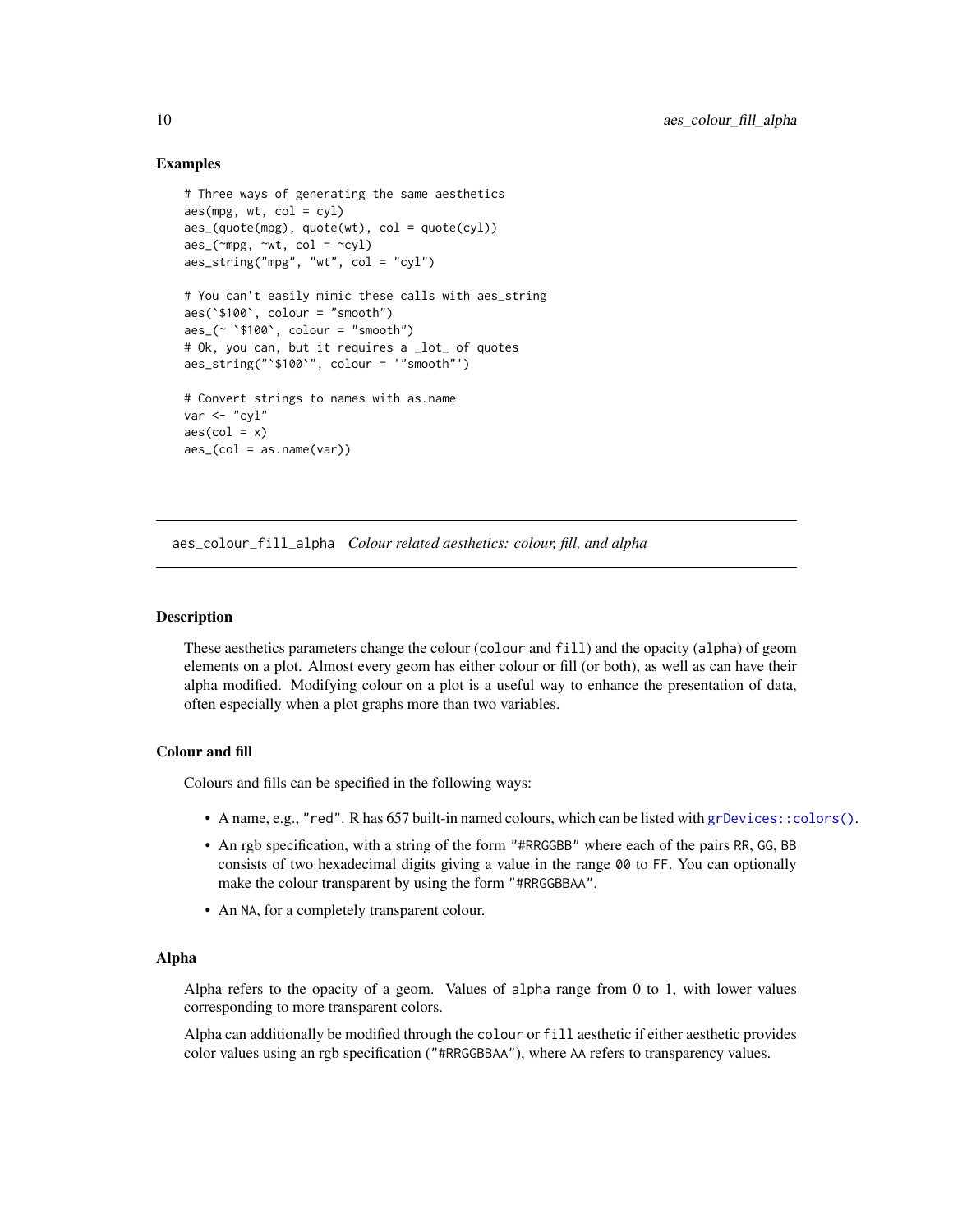#### See Also

- Other options for modifying colour: [scale\\_colour\\_brewer\(\)](#page-207-1), [scale\\_colour\\_gradient\(\)](#page-214-1), [scale\\_colour\\_grey\(\)](#page-219-1), [scale\\_colour\\_hue\(\)](#page-221-1), [scale\\_colour\\_identity\(\)](#page-239-1), [scale\\_colour\\_manual\(\)](#page-242-1), [scale\\_colour\\_viridis\\_d\(\)](#page-228-1)
- Other options for modifying fill: [scale\\_fill\\_brewer\(\)](#page-207-2), [scale\\_fill\\_gradient\(\)](#page-214-2), [scale\\_fill\\_grey\(\)](#page-219-2), [scale\\_fill\\_hue\(\)](#page-221-2), [scale\\_fill\\_identity\(\)](#page-239-1), [scale\\_fill\\_manual\(\)](#page-242-1), [scale\\_fill\\_viridis\\_d\(\)](#page-228-2)
- Other options for modifying alpha: [scale\\_alpha\(\)](#page-204-1)
- Run vignette("ggplot2-specs") to see an overview of other aesthestics that can be modified.

```
# Bar chart example
p <- ggplot(mtcars, aes(factor(cyl)))
# Default plotting
p + geom_bar()
# To change the interior colouring use fill aesthetic
p + geom\_bar(fill = "red")# Compare with the colour aesthetic which changes just the bar outline
p + geom\_bar(colour = "red")# Combining both, you can see the changes more clearly
p + geom_bar(fill = "white", colour = "red")
# Both colour and fill can take an rgb specification.
p + geom\_bar(fill = "#00abff")# Use NA for a completely transparent colour.
p + geom\_bar(fill = NA, colour = "#00abff")# Colouring scales differ depending on whether a discrete or
# continuous variable is being mapped. For example, when mapping
# fill to a factor variable, a discrete colour scale is used.
ggplot(mtcars, aes(factor(cyl), fill = factor(vs))) + geom-bar()# When mapping fill to continuous variable a continuous colour
# scale is used.
ggplot(faithfuld, aes(waiting, eruptions)) +
  geom_raster(aes(fill = density))
# Some geoms only use the colour aesthetic but not the fill
# aesthetic (e.g. geom_point() or geom_line()).
p \leftarrow ggplot(economics, aes(x = date, y = unempty))p + geom_line()
p + geom_line(colour = "green")
p + geom_point()
p + geom_point(colour = "red")
# For large datasets with overplotting the alpha
# aesthetic will make the points more transparent.
df \le data.frame(x = rnorm(5000), y = rnorm(5000))
p \leq - ggplot(df, aes(x,y))
```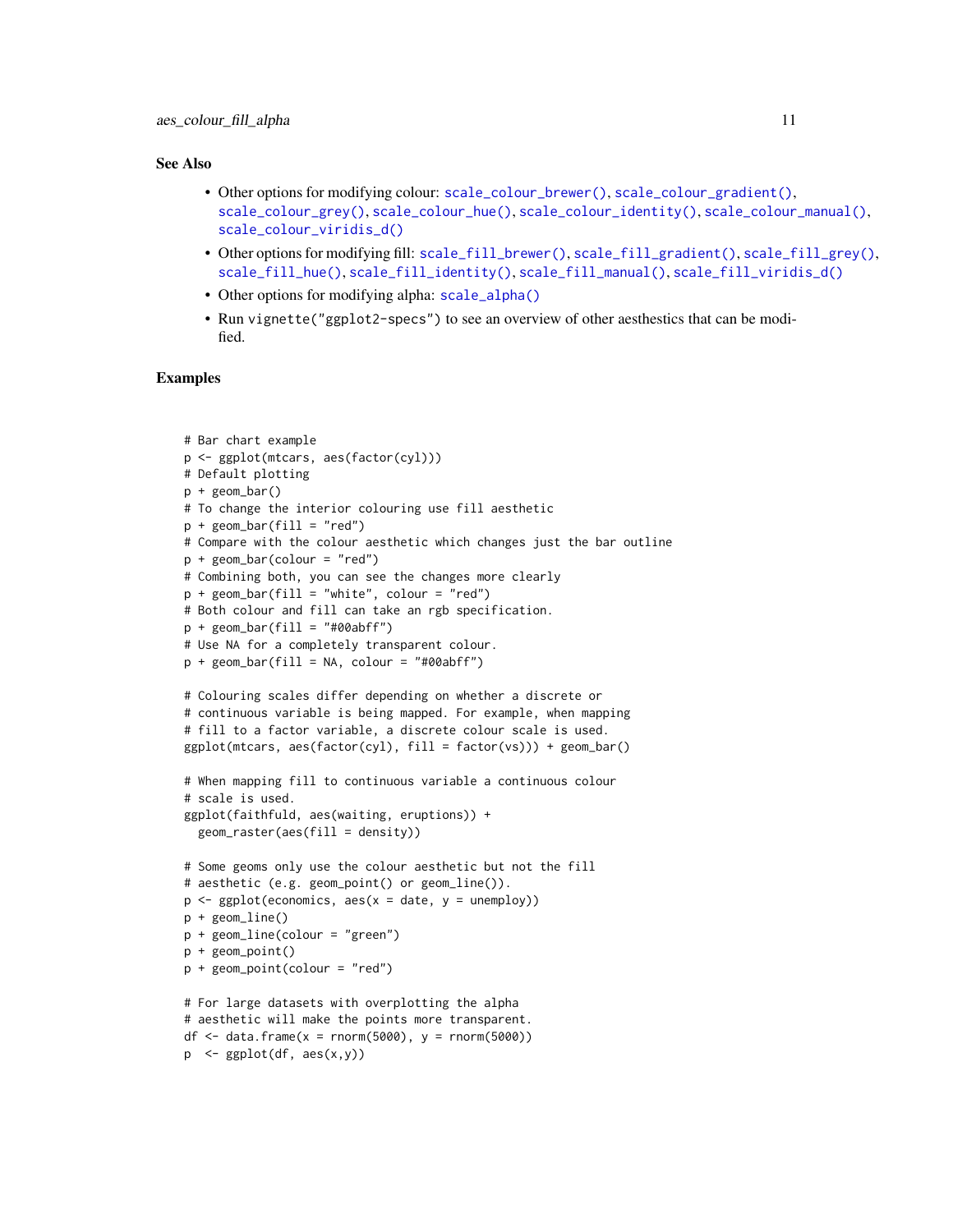```
p + geom_point()
p + geom\_point(alpha = 0.5)p + geom\_point(alpha = 1/10)# Alpha can also be used to add shading.
p \leftarrow ggplot(economics, aes(x = date, y = unempty)) + geom\_line()p
yrng <- range(economics$unemploy)
p \le -p +geom_rect(
    aes(NULL, NULL, xmin = start, xmax = end, fill = party),
    ymin = yrng[1], ymax = yrng[2], data = presidential
  )
\mathbf{D}p + scale_fill_manual(values = alpha(c("blue", "red"), .3))
```
#### aes\_eval *Control aesthetic evaluation*

#### Description

Most aesthetics are mapped from variables found in the data. Sometimes, however, you want to delay the mapping until later in the rendering process. ggplot2 has three stages of the data that you can map aesthetics from. The default is to map at the beginning, using the layer data provided by the user. The second stage is after the data has been transformed by the layer stat. The third and last stage is after the data has been transformed and mapped by the plot scales. The most common example of mapping from stat transformed data is the height of bars in [geom\\_histogram\(\)](#page-93-1): the height does not come from a variable in the underlying data, but is instead mapped to the count computed by [stat\\_bin\(\)](#page-93-1). An example of mapping from scaled data could be to use a desaturated version of the stroke colour for fill. If you want to map directly from the layer data you should not do anything special. In order to map from stat transformed data you should use the after\_stat() function to flag that evaluation of the aesthetic mapping should be postponed until after stat transformation. Similarly, you should use after\_scale() to flag evaluation of mapping for after data has been scaled. If you want to map the same aesthetic multiple times, e.g. map x to a data column for the stat, but remap it for the geom, you can use the stage() function to collect multiple mappings.

#### Usage

after\_stat(x) after\_scale(x) stage(start = NULL, after\_stat = NULL, after\_scale = NULL)

<span id="page-11-0"></span>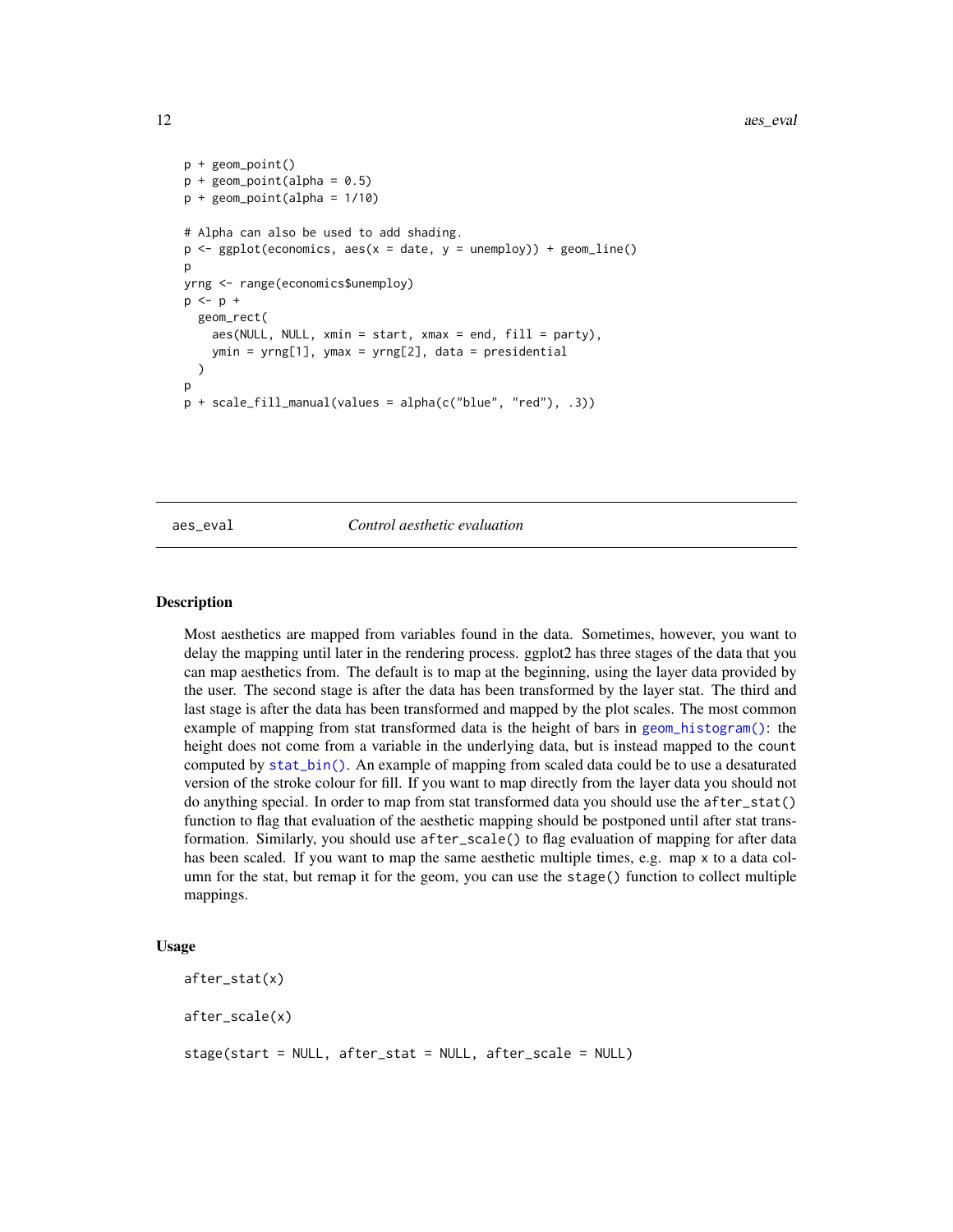#### <span id="page-12-0"></span>Arguments

| x           | An aesthetic expression using variables calculated by the stat $(after\_stat()$<br>or layer aesthetics (after_scale()). |
|-------------|-------------------------------------------------------------------------------------------------------------------------|
| start       | An aesthetic expression using variables from the layer data.                                                            |
| after_stat  | An aesthetic expression using variables calculated by the stat.                                                         |
| after_scale | An aesthetic expression using layer aesthetics.                                                                         |

#### Details

after\_stat() replaces the old approaches of using either stat() or surrounding the variable names with ...

#### Note

Evaluation after stat transformation will only have access to the variables calculated by the stat. Evaluation after scaling will only have access to the final aesthetics of the layer (including nonmapped, default aesthetics). The original layer data can only be accessed at the first stage.

#### Examples

```
# Default histogram display
ggplot(mpg, aes(displ)) +
 geom_histogram(aes(y = after_stat(count)))
# Scale tallest bin to 1
ggplot(mpg, aes(displ)) +
 geom_histogram(aes(y = after_stat(count / max(count))))
# Use a transparent version of colour for fill
ggplot(mpg, aes(class, hwy)) +
 geom_boxplot(aes(colour = class, fill = after_scale(alpha(colour, 0.4))))
# Use stage to modify the scaled fill
ggplot(mpg, aes(class, hwy)) +
 geom_boxplot(aes(fill = stage(class, after_scale = alpha(fill, 0.4))))
```
<span id="page-12-1"></span>aes\_group\_order *Aesthetics: grouping*

### Description

The group aesthetic is by default set to the interaction of all discrete variables in the plot. This choice often partitions the data correctly, but when it does not, or when no discrete variable is used in the plot, you will need to explicitly define the grouping structure by mapping group to a variable that has a different value for each group.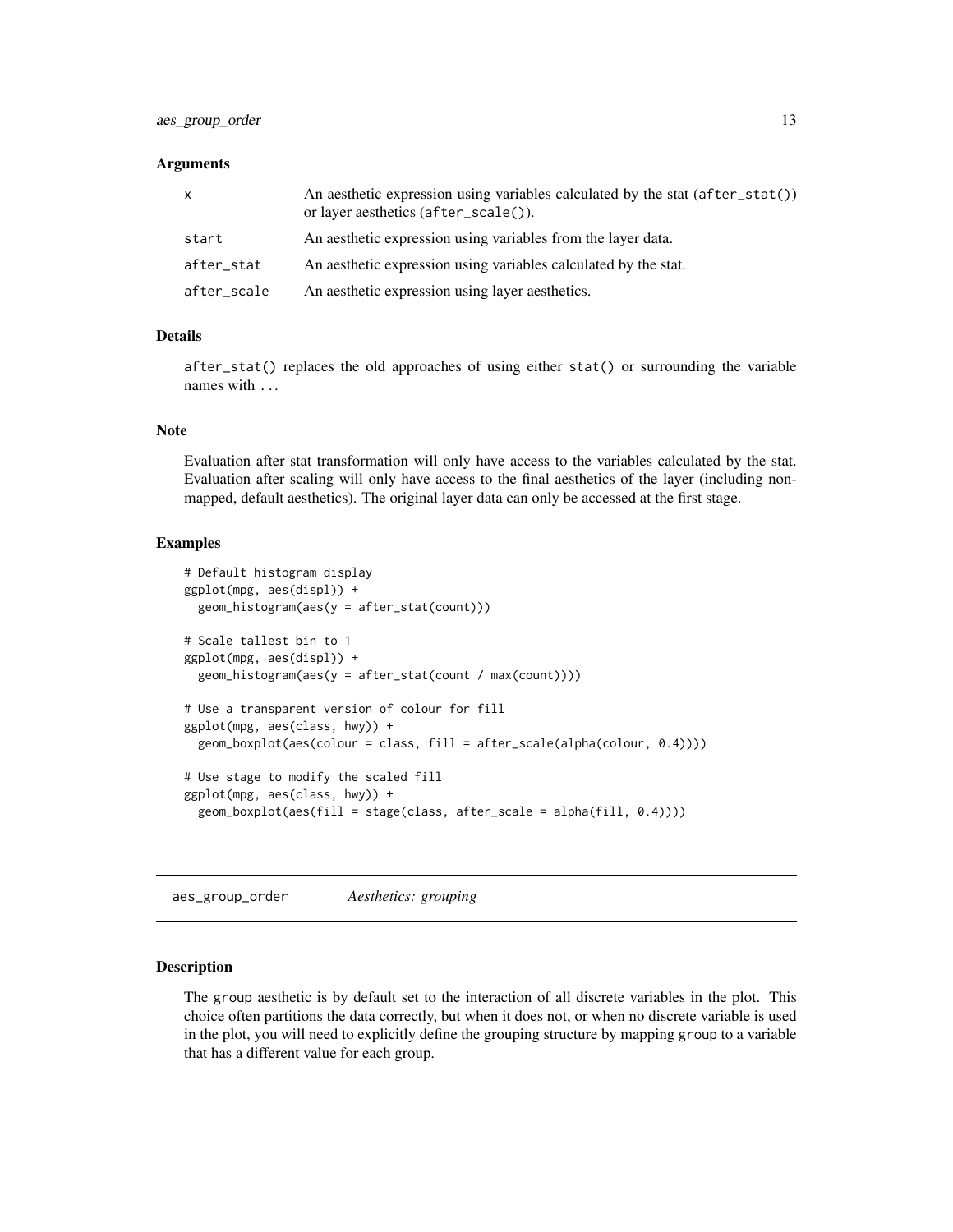#### Details

For most applications the grouping is set implicitly by mapping one or more discrete variables to x, y, colour, fill, alpha, shape, size, and/or linetype. This is demonstrated in the examples below.

There are three common cases where the default does not display the data correctly. The examples below use a longitudinal dataset, Oxboys, from the nlme package to demonstrate these cases. Oxboys records the heights (height) and centered ages (age) of 26 boys (Subject), measured on nine occasions (Occasion).

### See Also

- Geoms commonly used with groups: [geom\\_bar\(\)](#page-57-1), [geom\\_histogram\(\)](#page-93-1), [geom\\_line\(\)](#page-113-1)
- Run vignette("ggplot2-specs") to see an overview of other aesthestics that can be modified.

```
p <- ggplot(mtcars, aes(wt, mpg))
# A basic scatter plot
p + geom\_point(size = 4)# Using the colour aesthetic
p + geom\_point(aes(colour = factor(cyl)), size = 4)# Using the shape aesthetic
p + geom\_point(aes(shape = factor(cyl)), size = 4)# Using fill
p <- ggplot(mtcars, aes(factor(cyl)))
p + geom_bar()
p + geom\_bar(aes(fill = factor(cyl)))p + geom\_bar(aes(fill = factor(vs)))# Using linetypes
ggplot(economics_long, aes(date, value01)) +
  geom_line(aes(linetype = variable))
# Multiple groups with one aesthetic
p <- ggplot(nlme::Oxboys, aes(age, height))
# The default is not sufficient here. A single line tries to connect all
# the observations.
p + geom_line()
# To fix this, use the group aesthetic to map a different line for each
# subject.
p + geom_line(aes(group = Subject))
# Different groups on different layers
p <- p + geom_line(aes(group = Subject))
# Using the group aesthetic with both geom_line() and geom_smooth()
# groups the data the same way for both layers
p + geom_smooth(aes(group = Subject), method = "lm", se = FALSE)
```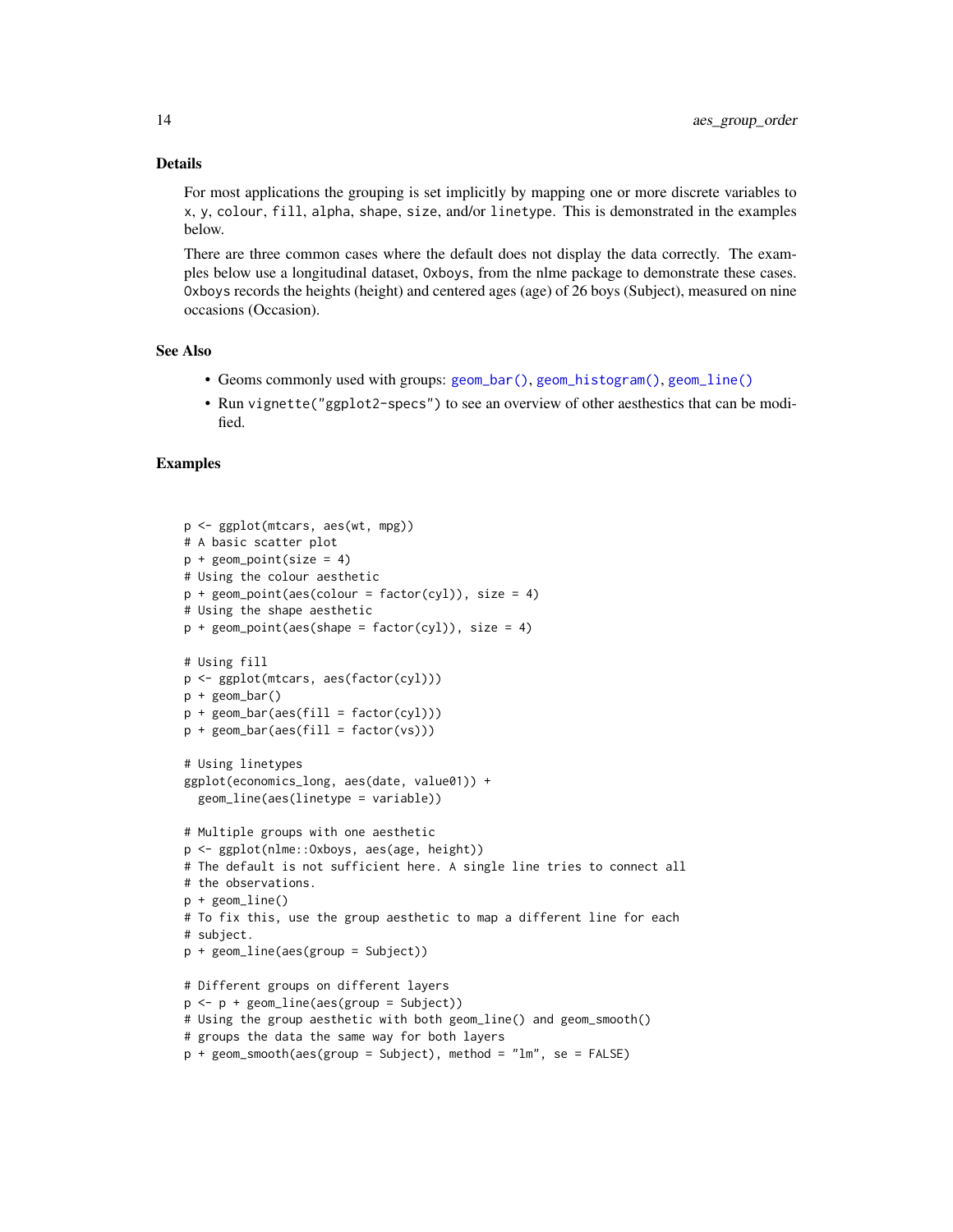```
# Changing the group aesthetic for the smoother layer
# fits a single line of best fit across all boys
p + geom\_smooth(aes(group = 1), size = 2, method = "lm", se = FALSE)# Overriding the default grouping
# Sometimes the plot has a discrete scale but you want to draw lines
# that connect across groups. This is the strategy used in interaction
# plots, profile plots, and parallel coordinate plots, among others.
# For example, we draw boxplots of height at each measurement occasion.
p <- ggplot(nlme::Oxboys, aes(Occasion, height)) + geom_boxplot()
p
# There is no need to specify the group aesthetic here; the default grouping
# works because occasion is a discrete variable. To overlay individual
# trajectories, we again need to override the default grouping for that layer
# with aes(group = Subject)
p + geom_line(aes(group = Subject), colour = "blue")
```
aes\_linetype\_size\_shape

*Differentiation related aesthetics: linetype, size, shape*

### **Description**

The linetype, size, and shape aesthetics modify the appearance of lines and/or points. They also apply to the outlines of polygons (linetype and size) or to text (size).

The linetype aesthetic can be specified with either an integer  $(0-6)$ , a name  $(0 = 5)$  and  $(1 = 5)$  and  $(2 = 5)$  $=$  dashed,  $3 =$  dotted,  $4 =$  dotdash,  $5 =$  longdash,  $6 =$  twodash), a mapping to a discrete variable, or a string of an even number (up to eight) of hexadecimal digits which give the lengths in consecutive positions in the string. See examples for a hex string demonstration.

The size aesthetic can be specified with a numerical value (in millimetres) or via a mapping to a continuous variable.

The shape aesthetic can be specified with an integer (between 0 and 25), a single character (which uses that character as the plotting symbol), a . to draw the smallest rectangle that is visible (i.e., about one pixel), an NA to draw nothing, or a mapping to a discrete variable. Symbols and filled shapes are described in the examples below.

#### See Also

- [geom\\_line\(\)](#page-113-1) and [geom\\_point\(\)](#page-117-1) for geoms commonly used with these aesthetics.
- [aes\\_group\\_order\(\)](#page-12-1) for using linetype, size, or shape for grouping.
- Run vignette("ggplot2-specs") to see an overview of other aesthestics that can be modified.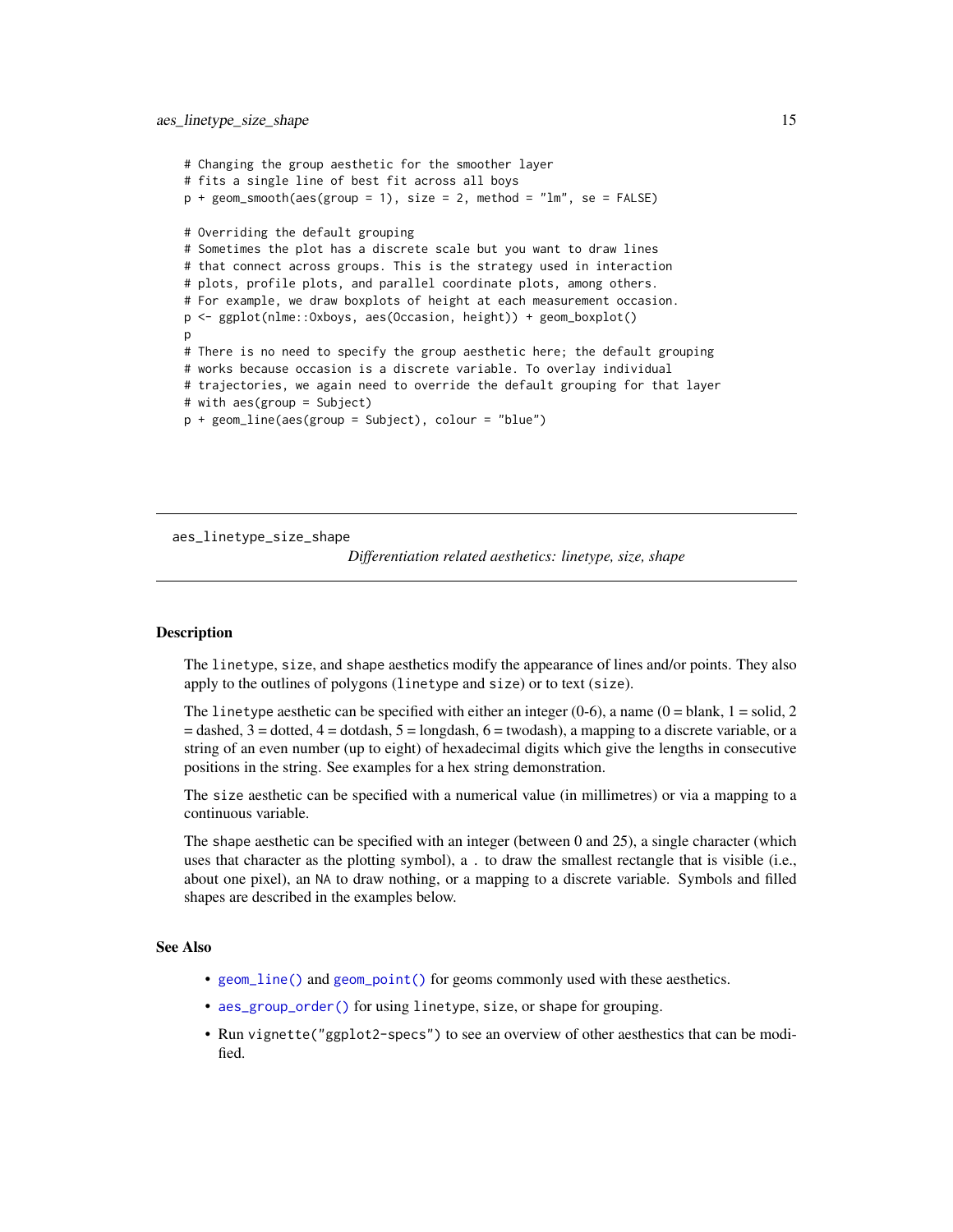#### Examples

```
df <- data.frame(x = 1:10, y = 1:10)
p \leftarrow \text{ggplot}(df, \text{aes}(x, y))p + geom\_line(linetype = 2)p + geom\_line(linetype = "dotdash")# An example with hex strings; the string "33" specifies three units on followed
# by three off and "3313" specifies three units on followed by three off followed
# by one on and finally three off.
p + geom\_line(linetype = "3313")# Mapping line type from a grouping variable
ggplot(economics_long, aes(date, value01)) +
  geom_line(aes(linetype = variable))
# Size examples
p <- ggplot(mtcars, aes(wt, mpg))
p + geom\_point(size = 4)p + geom_point(aes(size = qsec))
p + geom\_point(size = 2.5) +geom\_hline(yintercept = 25, size = 3.5)# Shape examples
p + geom_point()
p + geom\_point(shape = 5)p + geom\_point(shape = "k", size = 3)p + geom\_point(shape = "."p + geom\_point(shape = NA)p + geom_point(aes(shape = factor(cyl)))
# A look at all 25 symbols
df2 <- data.frame(x = 1:5, y = 1:25, z = 1:25)
p <- ggplot(df2, aes(x, y))
p + geom\_point(aes(shape = z), size = 4) +
  scale_shape_identity()
# While all symbols have a foreground colour, symbols 19-25 also take a
# background colour (fill)
p + geom\_point(aes(shape = z), size = 4, colour = "Red") +scale_shape_identity()
p + geom_point(aes(shape = z), size = 4, colour = "Red", fill = "Black") +
  scale_shape_identity()
```
aes\_position *Position related aesthetics: x, y, xmin, xmax, ymin, ymax, xend, yend*

#### **Description**

The following aesthetics can be used to specify the position of elements: x, y, xmin, xmax, ymin, ymax, xend, yend.

<span id="page-15-0"></span>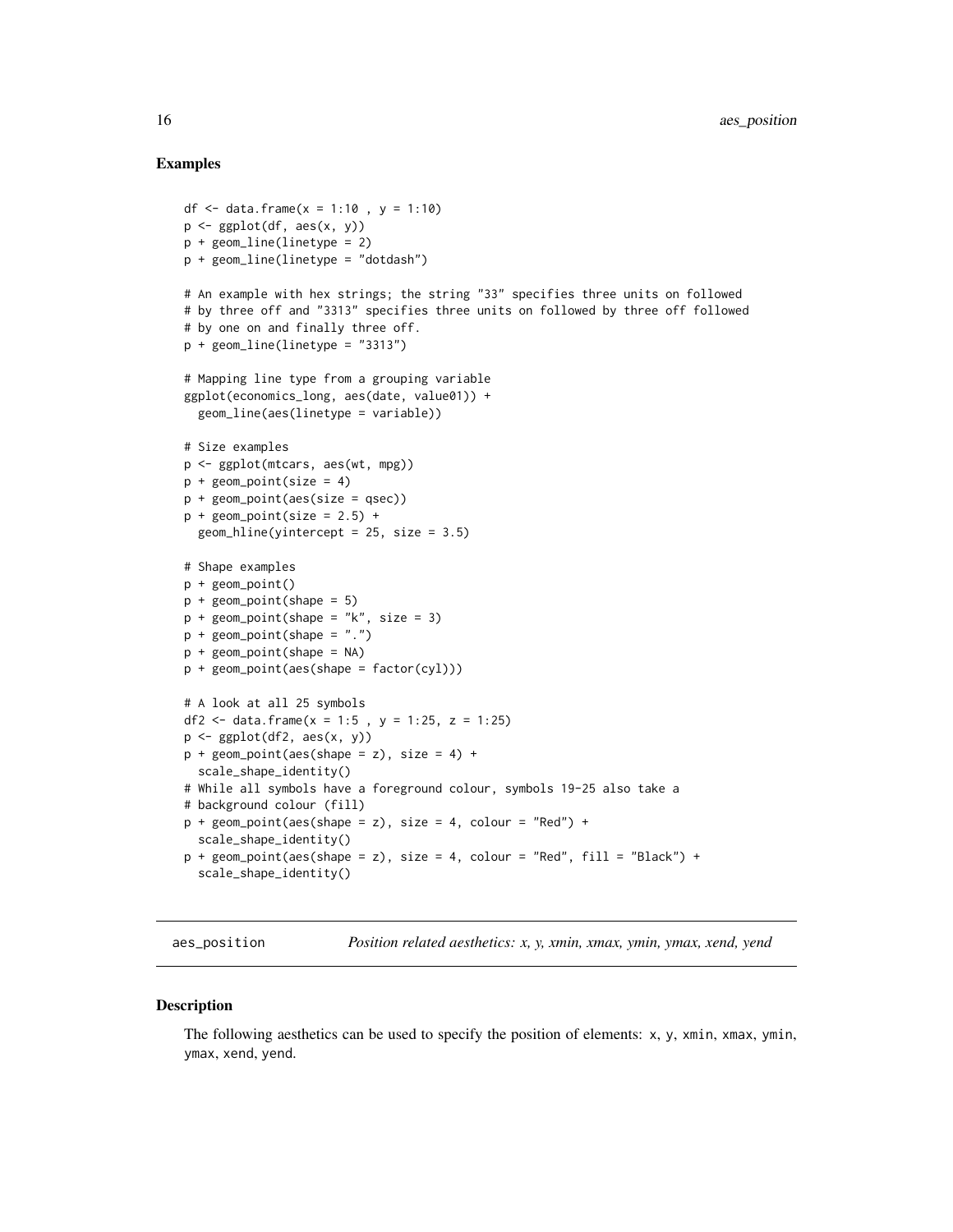#### ass\_position 17

#### Details

x and y define the locations of points or of positions along a line or path.

x, y and xend, yend define the starting and ending points of segment and curve geometries.

xmin, xmax, ymin and ymax can be used to specify the position of annotations and to represent rectangular areas.

### See Also

- Geoms that commonly use these aesthetics: [geom\\_crossbar\(\)](#page-76-1), [geom\\_curve\(\)](#page-137-1), [geom\\_errorbar\(\)](#page-76-2), [geom\\_line\(\)](#page-113-1), [geom\\_linerange\(\)](#page-76-2), [geom\\_path\(\)](#page-113-2), [geom\\_point\(\)](#page-117-1), [geom\\_pointrange\(\)](#page-76-2), [geom\\_rect\(\)](#page-128-1), [geom\\_segment\(\)](#page-137-2)
- See also [annotate\(\)](#page-17-1) for placing annotations.

```
# Generate data: means and standard errors of means for prices
# for each type of cut
dmod <- lm(price ~ cut, data = diamonds)
cut <- unique(diamonds$cut)
cuts_df <- data.frame(
 cut,
  predict(dmod, data.frame(cut), se = TRUE)[c("fit", "se.fit")]
)
ggplot(cuts_df) +
  aes(
  x = cut,y = fit,ymin = fit - se.fit,ymax = fit + se.fit,
  colour = cut
  ) +geom_pointrange()
# Using annotate
p \leq - ggplot(mtcars, \text{aes}(x = wt, y = mpg)) + \text{geom\_point}()p
p + annotate(
  "rect", xmin = 2, xmax = 3.5, ymin = 2, ymax = 25,
  fill = "dark grey", alpha = .5
\mathcal{L}# Geom_segment examples
p + geom_segment(
  aes(x = 2, y = 15, xend = 2, yend = 25),
  arrow = arrow(length = unit(0.5, "cm"))
p + geom_segment(
  aes(x = 2, y = 15, xend = 3, yend = 15),
  arrow = arrow(length = unit(0.5, "cm")
```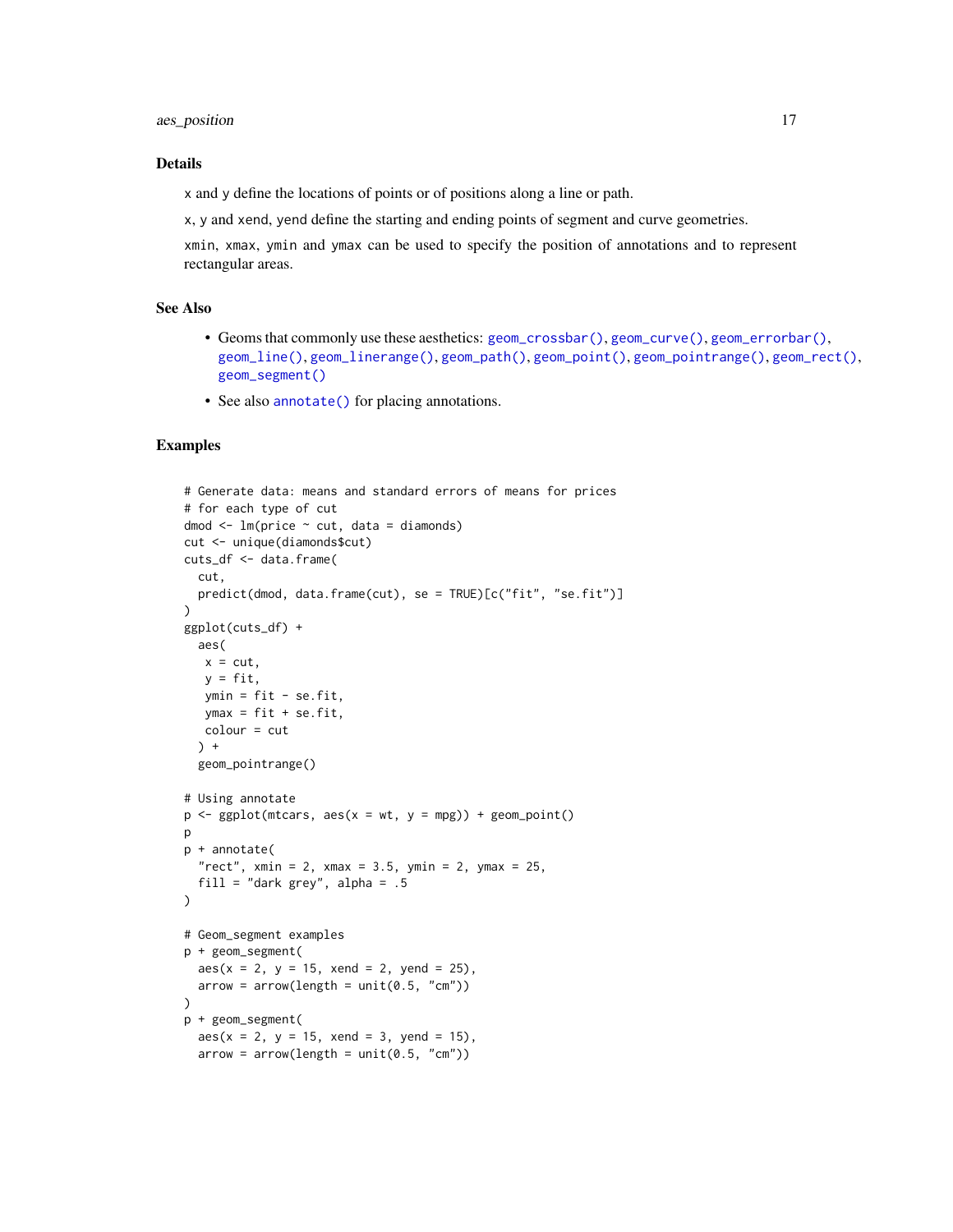#### <span id="page-17-0"></span>18 annotate annotate annotate annotate annotate annotate annotate annotate annotate annotate annotate annotate annotate annotate annotate annotate annotate annotate annotate annotate annotate annotate annotate annotate ann

```
)
p + geom_segment(
  aes(x = 5, y = 30, xend = 3.5, yend = 25),
  arrow = arrow(length = unit(0.5, "cm"))
# You can also use geom_segment() to recreate plot(type = "h")
# from base R:
counts \leq as.data.frame(table(x = rpois(100, 5)))
counts$x <- as.numeric(as.character(counts$x))
with(counts, plot(x, Freq, type = "h", lwd = 10))ggplot(counts, aes(x = x, y = Free)) +
  geom_segment(aes(yend = 0, xend = x), size = 10)
```
annotate *Create an annotation layer*

### Description

This function adds geoms to a plot, but unlike typical a geom function, the properties of the geoms are not mapped from variables of a data frame, but are instead passed in as vectors. This is useful for adding small annotations (such as text labels) or if you have your data in vectors, and for some reason don't want to put them in a data frame.

#### Usage

```
annotate(
  geom,
 x = NULL,y = NULL,xmin = NULL,
 xmax = NULL,
 ymin = NULL,
 ymax = NULL,xend = NULL,yend = NULL,
  ...,
 na.rm = FALSE
\lambda
```
### Arguments

| geom | name of geom to use for annotation                                                                                                                                    |
|------|-----------------------------------------------------------------------------------------------------------------------------------------------------------------------|
|      | x, y, xmin, ymin, xmax, ymax, xend, yend                                                                                                                              |
|      | positioning aesthetics - you must specify at least one of these.                                                                                                      |
| .    | Other arguments passed on to $l$ ayer(). These are often aesthetics, used to set<br>an aesthetic to a fixed value, like colour $=$ "red" or size $=$ 3. They may also |
|      | be parameters to the paired geom/stat.                                                                                                                                |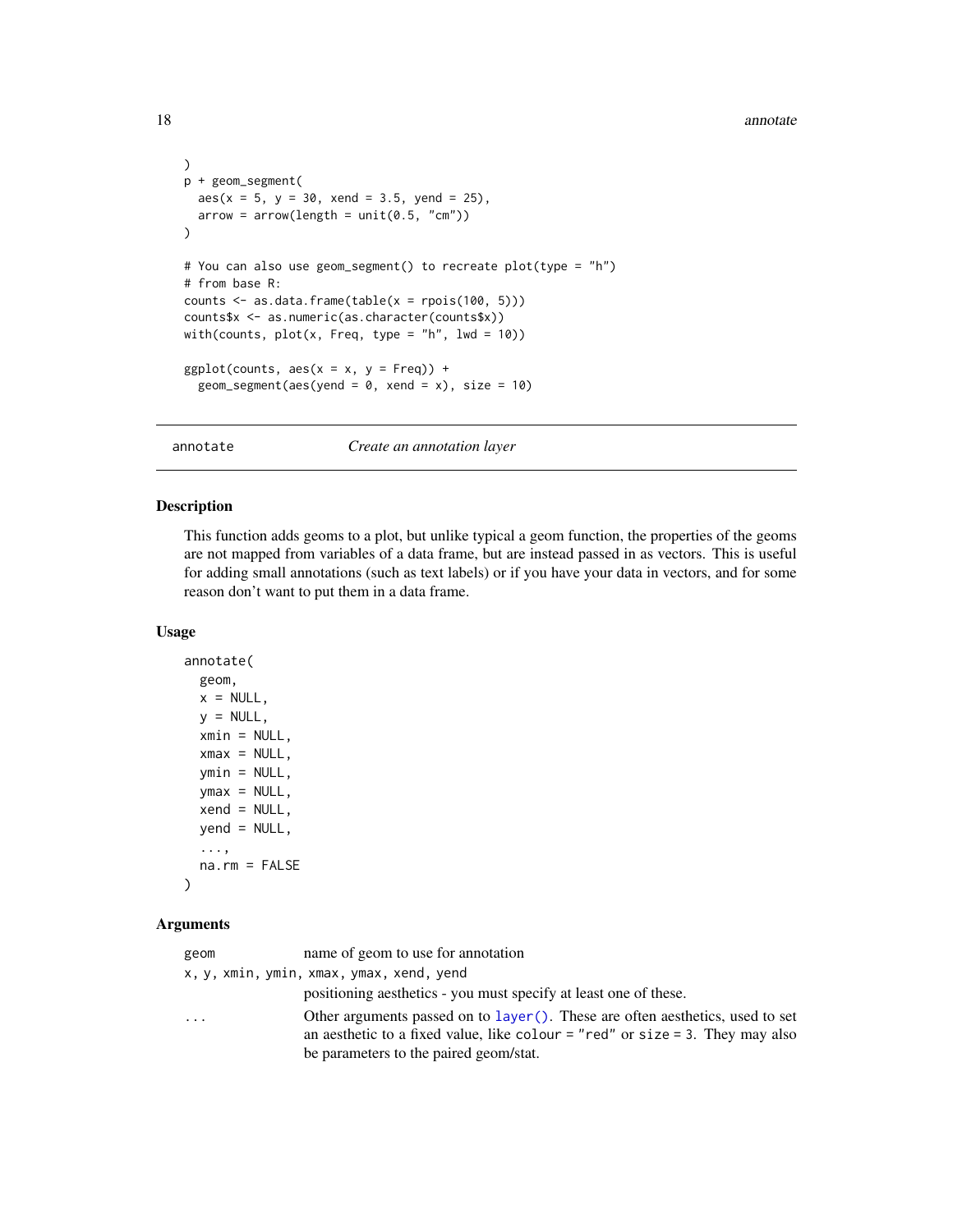<span id="page-18-0"></span>na.rm If FALSE, the default, missing values are removed with a warning. If TRUE, missing values are silently removed.

#### Details

Note that all position aesthetics are scaled (i.e. they will expand the limits of the plot so they are visible), but all other aesthetics are set. This means that layers created with this function will never affect the legend.

#### Examples

```
p \leq - ggplot(mtcars, aes(x = wt, y = mpg)) + geom_point()
p + annotate("text", x = 4, y = 25, label = "Some text")
p + annotate("text", x = 2:5, y = 25, label = "Some text")
p + annotate("rect", xmin = 3, xmax = 4.2, ymin = 12, ymax = 21,
 alpha = .2)
p + annotate("segment", x = 2.5, xend = 4, y = 15, yend = 25,
 colour = "blue")
p + annotate("pointrange", x = 3.5, y = 20, ymin = 12, ymax = 28,
 colour = "red", size = 1.5)p + annotate("text", x = 2:3, y = 20:21, label = c("my label", "label 2"))
p + annotate("text", x = 4, y = 25, label = "italic(R) ^ 2 == 0.75",
 parse = TRUE)
p + annotate("text", x = 4, y = 25,
 label = "paste(italic(R) ^ 2, \" = .75\")", parse = TRUE)
```
annotation\_custom *Annotation: Custom grob*

#### **Description**

This is a special geom intended for use as static annotations that are the same in every panel. These annotations will not affect scales (i.e. the x and y axes will not grow to cover the range of the grob, and the grob will not be modified by any ggplot settings or mappings).

#### Usage

```
\text{annotation\_custom}(\text{grob}, \text{ xmin} = -\text{Inf}, \text{ xmax} = \text{Inf}, \text{ ymin} = -\text{Inf}, \text{ ymax} = \text{Inf})
```
#### Arguments

| grob       | grob to display                                                       |
|------------|-----------------------------------------------------------------------|
| xmin, xmax | x location (in data coordinates) giving horizontal location of raster |
| ymin, ymax | y location (in data coordinates) giving vertical location of raster   |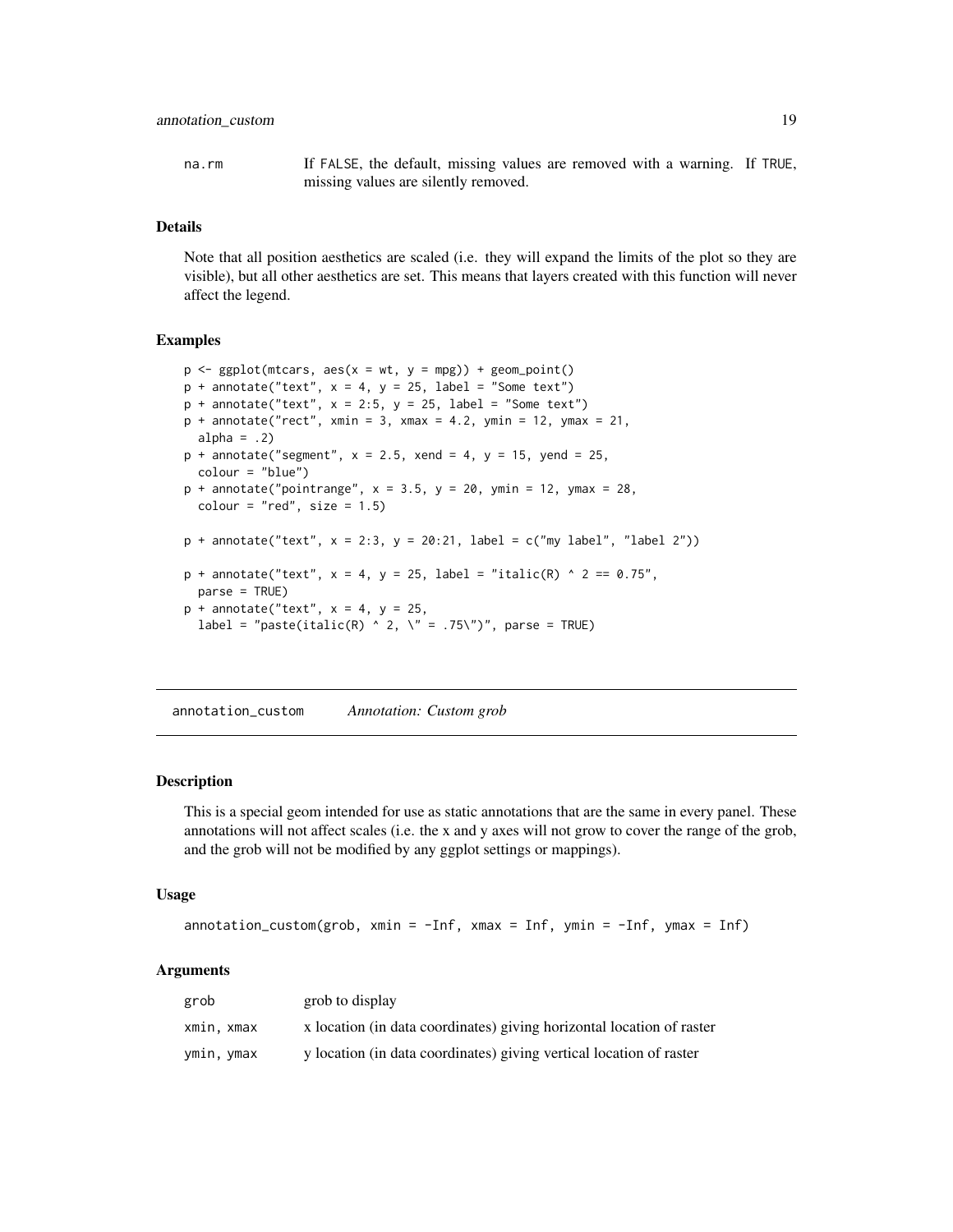#### Details

Most useful for adding tables, inset plots, and other grid-based decorations.

#### Note

annotation\_custom() expects the grob to fill the entire viewport defined by xmin, xmax, ymin, ymax. Grobs with a different (absolute) size will be center-justified in that region. Inf values can be used to fill the full plot panel (see examples).

#### Examples

```
# Dummy plot
df \le data.frame(x = 1:10, y = 1:10)
base \leq ggplot(df, aes(x, y)) +
  geom_blank() +
  theme_bw()
# Full panel annotation
base + annotation_custom(
  grob = grid::roundrectGrob(),
  xmin = -Inf, xmax = Inf, ymin = -Inf, ymax = Inf
)
# Inset plot
df2 \leftarrow data.frame(x = 1, y = 1)
g <- ggplotGrob(ggplot(df2, aes(x, y)) +
  geom_point() +
  theme(plot.background = element_rect(colour = "black")))
base +
  annotation_custom(grob = g, xmin = 1, xmax = 10, ymin = 8, ymax = 10)
```
annotation\_logticks *Annotation: log tick marks*

### Description

This annotation adds log tick marks with diminishing spacing. These tick marks probably make sense only for base 10.

#### Usage

```
annotation_logticks(
 base = 10.
  sides = "bl",outside = FALSE,
  scaled = TRUE,
  short = unit(0.1, "cm"),
 mid = unit(0.2, "cm"),
```
<span id="page-19-0"></span>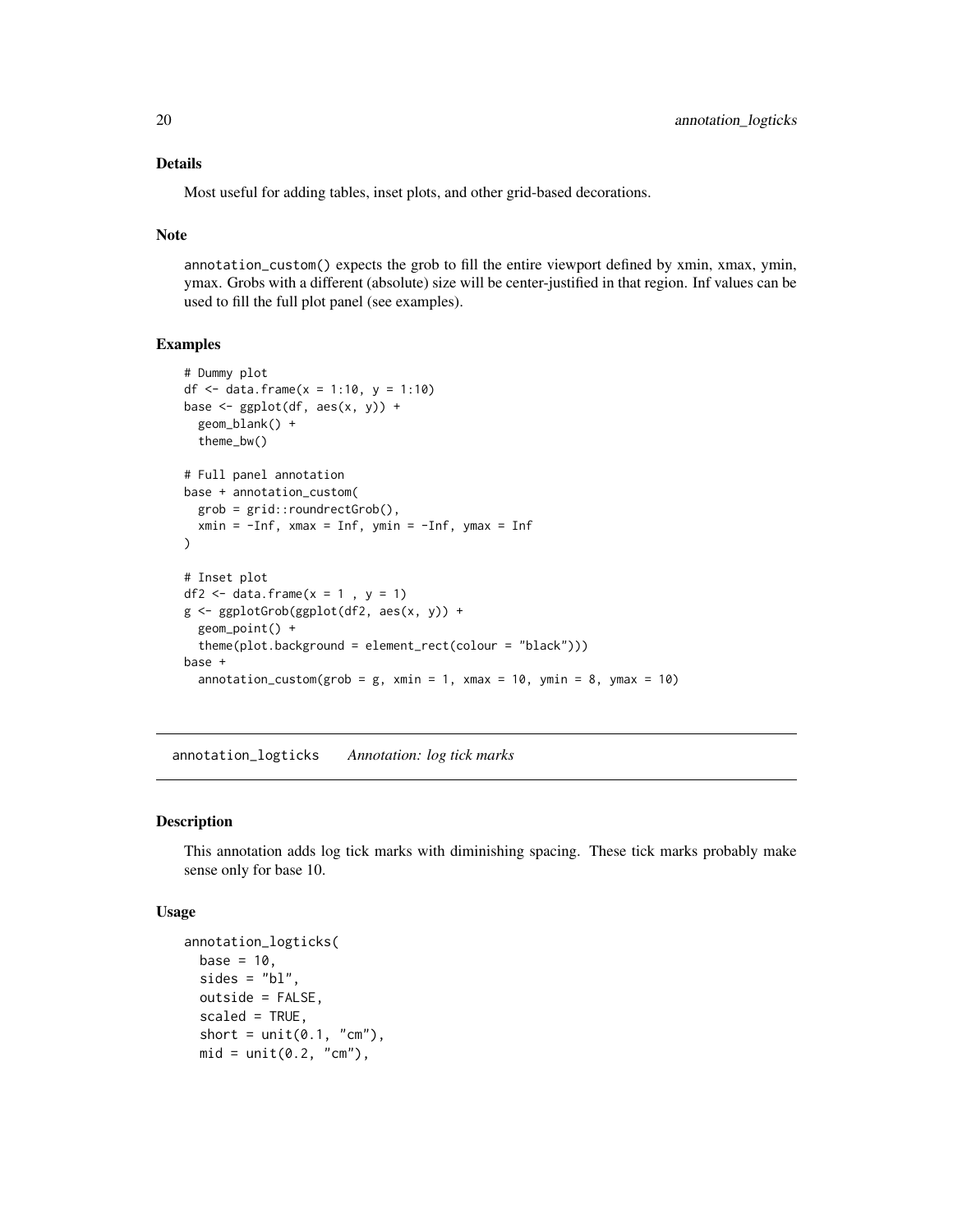### annotation\_logticks 21

```
long = unit(0.3, "cm"),
  colour = "black",
  size = 0.5,
  linetype = 1,
  alpha = 1,
  color = NULL,
  ...
\mathcal{L}
```
#### Arguments

| base     | the base of the log (default 10)                                                                                                                                                                                 |
|----------|------------------------------------------------------------------------------------------------------------------------------------------------------------------------------------------------------------------|
| sides    | a string that controls which sides of the plot the log ticks appear on. It can be set<br>to a string containing any of "trbl", for top, right, bottom, and left.                                                 |
| outside  | logical that controls whether to move the log ticks outside of the plot area.<br>Default is off (FALSE). You will also need to use coord_cartesian(clip=<br>"off"). See examples.                                |
| scaled   | is the data already log-scaled? This should be TRUE (default) when the data is<br>already transformed with log10() or when using scale_y_log10(). It should<br>be FALSE when using coord_trans( $y = "log10")$ . |
| short    | $a grid: unit()$ object specifying the length of the short tick marks                                                                                                                                            |
| mid      | a grid::unit() object specifying the length of the middle tick marks. In base<br>10, these are the "5" ticks.                                                                                                    |
| long     | a grid: :unit() object specifying the length of the long tick marks. In base 10,<br>these are the " $1$ " (or " $10$ ") ticks.                                                                                   |
| colour   | Colour of the tick marks.                                                                                                                                                                                        |
| size     | Thickness of tick marks, in mm.                                                                                                                                                                                  |
| linetype | Linetype of tick marks (solid, dashed, etc.)                                                                                                                                                                     |
| alpha    | The transparency of the tick marks.                                                                                                                                                                              |
| color    | An alias for colour.                                                                                                                                                                                             |
| $\cdots$ | Other parameters passed on to the layer                                                                                                                                                                          |

### See Also

[scale\\_y\\_continuous\(\)](#page-231-1), [scale\\_y\\_log10\(\)](#page-231-1) for log scale transformations.

[coord\\_trans\(\)](#page-40-1) for log coordinate transformations.

```
# Make a log-log plot (without log ticks)
a <- ggplot(msleep, aes(bodywt, brainwt)) +
geom_point(na.rm = TRUE) +
 scale_x_log10(
   breaks = scales::trans_breaks("log10", function(x) 10^x),
   labels = scales::trans_format("log10", scales::math_format(10^.x))
 ) +
```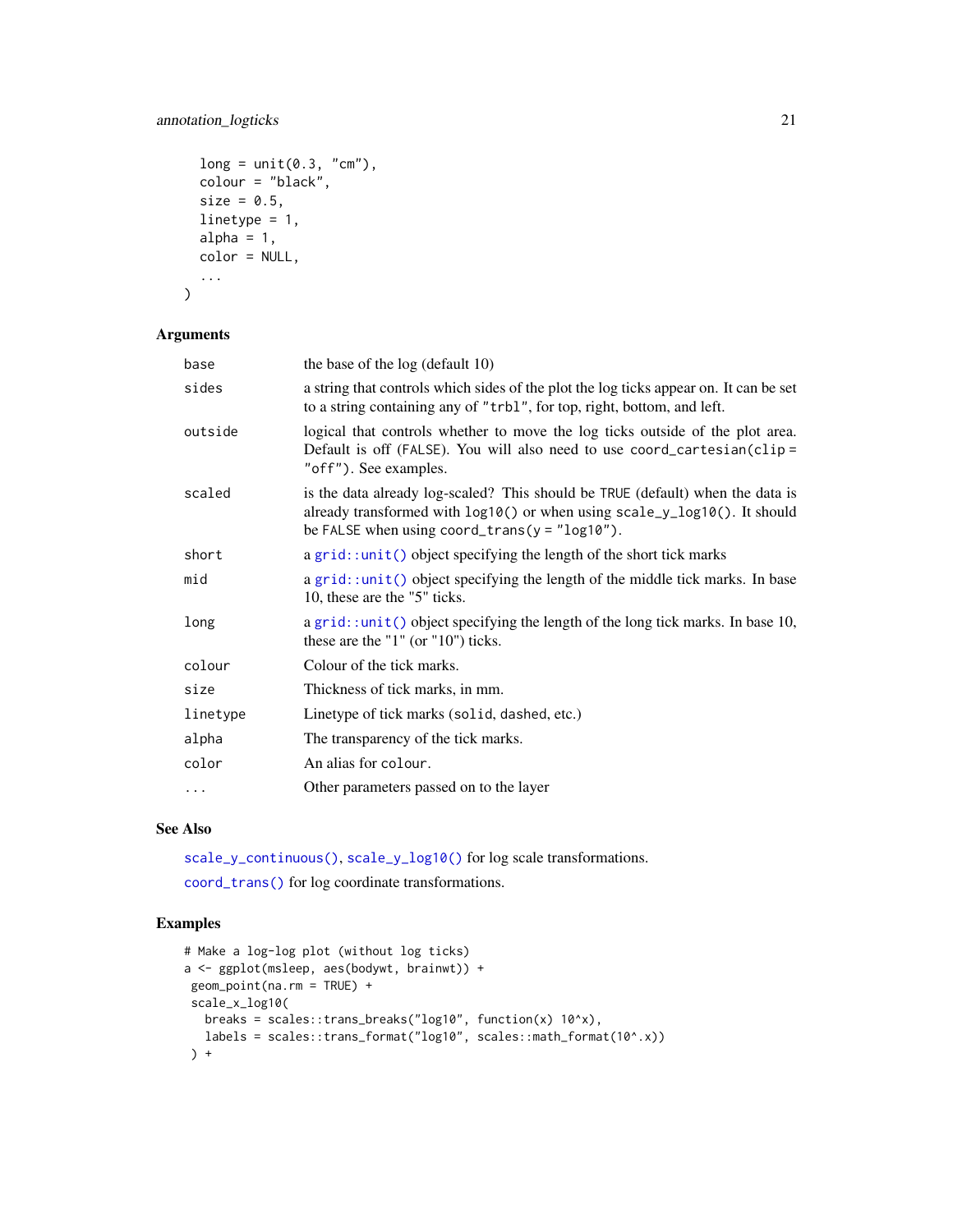```
scale_y_log10(
  breaks = scales::trans_breaks("log10", function(x) 10^x),
  labels = scales::trans_format("log10", scales::math_format(10^.x))
\rightarrow +
theme_bw()
a + annotation_logticks() # Default: log ticks on bottom and left
a + annotation_logticks(sides = "lr") # Log ticks for y, on left and right
a + annotation_logticks(sides = "trbl") # All four sides
a + annotation_logticks(sides = "lr", outside = TRUE) +
coord_cartesian(clip = "off") # Ticks outside plot
# Hide the minor grid lines because they don't align with the ticks
a + annotation_logticks(sides = "trbl") + theme(panel.grid.minor = element_blank())
# Another way to get the same results as 'a' above: log-transform the data before
# plotting it. Also hide the minor grid lines.
b <- ggplot(msleep, aes(log10(bodywt), log10(brainwt))) +
geom_point(na.rm = TRUE) +
scale_x_{continuous(name = "body", labels = scales::math_f{math>math_10^6, xy} +scale_y_{continuous(name = "brain", labels = scales::math_f_{format(10^0.x)}) +theme_bw() + theme(panel.grid.minor = element_blank())
b + annotation_logticks()
# Using a coordinate transform requires scaled = FALSE
t <- ggplot(msleep, aes(bodywt, brainwt)) +
 geom_point() +
 coord_trans(x = "log10", y = "log10") +
 theme_bw()
t + annotation_logticks(scaled = FALSE)
# Change the length of the ticks
a + annotation_logticks(
 short = unit(.5, "mm"),
 mid = unit(3, "mm"),
 long = unit(4, "mm"))
```
annotation\_map *Annotation: a map*

#### Description

Display a fixed map on a plot. This function predates the [geom\\_sf\(\)](#page-27-1) framework and does not work with sf geometry columns as input. However, it can be used in conjunction with geom\_sf() layers and/or [coord\\_sf\(\)](#page-27-1) (see examples).

<span id="page-21-0"></span>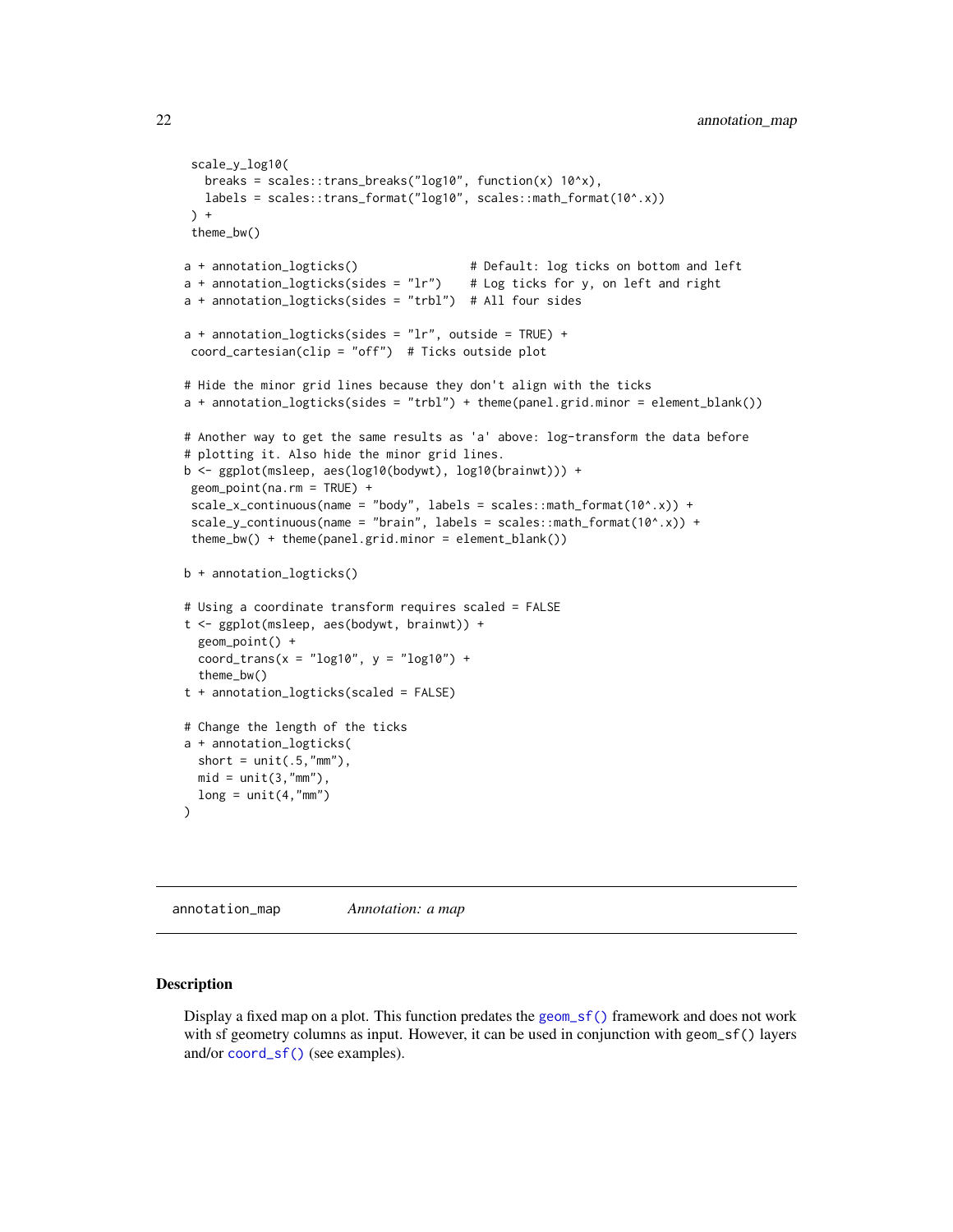### annotation\_map 23

#### Usage

annotation\_map(map, ...)

#### Arguments

| map      | Data frame representing a map. See geom_map() for details.                |
|----------|---------------------------------------------------------------------------|
| $\cdots$ | Other arguments used to modify visual parameters, such as colour or fill. |

```
## Not run:
if (requireNamespace("maps", quietly = TRUE)) {
# location of cities in North Carolina
df <- data.frame(
 name = c("Charlotte", "Raleigh", "Greensboro"),
 lat = c(35.227, 35.772, 36.073),
 long = c(-80.843, -78.639, -79.792)
\lambdap \leftarrow \text{ggplot}(df, \text{aes}(x = \text{long}, y = \text{lat})) +annotation_map(
    map_data("state"),
    fill = "antiquewhite", colour = "darkgrey"
  ) +
  geom_point(color = "blue") +
  geom_text(
    aes(label = name),
    hjust = 1.105, vjust = 1.05, color = "blue"
  \lambda# use without coord_sf() is possible but not recommended
p + xlim(-84, -76) + ylim(34, 37.2)
if (requireNamespace("sf", quietly = TRUE)) {
# use with coord_sf() for appropriate projection
p +coord_sf(
    crs = st_ccrs(3347),
    default_crs = st_crs(4326), # data is provided as long-lat
    xlim = c(-84, -76),
    ylim = c(34, 37.2)\lambda# you can mix annotation_map() and geom_sf()
nc <- sf::st_read(system.file("shape/nc.shp", package = "sf"), quiet = TRUE)
p +
 geom_sf(
    data = nc, inherit.aes = FALSE,
    fill = NA, color = "black", size = 0.1\rightarrow +
  coord_s f(crs = st_ccrs(3347), default_crs = st_ccrs(4326))}}
```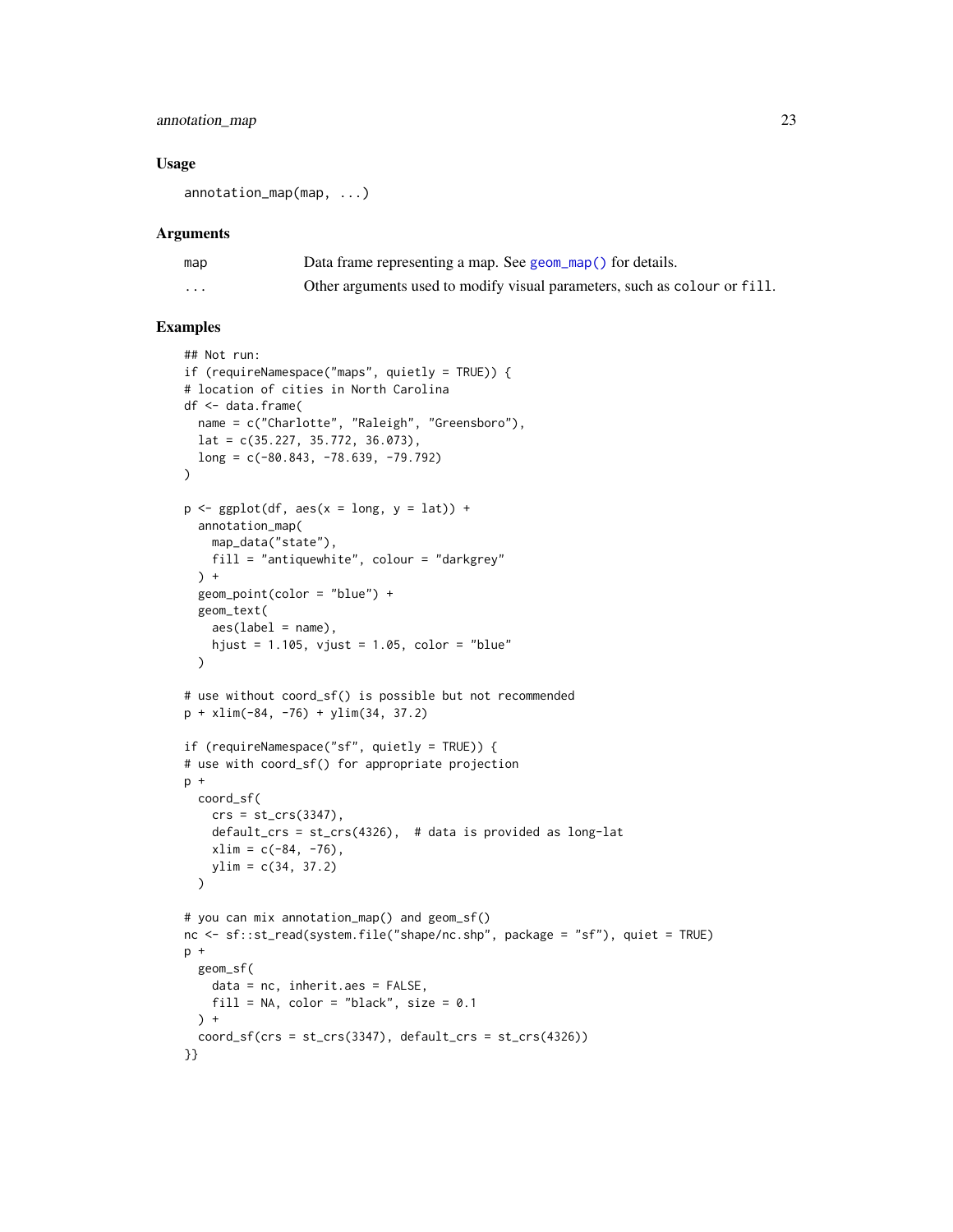<span id="page-23-0"></span>## End(Not run)

annotation\_raster *Annotation: high-performance rectangular tiling*

#### Description

This is a special version of [geom\\_raster\(\)](#page-128-2) optimised for static annotations that are the same in every panel. These annotations will not affect scales (i.e. the x and y axes will not grow to cover the range of the raster, and the raster must already have its own colours). This is useful for adding bitmap images.

#### Usage

```
annotation_raster(raster, xmin, xmax, ymin, ymax, interpolate = FALSE)
```
### Arguments

| raster      | raster object to display, may be an array or a nativeRaster             |
|-------------|-------------------------------------------------------------------------|
| xmin, xmax  | x location (in data coordinates) giving horizontal location of raster   |
| ymin, ymax  | y location (in data coordinates) giving vertical location of raster     |
| interpolate | If TRUE interpolate linearly, if FALSE (the default) don't interpolate. |

```
# Generate data
rainbow <- matrix(hcl(seq(0, 360, length.out = 50 \times 50), 80, 70), nrow = 50)
ggplot(mtcars, aes(mpg, wt)) +
 geom_point() +
 annotation_raster(rainbow, 15, 20, 3, 4)
# To fill up whole plot
ggplot(mtcars, aes(mpg, wt)) +
 annotation_raster(rainbow, -Inf, Inf, -Inf, Inf) +
 geom_point()
rainbow2 <- matrix(hcl(seq(0, 360, length.out = 10), 80, 70), nrow = 1)
ggplot(mtcars, aes(mpg, wt)) +
 annotation_raster(rainbow2, -Inf, Inf, -Inf, Inf) +
 geom_point()
rainbow2 <- matrix(hcl(seq(0, 360, length.out = 10), 80, 70), nrow = 1)
ggplot(mtcars, aes(mpg, wt)) +
 annotation_raster(rainbow2, -Inf, Inf, -Inf, Inf, interpolate = TRUE) +
 geom_point()
```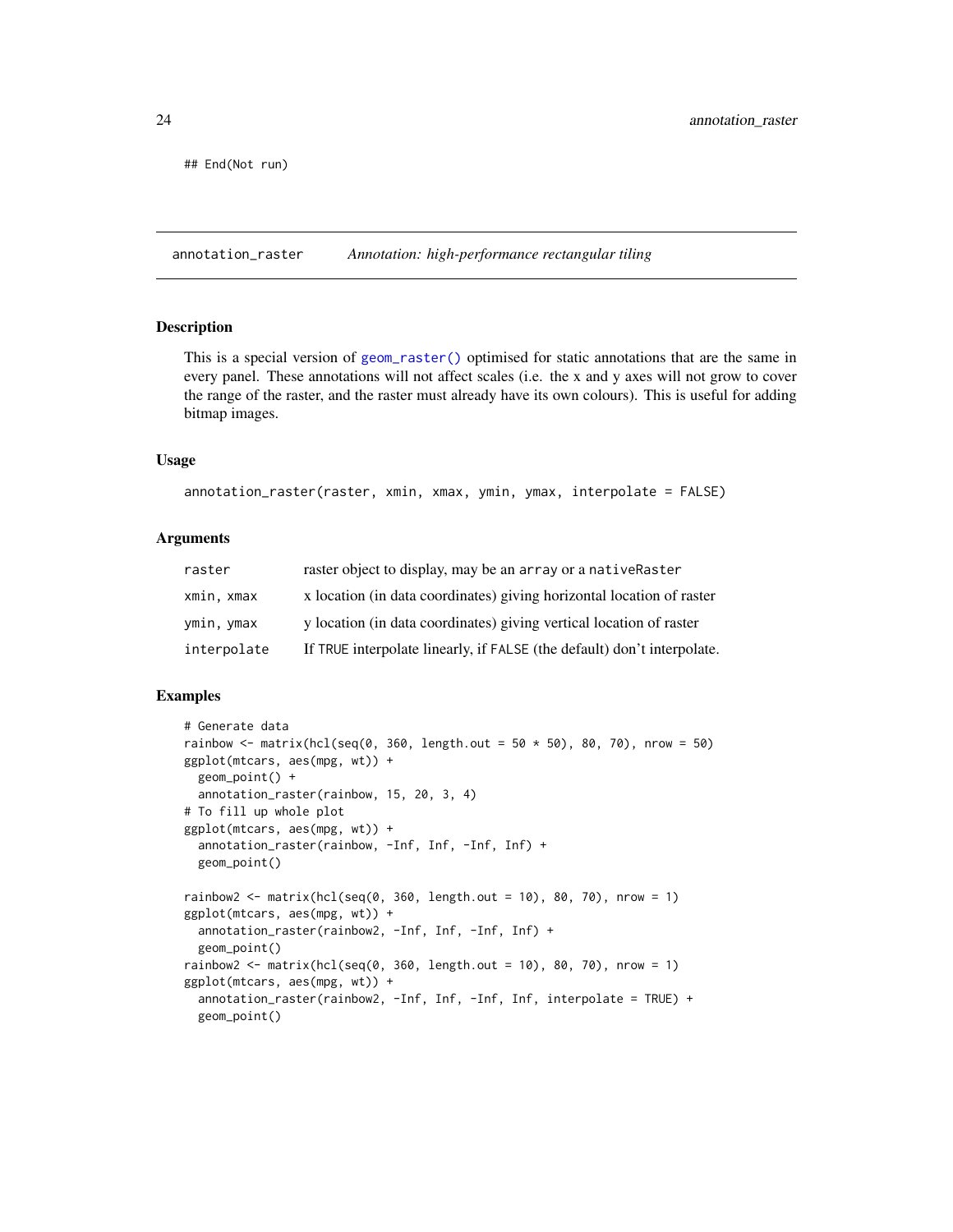<span id="page-24-2"></span><span id="page-24-0"></span>

### Description

autolayer() uses ggplot2 to draw a particular layer for an object of a particular class in a single command. This defines the S3 generic that other classes and packages can extend.

### Usage

autolayer(object, ...)

#### Arguments

| object   | an object, whose class will determine the behaviour of autolayer |
|----------|------------------------------------------------------------------|
| $\cdots$ | other arguments passed to specific methods                       |

#### Value

a ggplot layer

### See Also

[autoplot\(\)](#page-24-1), [ggplot\(\)](#page-151-1) and [fortify\(\)](#page-54-1)

<span id="page-24-1"></span>autoplot *Create a complete ggplot appropriate to a particular data type*

#### Description

autoplot() uses ggplot2 to draw a particular plot for an object of a particular class in a single command. This defines the S3 generic that other classes and packages can extend.

#### Usage

```
autoplot(object, ...)
```
#### Arguments

| object | an object, whose class will determine the behaviour of autoplot |
|--------|-----------------------------------------------------------------|
| .      | other arguments passed to specific methods                      |

### Value

a ggplot object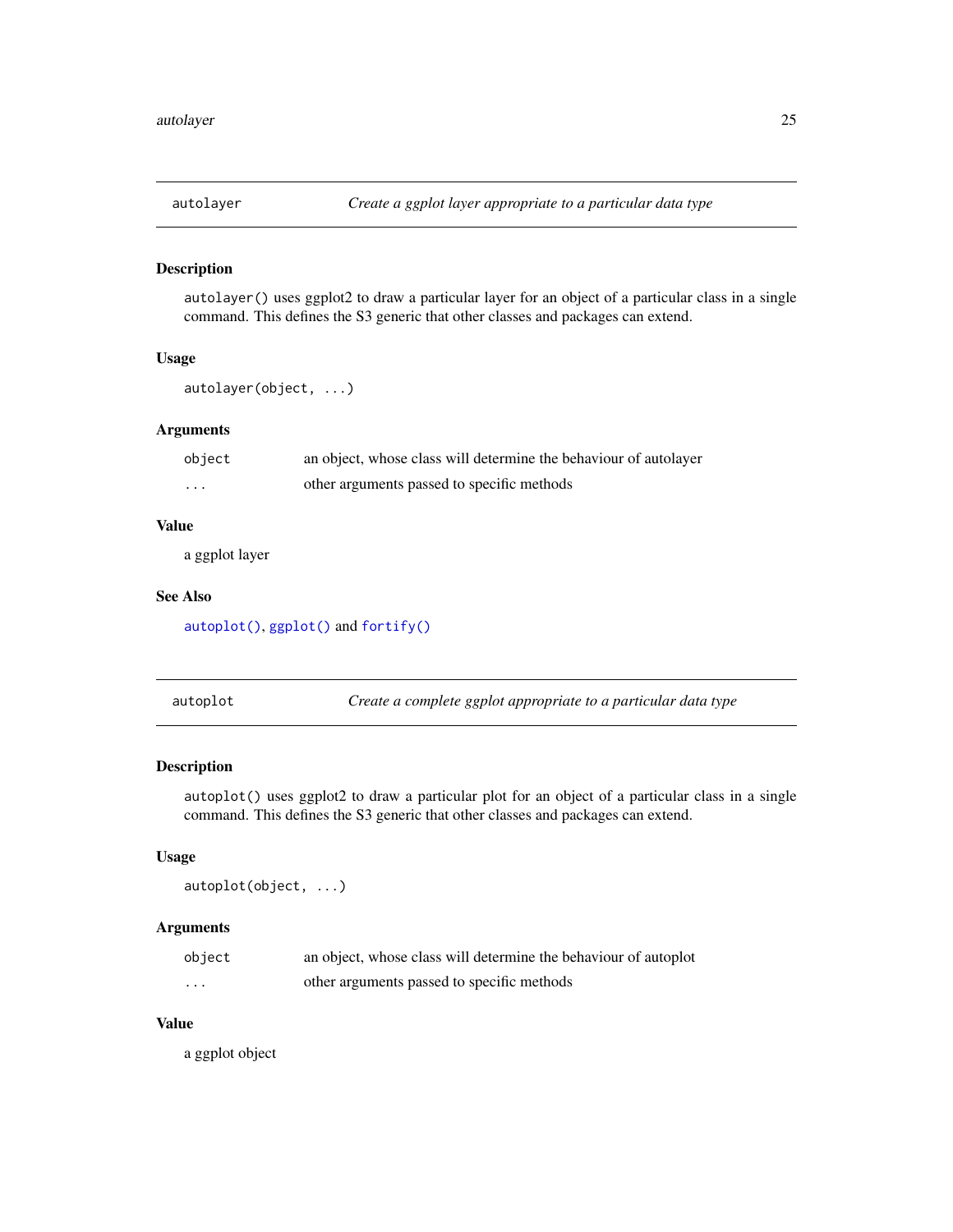### <span id="page-25-0"></span>See Also

[autolayer\(\)](#page-24-2), [ggplot\(\)](#page-151-1) and [fortify\(\)](#page-54-1)

<span id="page-25-1"></span>borders *Create a layer of map borders*

### Description

This is a quick and dirty way to get map data (from the maps package) on to your plot. This is a good place to start if you need some crude reference lines, but you'll typically want something more sophisticated for communication graphics.

### Usage

```
borders(
 database = "world",
 regions = ".".fill = NA,colour = "grey50",
 xlim = NULL,ylim = NULL,
  ...
)
```
### Arguments

| database   | map data, see $maps: :map()$ for details                                                                                                                                                                                                                               |
|------------|------------------------------------------------------------------------------------------------------------------------------------------------------------------------------------------------------------------------------------------------------------------------|
| regions    | map region                                                                                                                                                                                                                                                             |
| fill       | fill colour                                                                                                                                                                                                                                                            |
| colour     | border colour                                                                                                                                                                                                                                                          |
| xlim, ylim | latitudinal and longitudinal ranges for extracting map polygons, see maps: : map()<br>for details.                                                                                                                                                                     |
|            | Arguments passed on to geom_polygon                                                                                                                                                                                                                                    |
|            | rule Either "evenodd" or "winding". If polygons with holes are being drawn<br>(using the subgroup aesthetic) this argument defines how the hole coordi-<br>nates are interpreted. See the examples in grid: : pathGrob() for an expla-<br>nation.                      |
|            | mapping Set of aesthetic mappings created by aes() or aes <sub>-</sub> (). If specified<br>and inherit. $aes = TRUE$ (the default), it is combined with the default map-<br>ping at the top level of the plot. You must supply mapping if there is no plot<br>mapping. |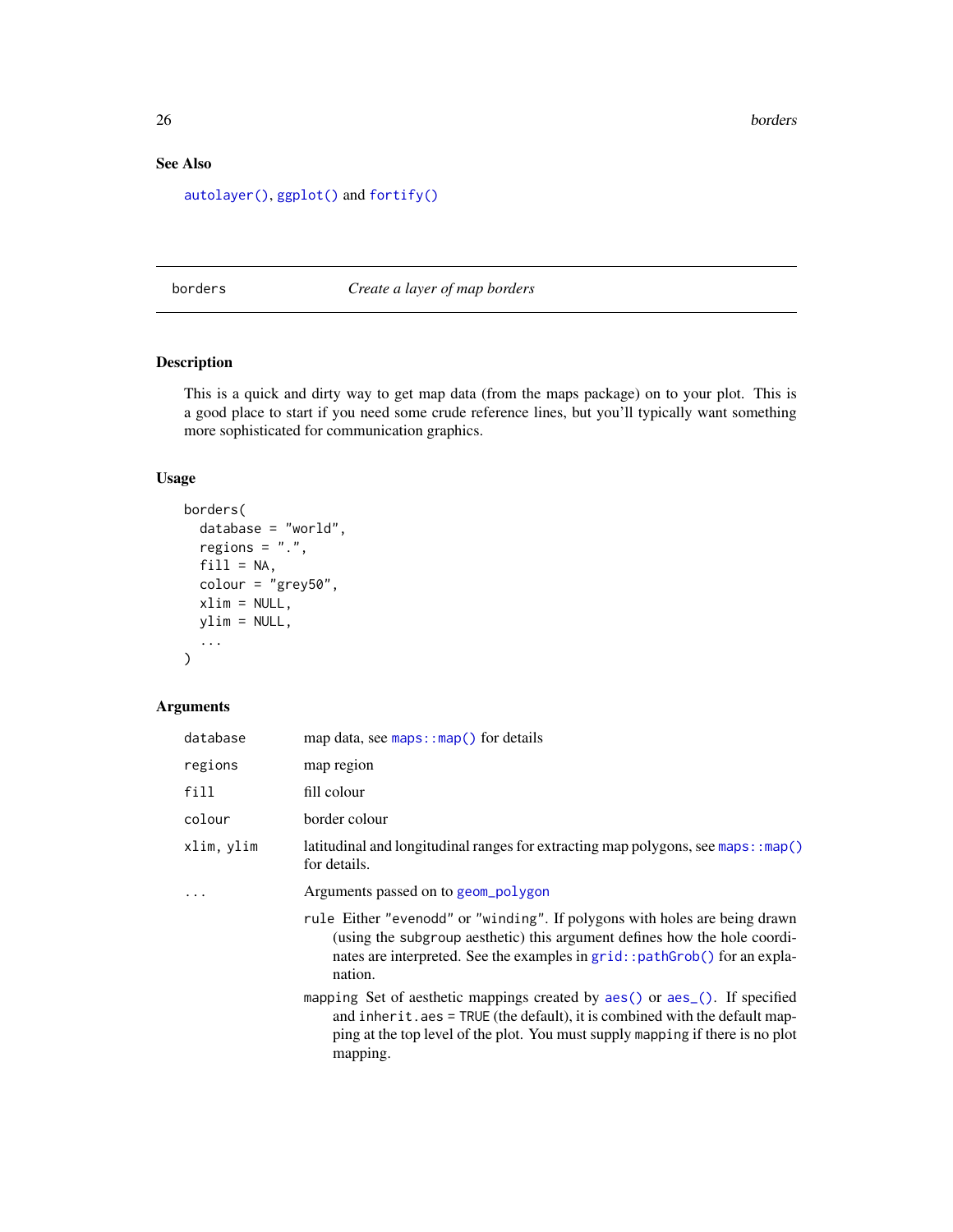- data The data to be displayed in this layer. There are three options:
	- If NULL, the default, the data is inherited from the plot data as specified in the call to  $ggplot()$ .

A data.frame, or other object, will override the plot data. All objects will be fortified to produce a data frame. See [fortify\(\)](#page-54-1) for which variables will be created.

A function will be called with a single argument, the plot data. The return value must be a data.frame, and will be used as the layer data. A function can be created from a formula (e.g.  $\sim$  head(.x,10)).

- stat The statistical transformation to use on the data for this layer, as a string.
- position Position adjustment, either as a string, or the result of a call to a position adjustment function.
- show.legend logical. Should this layer be included in the legends? NA, the default, includes if any aesthetics are mapped. FALSE never includes, and TRUE always includes. It can also be a named logical vector to finely select the aesthetics to display.
- inherit.aes If FALSE, overrides the default aesthetics, rather than combining with them. This is most useful for helper functions that define both data and aesthetics and shouldn't inherit behaviour from the default plot specification, e.g. [borders\(\)](#page-25-1).
- na.rm If FALSE, the default, missing values are removed with a warning. If TRUE, missing values are silently removed.

```
if (require("maps")) {
ia <- map_data("county", "iowa")
mid\_range \leftarrow function(x) mean(range(x))
seats <- do.call(rbind, lapply(split(ia, ia$subregion), function(d) {
 data.frame(lat = mid_range(d$lat), long = mid_range(d$long), subregion = unique(d$subregion))
}))
ggplot(ia, aes(long, lat)) +
 geom_polygon(aes(group = group), fill = NA, colour = "grey60") +
 geom_text(aes(label = subregion), data = seats, size = 2, angle = 45)
}
if (require("maps")) {
data(us.cities)
capitals <- subset(us.cities, capital == 2)
ggplot(capitals, aes(long, lat)) +
 borders("state") +
 geom_point(aes(size = pop)) +
  scale_size_area() +
 coord_quickmap()
}
if (require("maps")) {
# Same map, with some world context
```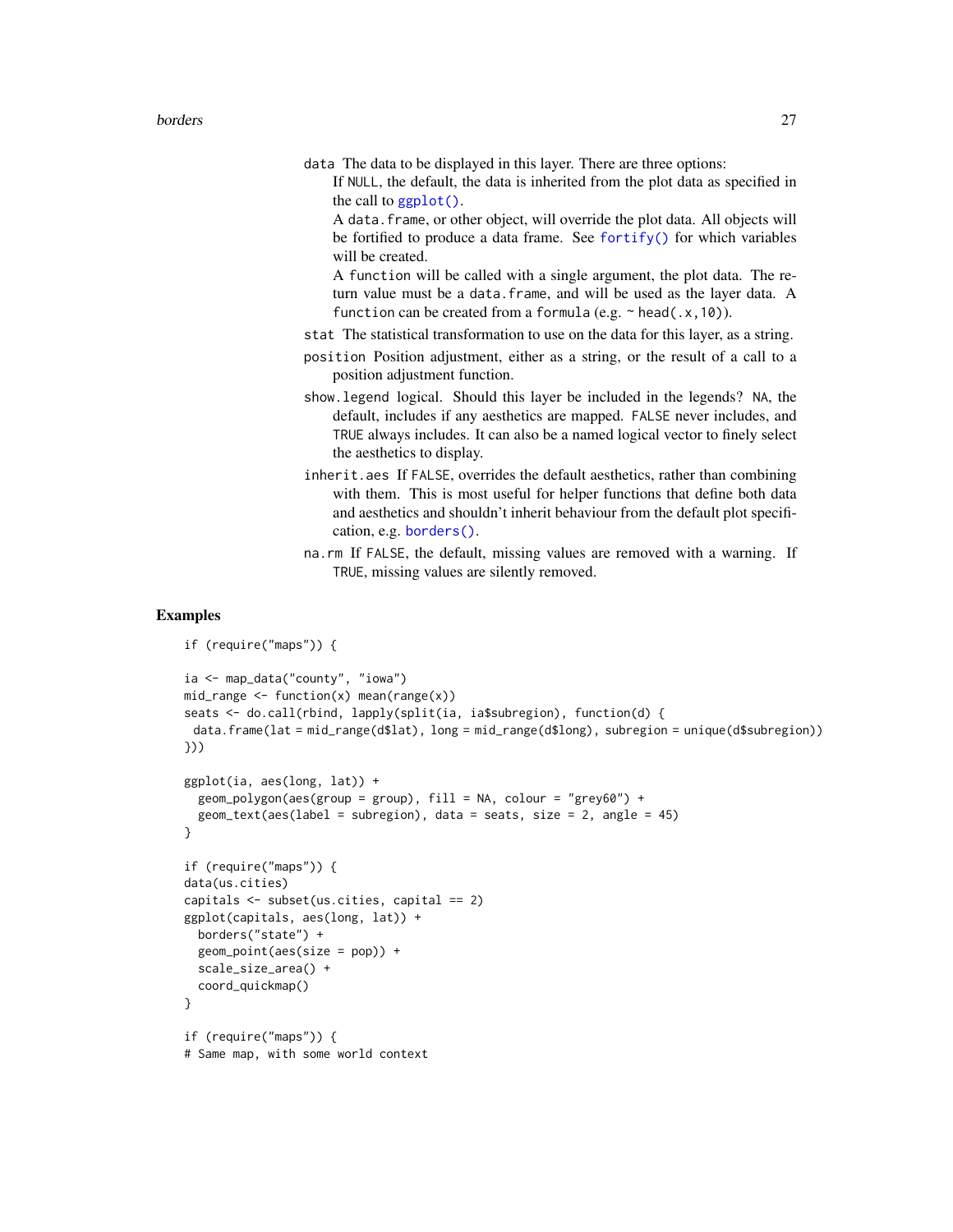28 CoordSf

```
ggplot(capitals, aes(long, lat)) +
 borders("world", xlim = c(-130, -60), ylim = c(20, 50)) +
 geom_point(aes(size = pop)) +
 scale_size_area() +
 coord_quickmap()
}
```
CoordSf *Visualise sf objects*

### <span id="page-27-1"></span>Description

This set of geom, stat, and coord are used to visualise simple feature (sf) objects. For simple plots, you will only need geom\_sf() as it uses stat\_sf() and adds coord\_sf() for you. geom\_sf() is an unusual geom because it will draw different geometric objects depending on what simple features are present in the data: you can get points, lines, or polygons. For text and labels, you can use geom\_sf\_text() and geom\_sf\_label().

### Usage

```
coord_sf(
  xlim = NULL,ylim = NULL,
  expand = TRUE,crs = NULL,default_crs = NULL,
  datum = sf::st_ccrs(4326),
  label_graticule = waiver(),
  label\_axes = waiver(),lims_method = c("cross", "box", "orthogonal", "geometry_bbox"),
  ndiscr = 100,
  default = FALSE,clip = "on")
geom_sf(
 mapping = acs(),
  data = NULL,stat = "sf",
  position = "identity",
  na.rm = FALSE,show. legend = NA,
  inherit.aes = TRUE,
  ...
)
geom_sf_label(
```
<span id="page-27-0"></span>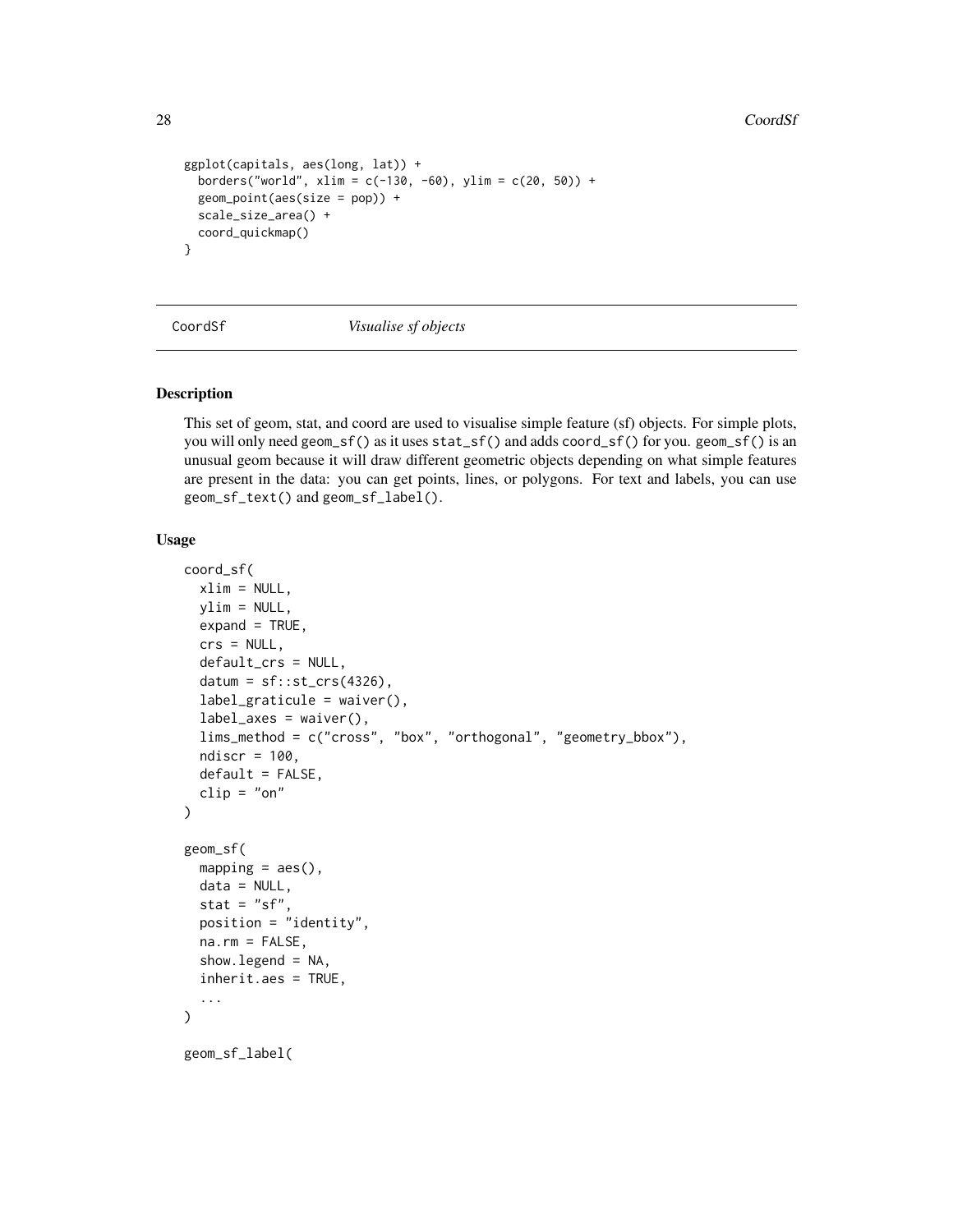#### CoordSf 29

```
mapping = aes(),
  data = NULL,stat = "sf_coordinates",
 position = "identity",
  ...,
 parse = FALSE,
  nudge_x = 0,
  nudge_y = 0,
  label.padding = unit(0.25, 'lines''),label.r = unit(0.15, 'lines'),label.size = 0.25,
  na.rm = FALSE,show.legend = NA,
  inherit.aes = TRUE,
  fun.geometry = NULL
)
geom_sf_text(
 mapping = aes(),
 data = NULL,stat = "sf_coordinates",
 position = "identity",
  ...,
  parse = FALSE,
  nudge_x = 0,
  nudge_y = 0,
  check_overlap = FALSE,
  na.rm = FALSE,
  show. legend = NA,
  inherit.aes = TRUE,
  fun.geometry = NULL
)
stat_sf(
 mapping = NULL,data = NULL,
 geom = "rect",
 position = "identity",
 na.rm = FALSE,show.legend = NA,
  inherit.aes = TRUE,
  ...
\mathcal{L}
```
### Arguments

xlim, ylim Limits for the x and y axes. These limits are specified in the units of the default CRS. By default, this means projected coordinates (default\_crs = NULL). How limit specifications translate into the exact region shown on the plot can be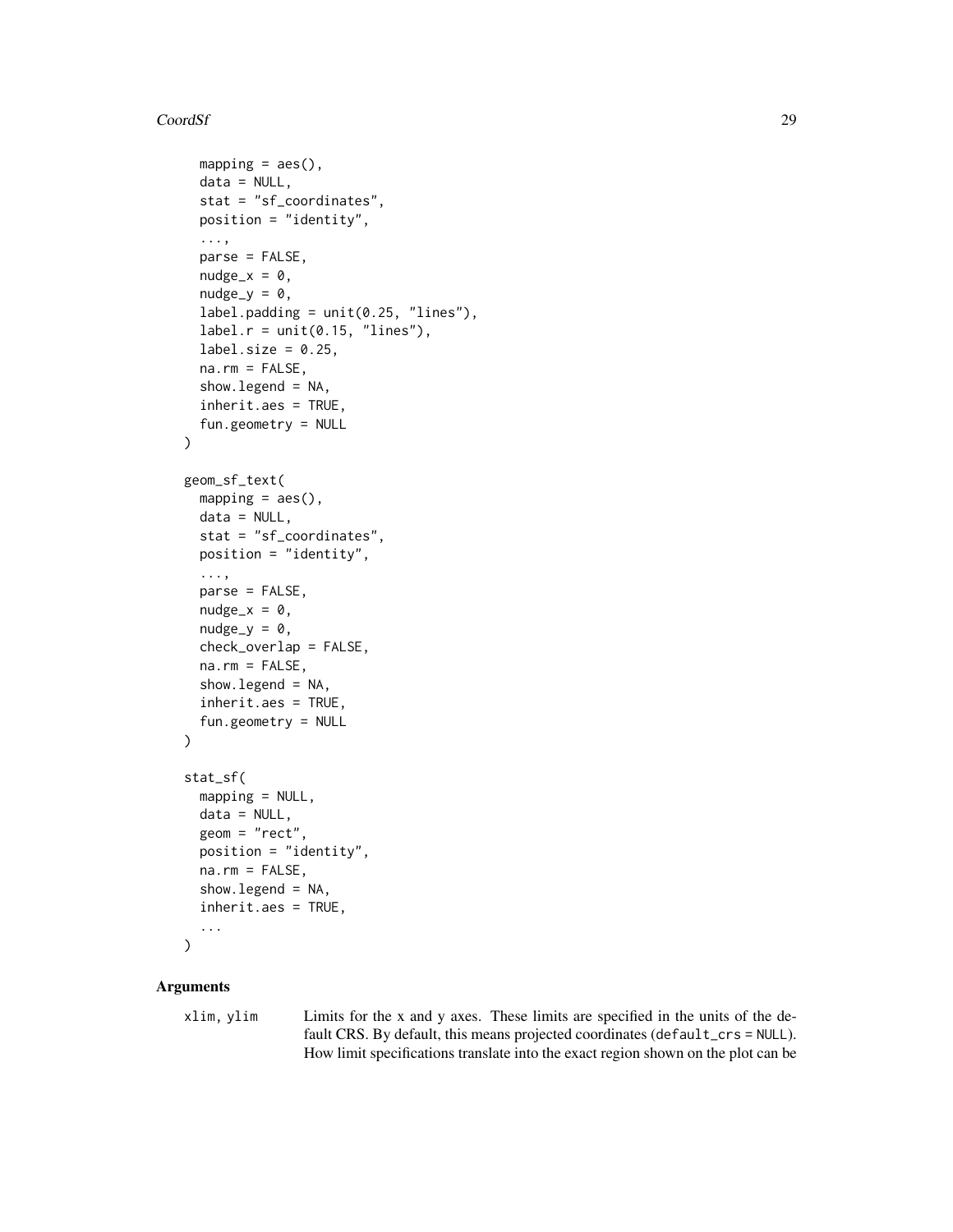|                 | confusing when non-linear or rotated coordinate systems are used as the default<br>crs. First, different methods can be preferable under different conditions. See<br>parameter lims_method for details. Second, specifying limits along only one<br>direction can affect the automatically generated limits along the other direction.<br>Therefore, it is best to always specify limits for both x and y. Third, specifying<br>limits via position scales or xlim()/ylim() is strongly discouraged, as it can<br>result in data points being dropped from the plot even though they would be<br>visible in the final plot region.                                                                                                                                                                                                                                                                                                                                                                                                                             |
|-----------------|-----------------------------------------------------------------------------------------------------------------------------------------------------------------------------------------------------------------------------------------------------------------------------------------------------------------------------------------------------------------------------------------------------------------------------------------------------------------------------------------------------------------------------------------------------------------------------------------------------------------------------------------------------------------------------------------------------------------------------------------------------------------------------------------------------------------------------------------------------------------------------------------------------------------------------------------------------------------------------------------------------------------------------------------------------------------|
| expand          | If TRUE, the default, adds a small expansion factor to the limits to ensure that<br>data and axes don't overlap. If FALSE, limits are taken exactly from the data or<br>xlim/ylim.                                                                                                                                                                                                                                                                                                                                                                                                                                                                                                                                                                                                                                                                                                                                                                                                                                                                              |
| crs             | The coordinate reference system (CRS) into which all data should be projected<br>before plotting. If not specified, will use the CRS defined in the first sf layer of<br>the plot.                                                                                                                                                                                                                                                                                                                                                                                                                                                                                                                                                                                                                                                                                                                                                                                                                                                                              |
| default_crs     | The default CRS to be used for non-sf layers (which don't carry any CRS infor-<br>mation) and scale limits. The default value of NULL means that the setting for<br>crs is used. This implies that all non-sf layers and scale limits are assumed to be<br>specified in projected coordinates. A useful alternative setting is default_crs =<br>sf::st_crs(4326), which means x and y positions are interpreted as longitude<br>and latitude, respectively, in the World Geodetic System 1984 (WGS84).                                                                                                                                                                                                                                                                                                                                                                                                                                                                                                                                                          |
| datum           | CRS that provides datum to use when generating graticules.                                                                                                                                                                                                                                                                                                                                                                                                                                                                                                                                                                                                                                                                                                                                                                                                                                                                                                                                                                                                      |
| label_graticule |                                                                                                                                                                                                                                                                                                                                                                                                                                                                                                                                                                                                                                                                                                                                                                                                                                                                                                                                                                                                                                                                 |
|                 | Character vector indicating which graticule lines should be labeled where. Merid-<br>ians run north-south, and the letters "N" and "S" indicate that they should be<br>labeled on their north or south end points, respectively. Parallels run east-west,<br>and the letters "E" and "W" indicate that they should be labeled on their east<br>or west end points, respectively. Thus, label_graticule = "SW" would label<br>meridians at their south end and parallels at their west end, whereas label_graticule<br>= "EW" would label parallels at both ends and meridians not at all. Because<br>meridians and parallels can in general intersect with any side of the plot panel,<br>for any choice of label_graticule labels are not guaranteed to reside on only<br>one particular side of the plot panel. Also, label_graticule can cause label-<br>ing artifacts, in particular if a graticule line coincides with the edge of the plot<br>panel. In such circumstances, label_axes will generally yield better results and<br>should be used instead. |
|                 | This parameter can be used alone or in combination with label_axes.                                                                                                                                                                                                                                                                                                                                                                                                                                                                                                                                                                                                                                                                                                                                                                                                                                                                                                                                                                                             |
| label_axes      | Character vector or named list of character values specifying which graticule<br>lines (meridians or parallels) should be labeled on which side of the plot. Merid-<br>ians are indicated by "E" (for East) and parallels by "N" (for North). Default is<br>"--EN", which specifies (clockwise from the top) no labels on the top, none on<br>the right, meridians on the bottom, and parallels on the left. Alternatively, this<br>setting could have been specified with $list(bottom = "E", left = "N").$                                                                                                                                                                                                                                                                                                                                                                                                                                                                                                                                                    |
|                 | This parameter can be used alone or in combination with label_graticule.                                                                                                                                                                                                                                                                                                                                                                                                                                                                                                                                                                                                                                                                                                                                                                                                                                                                                                                                                                                        |
| lims_method     | Method specifying how scale limits are converted into limits on the plot re-<br>gion. Has no effect when default_crs = NULL. For a very non-linear CRS<br>(e.g., a perspective centered around the North pole), the available methods yield                                                                                                                                                                                                                                                                                                                                                                                                                                                                                                                                                                                                                                                                                                                                                                                                                     |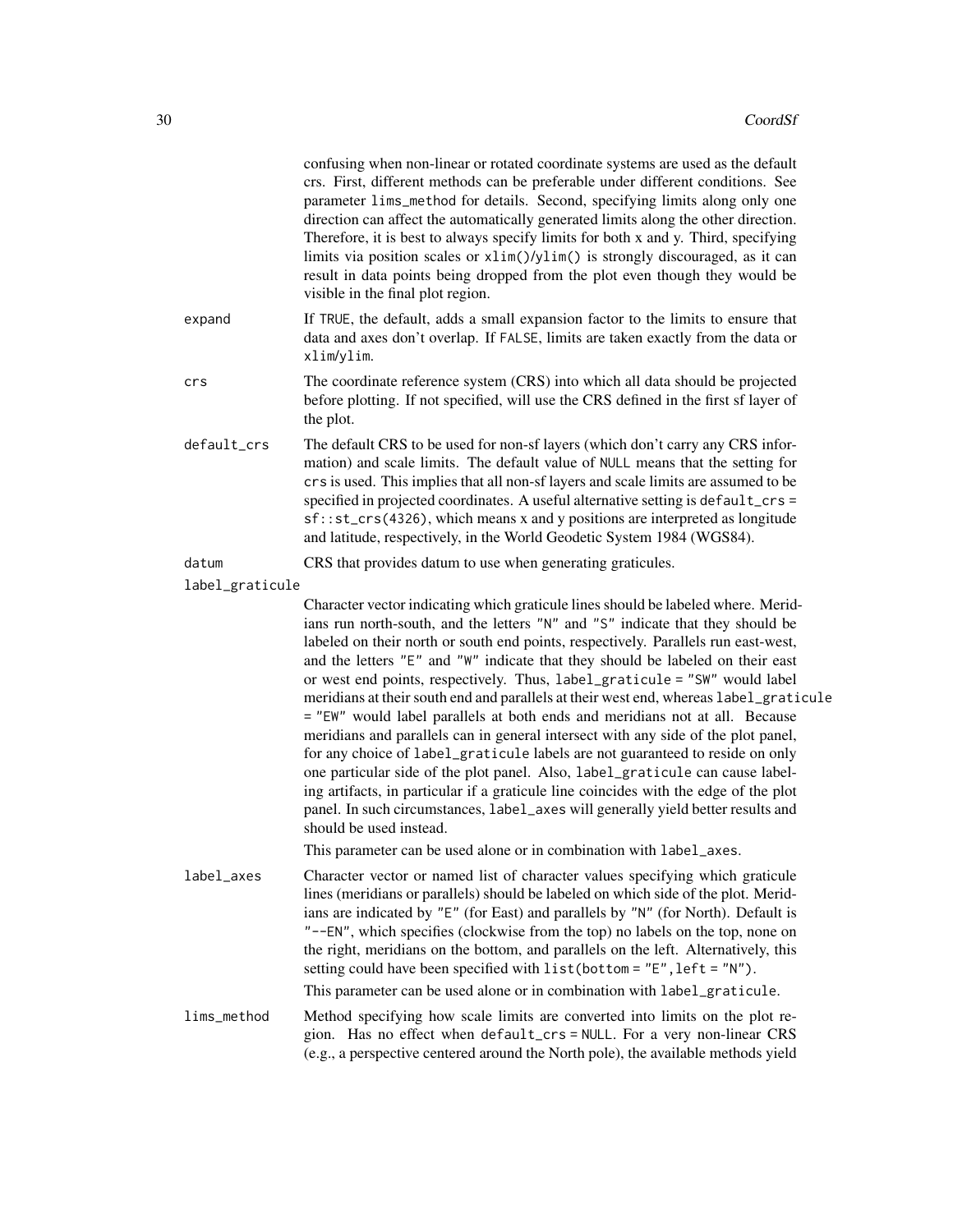|             | widely differing results, and you may want to try various options. Methods cur-<br>rently implemented include "cross" (the default), "box", "orthogonal", and<br>"geometry_bbox". For method "cross", limits along one direction (e.g., lon-<br>gitude) are applied at the midpoint of the other direction (e.g., latitude). This<br>method avoids excessively large limits for rotated coordinate systems but means<br>that sometimes limits need to be expanded a little further if extreme data points<br>are to be included in the final plot region. By contrast, for method "box", a box<br>is generated out of the limits along both directions, and then limits in projected<br>coordinates are chosen such that the entire box is visible. This method can yield<br>plot regions that are too large. Finally, method "orthogonal" applies limits<br>separately along each axis, and method "geometry_bbox" ignores all limit in-<br>formation except the bounding boxes of any objects in the geometry aesthetic. |
|-------------|----------------------------------------------------------------------------------------------------------------------------------------------------------------------------------------------------------------------------------------------------------------------------------------------------------------------------------------------------------------------------------------------------------------------------------------------------------------------------------------------------------------------------------------------------------------------------------------------------------------------------------------------------------------------------------------------------------------------------------------------------------------------------------------------------------------------------------------------------------------------------------------------------------------------------------------------------------------------------------------------------------------------------|
| ndiscr      | Number of segments to use for discretising graticule lines; try increasing this<br>number when graticules look incorrect.                                                                                                                                                                                                                                                                                                                                                                                                                                                                                                                                                                                                                                                                                                                                                                                                                                                                                                  |
| default     | Is this the default coordinate system? If FALSE (the default), then replacing this<br>coordinate system with another one creates a message alerting the user that the<br>coordinate system is being replaced. If TRUE, that warning is suppressed.                                                                                                                                                                                                                                                                                                                                                                                                                                                                                                                                                                                                                                                                                                                                                                         |
| clip        | Should drawing be clipped to the extent of the plot panel? A setting of "on" (the<br>default) means yes, and a setting of "off" means no. In most cases, the default<br>of "on" should not be changed, as setting clip = "off" can cause unexpected<br>results. It allows drawing of data points anywhere on the plot, including in<br>the plot margins. If limits are set via xlim and ylim and some data points fall<br>outside those limits, then those data points may show up in places such as the<br>axes, the legend, the plot title, or the plot margins.                                                                                                                                                                                                                                                                                                                                                                                                                                                         |
| mapping     | Set of aesthetic mappings created by aes() or aes_(). If specified and inherit.aes<br>= TRUE (the default), it is combined with the default mapping at the top level of<br>the plot. You must supply mapping if there is no plot mapping.                                                                                                                                                                                                                                                                                                                                                                                                                                                                                                                                                                                                                                                                                                                                                                                  |
| data        | The data to be displayed in this layer. There are three options:                                                                                                                                                                                                                                                                                                                                                                                                                                                                                                                                                                                                                                                                                                                                                                                                                                                                                                                                                           |
|             | If NULL, the default, the data is inherited from the plot data as specified in the<br>call to ggplot().                                                                                                                                                                                                                                                                                                                                                                                                                                                                                                                                                                                                                                                                                                                                                                                                                                                                                                                    |
|             | A data. frame, or other object, will override the plot data. All objects will be<br>fortified to produce a data frame. See fortify() for which variables will be<br>created.                                                                                                                                                                                                                                                                                                                                                                                                                                                                                                                                                                                                                                                                                                                                                                                                                                               |
|             | A function will be called with a single argument, the plot data. The return<br>value must be a data. frame, and will be used as the layer data. A function<br>can be created from a formula (e.g. $\sim$ head(.x, 10)).                                                                                                                                                                                                                                                                                                                                                                                                                                                                                                                                                                                                                                                                                                                                                                                                    |
| stat        | The statistical transformation to use on the data for this layer, as a string.                                                                                                                                                                                                                                                                                                                                                                                                                                                                                                                                                                                                                                                                                                                                                                                                                                                                                                                                             |
| position    | Position adjustment, either as a string, or the result of a call to a position adjust-<br>ment function.                                                                                                                                                                                                                                                                                                                                                                                                                                                                                                                                                                                                                                                                                                                                                                                                                                                                                                                   |
| na.rm       | If FALSE, the default, missing values are removed with a warning. If TRUE,<br>missing values are silently removed.                                                                                                                                                                                                                                                                                                                                                                                                                                                                                                                                                                                                                                                                                                                                                                                                                                                                                                         |
| show.legend | logical. Should this layer be included in the legends? NA, the default, includes if<br>any aesthetics are mapped. FALSE never includes, and TRUE always includes.<br>You can also set this to one of "polygon", "line", and "point" to override the<br>default legend.                                                                                                                                                                                                                                                                                                                                                                                                                                                                                                                                                                                                                                                                                                                                                     |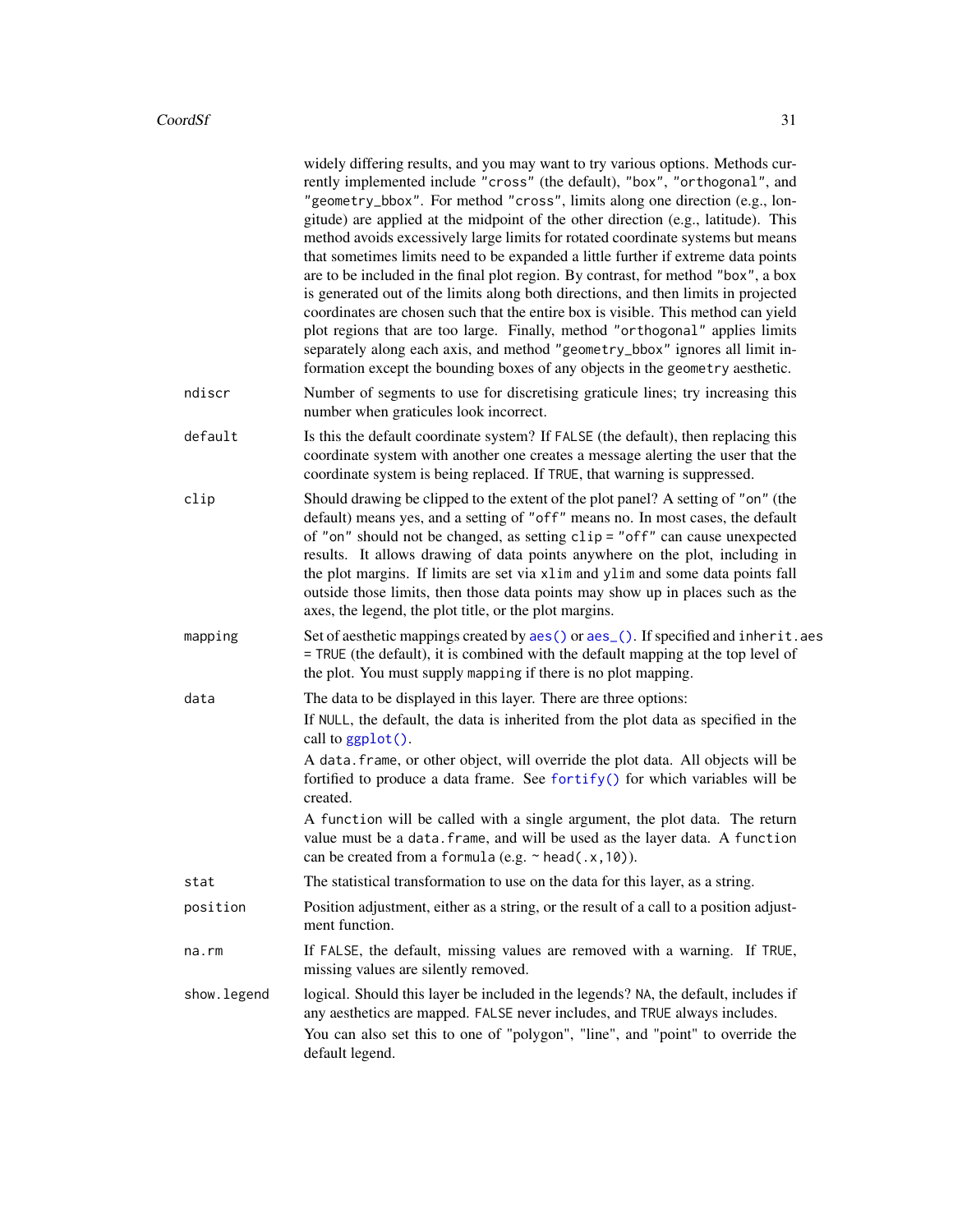| inherit.aes   | If FALSE, overrides the default aesthetics, rather than combining with them.<br>This is most useful for helper functions that define both data and aesthetics and<br>shouldn't inherit behaviour from the default plot specification, e.g. borders().                                                                                                                         |
|---------------|-------------------------------------------------------------------------------------------------------------------------------------------------------------------------------------------------------------------------------------------------------------------------------------------------------------------------------------------------------------------------------|
| $\cdots$      | Other arguments passed on to layer (). These are often aesthetics, used to set<br>an aesthetic to a fixed value, like colour = "red" or size = 3. They may also<br>be parameters to the paired geom/stat.                                                                                                                                                                     |
| parse         | If TRUE, the labels will be parsed into expressions and displayed as described in<br>?plotmath.                                                                                                                                                                                                                                                                               |
| nudge_x       | Horizontal and vertical adjustment to nudge labels by. Useful for offsetting text<br>from points, particularly on discrete scales. Cannot be jointly specified with<br>position.                                                                                                                                                                                              |
| nudge_y       | Horizontal and vertical adjustment to nudge labels by. Useful for offsetting text<br>from points, particularly on discrete scales. Cannot be jointly specified with<br>position.                                                                                                                                                                                              |
| label.padding | Amount of padding around label. Defaults to 0.25 lines.                                                                                                                                                                                                                                                                                                                       |
| label.r       | Radius of rounded corners. Defaults to 0.15 lines.                                                                                                                                                                                                                                                                                                                            |
| label.size    | Size of label border, in mm.                                                                                                                                                                                                                                                                                                                                                  |
| fun.geometry  | A function that takes a sfc object and returns a sfc_POINT with the same length<br>as the input. If NULL, function(x) $sf::st\_point\_on\_surface(sf::st\_zm(x))$<br>will be used. Note that the function may warn about the incorrectness of the re-<br>sult if the data is not projected, but you can ignore this except when you really<br>care about the exact locations. |
| check_overlap | If TRUE, text that overlaps previous text in the same layer will not be plotted.<br>check_overlap happens at draw time and in the order of the data. Therefore<br>data should be arranged by the label column before calling geom_text(). Note<br>that this argument is not supported by geom_label().                                                                        |
| geom          | The geometric object to use display the data                                                                                                                                                                                                                                                                                                                                  |

### Geometry aesthetic

geom\_sf() uses a unique aesthetic: geometry, giving an column of class sfc containing simple features data. There are three ways to supply the geometry aesthetic:

- Do nothing: by default geom\_sf() assumes it is stored in the geometry column.
- Explicitly pass an sf object to the data argument. This will use the primary geometry column, no matter what it's called.
- Supply your own using aes(geometry = my\_column)

Unlike other aesthetics, geometry will never be inherited from the plot.

### **CRS**

coord\_sf() ensures that all layers use a common CRS. You can either specify it using the crs param, or coord\_sf() will take it from the first layer that defines a CRS.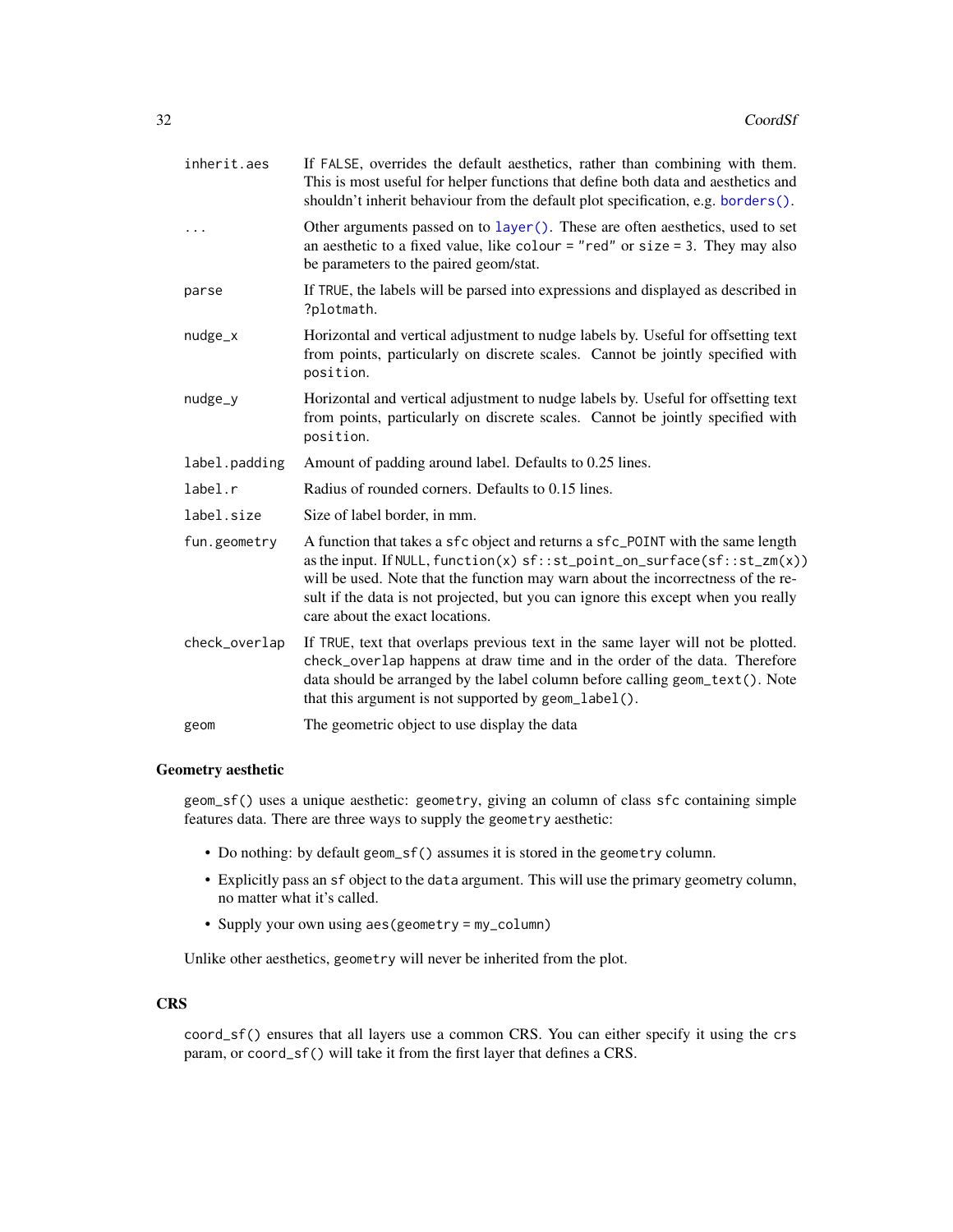#### $\text{CoordS}$  33

#### Combining sf layers and regular geoms

Most regular geoms, such as [geom\\_point\(\)](#page-117-1), [geom\\_path\(\)](#page-113-2), [geom\\_text\(\)](#page-105-1), [geom\\_polygon\(\)](#page-119-1) etc. will work fine with coord\_sf(). However when using these geoms, two problems arise. First, what CRS should be used for the x and y coordinates used by these non-sf geoms? The CRS applied to non-sf geoms is set by the default\_crs parameter, and it defaults to NULL, which means positions for non-sf geoms are interpreted as projected coordinates in the coordinate system set by the crs parameter. This setting allows you complete control over where exactly items are placed on the plot canvas, but it may require some understanding of how projections work and how to generate data in projected coordinates. As an alternative, you can set default\_crs = sf: : st\_crs(4326), the World Geodetic System 1984 (WGS84). This means that x and y positions are interpreted as longitude and latitude, respectively. You can also specify any other valid CRS as the default CRS for non-sf geoms.

The second problem that arises for non-sf geoms is how straight lines should be interpreted in projected space when default\_crs is not set to NULL. The approach coord\_sf() takes is to break straight lines into small pieces (i.e., segmentize them) and then transform the pieces into projected coordinates. For the default setting where x and y are interpreted as longitude and latitude, this approach means that horizontal lines follow the parallels and vertical lines follow the meridians. If you need a different approach to handling straight lines, then you should manually segmentize and project coordinates and generate the plot in projected coordinates.

#### See Also

[stat\\_sf\\_coordinates\(\)](#page-260-1)

```
if (requireNamespace("sf", quietly = TRUE)) {
nc <- sf::st_read(system.file("shape/nc.shp", package = "sf"), quiet = TRUE)
ggplot(nc) +
 geom_sf(aes(fill = AREA))# If not supplied, coord_sf() will take the CRS from the first layer
# and automatically transform all other layers to use that CRS. This
# ensures that all data will correctly line up
nc_3857 <- sf::st_transform(nc, 3857)
ggplot() +
 geom_s f(data = nc) +geom_s f(data = nc_3857, colour = "red", fill = NA)# Unfortunately if you plot other types of feature you'll need to use
# show.legend to tell ggplot2 what type of legend to use
nc_3857$mid <- sf::st_centroid(nc_3857$geometry)
ggplot(nc_3857) +
 geom_sf(colour = "white") +
 geom_sf(aes(geometry = mid, size = AREA), show.legend = "point")
# You can also use layers with x and y aesthetics. To have these interpreted
# as longitude/latitude you need to set the default CRS in coord_sf()
ggplot(nc_3857) +
 geom_sf() +
```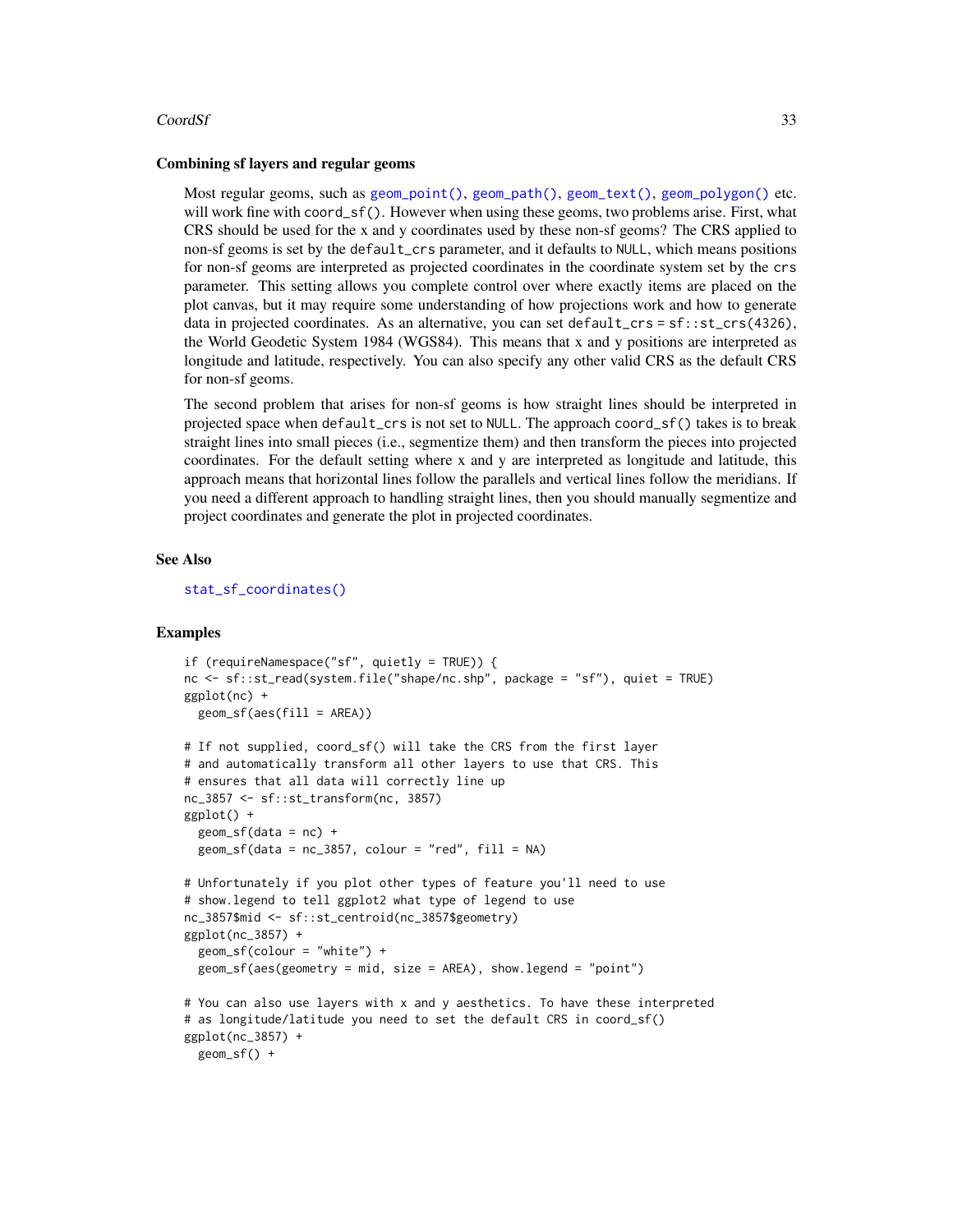```
annotate("point", x = -80, y = 35, colour = "red", size = 4) +
  coord_sf(default_crs = sf::st_crs(4326))
# Thanks to the power of sf, a geom_sf nicely handles varying projections
# setting the aspect ratio correctly.
library(maps)
world1 <- sf::st_as_sf(map('world', plot = FALSE, fill = TRUE))
ggplot() + geom_sf(data = world1)
world2 <- sf::st_transform(
  world1,
  "+proj=laea +y_0=0 +lon_0=155 +lat_0=-90 +ellps=WGS84 +no_defs"
)
ggplot() + geom_sf(data = world2)# To add labels, use geom_sf_label().
ggplot(nc_3857[1:3, ]) +
   geom_s f(aes(fill = AREA)) +geom_sf_label(aes(label = NAME))
}
```
coord\_cartesian *Cartesian coordinates*

#### Description

The Cartesian coordinate system is the most familiar, and common, type of coordinate system. Setting limits on the coordinate system will zoom the plot (like you're looking at it with a magnifying glass), and will not change the underlying data like setting limits on a scale will.

#### Usage

```
coord_cartesian(
 xlim = NULL,ylim = NULL,
 expand = TRUE,default = FALSE,clip = "on")
```
#### Arguments

| xlim, ylim | Limits for the x and y axes.                                                                                                                                                                                                                       |
|------------|----------------------------------------------------------------------------------------------------------------------------------------------------------------------------------------------------------------------------------------------------|
| expand     | If TRUE, the default, adds a small expansion factor to the limits to ensure that<br>data and axes don't overlap. If FALSE, limits are taken exactly from the data or<br>xlim/ylim.                                                                 |
| default    | Is this the default coordinate system? If FALSE (the default), then replacing this<br>coordinate system with another one creates a message alerting the user that the<br>coordinate system is being replaced. If TRUE, that warning is suppressed. |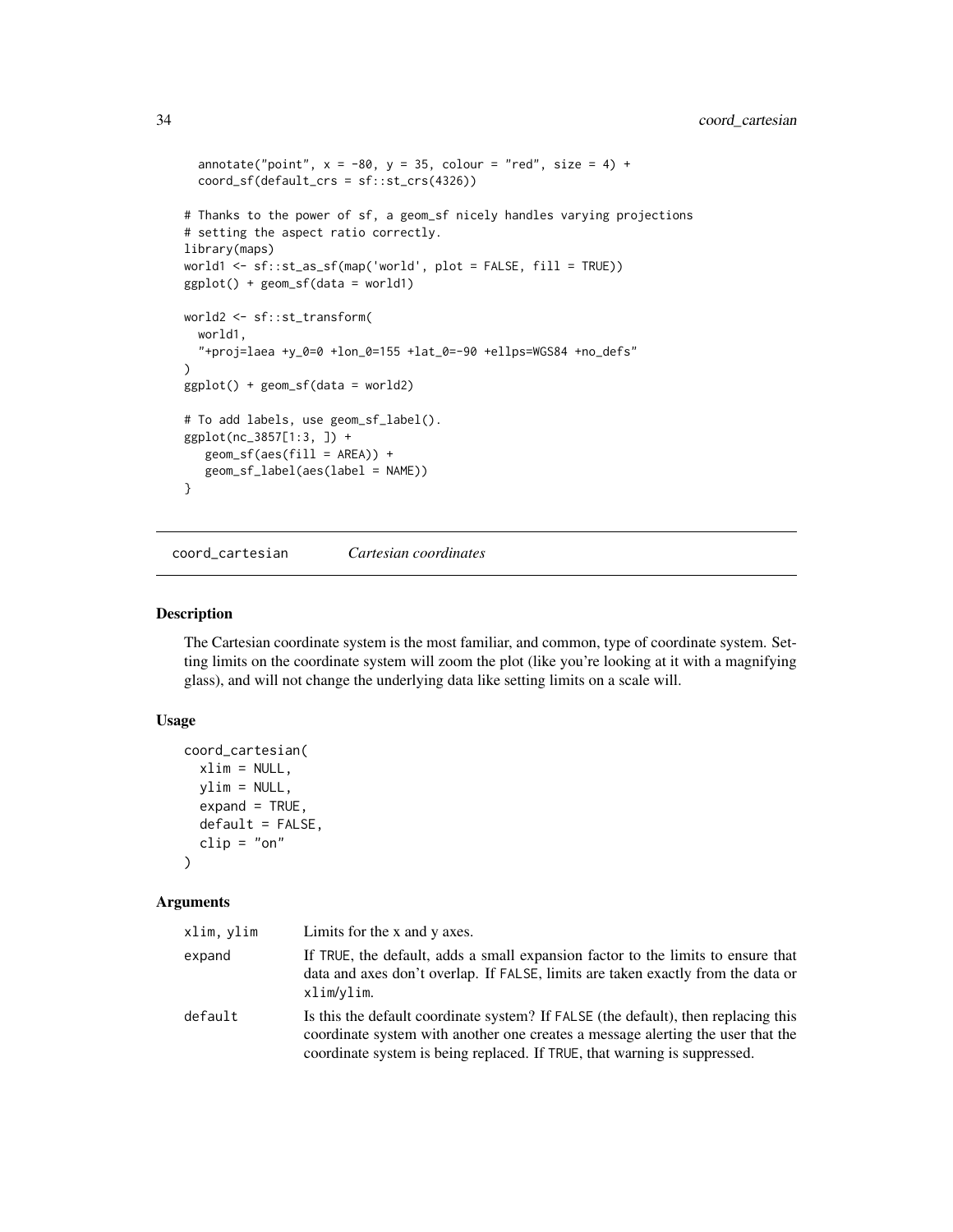<span id="page-34-0"></span>clip Should drawing be clipped to the extent of the plot panel? A setting of "on" (the default) means yes, and a setting of "off" means no. In most cases, the default of "on" should not be changed, as setting clip = "off" can cause unexpected results. It allows drawing of data points anywhere on the plot, including in the plot margins. If limits are set via xlim and ylim and some data points fall outside those limits, then those data points may show up in places such as the axes, the legend, the plot title, or the plot margins.

```
# There are two ways of zooming the plot display: with scales or
# with coordinate systems. They work in two rather different ways.
p <- ggplot(mtcars, aes(disp, wt)) +
 geom_point() +
 geom_smooth()
p
# Setting the limits on a scale converts all values outside the range to NA.
p + scale_x_{continuous(limits = c(325, 500))# Setting the limits on the coordinate system performs a visual zoom.
# The data is unchanged, and we just view a small portion of the original
# plot. Note how smooth continues past the points visible on this plot.
p + coord_cartesian(xlim = c(325, 500))
# By default, the same expansion factor is applied as when setting scale
# limits. You can set the limits precisely by setting expand = FALSE
p + \text{coord\_cartesian(xlim = c(325, 500), expand = FALSE)}# Simiarly, we can use expand = FALSE to turn off expansion with the
# default limits
p + coord_cartesian(expand = FALSE)
# You can see the same thing with this 2d histogram
d <- ggplot(diamonds, aes(carat, price)) +
 stat_bin2d(bins = 25, colour = "white")
d
# When zooming the scale, the we get 25 new bins that are the same
# size on the plot, but represent smaller regions of the data space
d + scale_x_{continuous}(limits = c(0, 1))# When zooming the coordinate system, we see a subset of original 50 bins,
# displayed bigger
d + coord_cartesian(xlim = c(0, 1))
```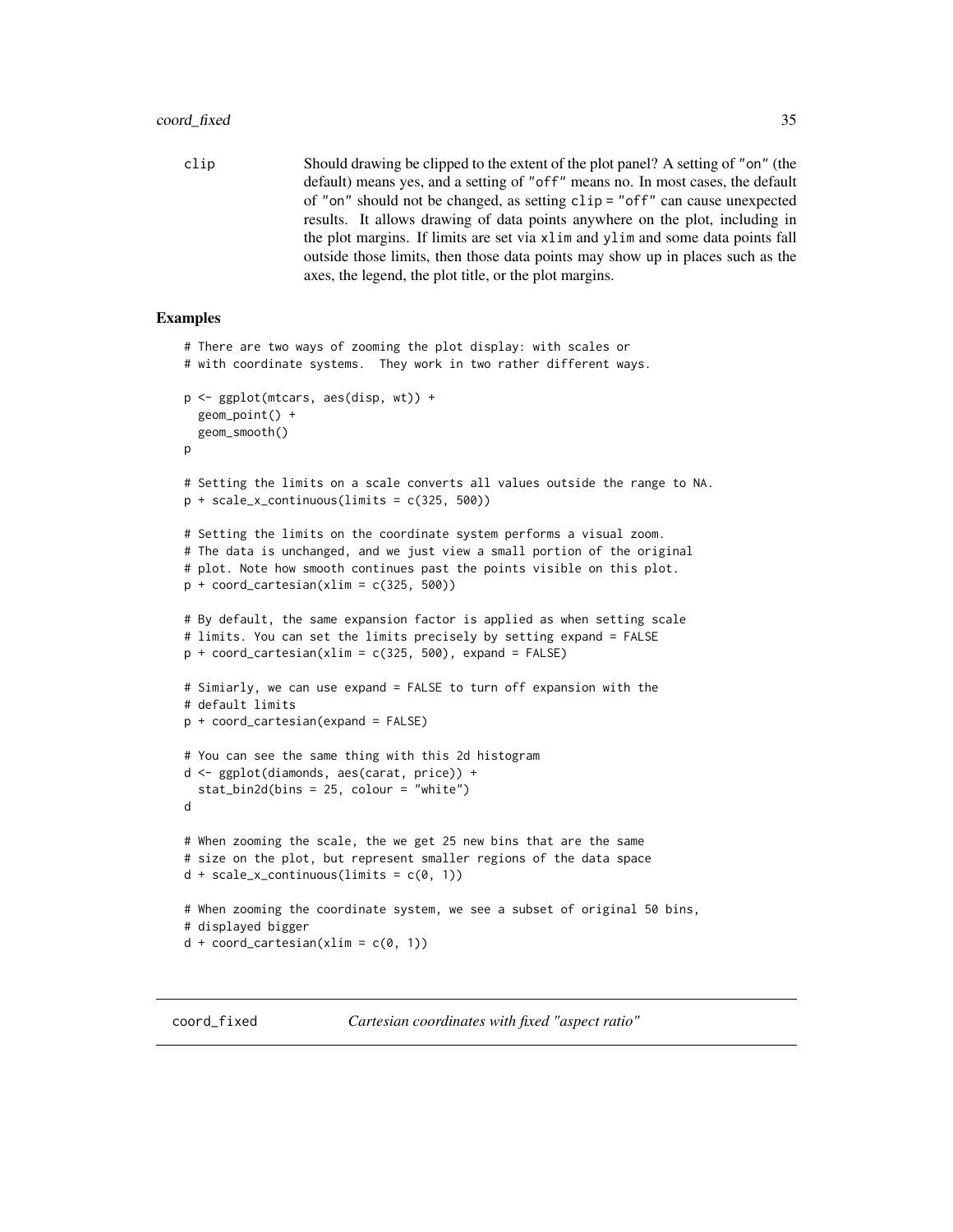#### <span id="page-35-0"></span>Description

A fixed scale coordinate system forces a specified ratio between the physical representation of data units on the axes. The ratio represents the number of units on the y-axis equivalent to one unit on the x-axis. The default, ratio = 1, ensures that one unit on the x-axis is the same length as one unit on the y-axis. Ratios higher than one make units on the y axis longer than units on the x-axis, and vice versa. This is similar to  $MASS:eqscplot()$ , but it works for all types of graphics.

### Usage

```
coord_fixed(ratio = 1, xlim = NULL, ylim = NULL, expand = TRUE, clip = "on")
```
#### Arguments

| ratio  | aspect ratio, expressed as $y / x$                                                                                                                                                                                                                                                                                                                                                                                                                                                                                                                                     |
|--------|------------------------------------------------------------------------------------------------------------------------------------------------------------------------------------------------------------------------------------------------------------------------------------------------------------------------------------------------------------------------------------------------------------------------------------------------------------------------------------------------------------------------------------------------------------------------|
| xlim   | Limits for the x and y axes.                                                                                                                                                                                                                                                                                                                                                                                                                                                                                                                                           |
| vlim   | Limits for the x and y axes.                                                                                                                                                                                                                                                                                                                                                                                                                                                                                                                                           |
| expand | If TRUE, the default, adds a small expansion factor to the limits to ensure that<br>data and axes don't overlap. If FALSE, limits are taken exactly from the data or<br>xlim/ylim.                                                                                                                                                                                                                                                                                                                                                                                     |
| clip   | Should drawing be clipped to the extent of the plot panel? A setting of "on" (the<br>default) means yes, and a setting of "off" means no. In most cases, the default<br>of "on" should not be changed, as setting clip = "off" can cause unexpected<br>results. It allows drawing of data points anywhere on the plot, including in<br>the plot margins. If limits are set via x l im and y l im and some data points fall<br>outside those limits, then those data points may show up in places such as the<br>axes, the legend, the plot title, or the plot margins. |

#### Examples

```
# ensures that the ranges of axes are equal to the specified ratio by
# adjusting the plot aspect ratio
p <- ggplot(mtcars, aes(mpg, wt)) + geom_point()
p + coord_fixed(ratio = 1)
p + coord_fixed(ratio = 5)
p + coord_fixed(ratio = 1/5)
p + coord_fixed(xlim = c(15, 30))
```
# Resize the plot to see that the specified aspect ratio is maintained

coord\_flip *Cartesian coordinates with x and y flipped*

### Description

Flip cartesian coordinates so that horizontal becomes vertical, and vertical, horizontal. This is primarily useful for converting geoms and statistics which display y conditional on x, to x conditional on y.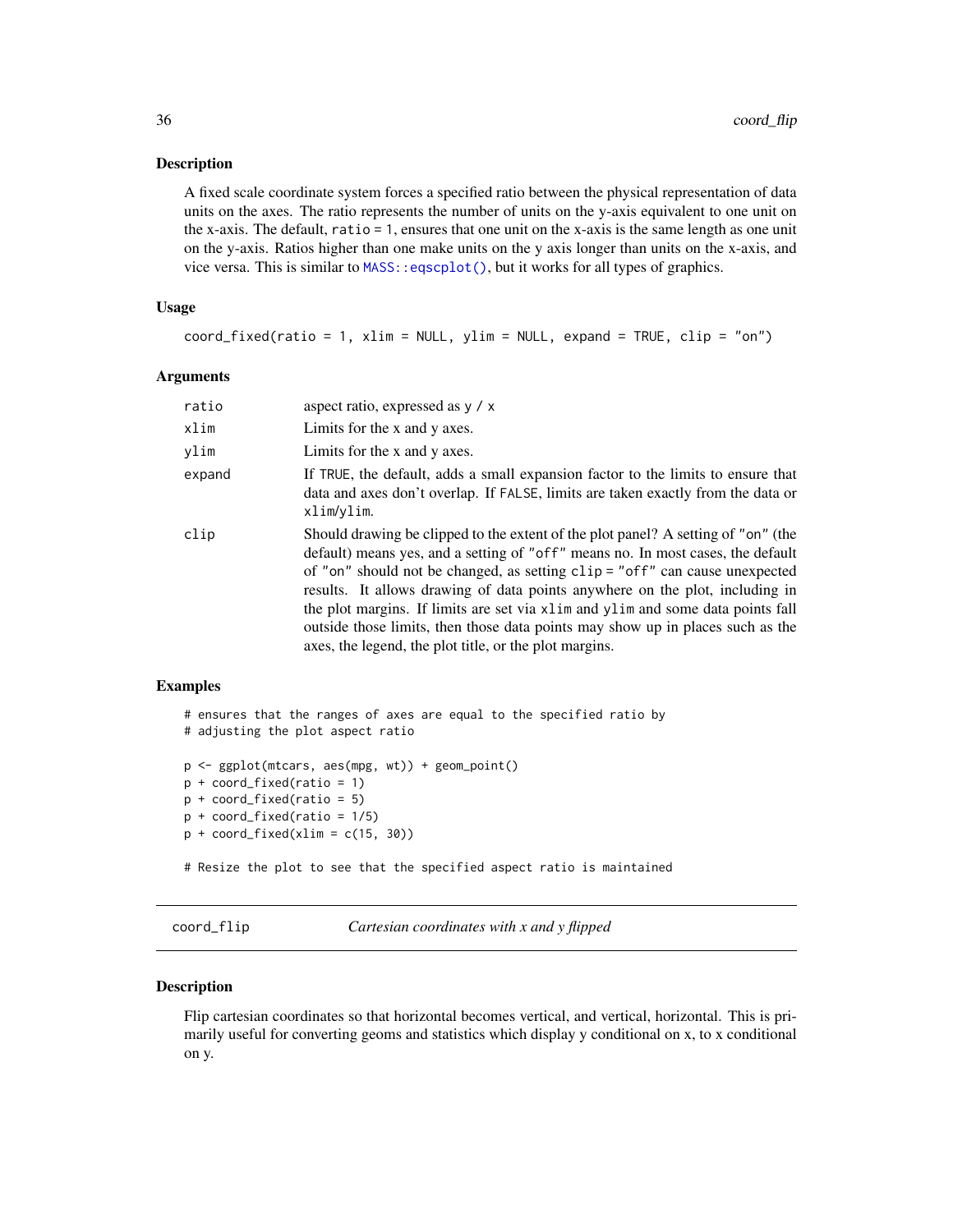## coord\_map 37

### Usage

 $coord_flip(xlim = NULL, ylim = NULL, expand = TRUE, clip = "on")$ 

#### **Arguments**

| xlim   | Limits for the x and y axes.                                                                                                                                                                                                                                                                                                                                                                                                                                                                                                                                           |
|--------|------------------------------------------------------------------------------------------------------------------------------------------------------------------------------------------------------------------------------------------------------------------------------------------------------------------------------------------------------------------------------------------------------------------------------------------------------------------------------------------------------------------------------------------------------------------------|
| vlim   | Limits for the x and y axes.                                                                                                                                                                                                                                                                                                                                                                                                                                                                                                                                           |
| expand | If TRUE, the default, adds a small expansion factor to the limits to ensure that<br>data and axes don't overlap. If FALSE, limits are taken exactly from the data or<br>xlim/ylim.                                                                                                                                                                                                                                                                                                                                                                                     |
| clip   | Should drawing be clipped to the extent of the plot panel? A setting of "on" (the<br>default) means yes, and a setting of "off" means no. In most cases, the default<br>of "on" should not be changed, as setting clip = "off" can cause unexpected<br>results. It allows drawing of data points anywhere on the plot, including in<br>the plot margins. If limits are set via x l im and y l im and some data points fall<br>outside those limits, then those data points may show up in places such as the<br>axes, the legend, the plot title, or the plot margins. |

## Examples

```
# Very useful for creating boxplots, and other interval
# geoms in the horizontal instead of vertical position.
ggplot(diamonds, aes(cut, price)) +
  geom_boxplot() +
  coord_flip()
h <- ggplot(diamonds, aes(carat)) +
  geom_histogram()
h
h + coord_flip()
h + coord_flip() + scale_x_reverse()
# You can also use it to flip line and area plots:
df <- data.frame(x = 1:5, y = (1:5) ^ 2)
ggplot(df, aes(x, y)) +geom_area()
last_plot() + coord_flip()
```
coord\_map *Map projections*

### Description

coord\_map() projects a portion of the earth, which is approximately spherical, onto a flat 2D plane using any projection defined by the mapproj package. Map projections do not, in general, preserve straight lines, so this requires considerable computation. coord\_quickmap() is a quick approximation that does preserve straight lines. It works best for smaller areas closer to the equator.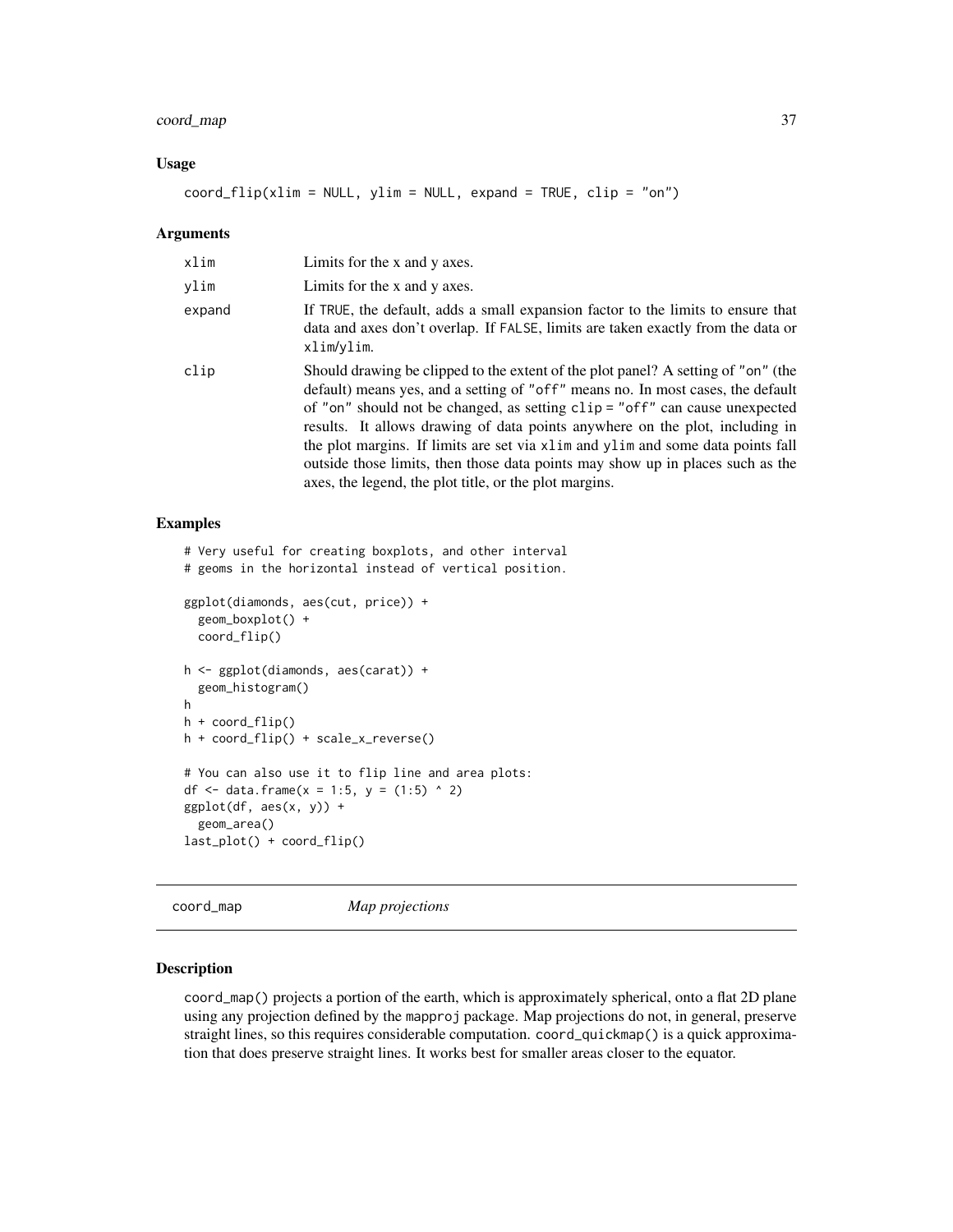### Usage

```
coord_map(
  projection = "mercator",
  ...,
  parameters = NULL,
  orientation = NULL,
  xlim = NULL,ylim = NULL,
  clip = "on"
\mathcal{L}
```
 $coord_quickmap(xlim = NULL, ylim = NULL, expand = TRUE, clip = "on")$ 

## Arguments

| projection<br>, parameters | projection to use, see mapproj:: $mapproject()$ for list                                                                                                                                                                    |
|----------------------------|-----------------------------------------------------------------------------------------------------------------------------------------------------------------------------------------------------------------------------|
|                            | Other arguments passed on to mapproj::mapproject(). Use $\dots$ for named<br>parameters to the projection, and parameters for unnamed parameters.  is<br>ignored if the parameters argument is present.                     |
| orientation                | projection orientation, which defaults to $c(90, 0, \text{mean}(\text{range}(x)))$ . This is<br>not optimal for many projections, so you will have to supply your own. See<br>$mapproj: mapproject()$ for more information. |
| xlim, ylim                 | Manually specific x/y limits (in degrees of longitude/latitude)                                                                                                                                                             |
| clip                       | Should drawing be clipped to the extent of the plot panel? A setting of "on"<br>(the default) means yes, and a setting of "off" means no. For details, please see<br>coord_cartesian().                                     |
| expand                     | If TRUE, the default, adds a small expansion factor to the limits to ensure that<br>data and axes don't overlap. If FALSE, limits are taken exactly from the data or<br>xlim/ylim.                                          |

### Details

In general, map projections must account for the fact that the actual length (in km) of one degree of longitude varies between the equator and the pole. Near the equator, the ratio between the lengths of one degree of latitude and one degree of longitude is approximately 1. Near the pole, it tends towards infinity because the length of one degree of longitude tends towards 0. For regions that span only a few degrees and are not too close to the poles, setting the aspect ratio of the plot to the appropriate lat/lon ratio approximates the usual mercator projection. This is what coord\_quickmap() does, and is much faster (particularly for complex plots like [geom\\_tile\(\)](#page-128-0)) at the expense of correctness.

# Examples

```
if (require("maps")) {
nz <- map_data("nz")
# Prepare a map of NZ
nzmap \leq ggplot(nz, aes(x = long, y = lat, group = group)) +
```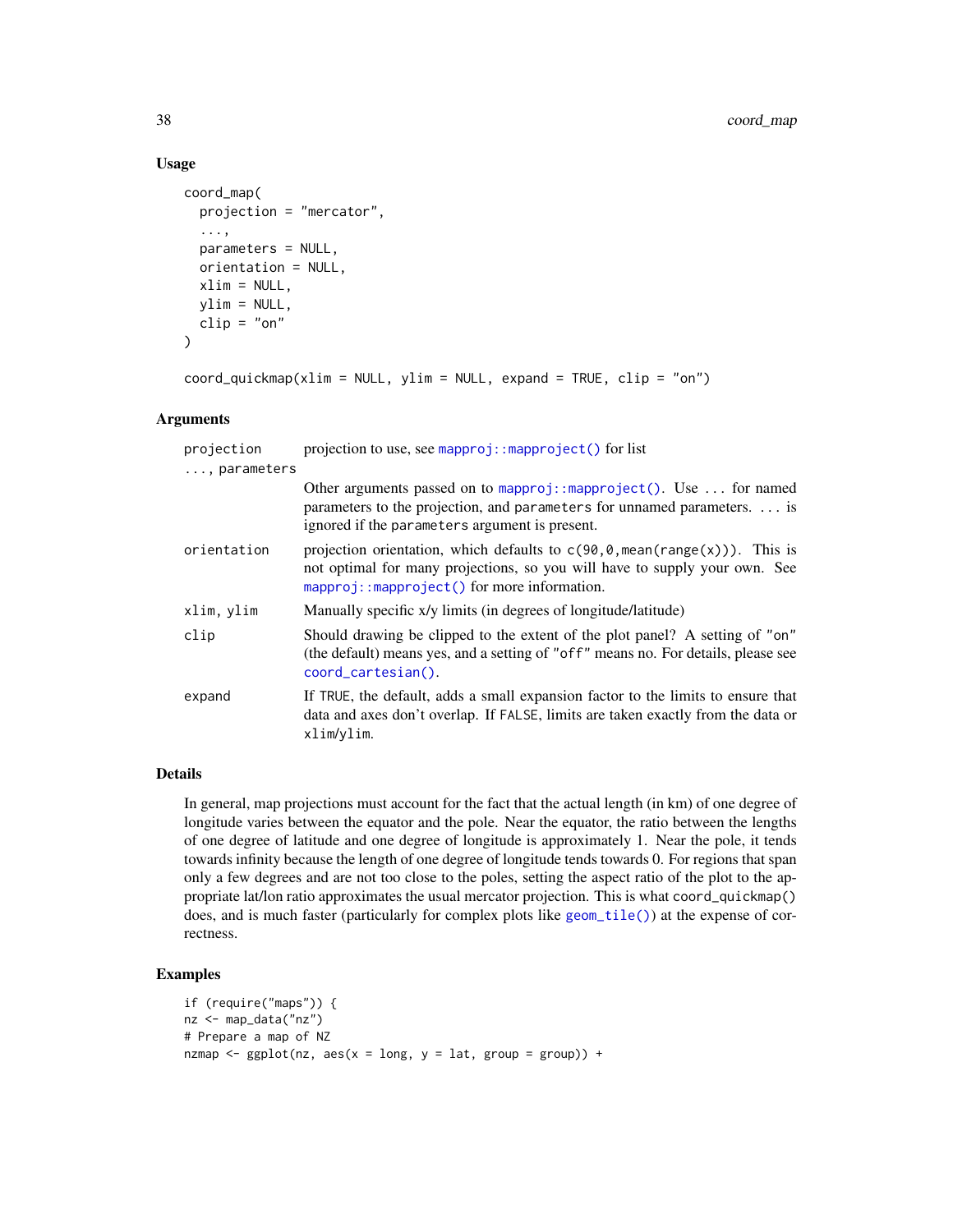## coord\_map 39

```
geom_polygon(fill = "white", colour = "black")
# Plot it in cartesian coordinates
nzmap
}
if (require("maps")) {
# With correct mercator projection
nzmap + coord_map()
}
if (require("maps")) {
# With the aspect ratio approximation
nzmap + coord_quickmap()
}
if (require("maps")) {
# Other projections
nzmap + coord_map("azequalarea", orientation = c(-36.92, 174.6, 0))
}
if (require("maps")) {
states <- map_data("state")
usamap <- ggplot(states, aes(long, lat, group = group)) +
  geom_polygon(fill = "white", colour = "black")
# Use cartesian coordinates
usamap
}
if (require("maps")) {
# With mercator projection
usamap + coord_map()
}
if (require("maps")) {
# See ?mapproject for coordinate systems and their parameters
usamap + coord_map("gilbert")
}
if (require("maps")) {
# For most projections, you'll need to set the orientation yourself
# as the automatic selection done by mapproject is not available to
# ggplot
usamap + coord_map("orthographic")
}
if (require("maps")) {
usamap + coord_map("conic", lat0 = 30)
}
if (require("maps")) {
usamap + coord_map("bonne", lat0 = 50)
```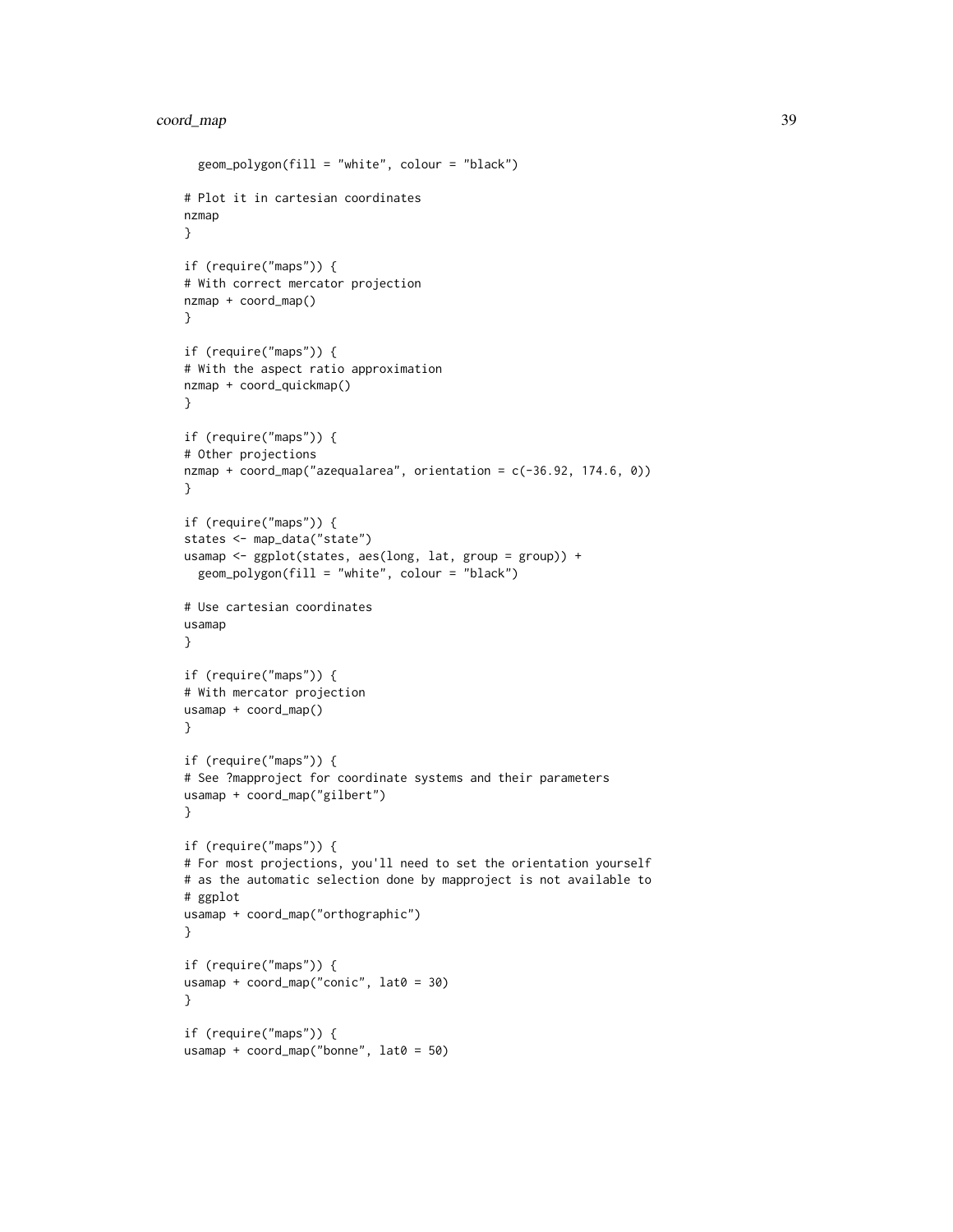```
## Not run:
if (require("maps")) {
# World map, using geom_path instead of geom_polygon
world <- map_data("world")
worldmap \leq ggplot(world, aes(x = long, y = lat, group = group)) +
  geom_path() +
  scale_y_continuous(breaks = (-2:2) * 30) +
  scale_x_continuous(breaks = (-4:4) * 45)
# Orthographic projection with default orientation (looking down at North pole)
worldmap + coord_map("ortho")
}
if (require("maps")) {
# Looking up up at South Pole
worldmap + coord_map("ortho", orientation = c(-90, 0, 0))
}
if (require("maps")) {
# Centered on New York (currently has issues with closing polygons)
worldmap + coord_map("ortho", orientation = c(41, -74, 0))
}
## End(Not run)
```
coord\_polar *Polar coordinates*

### Description

The polar coordinate system is most commonly used for pie charts, which are a stacked bar chart in polar coordinates.

### Usage

```
coord_polar(theta = "x", start = 0, direction = 1, clip = "on")
```
#### Arguments

| theta     | variable to map angle to $(x \text{ or } y)$                                                                                                                                            |
|-----------|-----------------------------------------------------------------------------------------------------------------------------------------------------------------------------------------|
| start     | Offset of starting point from 12 o'clock in radians. Offset is applied clockwise<br>or anticlockwise depending on value of direction.                                                   |
| direction | 1, clockwise; -1, anticlockwise                                                                                                                                                         |
| clip      | Should drawing be clipped to the extent of the plot panel? A setting of "on"<br>(the default) means yes, and a setting of "off" means no. For details, please see<br>coord_cartesian(). |

}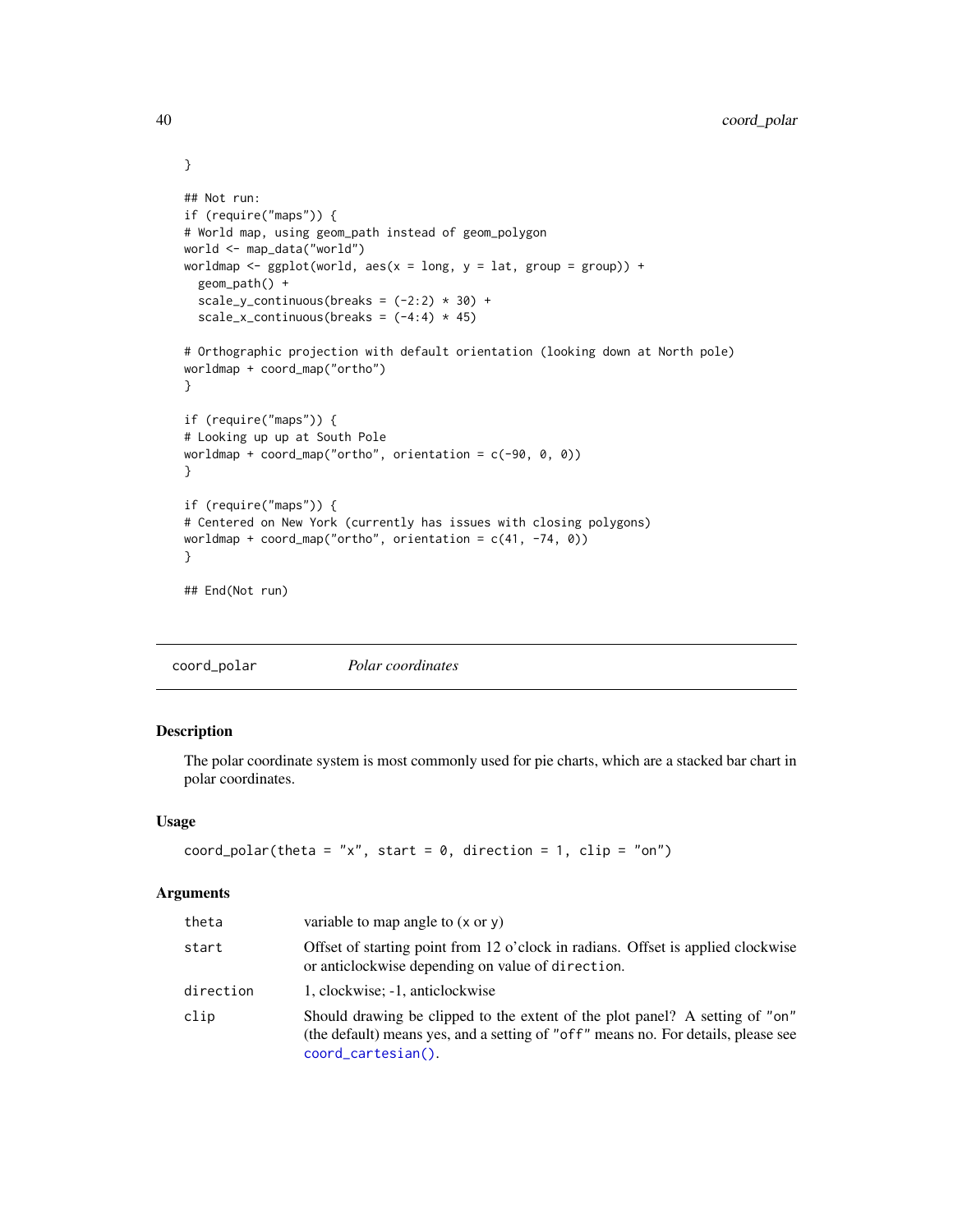### coord\_trans 41

#### Examples

```
# NOTE: Use these plots with caution - polar coordinates has
# major perceptual problems. The main point of these examples is
# to demonstrate how these common plots can be described in the
# grammar. Use with EXTREME caution.
#' # A pie chart = stacked bar chart + polar coordinates
pie <- ggplot(mtcars, aes(x = factor(1), fill = factor(cyl))) +
 geom_bar(width = 1)pie + coord_polar(theta = "y")
# A coxcomb plot = bar chart + polar coordinates
\csc \leq ggplot(mtcars, \csc x = \text{factor}(\text{cyl})) +geom_bar(width = 1, colour = "black")cxc + coord_polar()
# A new type of plot?
cx + c coord_polar(theta = "y")
# The bullseye chart
pie + coord_polar()
# Hadley's favourite pie chart
df <- data.frame(
  variable = c("does not resemble", "resembles"),
  value = c(20, 80))
ggplot(df, aes(x = "", y = value, fill = variable)) +geom\_col(width = 1) +scale_fill_manual(values = c("red", "yellow")) +
  coord_polar("y", start = pi / 3) +
  labs(title = "Pac man")
# Windrose + doughnut plot
if (require("ggplot2movies")) {
movies$rrating <- cut_interval(movies$rating, length = 1)
movies$budgetq <- cut_number(movies$budget, 4)
doh \leq ggplot(movies, aes(x = rrating, fill = budgetq))
# Wind rose
doh + geom\_bar(width = 1) + coord\_polar()# Race track plot
doh + geom_bar(width = 0.9, position = "fill") + coord_polar(theta = "y")
}
```
coord\_trans *Transformed Cartesian coordinate system*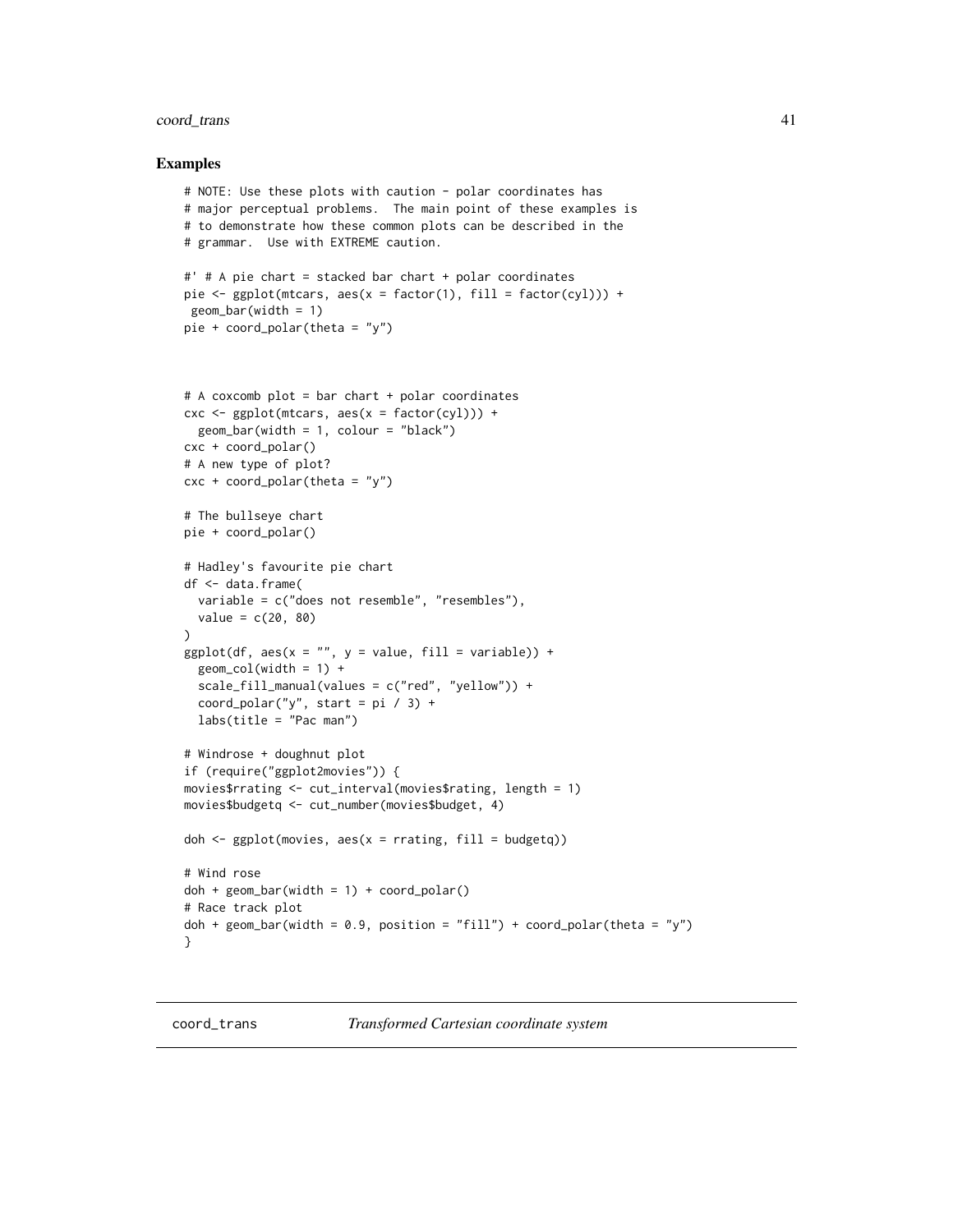## Description

coord\_trans() is different to scale transformations in that it occurs after statistical transformation and will affect the visual appearance of geoms - there is no guarantee that straight lines will continue to be straight.

### Usage

```
coord_trans(
  x = "identity",y = "identity",
  xlim = NULL,ylim = NULL,
  limx = "DEPRECATED",
  limy = "DEPRECATED",
  clip = "on",expand = TRUE
)
```
### Arguments

| x, y       | Transformers for x and y axes or their names.                                                                                                                                                                                                                                                                                                                                                                                                                                                                                                                          |
|------------|------------------------------------------------------------------------------------------------------------------------------------------------------------------------------------------------------------------------------------------------------------------------------------------------------------------------------------------------------------------------------------------------------------------------------------------------------------------------------------------------------------------------------------------------------------------------|
| xlim       | Limits for the x and y axes.                                                                                                                                                                                                                                                                                                                                                                                                                                                                                                                                           |
| vlim       | Limits for the x and y axes.                                                                                                                                                                                                                                                                                                                                                                                                                                                                                                                                           |
| limx, limy | <b>Deprecated:</b> use xlim and ylim instead.                                                                                                                                                                                                                                                                                                                                                                                                                                                                                                                          |
| clip       | Should drawing be clipped to the extent of the plot panel? A setting of "on" (the<br>default) means yes, and a setting of "off" means no. In most cases, the default<br>of "on" should not be changed, as setting clip = "off" can cause unexpected<br>results. It allows drawing of data points anywhere on the plot, including in<br>the plot margins. If limits are set via x l im and y l im and some data points fall<br>outside those limits, then those data points may show up in places such as the<br>axes, the legend, the plot title, or the plot margins. |
| expand     | If TRUE, the default, adds a small expansion factor to the limits to ensure that<br>data and axes don't overlap. If FALSE, limits are taken exactly from the data or<br>xlim/ylim.                                                                                                                                                                                                                                                                                                                                                                                     |

## Details

Transformations only work with continuous values: see [scales::trans\\_new\(\)](#page-0-0) for list of transformations, and instructions on how to create your own.

## Examples

# See ?geom\_boxplot for other examples

# Three ways of doing transformation in ggplot: # \* by transforming the data ggplot(diamonds, aes(log10(carat), log10(price))) +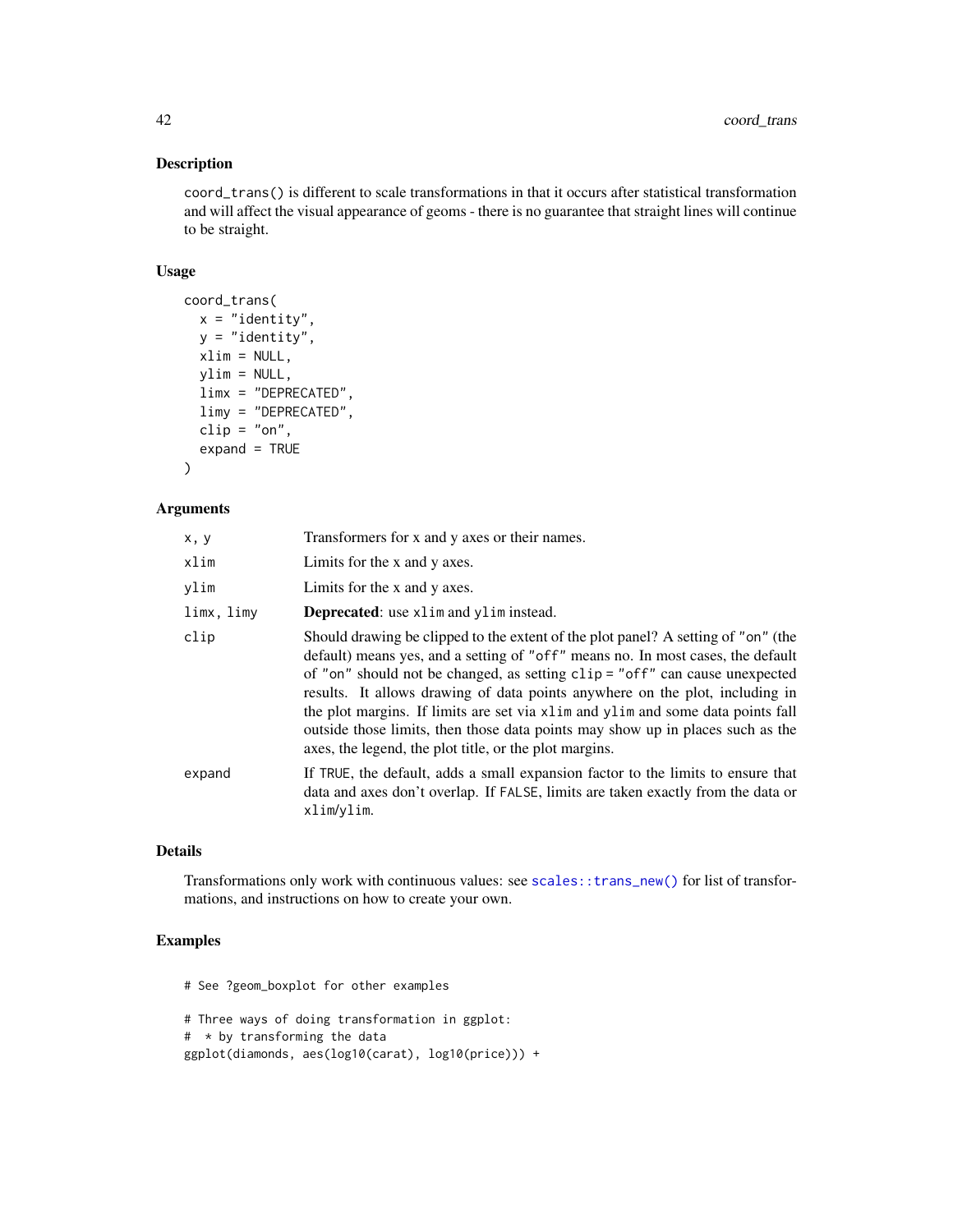## coord\_trans 43

geom\_point()

```
# * by transforming the scales
ggplot(diamonds, aes(carat, price)) +
  geom_point() +
  scale_x_log10() +
  scale_y_log10()
# * by transforming the coordinate system:
ggplot(diamonds, aes(carat, price)) +
  geom_point() +
  coord_trans(x = "log10", y = "log10")
# The difference between transforming the scales and
# transforming the coordinate system is that scale
# transformation occurs BEFORE statistics, and coordinate
# transformation afterwards. Coordinate transformation also
# changes the shape of geoms:
d \leq - subset(diamonds, carat > 0.5)
ggplot(d, aes(carat, price)) +
  geom_point() +
  geom_smooth(method = "lm") +
  scale_x_log10() +
  scale_y_log10()
ggplot(d, aes(carat, price)) +
  geom_point() +
  geom_smooth(method = "lm") +
  coord_trans(x = "log10", y = "log10")
# Here I used a subset of diamonds so that the smoothed line didn't
# drop below zero, which obviously causes problems on the log-transformed
# scale
# With a combination of scale and coordinate transformation, it's
# possible to do back-transformations:
ggplot(diamonds, aes(carat, price)) +
  geom_point() +
  geom_smooth(method = "lm") +
  scale_x_log10() +
  scale_y_log10() +
  coord_trans(x = scales::exp_trans(10), y = scales::exp_trans(10))
# cf.
ggplot(diamonds, aes(carat, price)) +
  geom_point() +
  geom_smooth(method = "lm")
# Also works with discrete scales
df \leq data.frame(a = abs(rnorm(26)), letters)
plot <- ggplot(df,aes(a,letters)) + geom_point()
plot + coord_{trans}(x = "log10")
```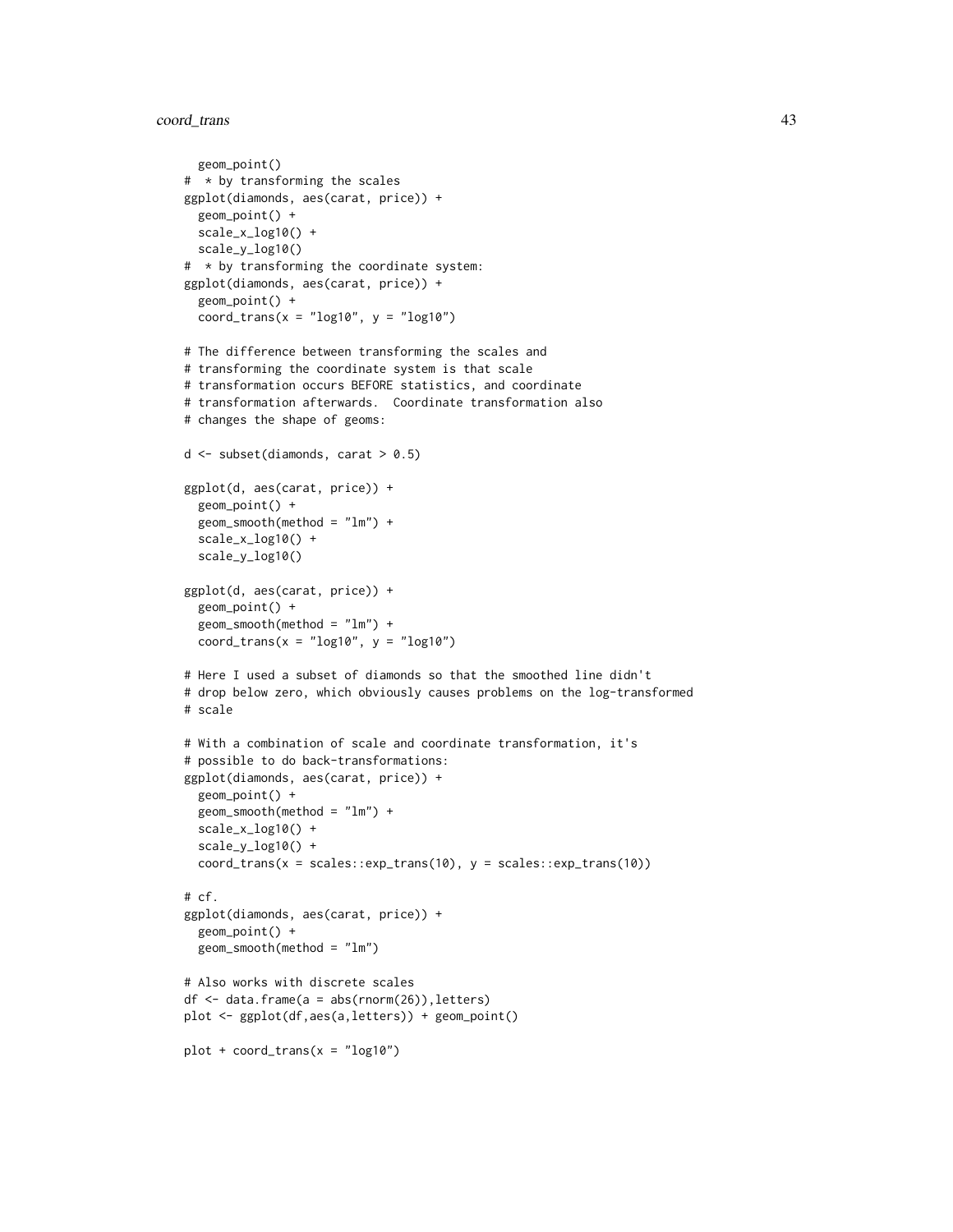```
plot + coord_trans(x = "sqrt")
```
cut\_interval *Discretise numeric data into categorical*

### Description

cut\_interval() makes n groups with equal range, cut\_number() makes n groups with (approximately) equal numbers of observations; cut\_width() makes groups of width width.

## Usage

```
cut\_interval(x, n = NULL, length = NULL, ...)cut_number(x, n = NULL, ...)cut_width(
 x,
 width,
 center = NULL,
 boundary = NULL,
 closed = c("right", "left"),...
\mathcal{L}
```
## Arguments

| x      | numeric vector                                                                                                                                                                                                   |
|--------|------------------------------------------------------------------------------------------------------------------------------------------------------------------------------------------------------------------|
| n      | number of intervals to create, OR                                                                                                                                                                                |
| length | length of each interval                                                                                                                                                                                          |
| .      | Arguments passed on to base:: cut. default                                                                                                                                                                       |
|        | breaks either a numeric vector of two or more unique cut points or a single<br>number (greater than or equal to 2) giving the number of intervals into<br>which $x$ is to be cut.                                |
|        | labels labels for the levels of the resulting category. By default, labels are<br>constructed using " $(a, b]$ " interval notation. If labels = FALSE, simple<br>integer codes are returned instead of a factor. |
|        | right logical, indicating if the intervals should be closed on the right (and open<br>on the left) or vice versa.                                                                                                |
|        | dig. Lab integer which is used when labels are not given. It determines the<br>number of digits used in formatting the break numbers.                                                                            |
|        | ordered_result logical: should the result be an ordered factor?                                                                                                                                                  |
| width  | The bin width.                                                                                                                                                                                                   |
|        |                                                                                                                                                                                                                  |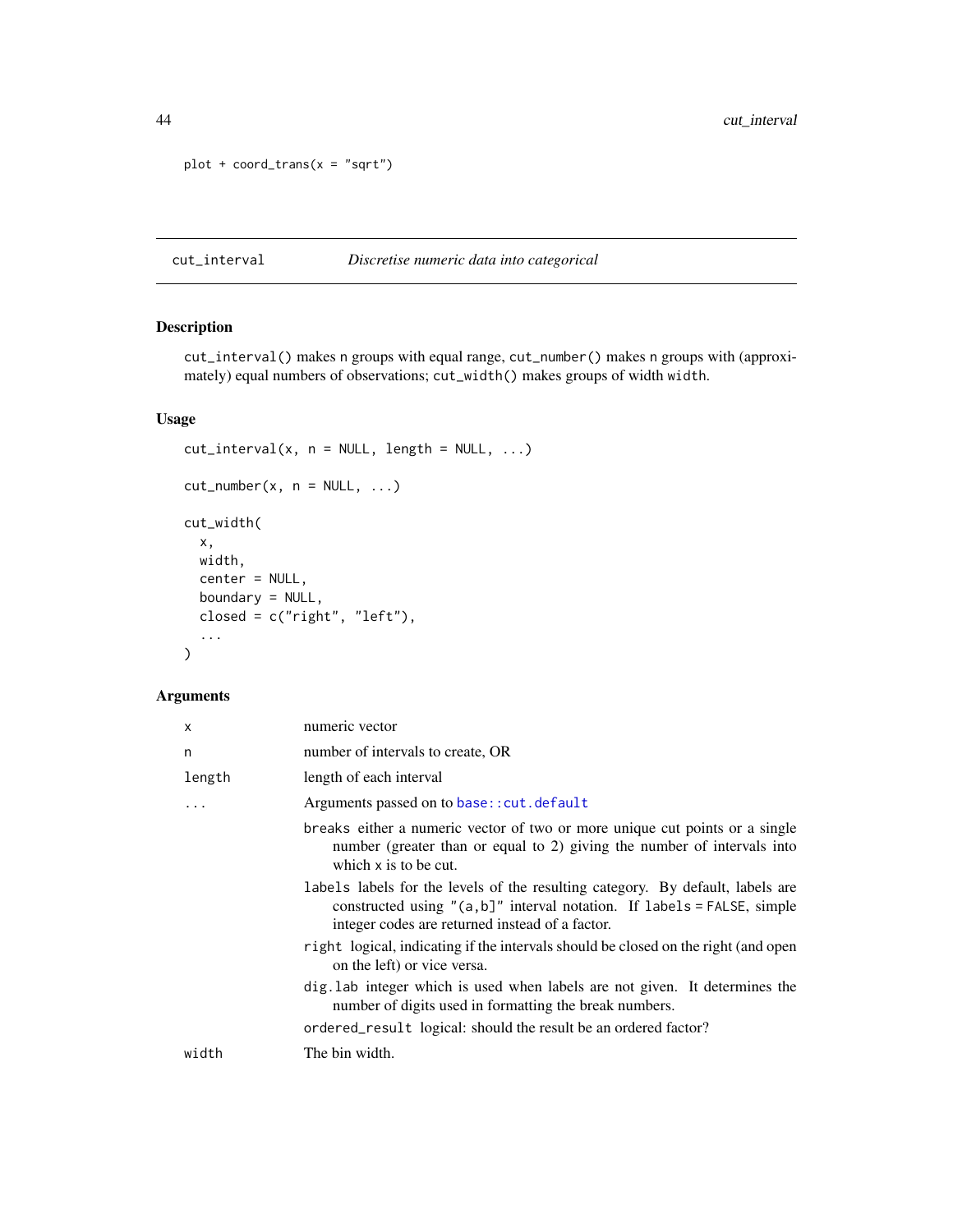#### diamonds **45**

| center, boundary |                                                                                                                                                                                                                                                 |
|------------------|-------------------------------------------------------------------------------------------------------------------------------------------------------------------------------------------------------------------------------------------------|
|                  | Specify either the position of edge or the center of a bin. Since all bins are                                                                                                                                                                  |
|                  | aligned, specifying the position of a single bin (which doesn't need to be in the<br>range of the data) affects the location of all bins. If not specified, uses the "tile<br>layers algorithm", and sets the boundary to half of the binwidth. |
|                  | To center on integers, width = 1 and center = $0$ . boundary = $0.5$ .                                                                                                                                                                          |
| closed           | One of "right" or "left" indicating whether right or left edges of bins are<br>included in the bin.                                                                                                                                             |

### Author(s)

Randall Prium contributed most of the implementation of cut\_width().

### Examples

```
table(cut_interval(1:100, 10))
table(cut_interval(1:100, 11))
table(cut_number(runif(1000), 10))
table(cut_width(runif(1000), 0.1))
table(cut\_width(runif(1000), 0.1, boundary = 0))table(cut_width(runif(1000), 0.1, center = 0))
table(cut_width(runif(1000), 0.1, labels = FALSE))
```
diamonds *Prices of over 50,000 round cut diamonds*

### Description

A dataset containing the prices and other attributes of almost 54,000 diamonds. The variables are as follows:

### Usage

diamonds

#### Format

A data frame with 53940 rows and 10 variables:

price price in US dollars (\\$326–\\$18,823)

carat weight of the diamond (0.2–5.01)

cut quality of the cut (Fair, Good, Very Good, Premium, Ideal)

color diamond colour, from D (best) to J (worst)

clarity a measurement of how clear the diamond is (I1 (worst), SI2, SI1, VS2, VS1, VVS2, VVS1, IF (best))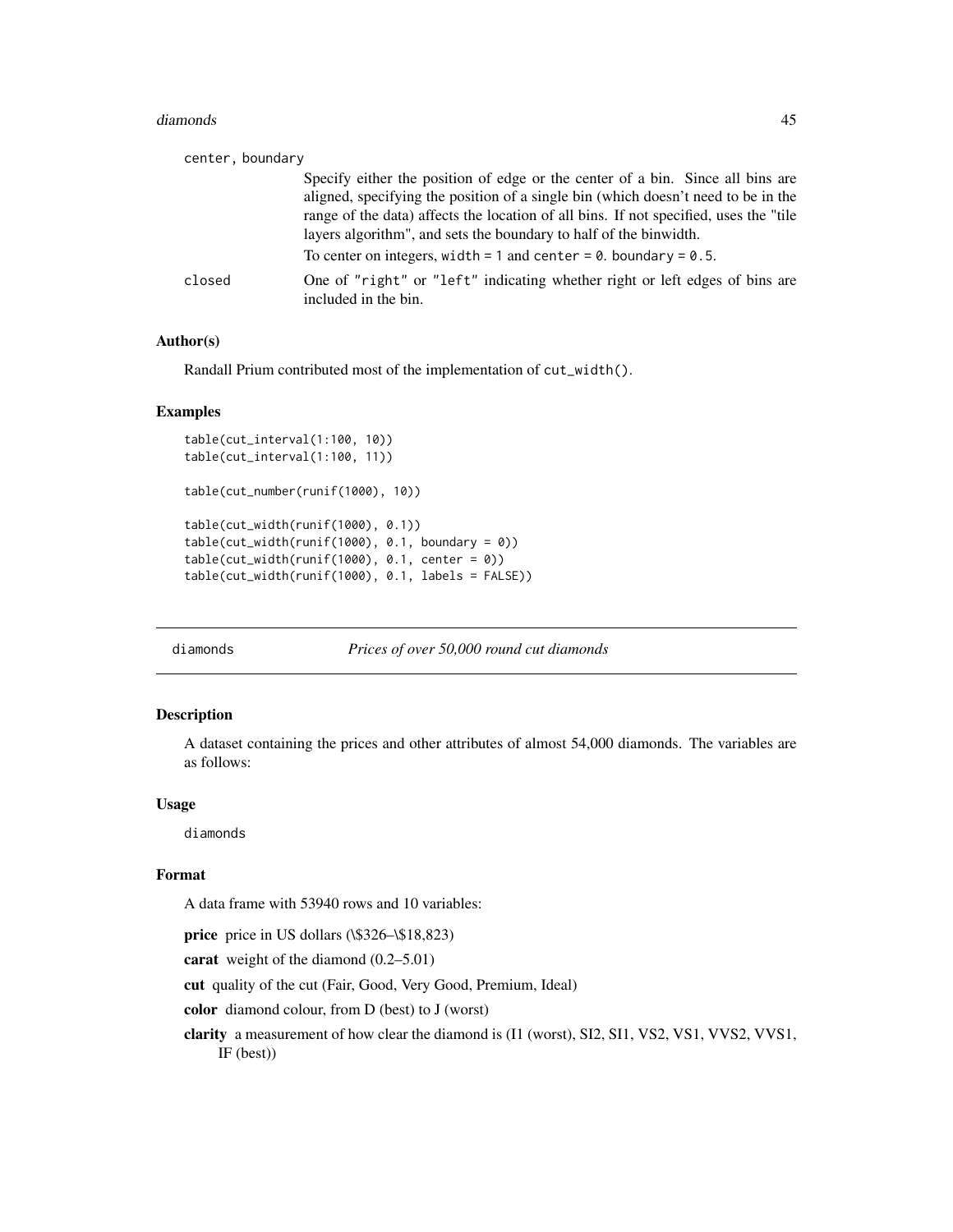$x$  length in mm  $(0-10.74)$  $y$  width in mm  $(0-58.9)$  $\mathbf{z}$  depth in mm  $(0-31.8)$ depth total depth percentage =  $z /$  mean(x, y) =  $2 * z / (x + y) (43-79)$ table width of top of diamond relative to widest point (43–95)

## draw\_key *Key glyphs for legends*

### Description

Each geom has an associated function that draws the key when the geom needs to be displayed in a legend. These functions are called draw\_key\_\*(), where \* stands for the name of the respective key glyph. The key glyphs can be customized for individual geoms by providing a geom with the key\_glyph argument (see [layer\(\)](#page-0-0) or examples below.)

#### Usage

draw\_key\_point(data, params, size) draw\_key\_abline(data, params, size) draw\_key\_rect(data, params, size) draw\_key\_polygon(data, params, size) draw\_key\_blank(data, params, size) draw\_key\_boxplot(data, params, size) draw\_key\_crossbar(data, params, size) draw\_key\_path(data, params, size) draw\_key\_vpath(data, params, size) draw\_key\_dotplot(data, params, size) draw\_key\_pointrange(data, params, size) draw\_key\_smooth(data, params, size) draw\_key\_text(data, params, size) draw\_key\_label(data, params, size)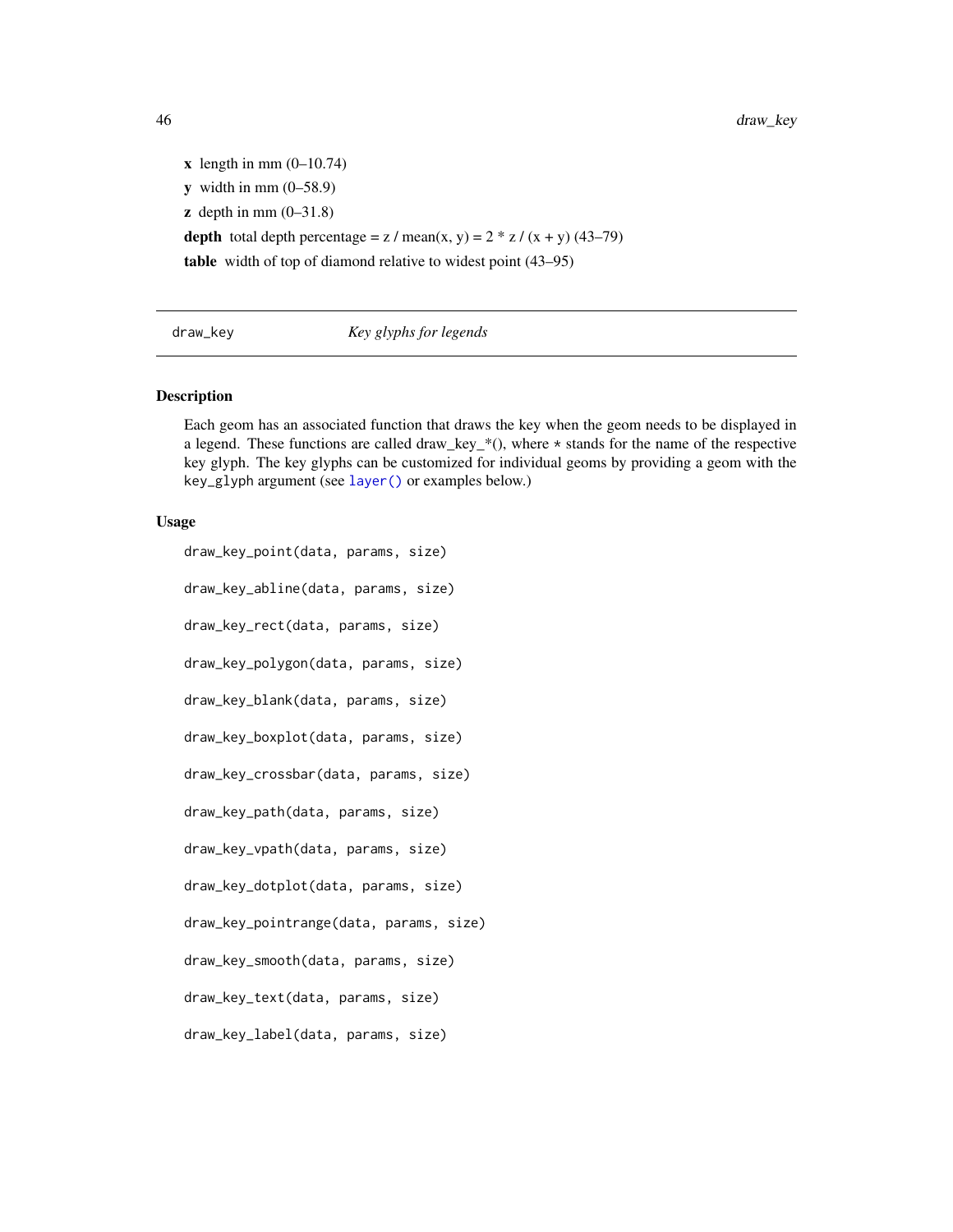#### economics and the conomics of the conomic state of the conomic state of the conomic state of the conomic state of the conomic state of the conomic state of the conomic state of the conomic state of the conomic state of the

draw\_key\_vline(data, params, size)

draw\_key\_timeseries(data, params, size)

### Arguments

| data   | A single row data frame containing the scaled aesthetics to display in this key |
|--------|---------------------------------------------------------------------------------|
| params | A list of additional parameters supplied to the geom.                           |
| size   | Width and height of key in mm.                                                  |

## Value

A grid grob.

#### Examples

```
p <- ggplot(economics, aes(date, psavert, color = "savings rate"))
# key glyphs can be specified by their name
p + geom_line(key_glyph = "timeseries")
```

```
# key glyphs can be specified via their drawing function
p + geom_line(key_glyph = draw_key_rect)
```
economics *US economic time series*

#### Description

This dataset was produced from US economic time series data available from [https://fred.](https://fred.stlouisfed.org/) [stlouisfed.org/](https://fred.stlouisfed.org/). economics is in "wide" format, economics\_long is in "long" format.

#### Usage

economics

economics\_long

### Format

A data frame with 574 rows and 6 variables:

date Month of data collection

pce personal consumption expenditures, in billions of dollars, [https://fred.stlouisfed.org/](https://fred.stlouisfed.org/series/PCE) [series/PCE](https://fred.stlouisfed.org/series/PCE)

pop total population, in thousands, <https://fred.stlouisfed.org/series/POP>

psavert personal savings rate, <https://fred.stlouisfed.org/series/PSAVERT/>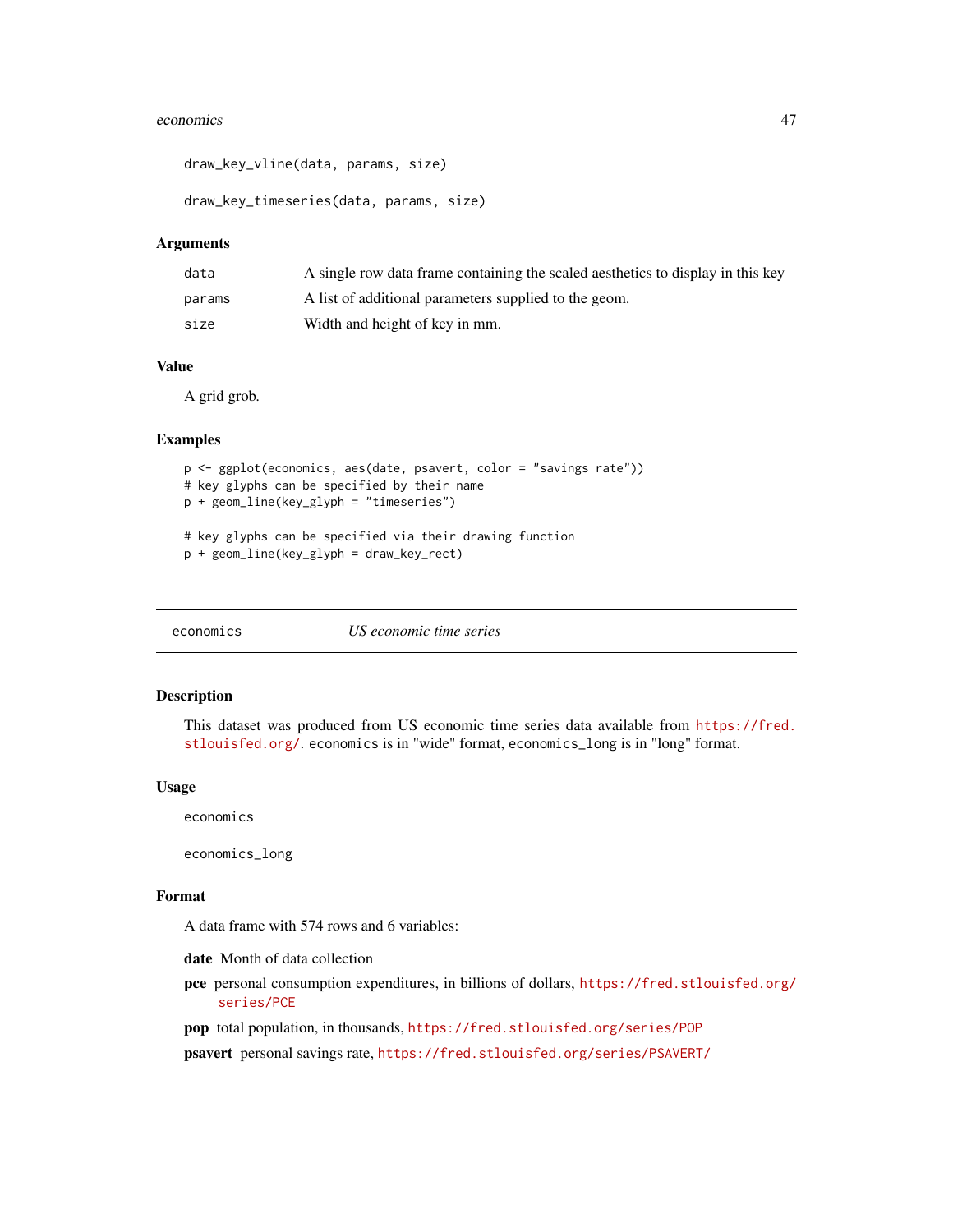uempmed median duration of unemployment, in weeks, [https://fred.stlouisfed.org/series](https://fred.stlouisfed.org/series/UEMPMED)/ [UEMPMED](https://fred.stlouisfed.org/series/UEMPMED)

unemploy number of unemployed in thousands, <https://fred.stlouisfed.org/series/UNEMPLOY>

An object of class tbl\_df (inherits from tbl, data.frame) with 2870 rows and 4 columns.

<span id="page-47-0"></span>expand\_limits *Expand the plot limits, using data*

## Description

Sometimes you may want to ensure limits include a single value, for all panels or all plots. This function is a thin wrapper around [geom\\_blank\(\)](#page-63-0) that makes it easy to add such values.

### Usage

expand\_limits(...)

### Arguments

... named list of aesthetics specifying the value (or values) that should be included in each scale.

### Examples

```
p <- ggplot(mtcars, aes(mpg, wt)) + geom_point()
p + expand\_limits(x = 0)p + expand\_limits(y = c(1, 9))p + expand\_limits(x = 0, y = 0)ggplot(mtcars, aes(mpg, wt)) +
  geom_point(aes(colour = cyl)) +
  expand_limits(colour = seq(2, 10, by = 2))
ggplot(mtcars, aes(mpg, wt)) +
  geom\_point(aes(colour = factor(cyl))) +expand_limits(colour = factor(seq(2, 10, by = 2)))
```
expansion *Generate expansion vector for scales*

### **Description**

This is a convenience function for generating scale expansion vectors for the expand argument of [scale\\_\(x|y\)\\_continuous](#page-231-0) and [scale\\_\(x|y\)\\_discrete.](#page-250-0) The expansion vectors are used to add some space between the data and the axes.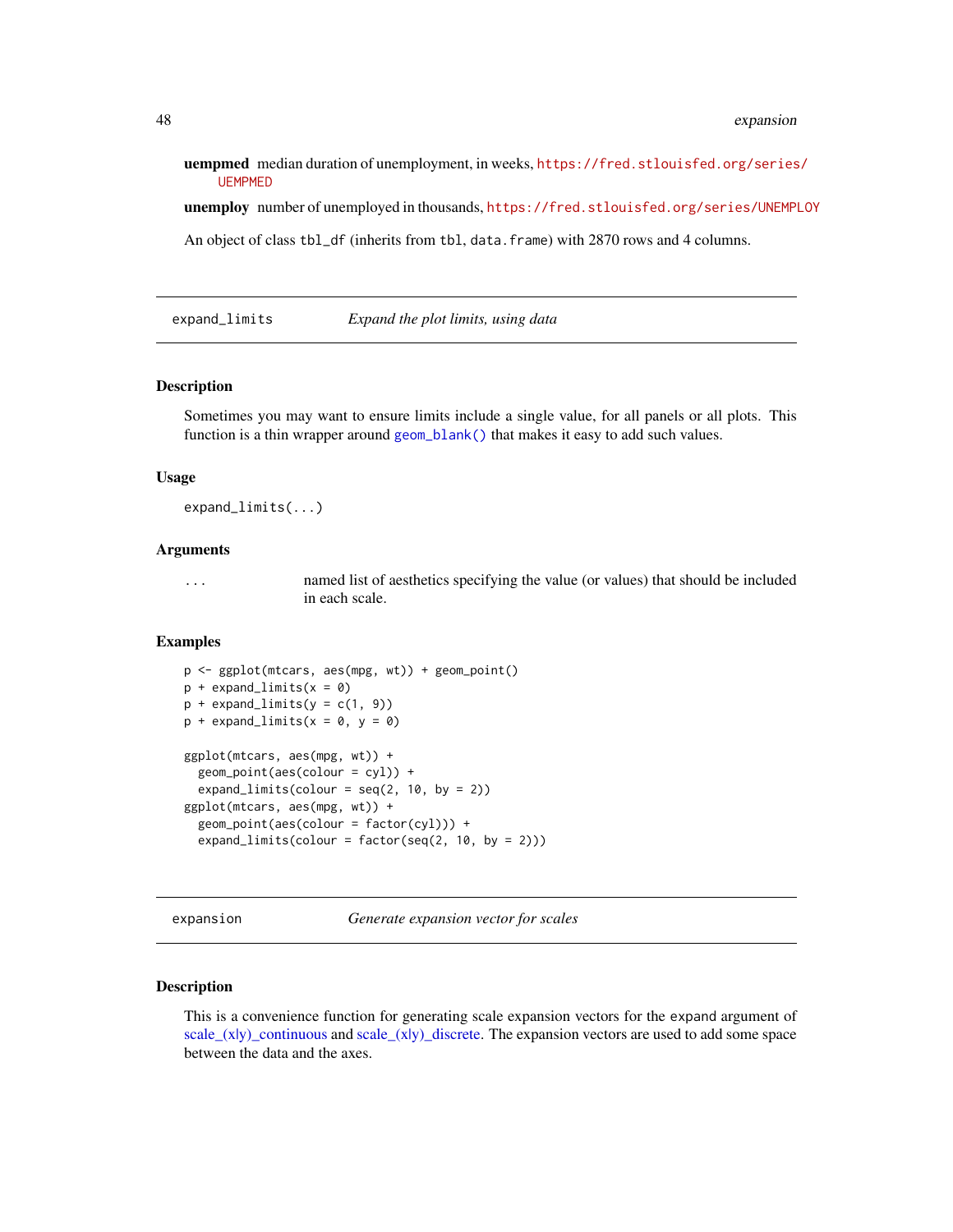#### facet\_grid 49

### Usage

expansion(mult =  $0$ , add =  $0$ )

expand\_scale(mult =  $0$ , add =  $0$ )

#### Arguments

| mult | vector of multiplicative range expansion factors. If length 1, both the lower and                                                                                                                                                        |
|------|------------------------------------------------------------------------------------------------------------------------------------------------------------------------------------------------------------------------------------------|
|      | upper limits of the scale are expanded outwards by mult. If length 2, the lower                                                                                                                                                          |
|      | limit is expanded by $mult[1]$ and the upper limit by $mult[2]$ .                                                                                                                                                                        |
| add  | vector of additive range expansion constants. If length 1, both the lower and<br>upper limits of the scale are expanded outwards by add units. If length 2, the<br>lower limit is expanded by $add[1]$ and the upper limit by $add[2]$ . |

## Examples

```
# No space below the bars but 10% above them
ggplot(mtcars) +
 geom\_bar(aes(x = factor(cyl))) +
 scale_y_{continuous(expand = expansion(mult = c(0, .1)))# Add 2 units of space on the left and right of the data
ggplot(subset(diamonds, carat > 2), aes(cut, clarity)) +
 geom_jitter() +
 scale_x_discrete(expand = expansion(add = 2))
# Reproduce the default range expansion used
# when the 'expand' argument is not specified
ggplot(subset(diamonds, carat > 2), aes(cut, price)) +
 geom_jitter() +
 scale_x_discrete(expand = expansion(add = .6)) +scale_y_continuous(expand = expansion(mult = .05))
```
<span id="page-48-0"></span>

facet\_grid *Lay out panels in a grid*

#### Description

facet\_grid() forms a matrix of panels defined by row and column faceting variables. It is most useful when you have two discrete variables, and all combinations of the variables exist in the data. If you have only one variable with many levels, try [facet\\_wrap\(\)](#page-51-0).

#### Usage

```
facet_grid(
 rows = NULL,cols = NULL,
```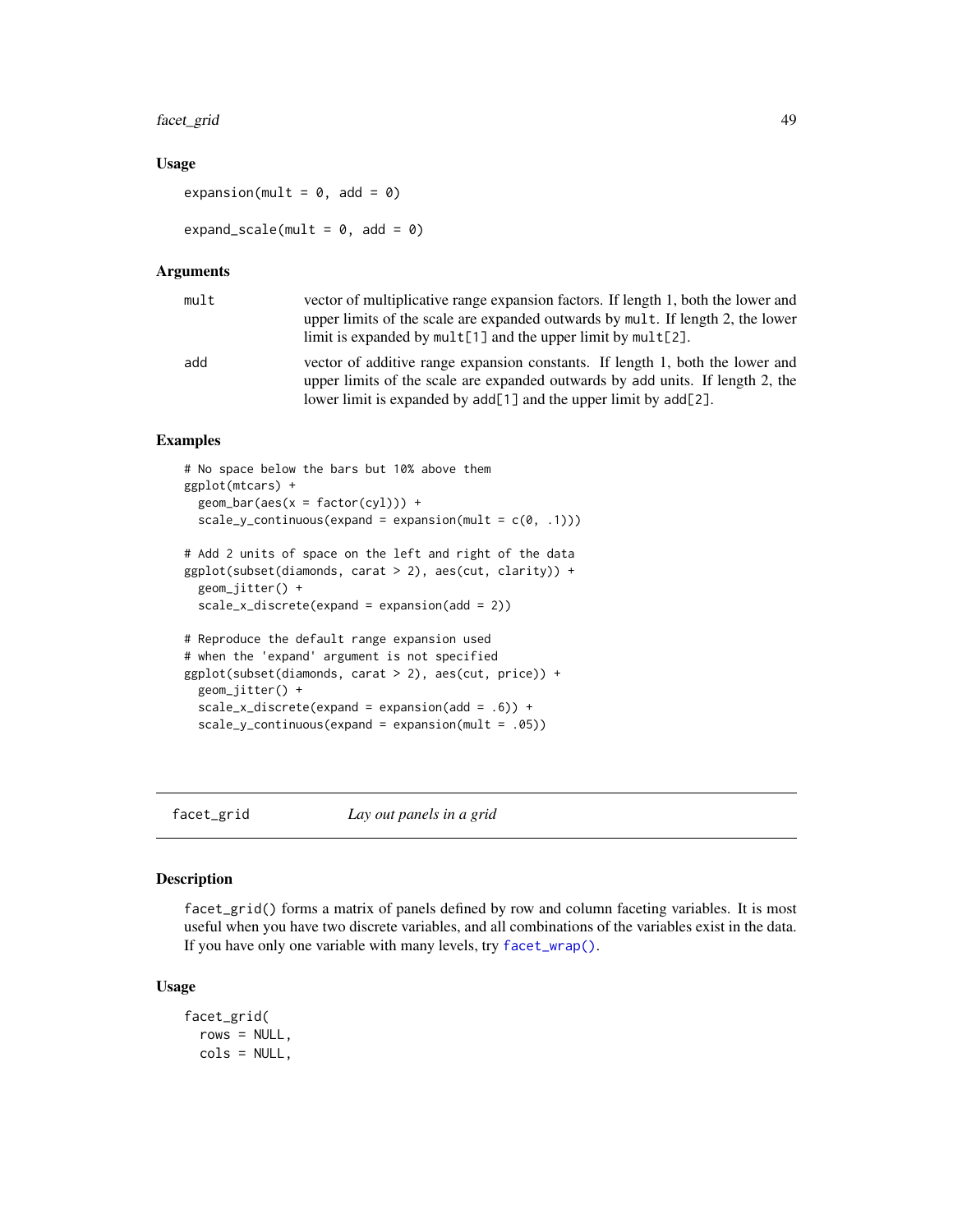```
scales = "fixed",
 space = "fixed",
 shrink = TRUE,
  labeller = "label_value",
  as.table = TRUE,
 switch = NULL,
 drop = TRUE,
 margins = FALSE,
 facets = NULL
)
```
# Arguments

| rows, cols | A set of variables or expressions quoted by vars () and defining faceting groups<br>on the rows or columns dimension. The variables can be named (the names are<br>passed to labeller).                                                                                                                                                                                                                                                                                                                                                                                                                                            |
|------------|------------------------------------------------------------------------------------------------------------------------------------------------------------------------------------------------------------------------------------------------------------------------------------------------------------------------------------------------------------------------------------------------------------------------------------------------------------------------------------------------------------------------------------------------------------------------------------------------------------------------------------|
|            | For compatibility with the classic interface, rows can also be a formula with the<br>rows (of the tabular display) on the LHS and the columns (of the tabular display)<br>on the RHS; the dot in the formula is used to indicate there should be no faceting<br>on this dimension (either row or column).                                                                                                                                                                                                                                                                                                                          |
| scales     | Are scales shared across all facets (the default, "fixed"), or do they vary across<br>rows ("free_x"), columns ("free_y"), or both rows and columns ("free")?                                                                                                                                                                                                                                                                                                                                                                                                                                                                      |
| space      | If "fixed", the default, all panels have the same size. If "free_y" their height<br>will be proportional to the length of the y scale; if "free_x" their width will be<br>proportional to the length of the x scale; or if "free" both height and width will<br>vary. This setting has no effect unless the appropriate scales also vary.                                                                                                                                                                                                                                                                                          |
| shrink     | If TRUE, will shrink scales to fit output of statistics, not raw data. If FALSE, will<br>be range of raw data before statistical summary.                                                                                                                                                                                                                                                                                                                                                                                                                                                                                          |
| labeller   | A function that takes one data frame of labels and returns a list or data frame<br>of character vectors. Each input column corresponds to one factor. Thus there<br>will be more than one with vars(cyl, am). Each output column gets displayed<br>as one separate line in the strip label. This function should inherit from the<br>"labeller" S3 class for compatibility with labeller(). You can use different<br>labeling functions for different kind of labels, for example use label_parsed()<br>for formatting facet labels. label_value() is used by default, check it for more<br>details and pointers to other options. |
| as.table   | If TRUE, the default, the facets are laid out like a table with highest values at the<br>bottom-right. If FALSE, the facets are laid out like a plot with the highest value<br>at the top-right.                                                                                                                                                                                                                                                                                                                                                                                                                                   |
| switch     | By default, the labels are displayed on the top and right of the plot. If "x", the<br>top labels will be displayed to the bottom. If "y", the right-hand side labels will<br>be displayed to the left. Can also be set to "both".                                                                                                                                                                                                                                                                                                                                                                                                  |
| drop       | If TRUE, the default, all factor levels not used in the data will automatically be<br>dropped. If FALSE, all factor levels will be shown, regardless of whether or not<br>they appear in the data.                                                                                                                                                                                                                                                                                                                                                                                                                                 |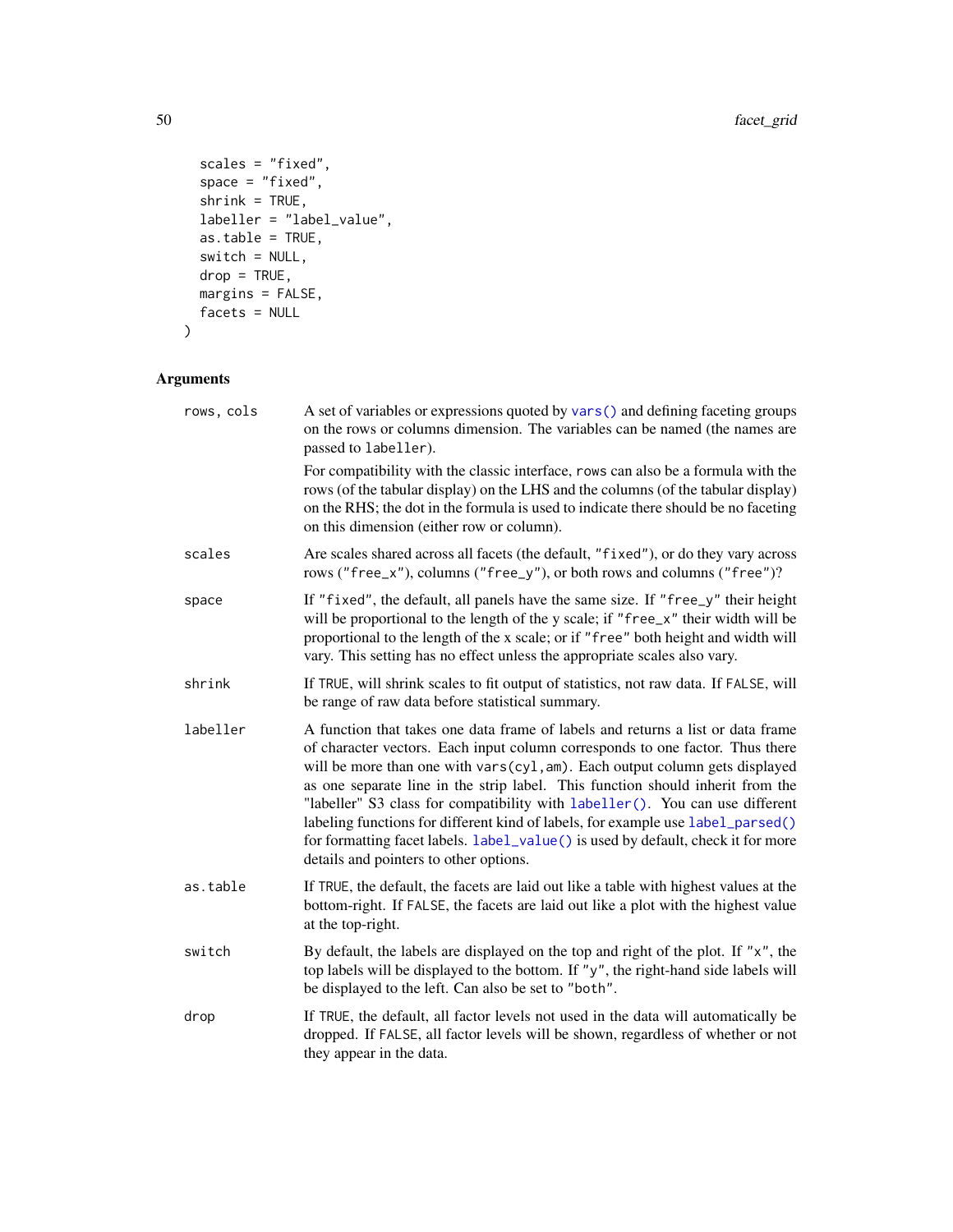#### facet\_grid 51

| margins | Either a logical value or a character vector. Margins are additional facets which<br>contain all the data for each of the possible values of the faceting variables.<br>If FALSE, no additional facets are included (the default). If TRUE, margins are<br>included for all faceting variables. If specified as a character vector, it is the<br>names of variables for which margins are to be created. |
|---------|----------------------------------------------------------------------------------------------------------------------------------------------------------------------------------------------------------------------------------------------------------------------------------------------------------------------------------------------------------------------------------------------------------|
| facets  | This argument is soft-deprecated, please use rows and cols instead.                                                                                                                                                                                                                                                                                                                                      |

# Examples

```
p <- ggplot(mpg, aes(displ, cty)) + geom_point()
# Use vars() to supply variables from the dataset:
p + facet_grid(rows = vars(drv))
p + facet_grid(cols = vars(cyl))
p + facet_grid(vars(drv), vars(cyl))
# To change plot order of facet grid,
# change the order of variable levels with factor()
# If you combine a facetted dataset with a dataset that lacks those
# faceting variables, the data will be repeated across the missing
# combinations:
df \leq diag\atop -\text{data.frame(displ = mean(mpg$displ), cty = mean(mpg$cty))p + qfacet\_grid(cols = vars(cyl)) +geom\_point(data = df, colour = "red", size = 2)# Free scales -------------------------------------------------------
# You can also choose whether the scales should be constant
# across all panels (the default), or whether they should be allowed
# to vary
mt <- ggplot(mtcars, aes(mpg, wt, colour = factor(cyl))) +
  geom_point()
mt + facet_grid(vars(cyl), scales = "free")
# If scales and space are free, then the mapping between position
# and values in the data will be the same across all panels. This
# is particularly useful for categorical axes
ggplot(mpg, aes(drv, model)) +
  geom_point() +
  facet_grid(manufacturer \sim ., scales = "free", space = "free") +
  theme(strip.text.y = element_text(angle = 0))
# Margins ----------------------------------------------------------
# Margins can be specified logically (all yes or all no) or for specific
# variables as (character) variable names
mg \leq-ggplot(mtcars, aes(x = mpg, y = wt)) + geom\_point()mg + facet_grid(vs + am \sim gear, margins = TRUE)
mg + facet_grid(vs + am \sim gear, margins = "am")
# when margins are made over "vs", since the facets for "am" vary
```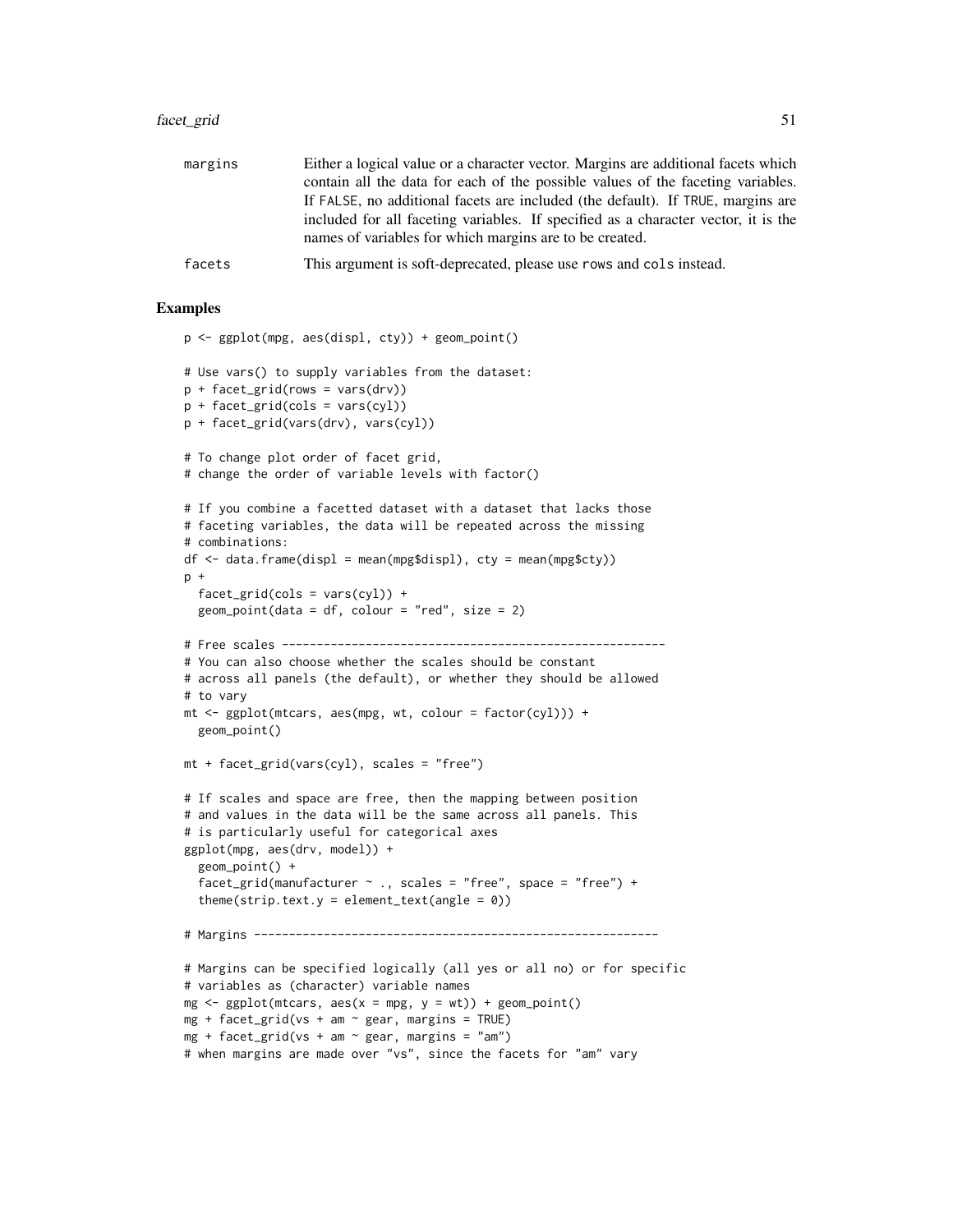```
# within the values of "vs", the marginal facet for "vs" is also
# a margin over "am".
mg + facet_grid(vs + am \sim gear, margins = "vs")
```
<span id="page-51-0"></span>facet\_wrap *Wrap a 1d ribbon of panels into 2d*

### Description

facet\_wrap() wraps a 1d sequence of panels into 2d. This is generally a better use of screen space than [facet\\_grid\(\)](#page-48-0) because most displays are roughly rectangular.

## Usage

```
facet_wrap(
 facets,
 nrow = NULL,
 ncol = NULL,scales = "fixed",
 shrink = TRUE,
 labeller = "label_value",
 as.table = TRUE,
 switch = NULL,drop = TRUE,dir = "h",strip.position = "top"
)
```
## Arguments

| facets     | A set of variables or expressions quoted by vars () and defining faceting groups<br>on the rows or columns dimension. The variables can be named (the names are<br>passed to labeller).                                                                                                                                           |
|------------|-----------------------------------------------------------------------------------------------------------------------------------------------------------------------------------------------------------------------------------------------------------------------------------------------------------------------------------|
|            | For compatibility with the classic interface, can also be a formula or char-<br>acter vector. Use either a one sided formula, $\sim a + b$ , or a character vector,<br>c("a", "b").                                                                                                                                               |
| nrow, ncol | Number of rows and columns.                                                                                                                                                                                                                                                                                                       |
| scales     | Should scales be fixed ("fixed", the default), free ("free"), or free in one<br>dimension ("free_x", "free_y")?                                                                                                                                                                                                                   |
| shrink     | If TRUE, will shrink scales to fit output of statistics, not raw data. If FALSE, will<br>be range of raw data before statistical summary.                                                                                                                                                                                         |
| labeller   | A function that takes one data frame of labels and returns a list or data frame<br>of character vectors. Each input column corresponds to one factor. Thus there<br>will be more than one with vars(cyl, am). Each output column gets displayed<br>as one separate line in the strip label. This function should inherit from the |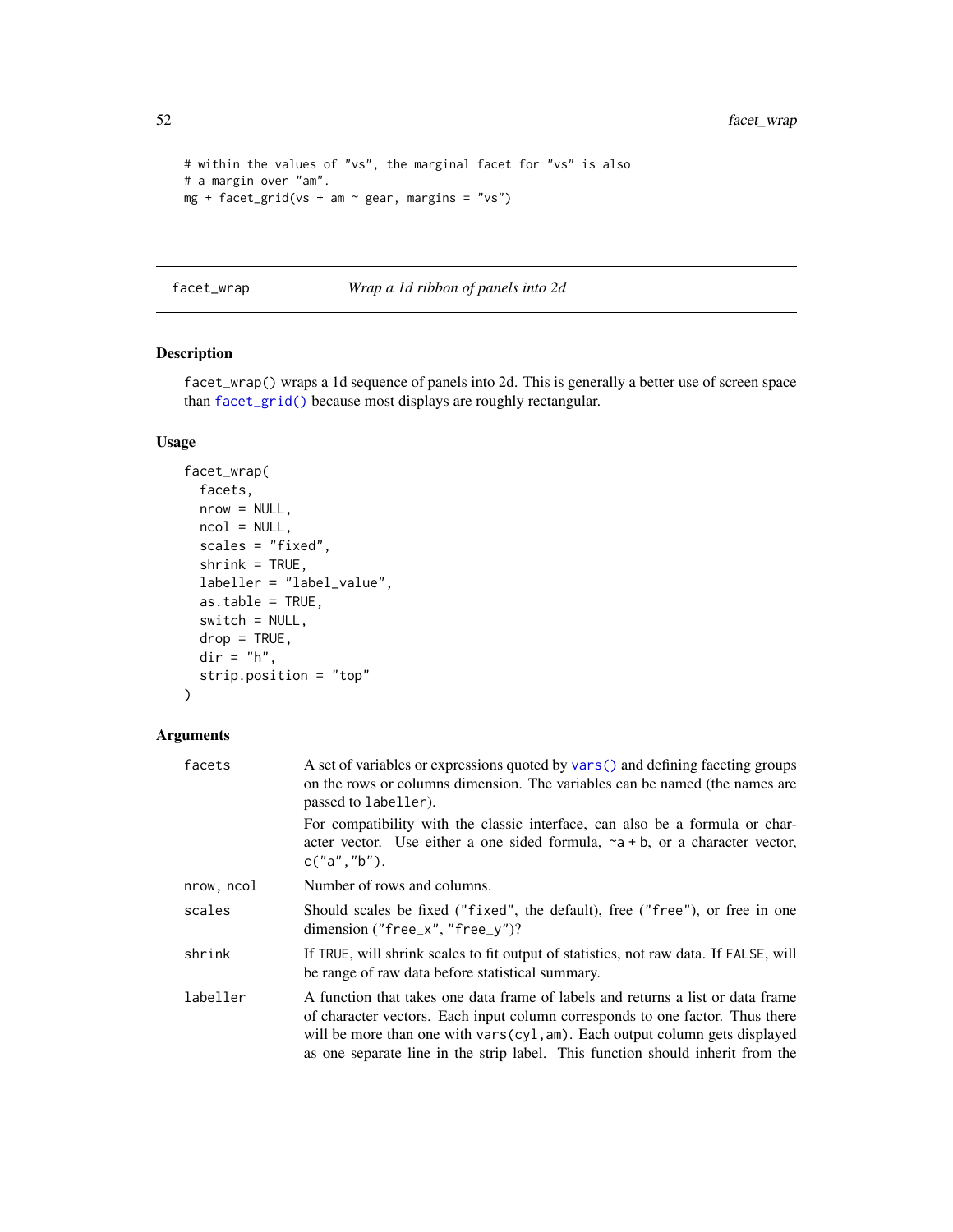|          | "labeller" S3 class for compatibility with labeller(). You can use different<br>labeling functions for different kind of labels, for example use label_parsed()<br>for formatting facet labels. label_value() is used by default, check it for more<br>details and pointers to other options. |
|----------|-----------------------------------------------------------------------------------------------------------------------------------------------------------------------------------------------------------------------------------------------------------------------------------------------|
| as.table | If TRUE, the default, the facets are laid out like a table with highest values at the<br>bottom-right. If FALSE, the facets are laid out like a plot with the highest value<br>at the top-right.                                                                                              |
| switch   | By default, the labels are displayed on the top and right of the plot. If "x", the<br>top labels will be displayed to the bottom. If "y", the right-hand side labels will<br>be displayed to the left. Can also be set to "both".                                                             |
| drop     | If TRUE, the default, all factor levels not used in the data will automatically be<br>dropped. If FALSE, all factor levels will be shown, regardless of whether or not<br>they appear in the data.                                                                                            |
| dir      | Direction: either "h" for horizontal, the default, or " $v$ ", for vertical.                                                                                                                                                                                                                  |
|          | strip.position By default, the labels are displayed on the top of the plot. Using strip.position<br>it is possible to place the labels on either of the four sides by setting strip. position<br>$= c("top", "bottom", "left", "right")$                                                      |

## Examples

```
p <- ggplot(mpg, aes(displ, hwy)) + geom_point()
# Use vars() to supply faceting variables:
p + facet_wrap(vars(class))
# Control the number of rows and columns with nrow and ncol
p + facet_wrap(vars(class), nrow = 4)
# You can facet by multiple variables
ggplot(mpg, aes(displ, hwy)) +
  geom_point() +
  facet_wrap(vars(cyl, drv))
# Use the `labeller` option to control how labels are printed:
ggplot(mpg, aes(displ, hwy)) +
  geom_point() +
  facet_wrap(vars(cyl, drv), labeller = "label_both")
# To change the order in which the panels appear, change the levels
# of the underlying factor.
mpg$class2 <- reorder(mpg$class, mpg$displ)
ggplot(mpg, aes(displ, hwy)) +
  geom_point() +
  facet_wrap(vars(class2))
# By default, the same scales are used for all panels. You can allow
# scales to vary across the panels with the `scales` argument.
# Free scales make it easier to see patterns within each panel, but
# harder to compare across panels.
```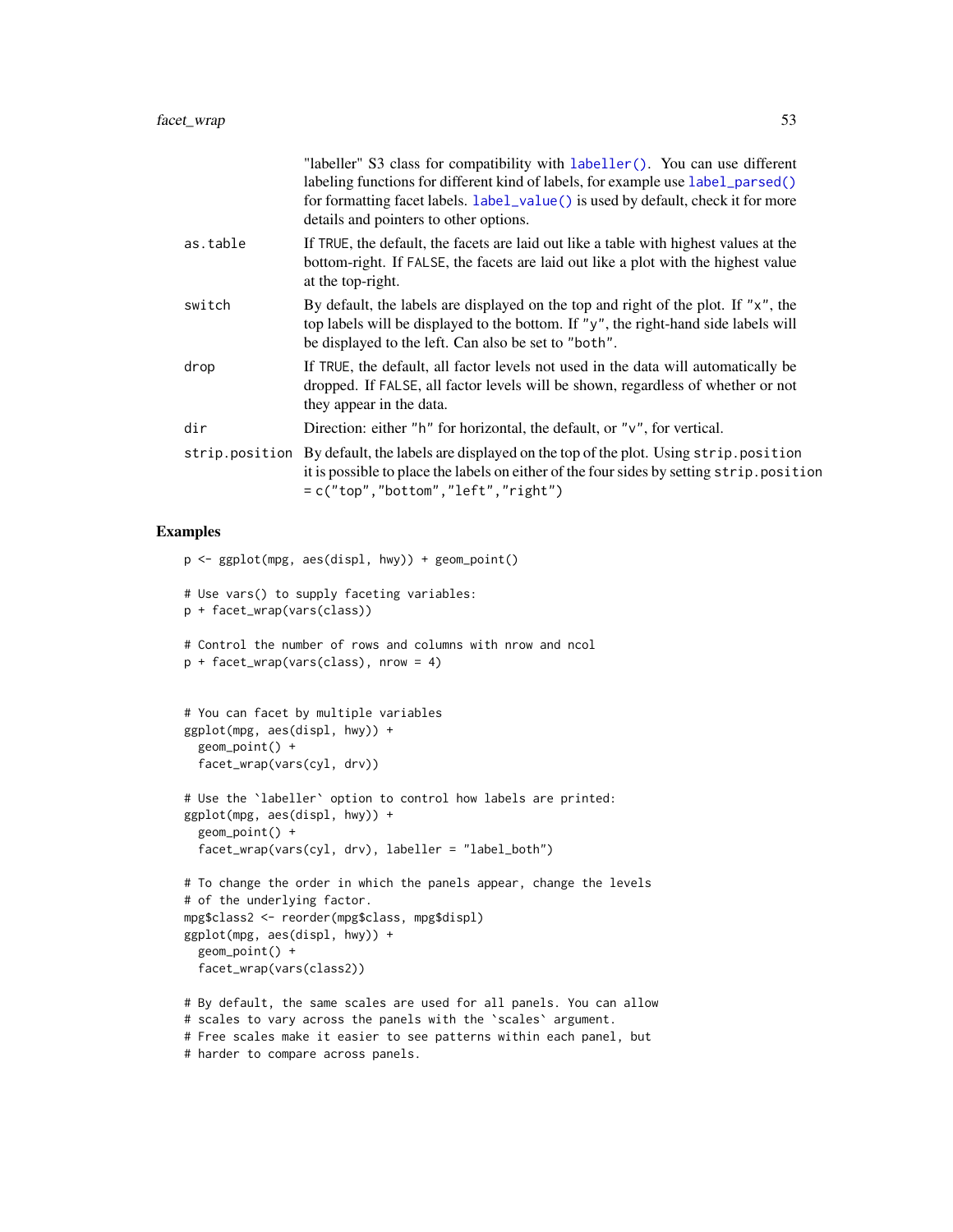#### 54 faithfuld

```
ggplot(mpg, aes(displ, hwy)) +
 geom_point() +
 facet_wrap(vars(class), scales = "free")
# To repeat the same data in every panel, simply construct a data frame
# that does not contain the faceting variable.
ggplot(mpg, aes(displ, hwy)) +
 geom_point(data = transform(mpg, class = NULL), colour = "grey85") +
 geom_point() +
 facet_wrap(vars(class))
# Use `strip.position` to display the facet labels at the side of your
# choice. Setting it to `bottom` makes it act as a subtitle for the axis.
# This is typically used with free scales and a theme without boxes around
# strip labels.
ggplot(economics_long, aes(date, value)) +
 geom_line() +
 facet_wrap(vars(variable), scales = "free_y", nrow = 2, strip.position = "top") +
 theme(strip.background = element_blank(), strip.placement = "outside")
```

```
faithfuld 2d density estimate of Old Faithful data
```
#### Description

A 2d density estimate of the waiting and eruptions variables data [faithful.](#page-0-0)

#### Usage

faithfuld

### Format

A data frame with 5,625 observations and 3 variables:

eruptions Eruption time in mins

waiting Waiting time to next eruption in mins

density 2d density estimate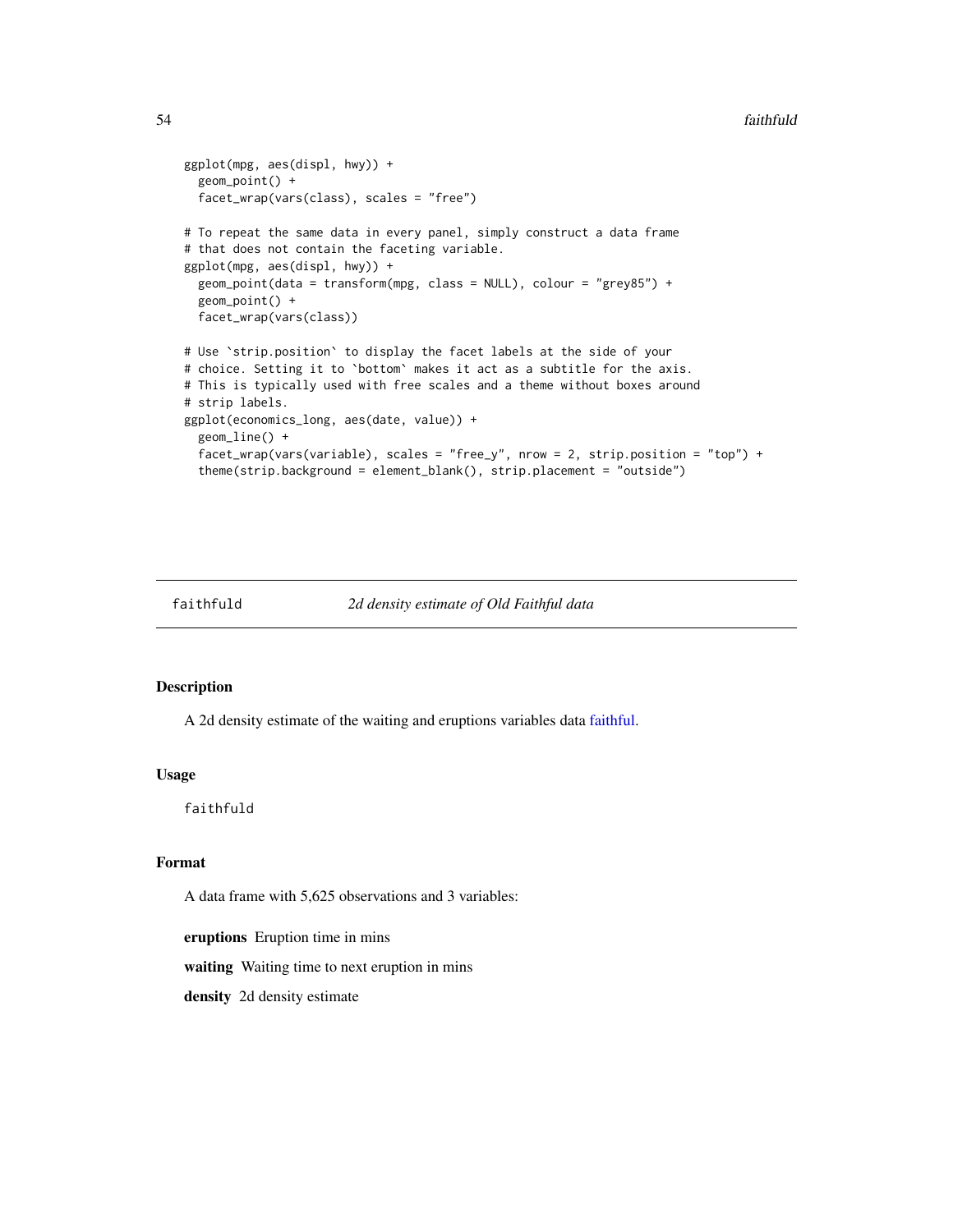<span id="page-54-0"></span>

### Description

Rather than using this function, I now recommend using the broom package, which implements a much wider range of methods. fortify() may be deprecated in the future.

### Usage

fortify(model, data, ...)

## Arguments

| model                   | model or other R object to convert to data frame |
|-------------------------|--------------------------------------------------|
| data                    | original dataset, if needed                      |
| $\cdot$ $\cdot$ $\cdot$ | other arguments passed to methods                |

### See Also

[fortify.lm\(\)](#page-0-0)

| geom_abline | Reference lines: horizontal, vertical, and diagonal |
|-------------|-----------------------------------------------------|
|             |                                                     |

### Description

These geoms add reference lines (sometimes called rules) to a plot, either horizontal, vertical, or diagonal (specified by slope and intercept). These are useful for annotating plots.

#### Usage

```
geom_abline(
 mapping = NULL,
 data = NULL,...,
  slope,
  intercept,
  na.rm = FALSE,
  show.legend = NA
)
geom_hline(
  mapping = NULL,
 data = NULL,
```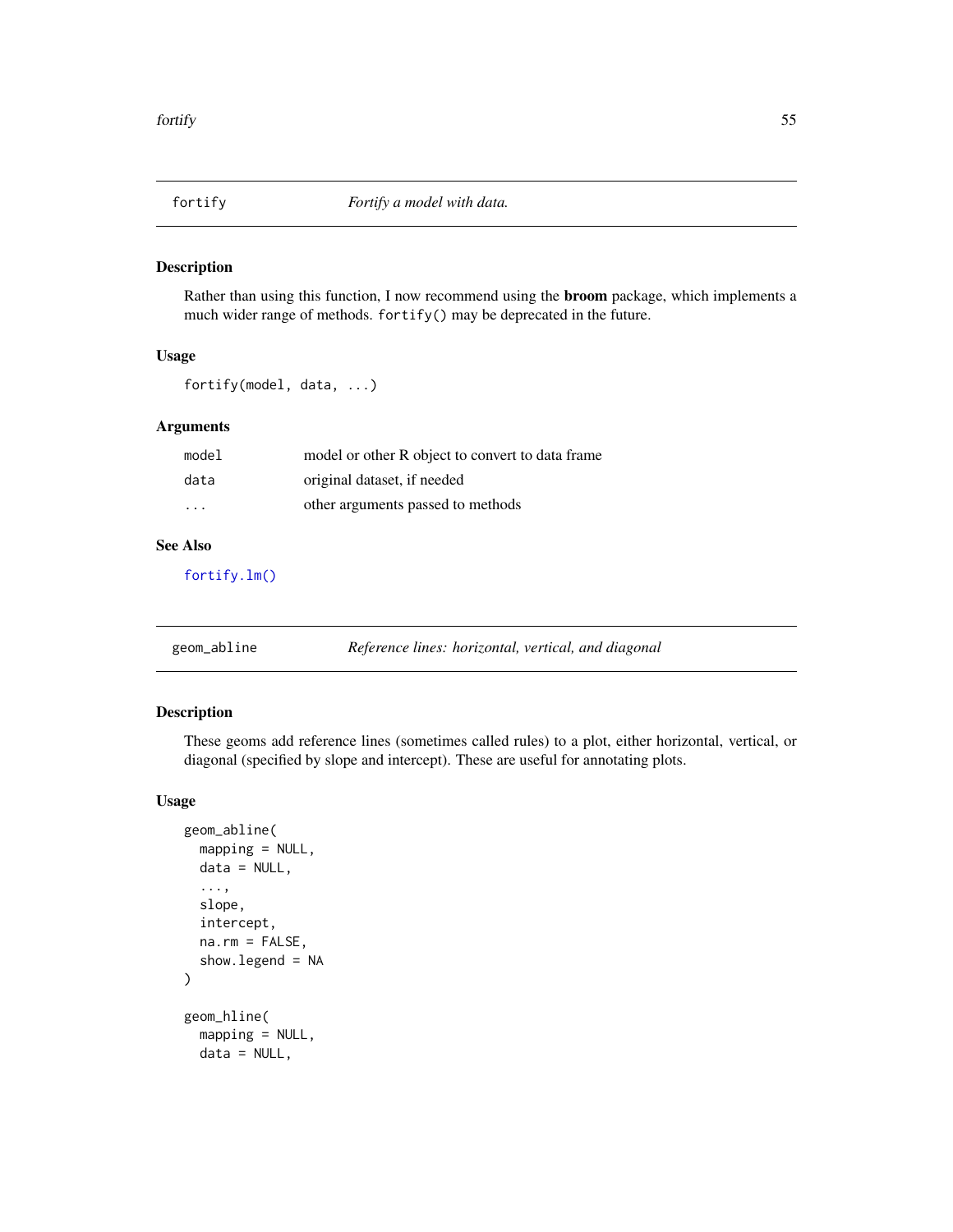```
...,
 yintercept,
 na.rm = FALSE,show.legend = NA
)
geom_vline(
 mapping = NULL,
 data = NULL,...,
 xintercept,
 na.rm = FALSE,show.legend = NA
)
```
#### Arguments

| mapping      | Set of aesthetic mappings created by aes () or aes_().                                                                                                                                                                                                 |
|--------------|--------------------------------------------------------------------------------------------------------------------------------------------------------------------------------------------------------------------------------------------------------|
| data         | The data to be displayed in this layer. There are three options:                                                                                                                                                                                       |
|              | If NULL, the default, the data is inherited from the plot data as specified in the<br>call to $ggplot()$ .                                                                                                                                             |
|              | A data frame, or other object, will override the plot data. All objects will be<br>fortified to produce a data frame. See fortify() for which variables will be<br>created.                                                                            |
|              | A function will be called with a single argument, the plot data. The return<br>value must be a data. frame, and will be used as the layer data. A function<br>can be created from a formula (e.g. $\sim$ head(.x, 10)).                                |
|              | Other arguments passed on to layer (). These are often aesthetics, used to set<br>an aesthetic to a fixed value, like colour = "red" or size = 3. They may also<br>be parameters to the paired geom/stat.                                              |
| na.rm        | If FALSE, the default, missing values are removed with a warning. If TRUE,<br>missing values are silently removed.                                                                                                                                     |
| show. legend | logical. Should this layer be included in the legends? NA, the default, includes if<br>any aesthetics are mapped. FALSE never includes, and TRUE always includes. It<br>can also be a named logical vector to finely select the aesthetics to display. |
|              | xintercept, yintercept, slope, intercept                                                                                                                                                                                                               |
|              | Parameters that control the position of the line. If these are set, data, mapping<br>and show. legend are overridden.                                                                                                                                  |

## Details

These geoms act slightly differently from other geoms. You can supply the parameters in two ways: either as arguments to the layer function, or via aesthetics. If you use arguments, e.g. geom\_abline(intercept =  $0$ , slope = 1), then behind the scenes the geom makes a new data frame containing just the data you've supplied. That means that the lines will be the same in all facets; if you want them to vary across facets, construct the data frame yourself and use aesthetics.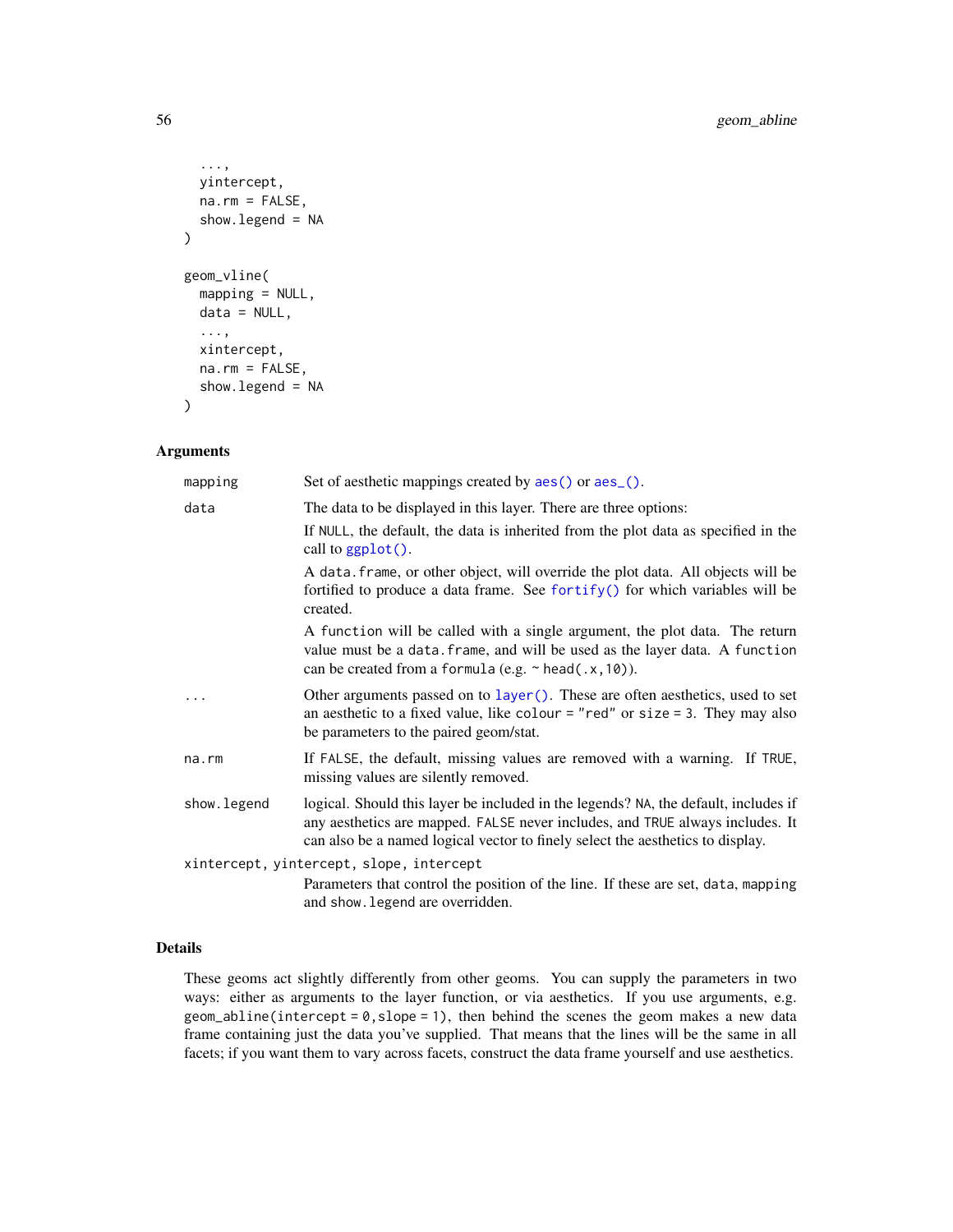## geom\_abline 57

Unlike most other geoms, these geoms do not inherit aesthetics from the plot default, because they do not understand x and y aesthetics which are commonly set in the plot. They also do not affect the x and y scales.

## Aesthetics

These geoms are drawn using with [geom\\_line\(\)](#page-113-0) so support the same aesthetics: alpha, colour, linetype and size. They also each have aesthetics that control the position of the line:

- geom\_vline(): xintercept
- geom\_hline(): yintercept
- geom\_abline(): slope and intercept

#### See Also

See [geom\\_segment\(\)](#page-137-0) for a more general approach to adding straight line segments to a plot.

### Examples

```
p <- ggplot(mtcars, aes(wt, mpg)) + geom_point()
# Fixed values
p + geom_vline(xintercept = 5)
p + geom\_vline(xintercept = 1:5)p + geom_hline(yintercept = 20)
p + geom_abline() # Can't see it - outside the range of the data
p + geom_abline(intercept = 20)
# Calculate slope and intercept of line of best fit
coef(lm(mpg \sim wt, data = mtcars))p + geom\_abline(intexcept = 37, slope = -5)# But this is easier to do with geom_smooth:
p + geom\_smooth(method = "lm", se = FALSE)# To show different lines in different facets, use aesthetics
p <- ggplot(mtcars, aes(mpg, wt)) +
  geom_point() +
  facet_wrap(~ cyl)
mean_wt <- data.frame(cyl = c(4, 6, 8), wt = c(2.28, 3.11, 4.00))
p + geom_hline(aes(yintercept = wt), mean_wt)
# You can also control other aesthetics
ggplot(mtcars, aes(mpg, wt, colour = wt)) +geom_point() +
  geom\_hline(aes(yintercept = wt, colour = wt), mean_wt) +
  facet_wrap(~ cyl)
```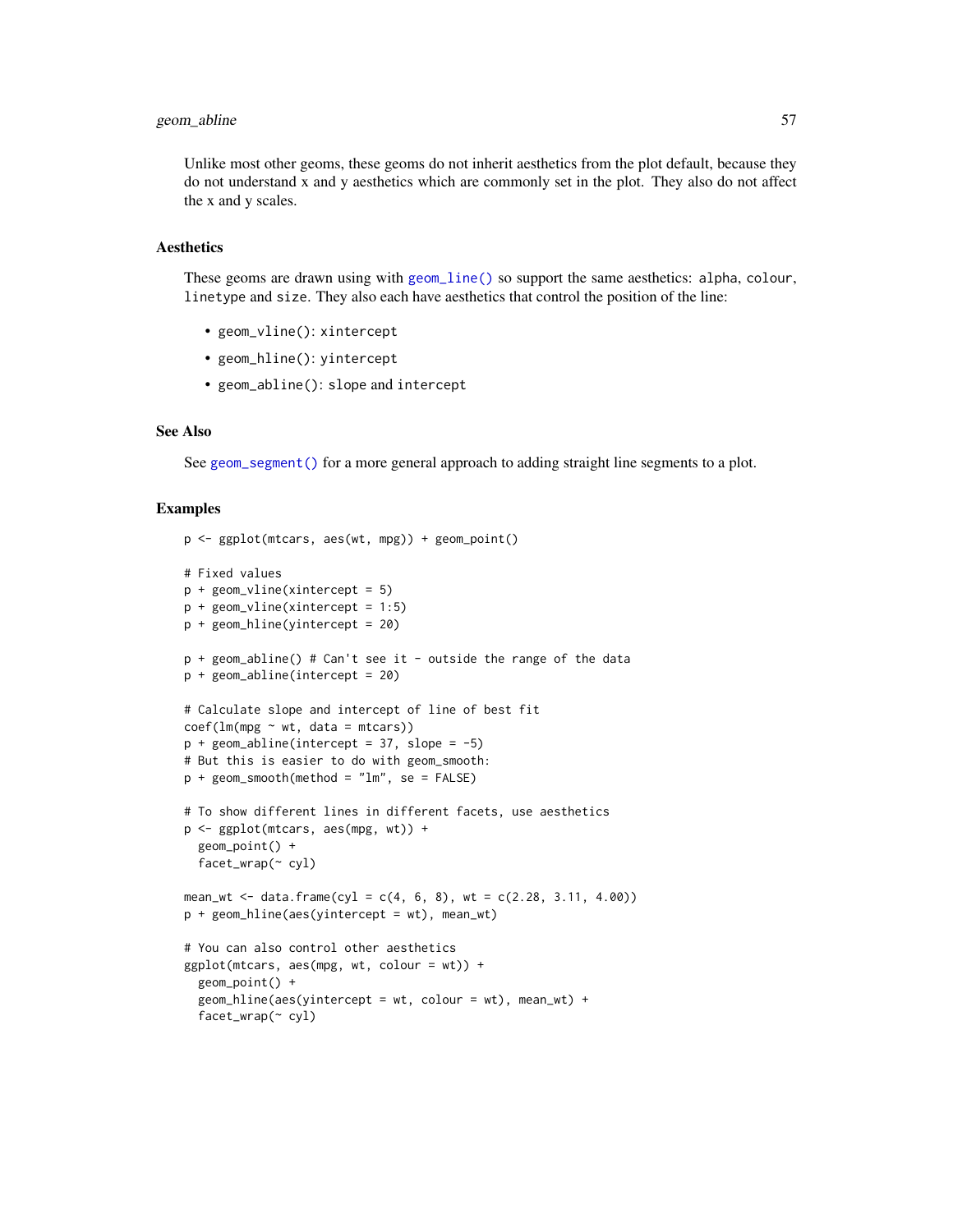#### Description

There are two types of bar charts: geom\_bar() and geom\_col(). geom\_bar() makes the height of the bar proportional to the number of cases in each group (or if the weight aesthetic is supplied, the sum of the weights). If you want the heights of the bars to represent values in the data, use geom\_col() instead. geom\_bar() uses stat\_count() by default: it counts the number of cases at each x position. geom\_col() uses stat\_identity(): it leaves the data as is.

## Usage

```
geom_bar(
  mapping = NULL,data = NULL,
  stat = "count",position = "stack",
  ...,
 width = NULL,
  na.rm = FALSE,orientation = NA,
  show.legend = NA,
  inherit.aes = TRUE
\lambdageom_col(
  mapping = NULL,
  data = NULL,position = "stack",
  ...,
 width = NULL,
  na.rm = FALSE,show.legend = NA,
  inherit.aes = TRUE
)
stat_count(
  mapping = NULL,
  data = NULL,geom = "bar",
  position = "stack",
  ...,
  width = NULL,na.rm = FALSE,orientation = NA,
  show.legend = NA,
```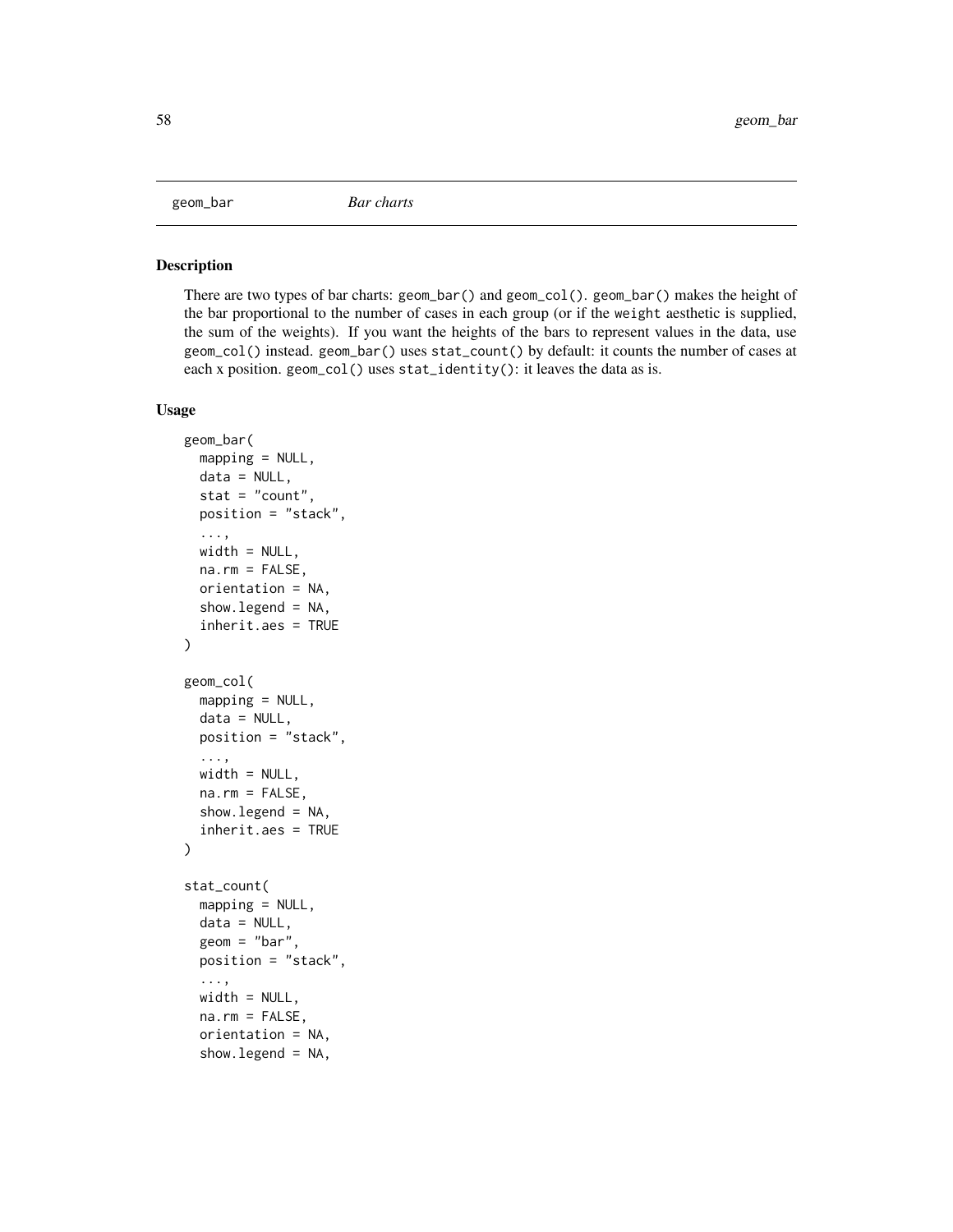#### geom\_bar 59

```
inherit.aes = TRUE
\lambda
```
### Arguments

| mapping     | Set of aesthetic mappings created by aes() or aes_(). If specified and inherit.aes<br>= TRUE (the default), it is combined with the default mapping at the top level of<br>the plot. You must supply mapping if there is no plot mapping.                                               |
|-------------|-----------------------------------------------------------------------------------------------------------------------------------------------------------------------------------------------------------------------------------------------------------------------------------------|
| data        | The data to be displayed in this layer. There are three options:<br>If NULL, the default, the data is inherited from the plot data as specified in the<br>call to ggplot().                                                                                                             |
|             | A data. frame, or other object, will override the plot data. All objects will be<br>fortified to produce a data frame. See fortify() for which variables will be<br>created.                                                                                                            |
|             | A function will be called with a single argument, the plot data. The return<br>value must be a data. frame, and will be used as the layer data. A function<br>can be created from a formula (e.g. $\sim$ head(.x, 10)).                                                                 |
| position    | Position adjustment, either as a string, or the result of a call to a position adjust-<br>ment function.                                                                                                                                                                                |
| .           | Other arguments passed on to layer (). These are often aesthetics, used to set<br>an aesthetic to a fixed value, like colour = "red" or size = 3. They may also<br>be parameters to the paired geom/stat.                                                                               |
| width       | Bar width. By default, set to 90% of the resolution of the data.                                                                                                                                                                                                                        |
| na.rm       | If FALSE, the default, missing values are removed with a warning. If TRUE,<br>missing values are silently removed.                                                                                                                                                                      |
| orientation | The orientation of the layer. The default (NA) automatically determines the ori-<br>entation from the aesthetic mapping. In the rare event that this fails it can be<br>given explicitly by setting orientation to either "x" or "y". See the Orienta-<br>tion section for more detail. |
| show.legend | logical. Should this layer be included in the legends? NA, the default, includes if<br>any aesthetics are mapped. FALSE never includes, and TRUE always includes. It<br>can also be a named logical vector to finely select the aesthetics to display.                                  |
| inherit.aes | If FALSE, overrides the default aesthetics, rather than combining with them.<br>This is most useful for helper functions that define both data and aesthetics and<br>shouldn't inherit behaviour from the default plot specification, e.g. borders().                                   |
| geom, stat  | Override the default connection between geom_bar() and stat_count().                                                                                                                                                                                                                    |

### Details

A bar chart uses height to represent a value, and so the base of the bar must always be shown to produce a valid visual comparison. Proceed with caution when using transformed scales with a bar chart. It's important to always use a meaningful reference point for the base of the bar. For example, for log transformations the reference point is 1. In fact, when using a log scale, geom\_bar() automatically places the base of the bar at 1. Furthermore, never use stacked bars with a transformed scale, because scaling happens before stacking. As a consequence, the height of bars will be wrong when stacking occurs with a transformed scale.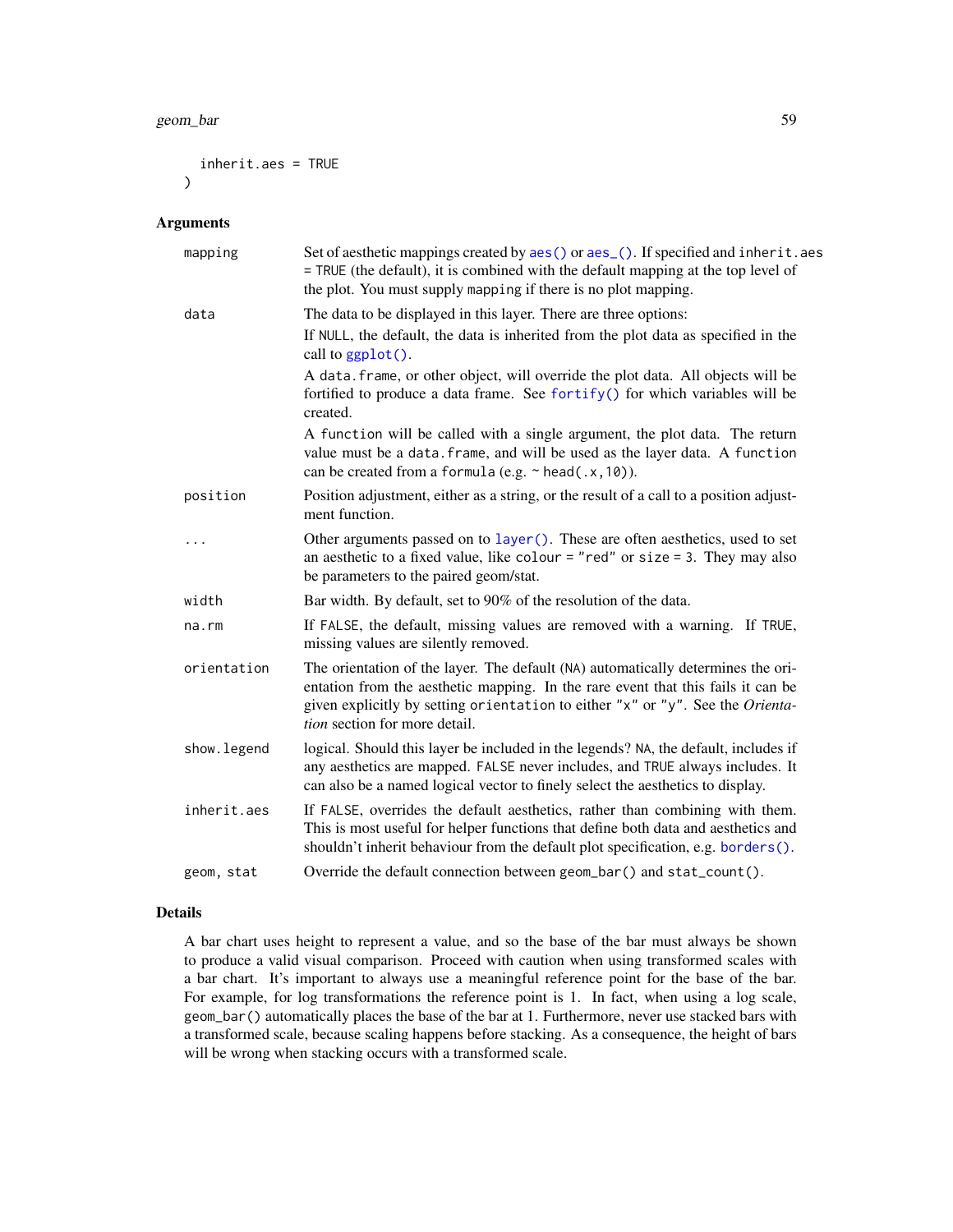#### 60 geom\_bar

By default, multiple bars occupying the same x position will be stacked atop one another by [position\\_stack\(\)](#page-196-0). If you want them to be dodged side-to-side, use [position\\_dodge\(\)](#page-191-0) or [position\\_dodge2\(\)](#page-191-1). Finally, position  $f11()$  shows relative proportions at each x by stacking the bars and then standardising each bar to have the same height.

#### **Orientation**

This geom treats each axis differently and, thus, can thus have two orientations. Often the orientation is easy to deduce from a combination of the given mappings and the types of positional scales in use. Thus, ggplot2 will by default try to guess which orientation the layer should have. Under rare circumstances, the orientation is ambiguous and guessing may fail. In that case the orientation can be specified directly using the orientation parameter, which can be either "x" or "y". The value gives the axis that the geom should run along, "x" being the default orientation you would expect for the geom.

# Aesthetics

geom\_bar() understands the following aesthetics (required aesthetics are in bold):

- x
- y
- alpha
- colour
- fill
- group
- linetype
- size

Learn more about setting these aesthetics in vignette("ggplot2-specs").

geom\_col() understands the following aesthetics (required aesthetics are in bold):

- x
- y
- alpha
- colour
- fill
- group
- linetype
- size

Learn more about setting these aesthetics in vignette("ggplot2-specs").

stat\_count() understands the following aesthetics (required aesthetics are in bold):

- x *or* y
- group
- weight

Learn more about setting these aesthetics in vignette("ggplot2-specs").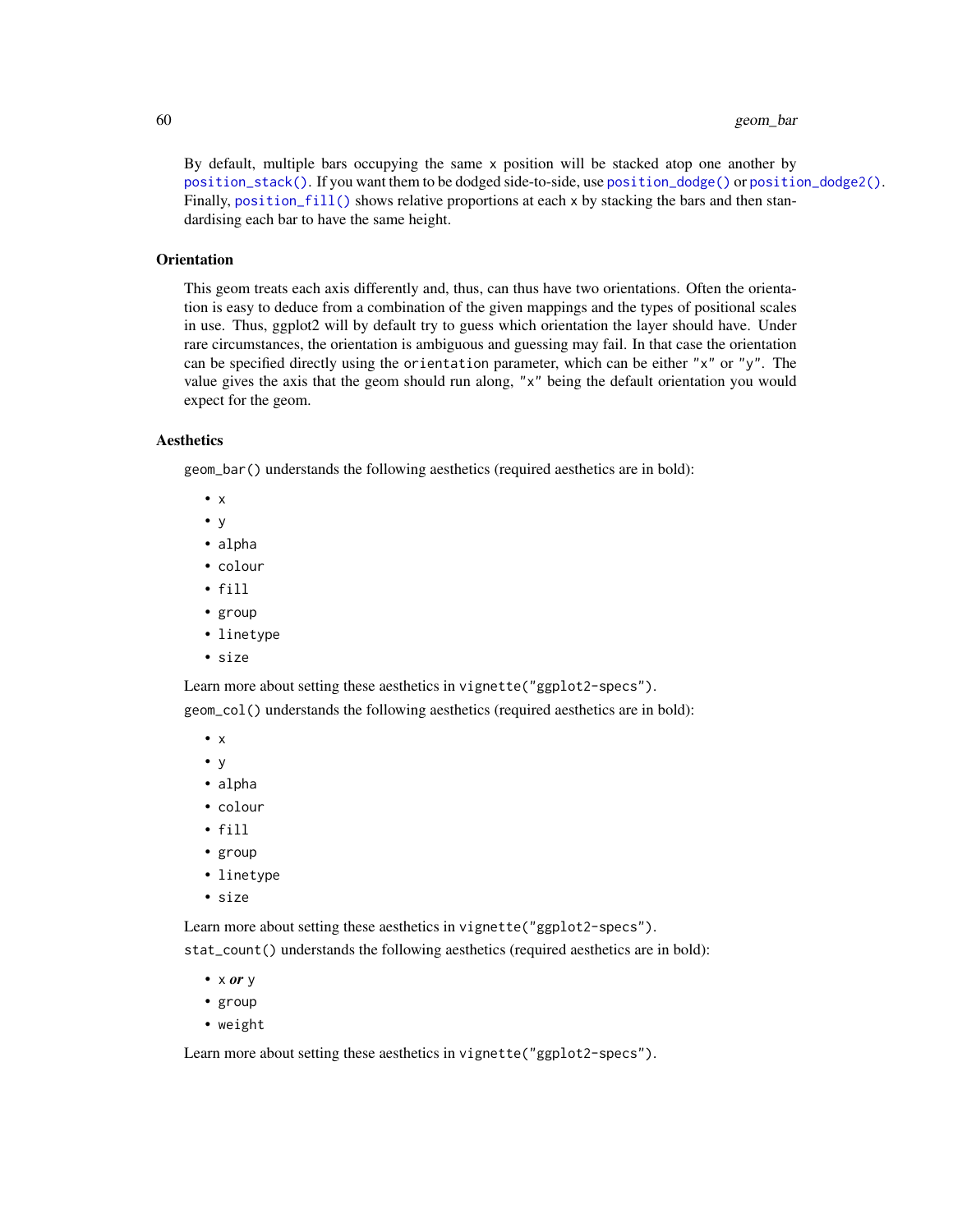geom\_bar 61

### Computed variables

count number of points in bin

prop groupwise proportion

#### See Also

[geom\\_histogram\(\)](#page-93-0) for continuous data, [position\\_dodge\(\)](#page-191-0) and [position\\_dodge2\(\)](#page-191-1) for creating side-by-side bar charts.

[stat\\_bin\(\)](#page-93-0), which bins data in ranges and counts the cases in each range. It differs from stat\_count(), which counts the number of cases at each x position (without binning into ranges). [stat\\_bin\(\)](#page-93-0) requires continuous x data, whereas stat\_count() can be used for both discrete and continuous x data.

#### Examples

```
# geom_bar is designed to make it easy to create bar charts that show
# counts (or sums of weights)
g <- ggplot(mpg, aes(class))
# Number of cars in each class:
g + geom\_bar()# Total engine displacement of each class
g + geom\_bar(aes(weight = disp1))# Map class to y instead to flip the orientation
ggplot(mpg) + geom-bar(aes(y = class))# Bar charts are automatically stacked when multiple bars are placed
# at the same location. The order of the fill is designed to match
# the legend
g + geom\_bar(aes(fill = dry))# If you need to flip the order (because you've flipped the orientation)
# call position_stack() explicitly:
ggplot(mpg, aes(y = class)) +geom_bar(aes(fill = drv), position = position_stack(reverse = TRUE)) +
theme(legend.position = "top")
# To show (e.g.) means, you need geom_col()
df <- data.frame(trt = c("a", "b", "c"), outcome = c(2.3, 1.9, 3.2))
ggplot(df, aes(trt, outcome)) +
 geom_col()
# But geom_point() displays exactly the same information and doesn't
# require the y-axis to touch zero.
ggplot(df, aes(trt, outcome)) +
 geom_point()
# You can also use geom_bar() with continuous data, in which case
# it will show counts at unique locations
df <- data.frame(x = rep(c(2.9, 3.1, 4.5), c(5, 10, 4)))
ggplot(df, aes(x)) + geom_bar()
# cf. a histogram of the same data
ggplot(df, aes(x)) + geom\_histogram(binwidth = 0.5)
```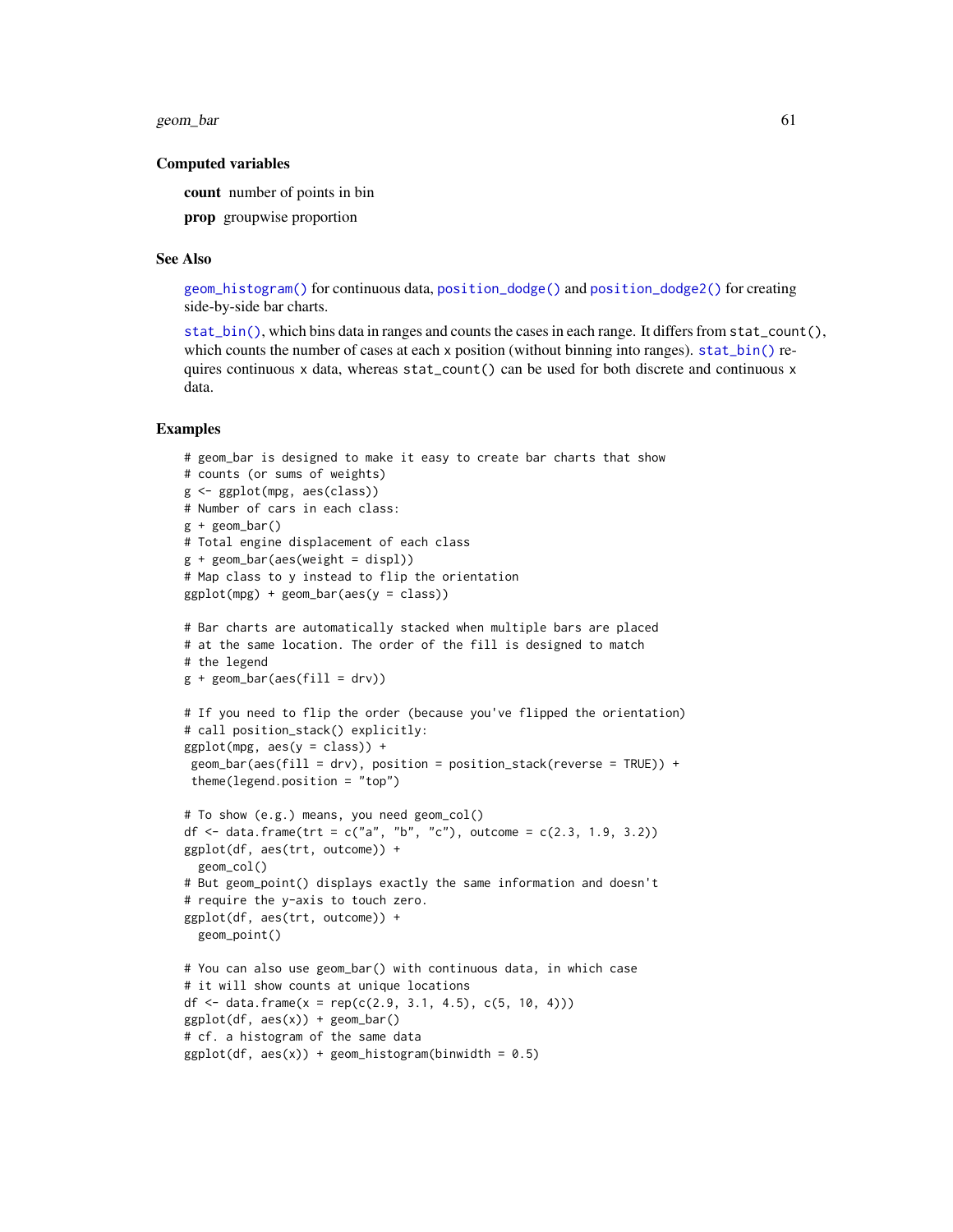#### Description

Divides the plane into rectangles, counts the number of cases in each rectangle, and then (by default) maps the number of cases to the rectangle's fill. This is a useful alternative to [geom\\_point\(\)](#page-117-0) in the presence of overplotting.

### Usage

```
geom_bin_2d(
  mapping = NULL,
  data = NULL,
  stat = "bind",position = "identity",
  ...,
  na.rm = FALSE,
  show.legend = NA,
  inherit.aes = TRUE
\mathcal{L}stat_bin_2d(
 mapping = NULL,
  data = NULL,geom = "tile",
 position = "identity",
  ...,
  bins = 30,
 binwidth = NULL,
  drop = TRUE,na.rm = FALSE,
  show. legend = NA,
  inherit.aes = TRUE
)
```
### Arguments

| mapping | Set of aesthetic mappings created by aes () or aes (). If specified and inherit. aes<br>$=$ TRUE (the default), it is combined with the default mapping at the top level of<br>the plot. You must supply mapping if there is no plot mapping. |
|---------|-----------------------------------------------------------------------------------------------------------------------------------------------------------------------------------------------------------------------------------------------|
| data    | The data to be displayed in this layer. There are three options:<br>If NULL, the default, the data is inherited from the plot data as specified in the<br>call to $ggplot()$ .                                                                |
|         | A data frame, or other object, will override the plot data. All objects will be<br>fortified to produce a data frame. See fortify() for which variables will be<br>created.                                                                   |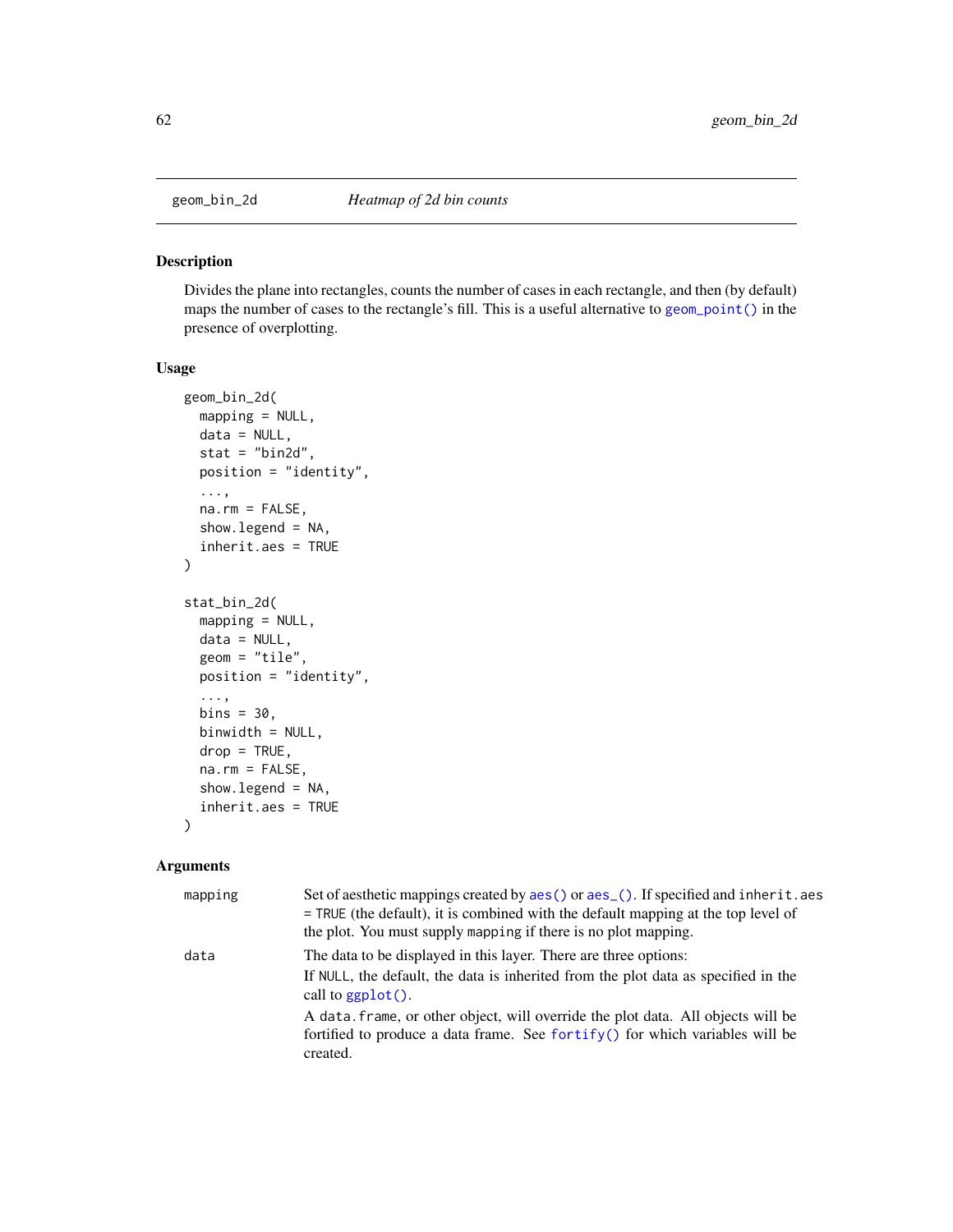|             | A function will be called with a single argument, the plot data. The return<br>value must be a data. frame, and will be used as the layer data. A function<br>can be created from a formula (e.g. $\sim$ head(.x, 10)).                                |
|-------------|--------------------------------------------------------------------------------------------------------------------------------------------------------------------------------------------------------------------------------------------------------|
| position    | Position adjustment, either as a string, or the result of a call to a position adjust-<br>ment function.                                                                                                                                               |
|             | Other arguments passed on to layer (). These are often aesthetics, used to set<br>an aesthetic to a fixed value, like colour = "red" or size = 3. They may also<br>be parameters to the paired geom/stat.                                              |
| na.rm       | If FALSE, the default, missing values are removed with a warning. If TRUE,<br>missing values are silently removed.                                                                                                                                     |
| show.legend | logical. Should this layer be included in the legends? NA, the default, includes if<br>any aesthetics are mapped. FALSE never includes, and TRUE always includes. It<br>can also be a named logical vector to finely select the aesthetics to display. |
| inherit.aes | If FALSE, overrides the default aesthetics, rather than combining with them.<br>This is most useful for helper functions that define both data and aesthetics and<br>shouldn't inherit behaviour from the default plot specification, e.g. borders().  |
| geom, stat  | Use to override the default connection between geom_bin_2d() and stat_bin_2d().                                                                                                                                                                        |
| bins        | numeric vector giving number of bins in both vertical and horizontal directions.<br>Set to 30 by default.                                                                                                                                              |
| binwidth    | Numeric vector giving bin width in both vertical and horizontal directions. Over-<br>rides bins if both set.                                                                                                                                           |
| drop        | if TRUE removes all cells with 0 counts.                                                                                                                                                                                                               |
|             |                                                                                                                                                                                                                                                        |

## Aesthetics

stat\_bin2d() understands the following aesthetics (required aesthetics are in bold):

- x
- y
- fill
- group

Learn more about setting these aesthetics in vignette("ggplot2-specs").

## Computed variables

count number of points in bin

density density of points in bin, scaled to integrate to 1

ncount count, scaled to maximum of 1

ndensity density, scaled to maximum of 1

## See Also

[stat\\_binhex\(\)](#page-101-0) for hexagonal binning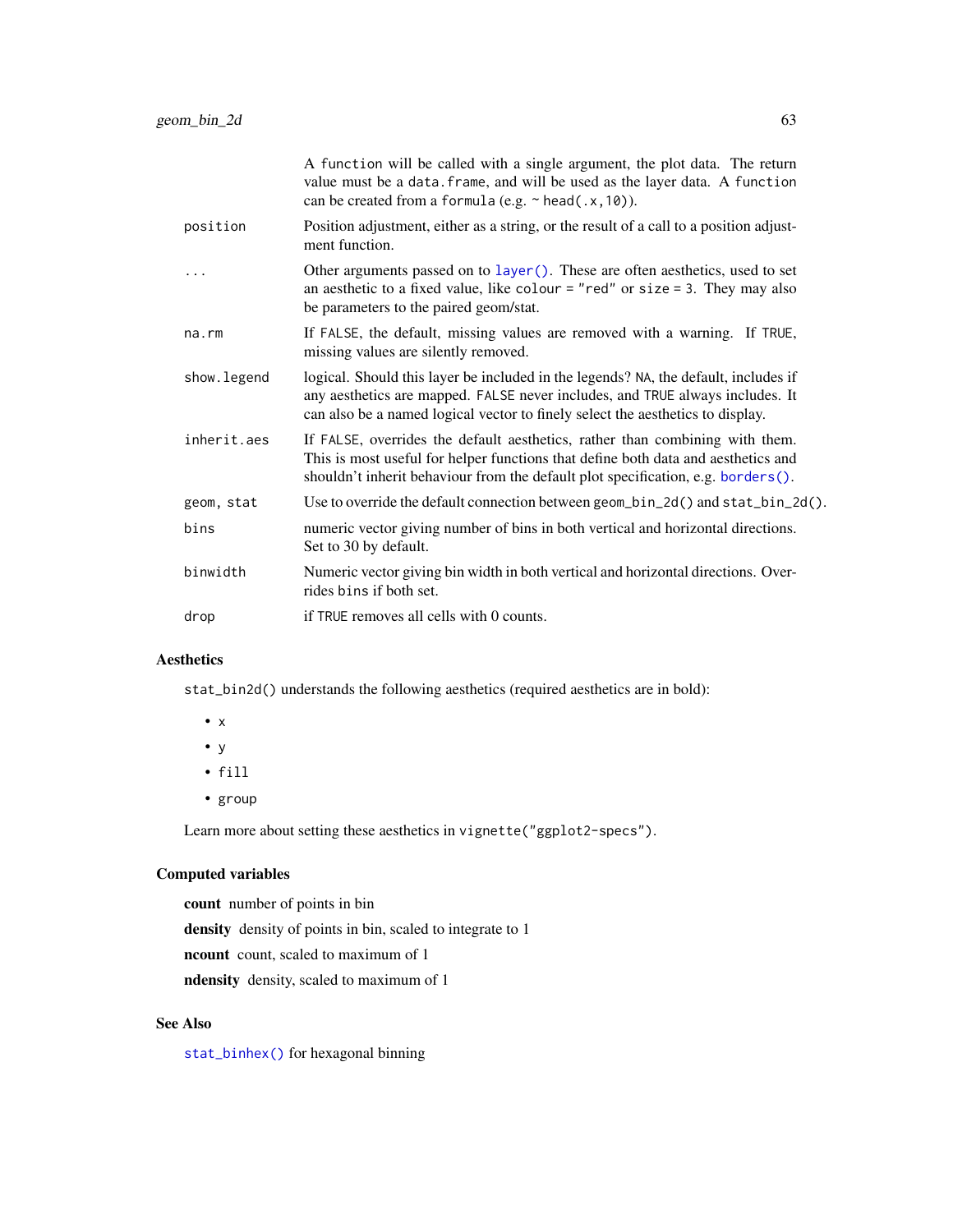## Examples

```
d \leq ggplot(diamonds, aes(x, y)) + xlim(4, 10) + ylim(4, 10)
d + geom_bin_2d()
# You can control the size of the bins by specifying the number of
# bins in each direction:
d + geom\_bin\_2d(bins = 10)d + geom\_bin\_2d(bins = 30)# Or by specifying the width of the bins
d + geom\_bin\_2d(binwidth = c(0.1, 0.1))
```
<span id="page-63-0"></span>geom\_blank *Draw nothing*

### Description

The blank geom draws nothing, but can be a useful way of ensuring common scales between different plots. See [expand\\_limits\(\)](#page-47-0) for more details.

### Usage

```
geom_blank(
 mapping = NULL,
  data = NULL,
  stat = "identity",
 position = "identity",
  ...,
  show.legend = NA,
  inherit.aes = TRUE
\lambda
```
## Arguments

| mapping | Set of aesthetic mappings created by aes () or aes (). If specified and inherit. aes<br>$=$ TRUE (the default), it is combined with the default mapping at the top level of<br>the plot. You must supply mapping if there is no plot mapping. |
|---------|-----------------------------------------------------------------------------------------------------------------------------------------------------------------------------------------------------------------------------------------------|
| data    | The data to be displayed in this layer. There are three options:                                                                                                                                                                              |
|         | If NULL, the default, the data is inherited from the plot data as specified in the<br>call to $ggplot()$ .                                                                                                                                    |
|         | A data, frame, or other object, will override the plot data. All objects will be<br>fortified to produce a data frame. See for $\text{trify}()$ for which variables will be<br>created.                                                       |
|         | A function will be called with a single argument, the plot data. The return<br>value must be a data. frame, and will be used as the layer data. A function<br>can be created from a formula (e.g. $\sim$ head(.x, 10)).                       |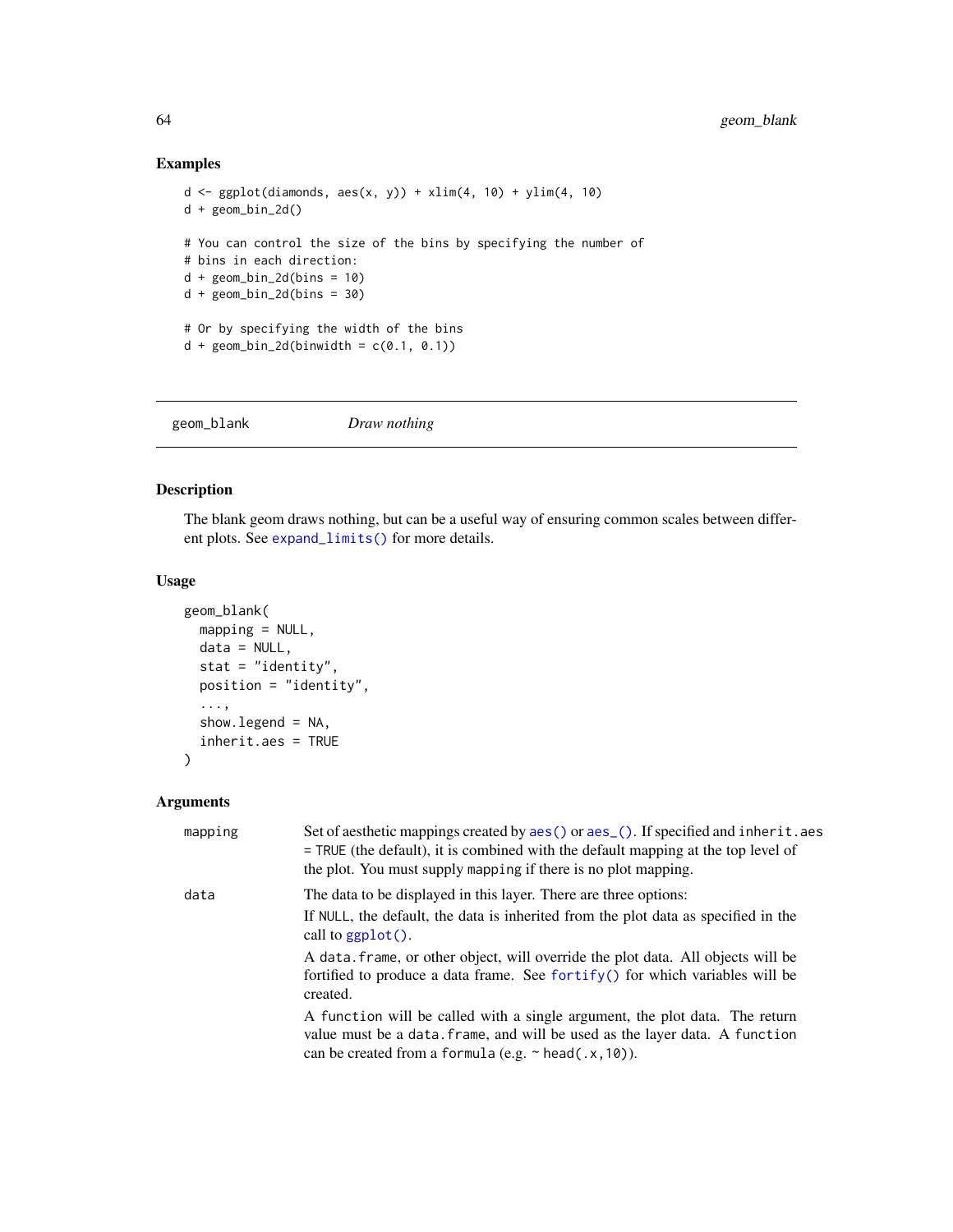| stat        | The statistical transformation to use on the data for this layer, as a string.                                                                                                                                                                            |
|-------------|-----------------------------------------------------------------------------------------------------------------------------------------------------------------------------------------------------------------------------------------------------------|
| position    | Position adjustment, either as a string, or the result of a call to a position adjust-<br>ment function.                                                                                                                                                  |
| $\ddotsc$   | Other arguments passed on to layer(). These are often aesthetics, used to set<br>an aesthetic to a fixed value, like colour = "red" or size = 3. They may also<br>be parameters to the paired geom/stat.                                                  |
| show.legend | logical. Should this layer be included in the legends? NA, the default, includes if<br>any aesthetics are mapped. FALSE never includes, and TRUE always includes. It<br>can also be a named logical vector to finely select the aesthetics to display.    |
| inherit.aes | If FALSE, overrides the default aesthetics, rather than combining with them.<br>This is most useful for helper functions that define both data and aesthetics and<br>shouldn't inherit behaviour from the default plot specification, e.g. borders $()$ . |

### Examples

```
ggplot(mtcars, aes(wt, mpg))
# Nothing to see here!
```
geom\_boxplot *A box and whiskers plot (in the style of Tukey)*

### Description

The boxplot compactly displays the distribution of a continuous variable. It visualises five summary statistics (the median, two hinges and two whiskers), and all "outlying" points individually.

#### Usage

```
geom_boxplot(
 mapping = NULL,
 data = NULL,stat = "boxplot",
 position = "dodge2",
  ...,
 outlier.colour = NULL,
 outlier.color = NULL,
 outlier.fill = NULL,
 outlier.shape = 19,
 outlier.size = 1.5,
 outlier.stroke = 0.5,
  outlier.alpha = NULL,
 notch = FALSE,
 notchwidth = 0.5,
  varwidth = FALSE,
  na.rm = FALSE,orientation = NA,
```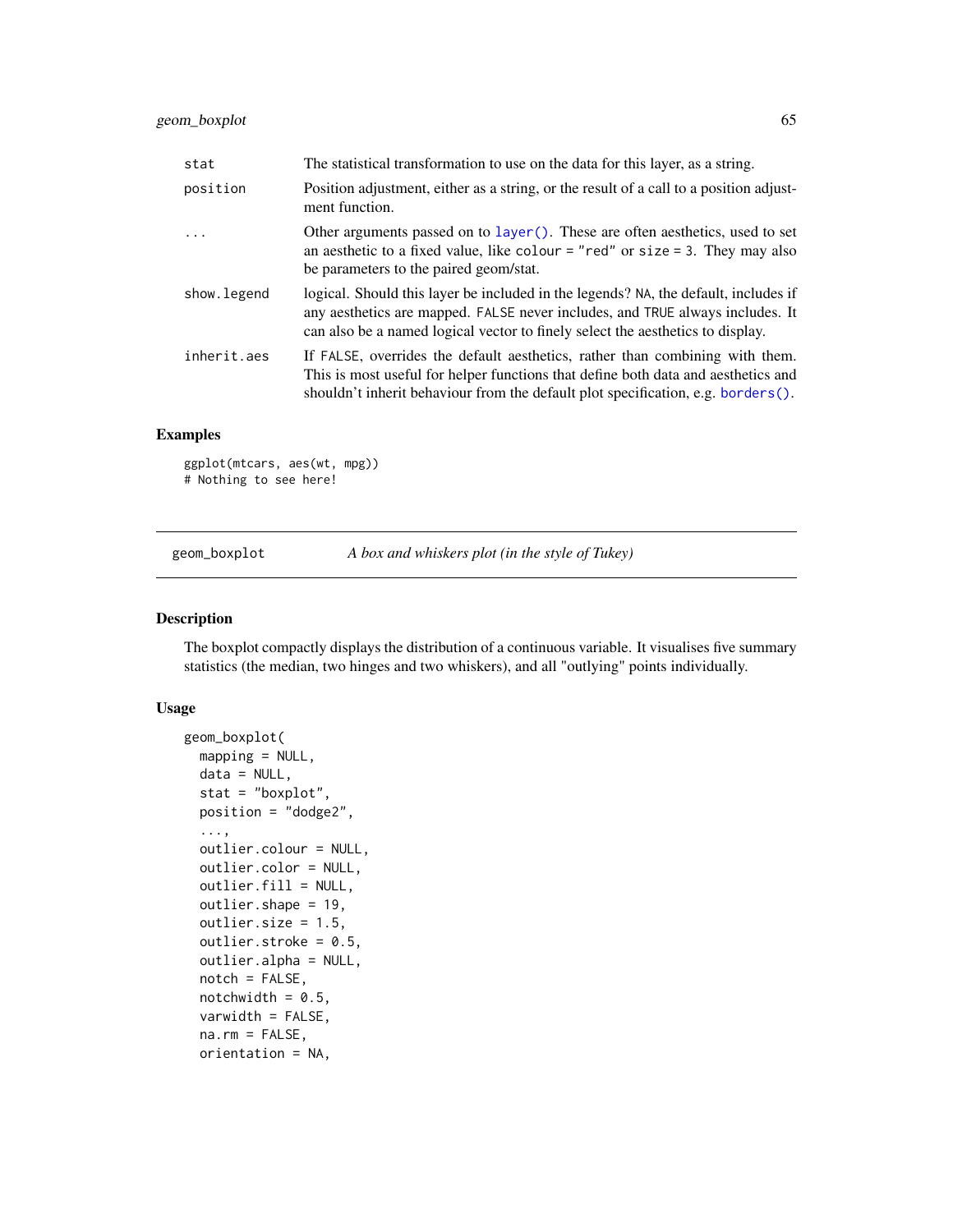```
show.legend = NA,
 inherit.aes = TRUE
\mathcal{L}stat_boxplot(
 mapping = NULL,
 data = NULL,geom = "boxplot",
 position = "dodge2",
  ...,
 coef = 1.5,
 na.rm = FALSE,
 orientation = NA,
 show.legend = NA,
 inherit.aes = TRUE
)
```
# Arguments

| mapping  | Set of aesthetic mappings created by $aes()$ or $aes()$ . If specified and inherit. aes<br>= TRUE (the default), it is combined with the default mapping at the top level of<br>the plot. You must supply mapping if there is no plot mapping.                                                                                                                               |
|----------|------------------------------------------------------------------------------------------------------------------------------------------------------------------------------------------------------------------------------------------------------------------------------------------------------------------------------------------------------------------------------|
| data     | The data to be displayed in this layer. There are three options:                                                                                                                                                                                                                                                                                                             |
|          | If NULL, the default, the data is inherited from the plot data as specified in the<br>call to ggplot().                                                                                                                                                                                                                                                                      |
|          | A data. frame, or other object, will override the plot data. All objects will be<br>fortified to produce a data frame. See fortify() for which variables will be<br>created.                                                                                                                                                                                                 |
|          | A function will be called with a single argument, the plot data. The return<br>value must be a data. frame, and will be used as the layer data. A function<br>can be created from a formula (e.g. $\sim$ head(.x, 10)).                                                                                                                                                      |
| position | Position adjustment, either as a string, or the result of a call to a position adjust-<br>ment function.                                                                                                                                                                                                                                                                     |
|          | Other arguments passed on to layer (). These are often aesthetics, used to set<br>an aesthetic to a fixed value, like colour = "red" or size = 3. They may also<br>be parameters to the paired geom/stat.                                                                                                                                                                    |
|          | outlier.colour, outlier.color, outlier.fill, outlier.shape, outlier.size, outlier.stroke, outlier.alph<br>Default aesthetics for outliers. Set to NULL to inherit from the aesthetics used for<br>the box.                                                                                                                                                                   |
|          | In the unlikely event you specify both US and UK spellings of colour, the US<br>spelling will take precedence.                                                                                                                                                                                                                                                               |
|          | Sometimes it can be useful to hide the outliers, for example when overlaying<br>the raw data points on top of the boxplot. Hiding the outliers can be achieved<br>by setting outlier. shape = NA. Importantly, this does not remove the outliers,<br>it only hides them, so the range calculated for the y-axis will be the same with<br>outliers shown and outliers hidden. |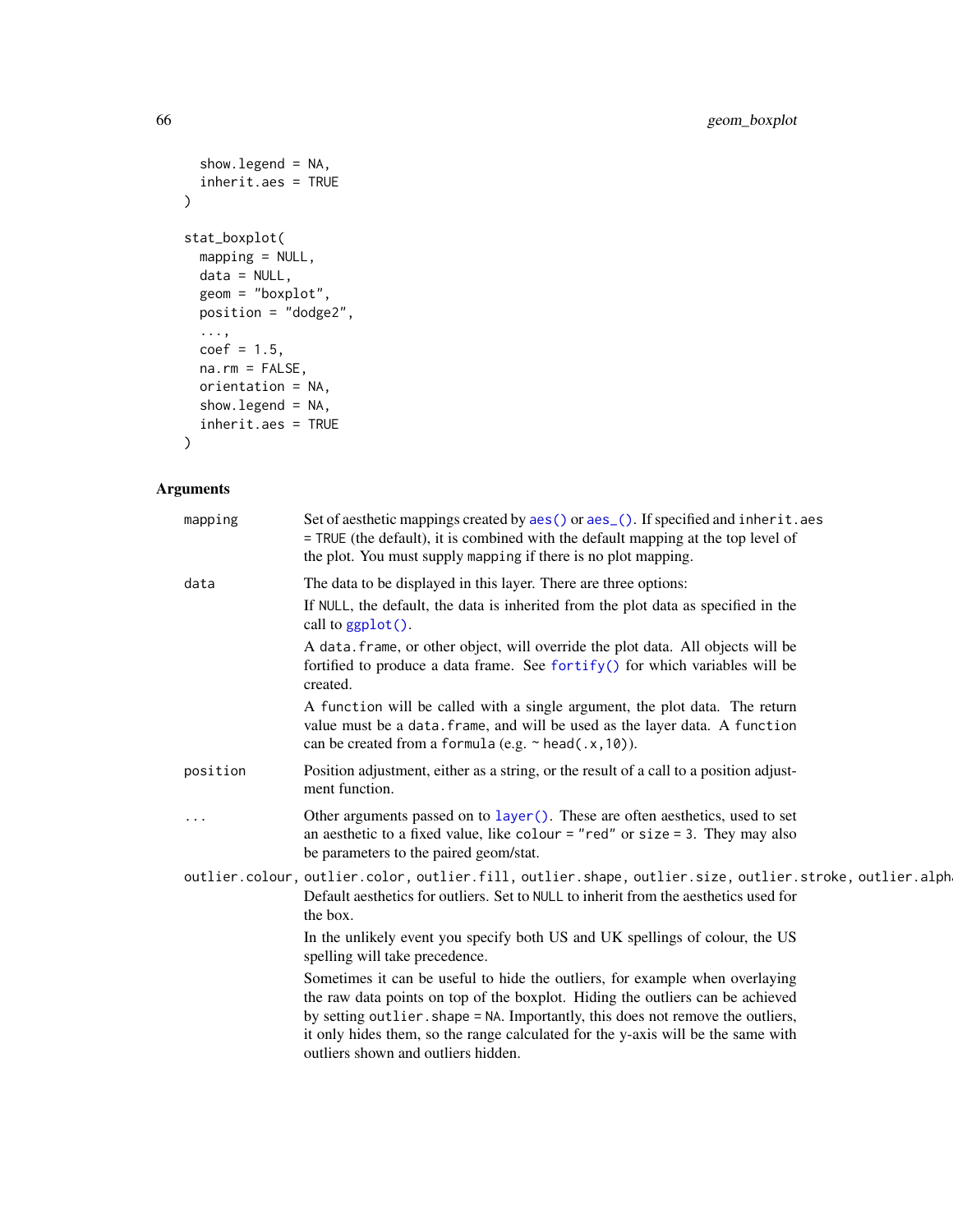| notch       | If FALSE (default) make a standard box plot. If TRUE, make a notched box plot.<br>Notches are used to compare groups; if the notches of two boxes do not overlap,<br>this suggests that the medians are significantly different.                                                               |
|-------------|------------------------------------------------------------------------------------------------------------------------------------------------------------------------------------------------------------------------------------------------------------------------------------------------|
| notchwidth  | For a notched box plot, width of the notch relative to the body (defaults to<br>notchwidth = $0.5$ ).                                                                                                                                                                                          |
| varwidth    | If FALSE (default) make a standard box plot. If TRUE, boxes are drawn with<br>widths proportional to the square-roots of the number of observations in the<br>groups (possibly weighted, using the weight aesthetic).                                                                          |
| na.rm       | If FALSE, the default, missing values are removed with a warning. If TRUE,<br>missing values are silently removed.                                                                                                                                                                             |
| orientation | The orientation of the layer. The default (NA) automatically determines the ori-<br>entation from the aesthetic mapping. In the rare event that this fails it can be<br>given explicitly by setting orientation to either "x" or "y". See the Orienta-<br><i>tion</i> section for more detail. |
| show.legend | logical. Should this layer be included in the legends? NA, the default, includes if<br>any aesthetics are mapped. FALSE never includes, and TRUE always includes. It<br>can also be a named logical vector to finely select the aesthetics to display.                                         |
| inherit.aes | If FALSE, overrides the default aesthetics, rather than combining with them.<br>This is most useful for helper functions that define both data and aesthetics and<br>shouldn't inherit behaviour from the default plot specification, e.g. borders().                                          |
| geom, stat  | Use to override the default connection between geom_boxplot() and stat_boxplot().                                                                                                                                                                                                              |
| coef        | Length of the whiskers as multiple of IQR. Defaults to 1.5.                                                                                                                                                                                                                                    |

### **Orientation**

This geom treats each axis differently and, thus, can thus have two orientations. Often the orientation is easy to deduce from a combination of the given mappings and the types of positional scales in use. Thus, ggplot2 will by default try to guess which orientation the layer should have. Under rare circumstances, the orientation is ambiguous and guessing may fail. In that case the orientation can be specified directly using the orientation parameter, which can be either "x" or "y". The value gives the axis that the geom should run along, "x" being the default orientation you would expect for the geom.

#### Summary statistics

The lower and upper hinges correspond to the first and third quartiles (the 25th and 75th percentiles). This differs slightly from the method used by the [boxplot\(\)](#page-0-0) function, and may be apparent with small samples. See [boxplot.stats\(\)](#page-0-0) for for more information on how hinge positions are calculated for [boxplot\(\)](#page-0-0).

The upper whisker extends from the hinge to the largest value no further than  $1.5 * IQR$  from the hinge (where IQR is the inter-quartile range, or distance between the first and third quartiles). The lower whisker extends from the hinge to the smallest value at most 1.5 \* IQR of the hinge. Data beyond the end of the whiskers are called "outlying" points and are plotted individually.

In a notched box plot, the notches extend  $1.58 \times IQR / sqrt(n)$ . This gives a roughly 95% confidence interval for comparing medians. See McGill et al. (1978) for more details.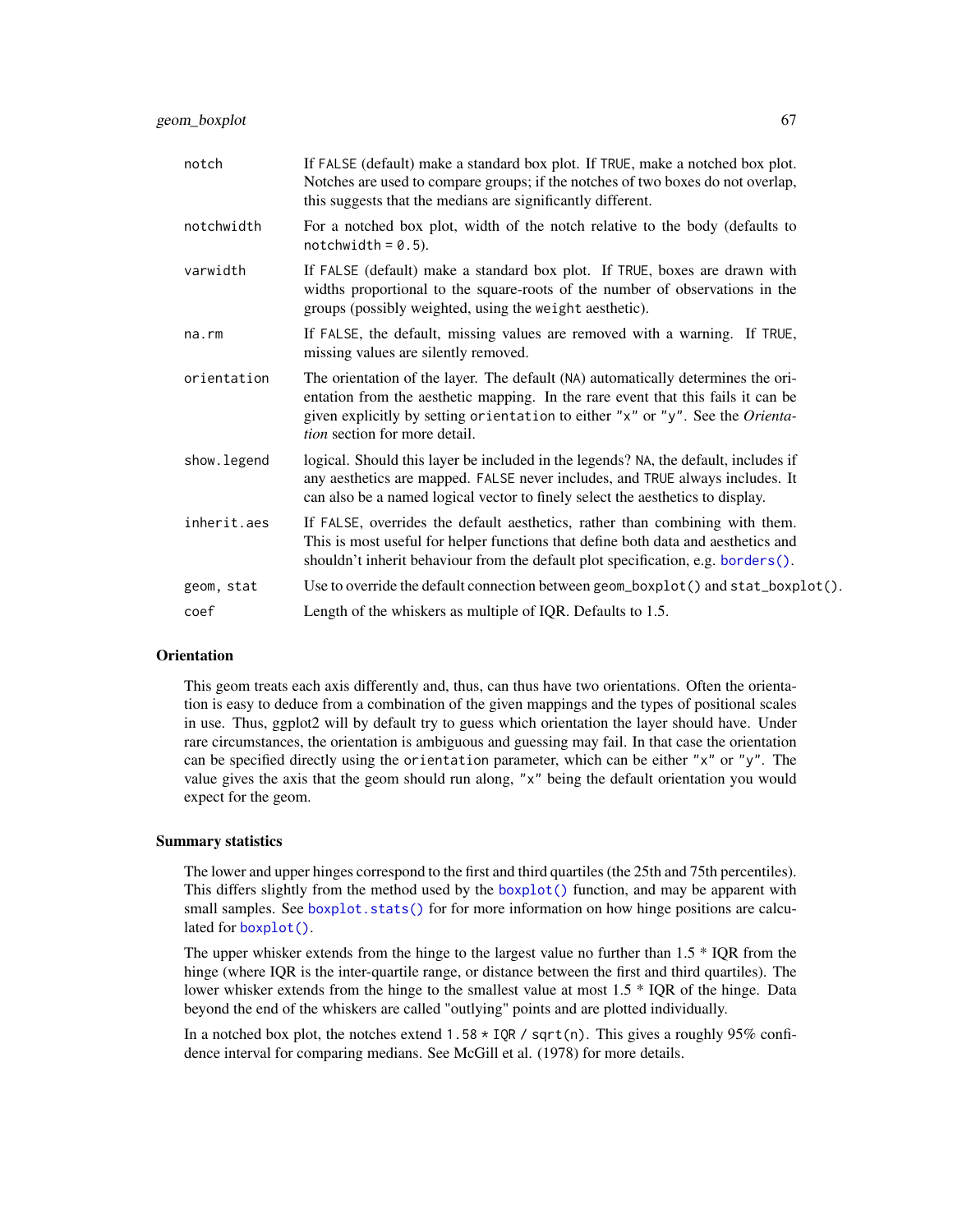## **Aesthetics**

geom\_boxplot() understands the following aesthetics (required aesthetics are in bold):

- x *or* y
- lower *or* xlower
- upper *or* xupper
- middle *or* xmiddle
- ymin *or* xmin
- ymax *or* xmax
- alpha
- colour
- fill
- group
- linetype
- shape
- size
- weight

Learn more about setting these aesthetics in vignette("ggplot2-specs").

### Computed variables

stat\_boxplot() provides the following variables, some of which depend on the orientation:

width width of boxplot

**ymin** *or* **xmin** lower whisker = smallest observation greater than or equal to lower hinge - 1.5  $*$ IQR

lower *or* xlower lower hinge, 25% quantile

notchlower lower edge of notch = median -  $1.58 * IQR / sqrt(n)$ 

middle *or* xmiddle median, 50% quantile

notchupper upper edge of notch = median +  $1.58 * IQR / sqrt(n)$ 

upper *or* xupper upper hinge, 75% quantile

**ymax** *or* **xmax** upper whisker = largest observation less than or equal to upper hinge  $+1.5 * IQR$ 

## References

McGill, R., Tukey, J. W. and Larsen, W. A. (1978) Variations of box plots. The American Statistician 32, 12-16.

#### See Also

[geom\\_quantile\(\)](#page-126-0) for continuous x, [geom\\_violin\(\)](#page-146-0) for a richer display of the distribution, and [geom\\_jitter\(\)](#page-103-0) for a useful technique for small data.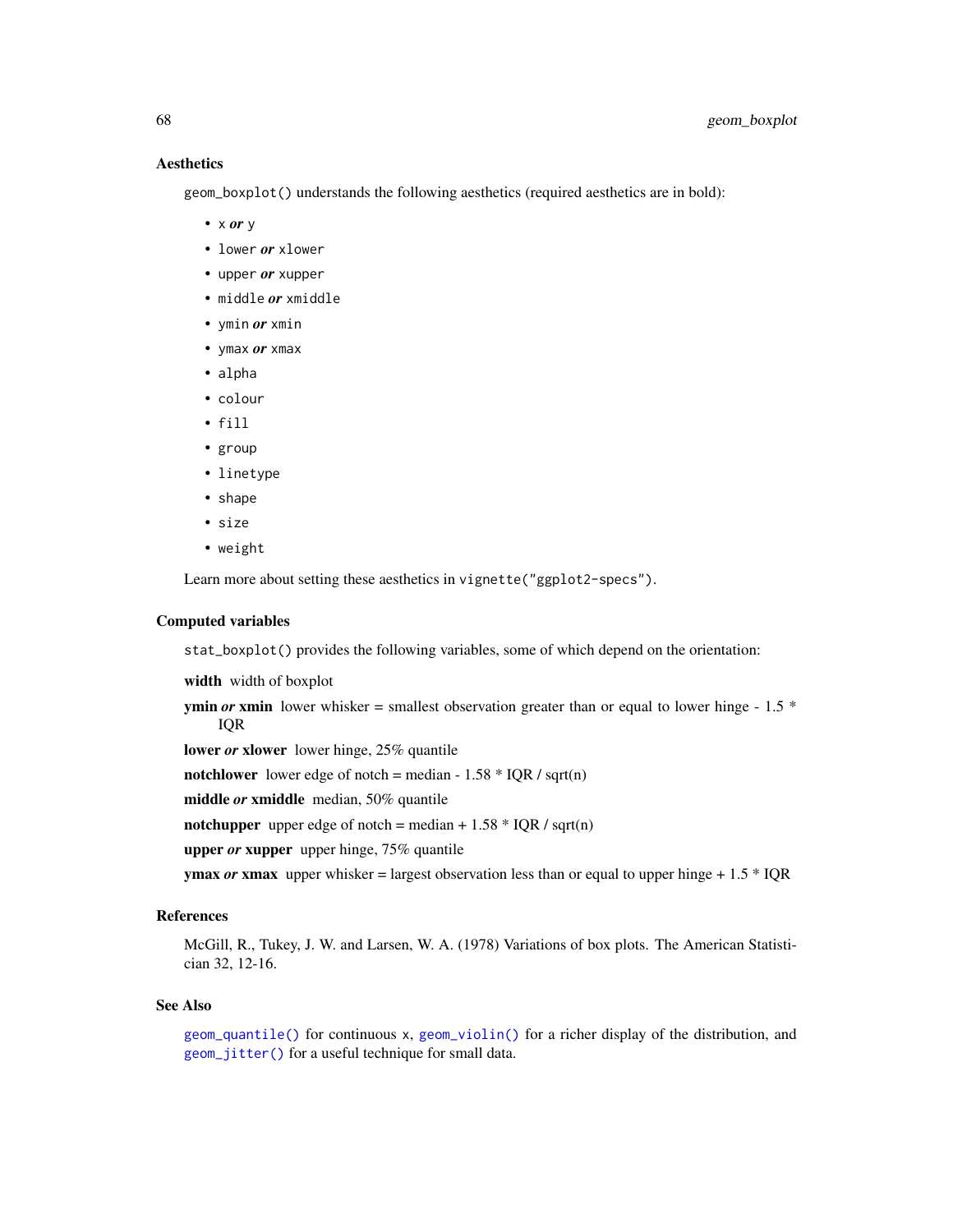## geom\_contour 69

### Examples

```
p <- ggplot(mpg, aes(class, hwy))
p + geom_boxplot()
# Orientation follows the discrete axis
ggplot(mpg, aes(hwy, class)) + geom_boxplot()
p + geom_boxplot(notch = TRUE)
p + geom_boxplot(varwidth = TRUE)
p + geom\_boxplot(fill = "white", colour = "#3366FF")# By default, outlier points match the colour of the box. Use
# outlier.colour to override
p + geom_boxplot(outlier.colour = "red", outlier.shape = 1)
# Remove outliers when overlaying boxplot with original data points
p + geom\_boxplot(outlier.shape = NA) + geom\_jitter(width = 0.2)# Boxplots are automatically dodged when any aesthetic is a factor
p + geom_boxplot(aes(colour = drv))
# You can also use boxplots with continuous x, as long as you supply
# a grouping variable. cut_width is particularly useful
ggplot(diamonds, aes(carat, price)) +
  geom_boxplot()
ggplot(diamonds, aes(carat, price)) +
  geom_boxplot(aes(group = cut_width(carat, 0.25)))# Adjust the transparency of outliers using outlier.alpha
ggplot(diamonds, aes(carat, price)) +
  geom_boxplot(aes(group = cut_width(carat, 0.25)), outlier.alpha = 0.1)
# It's possible to draw a boxplot with your own computations if you
# use stat = "identity":
y \le - rnorm(100)
df <- data.frame(
  x = 1,
  y0 = min(y),
  y25 = quantile(y, 0.25),
  y50 = median(y),
  y75 = quantile(y, 0.75),
  y100 = max(y)\lambdaggplot(df, aes(x)) +geom_boxplot(
  aes(ymin = y0, lower = y25, middle = y50, upper = y75, ymax = y100),stat = "identity"\lambda
```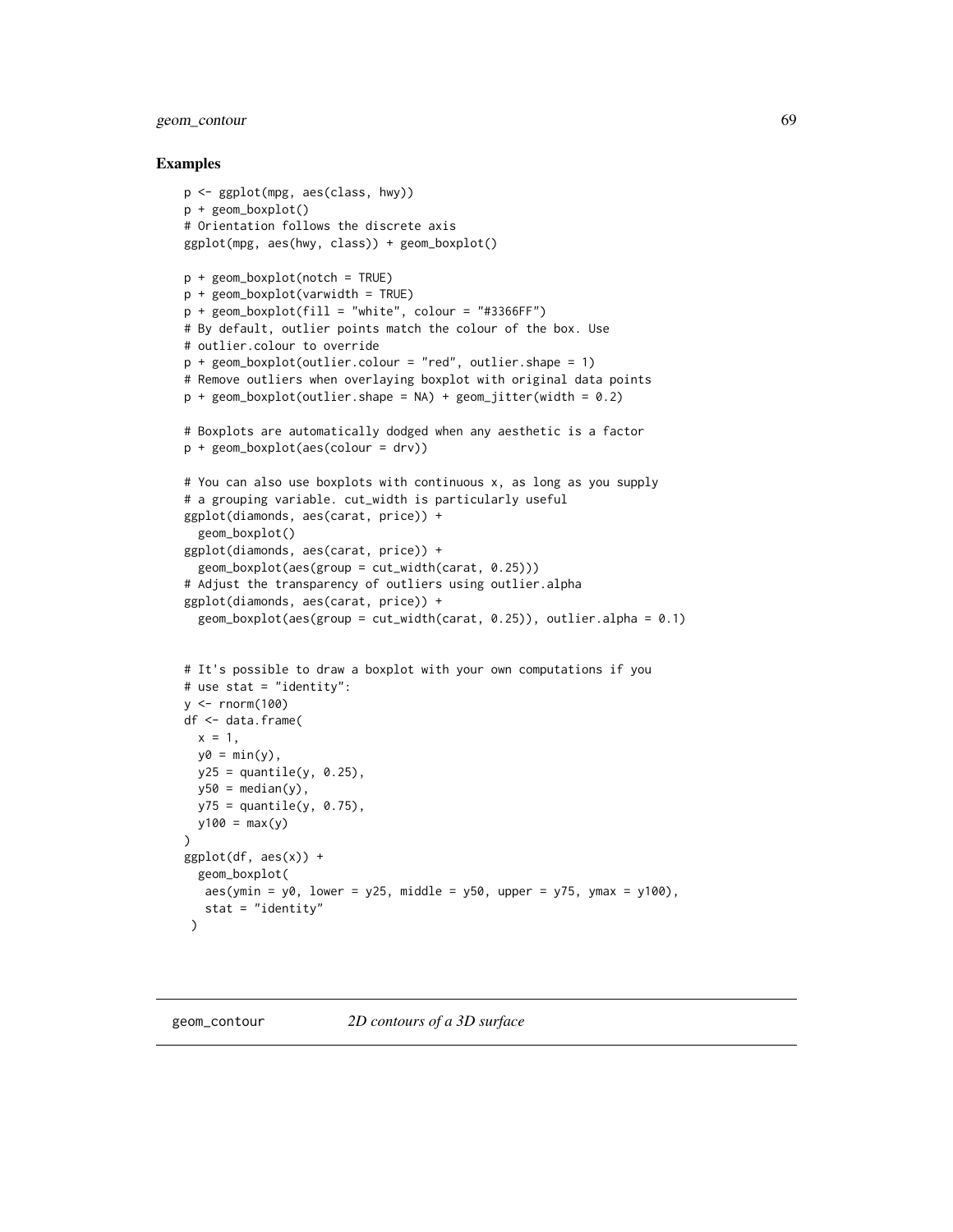### Description

ggplot2 can not draw true 3D surfaces, but you can use geom\_contour(), geom\_contour\_filled(), and [geom\\_tile\(\)](#page-128-0) to visualise 3D surfaces in 2D. To specify a valid surface, the data must contain x, y, and z coordinates, and each unique combination of x and y can appear at most once. Contouring requires that the points can be rearranged so that the z values form a matrix, with rows corresponding to unique x values, and columns corresponding to unique y values. Missing entries are allowed, but contouring will only be done on cells of the grid with all four z values present. If your data is irregular, you can interpolate to a grid before visualising using the [interp::interp\(\)](#page-0-0) function from the interp package (or one of the interpolating functions from the akima package.)

#### Usage

```
geom_contour(
 mapping = NULL,data = NULL,
  stat = "contour",
 position = "identity",
  ...,
 bins = NULL,
 binwidth = NULL,breaks = NULL,
  lineend = "butt",
  linejoin = "round",
  linemitre = 10,
  na.rm = FALSE,
  show. legend = NA,
  inherit.aes = TRUE
)
geom_contour_filled(
 mapping = NULL,data = NULL,
 stat = "contour_filled",
 position = "identity",
  ...,
 bins = NULL,
 binwidth = NULL,breaks = NULL,
  na.rm = FALSE,show.legend = NA,
  inherit.aes = TRUE
\mathcal{L}stat_contour(
 mapping = NULL,
 data = NULL,geom = "contour",
  position = "identity",
```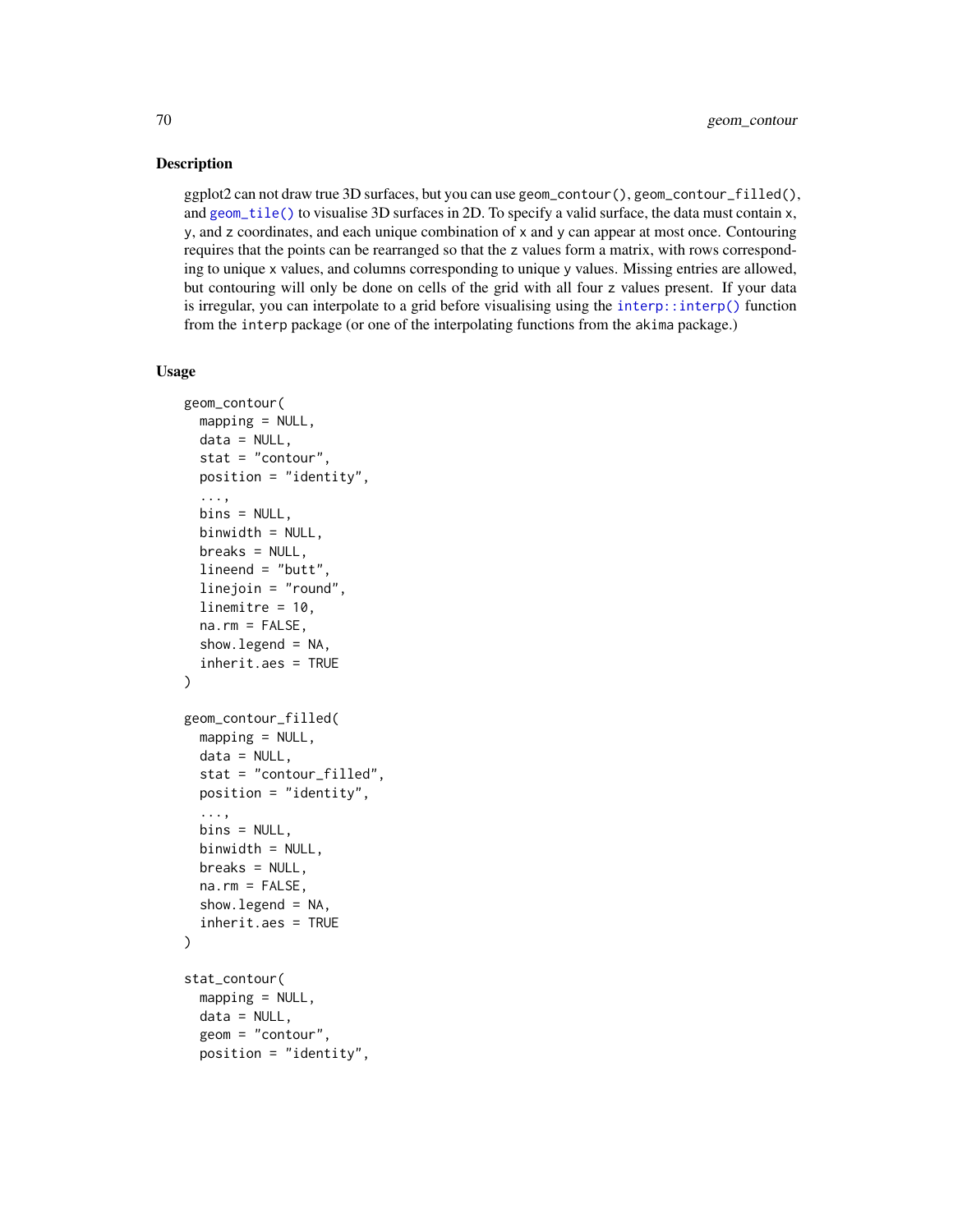geom\_contour 71

```
...,
 bins = NULL,
 binwidth = NULL,
 breaks = NULL,
 na.rm = FALSE,
 show.legend = NA,
  inherit.aes = TRUE
\mathcal{L}stat_contour_filled(
 mapping = NULL,
 data = NULL,geom = "contour_filled",
 position = "identity",
  ...,
 bins = NULL,
 binwidth = NULL,
 breaks = NULL,
 na.rm = FALSE,show.legend = NA,
  inherit.aes = TRUE
)
```
# Arguments

| mapping  | Set of aesthetic mappings created by aes() or aes_(). If specified and inherit.aes<br>= TRUE (the default), it is combined with the default mapping at the top level of<br>the plot. You must supply mapping if there is no plot mapping. |
|----------|-------------------------------------------------------------------------------------------------------------------------------------------------------------------------------------------------------------------------------------------|
| data     | The data to be displayed in this layer. There are three options:                                                                                                                                                                          |
|          | If NULL, the default, the data is inherited from the plot data as specified in the<br>call to ggplot().                                                                                                                                   |
|          | A data. frame, or other object, will override the plot data. All objects will be<br>fortified to produce a data frame. See fortify() for which variables will be<br>created.                                                              |
|          | A function will be called with a single argument, the plot data. The return<br>value must be a data. frame, and will be used as the layer data. A function<br>can be created from a formula (e.g. $\sim$ head(.x, 10)).                   |
| stat     | The statistical transformation to use on the data for this layer, as a string.                                                                                                                                                            |
| position | Position adjustment, either as a string, or the result of a call to a position adjust-<br>ment function.                                                                                                                                  |
|          | Other arguments passed on to layer (). These are often aesthetics, used to set<br>an aesthetic to a fixed value, like colour = "red" or size = 3. They may also<br>be parameters to the paired geom/stat.                                 |
| bins     | Number of contour bins. Overridden by binwidth.                                                                                                                                                                                           |
| binwidth | The width of the contour bins. Overridden by breaks.                                                                                                                                                                                      |
| breaks   | Numeric vector to set the contour breaks. Overrides binwidth and bins. By<br>default, this is a vector of length ten with pretty() breaks.                                                                                                |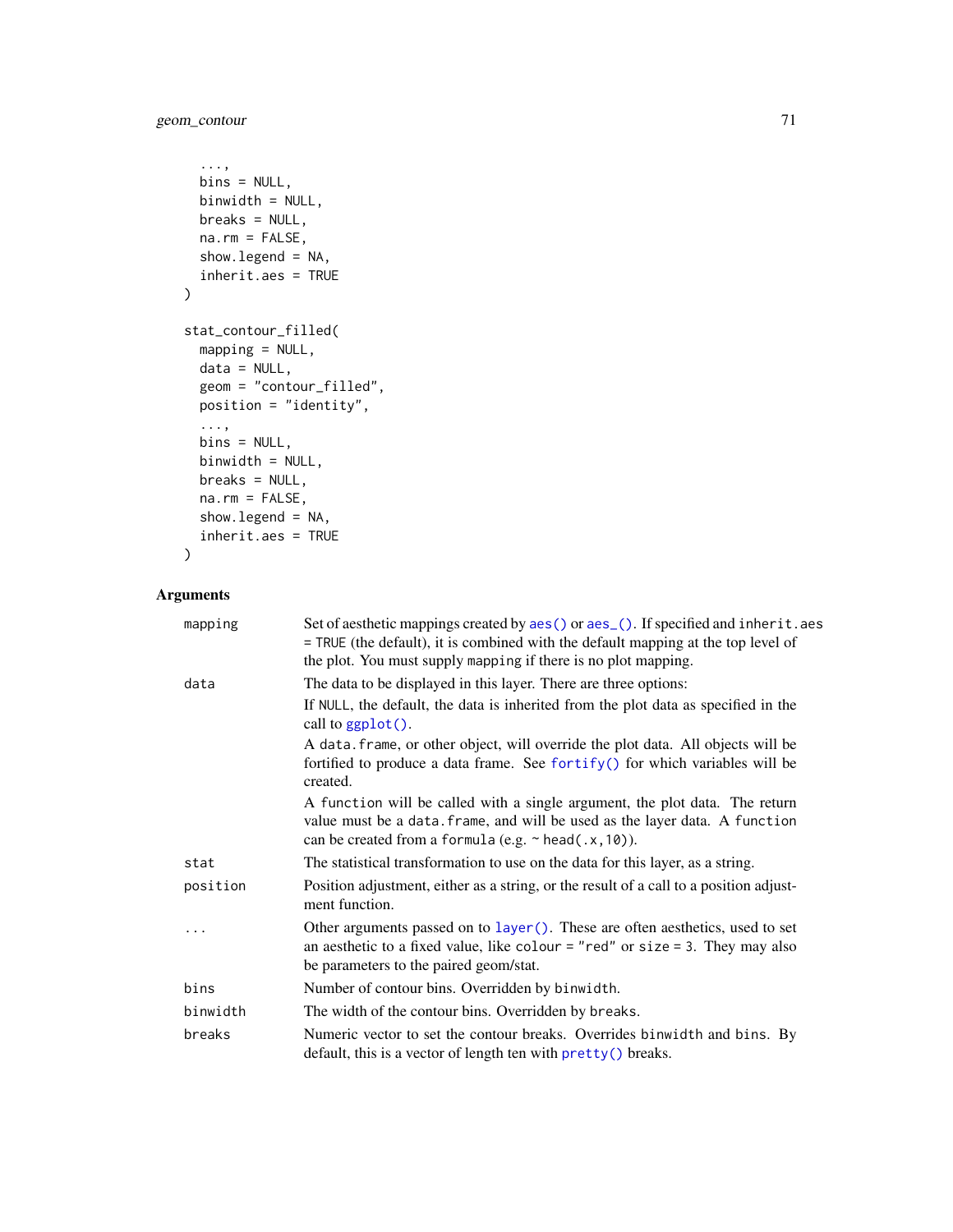| lineend      | Line end style (round, butt, square).                                                                                                                                                                                                                     |
|--------------|-----------------------------------------------------------------------------------------------------------------------------------------------------------------------------------------------------------------------------------------------------------|
| linejoin     | Line join style (round, mitre, bevel).                                                                                                                                                                                                                    |
| linemitre    | Line mitre limit (number greater than 1).                                                                                                                                                                                                                 |
| $na$ . $rm$  | If FALSE, the default, missing values are removed with a warning. If TRUE,<br>missing values are silently removed.                                                                                                                                        |
| show. legend | logical. Should this layer be included in the legends? NA, the default, includes if<br>any aesthetics are mapped. FALSE never includes, and TRUE always includes. It<br>can also be a named logical vector to finely select the aesthetics to display.    |
| inherit.aes  | If FALSE, overrides the default aesthetics, rather than combining with them.<br>This is most useful for helper functions that define both data and aesthetics and<br>shouldn't inherit behaviour from the default plot specification, e.g. borders $()$ . |
| geom         | The geometric object to use display the data                                                                                                                                                                                                              |

# Aesthetics

geom\_contour() understands the following aesthetics (required aesthetics are in bold):

- x
- y
- alpha
- colour
- group
- linetype
- size
- weight

Learn more about setting these aesthetics in vignette("ggplot2-specs").

geom\_contour\_filled() understands the following aesthetics (required aesthetics are in bold):

- x
- y
- alpha
- colour
- fill
- group
- linetype
- size
- subgroup

Learn more about setting these aesthetics in vignette("ggplot2-specs").

stat\_contour() understands the following aesthetics (required aesthetics are in bold):

• x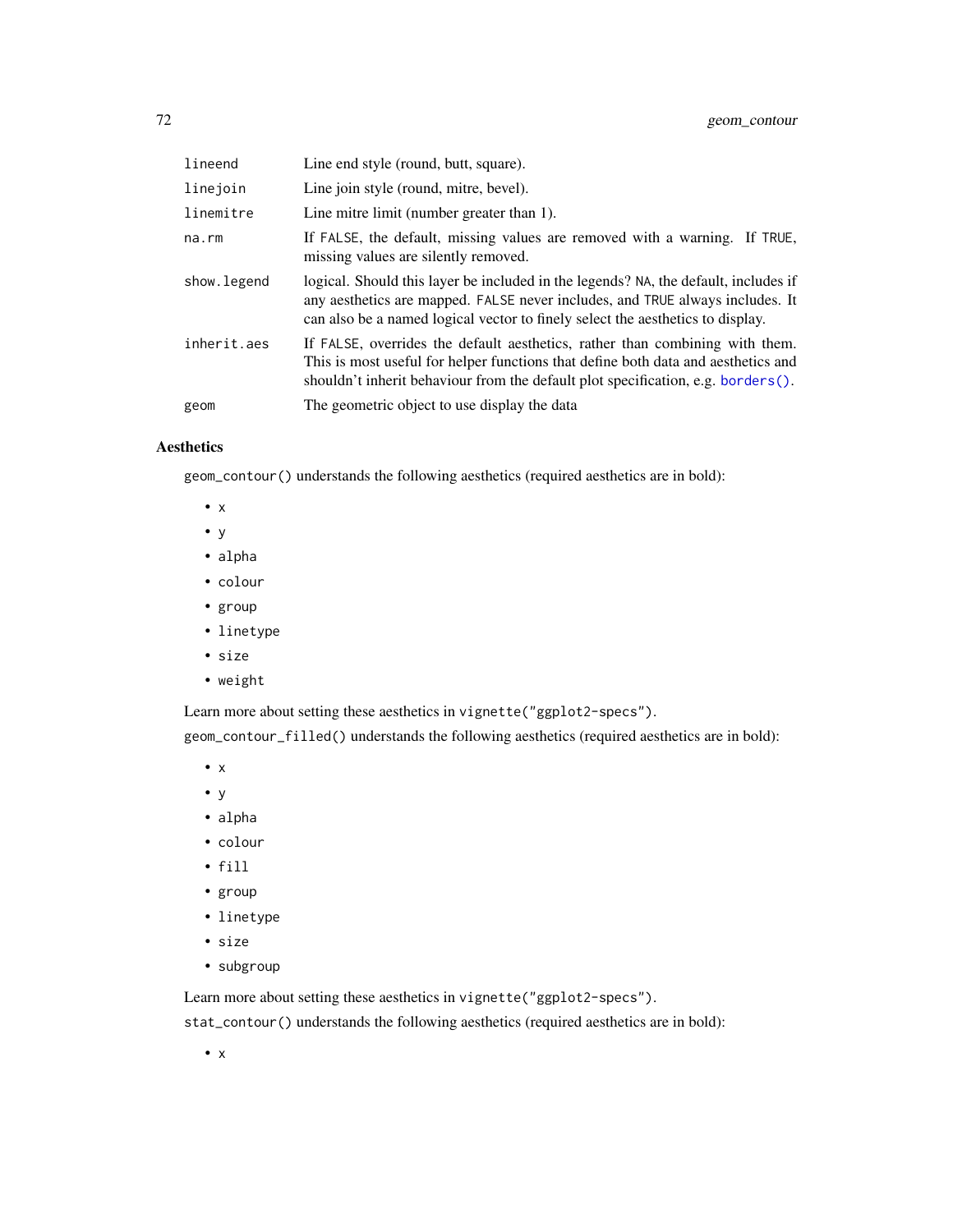## geom\_contour 73

- y
- z
- group
- order

Learn more about setting these aesthetics in vignette("ggplot2-specs").

stat\_contour\_filled() understands the following aesthetics (required aesthetics are in bold):

- x
- y
- z
- fill
- group
- order

Learn more about setting these aesthetics in vignette("ggplot2-specs").

### Computed variables

The computed variables differ somewhat for contour lines (computed by stat\_contour()) and contour bands (filled contours, computed by stat\_contour\_filled()). The variables nlevel and piece are available for both, whereas level\_low, level\_high, and level\_mid are only available for bands. The variable level is a numeric or a factor depending on whether lines or bands are calculated.

- level Height of contour. For contour lines, this is numeric vector that represents bin boundaries. For contour bands, this is an ordered factor that represents bin ranges.
- level\_low, level\_high, level\_mid (contour bands only) Lower and upper bin boundaries for each band, as well the mid point between the boundaries.

nlevel Height of contour, scaled to maximum of 1.

piece Contour piece (an integer).

#### See Also

[geom\\_density\\_2d\(\)](#page-83-0): 2d density contours

### Examples

```
# Basic plot
v <- ggplot(faithfuld, aes(waiting, eruptions, z = density))
v + geom_contour()
# Or compute from raw data
ggplot(faithful, aes(waiting, eruptions)) +
 geom_density_2d()
```
# use geom\_contour\_filled() for filled contours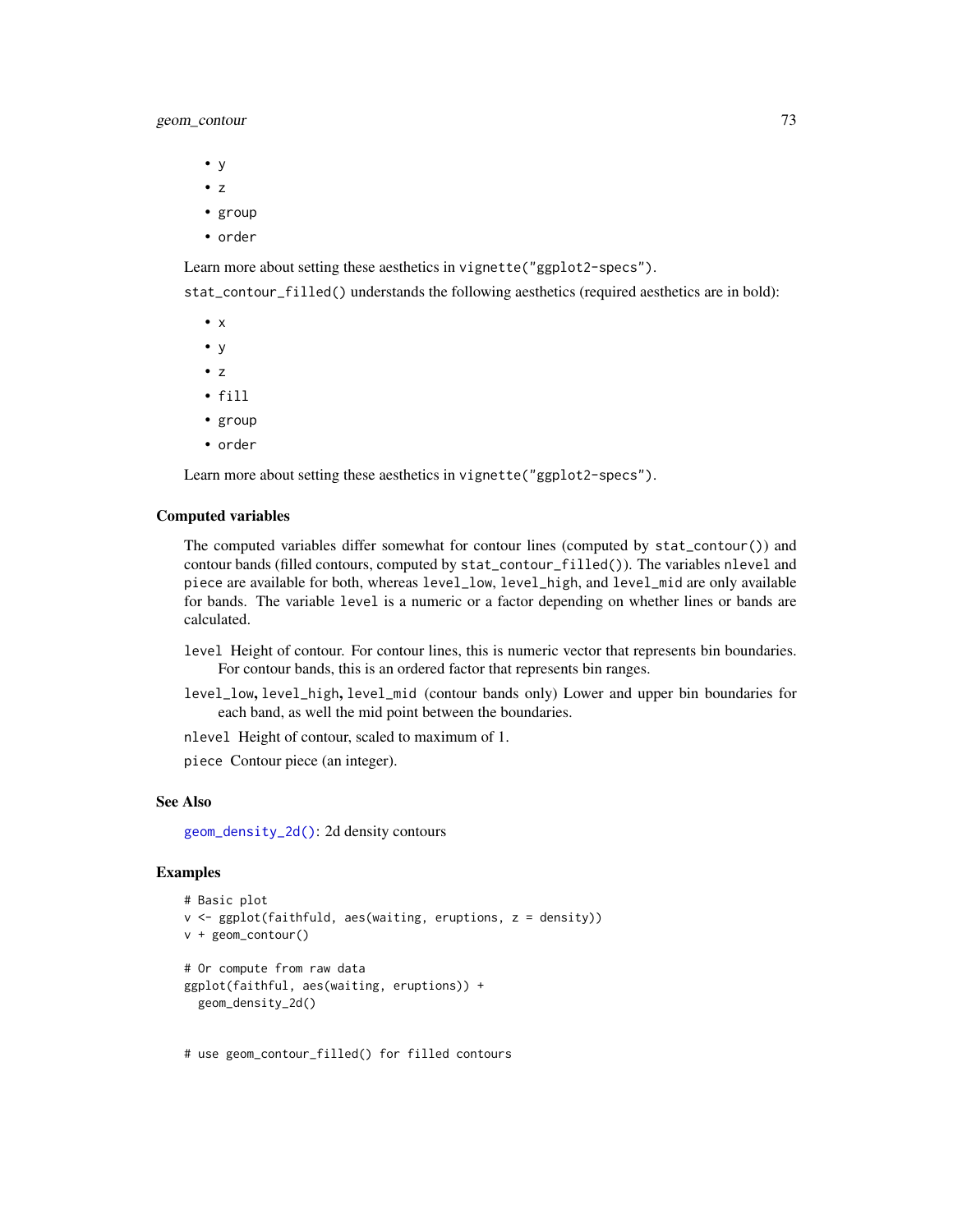```
v + geom_contour_filled()
# Setting bins creates evenly spaced contours in the range of the data
v + geom\_contour(bins = 3)v + geom\_contour(bins = 5)# Setting binwidth does the same thing, parameterised by the distance
# between contours
v + geom_{\text{contour}}(binwidth = 0.01)v + geom\_contour(binwidth = 0.001)# Other parameters
v + geom_contour(aes(colour = after_stat(level)))
v + geom\_contour(colour = "red")v + geometry = v + geometry = v + \frac{1}{2} = v + \frac{1}{2} = v + \frac{1}{2} = v + \frac{1}{2} +
  geom_contour(colour = "white")
# Irregular data
if (requireNamespace("interp")) {
  # Use a dataset from the interp package
  data(franke, package = "interp")
  origdata <- as.data.frame(interp::franke.data(1, 1, franke))
  grid <- with(origdata, interp::interp(x, y, z))
  griddf \leq subset(data.frame(x = rep(grid$x, nrow(grid$z)),
                                y = rep(grid\y, each = ncol(grid$z)),
                                z = as.numeric(grid$z)),
                    lis.na(z))ggplot(griddf, aes(x, y, z = z)) +
    geom_contour_filled() +
    geom_point(data = origdata)
} else
  message("Irregular data requires the 'interp' package")
```
geom\_count *Count overlapping points*

#### Description

This is a variant [geom\\_point\(\)](#page-117-0) that counts the number of observations at each location, then maps the count to point area. It useful when you have discrete data and overplotting.

```
geom_count(
 mapping = NULL,
  data = NULL,
  stat = "sum",
  position = "identity",
  ...,
```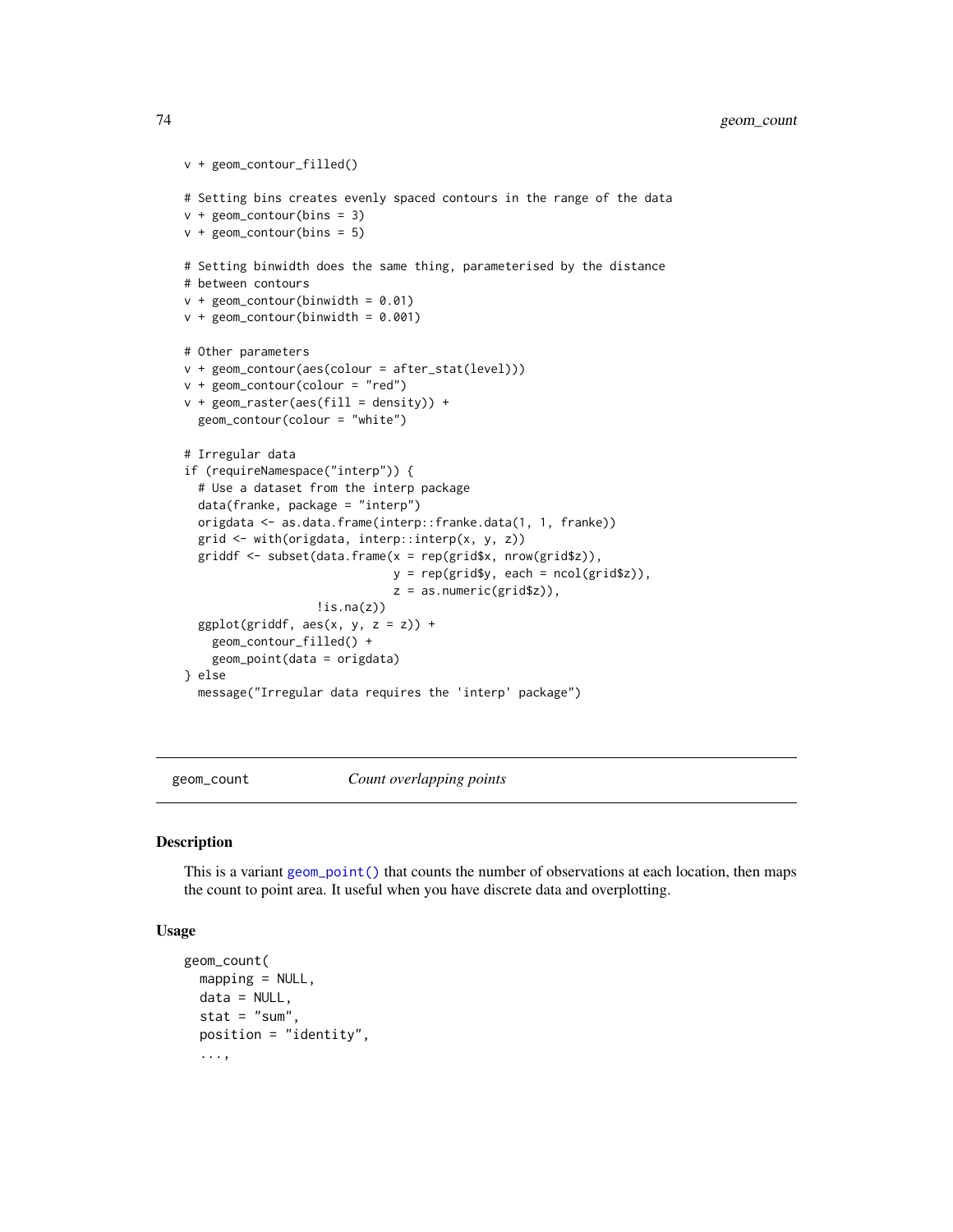# geom\_count 75

```
na.rm = FALSE,show.legend = NA,
 inherit.aes = TRUE
\mathcal{L}stat_sum(
 mapping = NULL,
 data = NULL,
 geom = "point",position = "identity",
 ...,
 na.rm = FALSE,
 show.legend = NA,
 inherit.aes = TRUE
\mathcal{L}
```

| mapping     | Set of aesthetic mappings created by aes() or aes_(). If specified and inherit.aes<br>= TRUE (the default), it is combined with the default mapping at the top level of<br>the plot. You must supply mapping if there is no plot mapping.              |
|-------------|--------------------------------------------------------------------------------------------------------------------------------------------------------------------------------------------------------------------------------------------------------|
| data        | The data to be displayed in this layer. There are three options:                                                                                                                                                                                       |
|             | If NULL, the default, the data is inherited from the plot data as specified in the<br>call to ggplot().                                                                                                                                                |
|             | A data. frame, or other object, will override the plot data. All objects will be<br>fortified to produce a data frame. See fortify() for which variables will be<br>created.                                                                           |
|             | A function will be called with a single argument, the plot data. The return<br>value must be a data. frame, and will be used as the layer data. A function<br>can be created from a formula (e.g. $\sim$ head(.x, 10)).                                |
| position    | Position adjustment, either as a string, or the result of a call to a position adjust-<br>ment function.                                                                                                                                               |
|             | Other arguments passed on to layer (). These are often aesthetics, used to set<br>an aesthetic to a fixed value, like colour = "red" or size = 3. They may also<br>be parameters to the paired geom/stat.                                              |
| na.rm       | If FALSE, the default, missing values are removed with a warning. If TRUE,<br>missing values are silently removed.                                                                                                                                     |
| show.legend | logical. Should this layer be included in the legends? NA, the default, includes if<br>any aesthetics are mapped. FALSE never includes, and TRUE always includes. It<br>can also be a named logical vector to finely select the aesthetics to display. |
| inherit.aes | If FALSE, overrides the default aesthetics, rather than combining with them.<br>This is most useful for helper functions that define both data and aesthetics and<br>shouldn't inherit behaviour from the default plot specification, e.g. borders().  |
| geom, stat  | Use to override the default connection between geom_count() and stat_sum().                                                                                                                                                                            |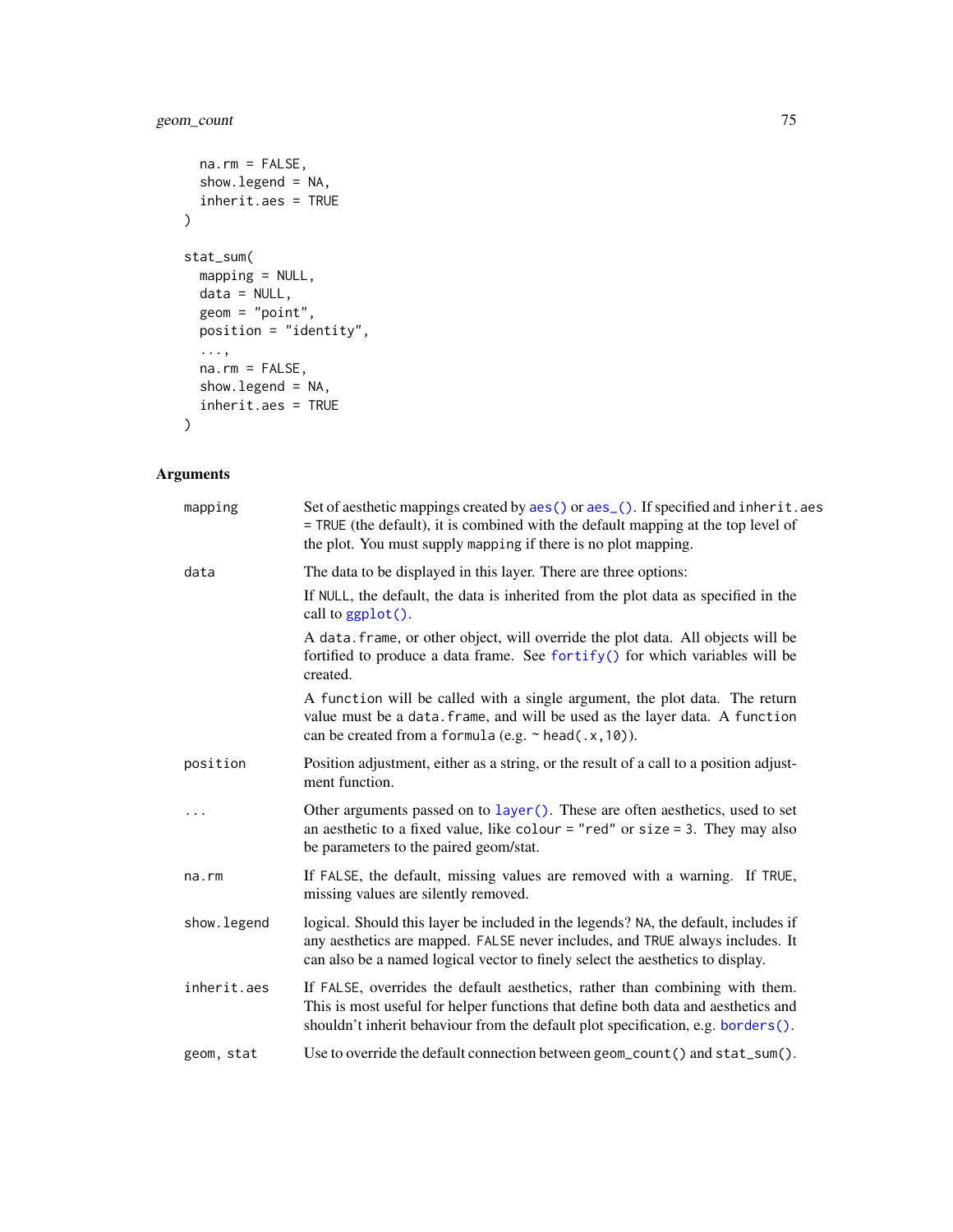## **Aesthetics**

geom\_point() understands the following aesthetics (required aesthetics are in bold):

- $\bullet$  x
- y
- alpha
- colour
- fill
- group
- shape
- size
- stroke

Learn more about setting these aesthetics in vignette("ggplot2-specs").

#### Computed variables

n number of observations at position

prop percent of points in that panel at that position

#### See Also

For continuous x and y, use [geom\\_bin2d\(\)](#page-61-0).

```
ggplot(mpg, aes(cty, hwy)) +
 geom_point()
ggplot(mpg, aes(cty, hwy)) +
 geom_count()
# Best used in conjunction with scale_size_area which ensures that
# counts of zero would be given size 0. Doesn't make much different
# here because the smallest count is already close to 0.
ggplot(mpg, aes(cty, hwy)) +
geom_count() +
scale_size_area()
# Display proportions instead of counts -------------------------------------
# By default, all categorical variables in the plot form the groups.
# Specifying geom_count without a group identifier leads to a plot which is
# not useful:
d \leq ggplot(diamonds, aes(x = cut, y = clarity))
d + geom_count(aes(size = after_stat(prop)))
# To correct this problem and achieve a more desirable plot, we need
# to specify which group the proportion is to be calculated over.
d + geom\_count(aes(size = after\_stat(prop), group = 1)) +
```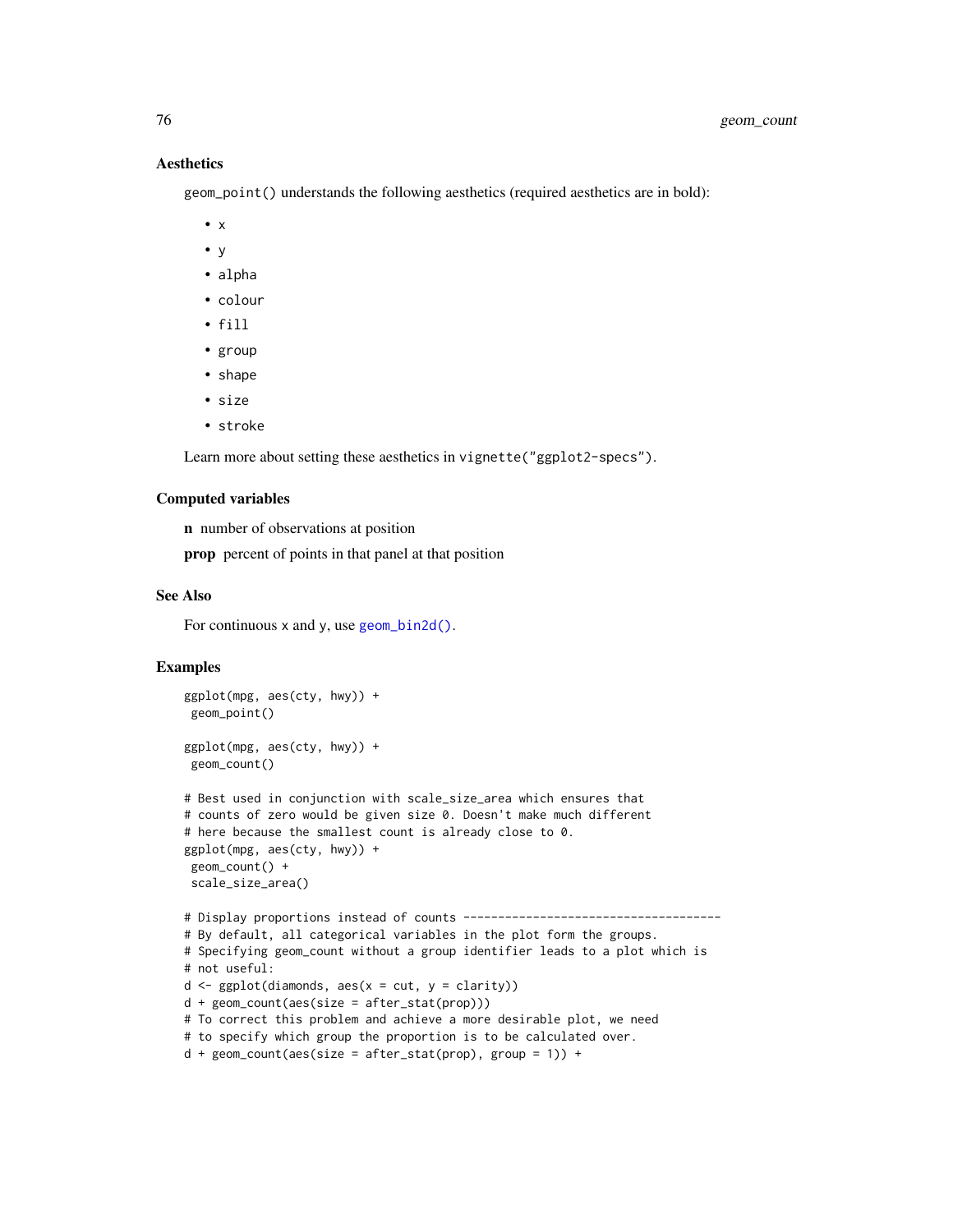## geom\_crossbar 77

```
scale_size_area(max_size = 10)
# Or group by x/y variables to have rows/columns sum to 1.
d + geom_count(aes(size = after_stat(prop), group = cut)) +scale_size_area(max_size = 10)
d + geom\_count(aes(size = after\_stat(prop), group = clarity)) +scale_size_area(max_size = 10)
```

| geom_crossbar | Vertical intervals: lines, crossbars & errorbars |
|---------------|--------------------------------------------------|
|---------------|--------------------------------------------------|

### <span id="page-76-0"></span>Description

Various ways of representing a vertical interval defined by x, ymin and ymax. Each case draws a single graphical object.

```
geom_crossbar(
 mapping = NULL,
  data = NULL,stat = "identity",
 position = "identity",
  ...,
  fatten = 2.5,
 na.rm = FALSE,
  orientation = NA,
  show.legend = NA,
  inherit.aes = TRUE
)
geom_errorbar(
 mapping = NULL,
  data = NULL,stat = "identity",
 position = "identity",
  ...,
  na.rm = FALSE,orientation = NA,
  show.legend = NA,
  inherit.aes = TRUE
\lambdageom_linerange(
 mapping = NULL,
  data = NULL,stat = "identity",
```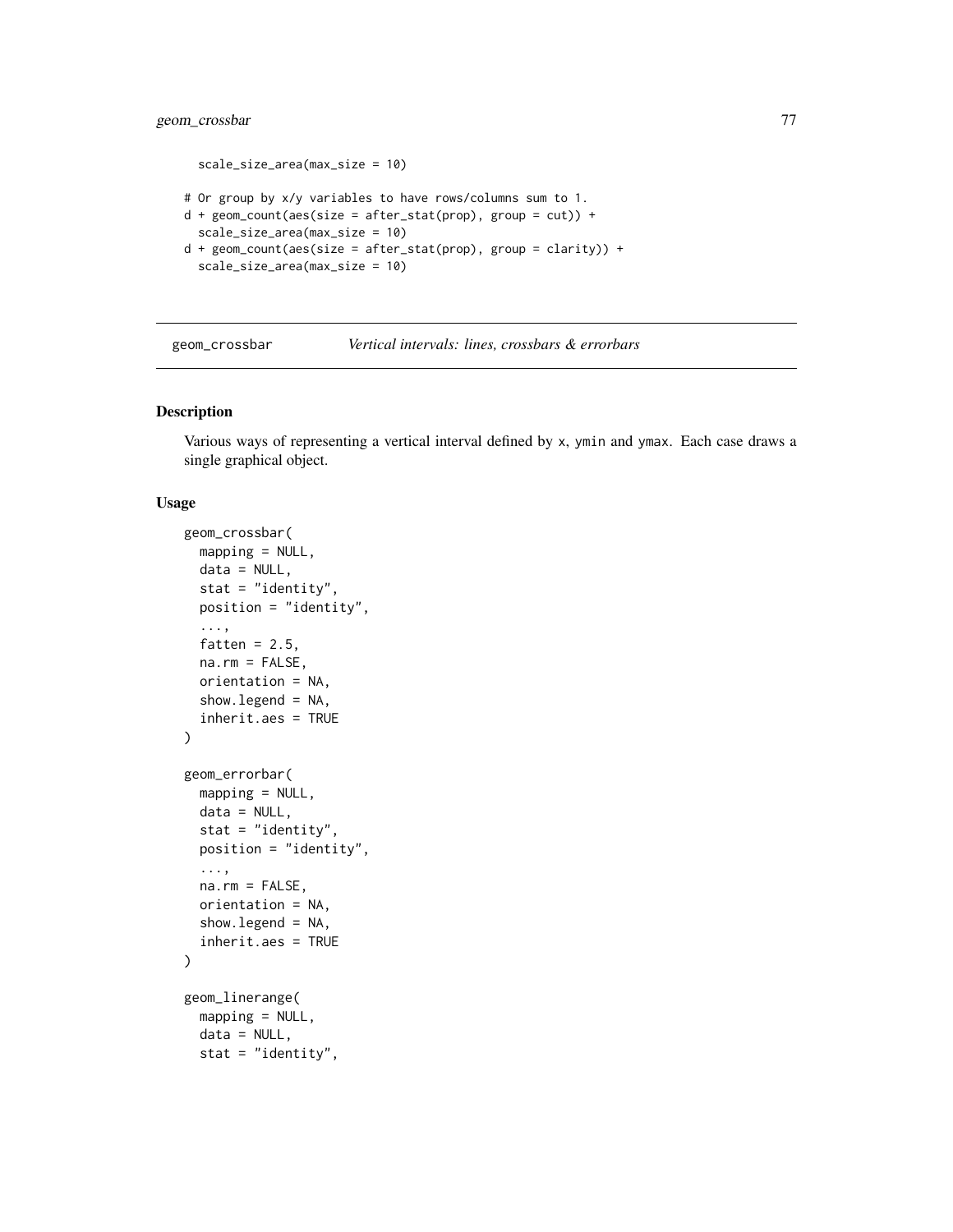```
position = "identity",
  ...,
 na.rm = FALSE,orientation = NA,
 show.legend = NA,
 inherit.aes = TRUE
\mathcal{L}geom_pointrange(
 mapping = NULL,
 data = NULL,
 stat = "identity",
 position = "identity",
  ...,
 fatten = 4,na.rm = FALSE,
 orientation = NA,
 show.legend = NA,
 inherit.aes = TRUE
\mathcal{L}
```

```
Arguments
```

| mapping  | Set of aesthetic mappings created by aes() or aes_(). If specified and inherit.aes<br>= TRUE (the default), it is combined with the default mapping at the top level of<br>the plot. You must supply mapping if there is no plot mapping. |
|----------|-------------------------------------------------------------------------------------------------------------------------------------------------------------------------------------------------------------------------------------------|
| data     | The data to be displayed in this layer. There are three options:                                                                                                                                                                          |
|          | If NULL, the default, the data is inherited from the plot data as specified in the<br>call to ggplot().                                                                                                                                   |
|          | A data. frame, or other object, will override the plot data. All objects will be<br>fortified to produce a data frame. See fortify() for which variables will be<br>created.                                                              |
|          | A function will be called with a single argument, the plot data. The return<br>value must be a data. frame, and will be used as the layer data. A function<br>can be created from a formula (e.g. $\sim$ head(.x, 10)).                   |
| stat     | The statistical transformation to use on the data for this layer, as a string.                                                                                                                                                            |
| position | Position adjustment, either as a string, or the result of a call to a position adjust-<br>ment function.                                                                                                                                  |
| $\cdots$ | Other arguments passed on to layer (). These are often aesthetics, used to set<br>an aesthetic to a fixed value, like colour = "red" or size = 3. They may also<br>be parameters to the paired geom/stat.                                 |
| fatten   | A multiplicative factor used to increase the size of the middle bar in geom_crossbar()<br>and the middle point in geom_pointrange().                                                                                                      |
| na.rm    | If FALSE, the default, missing values are removed with a warning. If TRUE,<br>missing values are silently removed.                                                                                                                        |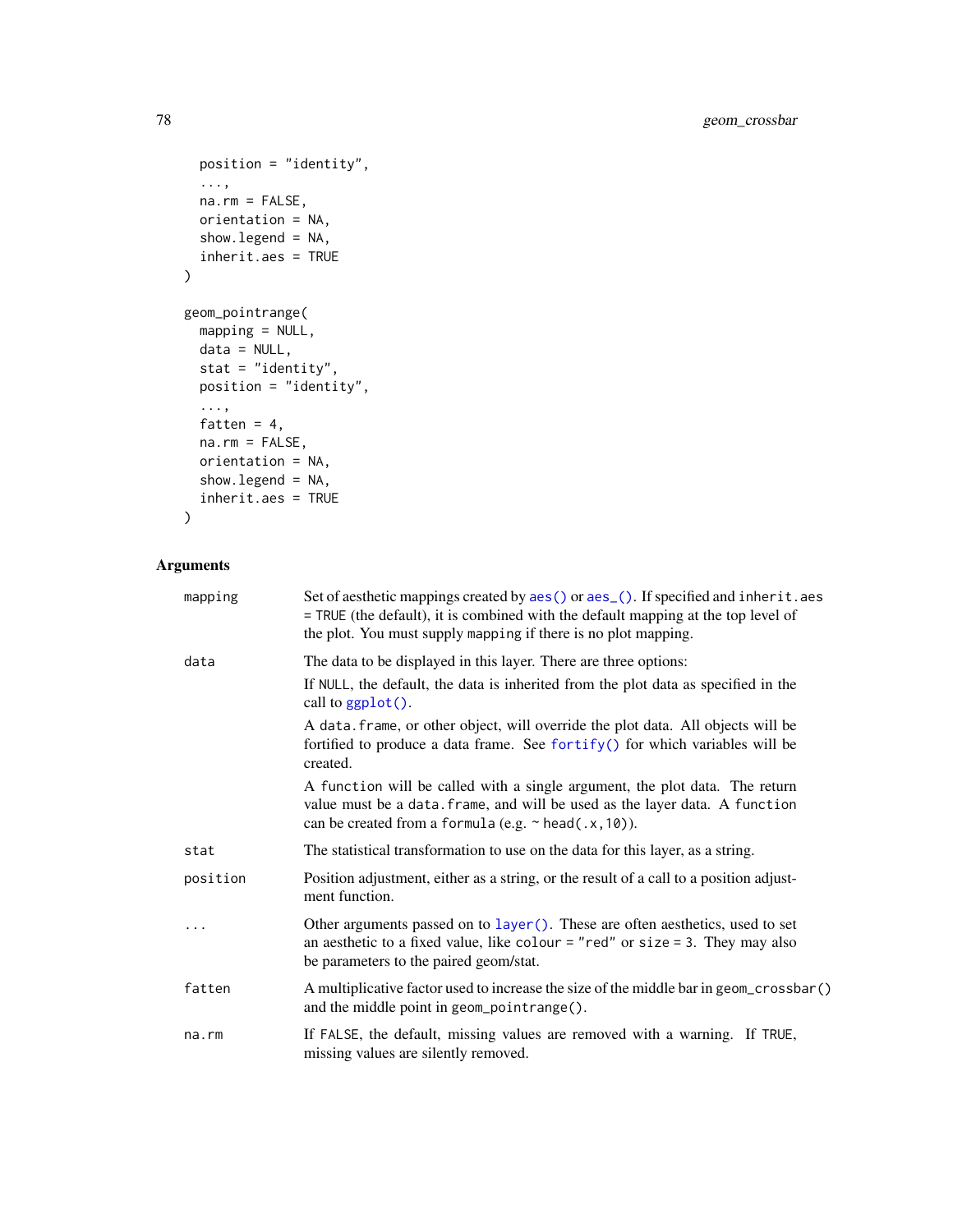| orientation | The orientation of the layer. The default (NA) automatically determines the ori-<br>entation from the aesthetic mapping. In the rare event that this fails it can be<br>given explicitly by setting orientation to either "x" or "y". See the Orienta-<br><i>tion</i> section for more detail. |
|-------------|------------------------------------------------------------------------------------------------------------------------------------------------------------------------------------------------------------------------------------------------------------------------------------------------|
| show.legend | logical. Should this layer be included in the legends? NA, the default, includes if<br>any aesthetics are mapped. FALSE never includes, and TRUE always includes. It<br>can also be a named logical vector to finely select the aesthetics to display.                                         |
| inherit.aes | If FALSE, overrides the default aesthetics, rather than combining with them.<br>This is most useful for helper functions that define both data and aesthetics and<br>shouldn't inherit behaviour from the default plot specification, e.g. borders().                                          |

### **Orientation**

This geom treats each axis differently and, thus, can thus have two orientations. Often the orientation is easy to deduce from a combination of the given mappings and the types of positional scales in use. Thus, ggplot2 will by default try to guess which orientation the layer should have. Under rare circumstances, the orientation is ambiguous and guessing may fail. In that case the orientation can be specified directly using the orientation parameter, which can be either "x" or "y". The value gives the axis that the geom should run along, "x" being the default orientation you would expect for the geom.

## **Aesthetics**

geom\_linerange() understands the following aesthetics (required aesthetics are in bold):

- x *or* y
- ymin *or* xmin
- ymax *or* xmax
- alpha
- colour
- group
- linetype
- size

Learn more about setting these aesthetics in vignette("ggplot2-specs").

### See Also

[stat\\_summary\(\)](#page-265-0) for examples of these guys in use, [geom\\_smooth\(\)](#page-140-0) for continuous analogue, [geom\\_errorbarh\(\)](#page-91-0) for a horizontal error bar.

```
# Create a simple example dataset
df <- data.frame(
 trt = factor(c(1, 1, 2, 2)),resp = c(1, 5, 3, 4),group = factor(c(1, 2, 1, 2)),
```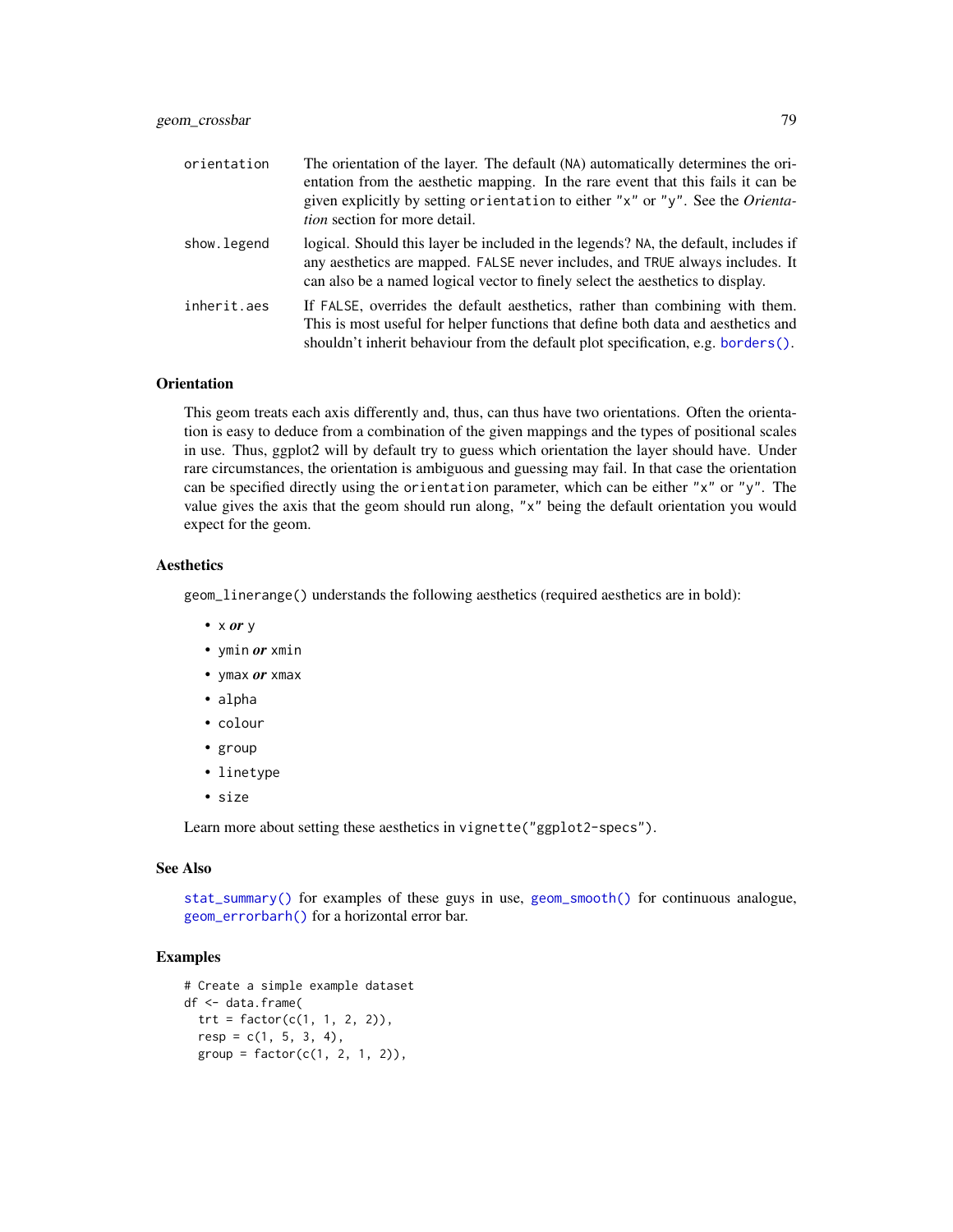```
upper = c(1.1, 5.3, 3.3, 4.2),lower = c(0.8, 4.6, 2.4, 3.6))
p <- ggplot(df, aes(trt, resp, colour = group))
p + geom_linerange(aes(ymin = lower, ymax = upper))
p + geom_pointrange(aes(ymin = lower, ymax = upper))
p + geom\_crossbar(aes(ymin = lower, ymax = upper), width = 0.2)p + geom_errorbar(aes(ymin = lower, ymax = upper), width = 0.2)# Flip the orientation by changing mapping
ggplot(df, aes(resp, trt, colour = group)) +
 geom_linerange(aes(xmin = lower, xmax = upper))
# Draw lines connecting group means
p +
 geom_line(aes(group = group)) +
 geom_errorbar(aes(ymin = lower, ymax = upper), width = 0.2)
# If you want to dodge bars and errorbars, you need to manually
# specify the dodge width
p <- ggplot(df, aes(trt, resp, fill = group))
p +geom_col(position = "dodge") +
geom_errorbar(aes(ymin = lower, ymax = upper), position = "dodge", width = 0.25)
# Because the bars and errorbars have different widths
# we need to specify how wide the objects we are dodging are
dodge <- position_dodge(width=0.9)
p +geom_col(position = dodge) +
 geom_errorbar(aes(ymin = lower, ymax = upper), position = dodge, width = 0.25)
# When using geom_errorbar() with position_dodge2(), extra padding will be
# needed between the error bars to keep them aligned with the bars.
p +geom_col(position = "dodge2") +
geom_errorbar(
 aes(ymin = lower, ymax = upper),
 position = position_dodge2(width = 0.5, padding = 0.5)
)
```
<span id="page-79-0"></span>geom\_density *Smoothed density estimates*

#### **Description**

Computes and draws kernel density estimate, which is a smoothed version of the histogram. This is a useful alternative to the histogram for continuous data that comes from an underlying smooth distribution.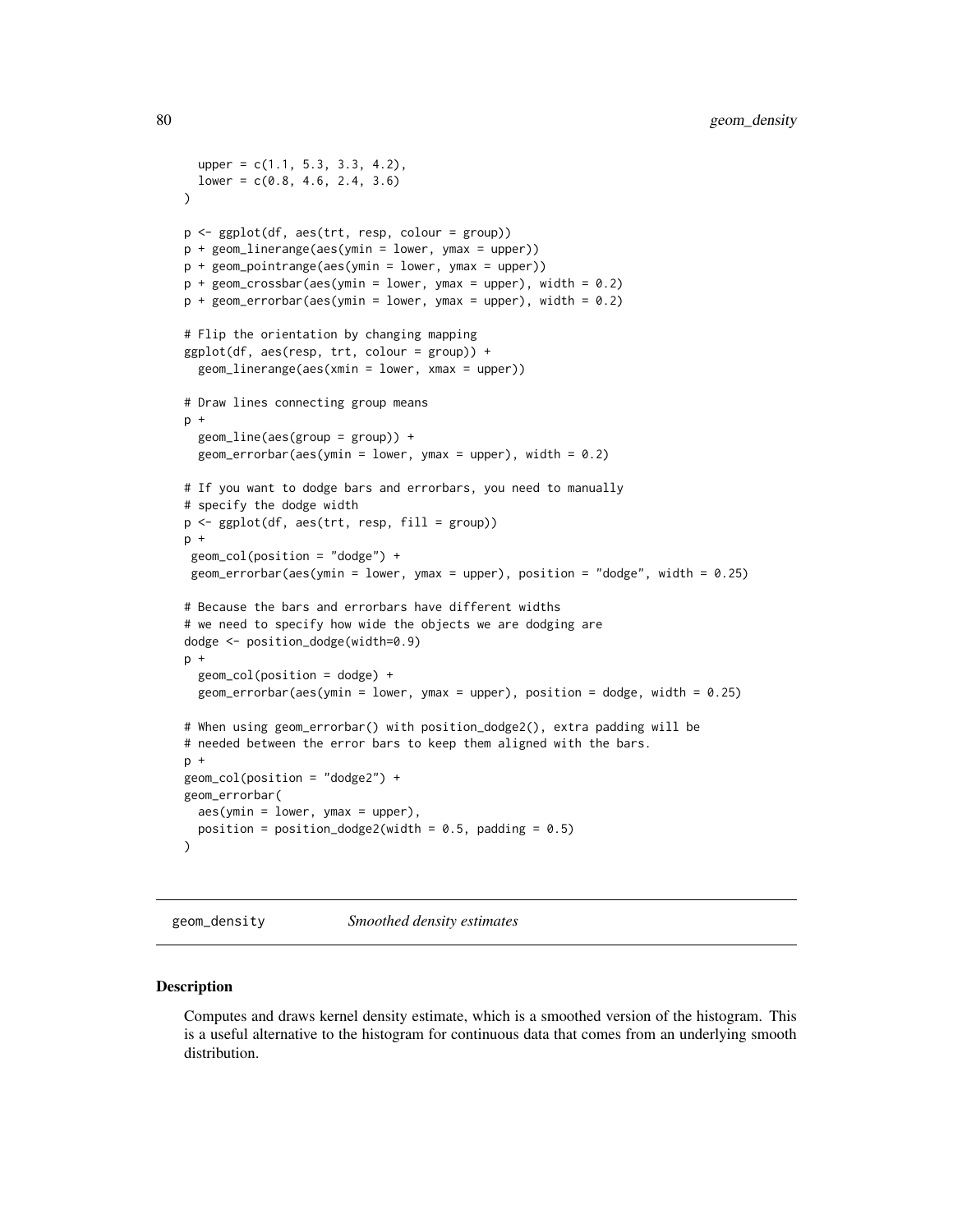geom\_density 81

# Usage

```
geom_density(
 mapping = NULL,
 data = NULL,stat = "density",position = "identity",
  ...,
 na.rm = FALSE,
 orientation = NA,
 show.legend = NA,
  inherit.aes = TRUE,
 outline.type = "upper"
\mathcal{L}stat_density(
  mapping = NULL,
 data = NULL,
  geom = "area",
 position = "stack",
  ...,
 bw = "nrd0",adjust = 1,kernel = "gaussian",
 n = 512,trim = FALSE,
  na.rm = FALSE,orientation = NA,
  show.legend = NA,
  inherit.aes = TRUE
\mathcal{L}
```

| mapping  | Set of aesthetic mappings created by aes () or aes (). If specified and inherit. aes<br>$=$ TRUE (the default), it is combined with the default mapping at the top level of<br>the plot. You must supply mapping if there is no plot mapping. |
|----------|-----------------------------------------------------------------------------------------------------------------------------------------------------------------------------------------------------------------------------------------------|
| data     | The data to be displayed in this layer. There are three options:<br>If NULL, the default, the data is inherited from the plot data as specified in the<br>call to ggplot().                                                                   |
|          | A data frame, or other object, will override the plot data. All objects will be<br>fortified to produce a data frame. See for $\text{trify}()$ for which variables will be<br>created.                                                        |
|          | A function will be called with a single argument, the plot data. The return<br>value must be a data. frame, and will be used as the layer data. A function<br>can be created from a formula (e.g. $\sim$ head(.x, 10)).                       |
| position | Position adjustment, either as a string, or the result of a call to a position adjust-<br>ment function.                                                                                                                                      |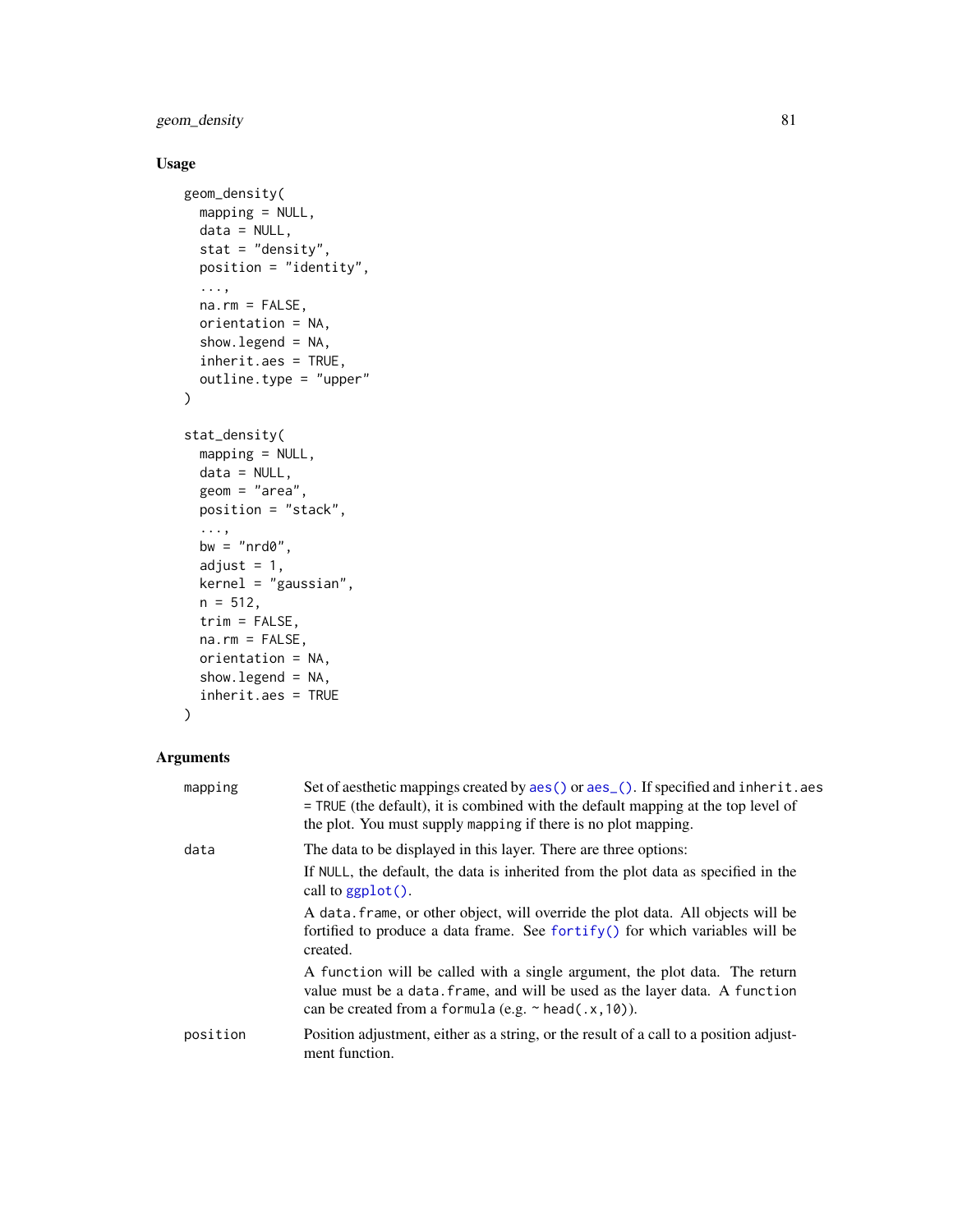| .            | Other arguments passed on to layer (). These are often aesthetics, used to set<br>an aesthetic to a fixed value, like colour = "red" or size = 3. They may also<br>be parameters to the paired geom/stat.                                                                                                                                                                                                         |
|--------------|-------------------------------------------------------------------------------------------------------------------------------------------------------------------------------------------------------------------------------------------------------------------------------------------------------------------------------------------------------------------------------------------------------------------|
| na.rm        | If FALSE, the default, missing values are removed with a warning. If TRUE,<br>missing values are silently removed.                                                                                                                                                                                                                                                                                                |
| orientation  | The orientation of the layer. The default (NA) automatically determines the ori-<br>entation from the aesthetic mapping. In the rare event that this fails it can be<br>given explicitly by setting orientation to either "x" or "y". See the Orienta-<br>tion section for more detail.                                                                                                                           |
| show. legend | logical. Should this layer be included in the legends? NA, the default, includes if<br>any aesthetics are mapped. FALSE never includes, and TRUE always includes. It<br>can also be a named logical vector to finely select the aesthetics to display.                                                                                                                                                            |
| inherit.aes  | If FALSE, overrides the default aesthetics, rather than combining with them.<br>This is most useful for helper functions that define both data and aesthetics and<br>shouldn't inherit behaviour from the default plot specification, e.g. borders().                                                                                                                                                             |
| outline.type | Type of the outline of the area; "both" draws both the upper and lower lines,<br>"upper"/"lower" draws the respective lines only. "full" draws a closed poly-<br>gon around the area.                                                                                                                                                                                                                             |
| geom, stat   | Use to override the default connection between geom_density() and stat_density().                                                                                                                                                                                                                                                                                                                                 |
| bw           | The smoothing bandwidth to be used. If numeric, the standard deviation of<br>the smoothing kernel. If character, a rule to choose the bandwidth, as listed in<br>stats::bw.nrd().                                                                                                                                                                                                                                 |
| adjust       | A multiplicate bandwidth adjustment. This makes it possible to adjust the band-<br>width while still using the a bandwidth estimator. For example, $adjust = 1/2$<br>means use half of the default bandwidth.                                                                                                                                                                                                     |
| kernel       | Kernel. See list of available kernels in density().                                                                                                                                                                                                                                                                                                                                                               |
| n            | number of equally spaced points at which the density is to be estimated, should<br>be a power of two, see density () for details                                                                                                                                                                                                                                                                                  |
| trim         | If FALSE, the default, each density is computed on the full range of the data.<br>If TRUE, each density is computed over the range of that group: this typically<br>means the estimated x values will not line-up, and hence you won't be able to<br>stack density values. This parameter only matters if you are displaying multiple<br>densities in one plot or if you are manually adjusting the scale limits. |
|              |                                                                                                                                                                                                                                                                                                                                                                                                                   |

## **Orientation**

This geom treats each axis differently and, thus, can thus have two orientations. Often the orientation is easy to deduce from a combination of the given mappings and the types of positional scales in use. Thus, ggplot2 will by default try to guess which orientation the layer should have. Under rare circumstances, the orientation is ambiguous and guessing may fail. In that case the orientation can be specified directly using the orientation parameter, which can be either "x" or "y". The value gives the axis that the geom should run along, "x" being the default orientation you would expect for the geom.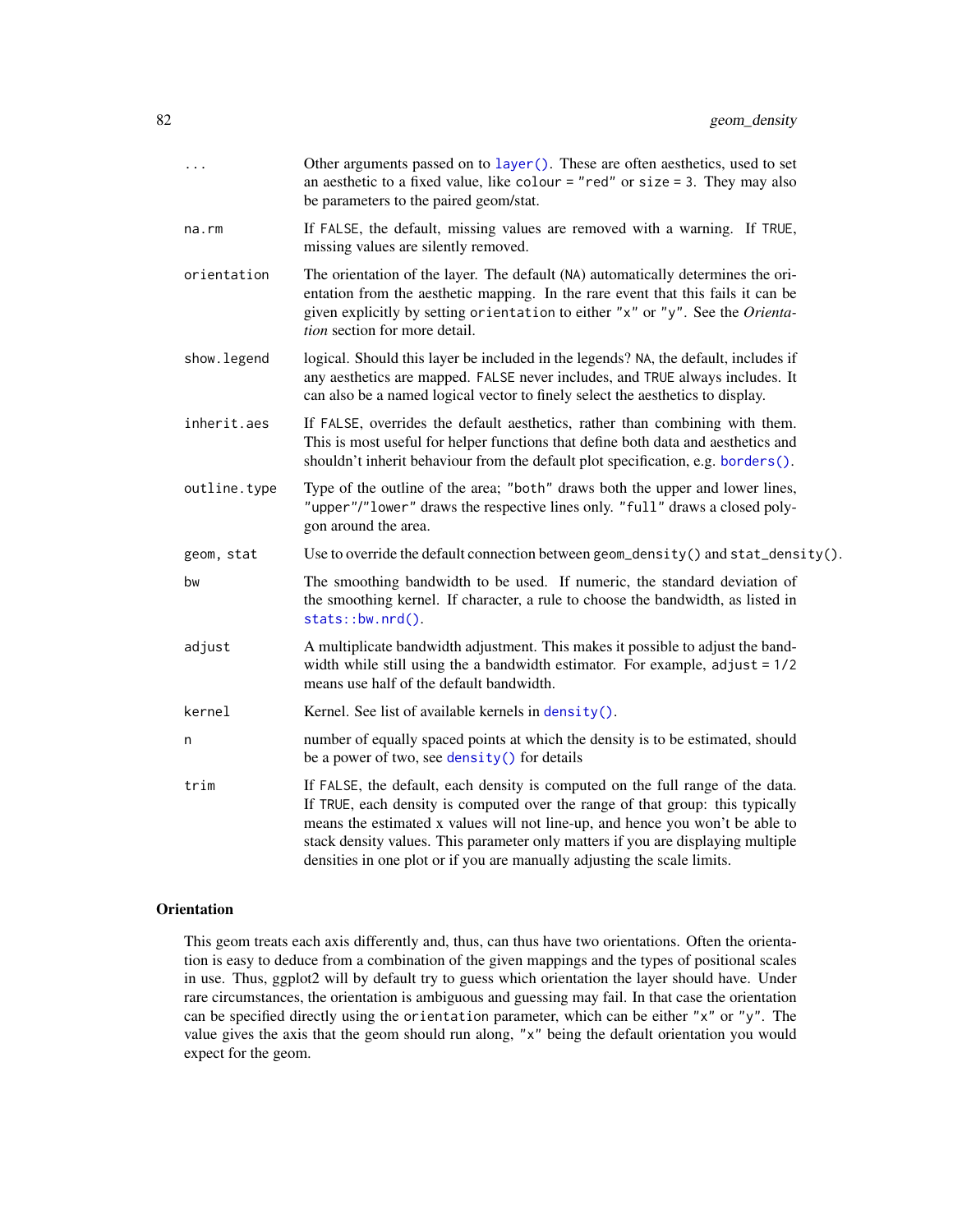## geom\_density 83

## **Aesthetics**

geom\_density() understands the following aesthetics (required aesthetics are in bold):

- x
- y
- alpha
- colour
- fill
- group
- linetype
- size
- weight

Learn more about setting these aesthetics in vignette("ggplot2-specs").

### Computed variables

density density estimate

count density \* number of points - useful for stacked density plots

scaled density estimate, scaled to maximum of 1

ndensity alias for scaled, to mirror the syntax of [stat\\_bin\(\)](#page-93-0)

### See Also

See [geom\\_histogram\(\)](#page-93-0), [geom\\_freqpoly\(\)](#page-93-1) for other methods of displaying continuous distribution. See [geom\\_violin\(\)](#page-146-0) for a compact density display.

```
ggplot(diamonds, aes(carat)) +
  geom_density()
# Map the values to y to flip the orientation
ggplot(diamonds, aes(y = carat)) +geom_density()
ggplot(diamonds, aes(carat)) +
  geom\_density(adjust = 1/5)
ggplot(diamonds, aes(carat)) +
  geom_density(adjust = 5)
ggplot(diamonds, aes(depth, colour = cut)) +geom_density() +
  xlim(55, 70)
ggplot(diamonds, aes(depth, fill = cut, colour = cut)) +geom\_density(alpha = 0.1) +xlim(55, 70)
```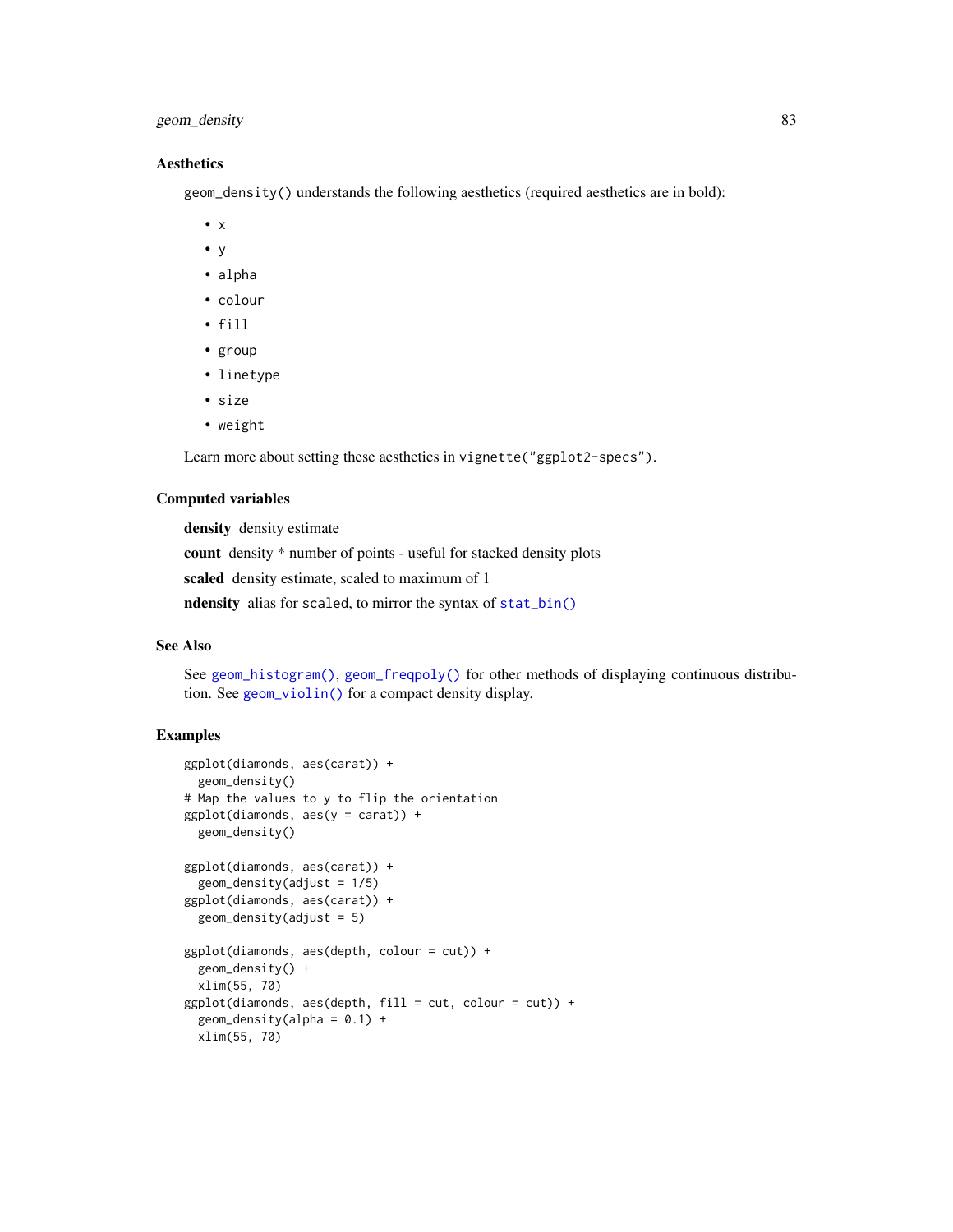```
# Stacked density plots: if you want to create a stacked density plot, you
# probably want to 'count' (density * n) variable instead of the default
# density
# Loses marginal densities
ggplot(diamonds, aes(carat, fill = cut)) +geom_density(position = "stack")
# Preserves marginal densities
ggplot(diamonds, aes(carat, after_stat(count), fill = cut)) +
 geom_density(position = "stack")
# You can use position="fill" to produce a conditional density estimate
ggplot(diamonds, aes(carat, after_stat(count), fill = cut)) +geom_density(position = "fill")
```
<span id="page-83-0"></span>geom\_density\_2d *Contours of a 2D density estimate*

### Description

Perform a 2D kernel density estimation using MASS: : kde2d() and display the results with contours. This can be useful for dealing with overplotting. This is a 2D version of [geom\\_density\(\)](#page-79-0). geom\_density\_2d() draws contour lines, and geom\_density\_2d\_filled() draws filled contour bands.

```
geom_density_2d(
 mapping = NULL,
 data = NULL,
  stat = "density_2d",
 position = "identity",
  ...,
  contour_var = "density",
  lineend = "butt",
  linejoin = "round",
  linemitre = 10,
  na.rm = FALSE,show. legend = NA,
  inherit.aes = TRUE
)
geom_density_2d_filled(
 mapping = NULL,
 data = NULL,
  stat = "density_2d_filled",
```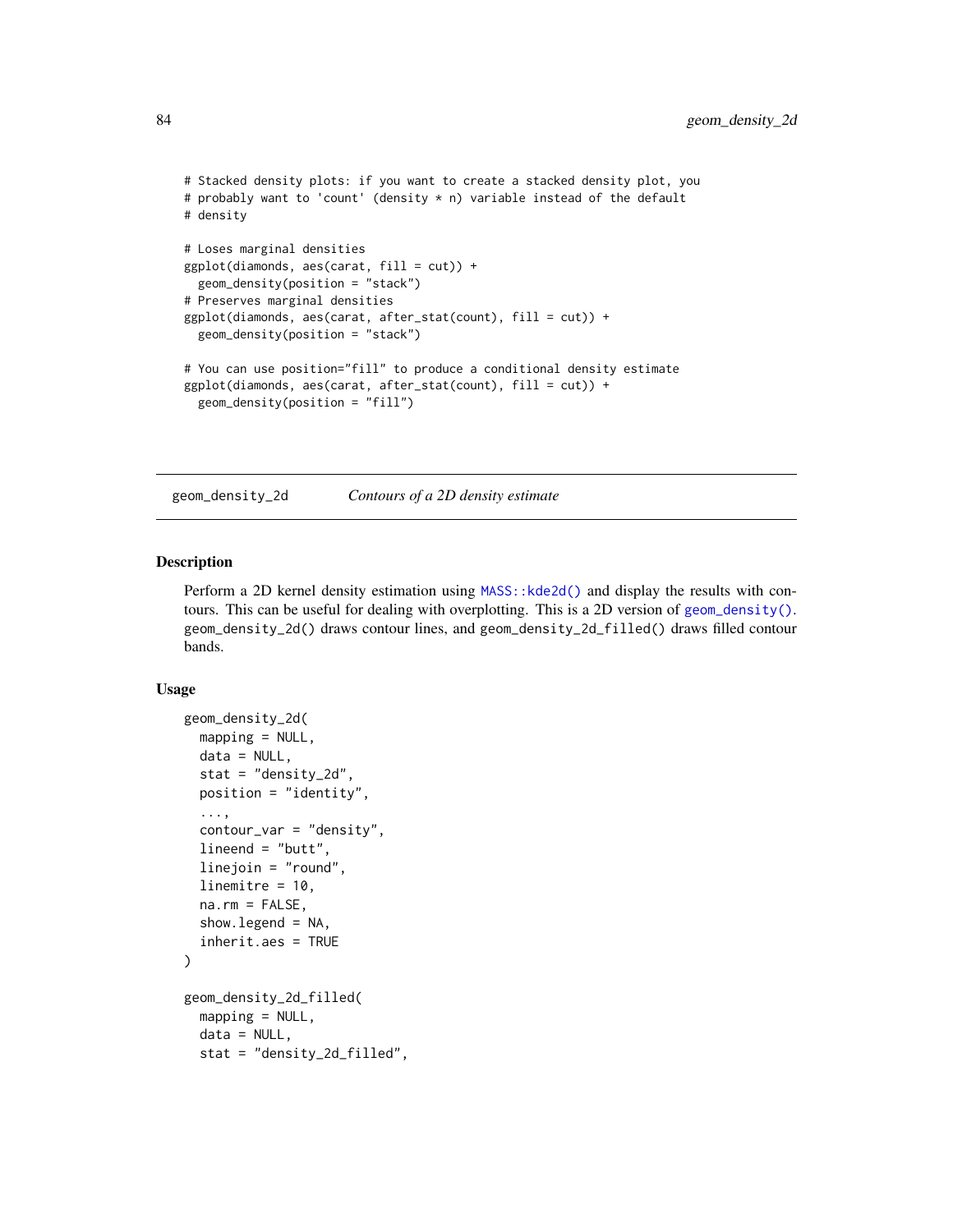```
position = "identity",
  ...,
  contour_var = "density",
 na.rm = FALSE,show.legend = NA,
  inherit.aes = TRUE
\mathcal{L}stat_density_2d(
 mapping = NULL,
 data = NULL,geom = "density_2d",
 position = "identity",
  ...,
 contour = TRUE,
  contour_var = "density",
 n = 100,h = NULL,adjust = c(1, 1),
  na.rm = FALSE,
  show.legend = NA,
  inherit.aes = TRUE
\mathcal{L}stat_density_2d_filled(
 mapping = NULL,data = NULL,geom = "density_2d_filled",
 position = "identity",
  ...,
  contour = TRUE,contour_var = "density",
 n = 100,
  h = NULL,adjust = c(1, 1),
  na.rm = FALSE,
  show.legend = NA,
  inherit.aes = TRUE
```
)

| mapping | Set of aesthetic mappings created by aes () or aes (). If specified and inherit. aes<br>$=$ TRUE (the default), it is combined with the default mapping at the top level of<br>the plot. You must supply mapping if there is no plot mapping. |
|---------|-----------------------------------------------------------------------------------------------------------------------------------------------------------------------------------------------------------------------------------------------|
| data    | The data to be displayed in this layer. There are three options:                                                                                                                                                                              |
|         | If NULL, the default, the data is inherited from the plot data as specified in the<br>call to $ggplot()$ .                                                                                                                                    |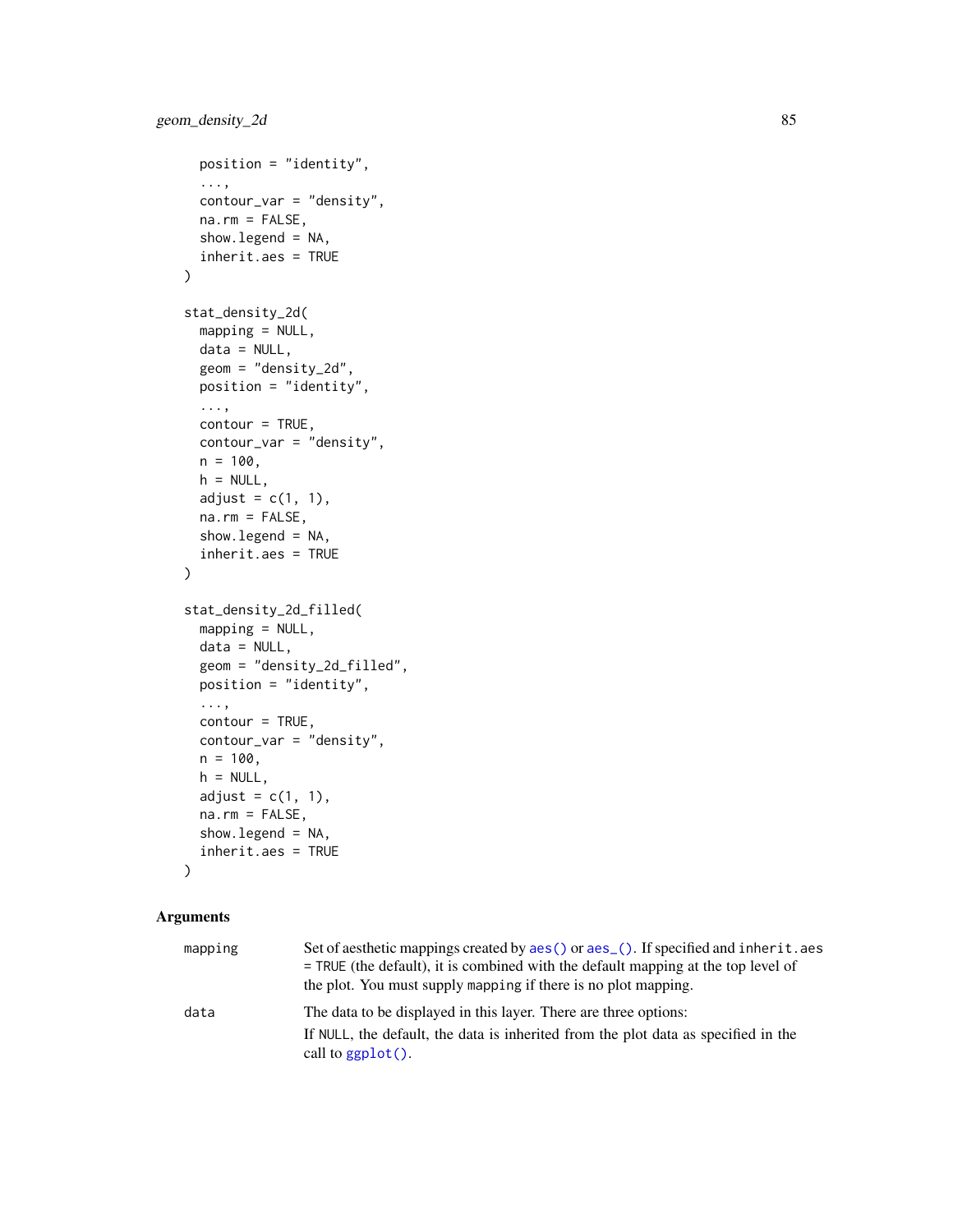|             | A data. frame, or other object, will override the plot data. All objects will be<br>fortified to produce a data frame. See fortify() for which variables will be<br>created.                                                                           |
|-------------|--------------------------------------------------------------------------------------------------------------------------------------------------------------------------------------------------------------------------------------------------------|
|             | A function will be called with a single argument, the plot data. The return<br>value must be a data. frame, and will be used as the layer data. A function<br>can be created from a formula (e.g. $\sim$ head(.x, 10)).                                |
| position    | Position adjustment, either as a string, or the result of a call to a position adjust-<br>ment function.                                                                                                                                               |
|             | Arguments passed on to geom_contour                                                                                                                                                                                                                    |
|             | bins Number of contour bins. Overridden by binwidth.                                                                                                                                                                                                   |
|             | binwidth The width of the contour bins. Overridden by breaks.                                                                                                                                                                                          |
|             | breaks Numeric vector to set the contour breaks. Overrides binwidth and<br>bins. By default, this is a vector of length ten with pretty() breaks.                                                                                                      |
| contour_var | Character string identifying the variable to contour by. Can be one of "density",<br>"ndensity", or "count". See the section on computed variables for details.                                                                                        |
| lineend     | Line end style (round, butt, square).                                                                                                                                                                                                                  |
| linejoin    | Line join style (round, mitre, bevel).                                                                                                                                                                                                                 |
| linemitre   | Line mitre limit (number greater than 1).                                                                                                                                                                                                              |
| na.rm       | If FALSE, the default, missing values are removed with a warning. If TRUE,<br>missing values are silently removed.                                                                                                                                     |
| show.legend | logical. Should this layer be included in the legends? NA, the default, includes if<br>any aesthetics are mapped. FALSE never includes, and TRUE always includes. It<br>can also be a named logical vector to finely select the aesthetics to display. |
| inherit.aes | If FALSE, overrides the default aesthetics, rather than combining with them.<br>This is most useful for helper functions that define both data and aesthetics and<br>shouldn't inherit behaviour from the default plot specification, e.g. borders().  |
| geom, stat  | Use to override the default connection between geom_density_2d() and stat_density_2d().                                                                                                                                                                |
| contour     | If TRUE, contour the results of the 2d density estimation.                                                                                                                                                                                             |
| n           | Number of grid points in each direction.                                                                                                                                                                                                               |
| h           | Bandwidth (vector of length two). If NULL, estimated using MASS: : bandwidth.nrd().                                                                                                                                                                    |
| adjust      | A multiplicative bandwidth adjustment to be used if 'h' is 'NULL'. This makes<br>it possible to adjust the bandwidth while still using the a bandwidth estimator.<br>For example, $adjust = 1/2$ means use half of the default bandwidth.              |
|             |                                                                                                                                                                                                                                                        |

# Aesthetics

geom\_density\_2d() understands the following aesthetics (required aesthetics are in bold):

- x
- $\bullet$  y
- alpha
- colour
- group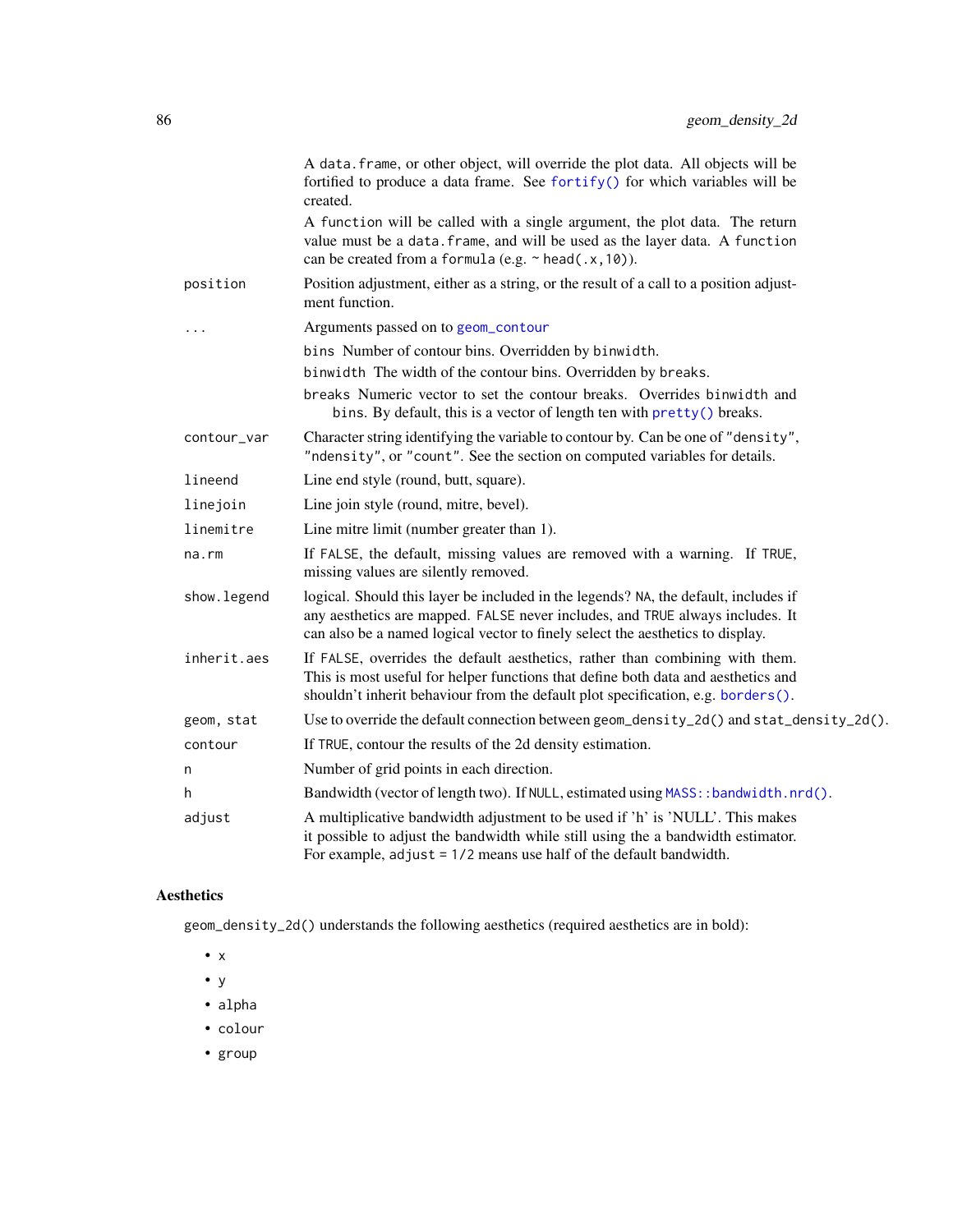- linetype
- size

Learn more about setting these aesthetics in vignette("ggplot2-specs").

geom\_density\_2d\_filled() understands the following aesthetics (required aesthetics are in bold):

- x
- y
- alpha
- colour
- fill
- group
- linetype
- size
- subgroup

Learn more about setting these aesthetics in vignette("ggplot2-specs").

### Computed variables

stat\_density\_2d() and stat\_density\_2d\_filled() compute different variables depending on whether contouring is turned on or off. With contouring off (contour = FALSE), both stats behave the same, and the following variables are provided:

density The density estimate.

ndensity Density estimate, scaled to a maximum of 1.

count Density estimate \* number of observations in group.

n Number of observations in each group.

With contouring on (contour = TRUE), either [stat\\_contour\(\)](#page-68-1) or [stat\\_contour\\_filled\(\)](#page-68-1) (for contour lines or contour bands, respectively) is run after the density estimate has been obtained, and the computed variables are determined by these stats. Contours are calculated for one of the three types of density estimates obtained before contouring, density, ndensity, and count. Which of those should be used is determined by the contour\_var parameter.

## See Also

[geom\\_contour\(\)](#page-68-0), [geom\\_contour\\_filled\(\)](#page-68-1) for information about how contours are drawn; [geom\\_bin2d\(\)](#page-61-0) for another way of dealing with overplotting.

```
m \leq ggplot(faithful, aes(x = eruptions, y = waiting)) +
geom_point() +
xlim(0.5, 6) +ylim(40, 110)
```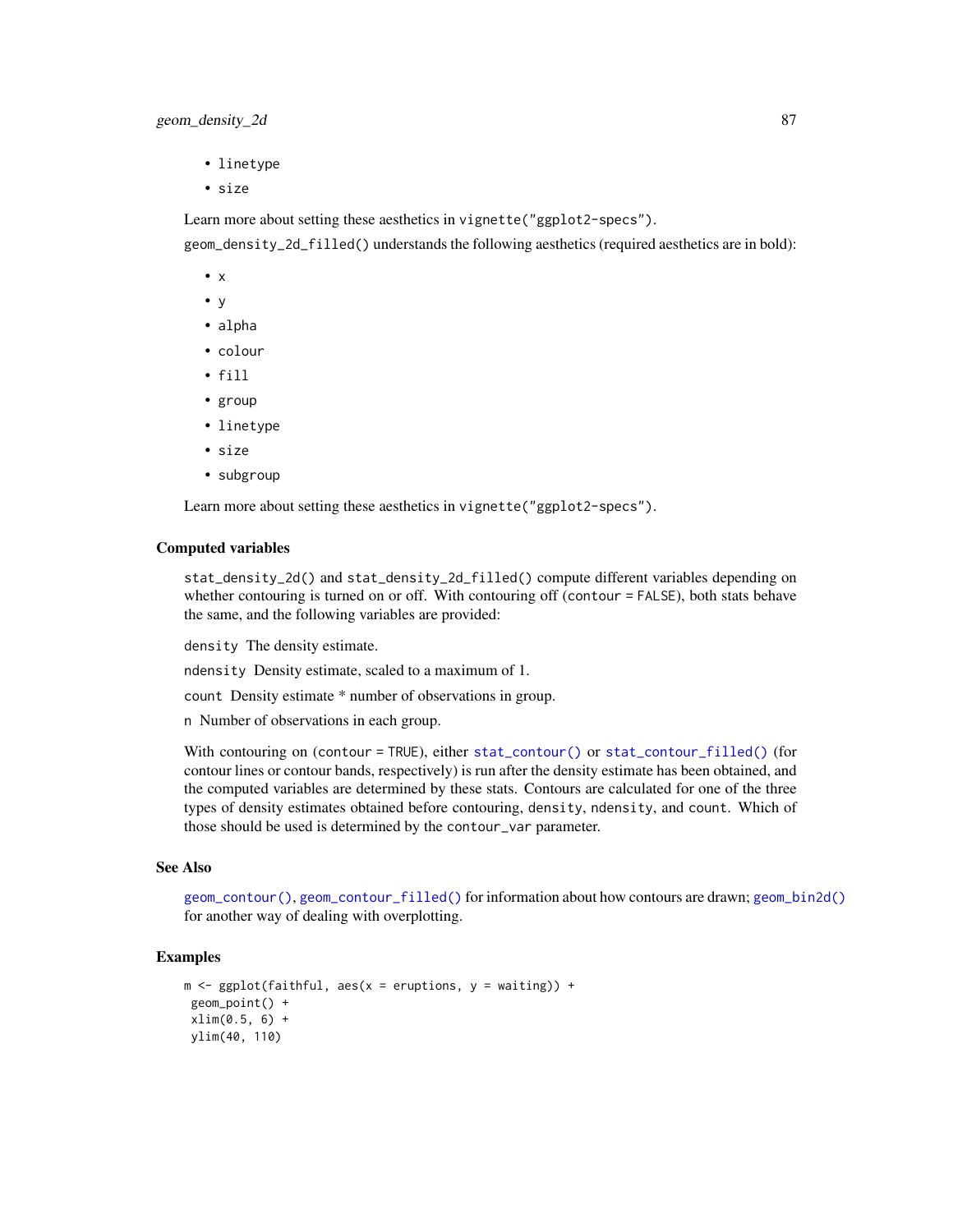```
# contour lines
m + geom_density_2d()
# contour bands
m + geom\_density\_2d\_filled(alpha = 0.5)# contour bands and contour lines
m + geom\_density\_2d\_filled(alpha = 0.5) +geom\_density\_2d(size = 0.25, colour = "black")set.seed(4393)
dsmall <- diamonds[sample(nrow(diamonds), 1000), ]
d <- ggplot(dsmall, aes(x, y))
# If you map an aesthetic to a categorical variable, you will get a
# set of contours for each value of that variable
d + geom_density_2d(aes(colour = cut))
# If you draw filled contours across multiple facets, the same bins are
# used across all facets
d + geom_density_2d_filled() + facet_wrap(vars(cut))
# If you want to make sure the peak intensity is the same in each facet,
# use `contour_var = "ndensity"`.
d + geom_density_2d_filled(contour_var = "ndensity") + facet_wrap(vars(cut))
# If you want to scale intensity by the number of observations in each group,
# use `contour_var = "count"`.
d + geom_density_2d_filled(contour_var = "count") + facet_wrap(vars(cut))
# If we turn contouring off, we can use other geoms, such as tiles:
d + stat_density_2d(
 geom = "raster",
 aes(fill = after_stat(density)),
 contour = FALSE
) + scale_fill_viridis_c()
# Or points:
d + stat_density_2d(geom = "point", aes(size = after_stat(density)), n = 20, contour = FALSE)
```

```
geom_dotplot Dot plot
```
#### Description

In a dot plot, the width of a dot corresponds to the bin width (or maximum width, depending on the binning algorithm), and dots are stacked, with each dot representing one observation.

```
geom_dotplot(
  mapping = NULL,
```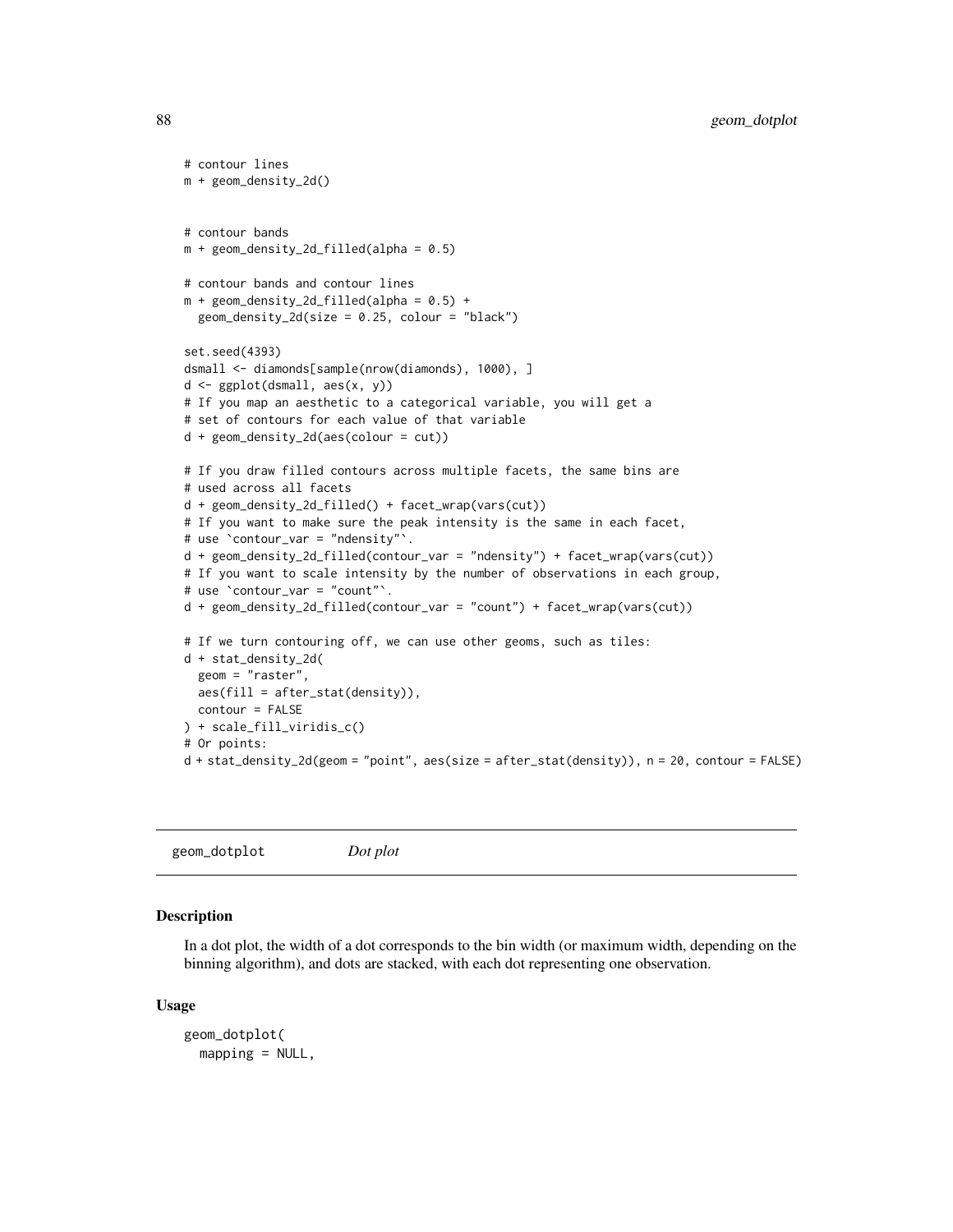# geom\_dotplot 89

```
data = NULL,position = "identity",
...,
binwidth = NULL,
binaxis = "x",method = "dotdensity",
binpositions = "bygroup",
stackdir = "up",
stackratio = 1,
dotsize = 1,
stackgroups = FALSE,
origin = NULL,
right = TRUE,width = 0.9,
drop = FALSE,
na.rm = FALSE,show.legend = NA,
inherit.aes = TRUE
```

```
\mathcal{L}
```

| mapping      | Set of aesthetic mappings created by aes() or aes_(). If specified and inherit.aes<br>= TRUE (the default), it is combined with the default mapping at the top level of<br>the plot. You must supply mapping if there is no plot mapping.                |
|--------------|----------------------------------------------------------------------------------------------------------------------------------------------------------------------------------------------------------------------------------------------------------|
| data         | The data to be displayed in this layer. There are three options:                                                                                                                                                                                         |
|              | If NULL, the default, the data is inherited from the plot data as specified in the<br>call to ggplot().                                                                                                                                                  |
|              | A data. frame, or other object, will override the plot data. All objects will be<br>fortified to produce a data frame. See fortify() for which variables will be<br>created.                                                                             |
|              | A function will be called with a single argument, the plot data. The return<br>value must be a data. frame, and will be used as the layer data. A function<br>can be created from a formula (e.g. $\sim$ head(.x, 10)).                                  |
| position     | Position adjustment, either as a string, or the result of a call to a position adjust-<br>ment function.                                                                                                                                                 |
| $\cdots$     | Other arguments passed on to layer(). These are often aesthetics, used to set<br>an aesthetic to a fixed value, like colour = "red" or size = $3$ . They may also<br>be parameters to the paired geom/stat.                                              |
| binwidth     | When method is "dotdensity", this specifies maximum bin width. When method<br>is "histodot", this specifies bin width. Defaults to 1/30 of the range of the data                                                                                         |
| binaxis      | The axis to bin along, "x" (default) or "y"                                                                                                                                                                                                              |
| method       | "dotdensity" (default) for dot-density binning, or "histodot" for fixed bin widths<br>(like stat_bin)                                                                                                                                                    |
| binpositions | When method is "dotdensity", "bygroup" (default) determines positions of the<br>bins for each group separately. "all" determines positions of the bins with all the<br>data taken together; this is used for aligning dot stacks across multiple groups. |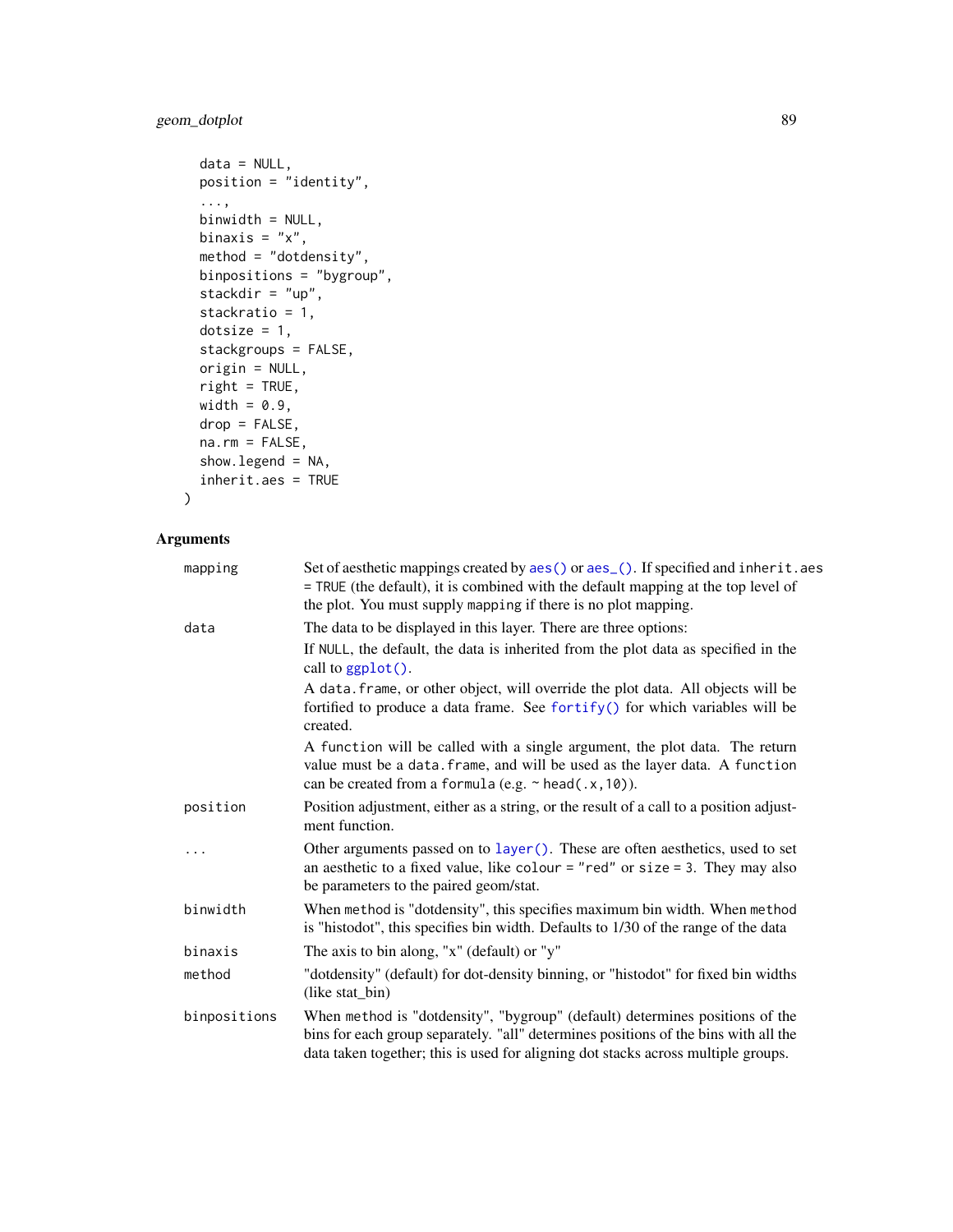| stackdir    | which direction to stack the dots. "up" (default), "down", "center", "centerw-<br>hole" (centered, but with dots aligned)                                                                                                                              |
|-------------|--------------------------------------------------------------------------------------------------------------------------------------------------------------------------------------------------------------------------------------------------------|
| stackratio  | how close to stack the dots. Default is 1, where dots just touch. Use smaller<br>values for closer, overlapping dots.                                                                                                                                  |
| dotsize     | The diameter of the dots relative to binwidth, default 1.                                                                                                                                                                                              |
| stackgroups | should dots be stacked across groups? This has the effect that position =<br>"stack" should have, but can't (because this geom has some odd properties).                                                                                               |
| origin      | When method is "histodot", origin of first bin                                                                                                                                                                                                         |
| right       | When method is "histodot", should intervals be closed on the right (a, b), or not<br>[a, b)                                                                                                                                                            |
| width       | When binaxis is "y", the spacing of the dot stacks for dodging.                                                                                                                                                                                        |
| drop        | If TRUE, remove all bins with zero counts                                                                                                                                                                                                              |
| na.rm       | If FALSE, the default, missing values are removed with a warning. If TRUE,<br>missing values are silently removed.                                                                                                                                     |
| show.legend | logical. Should this layer be included in the legends? NA, the default, includes if<br>any aesthetics are mapped. FALSE never includes, and TRUE always includes. It<br>can also be a named logical vector to finely select the aesthetics to display. |
| inherit.aes | If FALSE, overrides the default aesthetics, rather than combining with them.<br>This is most useful for helper functions that define both data and aesthetics and<br>shouldn't inherit behaviour from the default plot specification, e.g. borders().  |

### Details

There are two basic approaches: *dot-density* and *histodot*. With dot-density binning, the bin positions are determined by the data and binwidth, which is the maximum width of each bin. See Wilkinson (1999) for details on the dot-density binning algorithm. With histodot binning, the bins have fixed positions and fixed widths, much like a histogram.

When binning along the x axis and stacking along the y axis, the numbers on y axis are not meaningful, due to technical limitations of ggplot2. You can hide the y axis, as in one of the examples, or manually scale it to match the number of dots.

## Aesthetics

geom\_dotplot() understands the following aesthetics (required aesthetics are in bold):

- x
- y
- alpha
- colour
- fill
- group
- linetype
- stroke

Learn more about setting these aesthetics in vignette("ggplot2-specs").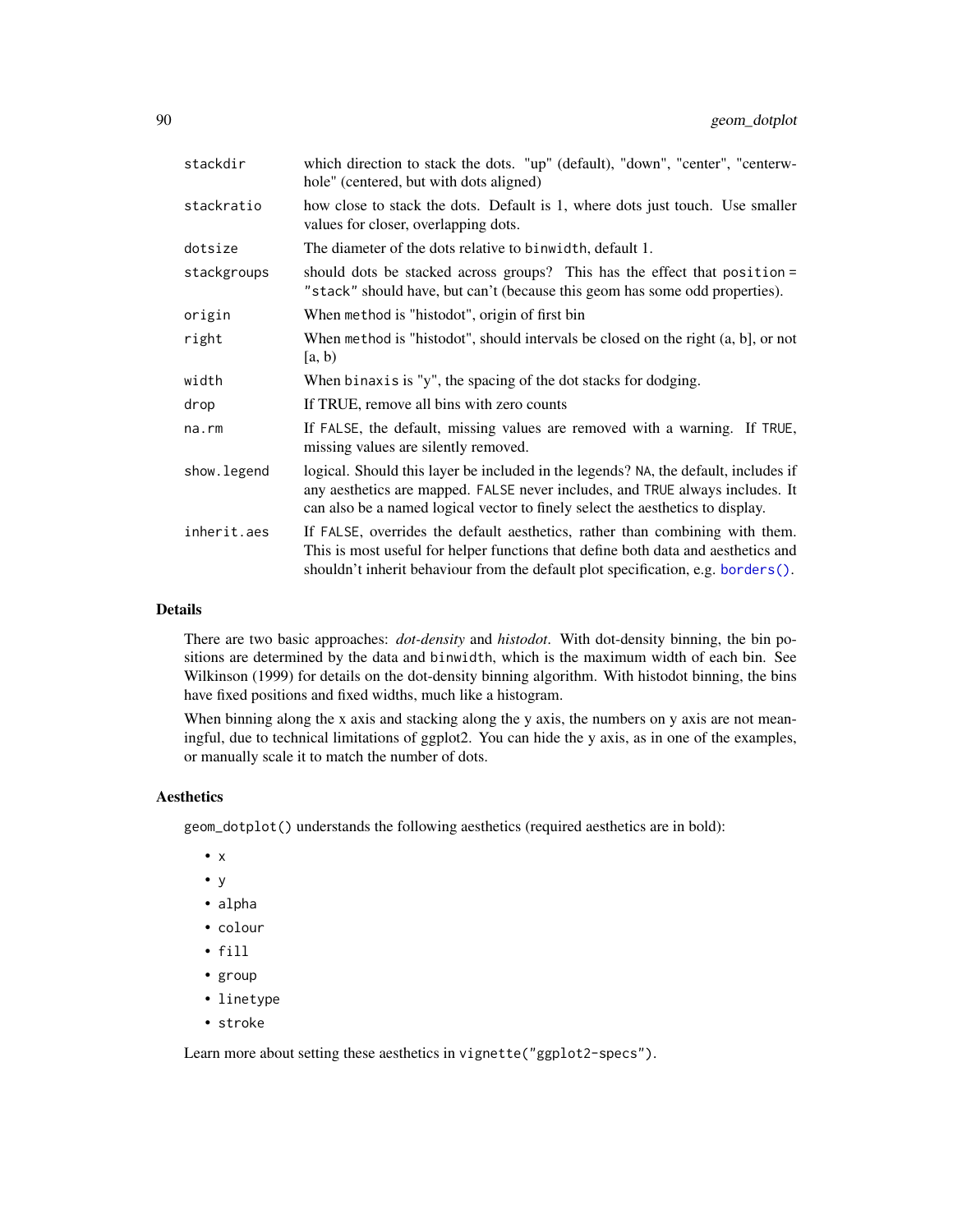## geom\_dotplot 91

#### Computed variables

x center of each bin, if binaxis is "x" y center of each bin, if binaxis is "x" binwidth max width of each bin if method is "dotdensity"; width of each bin if method is "histodot" count number of points in bin ncount count, scaled to maximum of 1 density density of points in bin, scaled to integrate to 1, if method is "histodot" ndensity density, scaled to maximum of 1, if method is "histodot"

### References

Wilkinson, L. (1999) Dot plots. The American Statistician, 53(3), 276-281.

```
ggplot(mtcars, aes(x = mpg)) +geom_dotplot()
ggplot(mtcars, aes(x = mpg)) +geom_dofplot(binwidth = 1.5)# Use fixed-width bins
ggplot(mtcars, aes(x = mpg)) +geom_dotplot(method="histodot", binwidth = 1.5)
# Some other stacking methods
ggplot(mtcars, aes(x = mpg)) +geom\_dotplot(binwidth = 1.5, stackdir = "center")ggplot(mtcars, aes(x = mpg)) +geom\_dotplot(binwidth = 1.5, stackdir = "centerwhole")# y axis isn't really meaningful, so hide it
ggplot(mtcars, aes(x = mpg)) + geom_dotplot(binwidth = 1.5) +scale_y_continuous(NULL, breaks = NULL)
# Overlap dots vertically
ggplot(mtcars, aes(x = mpg)) +geom_dotplot(binwidth = 1.5, stackratio = .7)# Expand dot diameter
ggplot(mtcars, aes(x = mpg)) +geom_dotplot(binwidth = 1.5, dotsize = 1.25)
# Change dot fill colour, stroke width
ggplot(mtcars, aes(x = mpg)) +geom\_dot(binwidth = 1.5, fill = "white", stroke = 2)
```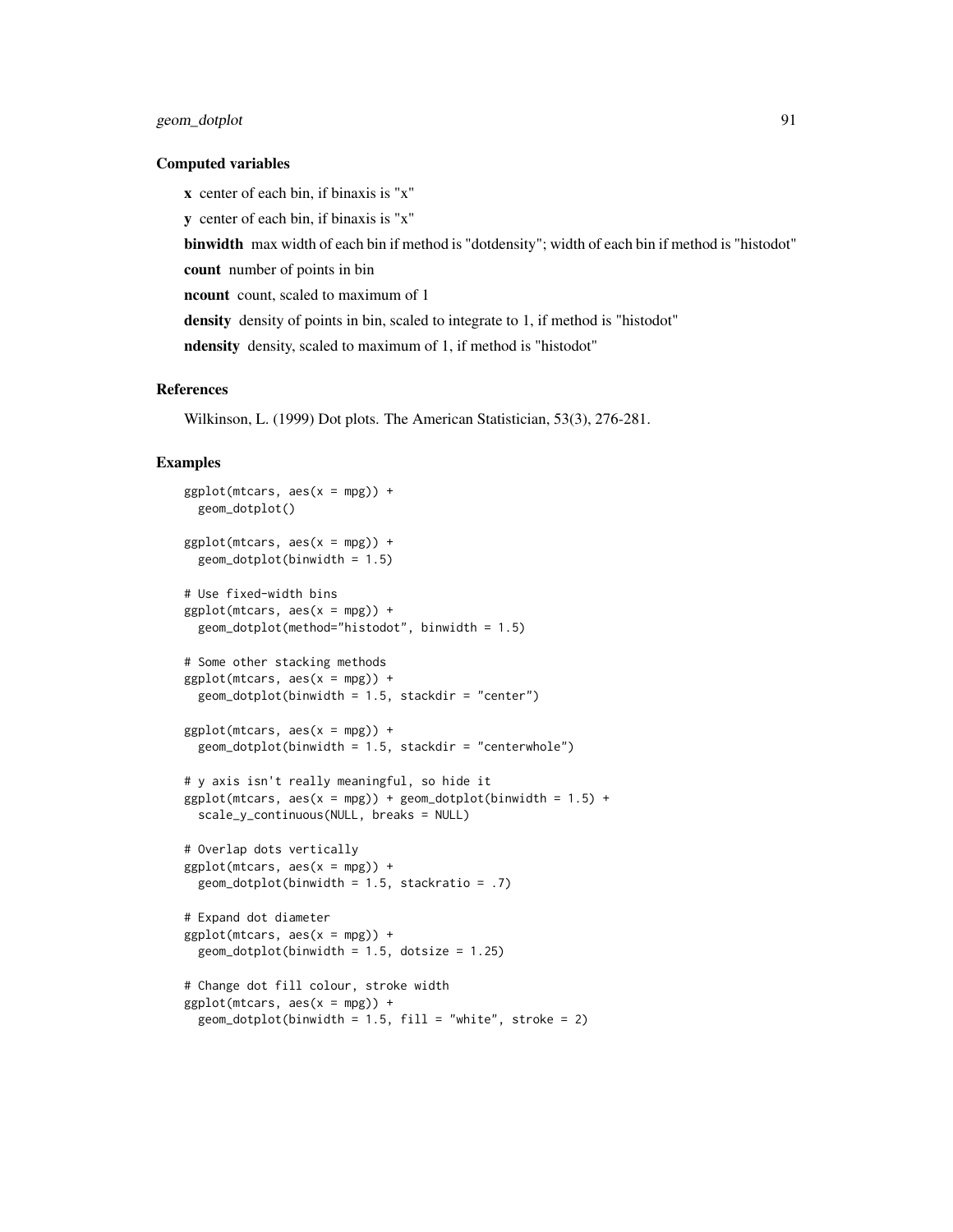```
# Examples with stacking along y axis instead of x
ggplot(mtcars, aes(x = 1, y = mpg)) +geom_dotplot(binaxis = "y", stackdir = "center")
ggplot(mtcars, aes(x = factor(cyl), y = mp)) +geom_dotplot(binaxis = "y", stackdir = "center")ggplot(mtcars, aes(x = factor(cyl), y = mpg)) +geom_dotplot(binaxis = "y", stackdir = "centerwhole")
ggplot(mtcars, aes(x = factor(vs), fill = factor(cyl), y = mpg)) +geom_dotplot(binaxis = "y", stackdir = "center", position = "dodge")
# binpositions="all" ensures that the bins are aligned between groups
ggplot(mtcars, aes(x = factor(am), y = mpg)) +geom_dotplot(binaxis = "y", stackdir = "center", binpositions="all")
# Stacking multiple groups, with different fill
ggplot(mtcars, aes(x = mpg, fill = factor(cyl))) +geom\_dot(stackgroups = TRUE, binwidth = 1, binpositions = "all")ggplot(mtcars, aes(x = mpg, fill = factor(cyl))) +geom\_dot(stackgroups = TRUE, binwidth = 1, method = "histodot")ggplot(mtcars, aes(x = 1, y = mpg, fill = factor(cyl))) +geom_dotplot(binaxis = "y", stackgroups = TRUE, binwidth = 1, method = "histodot")
```
<span id="page-91-0"></span>geom\_errorbarh *Horizontal error bars*

### **Description**

A rotated version of [geom\\_errorbar\(\)](#page-76-0).

```
geom_errorbarh(
 mapping = NULL,
 data = NULL,stat = "identity",
 position = "identity",
  ...,
 na.rm = FALSE,
  show.legend = NA,
  inherit.aes = TRUE
)
```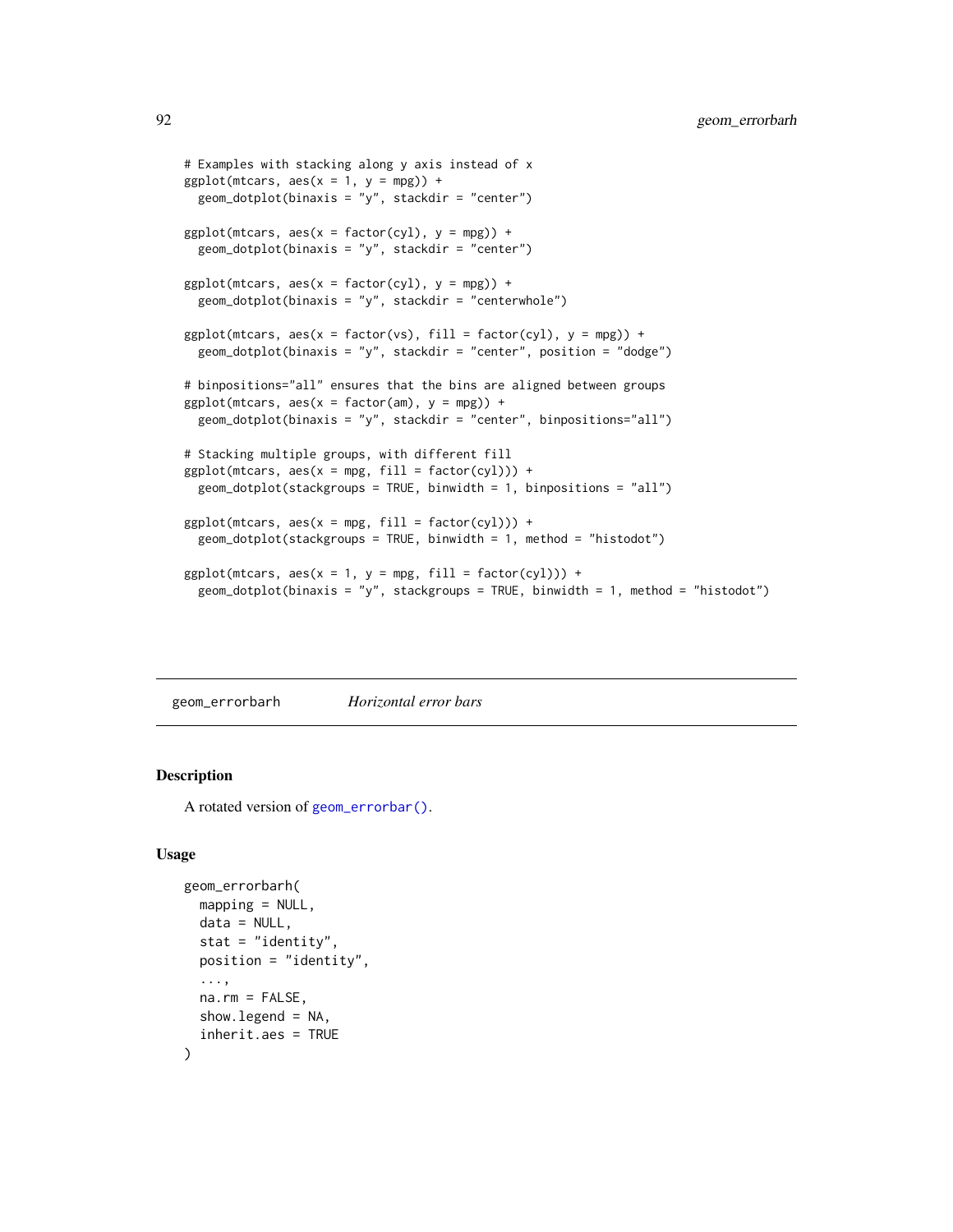## Arguments

| mapping      | Set of aesthetic mappings created by aes() or aes_(). If specified and inherit.aes<br>= TRUE (the default), it is combined with the default mapping at the top level of<br>the plot. You must supply mapping if there is no plot mapping.              |
|--------------|--------------------------------------------------------------------------------------------------------------------------------------------------------------------------------------------------------------------------------------------------------|
| data         | The data to be displayed in this layer. There are three options:                                                                                                                                                                                       |
|              | If NULL, the default, the data is inherited from the plot data as specified in the<br>call to $ggplot()$ .                                                                                                                                             |
|              | A data. frame, or other object, will override the plot data. All objects will be<br>fortified to produce a data frame. See fortify() for which variables will be<br>created.                                                                           |
|              | A function will be called with a single argument, the plot data. The return<br>value must be a data. frame, and will be used as the layer data. A function<br>can be created from a formula (e.g. $\sim$ head(.x, 10)).                                |
| stat         | The statistical transformation to use on the data for this layer, as a string.                                                                                                                                                                         |
| position     | Position adjustment, either as a string, or the result of a call to a position adjust-<br>ment function.                                                                                                                                               |
| .            | Other arguments passed on to layer (). These are often aesthetics, used to set<br>an aesthetic to a fixed value, like colour = "red" or size = 3. They may also<br>be parameters to the paired geom/stat.                                              |
| na.rm        | If FALSE, the default, missing values are removed with a warning. If TRUE,<br>missing values are silently removed.                                                                                                                                     |
| show. legend | logical. Should this layer be included in the legends? NA, the default, includes if<br>any aesthetics are mapped. FALSE never includes, and TRUE always includes. It<br>can also be a named logical vector to finely select the aesthetics to display. |
| inherit.aes  | If FALSE, overrides the default aesthetics, rather than combining with them.<br>This is most useful for helper functions that define both data and aesthetics and<br>shouldn't inherit behaviour from the default plot specification, e.g. borders().  |

# Aesthetics

geom\_errorbarh() understands the following aesthetics (required aesthetics are in bold):

- xmin
- xmax
- y
- alpha
- colour
- group
- height
- linetype
- size

Learn more about setting these aesthetics in vignette("ggplot2-specs").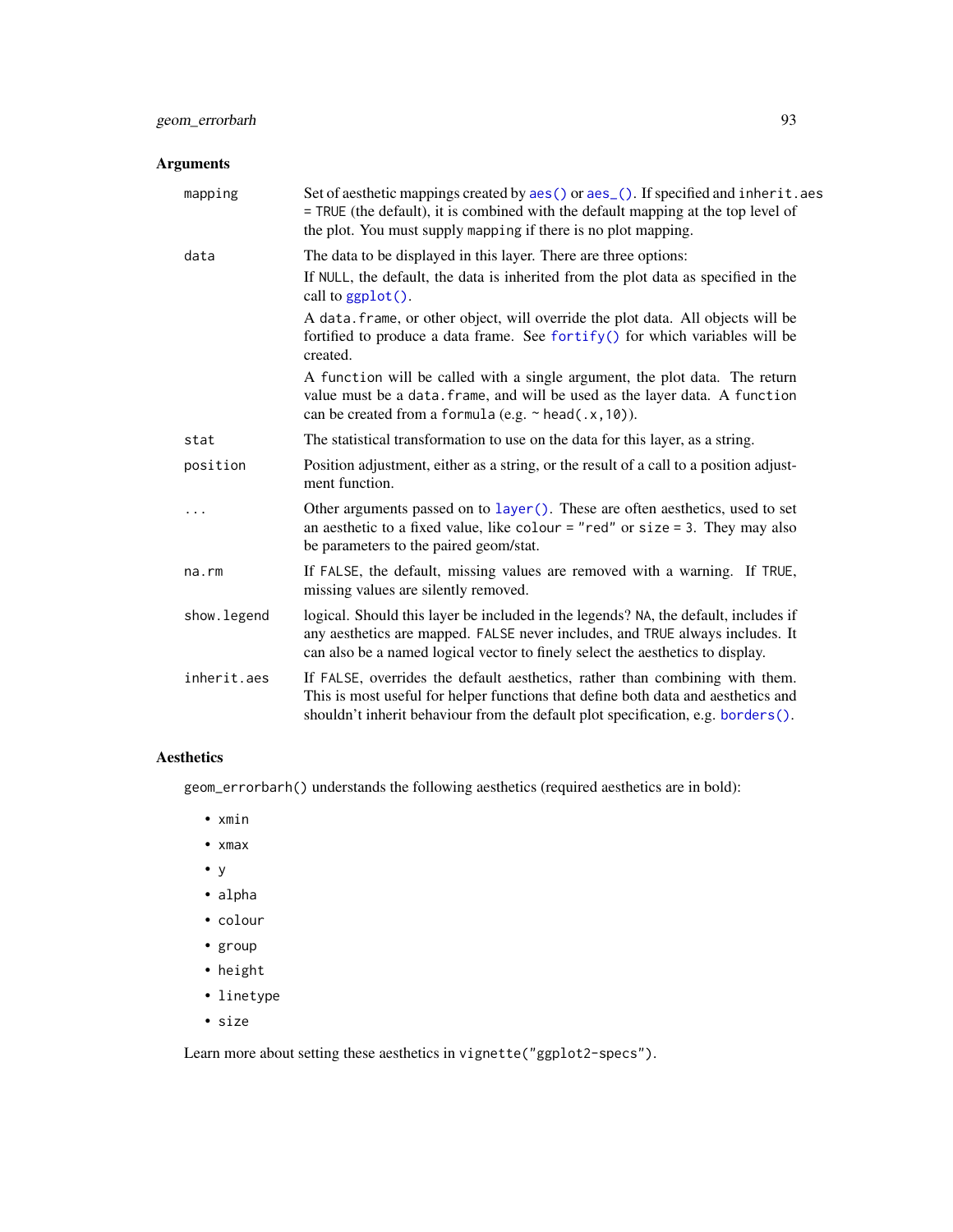### Examples

```
df <- data.frame(
 trt = factor(c(1, 1, 2, 2)),resp = c(1, 5, 3, 4),group = factor(c(1, 2, 1, 2)),se = c(0.1, 0.3, 0.3, 0.2)
\lambda# Define the top and bottom of the errorbars
p <- ggplot(df, aes(resp, trt, colour = group))
p +geom_point() +
  geom_errorbarh(aes(xmax = resp + se, xmin = resp - se))
p +
  geom_point() +
  geom_errorbarh(aes(xmax = resp + se, xmin = resp - se, height = .2))
```
<span id="page-93-1"></span>

geom\_freqpoly *Histograms and frequency polygons*

## <span id="page-93-0"></span>Description

Visualise the distribution of a single continuous variable by dividing the x axis into bins and counting the number of observations in each bin. Histograms (geom\_histogram()) display the counts with bars; frequency polygons (geom\_freqpoly()) display the counts with lines. Frequency polygons are more suitable when you want to compare the distribution across the levels of a categorical variable.

```
geom_freqpoly(
  mapping = NULL,
  data = NULL,stat = "bin",position = "identity",
  ...,
  na.rm = FALSE,show.legend = NA,
  inherit.aes = TRUE
\mathcal{L}geom_histogram(
  mapping = NULL,
  data = NULL,stat = "bin",position = "stack",
```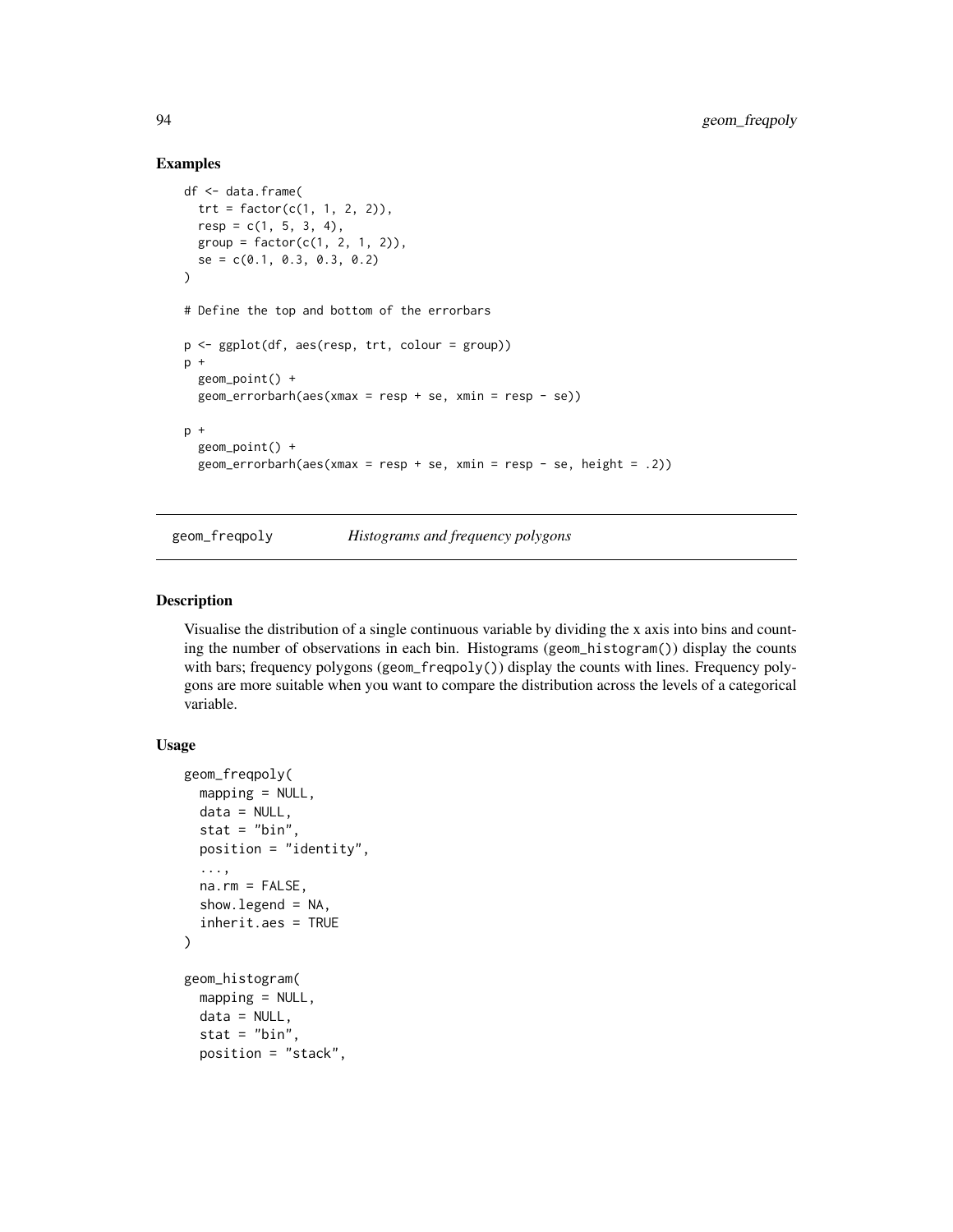```
...,
 binwidth = NULL,
 bins = NULL,
 na.rm = FALSE,
 orientation = NA,
 show.legend = NA,
 inherit.aes = TRUE
\mathcal{L}stat_bin(
 mapping = NULL,
 data = NULL,
 geom = "bar",
 position = "stack",
  ...,
 binwidth = NULL,
 bins = NULL,
 center = NULL,
 boundary = NULL,
 breaks = NULL,
 closed = c("right", "left"),
 pad = FALSE,
 na.rm = FALSE,
 orientation = NA,
  show.legend = NA,
  inherit.aes = TRUE
\mathcal{L}
```

| mapping  | Set of aesthetic mappings created by aes () or aes (). If specified and inherit. aes<br>= TRUE (the default), it is combined with the default mapping at the top level of<br>the plot. You must supply mapping if there is no plot mapping. |
|----------|---------------------------------------------------------------------------------------------------------------------------------------------------------------------------------------------------------------------------------------------|
| data     | The data to be displayed in this layer. There are three options:<br>If NULL, the default, the data is inherited from the plot data as specified in the<br>call to $ggplot()$ .                                                              |
|          | A data frame, or other object, will override the plot data. All objects will be<br>fortified to produce a data frame. See fortify() for which variables will be<br>created.                                                                 |
|          | A function will be called with a single argument, the plot data. The return<br>value must be a data. frame, and will be used as the layer data. A function<br>can be created from a formula (e.g. $\sim$ head(.x, 10)).                     |
| position | Position adjustment, either as a string, or the result of a call to a position adjust-<br>ment function.                                                                                                                                    |
|          | Other arguments passed on to layer (). These are often aesthetics, used to set<br>an aesthetic to a fixed value, like colour = "red" or size = 3. They may also<br>be parameters to the paired geom/stat.                                   |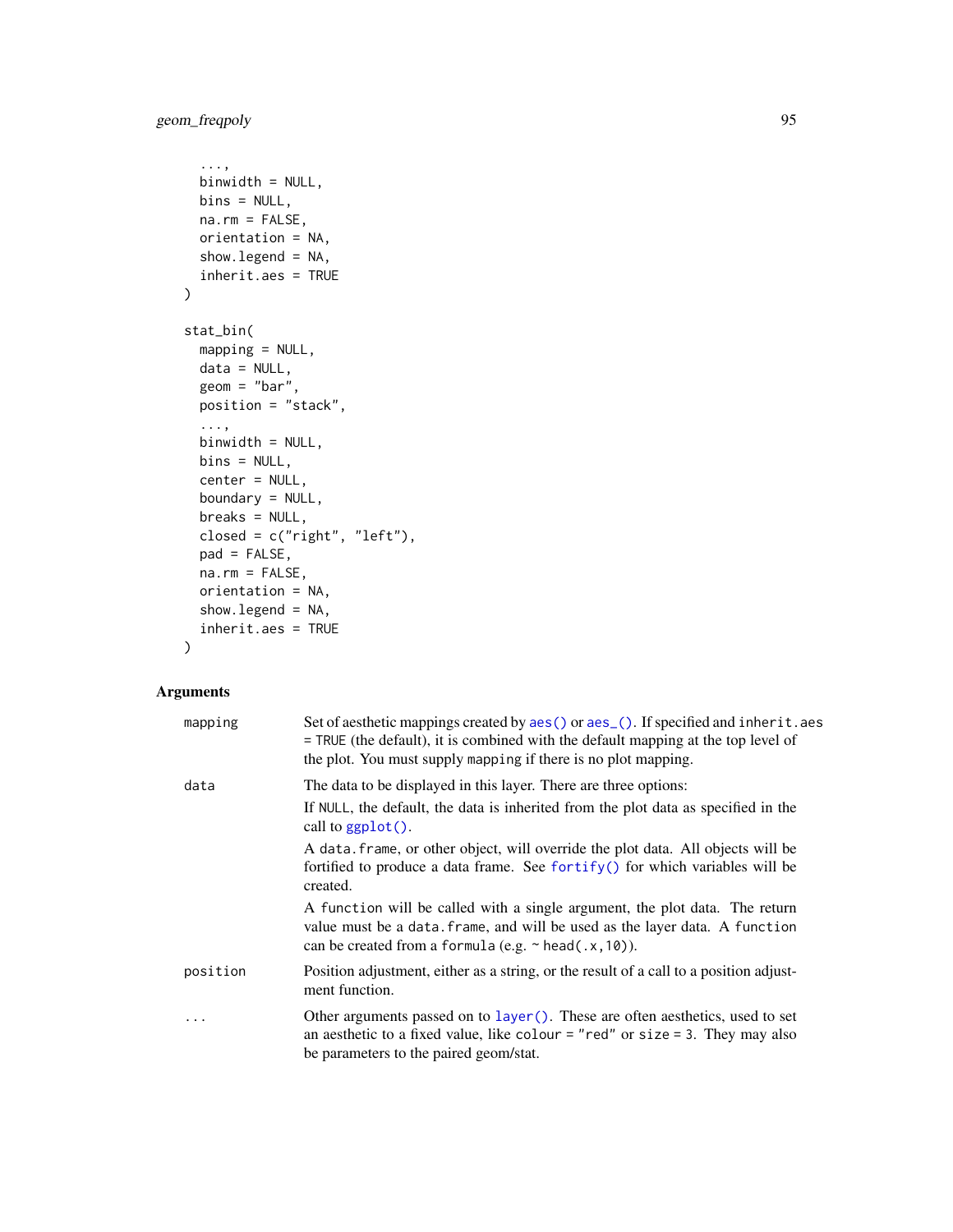| na.rm            | If FALSE, the default, missing values are removed with a warning. If TRUE,<br>missing values are silently removed.                                                                                                                                                                                                                                                                                                                                                                                                                                                                                                                                                                                               |
|------------------|------------------------------------------------------------------------------------------------------------------------------------------------------------------------------------------------------------------------------------------------------------------------------------------------------------------------------------------------------------------------------------------------------------------------------------------------------------------------------------------------------------------------------------------------------------------------------------------------------------------------------------------------------------------------------------------------------------------|
| show.legend      | logical. Should this layer be included in the legends? NA, the default, includes if<br>any aesthetics are mapped. FALSE never includes, and TRUE always includes. It<br>can also be a named logical vector to finely select the aesthetics to display.                                                                                                                                                                                                                                                                                                                                                                                                                                                           |
| inherit.aes      | If FALSE, overrides the default aesthetics, rather than combining with them.<br>This is most useful for helper functions that define both data and aesthetics and<br>shouldn't inherit behaviour from the default plot specification, e.g. borders().                                                                                                                                                                                                                                                                                                                                                                                                                                                            |
| binwidth         | The width of the bins. Can be specified as a numeric value or as a function that<br>calculates width from unscaled x. Here, "unscaled x" refers to the original x val-<br>ues in the data, before application of any scale transformation. When specifying<br>a function along with a grouping structure, the function will be called once per<br>group. The default is to use the number of bins in bins, covering the range of<br>the data. You should always override this value, exploring multiple widths to<br>find the best to illustrate the stories in your data.<br>The bin width of a date variable is the number of days in each time; the bin<br>width of a time variable is the number of seconds. |
| bins             | Number of bins. Overridden by binwidth. Defaults to 30.                                                                                                                                                                                                                                                                                                                                                                                                                                                                                                                                                                                                                                                          |
| orientation      | The orientation of the layer. The default (NA) automatically determines the ori-<br>entation from the aesthetic mapping. In the rare event that this fails it can be<br>given explicitly by setting orientation to either "x" or "y". See the Orienta-<br>tion section for more detail.                                                                                                                                                                                                                                                                                                                                                                                                                          |
| geom, stat       | Use to override the default connection between geom_histogram()/geom_freqpoly()<br>and stat_bin().                                                                                                                                                                                                                                                                                                                                                                                                                                                                                                                                                                                                               |
| center, boundary |                                                                                                                                                                                                                                                                                                                                                                                                                                                                                                                                                                                                                                                                                                                  |
|                  | bin position specifiers. Only one, center or boundary, may be specified for a<br>single plot. center specifies the center of one of the bins. boundary specifies<br>the boundary between two bins. Note that if either is above or below the range of<br>the data, things will be shifted by the appropriate integer multiple of binwidth.<br>For example, to center on integers use binwidth = 1 and center = $\theta$ , even if $\theta$ is<br>outside the range of the data. Alternatively, this same alignment can be specified<br>with binwidth = 1 and boundary = $0.5$ , even if $0.5$ is outside the range of the<br>data.                                                                               |
| breaks           | Alternatively, you can supply a numeric vector giving the bin boundaries. Over-<br>rides binwidth, bins, center, and boundary.                                                                                                                                                                                                                                                                                                                                                                                                                                                                                                                                                                                   |
| closed           | One of "right" or "left" indicating whether right or left edges of bins are<br>included in the bin.                                                                                                                                                                                                                                                                                                                                                                                                                                                                                                                                                                                                              |
| pad              | If TRUE, adds empty bins at either end of x. This ensures frequency polygons<br>touch 0. Defaults to FALSE.                                                                                                                                                                                                                                                                                                                                                                                                                                                                                                                                                                                                      |
|                  |                                                                                                                                                                                                                                                                                                                                                                                                                                                                                                                                                                                                                                                                                                                  |

# Details

stat\_bin() is suitable only for continuous x data. If your x data is discrete, you probably want to use [stat\\_count\(\)](#page-57-0).

By default, the underlying computation (stat\_bin()) uses 30 bins; this is not a good default, but the idea is to get you experimenting with different number of bins. You can also experiment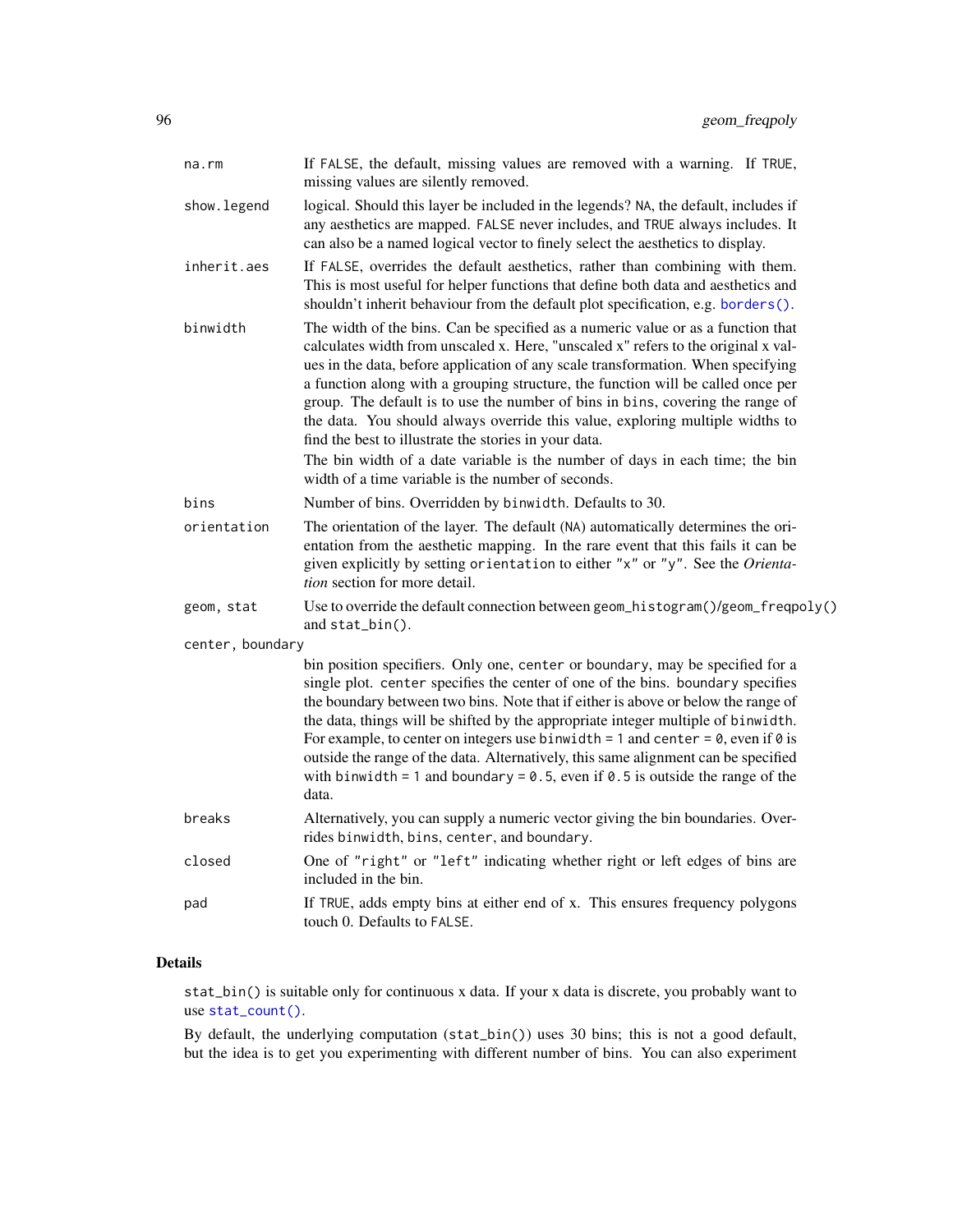## geom\_freqpoly 97

modifying the binwidth with center or boundary arguments. binwidth overrides bins so you should do one change at a time. You may need to look at a few options to uncover the full story behind your data.

In addition to geom\_histogram(), you can create a histogram plot by using scale\_x\_binned() with [geom\\_bar\(\)](#page-57-1). This method by default plots tick marks in between each bar.

#### **Orientation**

This geom treats each axis differently and, thus, can thus have two orientations. Often the orientation is easy to deduce from a combination of the given mappings and the types of positional scales in use. Thus, ggplot2 will by default try to guess which orientation the layer should have. Under rare circumstances, the orientation is ambiguous and guessing may fail. In that case the orientation can be specified directly using the orientation parameter, which can be either "x" or "y". The value gives the axis that the geom should run along, "x" being the default orientation you would expect for the geom.

## **Aesthetics**

geom\_histogram() uses the same aesthetics as [geom\\_bar\(\)](#page-57-1); geom\_freqpoly() uses the same aesthetics as [geom\\_line\(\)](#page-113-0).

#### Computed variables

count number of points in bin

density density of points in bin, scaled to integrate to 1

ncount count, scaled to maximum of 1

ndensity density, scaled to maximum of 1

width widths of bins

#### See Also

[stat\\_count\(\)](#page-57-0), which counts the number of cases at each x position, without binning. It is suitable for both discrete and continuous x data, whereas stat\_bin() is suitable only for continuous x data.

```
ggplot(diamonds, aes(carat)) +
 geom_histogram()
ggplot(diamonds, aes(carat)) +
 geom_histogram(binwidth = 0.01)
ggplot(diamonds, aes(carat)) +
 geom_histogram(bins = 200)
# Map values to y to flip the orientation
ggplot(diamonds, aes(y = carat)) +geom_histogram()
# For histograms with tick marks between each bin, use `geom_bar()` with
# `scale_x_binned()`.
ggplot(diamonds, aes(carat)) +
```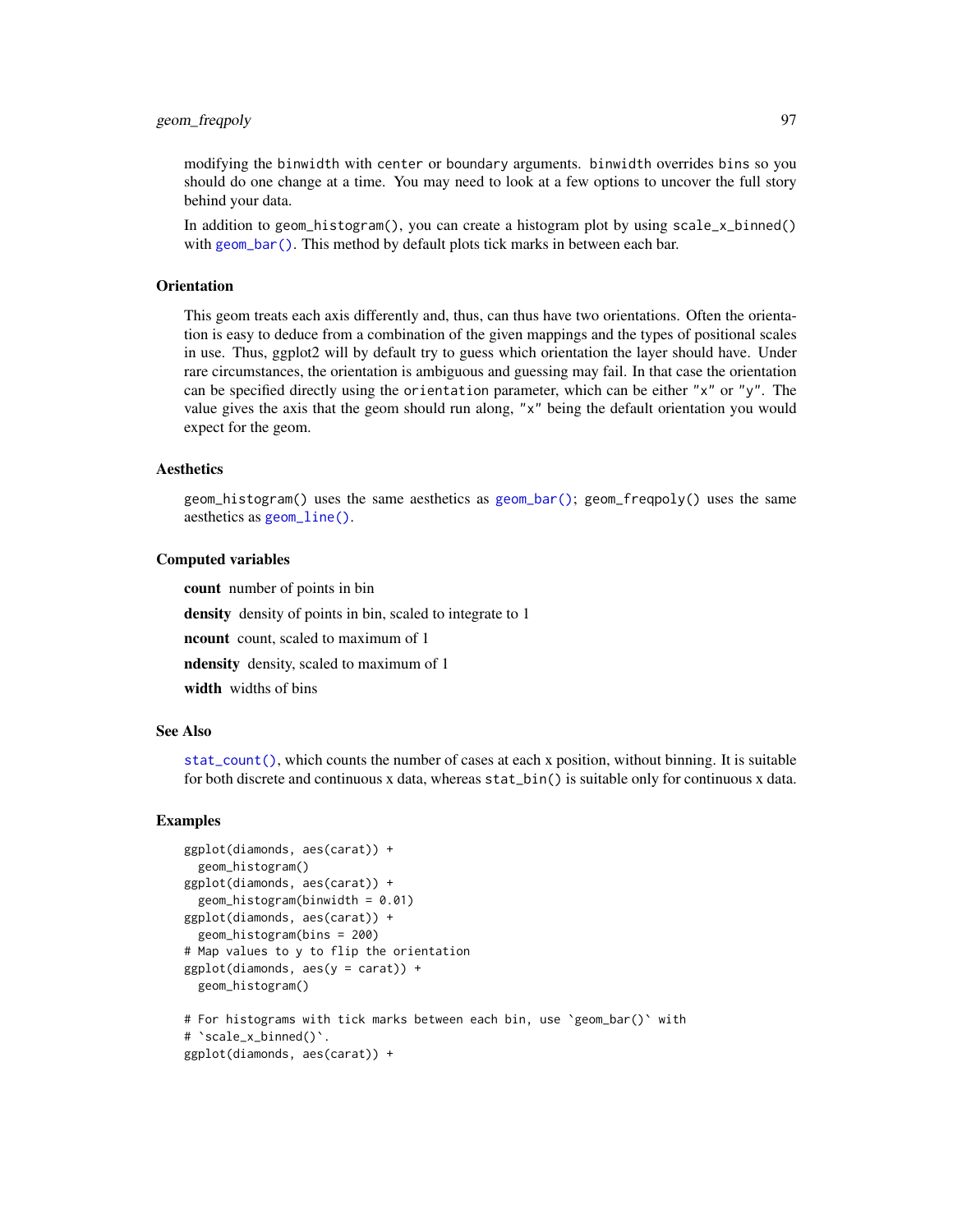```
geom_bar() +
  scale_x_binned()
# Rather than stacking histograms, it's easier to compare frequency
# polygons
ggplot(diamonds, aes(price, fill = cut)) +geom_histogram(binwidth = 500)
ggplot(diamonds, aes(price, colour = cut)) +
  geom_freqpoly(binwidth = 500)
# To make it easier to compare distributions with very different counts,
# put density on the y axis instead of the default count
ggplot(diamonds, aes(price, after_stat(density), colour = cut)) +
  geom_freqpoly(binwidth = 500)
if (require("ggplot2movies")) {
# Often we don't want the height of the bar to represent the
# count of observations, but the sum of some other variable.
# For example, the following plot shows the number of movies
# in each rating.
m <- ggplot(movies, aes(rating))
m + geom\_histogram(binwidth = 0.1)# If, however, we want to see the number of votes cast in each
# category, we need to weight by the votes variable
m +
  geom_histogram(aes(weight = votes), binwidth = 0.1) +
  ylab("votes")
# For transformed scales, binwidth applies to the transformed data.
# The bins have constant width on the transformed scale.
m +geom_histogram() +
 scale_x_log10()
m +geom_histogram(binwidth = 0.05) +
  scale_x_log10()
# For transformed coordinate systems, the binwidth applies to the
# raw data. The bins have constant width on the original scale.
# Using log scales does not work here, because the first
# bar is anchored at zero, and so when transformed becomes negative
# infinity. This is not a problem when transforming the scales, because
# no observations have 0 ratings.
m +geom_histogram(boundary = 0) +
  coord_{trans}(x = "log10")# Use boundary = 0, to make sure we don't take sqrt of negative values
m +geom\_histogram(boundary = 0) +coord_{trans}(x = "sqrt")
```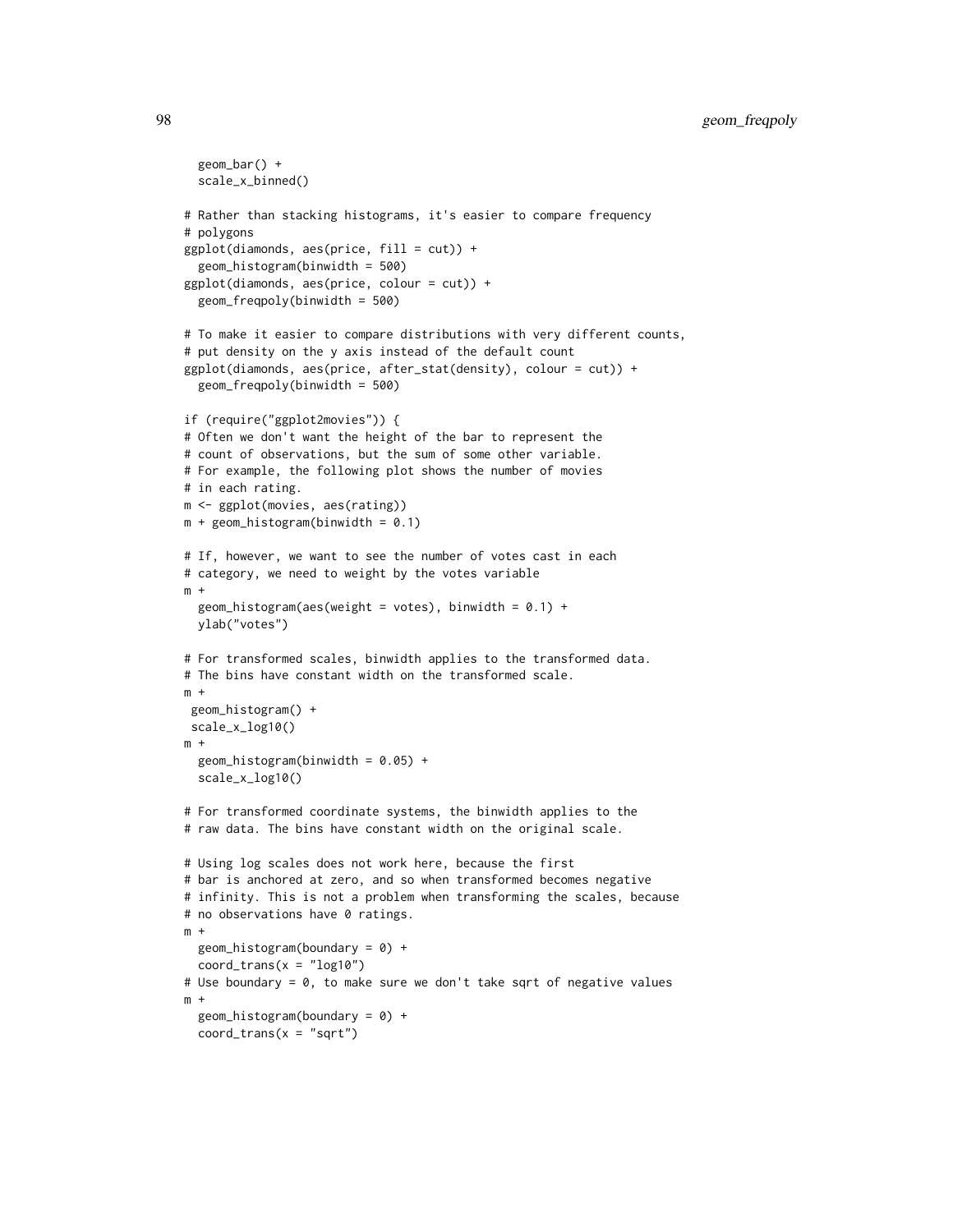## geom\_function 99

```
# You can also transform the y axis. Remember that the base of the bars
# has value 0, so log transformations are not appropriate
m <- ggplot(movies, aes(x = rating))
m +geom_histogram(binwidth = 0.5) +
  scale_y_sqrt()
}
# You can specify a function for calculating binwidth, which is
# particularly useful when faceting along variables with
# different ranges because the function will be called once per facet
ggplot(economics_long, aes(value)) +
  facet_wrap(~variable, scales = 'free_x') +
  geom_histogram(binwidth = function(x) 2 * IQR(x) / (length(x)^{(1/3)}))
```
geom\_function *Draw a function as a continuous curve*

#### Description

Computes and draws a function as a continuous curve. This makes it easy to superimpose a function on top of an existing plot. The function is called with a grid of evenly spaced values along the x axis, and the results are drawn (by default) with a line.

```
geom_function(
 mapping = NULL,
 data = NULL,stat = "function",
 position = "identity",
  ...,
  na.rm = FALSE,show.legend = NA,
  inherit.aes = TRUE
)
stat_function(
 mapping = NULL,data = NULL,geom = "function",
 position = "identity",
  ...,
  fun,
  xlim = NULL,n = 101,args = list(),
 na.rm = FALSE,
```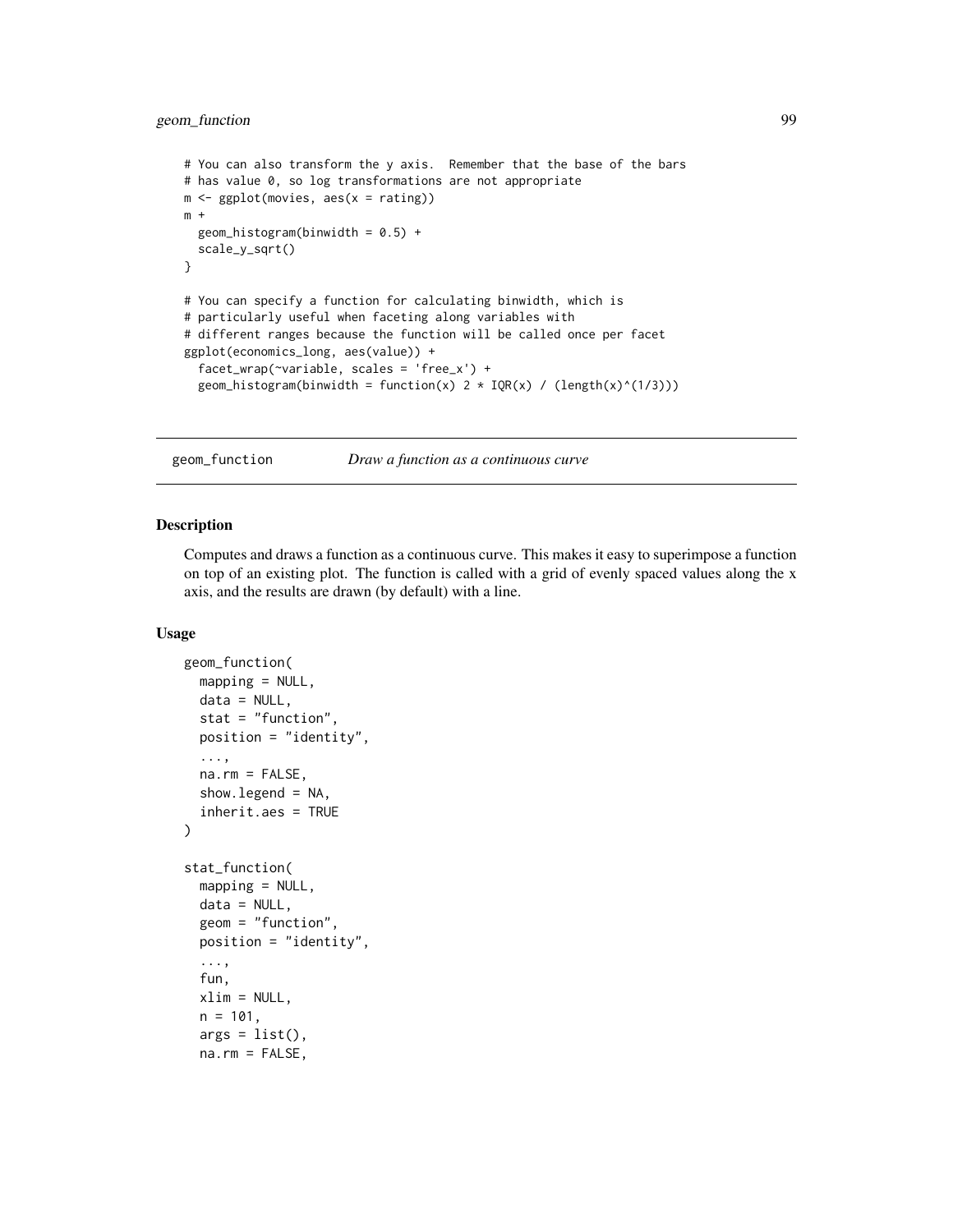```
show.legend = NA,
  inherit.aes = TRUE
\mathcal{L}
```
# Arguments

| mapping      | Set of aesthetic mappings created by aes() or aes_(). If specified and inherit.aes<br>= TRUE (the default), it is combined with the default mapping at the top level of<br>the plot. You must supply mapping if there is no plot mapping.              |
|--------------|--------------------------------------------------------------------------------------------------------------------------------------------------------------------------------------------------------------------------------------------------------|
| data         | Ignored by stat_function(), do not use.                                                                                                                                                                                                                |
| stat         | The statistical transformation to use on the data for this layer, as a string.                                                                                                                                                                         |
| position     | Position adjustment, either as a string, or the result of a call to a position adjust-<br>ment function.                                                                                                                                               |
| .            | Other arguments passed on to layer (). These are often aesthetics, used to set<br>an aesthetic to a fixed value, like colour = "red" or size = 3. They may also<br>be parameters to the paired geom/stat.                                              |
| na.rm        | If FALSE, the default, missing values are removed with a warning. If TRUE,<br>missing values are silently removed.                                                                                                                                     |
| show. legend | logical. Should this layer be included in the legends? NA, the default, includes if<br>any aesthetics are mapped. FALSE never includes, and TRUE always includes. It<br>can also be a named logical vector to finely select the aesthetics to display. |
| inherit.aes  | If FALSE, overrides the default aesthetics, rather than combining with them.<br>This is most useful for helper functions that define both data and aesthetics and<br>shouldn't inherit behaviour from the default plot specification, e.g. borders().  |
| geom         | The geometric object to use display the data                                                                                                                                                                                                           |
| fun          | Function to use. Either 1) an anonymous function in the base or rlang formula<br>syntax (see rlang::as_function()) or 2) a quoted or character name referenc-<br>ing a function; see examples. Must be vectorised.                                     |
| xlim         | Optionally, restrict the range of the function to this range.                                                                                                                                                                                          |
| n            | Number of points to interpolate along the x axis.                                                                                                                                                                                                      |
| args         | List of additional arguments passed on to the function defined by fun.                                                                                                                                                                                 |

# Aesthetics

geom\_function() understands the following aesthetics (required aesthetics are in bold):

- x
- y
- alpha
- colour
- group
- linetype
- size

Learn more about setting these aesthetics in vignette("ggplot2-specs").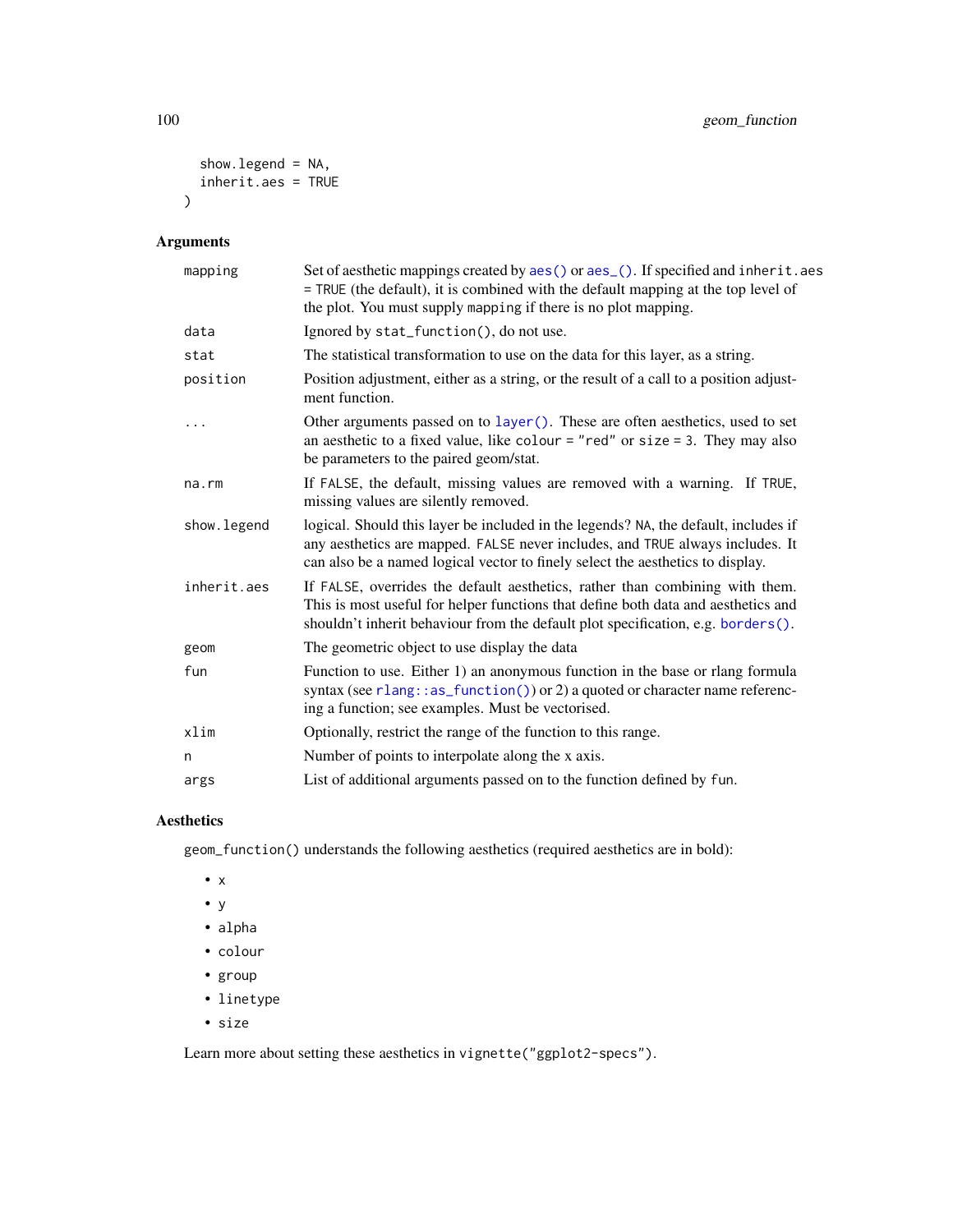## geom\_function 101

#### Computed variables

stat\_function() computes the following variables:

- x x values along a grid
- y value of the function evaluated at corresponding x

### See Also

[rlang::as\\_function\(\)](#page-0-0)

```
# geom_function() is useful for overlaying functions
set.seed(1492)
ggplot(data.frame(x = rnorm(100)), aes(x)) +geom_density() +
  geom_function(fun = dnorm, colour = "red")
# To plot functions without data, specify range of x-axis
base <-
  ggplot() +
 xlim(-5, 5)
base + geom_function(fun = donorm)base + geom_function(fun = dnorm, args = list(mean = 2, sd = .5))# The underlying mechanics evaluate the function at discrete points
# and connect the points with lines
base + stat_function(fun = dnorm, geom = "point")
base + stat_function(fun = dnorm, geom = "point", n = 20)
base + geom_function(fun = donorm, n = 20)# Two functions on the same plot
base +
  geom_function(aes(colour = "normal"), fun = donor) +geom_function(aes(colour = "t, df = 1"), fun = dt, args = list(df = 1))
# Using a custom anonymous function
base + geom_function(fun = function(x) 0.5*exp(-abs(x)))base + geom_function(fun = \sim 0.5*exp(-abs(.x)))
# Using a custom named function
f <- function(x) 0.5*exp(-abs(x))base + geom_function(fun = f)
```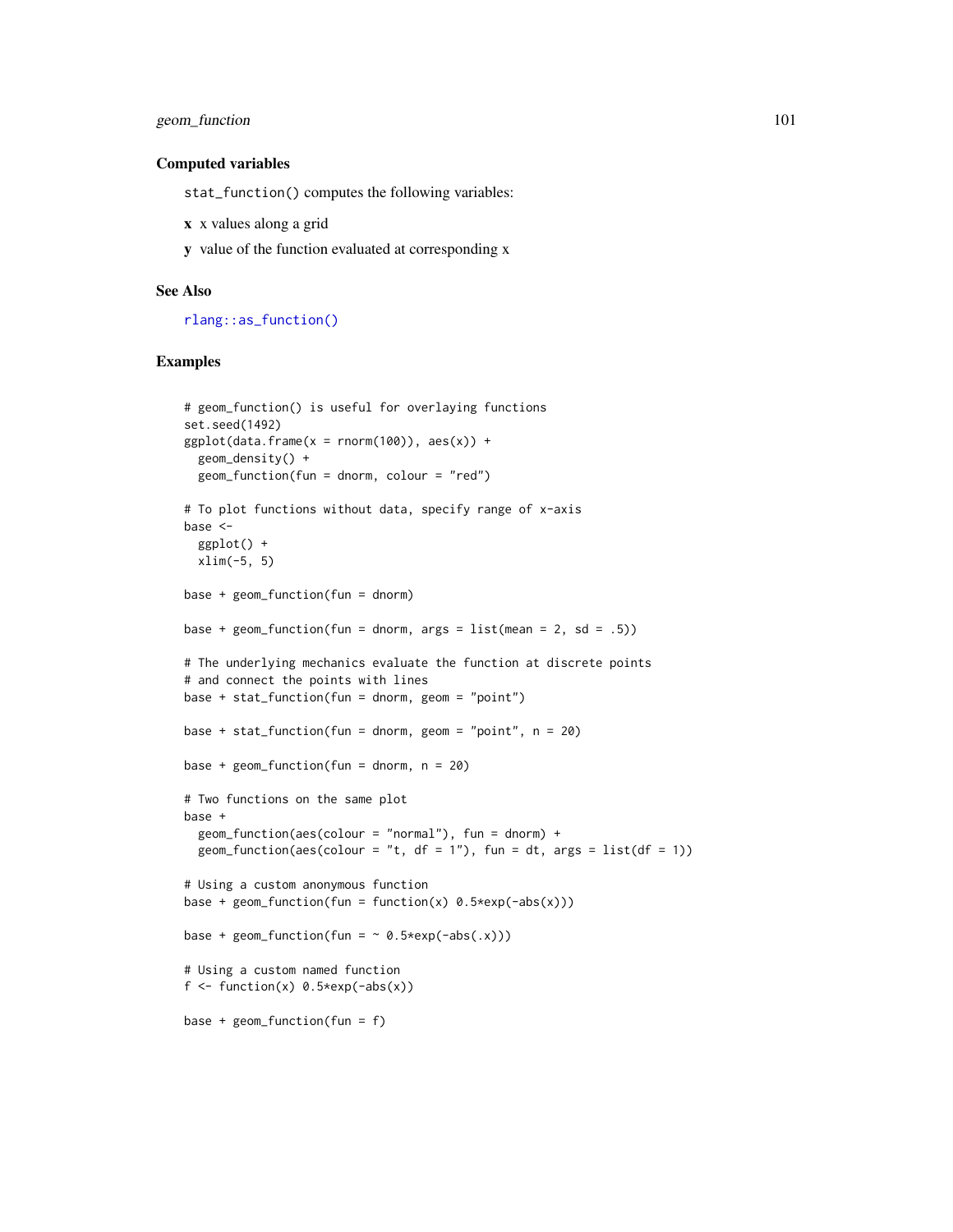### Description

Divides the plane into regular hexagons, counts the number of cases in each hexagon, and then (by default) maps the number of cases to the hexagon fill. Hexagon bins avoid the visual artefacts sometimes generated by the very regular alignment of [geom\\_bin2d\(\)](#page-61-0).

### Usage

```
geom_hex(
 mapping = NULL,
  data = NULL,stat = "binhex",
  position = "identity",
  ...,
  na.rm = FALSE,show.legend = NA,
  inherit.aes = TRUE
)
stat_bin_hex(
  mapping = NULL,
  data = NULL,geom = "hex",position = "identity",
  ...,
 bins = 30,
 binwidth = NULL,
  na.rm = FALSE,
  show.legend = NA,
  inherit.aes = TRUE
)
```

| mapping | Set of aesthetic mappings created by aes() or aes_(). If specified and inherit.aes<br>= TRUE (the default), it is combined with the default mapping at the top level of<br>the plot. You must supply mapping if there is no plot mapping. |
|---------|-------------------------------------------------------------------------------------------------------------------------------------------------------------------------------------------------------------------------------------------|
| data    | The data to be displayed in this layer. There are three options:<br>If NULL, the default, the data is inherited from the plot data as specified in the<br>call to $ggplot()$ .                                                            |
|         | A data, frame, or other object, will override the plot data. All objects will be<br>fortified to produce a data frame. See fortify() for which variables will be<br>created.                                                              |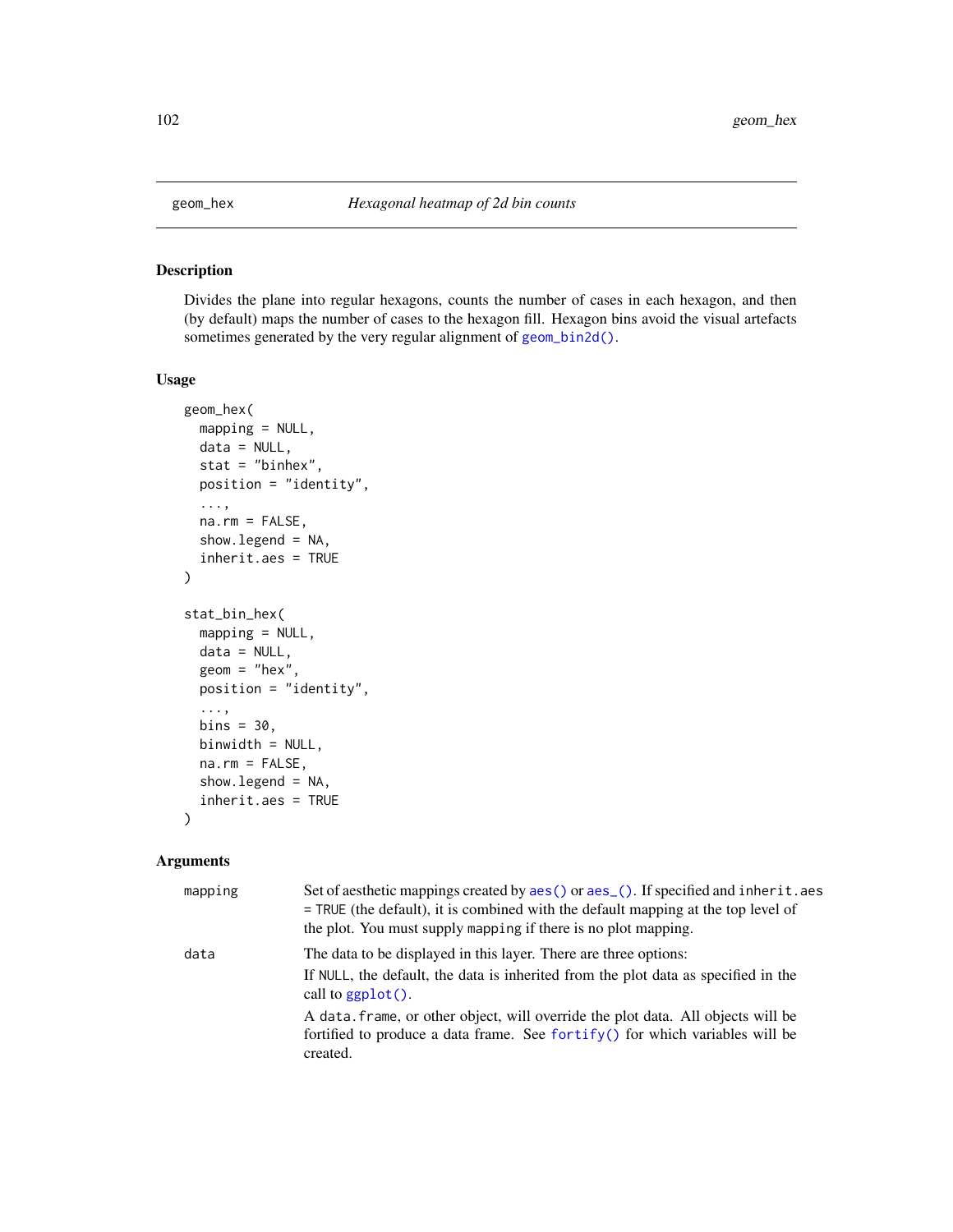|             | A function will be called with a single argument, the plot data. The return<br>value must be a data. frame, and will be used as the layer data. A function<br>can be created from a formula (e.g. $\sim$ head(.x, 10)).                                |
|-------------|--------------------------------------------------------------------------------------------------------------------------------------------------------------------------------------------------------------------------------------------------------|
| position    | Position adjustment, either as a string, or the result of a call to a position adjust-<br>ment function.                                                                                                                                               |
| .           | Other arguments passed on to layer(). These are often aesthetics, used to set<br>an aesthetic to a fixed value, like colour = "red" or size = 3. They may also<br>be parameters to the paired geom/stat.                                               |
| na.rm       | If FALSE, the default, missing values are removed with a warning. If TRUE,<br>missing values are silently removed.                                                                                                                                     |
| show.legend | logical. Should this layer be included in the legends? NA, the default, includes if<br>any aesthetics are mapped. FALSE never includes, and TRUE always includes. It<br>can also be a named logical vector to finely select the aesthetics to display. |
| inherit.aes | If FALSE, overrides the default aesthetics, rather than combining with them.<br>This is most useful for helper functions that define both data and aesthetics and<br>shouldn't inherit behaviour from the default plot specification, e.g. borders().  |
| geom, stat  | Override the default connection between geom $_{hex}()$ and stat $_{\text{b}}$ thex $()$ .                                                                                                                                                             |
| bins        | numeric vector giving number of bins in both vertical and horizontal directions.<br>Set to 30 by default.                                                                                                                                              |
| binwidth    | Numeric vector giving bin width in both vertical and horizontal directions. Over-<br>rides bins if both set.                                                                                                                                           |

# Aesthetics

geom\_hex() understands the following aesthetics (required aesthetics are in bold):

- x
- y
- alpha
- colour
- fill
- group
- linetype
- size

Learn more about setting these aesthetics in vignette("ggplot2-specs").

# Computed variables

count number of points in bin

density density of points in bin, scaled to integrate to 1

ncount count, scaled to maximum of 1

ndensity density, scaled to maximum of 1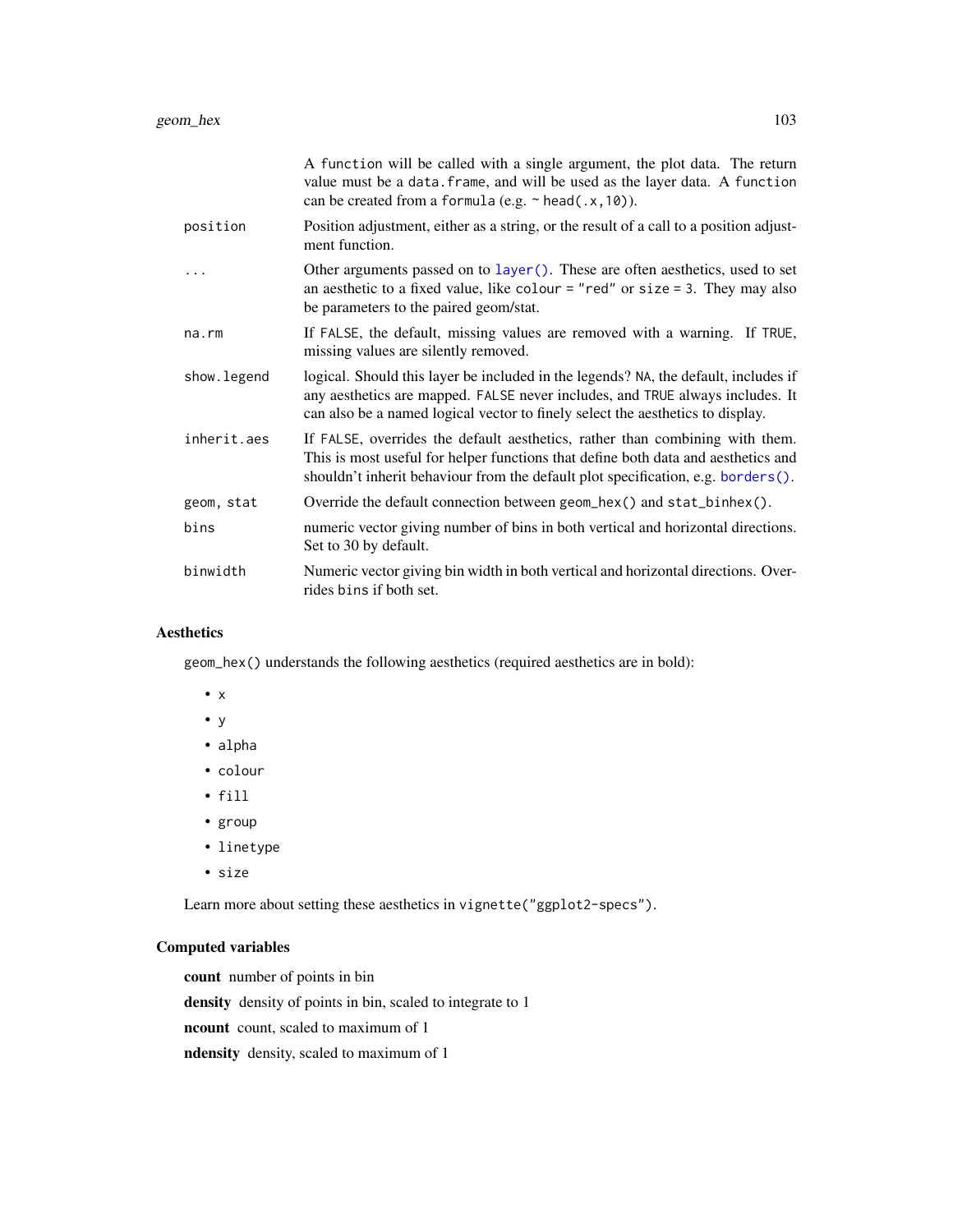### See Also

[stat\\_bin2d\(\)](#page-61-0) for rectangular binning

#### Examples

```
d <- ggplot(diamonds, aes(carat, price))
d + geom_hex()
# You can control the size of the bins by specifying the number of
# bins in each direction:
d + geom\_hex(bins = 10)d + geom\_hex(bins = 30)# Or by specifying the width of the bins
d + \text{geom\_hex}(binwidth = c(1, 1000))d + geom\_hex(binwidth = c(.1, 500))
```
geom\_jitter *Jittered points*

#### Description

The jitter geom is a convenient shortcut for geom\_point(position = "jitter"). It adds a small amount of random variation to the location of each point, and is a useful way of handling overplotting caused by discreteness in smaller datasets.

### Usage

```
geom_jitter(
 mapping = NULL,
 data = NULL,stat = "identity",
 position = "jitter",
  ...,
 width = NULL,
 height = NULL,na.rm = FALSE,show.legend = NA,
  inherit.aes = TRUE
)
```
### Arguments

mapping Set of aesthetic mappings created by [aes\(\)](#page-6-0) or [aes\\_\(\)](#page-8-0). If specified and inherit.aes = TRUE (the default), it is combined with the default mapping at the top level of the plot. You must supply mapping if there is no plot mapping.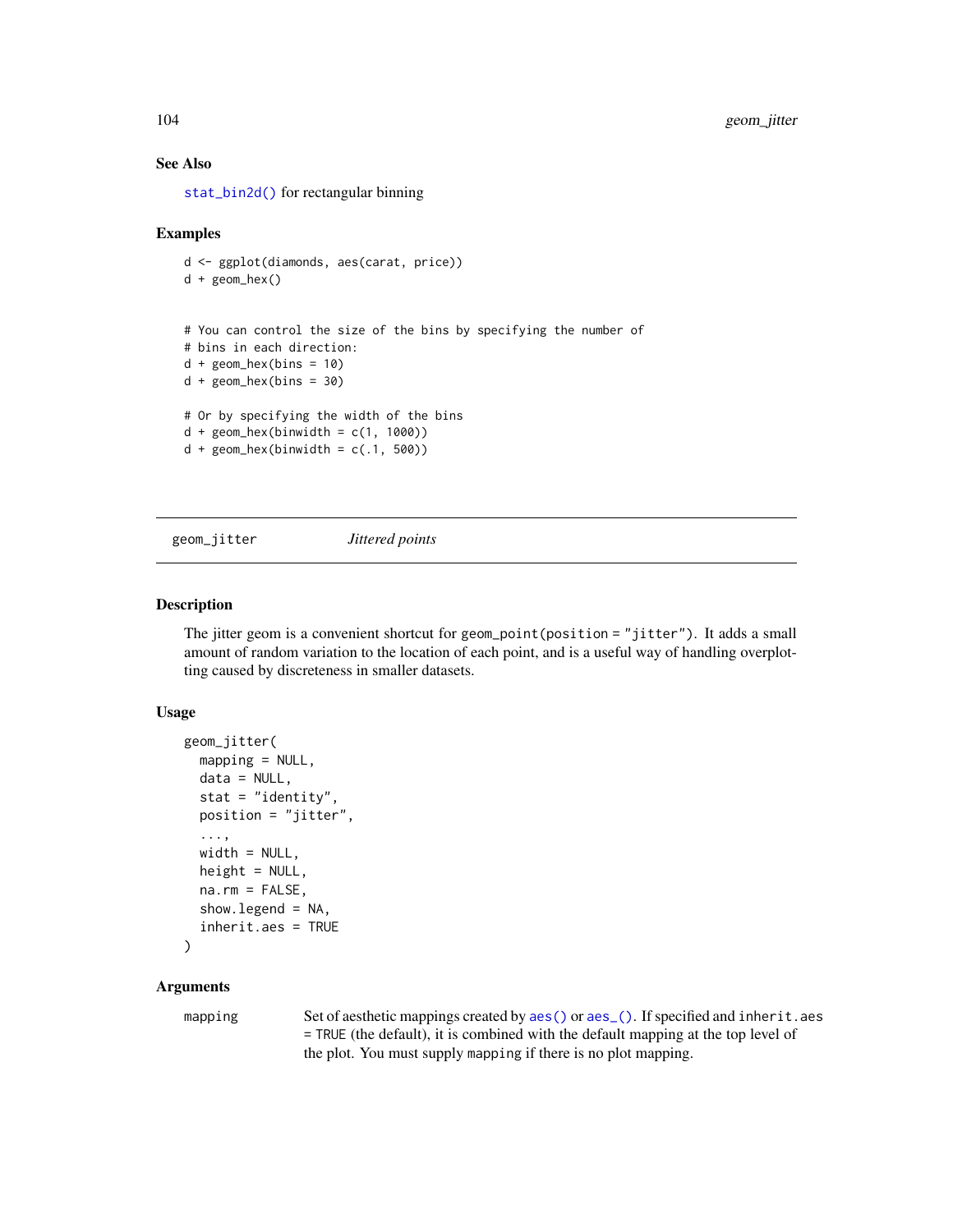| data        | The data to be displayed in this layer. There are three options:                                                                                                                                                                                                                                        |
|-------------|---------------------------------------------------------------------------------------------------------------------------------------------------------------------------------------------------------------------------------------------------------------------------------------------------------|
|             | If NULL, the default, the data is inherited from the plot data as specified in the<br>call to ggplot().                                                                                                                                                                                                 |
|             | A data. frame, or other object, will override the plot data. All objects will be<br>fortified to produce a data frame. See fortify() for which variables will be<br>created.                                                                                                                            |
|             | A function will be called with a single argument, the plot data. The return<br>value must be a data. frame, and will be used as the layer data. A function<br>can be created from a formula (e.g. $\sim$ head(.x, 10)).                                                                                 |
| stat        | The statistical transformation to use on the data for this layer, as a string.                                                                                                                                                                                                                          |
| position    | Position adjustment, either as a string, or the result of a call to a position adjust-<br>ment function.                                                                                                                                                                                                |
| $\ddotsc$   | Other arguments passed on to layer (). These are often aesthetics, used to set<br>an aesthetic to a fixed value, like colour = "red" or size = 3. They may also<br>be parameters to the paired geom/stat.                                                                                               |
| width       | Amount of vertical and horizontal jitter. The jitter is added in both positive and<br>negative directions, so the total spread is twice the value specified here.                                                                                                                                       |
|             | If omitted, defaults to 40% of the resolution of the data: this means the jitter<br>values will occupy 80% of the implied bins. Categorical data is aligned on the<br>integers, so a width or height of 0.5 will spread the data so it's not possible to<br>see the distinction between the categories. |
| height      | Amount of vertical and horizontal jitter. The jitter is added in both positive and<br>negative directions, so the total spread is twice the value specified here.                                                                                                                                       |
|             | If omitted, defaults to 40% of the resolution of the data: this means the jitter<br>values will occupy 80% of the implied bins. Categorical data is aligned on the<br>integers, so a width or height of 0.5 will spread the data so it's not possible to<br>see the distinction between the categories. |
| na.rm       | If FALSE, the default, missing values are removed with a warning. If TRUE,<br>missing values are silently removed.                                                                                                                                                                                      |
| show.legend | logical. Should this layer be included in the legends? NA, the default, includes if<br>any aesthetics are mapped. FALSE never includes, and TRUE always includes. It<br>can also be a named logical vector to finely select the aesthetics to display.                                                  |
| inherit.aes | If FALSE, overrides the default aesthetics, rather than combining with them.<br>This is most useful for helper functions that define both data and aesthetics and<br>shouldn't inherit behaviour from the default plot specification, e.g. borders().                                                   |

# Aesthetics

geom\_point() understands the following aesthetics (required aesthetics are in bold):

• x

- y
- alpha
- colour
- fill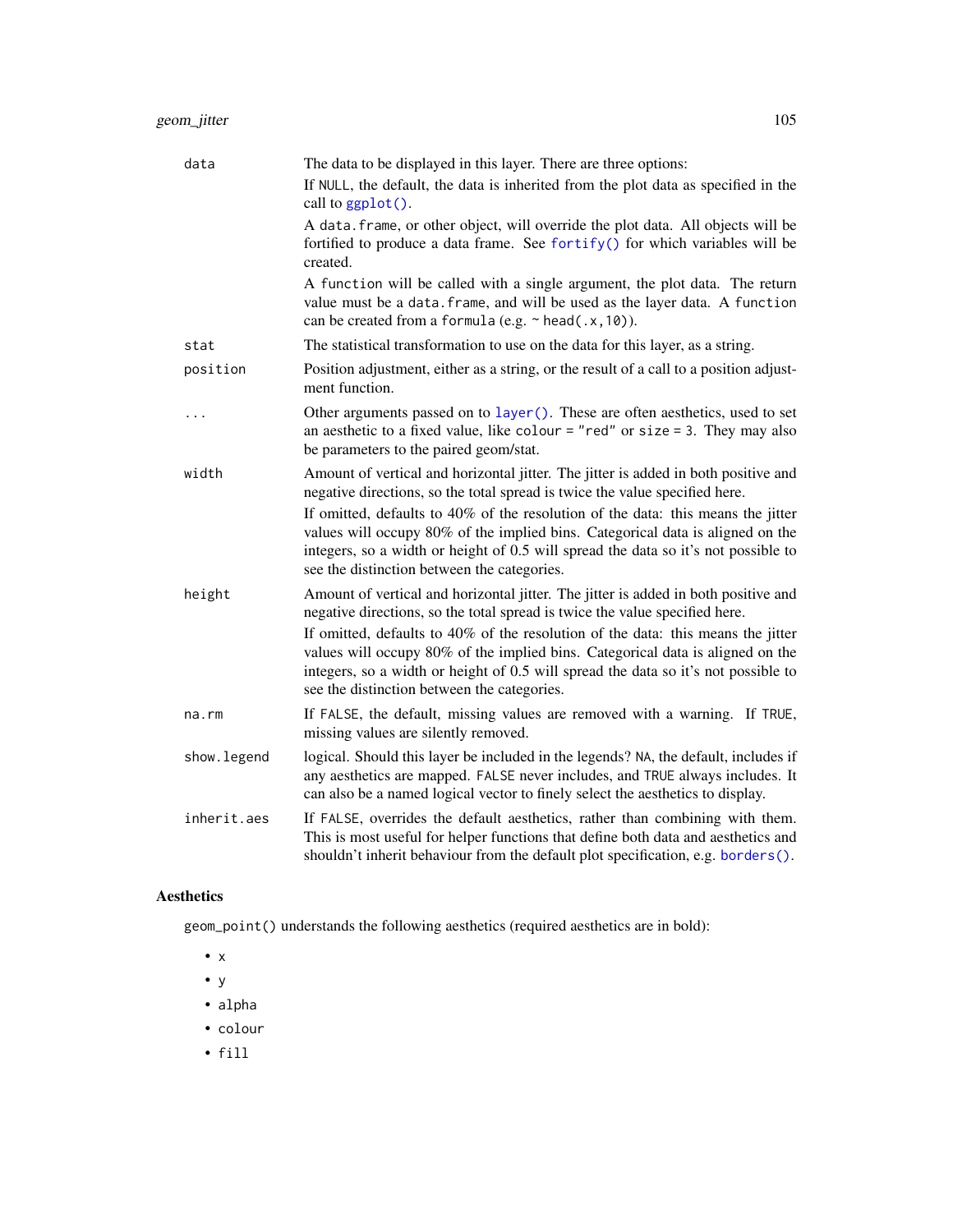106 geom\_label

- group
- shape
- size
- stroke

Learn more about setting these aesthetics in vignette("ggplot2-specs").

## See Also

[geom\\_point\(\)](#page-117-0) for regular, unjittered points, [geom\\_boxplot\(\)](#page-64-0) for another way of looking at the conditional distribution of a variable

#### Examples

```
p <- ggplot(mpg, aes(cyl, hwy))
p + geom_point()
p + geom_jitter()
# Add aesthetic mappings
p + geom_jitter(aes(colour = class))
# Use smaller width/height to emphasise categories
ggplot(mpg, aes(cyl, hwy)) +
  geom_jitter()
ggplot(mpg, aes(cyl, hwy)) +
  geom_jitter(width = 0.25)# Use larger width/height to completely smooth away discreteness
ggplot(mpg, aes(cty, hwy)) +
  geom_jitter()
ggplot(mpg, aes(cty, hwy)) +
  geom_jitter(width = 0.5, height = 0.5)
```
geom\_label *Text*

### Description

Text geoms are useful for labeling plots. They can be used by themselves as scatterplots or in combination with other geoms, for example, for labeling points or for annotating the height of bars. geom\_text() adds only text to the plot. geom\_label() draws a rectangle behind the text, making it easier to read.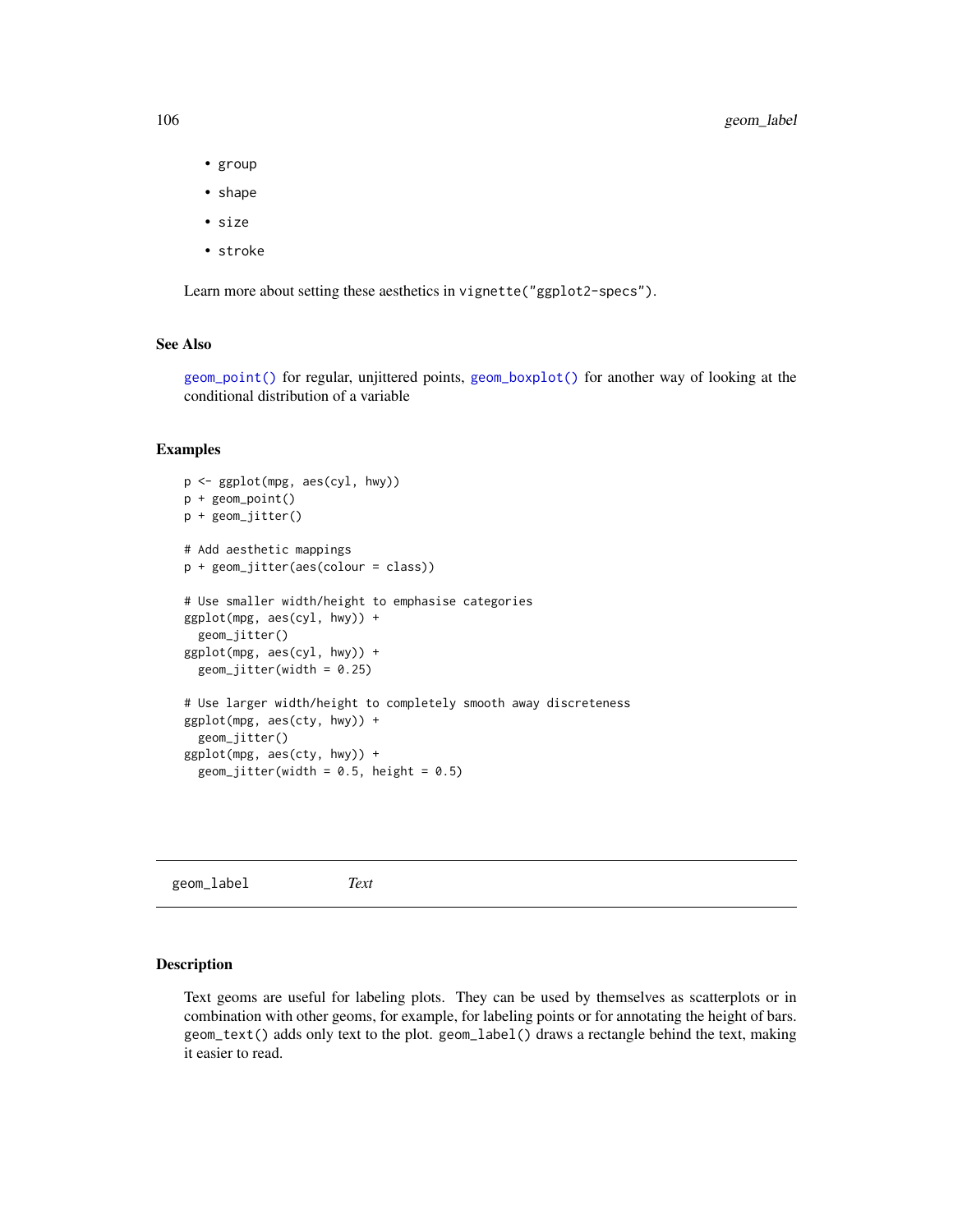geom\_label 107

## Usage

```
geom_label(
 mapping = NULL,
 data = NULL,stat = "identity",
 position = "identity",
  ...,
 parse = FALSE,
 nudge_x = 0,
 nudge_y = 0,
  label.padding = unit(0.25, 'lines'),label.r = unit(0.15, 'lines'),label.size = 0.25,
  na.rm = FALSE,show.legend = NA,
  inherit.aes = TRUE
\mathcal{L}geom_text(
 mapping = NULL,
 data = NULL,stat = "identity",
 position = "identity",
  ...,
 parse = FALSE,
  nudge_x = 0,
 nudge_y = 0,
  check_overlap = FALSE,
 na.rm = FALSE,
  show.legend = NA,
  inherit.aes = TRUE
\mathcal{L}
```

| mapping | Set of aesthetic mappings created by aes () or aes (). If specified and inherit. aes<br>$=$ TRUE (the default), it is combined with the default mapping at the top level of<br>the plot. You must supply mapping if there is no plot mapping. |
|---------|-----------------------------------------------------------------------------------------------------------------------------------------------------------------------------------------------------------------------------------------------|
| data    | The data to be displayed in this layer. There are three options:                                                                                                                                                                              |
|         | If NULL, the default, the data is inherited from the plot data as specified in the<br>call to $graph()$ .                                                                                                                                     |
|         | A data frame, or other object, will override the plot data. All objects will be<br>fortified to produce a data frame. See for $\text{trify}()$ for which variables will be<br>created.                                                        |
|         | A function will be called with a single argument, the plot data. The return<br>value must be a data. frame, and will be used as the layer data. A function<br>can be created from a formula (e.g. $\sim$ head(.x, 10)).                       |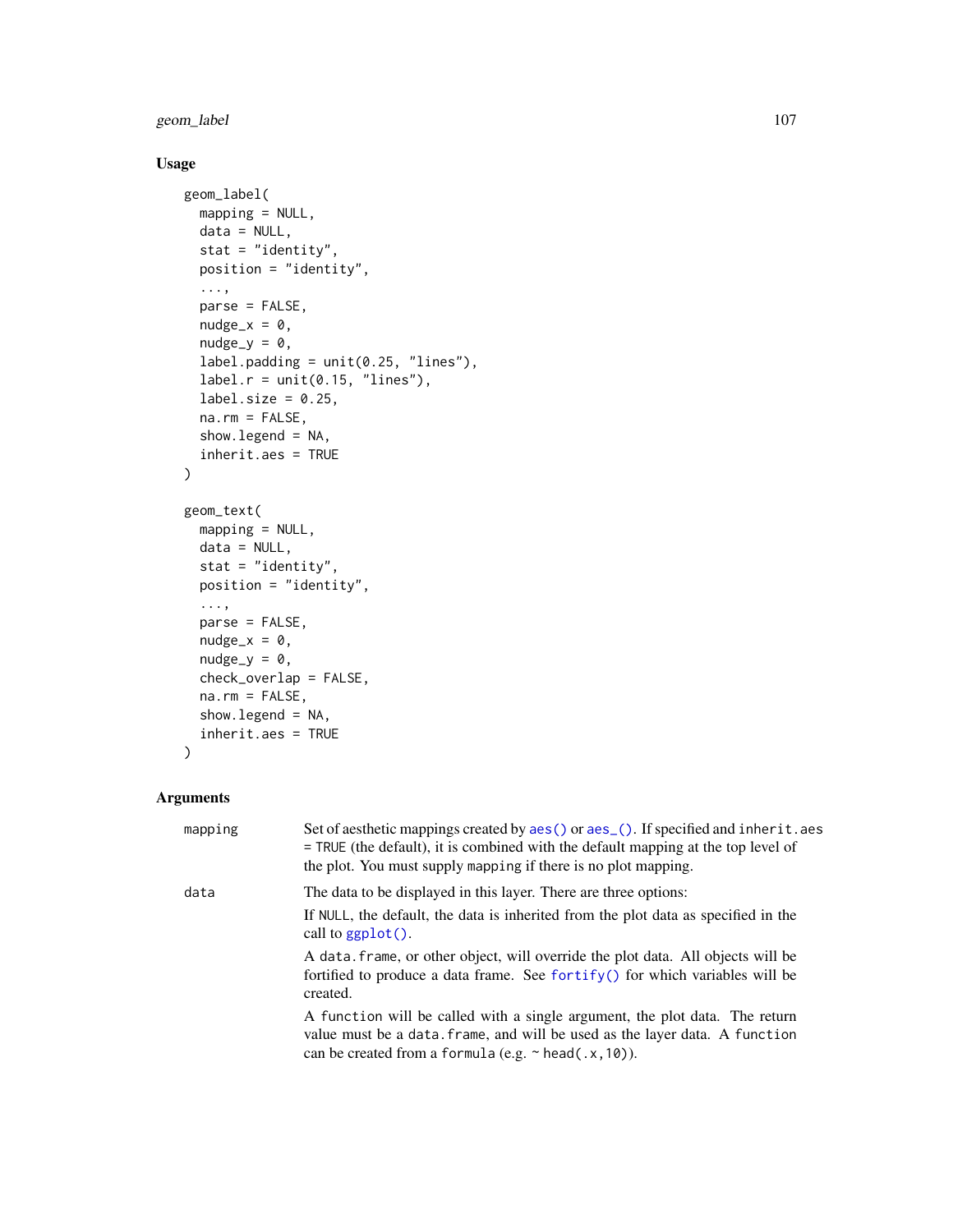| stat             | The statistical transformation to use on the data for this layer, as a string.                                                                                                                                                                                                                         |
|------------------|--------------------------------------------------------------------------------------------------------------------------------------------------------------------------------------------------------------------------------------------------------------------------------------------------------|
| position         | Position adjustment, either as a string, or the result of a call to a position adjust-<br>ment function. Cannot be jointy specified with nudge_x or nudge_y.                                                                                                                                           |
|                  | Other arguments passed on to layer (). These are often aesthetics, used to set<br>an aesthetic to a fixed value, like colour = "red" or size = 3. They may also<br>be parameters to the paired geom/stat.                                                                                              |
| parse            | If TRUE, the labels will be parsed into expressions and displayed as described in<br>?plotmath.                                                                                                                                                                                                        |
| nudge_x, nudge_y |                                                                                                                                                                                                                                                                                                        |
|                  | Horizontal and vertical adjustment to nudge labels by. Useful for offsetting text<br>from points, particularly on discrete scales. Cannot be jointly specified with<br>position.                                                                                                                       |
| label.padding    | Amount of padding around label. Defaults to 0.25 lines.                                                                                                                                                                                                                                                |
| label.r          | Radius of rounded corners. Defaults to 0.15 lines.                                                                                                                                                                                                                                                     |
| label.size       | Size of label border, in mm.                                                                                                                                                                                                                                                                           |
| na.rm            | If FALSE, the default, missing values are removed with a warning. If TRUE,<br>missing values are silently removed.                                                                                                                                                                                     |
| show.legend      | logical. Should this layer be included in the legends? NA, the default, includes if<br>any aesthetics are mapped. FALSE never includes, and TRUE always includes. It<br>can also be a named logical vector to finely select the aesthetics to display.                                                 |
| inherit.aes      | If FALSE, overrides the default aesthetics, rather than combining with them.<br>This is most useful for helper functions that define both data and aesthetics and<br>shouldn't inherit behaviour from the default plot specification, e.g. borders().                                                  |
| check_overlap    | If TRUE, text that overlaps previous text in the same layer will not be plotted.<br>check_overlap happens at draw time and in the order of the data. Therefore<br>data should be arranged by the label column before calling geom_text(). Note<br>that this argument is not supported by geom_label(). |

#### Details

Note that when you resize a plot, text labels stay the same size, even though the size of the plot area changes. This happens because the "width" and "height" of a text element are 0. Obviously, text labels do have height and width, but they are physical units, not data units. For the same reason, stacking and dodging text will not work by default, and axis limits are not automatically expanded to include all text.

geom\_text() and geom\_label() add labels for each row in the data, even if coordinates x, y are set to single values in the call to geom\_label() or geom\_text(). To add labels at specified points use [annotate\(\)](#page-17-0) with annotate(geom = "text", ...) or annotate(geom = "label", ...).

To automatically position non-overlapping text labels see the [ggrepel](https://cran.r-project.org/package=ggrepel) package.

### Aesthetics

geom\_text() understands the following aesthetics (required aesthetics are in bold):

• x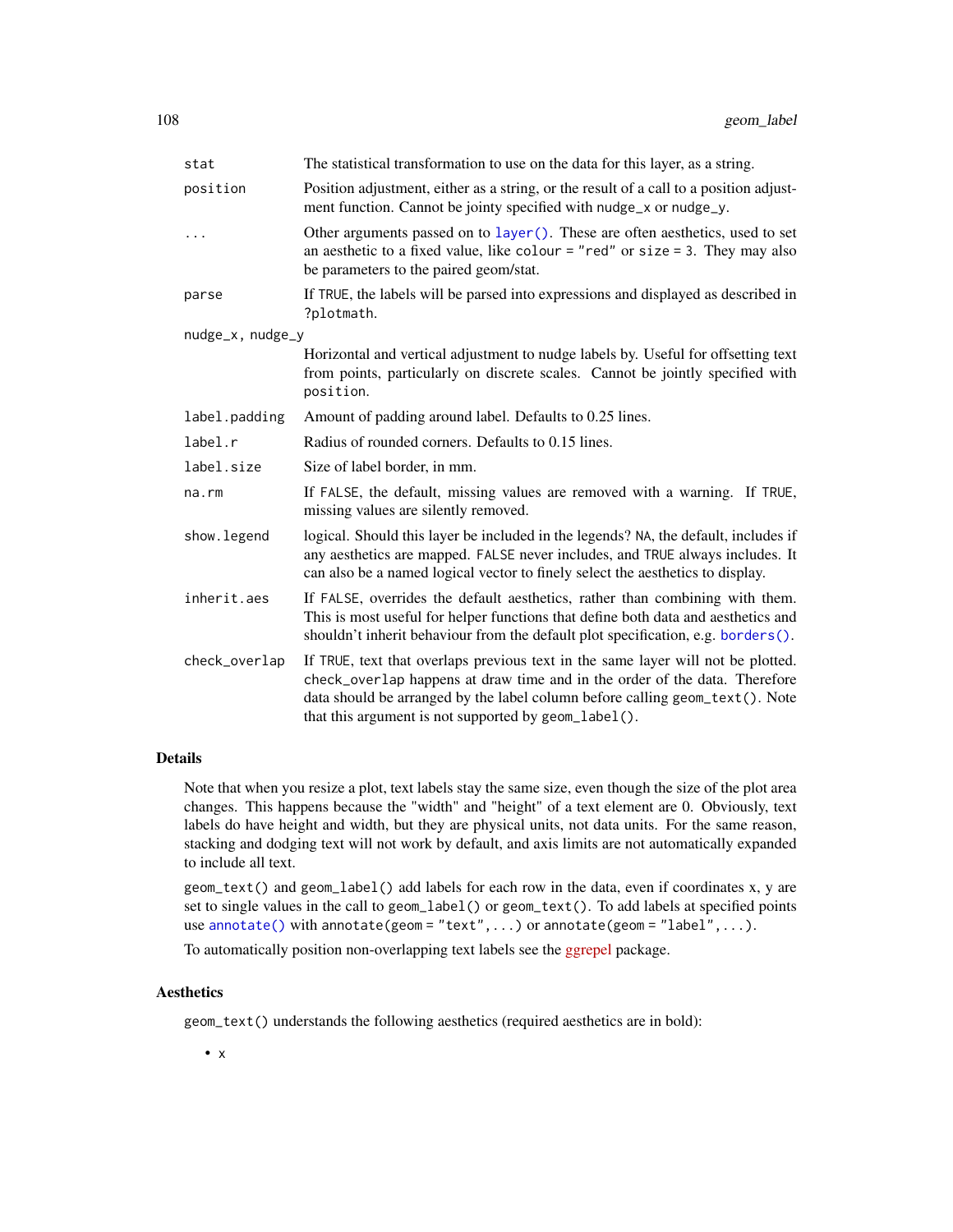# geom\_label 109

- y
- label
- alpha
- angle
- colour
- family
- fontface
- group
- hjust
- lineheight
- size
- vjust

Learn more about setting these aesthetics in vignette("ggplot2-specs").

#### geom\_label()

Currently geom\_label() does not support the check\_overlap argument or the angle aesthetic. Also, it is considerably slower than geom\_text(). The fill aesthetic controls the background colour of the label.

### Alignment

You can modify text alignment with the vjust and hjust aesthetics. These can either be a number between 0 (right/bottom) and 1 (top/left) or a character ("left", "middle", "right", "bottom", "center", "top"). There are two special alignments: "inward" and "outward". Inward always aligns text towards the center, and outward aligns it away from the center.

```
p <- ggplot(mtcars, aes(wt, mpg, label = rownames(mtcars)))
p + geom_text()
# Avoid overlaps
p + geom_text(check_overlap = TRUE)
# Labels with background
p + geom_label()
# Change size of the label
p + geometry = 10)
# Set aesthetics to fixed value
p +
  geom_point() +
  geom\_text(hjust = 0, nudge_x = 0.05)p +geom_point() +
  geom_text(vjust = 0, nudge_y = 0.5)
p +
```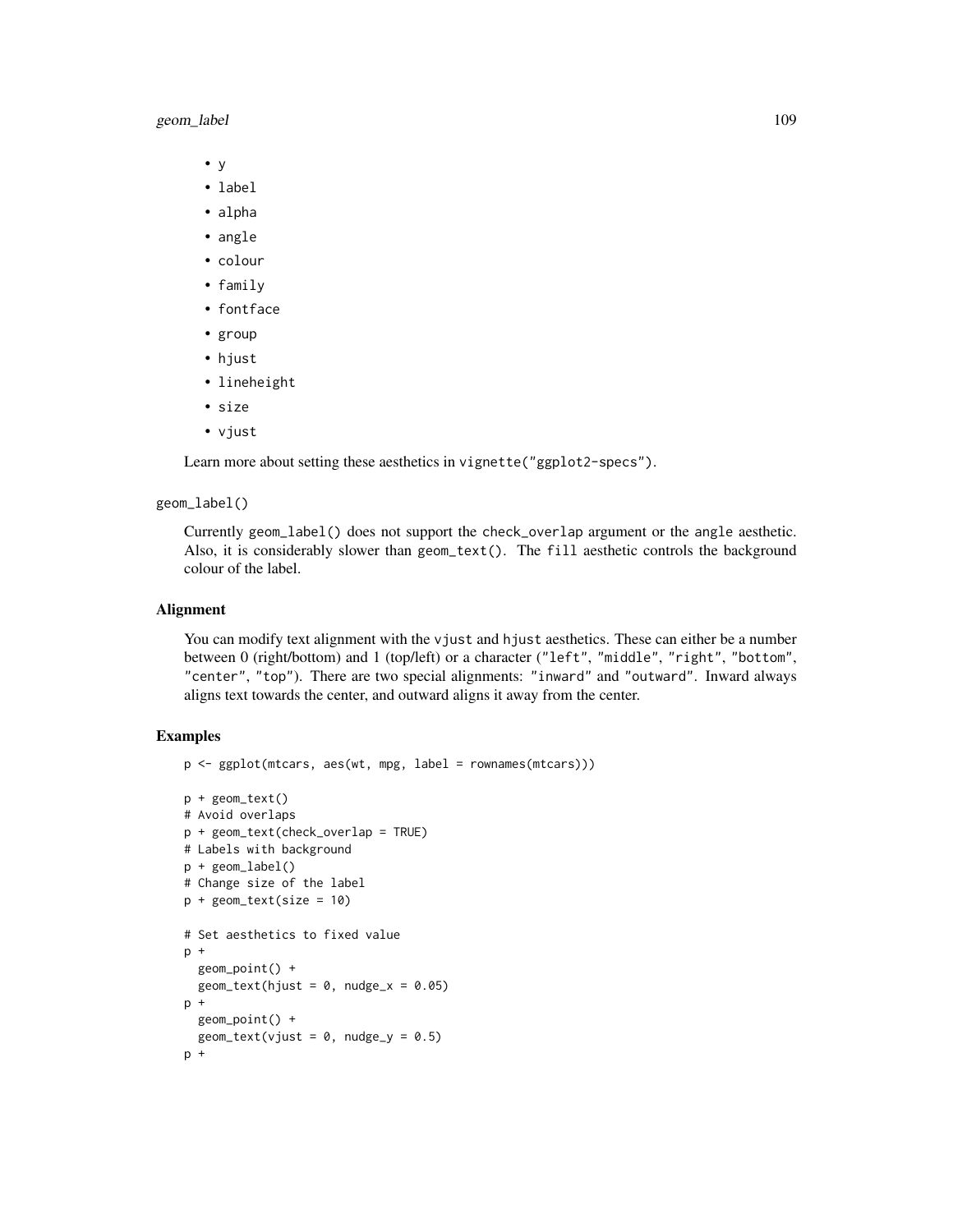```
geom_point() +
  geom_text(angle = 45)
## Not run:
# Doesn't work on all systems
p +geom_text(family = "Times New Roman")
## End(Not run)
# Add aesthetic mappings
p + geom_text(aes(colour = factor(cyl)))
p + geom_text(aes(colour = factor(cyl))) +
  scale_colour_discrete(l = 40)
p + geom\_label(aes(fill = factor(cyl)), colour = "white", fontface = "bold")p + geom_text(aes(size = wt))
# Scale height of text, rather than sqrt(height)
p +geom_text(aes(size = wt)) +
  scale\_radius(range = c(3, 6))# You can display expressions by setting parse = TRUE. The
# details of the display are described in ?plotmath, but note that
# geom_text uses strings, not expressions.
p +geom_text(
    \text{aes}(\text{label} = \text{past}(\text{wt}, \text{````(", cyl, ")", sep = "");}),parse = TRUE
  )
# Add a text annotation
p +
  geom_text() +
  annotate(
    "text", label = "plot mpg vs. wt",
    x = 2, y = 15, size = 8, colour = "red"
  \lambda# Aligning labels and bars --------------------------------------------------
df <- data.frame(
 x = factor(c(1, 1, 2, 2)),y = c(1, 3, 2, 1),grp = c("a", "b", "a", "b")
\lambda# ggplot2 doesn't know you want to give the labels the same virtual width
# as the bars:
ggplot(data = df, aes(x, y, group = grp)) +geom\_col(aes(fill = grp), position = "dodge") +geom_text(aes(label = y), position = "dodge")
# So tell it:
ggplot(data = df, aes(x, y, group = grp)) +
```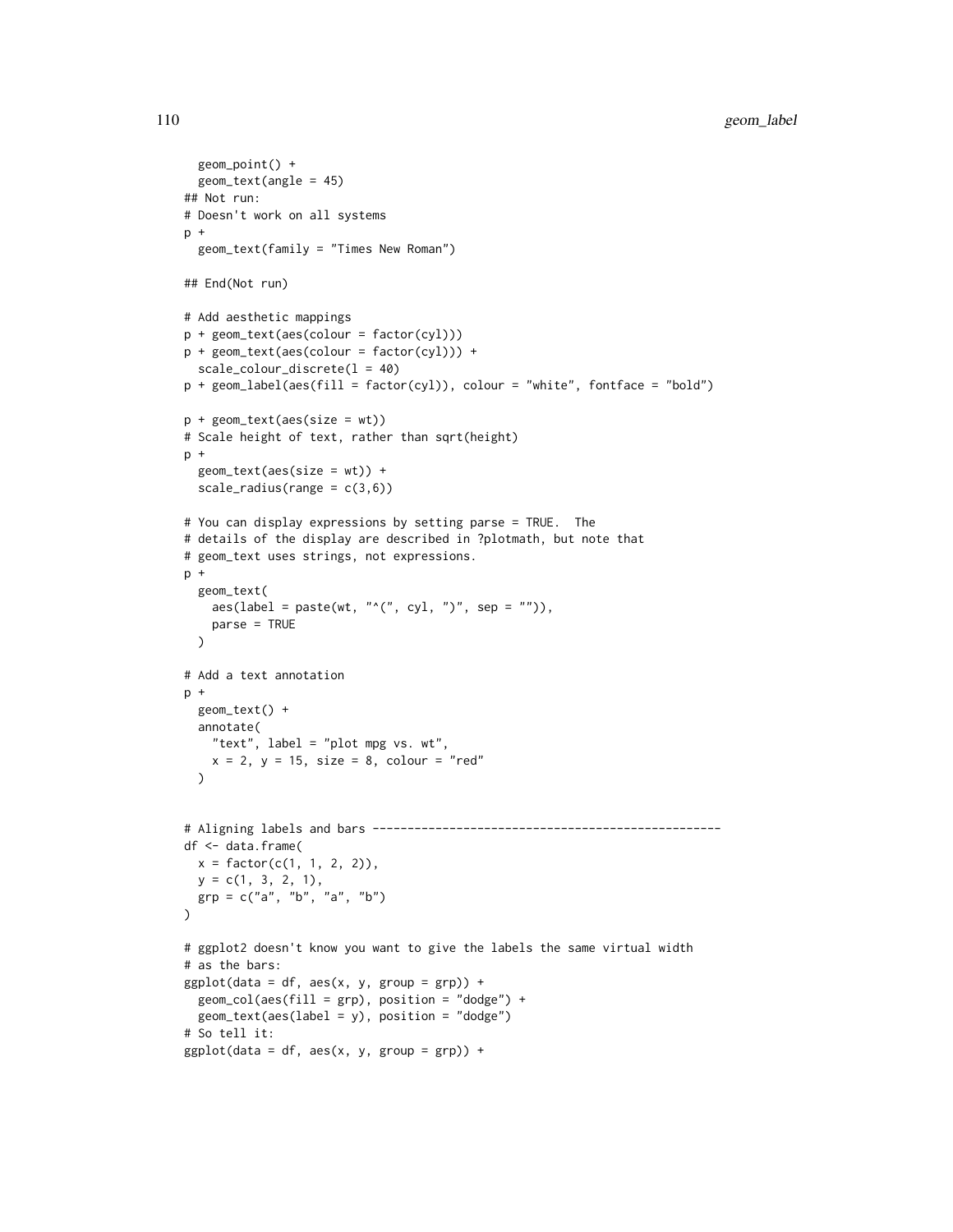```
geom\_col(aes(fill = grp), position = "dodge") +geom\_text(aes(label = y), position = position_dode(0.9))# Use you can't nudge and dodge text, so instead adjust the y position
ggplot(data = df, aes(x, y, group = grp)) +geom\_col(aes(fill = grp), position = "dodge") +geom_text(
   aes(label = y, y = y + 0.05),
   position = position_dodge(0.9),
   vjust = 0\lambda# To place text in the middle of each bar in a stacked barplot, you
# need to set the vjust parameter of position_stack()
ggplot(data = df, aes(x, y, group = grp)) +geom\_col(aes(fill = grp)) +geom\_text(aes(label = y), position = position_stack(vjust = 0.5))
# Justification -------------------------------------------------------------
df <- data.frame(
 x = c(1, 1, 2, 2, 1.5),
 y = c(1, 2, 1, 2, 1.5),
 text = c("bottom-left", "bottom-right", "top-left", "top-right", "center")
\mathcal{L}ggplot(df, aes(x, y)) +geom_text(aes(label = text))
ggplot(df, aes(x, y)) +geom_text(aes(label = text), vjust = "inward", hjust = "inward")
```
geom\_map *Polygons from a reference map*

#### Description

This is pure annotation, so does not affect position scales.

```
geom_map(
  mapping = NULL,
  data = NULL,stat = "identity",
  ...,
 map,
 na.rm = FALSE,
  show.legend = NA,
  inherit.aes = TRUE
)
```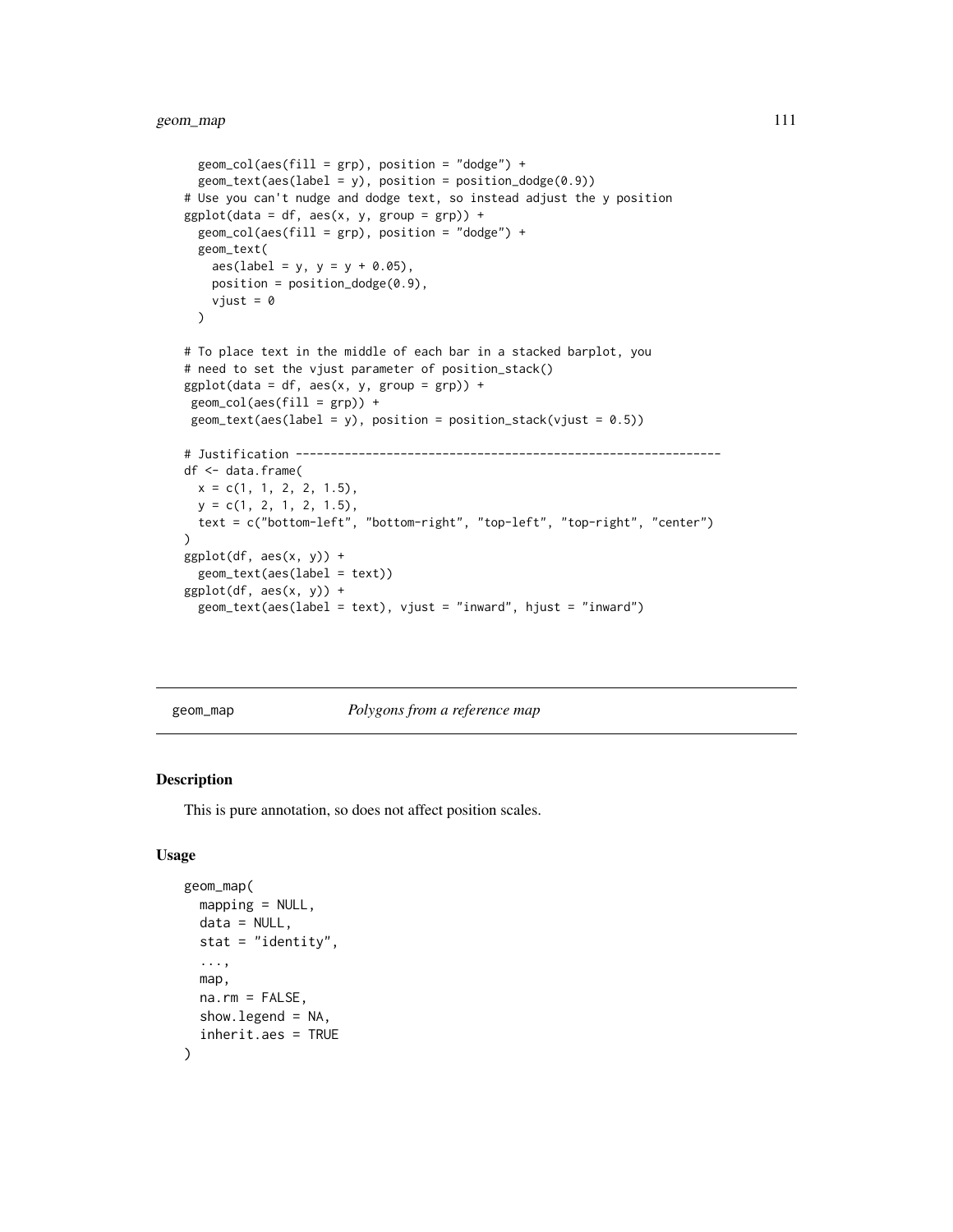# Arguments

| mapping     | Set of aesthetic mappings created by aes() or aes_(). If specified and inherit.aes<br>= TRUE (the default), it is combined with the default mapping at the top level of<br>the plot. You must supply mapping if there is no plot mapping.              |
|-------------|--------------------------------------------------------------------------------------------------------------------------------------------------------------------------------------------------------------------------------------------------------|
| data        | The data to be displayed in this layer. There are three options:<br>If NULL, the default, the data is inherited from the plot data as specified in the<br>call to ggplot().                                                                            |
|             | A data. frame, or other object, will override the plot data. All objects will be<br>fortified to produce a data frame. See fortify() for which variables will be<br>created.                                                                           |
|             | A function will be called with a single argument, the plot data. The return<br>value must be a data. frame, and will be used as the layer data. A function<br>can be created from a formula (e.g. $\sim$ head(.x, 10)).                                |
| stat        | The statistical transformation to use on the data for this layer, as a string.                                                                                                                                                                         |
| .           | Other arguments passed on to layer(). These are often aesthetics, used to set<br>an aesthetic to a fixed value, like colour = "red" or size = 3. They may also<br>be parameters to the paired geom/stat.                                               |
| map         | Data frame that contains the map coordinates. This will typically be created<br>using fortify() on a spatial object. It must contain columns x or long, y or<br>lat, and region or id.                                                                 |
| $na$ . $rm$ | If FALSE, the default, missing values are removed with a warning. If TRUE,<br>missing values are silently removed.                                                                                                                                     |
| show.legend | logical. Should this layer be included in the legends? NA, the default, includes if<br>any aesthetics are mapped. FALSE never includes, and TRUE always includes. It<br>can also be a named logical vector to finely select the aesthetics to display. |
| inherit.aes | If FALSE, overrides the default aesthetics, rather than combining with them.<br>This is most useful for helper functions that define both data and aesthetics and<br>shouldn't inherit behaviour from the default plot specification, e.g. borders().  |

# Aesthetics

geom\_map() understands the following aesthetics (required aesthetics are in bold):

- map\_id
- alpha
- colour
- fill
- group
- linetype
- size
- subgroup

Learn more about setting these aesthetics in vignette("ggplot2-specs").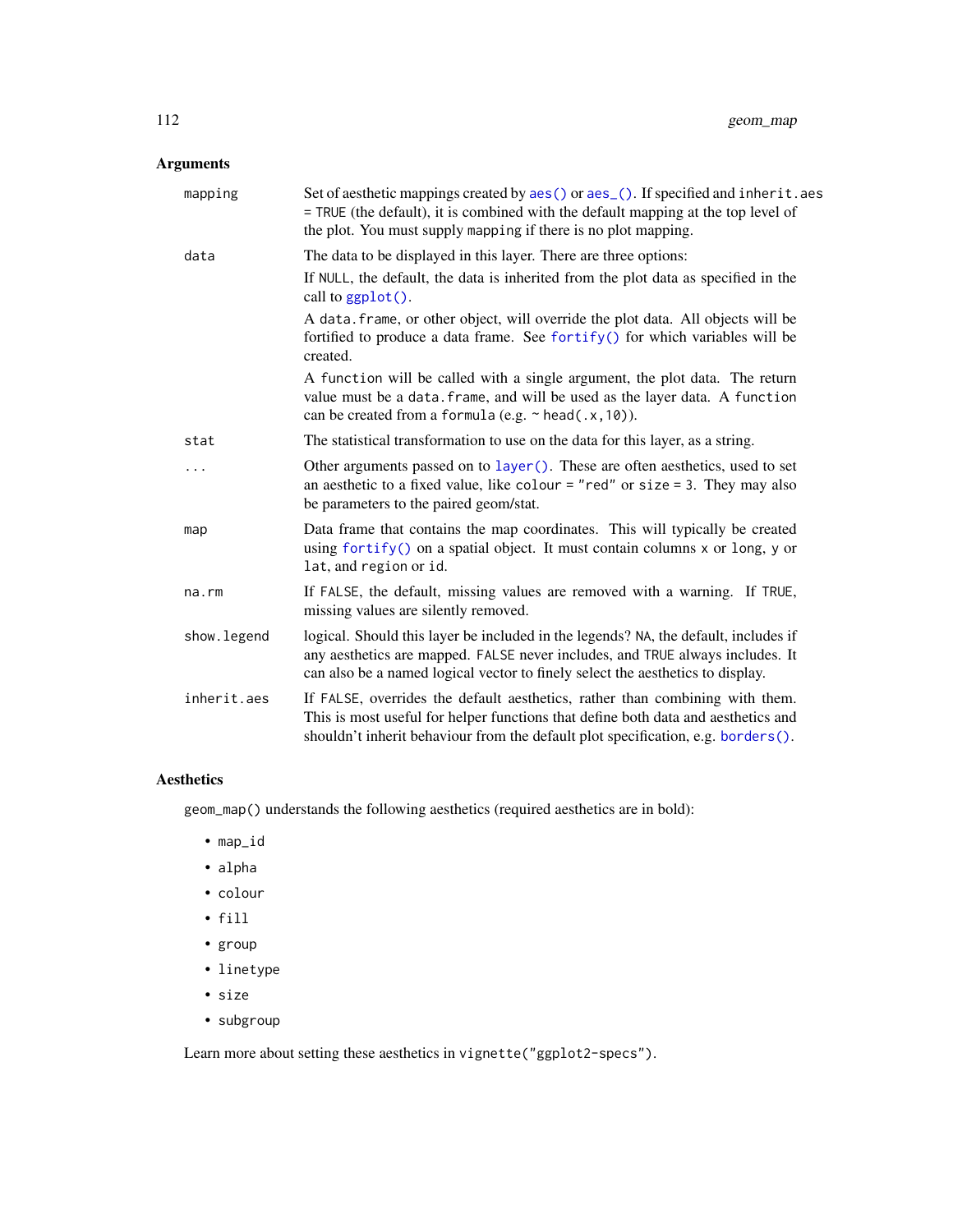#### geom\_map 113

```
# When using geom_polygon, you will typically need two data frames:
# one contains the coordinates of each polygon (positions), and the
# other the values associated with each polygon (values). An id
# variable links the two together
ids <- factor(c("1.1", "2.1", "1.2", "2.2", "1.3", "2.3"))
values <- data.frame(
  id = ids.
  value = c(3, 3.1, 3.1, 3.2, 3.15, 3.5)
)
positions <- data.frame(
  id = rep(ids, each = 4),x = c(2, 1, 1.1, 2.2, 1, 0, 0.3, 1.1, 2.2, 1.1, 1.2, 2.5, 1.1, 0.3,
  0.5, 1.2, 2.5, 1.2, 1.3, 2.7, 1.2, 0.5, 0.6, 1.3),
  y = c(-0.5, 0, 1, 0.5, 0, 0.5, 1.5, 1, 0.5, 1, 2.1, 1.7, 1, 1.5,
  2.2, 2.1, 1.7, 2.1, 3.2, 2.8, 2.1, 2.2, 3.3, 3.2)
)
ggplot(values) +
  geom_map(aes(map_id = id), map = positions) +expand_limits(positions)
ggplot(values, aes(fill = value)) +
  geom_map(aes(map_id = id), map = positions) +expand_limits(positions)
ggplot(values, aes(fill = value)) +geom_map(aes(map_id = id), map = positions) +expand_limits(positions) + ylim(0, 3)
# Better example
if (require(maps)) {
  crimes <- data.frame(state = tolower(rownames(USArrests)), USArrests)
  # Equivalent to crimes %>% tidyr::pivot_longer(Murder:Rape)
  vars <- lapply(names(crimes)[-1], function(j) {
   data.frame(state = crimes$state, variable = j, value = crimes[[j]])
  })
  crimes_long <- do.call("rbind", vars)
  states_map <- map_data("state")
  ggplot(crimes, aes(map_id = state)) +
    geom_map(aes(fill = Murder), map = states_map) +expand_limits(x =states_map$long, y =states_map$lat)
  last_plot() + coord_map()
  ggplot(crimes_long, aes(map_id = state)) +
    geom_map(aes(fill = value), map = states_map) +
    expand_limits(x =states_map$long, y =states_map$lat) +
    facet_wrap( ~ variable)
```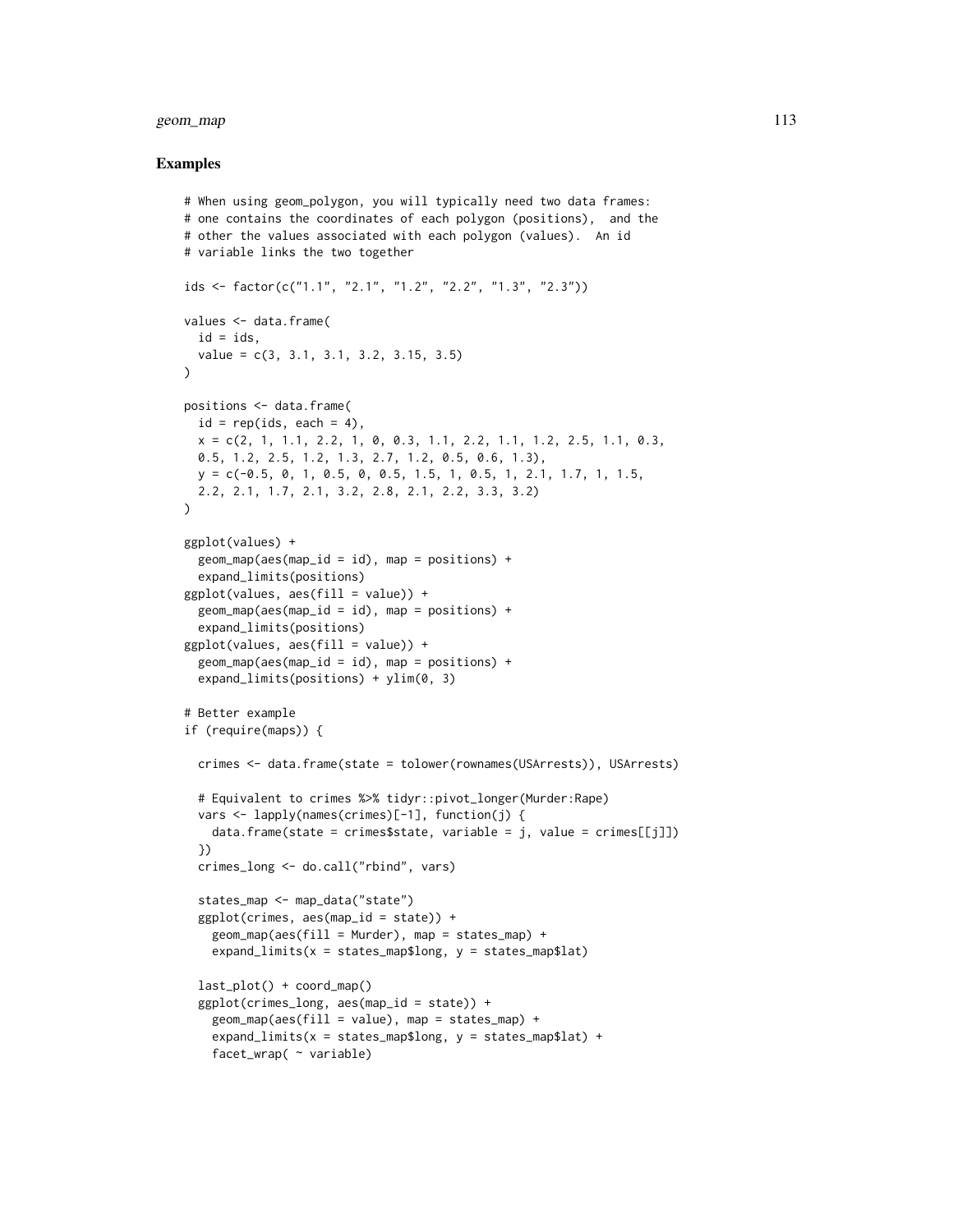}

<span id="page-113-0"></span>

#### <span id="page-113-1"></span>Description

geom\_path() connects the observations in the order in which they appear in the data. geom\_line() connects them in order of the variable on the x axis. geom\_step() creates a stairstep plot, highlighting exactly when changes occur. The group aesthetic determines which cases are connected together.

```
geom_path(
 mapping = NULL,
 data = NULL,stat = "identity",
 position = "identity",
  ...,
  lineend = "butt",
  linejoin = "round",
  linemitre = 10,
  arrow = NULL,
 na.rm = FALSE,
  show.legend = NA,
  inherit.aes = TRUE
)
geom_line(
 mapping = NULL,
 data = NULL,stat = "identity",
 position = "identity",
 na.rm = FALSE,
 orientation = NA,
  show.legend = NA,
  inherit.aes = TRUE,
  ...
)
geom_step(
 mapping = NULL,
 data = NULL,stat = "identity",
  position = "identity",
  direction = "hv",
```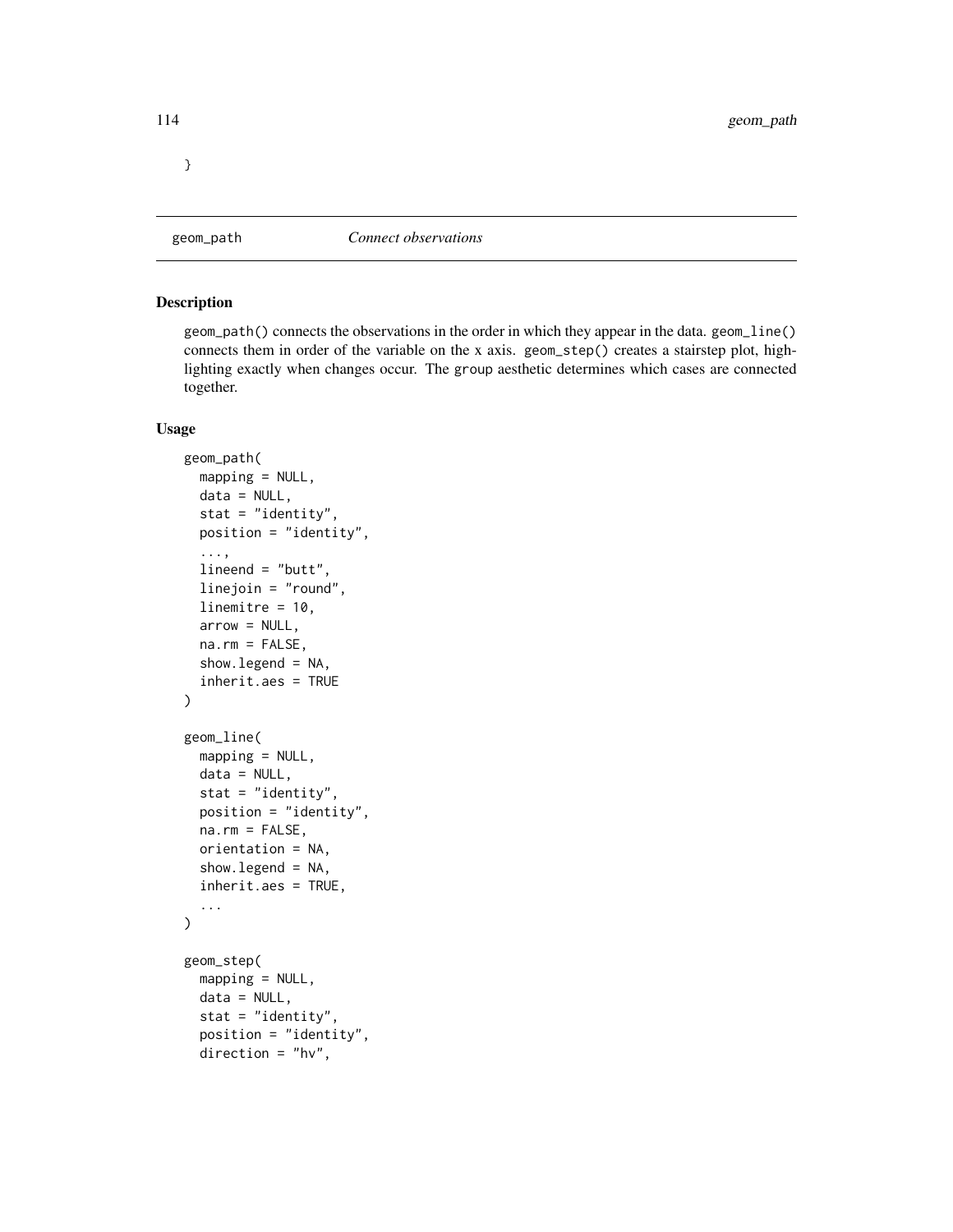# geom\_path 115

```
na.rm = FALSE,show.legend = NA,
inherit.aes = TRUE,
...
```
# Arguments

 $\mathcal{L}$ 

| mapping     | Set of aesthetic mappings created by aes() or aes_(). If specified and inherit.aes<br>= TRUE (the default), it is combined with the default mapping at the top level of<br>the plot. You must supply mapping if there is no plot mapping.                                               |
|-------------|-----------------------------------------------------------------------------------------------------------------------------------------------------------------------------------------------------------------------------------------------------------------------------------------|
| data        | The data to be displayed in this layer. There are three options:                                                                                                                                                                                                                        |
|             | If NULL, the default, the data is inherited from the plot data as specified in the<br>call to ggplot().                                                                                                                                                                                 |
|             | A data. frame, or other object, will override the plot data. All objects will be<br>fortified to produce a data frame. See fortify() for which variables will be<br>created.                                                                                                            |
|             | A function will be called with a single argument, the plot data. The return<br>value must be a data. frame, and will be used as the layer data. A function<br>can be created from a formula (e.g. ~ head(.x, 10)).                                                                      |
| stat        | The statistical transformation to use on the data for this layer, as a string.                                                                                                                                                                                                          |
| position    | Position adjustment, either as a string, or the result of a call to a position adjust-<br>ment function.                                                                                                                                                                                |
| .           | Other arguments passed on to layer (). These are often aesthetics, used to set<br>an aesthetic to a fixed value, like colour = "red" or size = 3. They may also<br>be parameters to the paired geom/stat.                                                                               |
| lineend     | Line end style (round, butt, square).                                                                                                                                                                                                                                                   |
| linejoin    | Line join style (round, mitre, bevel).                                                                                                                                                                                                                                                  |
| linemitre   | Line mitre limit (number greater than 1).                                                                                                                                                                                                                                               |
| arrow       | Arrow specification, as created by grid::arrow().                                                                                                                                                                                                                                       |
| na.rm       | If FALSE, the default, missing values are removed with a warning. If TRUE,<br>missing values are silently removed.                                                                                                                                                                      |
| show.legend | logical. Should this layer be included in the legends? NA, the default, includes if<br>any aesthetics are mapped. FALSE never includes, and TRUE always includes. It<br>can also be a named logical vector to finely select the aesthetics to display.                                  |
| inherit.aes | If FALSE, overrides the default aesthetics, rather than combining with them.<br>This is most useful for helper functions that define both data and aesthetics and<br>shouldn't inherit behaviour from the default plot specification, e.g. borders().                                   |
| orientation | The orientation of the layer. The default (NA) automatically determines the ori-<br>entation from the aesthetic mapping. In the rare event that this fails it can be<br>given explicitly by setting orientation to either "x" or "y". See the Orienta-<br>tion section for more detail. |
| direction   | direction of stairs: 'vh' for vertical then horizontal, 'hv' for horizontal then<br>vertical, or 'mid' for step half-way between adjacent x-values.                                                                                                                                     |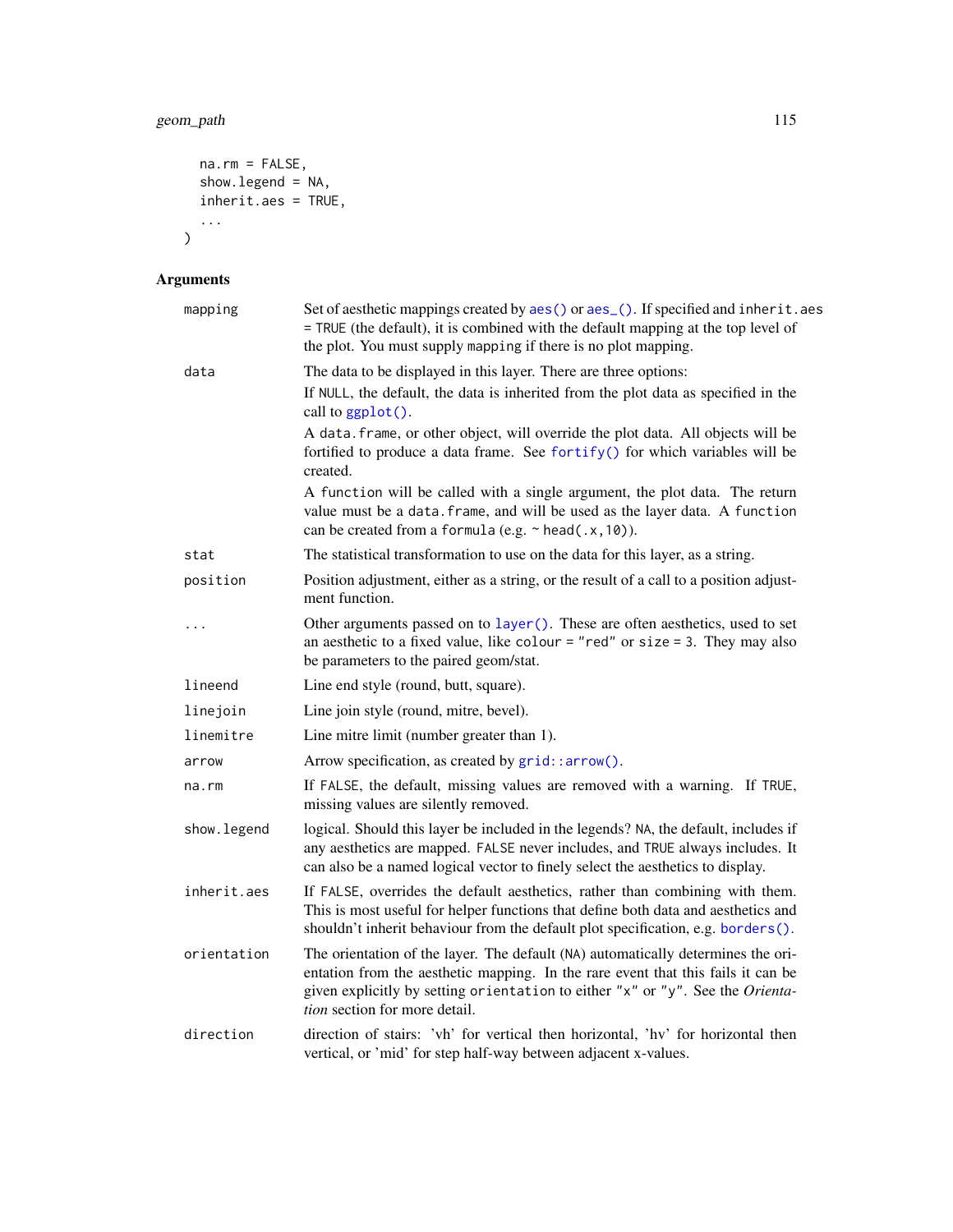### Details

An alternative parameterisation is [geom\\_segment\(\)](#page-137-0), where each line corresponds to a single case which provides the start and end coordinates.

#### **Orientation**

This geom treats each axis differently and, thus, can thus have two orientations. Often the orientation is easy to deduce from a combination of the given mappings and the types of positional scales in use. Thus, ggplot2 will by default try to guess which orientation the layer should have. Under rare circumstances, the orientation is ambiguous and guessing may fail. In that case the orientation can be specified directly using the orientation parameter, which can be either "x" or "y". The value gives the axis that the geom should run along, "x" being the default orientation you would expect for the geom.

#### **Aesthetics**

geom\_path() understands the following aesthetics (required aesthetics are in bold):

- x
- y
- alpha
- colour
- group
- linetype
- size

Learn more about setting these aesthetics in vignette("ggplot2-specs").

#### Missing value handling

geom\_path(), geom\_line(), and geom\_step() handle NA as follows:

- If an NA occurs in the middle of a line, it breaks the line. No warning is shown, regardless of whether na.rm is TRUE or FALSE.
- If an NA occurs at the start or the end of the line and na.rm is FALSE (default), the NA is removed with a warning.
- If an NA occurs at the start or the end of the line and na. rm is TRUE, the NA is removed silently, without warning.

# See Also

[geom\\_polygon\(\)](#page-119-0): Filled paths (polygons); [geom\\_segment\(\)](#page-137-0): Line segments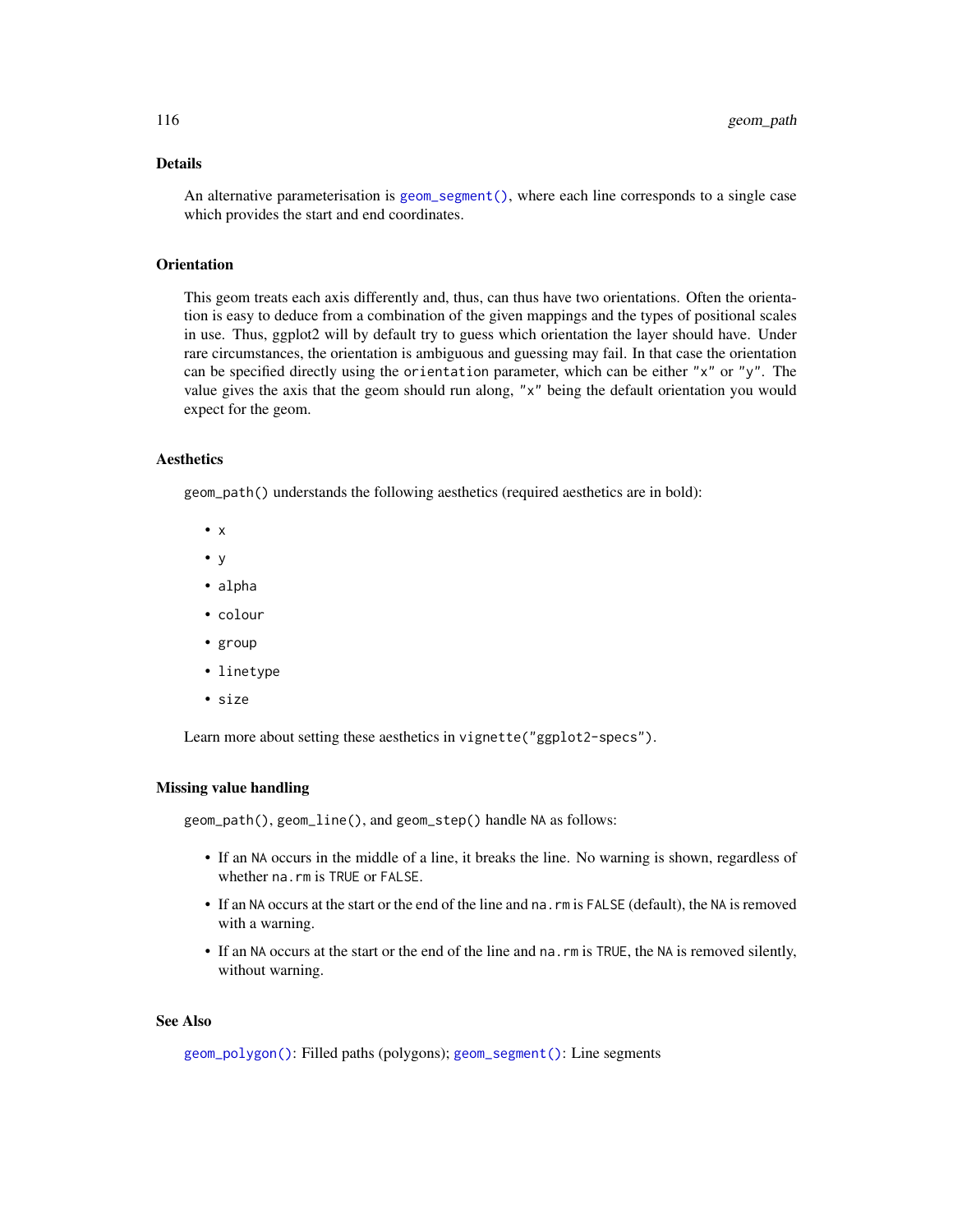# geom\_path 117

```
# geom_line() is suitable for time series
ggplot(economics, aes(date, unemploy)) + geom_line()
ggplot(economics_long, aes(date, value01, colour = variable)) +
  geom_line()
# You can get a timeseries that run vertically by setting the orientation
ggplot(economics, aes(un employ, date)) + geom\_line(orientation = "y")# geom_step() is useful when you want to highlight exactly when
# the y value changes
recent <- economics[economics$date > as.Date("2013-01-01"), ]
ggplot(recent, aes(date, unemploy)) + geom_line()
ggplot(recent, aes(date, unemploy)) + geom_step()
# geom_path lets you explore how two variables are related over time,
# e.g. unemployment and personal savings rate
m <- ggplot(economics, aes(unemploy/pop, psavert))
m + geom_path()
m + geom_path(aes(colour = as.numeric(date)))
# Changing parameters ----------------------------------------------
ggplot(economics, aes(date, unemploy)) +
  geom_line(colour = "red")
# Use the arrow parameter to add an arrow to the line
# See ?arrow for more details
c \leq - ggplot(economics, aes(x = date, y = pop))
c + geom\_line(arrow = arrow())c + geom_line(
  arrow = arrow(name = 15, ends = "both", type = "closed")\lambda# Control line join parameters
df <- data.frame(x = 1:3, y = c(4, 1, 9))
base \leq ggplot(df, aes(x, y))
base + geom\_path(size = 10)base + geom\_path(size = 10, lineend = "round")base + geom_path(size = 10, linejoin = "mitre", lineend = "butt")
# You can use NAs to break the line.
df <- data.frame(x = 1:5, y = c(1, 2, NA, 4, 5))
ggplot(df, aes(x, y)) + geom\_point() + geom\_line()# Setting line type vs colour/size
# Line type needs to be applied to a line as a whole, so it can
# not be used with colour or size that vary across a line
x \leq -\text{seq}(0.01, .99, \text{length.out} = 100)df <- data.frame(
 x = rep(x, 2),
  y = c(qlogis(x), 2 * qlogis(x)),
```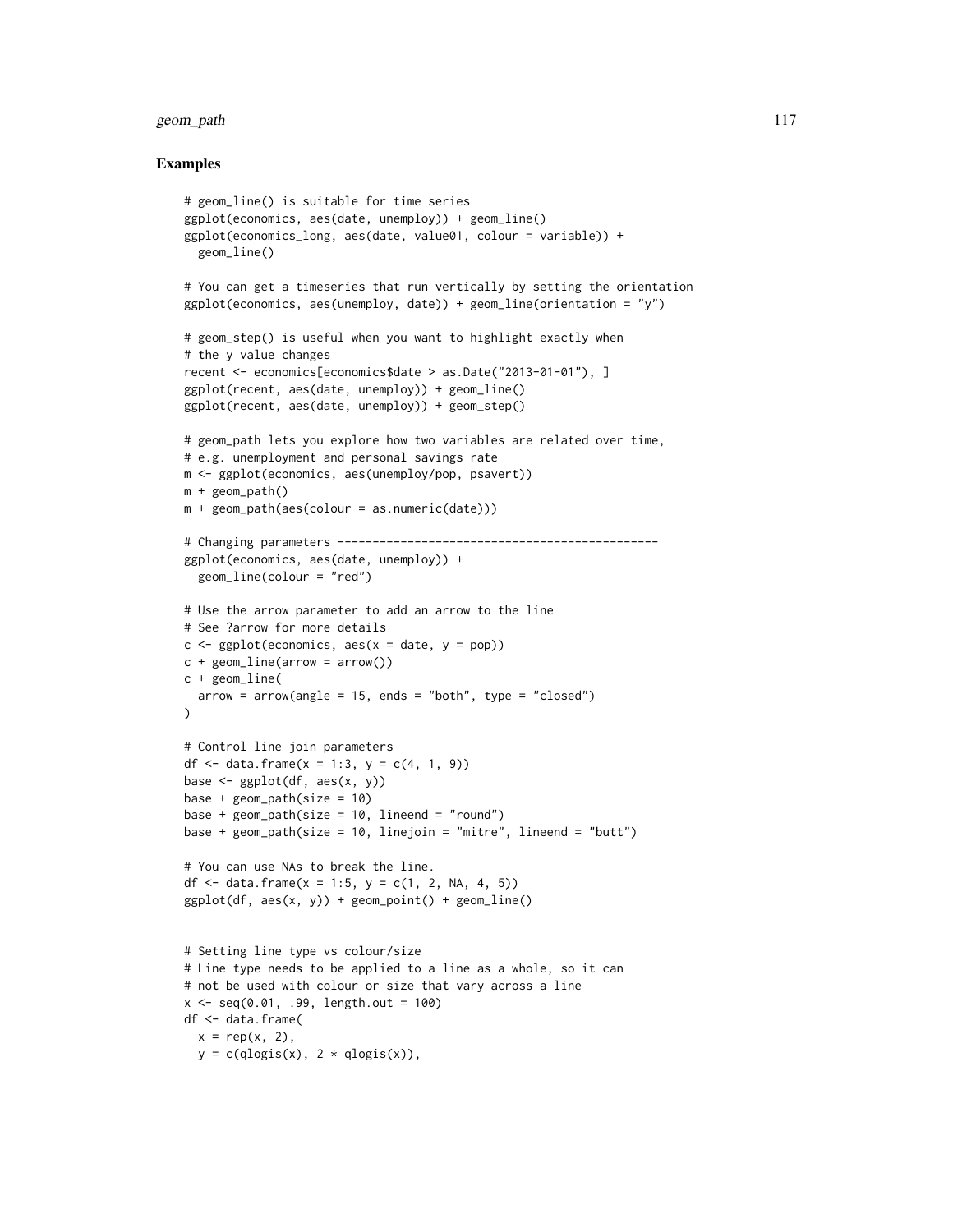```
group = rep(c("a", "b"),each = 100)
p <- ggplot(df, aes(x=x, y=y, group=group))
# These work
p + geom_line(linetype = 2)
p + geom\_line(aes(colour = group), linetype = 2)p + geom_line(aes(colour = x))
# But this doesn't
should_stop(p + geom_line(aes(colour = x), linetype=2))
```
geom\_point *Points*

#### Description

The point geom is used to create scatterplots. The scatterplot is most useful for displaying the relationship between two continuous variables. It can be used to compare one continuous and one categorical variable, or two categorical variables, but a variation like [geom\\_jitter\(\)](#page-103-0), [geom\\_count\(\)](#page-73-0), or [geom\\_bin2d\(\)](#page-61-0) is usually more appropriate. A *bubblechart* is a scatterplot with a third variable mapped to the size of points.

#### Usage

```
geom_point(
 mapping = NULL,
  data = NULL,
  stat = "identity",
 position = "identity",
  ...,
  na.rm = FALSE,
  show.legend = NA,
  inherit.aes = TRUE
)
```
#### Arguments

| mapping | Set of aesthetic mappings created by aes () or aes (). If specified and inherit. aes<br>$=$ TRUE (the default), it is combined with the default mapping at the top level of<br>the plot. You must supply mapping if there is no plot mapping. |
|---------|-----------------------------------------------------------------------------------------------------------------------------------------------------------------------------------------------------------------------------------------------|
| data    | The data to be displayed in this layer. There are three options:<br>If NULL, the default, the data is inherited from the plot data as specified in the<br>call to $ggplot()$ .                                                                |
|         | A data frame, or other object, will override the plot data. All objects will be<br>fortified to produce a data frame. See fortify() for which variables will be<br>created.                                                                   |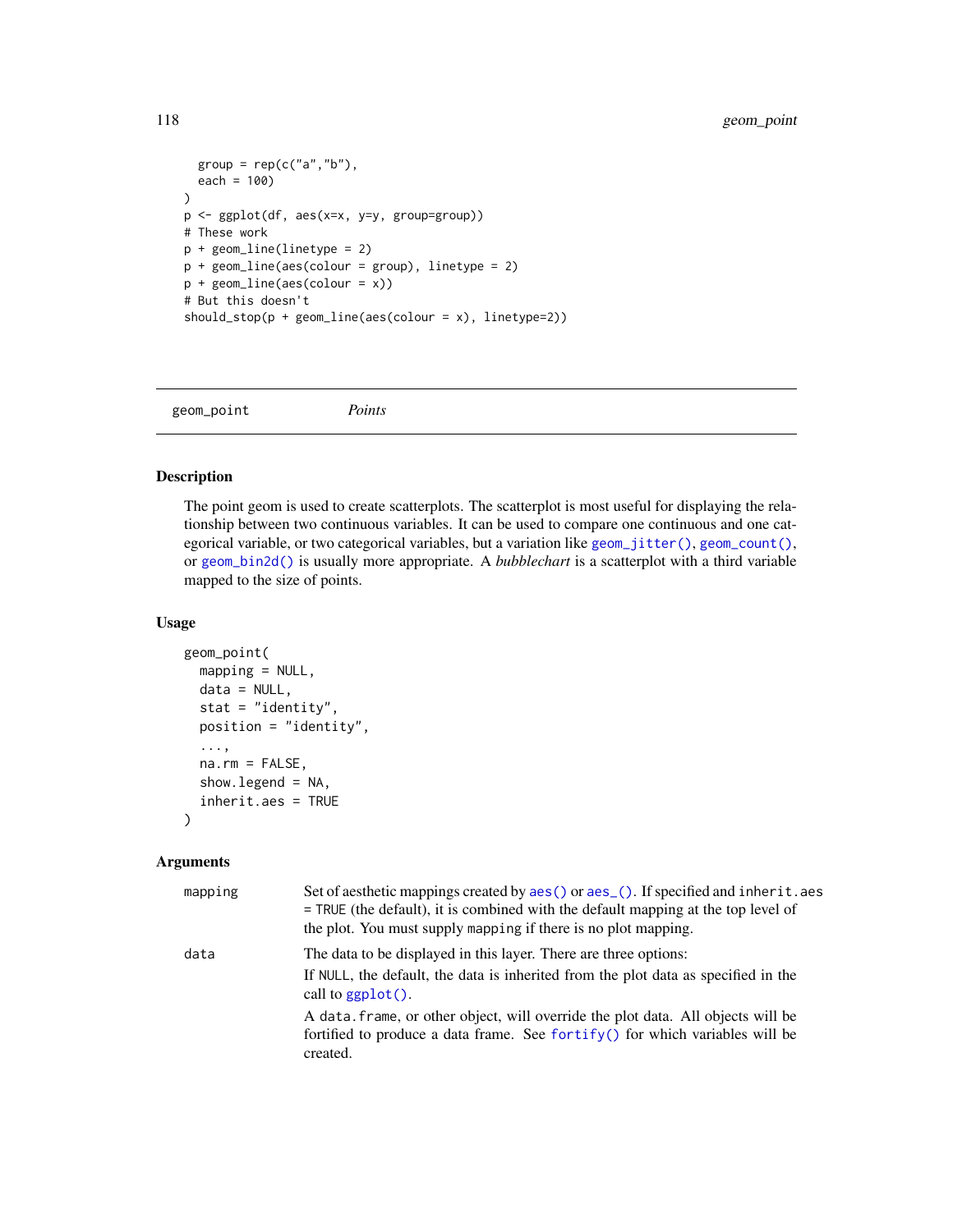|             | A function will be called with a single argument, the plot data. The return<br>value must be a data. frame, and will be used as the layer data. A function<br>can be created from a formula (e.g. $\sim$ head(.x, 10)).                                |
|-------------|--------------------------------------------------------------------------------------------------------------------------------------------------------------------------------------------------------------------------------------------------------|
| stat        | The statistical transformation to use on the data for this layer, as a string.                                                                                                                                                                         |
| position    | Position adjustment, either as a string, or the result of a call to a position adjust-<br>ment function.                                                                                                                                               |
|             | Other arguments passed on to layer (). These are often aesthetics, used to set<br>an aesthetic to a fixed value, like colour = "red" or size = 3. They may also<br>be parameters to the paired geom/stat.                                              |
| na.rm       | If FALSE, the default, missing values are removed with a warning. If TRUE,<br>missing values are silently removed.                                                                                                                                     |
| show.legend | logical. Should this layer be included in the legends? NA, the default, includes if<br>any aesthetics are mapped. FALSE never includes, and TRUE always includes. It<br>can also be a named logical vector to finely select the aesthetics to display. |
| inherit.aes | If FALSE, overrides the default aesthetics, rather than combining with them.<br>This is most useful for helper functions that define both data and aesthetics and<br>shouldn't inherit behaviour from the default plot specification, e.g. borders().  |

# **Overplotting**

The biggest potential problem with a scatterplot is overplotting: whenever you have more than a few points, points may be plotted on top of one another. This can severely distort the visual appearance of the plot. There is no one solution to this problem, but there are some techniques that can help. You can add additional information with [geom\\_smooth\(\)](#page-140-0), [geom\\_quantile\(\)](#page-126-0) or [geom\\_density\\_2d\(\)](#page-83-0). If you have few unique x values, [geom\\_boxplot\(\)](#page-64-0) may also be useful.

Alternatively, you can summarise the number of points at each location and display that in some way, using [geom\\_count\(\)](#page-73-0), [geom\\_hex\(\)](#page-101-0), or [geom\\_density2d\(\)](#page-83-1).

Another technique is to make the points transparent (e.g. geom\_point(alpha =  $0.05$ )) or very small (e.g. geom\_point(shape =  $"$ .")).

#### Aesthetics

geom\_point() understands the following aesthetics (required aesthetics are in bold):

- x
- y
- alpha
- colour
- fill
- group
- shape
- size
- stroke

Learn more about setting these aesthetics in vignette("ggplot2-specs").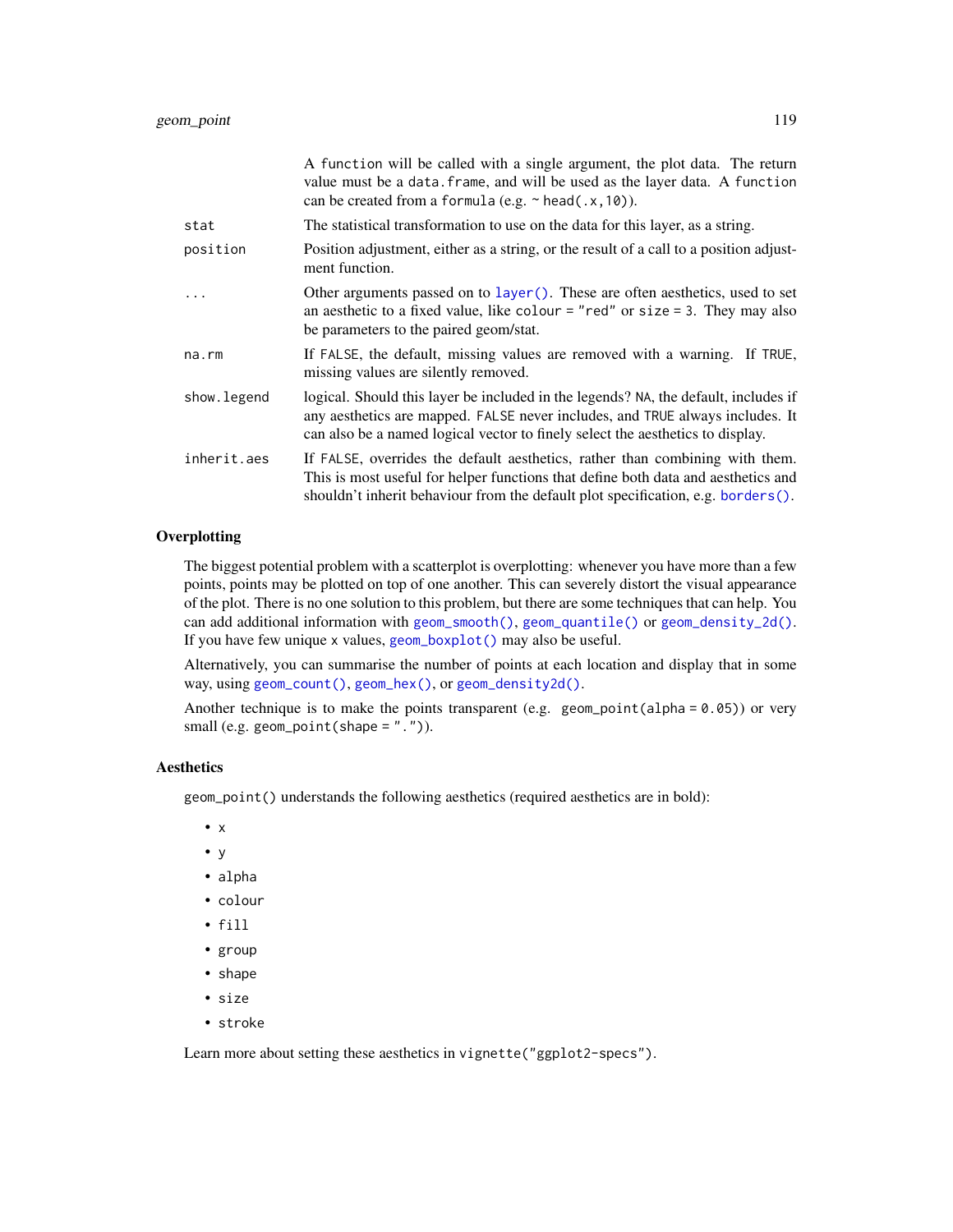```
p <- ggplot(mtcars, aes(wt, mpg))
p + geom_point()
# Add aesthetic mappings
p + geom\_point(aes(colour = factor(cyl)))p + geom_point(aes(shape = factor(cyl)))
# A "bubblechart":
p + geom\_point(aes(size = qsec))# Set aesthetics to fixed value
ggplot(mtcars, aes(wt, mpg)) + geom-point(colour = "red", size = 3)# Varying alpha is useful for large datasets
d <- ggplot(diamonds, aes(carat, price))
d + geom\_point(alpha = 1/10)d + geom_point(alpha = 1/20)
d + geom\_point(alpha = 1/100)# For shapes that have a border (like 21), you can colour the inside and
# outside separately. Use the stroke aesthetic to modify the width of the
# border
ggplot(mtcars, aes(wt, mpg)) +
  geom_point(shape = 21, colour = "black", fill = "white", size = 5, stroke = 5)
# You can create interesting shapes by layering multiple points of
# different sizes
p <- ggplot(mtcars, aes(mpg, wt, shape = factor(cyl)))
p +geom\_point(aes(colour = factor(cyl)), size = 4) +geom\_point(colour = "grey90", size = 1.5)
p +geom\_point(colour = "black", size = 4.5) +
  geom\_point(colour = "pink", size = 4) +
  geom_point(aes(shape = factor(cyl)))
# geom_point warns when missing values have been dropped from the data set
# and not plotted, you can turn this off by setting na.rm = TRUE
mtcars2 <- transform(mtcars, mpg = ifelse(runif(32) < 0.2, NA, mpg))
ggplot(mtcars2, aes(wt, mpg)) +
  geom_point()
ggplot(mtcars2, aes(wt, mpg)) +
  geom_point(na.rm = TRUE)
```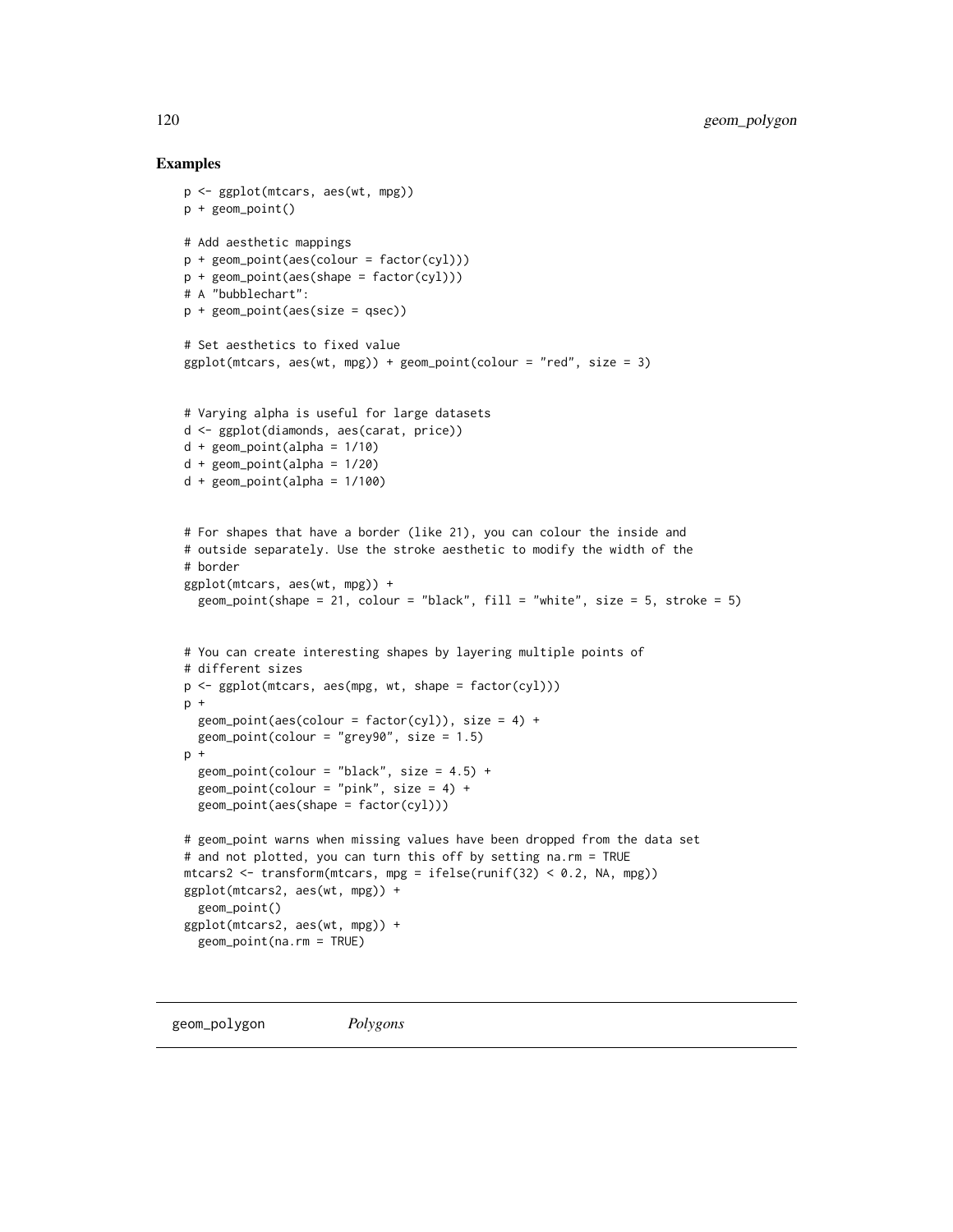# geom\_polygon 121

# Description

Polygons are very similar to paths (as drawn by [geom\\_path\(\)](#page-113-0)) except that the start and end points are connected and the inside is coloured by fill. The group aesthetic determines which cases are connected together into a polygon. From R 3.6 and onwards it is possible to draw polygons with holes by providing a subgroup aesthetic that differentiates the outer ring points from those describing holes in the polygon.

# Usage

```
geom_polygon(
 mapping = NULL,
 data = NULL,
  stat = "identity",
 position = "identity",
  rule = "evenodd",
  ...,
  na.rm = FALSE,show.legend = NA,
  inherit.aes = TRUE
)
```
#### Arguments

| mapping  | Set of aesthetic mappings created by aes() or aes_(). If specified and inherit.aes<br>= TRUE (the default), it is combined with the default mapping at the top level of<br>the plot. You must supply mapping if there is no plot mapping. |
|----------|-------------------------------------------------------------------------------------------------------------------------------------------------------------------------------------------------------------------------------------------|
| data     | The data to be displayed in this layer. There are three options:                                                                                                                                                                          |
|          | If NULL, the default, the data is inherited from the plot data as specified in the<br>call to ggplot().                                                                                                                                   |
|          | A data. frame, or other object, will override the plot data. All objects will be<br>fortified to produce a data frame. See fortify() for which variables will be<br>created.                                                              |
|          | A function will be called with a single argument, the plot data. The return<br>value must be a data. frame, and will be used as the layer data. A function<br>can be created from a formula (e.g. $\sim$ head(.x, 10)).                   |
| stat     | The statistical transformation to use on the data for this layer, as a string.                                                                                                                                                            |
| position | Position adjustment, either as a string, or the result of a call to a position adjust-<br>ment function.                                                                                                                                  |
| rule     | Either "evenodd" or "winding". If polygons with holes are being drawn (us-<br>ing the subgroup aesthetic) this argument defines how the hole coordinates are<br>interpreted. See the examples in grid:: pathGrob() for an explanation.    |
| .        | Other arguments passed on to layer (). These are often aesthetics, used to set<br>an aesthetic to a fixed value, like colour = "red" or size = 3. They may also<br>be parameters to the paired geom/stat.                                 |
| na.rm    | If FALSE, the default, missing values are removed with a warning. If TRUE,<br>missing values are silently removed.                                                                                                                        |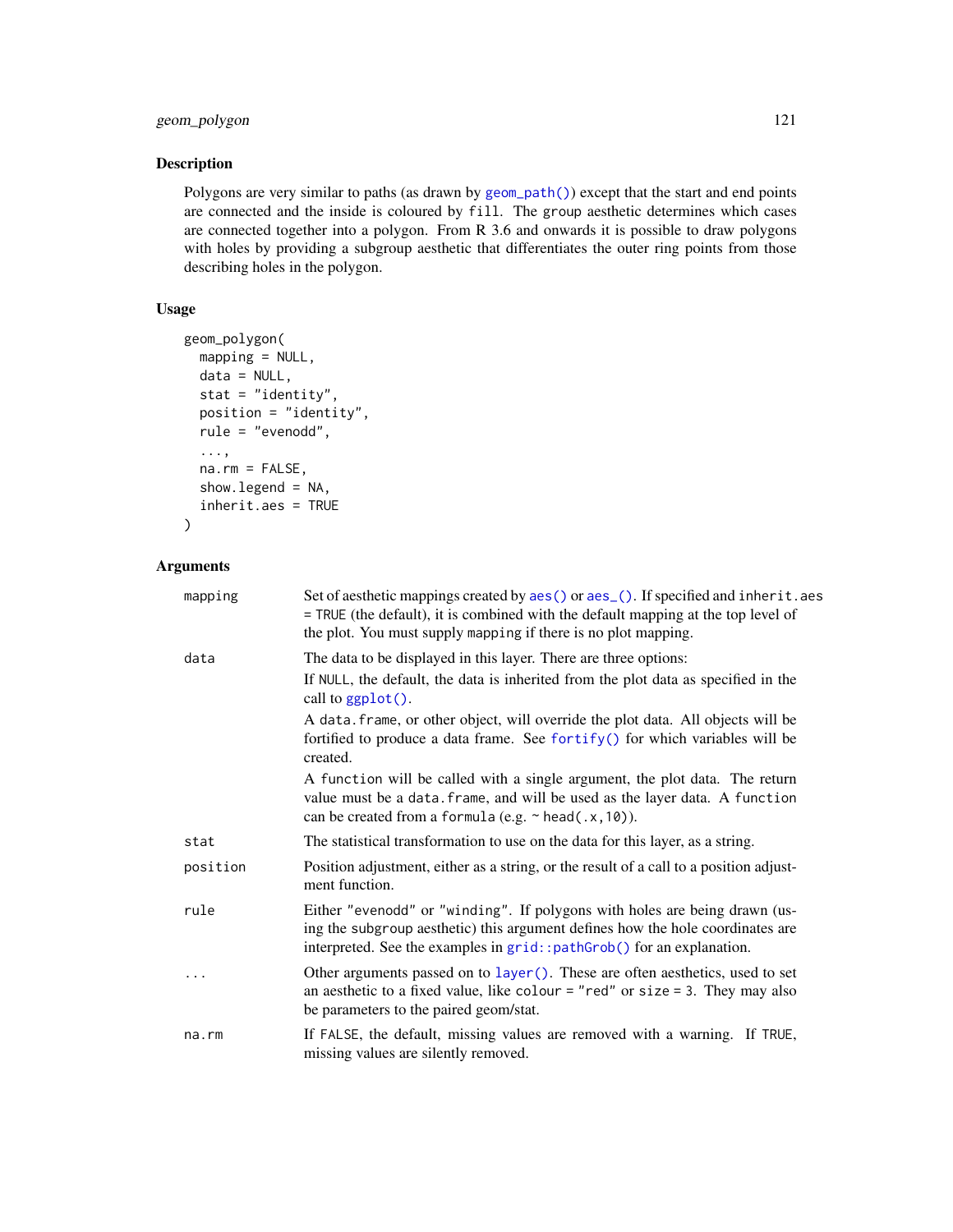| show.legend | logical. Should this layer be included in the legends? NA, the default, includes if<br>any aesthetics are mapped. FALSE never includes, and TRUE always includes. It<br>can also be a named logical vector to finely select the aesthetics to display. |
|-------------|--------------------------------------------------------------------------------------------------------------------------------------------------------------------------------------------------------------------------------------------------------|
| inherit.aes | If FALSE, overrides the default aesthetics, rather than combining with them.<br>This is most useful for helper functions that define both data and aesthetics and<br>shouldn't inherit behaviour from the default plot specification, e.g. borders().  |

#### Aesthetics

geom\_polygon() understands the following aesthetics (required aesthetics are in bold):

- x
- y
- alpha
- colour
- fill
- group
- linetype
- size
- subgroup

Learn more about setting these aesthetics in vignette("ggplot2-specs").

# See Also

[geom\\_path\(\)](#page-113-0) for an unfilled polygon, [geom\\_ribbon\(\)](#page-131-0) for a polygon anchored on the x-axis

```
# When using geom_polygon, you will typically need two data frames:
# one contains the coordinates of each polygon (positions), and the
# other the values associated with each polygon (values). An id
# variable links the two together
ids <- factor(c("1.1", "2.1", "1.2", "2.2", "1.3", "2.3"))
values <- data.frame(
  id = ids,
  value = c(3, 3.1, 3.1, 3.2, 3.15, 3.5)
\lambdapositions <- data.frame(
  id = rep(ids, each = 4),x = c(2, 1, 1.1, 2.2, 1, 0, 0.3, 1.1, 2.2, 1.1, 1.2, 2.5, 1.1, 0.3,0.5, 1.2, 2.5, 1.2, 1.3, 2.7, 1.2, 0.5, 0.6, 1.3),
  y = c(-0.5, 0, 1, 0.5, 0, 0.5, 1.5, 1, 0.5, 1, 2.1, 1.7, 1, 1.5,
  2.2, 2.1, 1.7, 2.1, 3.2, 2.8, 2.1, 2.2, 3.3, 3.2)
\lambda
```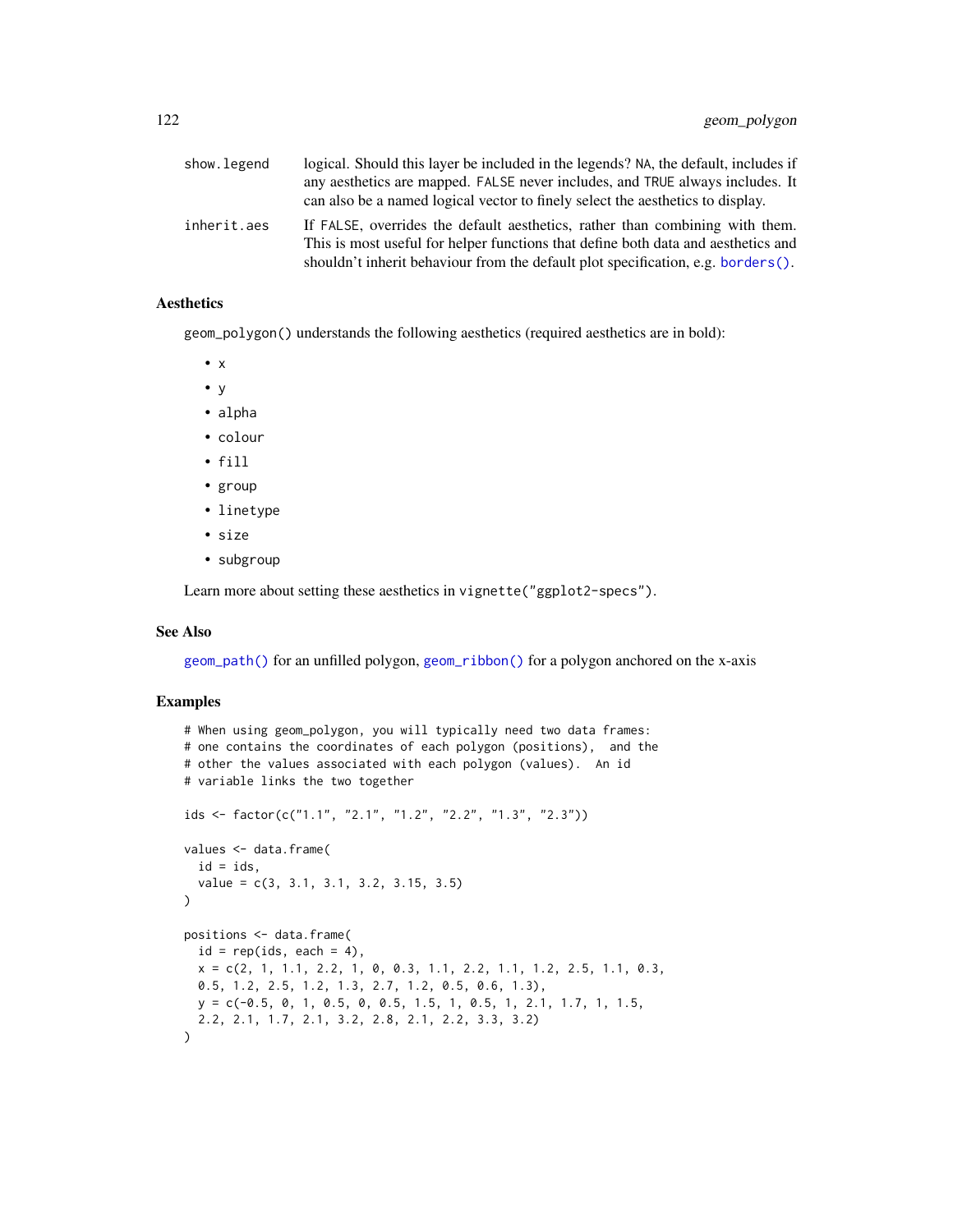```
# Currently we need to manually merge the two together
datapoly <- merge(values, positions, by = c("id"))
p \leftarrow \text{ggplot}(datapoly, aes(x = x, y = y)) +geom_polygon(aes(fill = value, group = id))
p
# Which seems like a lot of work, but then it's easy to add on
# other features in this coordinate system, e.g.:
stream <- data.frame(
 x = \text{cumsum}(\text{runif}(50, \text{max} = 0.1)),y = \text{cumsum}(\text{runif}(50, \text{max} = 0.1))\lambdap + geom_line(data = stream, colour = "grey30", size = 5)
# And if the positions are in longitude and latitude, you can use
# coord_map to produce different map projections.
if (packageVersion("grid") >= "3.6") {
  # As of R version 3.6 geom_polygon() supports polygons with holes
 # Use the subgroup aesthetic to differentiate holes from the main polygon
 holes <- do.call(rbind, lapply(split(datapoly, datapoly$id), function(df) {
    df$x <- df$x + 0.5 * (mean(df$x) - df$x)
   df$y <- df$y + 0.5 \times (mean(df$y) - df$y)
    df
 }))
 datapoly$subid <- 1L
 holes$subid <- 2L
 datapoly <- rbind(datapoly, holes)
 p \leftarrow ggplot(datapoly, aes(x = x, y = y)) +
    geom_polygon(aes(fill = value, group = id, subgroup = subid))
 p
}
```
geom\_qq\_line *A quantile-quantile plot*

#### Description

geom\_qq() and stat\_qq() produce quantile-quantile plots. geom\_qq\_line() and stat\_qq\_line() compute the slope and intercept of the line connecting the points at specified quartiles of the theoretical and sample distributions.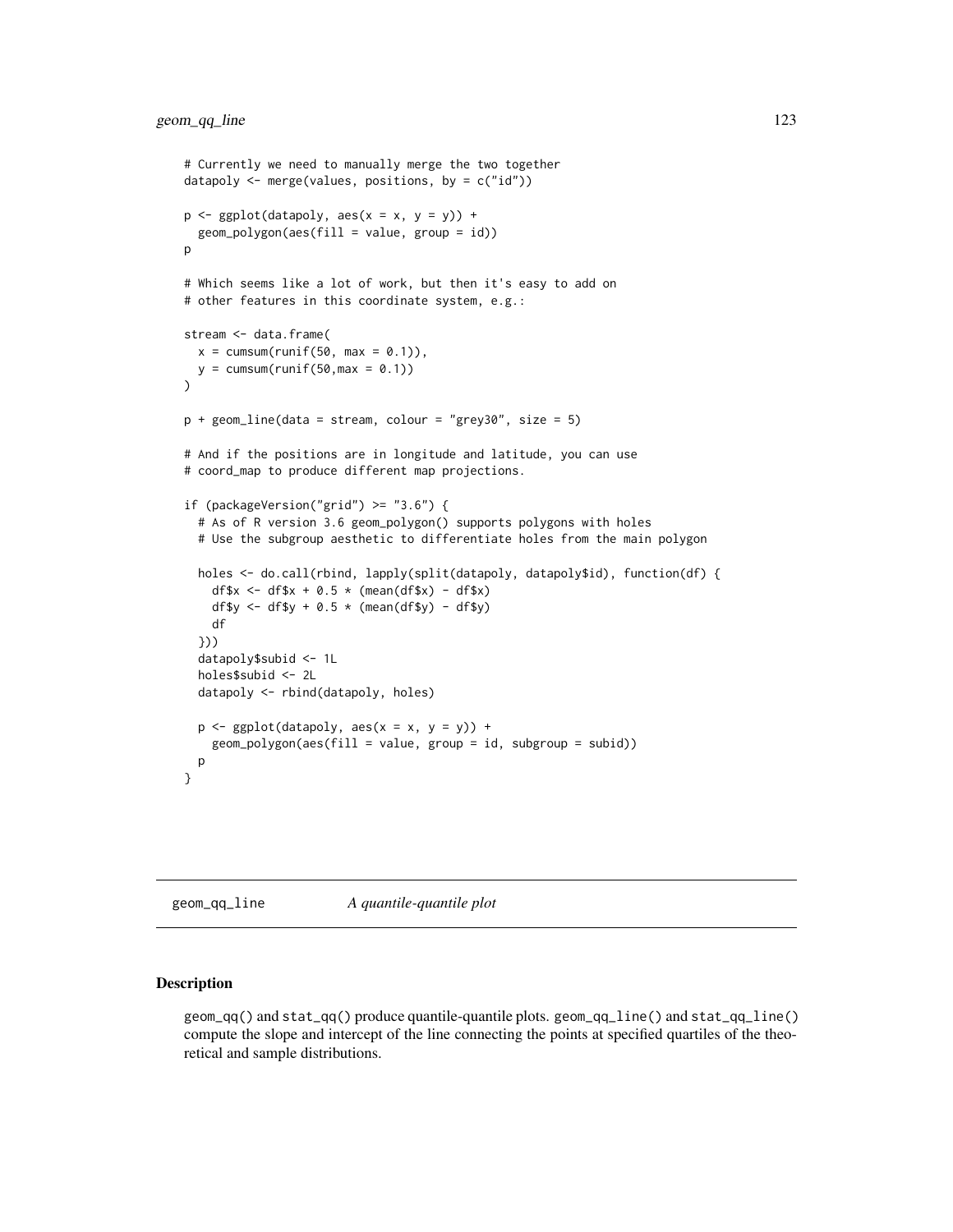```
geom_qq_line(
 mapping = NULL,
 data = NULL,geom = "path",
  position = "identity",
  ...,
  distribution = stats::qnorm,
  dparams = list(),
  line.p = c(0.25, 0.75),
  fullrange = FALSE,
  na.rm = FALSE,
  show.legend = NA,
  inherit.aes = TRUE
\lambdastat_qq_line(
 mapping = NULL,
  data = NULL,geom = "path",
 position = "identity",
  ...,
  distribution = stats::qnorm,
  dparams = list(),
  line.p = c(0.25, 0.75),
  fullrange = FALSE,
 na.rm = FALSE,
  show.legend = NA,
  inherit.aes = TRUE
\mathcal{L}geom_qq(
 mapping = NULL,
 data = NULL,geom = "point",
 position = "identity",
  ...,
  distribution = stats::qnorm,
  dparams = list(),
  na.rm = FALSE,
  show.legend = NA,
  inherit.aes = TRUE
\mathcal{L}stat_qq(
 mapping = NULL,
  data = NULL,geom = "point",
```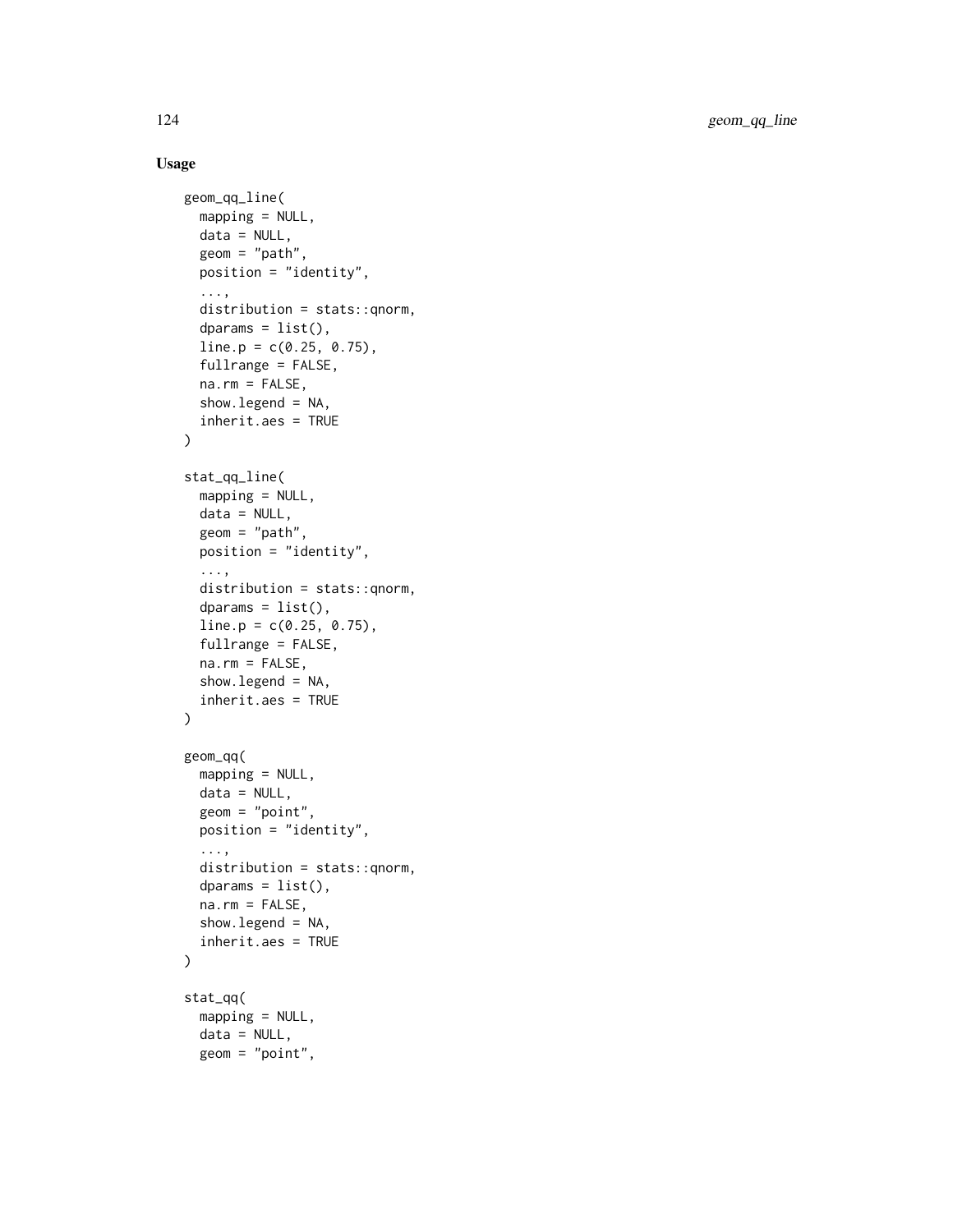# geom\_qq\_line 125

```
position = "identity",
  ...,
 distribution = stats::qnorm,
 dparams = list(),
 na.rm = FALSE,
 show.legend = NA,
 inherit.aes = TRUE
\mathcal{L}
```
# Arguments

| mapping      | Set of aesthetic mappings created by aes() or aes_(). If specified and inherit.aes<br>= TRUE (the default), it is combined with the default mapping at the top level of<br>the plot. You must supply mapping if there is no plot mapping.              |
|--------------|--------------------------------------------------------------------------------------------------------------------------------------------------------------------------------------------------------------------------------------------------------|
| data         | The data to be displayed in this layer. There are three options:                                                                                                                                                                                       |
|              | If NULL, the default, the data is inherited from the plot data as specified in the<br>call to $ggplot()$ .                                                                                                                                             |
|              | A data. frame, or other object, will override the plot data. All objects will be<br>fortified to produce a data frame. See fortify() for which variables will be<br>created.                                                                           |
|              | A function will be called with a single argument, the plot data. The return<br>value must be a data. frame, and will be used as the layer data. A function<br>can be created from a formula (e.g. $\sim$ head(.x, 10)).                                |
| geom         | The geometric object to use display the data                                                                                                                                                                                                           |
| position     | Position adjustment, either as a string, or the result of a call to a position adjust-<br>ment function.                                                                                                                                               |
| .            | Other arguments passed on to layer (). These are often aesthetics, used to set<br>an aesthetic to a fixed value, like colour = "red" or size = 3. They may also<br>be parameters to the paired geom/stat.                                              |
| distribution | Distribution function to use, if x not specified                                                                                                                                                                                                       |
| dparams      | Additional parameters passed on to distribution function.                                                                                                                                                                                              |
| line.p       | Vector of quantiles to use when fitting the Q-Q line, defaults defaults to $c(.25,.75)$ .                                                                                                                                                              |
| fullrange    | Should the q-q line span the full range of the plot, or just the data                                                                                                                                                                                  |
| na.rm        | If FALSE, the default, missing values are removed with a warning. If TRUE,<br>missing values are silently removed.                                                                                                                                     |
| show.legend  | logical. Should this layer be included in the legends? NA, the default, includes if<br>any aesthetics are mapped. FALSE never includes, and TRUE always includes. It<br>can also be a named logical vector to finely select the aesthetics to display. |
| inherit.aes  | If FALSE, overrides the default aesthetics, rather than combining with them.<br>This is most useful for helper functions that define both data and aesthetics and<br>shouldn't inherit behaviour from the default plot specification, e.g. borders().  |

# Aesthetics

stat\_qq() understands the following aesthetics (required aesthetics are in bold):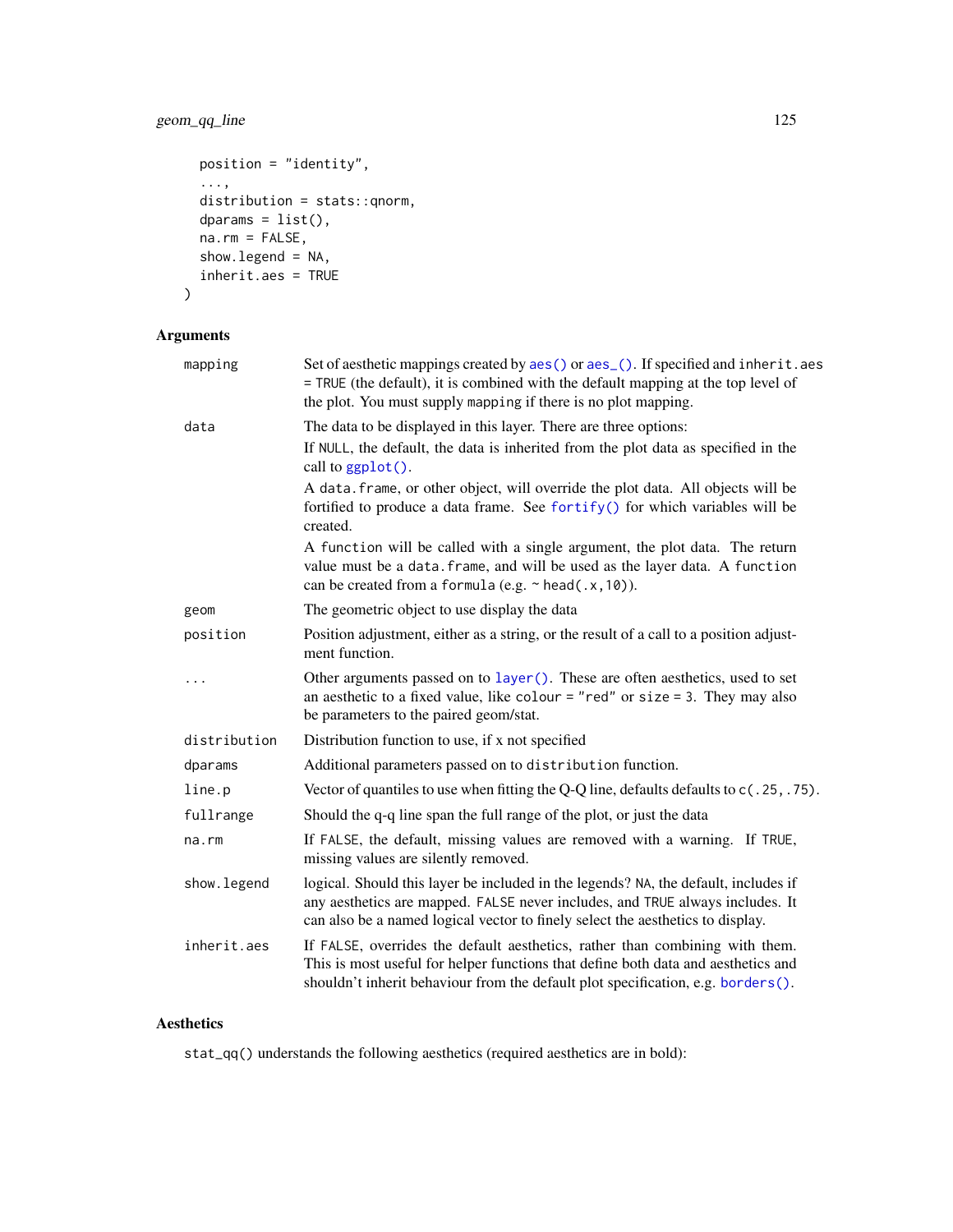- sample
- group
- x
- y

Learn more about setting these aesthetics in vignette("ggplot2-specs").

stat\_qq\_line() understands the following aesthetics (required aesthetics are in bold):

- sample
- group
- x
- y

Learn more about setting these aesthetics in vignette("ggplot2-specs").

#### Computed variables

Variables computed by stat\_qq():

sample sample quantiles

theoretical theoretical quantiles

Variables computed by stat\_qq\_line():

- x x-coordinates of the endpoints of the line segment connecting the points at the chosen quantiles of the theoretical and the sample distributions
- y y-coordinates of the endpoints

```
df \le data.frame(y = rt(200, df = 5))
p \leftarrow \text{ggplot}(df, \text{aes}(\text{sample} = y))p + stat_qq() + stat_qq_line()
# Use fitdistr from MASS to estimate distribution params
params <- as.list(MASS::fitdistr(df$y, "t")$estimate)
ggplot(df, aes(sample = y)) +stat_qq(distribution = qt, dparams = params["df"]) +
 stat_qq_line(distribution = qt, dparams = params["df"])
# Using to explore the distribution of a variable
ggplot(mtcars, aes(sample = mpg)) +
 stat_qq() +stat_qq_line()
ggplot(mtcars, aes(sample = mpg, colour = factor(cyl))) +stat_qq() +stat_qq_line()
```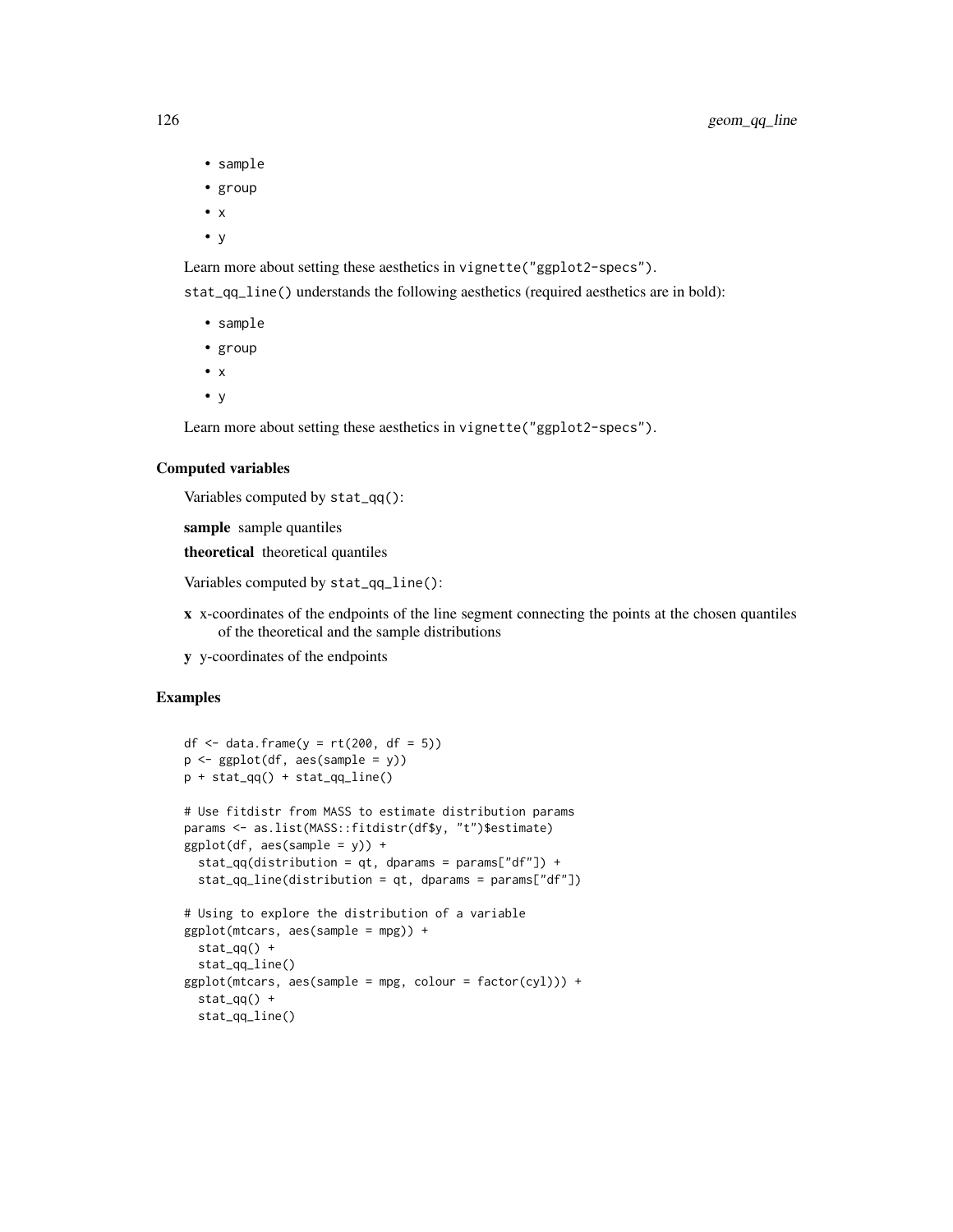<span id="page-126-0"></span>geom\_quantile *Quantile regression*

#### Description

This fits a quantile regression to the data and draws the fitted quantiles with lines. This is as a continuous analogue to [geom\\_boxplot\(\)](#page-64-0).

#### Usage

```
geom_quantile(
 mapping = NULL,
  data = NULL,stat = "quantile",
  position = "identity",
  ...,
  lineend = "butt",
  linejoin = "round",
  linemitre = 10,
  na.rm = FALSE,show.legend = NA,
  inherit.aes = TRUE
)
stat_quantile(
 mapping = NULL,
  data = NULL,geom = "quantile",
  position = "identity",
  ...,
  quantiles = c(0.25, 0.5, 0.75),
  formula = NULL,
 method = "rq",method.args = list(),
  na.rm = FALSE,
  show.legend = NA,
  inherit.aes = TRUE
\lambda
```
# Arguments

| mapping | Set of aesthetic mappings created by aes () or aes (). If specified and inherit. aes |
|---------|--------------------------------------------------------------------------------------|
|         | $=$ TRUE (the default), it is combined with the default mapping at the top level of  |
|         | the plot. You must supply mapping if there is no plot mapping.                       |
| data    | The data to be displayed in this layer. There are three options:                     |
|         | If NULL, the default, the data is inherited from the plot data as specified in the   |
|         | call to $ggplot()$ .                                                                 |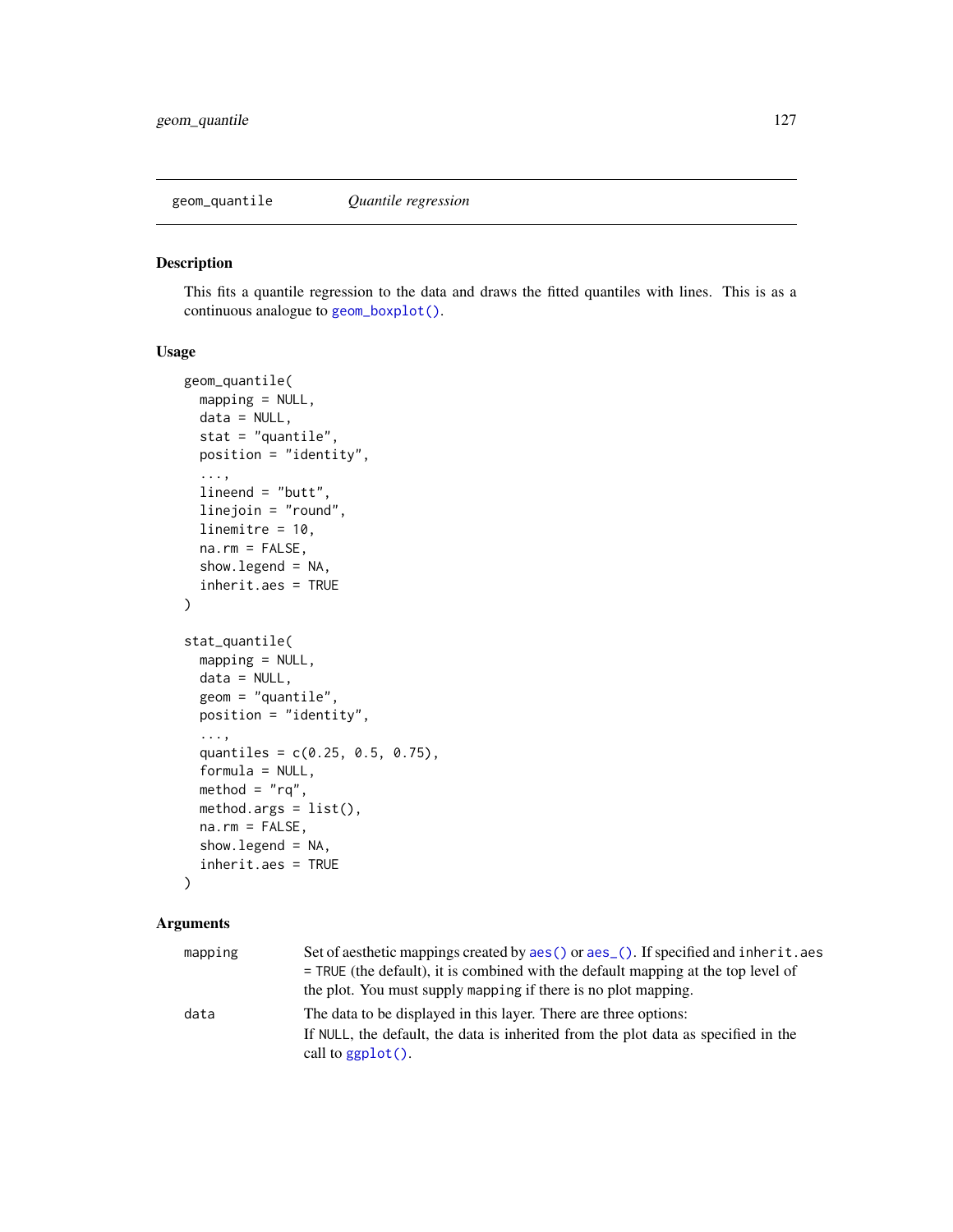|             | A data. frame, or other object, will override the plot data. All objects will be<br>fortified to produce a data frame. See fortify() for which variables will be<br>created.                                                                           |
|-------------|--------------------------------------------------------------------------------------------------------------------------------------------------------------------------------------------------------------------------------------------------------|
|             | A function will be called with a single argument, the plot data. The return<br>value must be a data. frame, and will be used as the layer data. A function<br>can be created from a formula (e.g. $\sim$ head(.x, 10)).                                |
| position    | Position adjustment, either as a string, or the result of a call to a position adjust-<br>ment function.                                                                                                                                               |
| .           | Other arguments passed on to layer (). These are often aesthetics, used to set<br>an aesthetic to a fixed value, like colour = "red" or size = $3$ . They may also<br>be parameters to the paired geom/stat.                                           |
| lineend     | Line end style (round, butt, square).                                                                                                                                                                                                                  |
| linejoin    | Line join style (round, mitre, bevel).                                                                                                                                                                                                                 |
| linemitre   | Line mitre limit (number greater than 1).                                                                                                                                                                                                              |
| na.rm       | If FALSE, the default, missing values are removed with a warning. If TRUE,<br>missing values are silently removed.                                                                                                                                     |
| show.legend | logical. Should this layer be included in the legends? NA, the default, includes if<br>any aesthetics are mapped. FALSE never includes, and TRUE always includes. It<br>can also be a named logical vector to finely select the aesthetics to display. |
| inherit.aes | If FALSE, overrides the default aesthetics, rather than combining with them.<br>This is most useful for helper functions that define both data and aesthetics and<br>shouldn't inherit behaviour from the default plot specification, e.g. borders().  |
| geom, stat  | Use to override the default connection between geom_quantile() and stat_quantile().                                                                                                                                                                    |
| quantiles   | conditional quantiles of y to calculate and display                                                                                                                                                                                                    |
| formula     | formula relating y variables to x variables                                                                                                                                                                                                            |
| method      | Quantile regression method to use. Available options are "rq" (for quantreg: $rq()$ )<br>and "rqss" (for quantreg::rqss()).                                                                                                                            |
| method.args | List of additional arguments passed on to the modelling function defined by<br>method.                                                                                                                                                                 |

# Aesthetics

geom\_quantile() understands the following aesthetics (required aesthetics are in bold):

- x
- y
- alpha
- colour
- group
- linetype
- size
- weight

Learn more about setting these aesthetics in vignette("ggplot2-specs").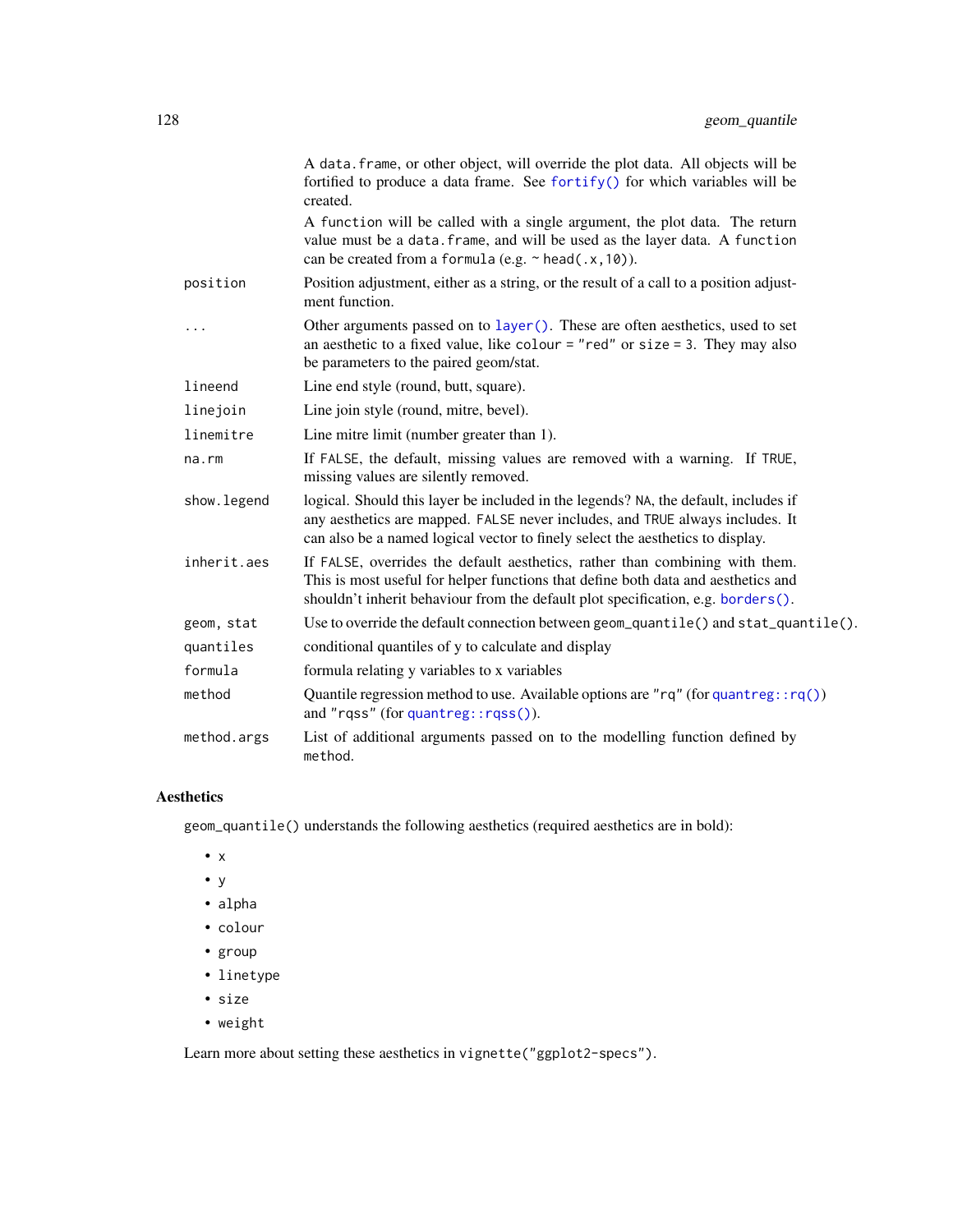# geom\_raster 129

#### Computed variables

quantile quantile of distribution

#### Examples

```
m < -ggplot(mpg, aes(displ, 1 / hwy)) +
  geom_point()
m + geom_quantile()
m + geom_quantile (quantiles = 0.5)
q10 <- seq(0.05, 0.95, by = 0.05)m + geom\_quantile (quantiles = q10)
# You can also use rqss to fit smooth quantiles
m + geom\_quantile(method = "rqss")# Note that rqss doesn't pick a smoothing constant automatically, so
# you'll need to tweak lambda yourself
m + geom\_quantile(method = "rqss", lambda = 0.1)# Set aesthetics to fixed value
m + geom\_quantile (colour = "red", size = 2, alpha = 0.5)
```
geom\_raster *Rectangles*

#### Description

geom\_rect() and geom\_tile() do the same thing, but are parameterised differently: geom\_rect() uses the locations of the four corners (xmin, xmax, ymin and ymax), while geom\_tile() uses the center of the tile and its size (x, y, width, height). geom\_raster() is a high performance special case for when all the tiles are the same size.

```
geom_raster(
 mapping = NULL,
 data = NULL,stat = "identity",
 position = "identity",
  ...,
 hjust = 0.5,
  vjust = 0.5,
  interpolate = FALSE,
  na.rm = FALSE,
  show. legend = NA,
  inherit.aes = TRUE
)
```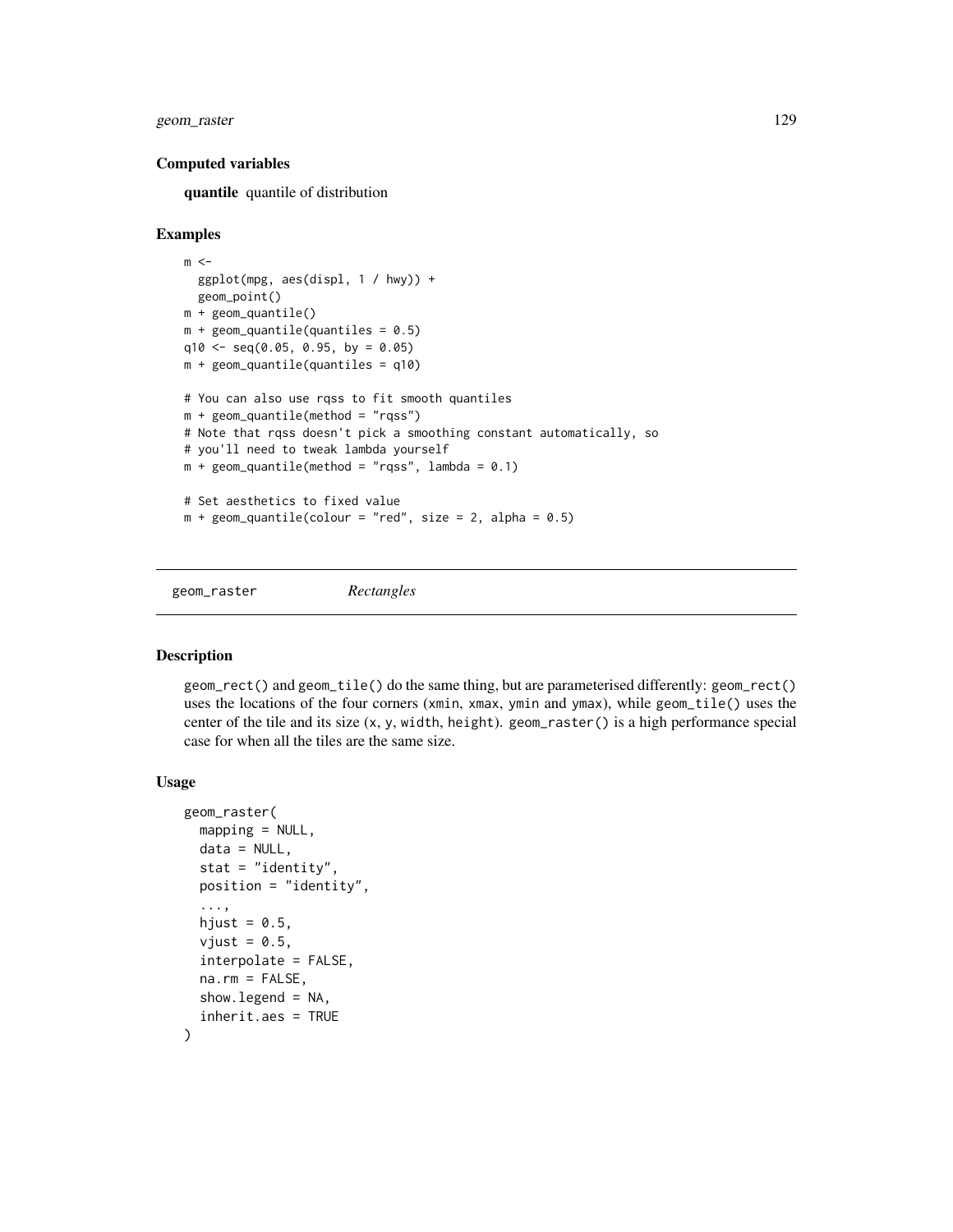```
geom_rect(
  mapping = NULL,
  data = NULL,
  stat = "identity",
  position = "identity",
  ...,
  linejoin = "mitre",
  na.rm = FALSE,show.legend = NA,
  inherit.aes = TRUE
\mathcal{L}geom_tile(
  mapping = NULL,data = NULL,
  stat = "identity",
  position = "identity",
  ...,
  linejoin = "mitre",
  na.rm = FALSE,show.legend = NA,
  inherit.aes = TRUE
\mathcal{L}
```
# Arguments

| mapping      | Set of aesthetic mappings created by aes() or aes_(). If specified and inherit.aes<br>= TRUE (the default), it is combined with the default mapping at the top level of<br>the plot. You must supply mapping if there is no plot mapping. |
|--------------|-------------------------------------------------------------------------------------------------------------------------------------------------------------------------------------------------------------------------------------------|
| data         | The data to be displayed in this layer. There are three options:                                                                                                                                                                          |
|              | If NULL, the default, the data is inherited from the plot data as specified in the<br>call to ggplot().                                                                                                                                   |
|              | A data. frame, or other object, will override the plot data. All objects will be<br>fortified to produce a data frame. See fortify() for which variables will be<br>created.                                                              |
|              | A function will be called with a single argument, the plot data. The return<br>value must be a data. frame, and will be used as the layer data. A function<br>can be created from a formula (e.g. $\sim$ head(.x, 10)).                   |
| stat         | The statistical transformation to use on the data for this layer, as a string.                                                                                                                                                            |
| position     | Position adjustment, either as a string, or the result of a call to a position adjust-<br>ment function.                                                                                                                                  |
|              | Other arguments passed on to layer (). These are often aesthetics, used to set<br>an aesthetic to a fixed value, like colour = "red" or size = 3. They may also<br>be parameters to the paired geom/stat.                                 |
| hjust, vjust | horizontal and vertical justification of the grob. Each justification value should<br>be a number between 0 and 1. Defaults to $0.5$ for both, centering each pixel over<br>its data location.                                            |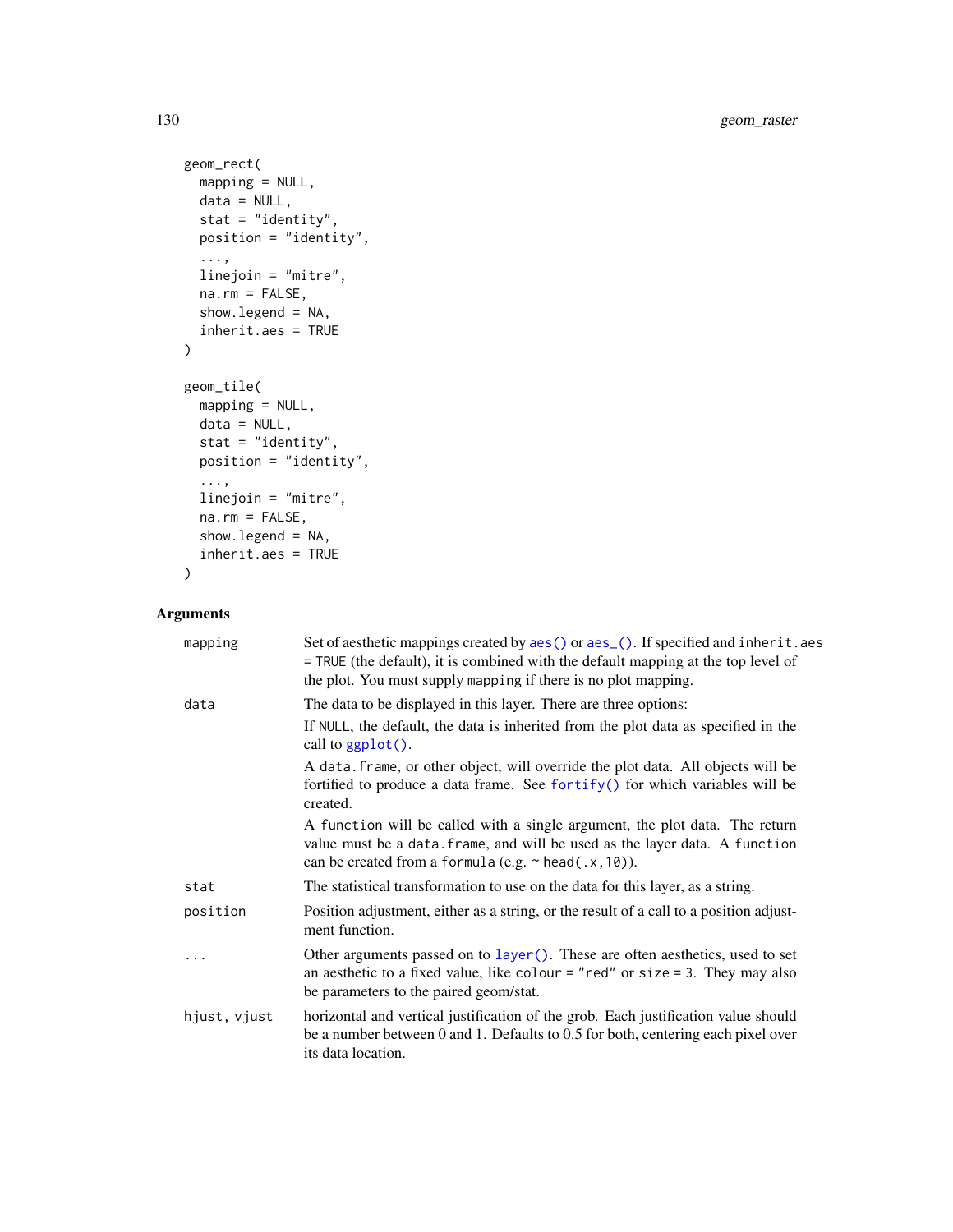# geom\_raster 131

| interpolate | If TRUE interpolate linearly, if FALSE (the default) don't interpolate.                                                                                                                                                                                |
|-------------|--------------------------------------------------------------------------------------------------------------------------------------------------------------------------------------------------------------------------------------------------------|
| $na$ . $rm$ | If FALSE, the default, missing values are removed with a warning. If TRUE,<br>missing values are silently removed.                                                                                                                                     |
| show.legend | logical. Should this layer be included in the legends? NA, the default, includes if<br>any aesthetics are mapped. FALSE never includes, and TRUE always includes. It<br>can also be a named logical vector to finely select the aesthetics to display. |
| inherit.aes | If FALSE, overrides the default aesthetics, rather than combining with them.<br>This is most useful for helper functions that define both data and aesthetics and<br>shouldn't inherit behaviour from the default plot specification, e.g. borders().  |
| linejoin    | Line join style (round, mitre, bevel).                                                                                                                                                                                                                 |

#### Aesthetics

geom\_tile() understands the following aesthetics (required aesthetics are in bold):

- $\bullet$  x
- y
- alpha
- colour
- fill
- group
- height
- linetype
- size
- width

Learn more about setting these aesthetics in vignette("ggplot2-specs").

```
# The most common use for rectangles is to draw a surface. You always want
# to use geom_raster here because it's so much faster, and produces
# smaller output when saving to PDF
ggplot(faithfuld, aes(waiting, eruptions)) +
geom\_raster(aes(fill = density))# Interpolation smooths the surface & is most helpful when rendering images.
ggplot(faithfuld, aes(waiting, eruptions)) +
geom_raster(aes(fill = density), interpolate = TRUE)
# If you want to draw arbitrary rectangles, use geom_tile() or geom_rect()
df <- data.frame(
 x = rep(c(2, 5, 7, 9, 12), 2),y = rep(c(1, 2), each = 5),z = factor(rep(1:5, each = 2)),w = rep(diff(c(0, 4, 6, 8, 10, 14)), 2))
```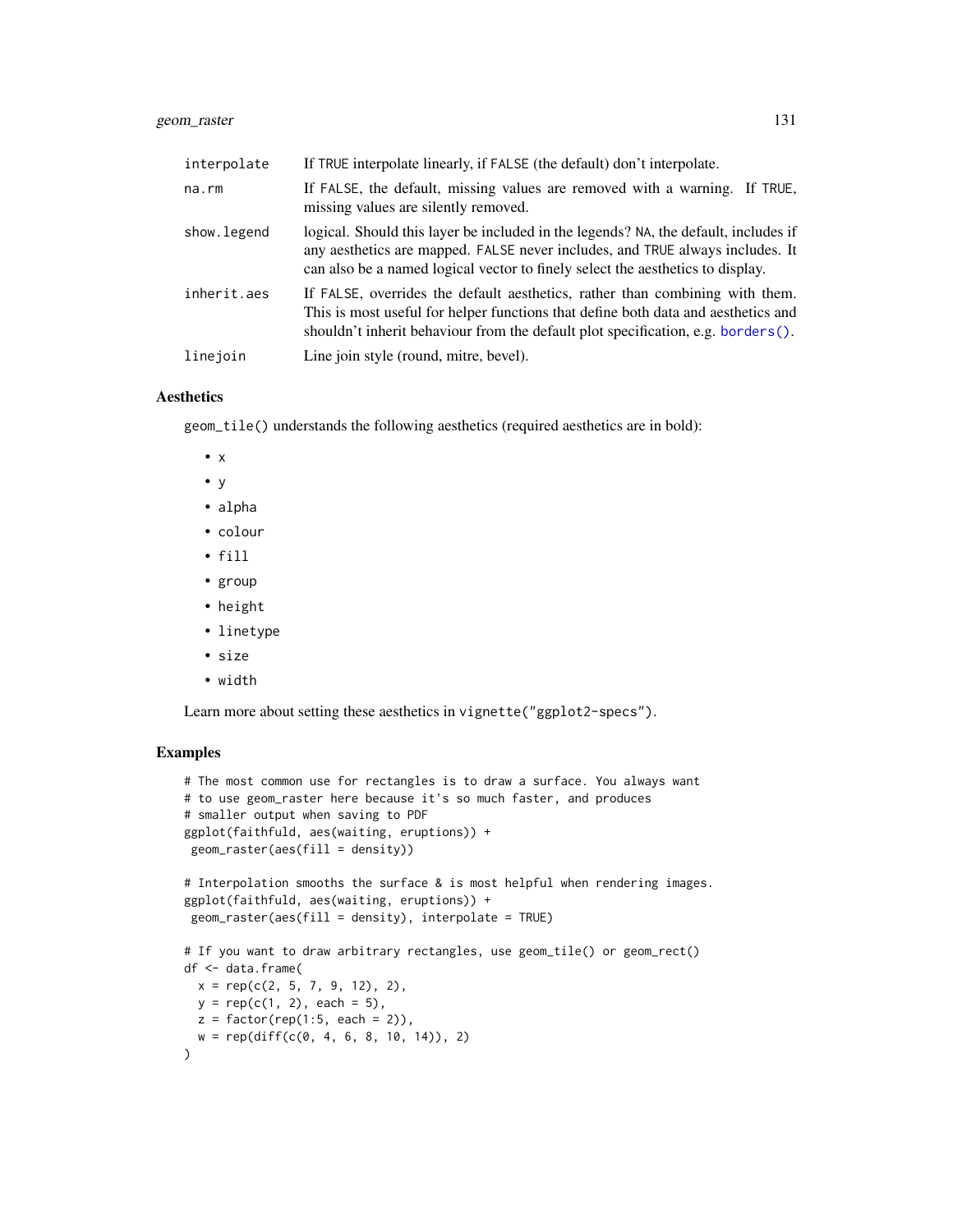```
ggplot(df, aes(x, y)) +geom_tile(aes(fill = z), colour = "grey50")
ggplot(df, aes(x, y, width = w)) +geom_tile(aes(fill = z), colour = "grey50")
ggplot(df, aes(xmin = x - w / 2, xmax = x + w / 2, ymin = y, ymax = y + 1)) +
  geom_rect(aes(fill = z), colour = "grey50")
# Justification controls where the cells are anchored
df \leq expand.grid(x = 0:5, y = 0:5)
df$z <- runif(nrow(df))
# default is compatible with geom_tile()
ggplot(df, aes(x, y, fill = z)) +geom_raster()
# zero padding
ggplot(df, aes(x, y, fill = z)) +geom\_raster(hjust = 0, vjust = 0)# Inspired by the image-density plots of Ken Knoblauch
cars <- ggplot(mtcars, aes(mpg, factor(cyl)))
cars + geom_point()
cars + stat_bin2d(aes(fill = after_stat(count)), binwidth = c(3,1))
cars + stat_bin2d(aes(fill = after_stat(density)), binwidth = c(3,1))
cars +
  stat_density(
   aes(fill = after_stat(density)),
   geom = "raster",
   position = "identity"
   )
cars +
  stat_density(
   aes(fill = after_stat(count)),
   geom = "raster",
   position = "identity"
  \lambda
```
<span id="page-131-0"></span>geom\_ribbon *Ribbons and area plots*

#### Description

For each x value, geom\_ribbon() displays a y interval defined by ymin and ymax. geom\_area() is a special case of geom\_ribbon(), where the ymin is fixed to 0 and y is used instead of ymax.

```
geom_ribbon(
 mapping = NULL,
```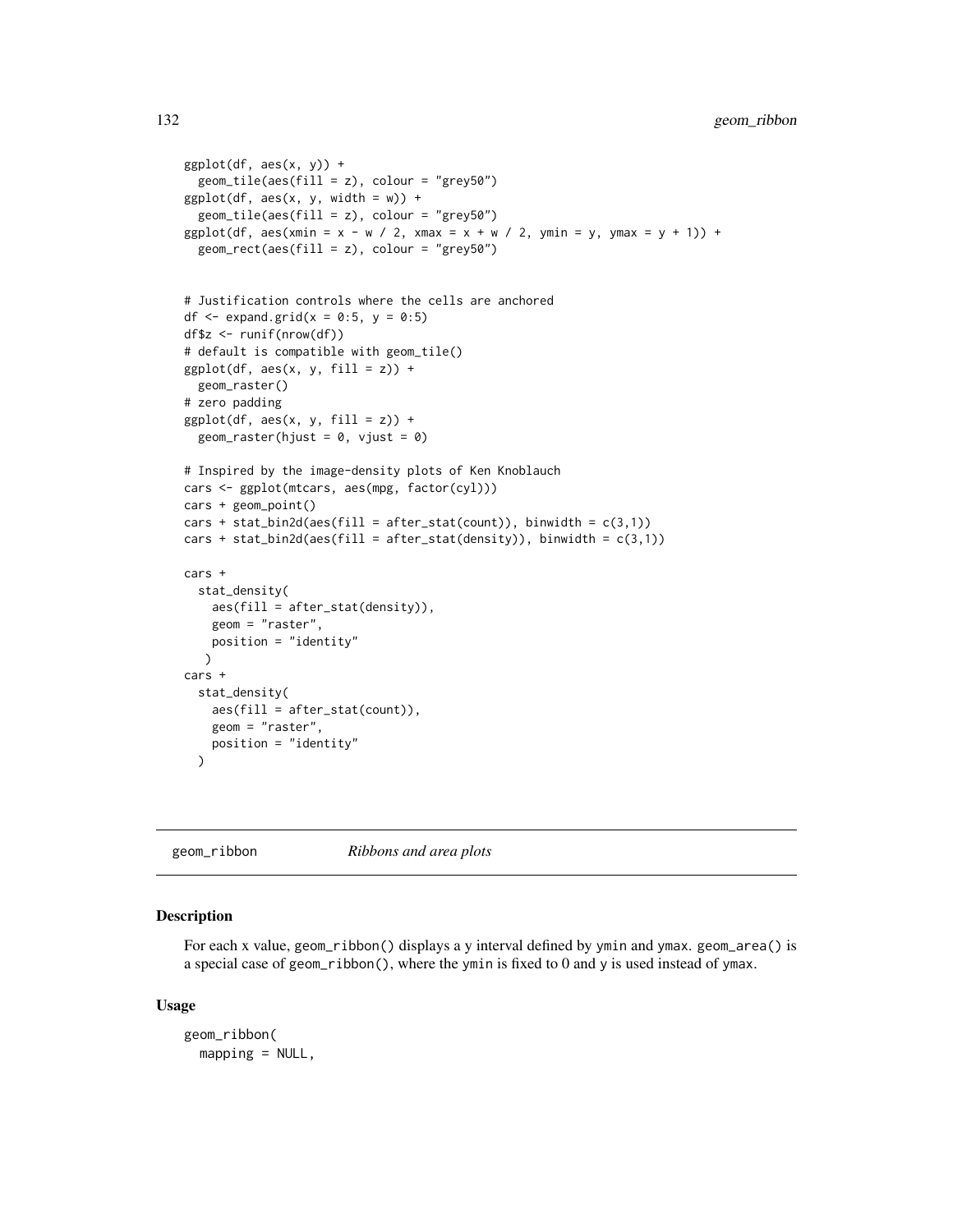# geom\_ribbon 133

```
data = NULL,stat = "identity",
 position = "identity",
  ...,
 na.rm = FALSE,
 orientation = NA,
 show.legend = NA,
 inherit.aes = TRUE,
 outline.type = "both"
)
geom_area(
 mapping = NULL,
 data = NULL,stat = "identity",
 position = "stack",
 na.rm = FALSE,
 orientation = NA,
 show.legend = NA,
 inherit.aes = TRUE,
 ...,
 outline.type = "upper"
)
```
# Arguments

| mapping  | Set of aesthetic mappings created by aes () or aes_(). If specified and inherit.aes<br>= TRUE (the default), it is combined with the default mapping at the top level of<br>the plot. You must supply mapping if there is no plot mapping. |
|----------|--------------------------------------------------------------------------------------------------------------------------------------------------------------------------------------------------------------------------------------------|
| data     | The data to be displayed in this layer. There are three options:                                                                                                                                                                           |
|          | If NULL, the default, the data is inherited from the plot data as specified in the<br>call to $ggplot()$ .                                                                                                                                 |
|          | A data. frame, or other object, will override the plot data. All objects will be<br>fortified to produce a data frame. See fortify() for which variables will be<br>created.                                                               |
|          | A function will be called with a single argument, the plot data. The return<br>value must be a data. frame, and will be used as the layer data. A function<br>can be created from a formula (e.g. $\sim$ head(.x, 10)).                    |
| stat     | The statistical transformation to use on the data for this layer, as a string.                                                                                                                                                             |
| position | Position adjustment, either as a string, or the result of a call to a position adjust-<br>ment function.                                                                                                                                   |
|          | Other arguments passed on to layer (). These are often aesthetics, used to set<br>an aesthetic to a fixed value, like colour = "red" or size = 3. They may also<br>be parameters to the paired geom/stat.                                  |
| na.rm    | If FALSE, the default, missing values are removed with a warning. If TRUE,<br>missing values are silently removed.                                                                                                                         |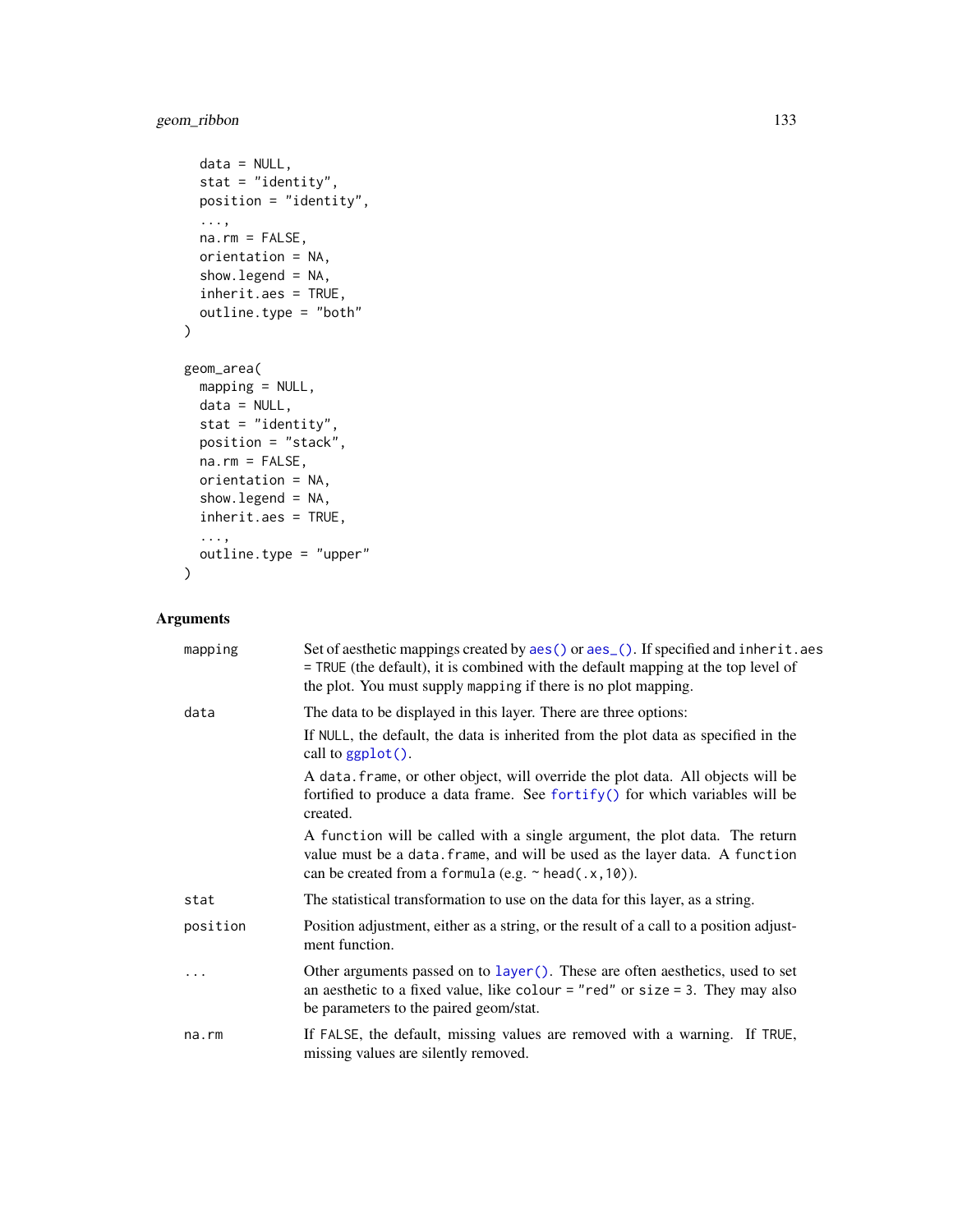| orientation  | The orientation of the layer. The default (NA) automatically determines the ori-<br>entation from the aesthetic mapping. In the rare event that this fails it can be<br>given explicitly by setting orientation to either "x" or "y". See the Orienta-<br><i>tion</i> section for more detail. |
|--------------|------------------------------------------------------------------------------------------------------------------------------------------------------------------------------------------------------------------------------------------------------------------------------------------------|
| show. legend | logical. Should this layer be included in the legends? NA, the default, includes if<br>any aesthetics are mapped. FALSE never includes, and TRUE always includes. It<br>can also be a named logical vector to finely select the aesthetics to display.                                         |
| inherit.aes  | If FALSE, overrides the default aesthetics, rather than combining with them.<br>This is most useful for helper functions that define both data and aesthetics and<br>shouldn't inherit behaviour from the default plot specification, e.g. borders $()$ .                                      |
| outline.type | Type of the outline of the area; "both" draws both the upper and lower lines,<br>"upper"/"lower" draws the respective lines only. "full" draws a closed poly-<br>gon around the area.                                                                                                          |

#### Details

An area plot is the continuous analogue of a stacked bar chart (see [geom\\_bar\(\)](#page-57-0)), and can be used to show how composition of the whole varies over the range of x. Choosing the order in which different components is stacked is very important, as it becomes increasing hard to see the individual pattern as you move up the stack. See [position\\_stack\(\)](#page-196-0) for the details of stacking algorithm.

#### **Orientation**

This geom treats each axis differently and, thus, can thus have two orientations. Often the orientation is easy to deduce from a combination of the given mappings and the types of positional scales in use. Thus, ggplot2 will by default try to guess which orientation the layer should have. Under rare circumstances, the orientation is ambiguous and guessing may fail. In that case the orientation can be specified directly using the orientation parameter, which can be either "x" or "y". The value gives the axis that the geom should run along, "x" being the default orientation you would expect for the geom.

#### Aesthetics

geom\_ribbon() understands the following aesthetics (required aesthetics are in bold):

- x *or* y
- ymin *or* xmin
- ymax *or* xmax
- alpha
- colour
- fill
- group
- linetype
- size

Learn more about setting these aesthetics in vignette("ggplot2-specs").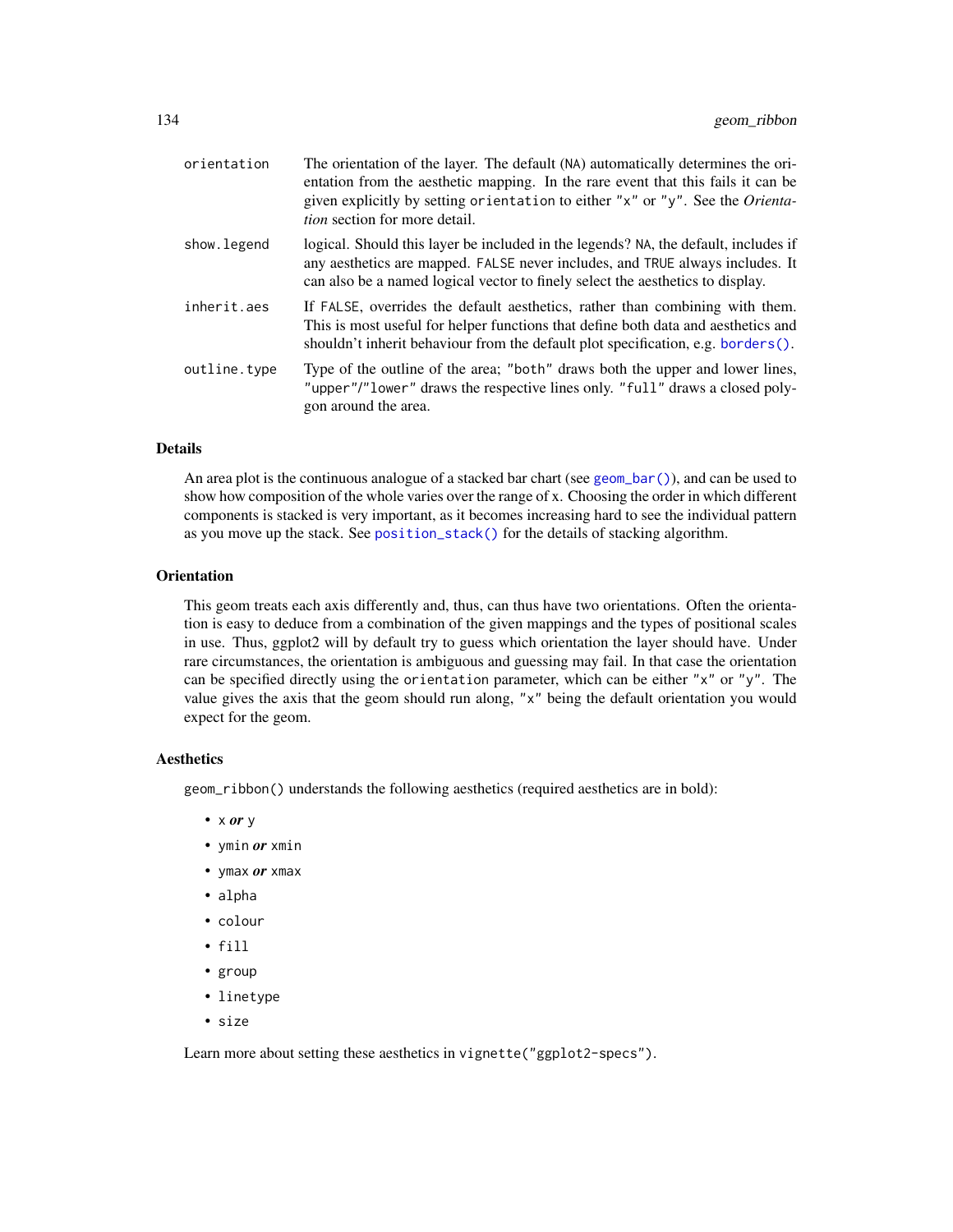#### geom\_rug 135

#### See Also

[geom\\_bar\(\)](#page-57-0) for discrete intervals (bars), [geom\\_linerange\(\)](#page-76-0) for discrete intervals (lines), [geom\\_polygon\(\)](#page-119-0) for general polygons

#### Examples

```
# Generate data
huron <- data.frame(year = 1875:1972, level = as.vector(LakeHuron))
h <- ggplot(huron, aes(year))
h + geom_ribbon(aes(ymin=0, ymax=level))
h + geom_area(aes(y = level))# Orientation cannot be deduced by mapping, so must be given explicitly for
# flipped orientation
h + geom\_area(aes(x = level, y = year), orientation = "y")# Add aesthetic mappings
h +
  geom_ribbon(aes(ymin = level - 1, ymax = level + 1), fill = "grey70") +
  geom_line(aes(y = level))
```
geom\_rug *Rug plots in the margins*

#### Description

A rug plot is a compact visualisation designed to supplement a 2d display with the two 1d marginal distributions. Rug plots display individual cases so are best used with smaller datasets.

```
geom_rug(
 mapping = NULL,data = NULL,
  stat = "identity",
  position = "identity",
  ...,
  outside = FALSE,
  sides = "bl",length = unit(0.03, "npc"),
  na.rm = FALSE,show.legend = NA,
  inherit.aes = TRUE
)
```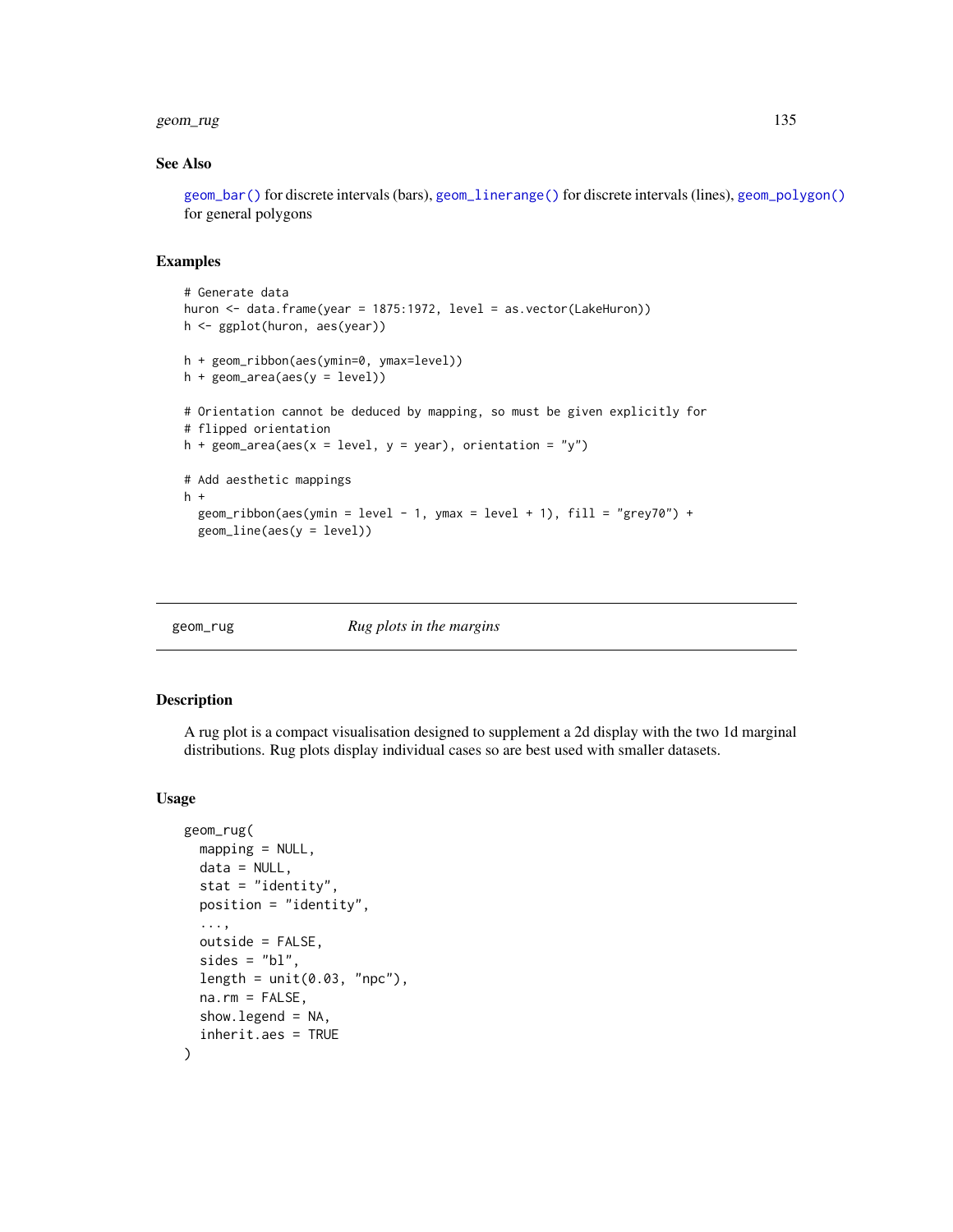# Arguments

| mapping     | Set of aesthetic mappings created by aes() or aes_(). If specified and inherit.aes<br>= TRUE (the default), it is combined with the default mapping at the top level of<br>the plot. You must supply mapping if there is no plot mapping.                   |
|-------------|-------------------------------------------------------------------------------------------------------------------------------------------------------------------------------------------------------------------------------------------------------------|
| data        | The data to be displayed in this layer. There are three options:                                                                                                                                                                                            |
|             | If NULL, the default, the data is inherited from the plot data as specified in the<br>call to ggplot().                                                                                                                                                     |
|             | A data. frame, or other object, will override the plot data. All objects will be<br>fortified to produce a data frame. See fortify() for which variables will be<br>created.                                                                                |
|             | A function will be called with a single argument, the plot data. The return<br>value must be a data. frame, and will be used as the layer data. A function<br>can be created from a formula (e.g. $\sim$ head(.x, 10)).                                     |
| stat        | The statistical transformation to use on the data for this layer, as a string.                                                                                                                                                                              |
| position    | Position adjustment, either as a string, or the result of a call to a position adjust-<br>ment function.                                                                                                                                                    |
| $\cdots$    | Other arguments passed on to layer (). These are often aesthetics, used to set<br>an aesthetic to a fixed value, like colour = "red" or size = 3. They may also<br>be parameters to the paired geom/stat.                                                   |
| outside     | logical that controls whether to move the rug tassels outside of the plot area.<br>Default is off (FALSE). You will also need to use coord_cartesian(clip=<br>"off"). When set to TRUE, also consider changing the sides argument to "tr".<br>See examples. |
| sides       | A string that controls which sides of the plot the rugs appear on. It can be set to<br>a string containing any of "trbl", for top, right, bottom, and left.                                                                                                 |
| length      | $A grid: unit() object that sets the length of the rug lines. Use scale expansion$<br>to avoid overplotting of data.                                                                                                                                        |
| $na$ . $rm$ | If FALSE, the default, missing values are removed with a warning. If TRUE,<br>missing values are silently removed.                                                                                                                                          |
| show.legend | logical. Should this layer be included in the legends? NA, the default, includes if<br>any aesthetics are mapped. FALSE never includes, and TRUE always includes. It<br>can also be a named logical vector to finely select the aesthetics to display.      |
| inherit.aes | If FALSE, overrides the default aesthetics, rather than combining with them.<br>This is most useful for helper functions that define both data and aesthetics and<br>shouldn't inherit behaviour from the default plot specification, e.g. borders().       |

# Details

By default, the rug lines are drawn with a length that corresponds to 3% of the total plot size. Since the default scale expansion of for continuous variables is 5% at both ends of the scale, the rug will not overlap with any data points under the default settings.

# Aesthetics

geom\_rug() understands the following aesthetics (required aesthetics are in bold):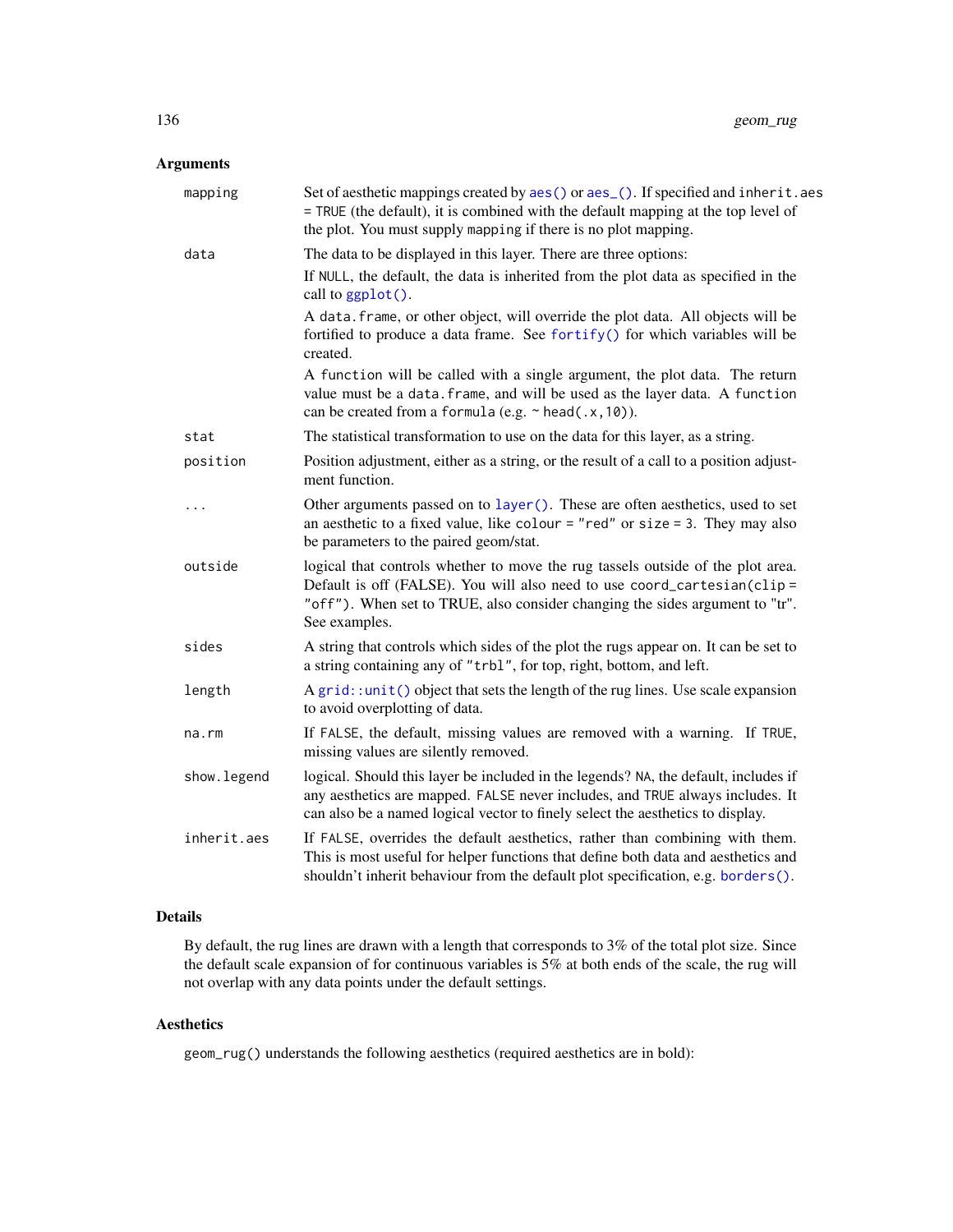#### geom\_rug 137

- alpha
- colour
- group
- linetype
- size
- x
- y

Learn more about setting these aesthetics in vignette("ggplot2-specs").

```
p <- ggplot(mtcars, aes(wt, mpg)) +
  geom_point()
p
p + geom_rug()
p + geom_rug(sides="b") # Rug on bottom only
p + geom_rug(sides="trbl") # All four sides
# Use jittering to avoid overplotting for smaller datasets
ggplot(mpg, aes(displ, cty)) +
  geom_point() +
 geom_rug()
ggplot(mpg, aes(displ, cty)) +
  geom_jitter() +
  geom_rug(alpha = 1/2, position = "jitter")
# move the rug tassels to outside the plot
# remember to set clip = "off".
p +geom_rug(outside = TRUE) +
  coord_cartesian(clip = "off")
# set sides to top right, and then move the margins
p +geom_rug(outside = TRUE, sides = "tr") +coord\_cartesian(clip = "off") +theme(plot.margin = margin(1, 1, 1, 1, "cm"))
# increase the line length and
# expand axis to avoid overplotting
p +geom_rug(length = unit(0.05, 'npc")) +
  scale_y_{continuous(expand = c(0.1, 0.1))
```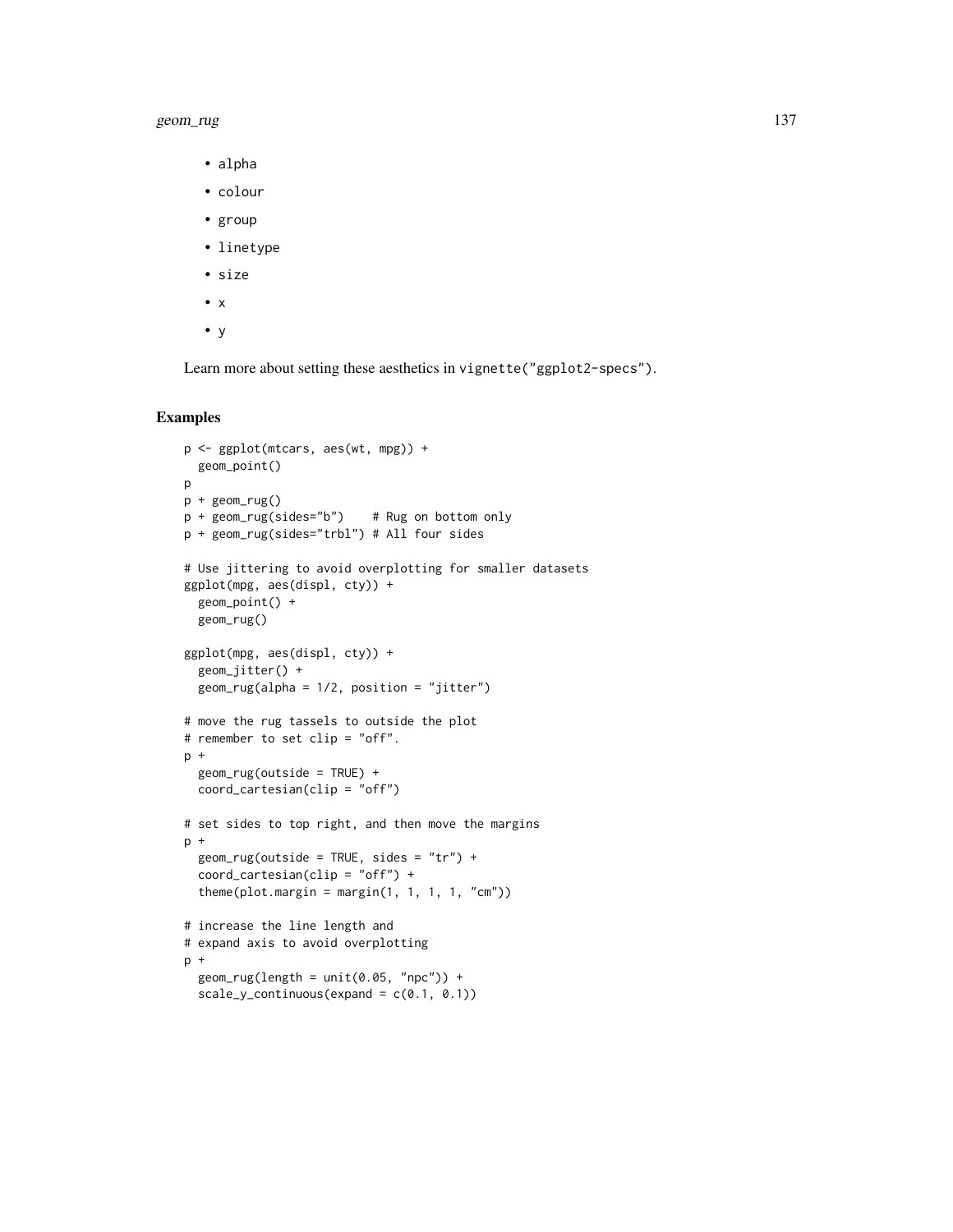<span id="page-137-0"></span>

#### Description

geom\_segment() draws a straight line between points (x, y) and (xend, yend). geom\_curve() draws a curved line. See the underlying drawing function [grid::curveGrob\(\)](#page-0-0) for the parameters that control the curve.

## Usage

```
geom_segment(
  mapping = NULL,
  data = NULL,stat = "identity",
 position = "identity",
  ...,
  arrow = NULL,
  arrow.fill = NULL,
  lineend = "butt",
  linejoin = "round",
  na.rm = FALSE,
  show.legend = NA,
  inherit.aes = TRUE
)
geom_curve(
 mapping = NULL,
  data = NULL,stat = "identity",
  position = "identity",
  ...,
  curvature = 0.5,
  angle = 90,
  ncp = 5,
  arrow = NULL,
  arrow.fit11 = NULL,lineend = "butt",
  na.rm = FALSE,
  show.legend = NA,
  inherit.aes = TRUE
)
```
#### Arguments

mapping Set of aesthetic mappings created by [aes\(\)](#page-6-0) or [aes\\_\(\)](#page-8-0). If specified and inherit.aes = TRUE (the default), it is combined with the default mapping at the top level of the plot. You must supply mapping if there is no plot mapping.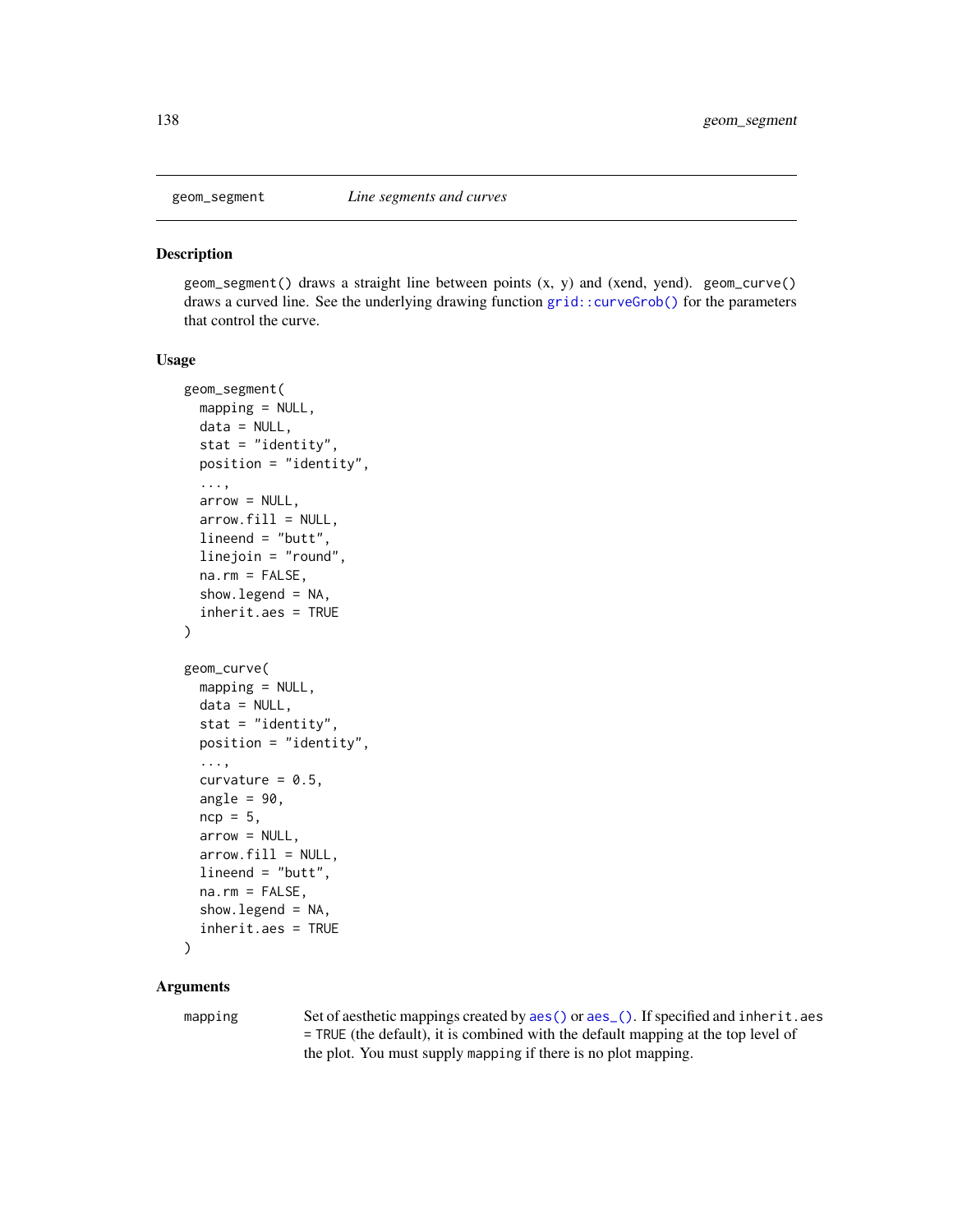| data        | The data to be displayed in this layer. There are three options:                                                                                                                                                                                       |
|-------------|--------------------------------------------------------------------------------------------------------------------------------------------------------------------------------------------------------------------------------------------------------|
|             | If NULL, the default, the data is inherited from the plot data as specified in the<br>call to ggplot().                                                                                                                                                |
|             | A data. frame, or other object, will override the plot data. All objects will be<br>fortified to produce a data frame. See fortify() for which variables will be<br>created.                                                                           |
|             | A function will be called with a single argument, the plot data. The return<br>value must be a data. frame, and will be used as the layer data. A function<br>can be created from a formula (e.g. $\sim$ head(.x, 10)).                                |
| stat        | The statistical transformation to use on the data for this layer, as a string.                                                                                                                                                                         |
| position    | Position adjustment, either as a string, or the result of a call to a position adjust-<br>ment function.                                                                                                                                               |
|             | Other arguments passed on to layer (). These are often aesthetics, used to set<br>an aesthetic to a fixed value, like colour = "red" or size = 3. They may also<br>be parameters to the paired geom/stat.                                              |
| arrow       | specification for arrow heads, as created by arrow().                                                                                                                                                                                                  |
| arrow.fill  | fill colour to use for the arrow head (if closed). NULL means use colour aes-<br>thetic.                                                                                                                                                               |
| lineend     | Line end style (round, butt, square).                                                                                                                                                                                                                  |
| linejoin    | Line join style (round, mitre, bevel).                                                                                                                                                                                                                 |
| na.rm       | If FALSE, the default, missing values are removed with a warning. If TRUE,<br>missing values are silently removed.                                                                                                                                     |
| show.legend | logical. Should this layer be included in the legends? NA, the default, includes if<br>any aesthetics are mapped. FALSE never includes, and TRUE always includes. It<br>can also be a named logical vector to finely select the aesthetics to display. |
| inherit.aes | If FALSE, overrides the default aesthetics, rather than combining with them.<br>This is most useful for helper functions that define both data and aesthetics and<br>shouldn't inherit behaviour from the default plot specification, e.g. borders().  |
| curvature   | A numeric value giving the amount of curvature. Negative values produce left-<br>hand curves, positive values produce right-hand curves, and zero produces a<br>straight line.                                                                         |
| angle       | A numeric value between 0 and 180, giving an amount to skew the control points<br>of the curve. Values less than 90 skew the curve towards the start point and<br>values greater than 90 skew the curve towards the end point.                         |
| ncp         | The number of control points used to draw the curve. More control points creates<br>a smoother curve.                                                                                                                                                  |

# Details

Both geoms draw a single segment/curve per case. See geom\_path() if you need to connect points across multiple cases.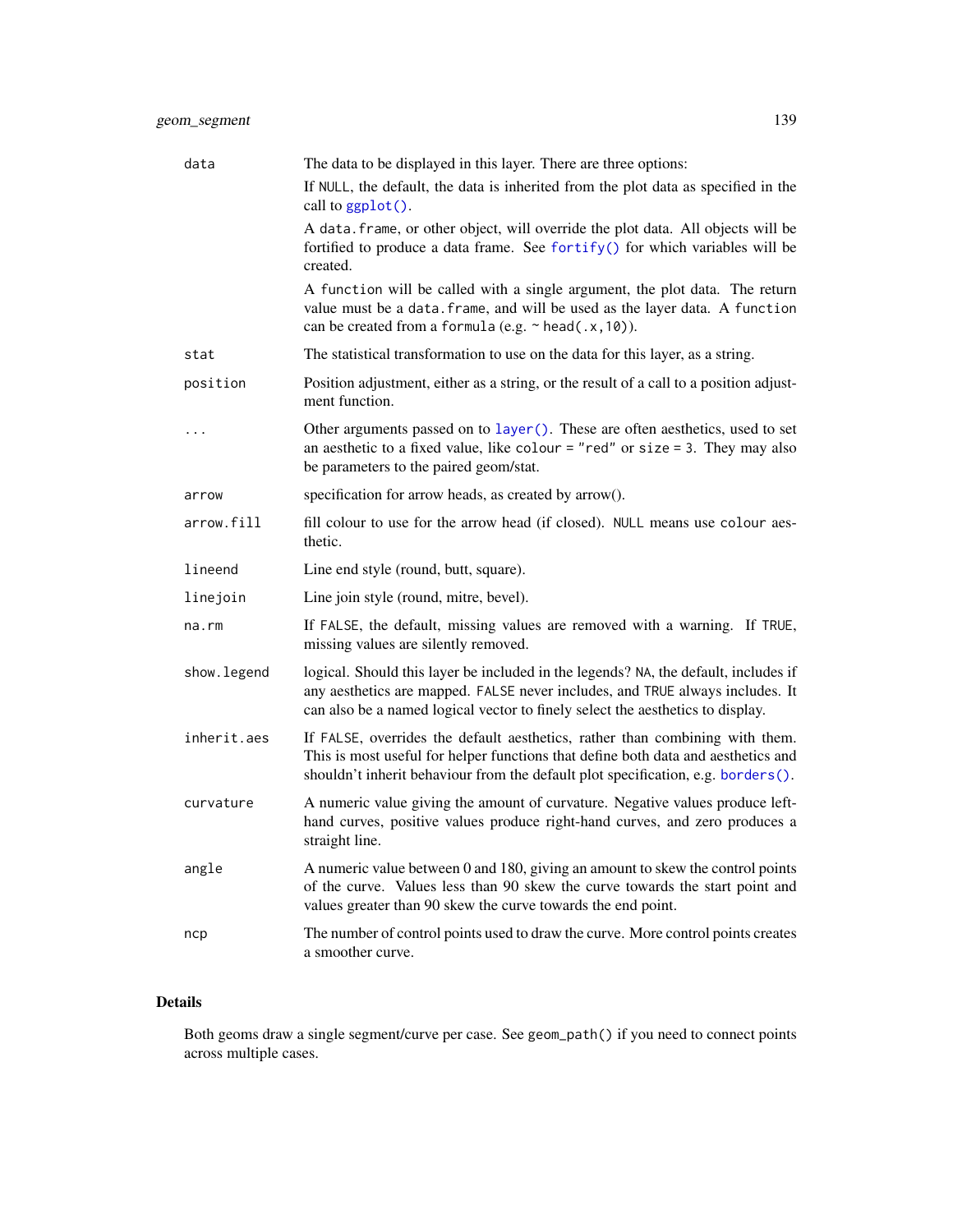#### Aesthetics

geom\_segment() understands the following aesthetics (required aesthetics are in bold):

- x
- y
- xend
- yend
- alpha
- colour
- group
- linetype
- size

Learn more about setting these aesthetics in vignette("ggplot2-specs").

#### See Also

[geom\\_path\(\)](#page-113-0) and [geom\\_line\(\)](#page-113-1) for multi- segment lines and paths. [geom\\_spoke\(\)](#page-144-0) for a segment parameterised by a location  $(x, y)$ , and an angle and radius.

```
b \leq - ggplot(mtcars, aes(wt, mpg)) +
  geom_point()
df \le data.frame(x1 = 2.62, x2 = 3.57, y1 = 21.0, y2 = 15.0)
h +geom_curve(aes(x = x1, y = y1, xend = x2, yend = y2, colour = "curve"), data = df) +
 geom_segment(aes(x = x1, y = y1, xend = x2, yend = y2, colour = "segment"), data = df)
b + geom_curve(aes(x = x1, y = y1, xend = x2, yend = y2), data = df, curvature = -0.2)
b + geom_curve(aes(x = x1, y = y1, xend = x2, yend = y2), data = df, curvature = 1)
b + geom_curve(
  aes(x = x1, y = y1, xend = x2, yend = y2),
  data = df,
  arrow = arrow(length = unit(0.03, "npc")))
ggplot(seals, aes(long, lat)) +
  geom_segment(aes(xend = long + delta_long, yend = lat + delta_lat),
   arrow = arrow(length = unit(0.1, "cm")) +borders("state")
# Use lineend and linejoin to change the style of the segments
df2 <- expand.grid(
  lineend = c('round', 'butt', 'square'),
  linejoin = c('round', 'mitre', 'bevel'),
  stringsAsFactors = FALSE
```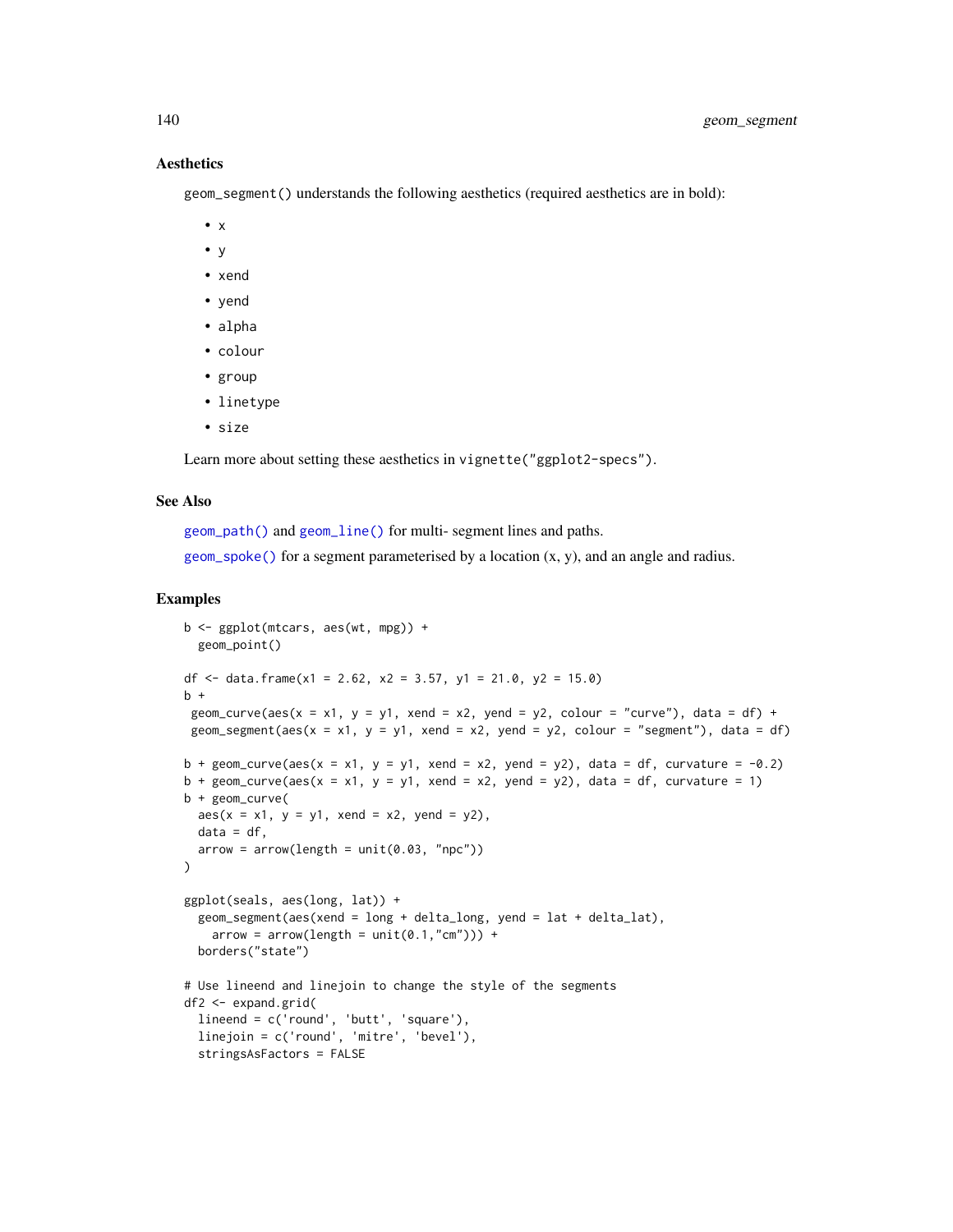# geom\_smooth 141

```
)
df2 \leq - data.frame(df2, y = 1:9)
ggplot(df2, aes(x = 1, y = y, xend = 2, yend = y, label = paste(lineend, linejoin))) +geom_segment(
    lineend = df2$lineend, linejoin = df2$linejoin,
     size = 3, arrow = arrow(length = unit(0.3, 'inches"))) +geom_text(hjust = 'outside', nudge_x = -0.2) +
  xlim(0.5, 2)
# You can also use geom_segment to recreate plot(type = "h") :
counts \leq as.data.frame(table(x = \text{rpois}(100,5)))
counts$x <- as.numeric(as.character(counts$x))
with(counts, plot(x, Freq, type = "h", lwd = 10))
ggplot(counts, aes(x, Freq)) +
  geom_segment(aes(xend = x, yend = 0), size = 10, lineend = "butt")
```
# <span id="page-140-0"></span>geom\_smooth *Smoothed conditional means*

#### Description

Aids the eye in seeing patterns in the presence of overplotting. geom\_smooth() and stat\_smooth() are effectively aliases: they both use the same arguments. Use stat\_smooth() if you want to display the results with a non-standard geom.

```
geom_smooth(
  mapping = NULL,
  data = NULL,
  stat = "smooth",position = "identity",
  ...,
 method = NULL,formula = NULL,
  se = TRUE,na.rm = FALSE,orientation = NA,
  show.legend = NA,
  inherit.aes = TRUE
)
stat_smooth(
  mapping = NULL,
  data = NULL,geom = "smooth",
```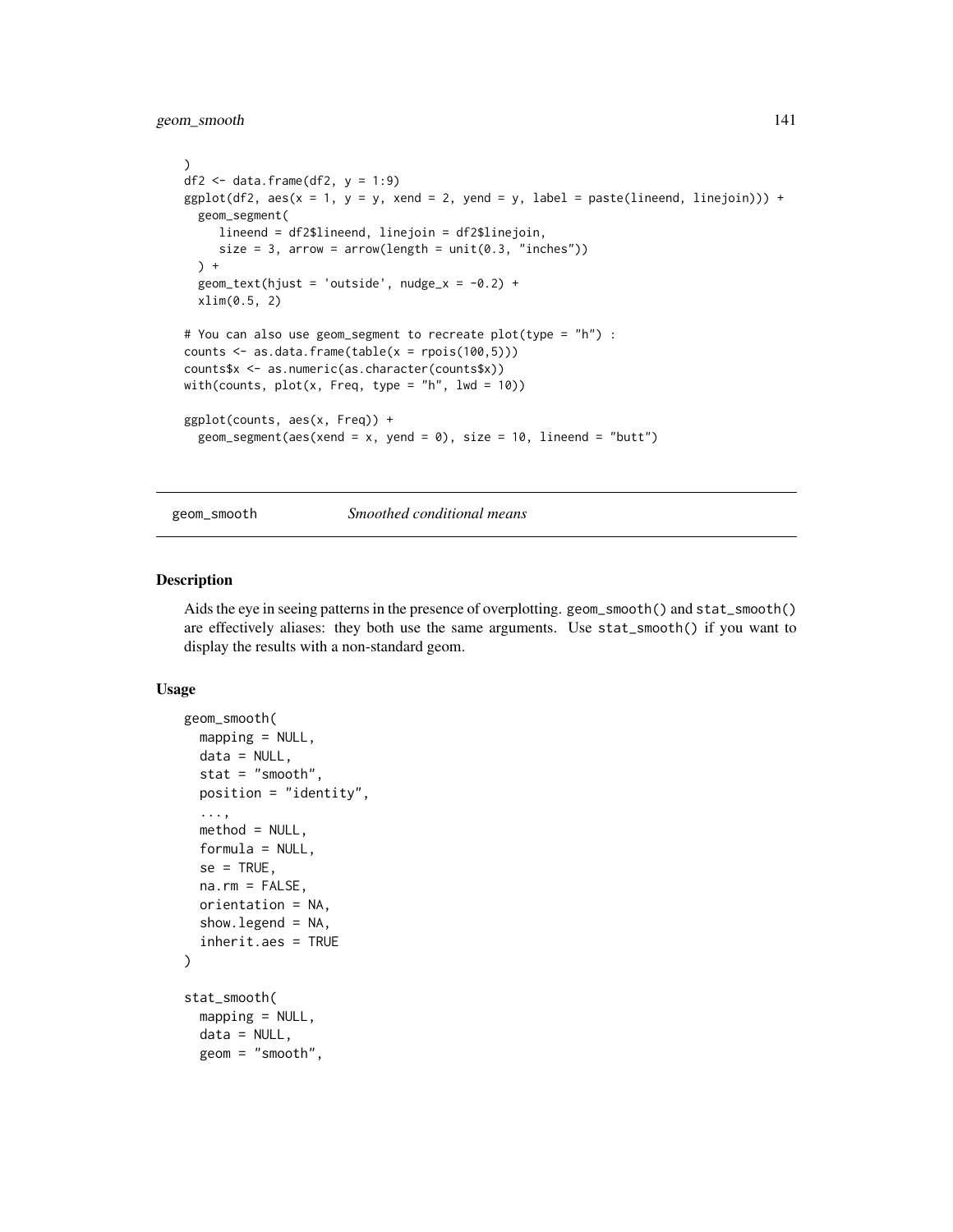```
position = "identity",
  ...,
 method = NULL,formula = NULL,
 se = TRUE,n = 80,span = 0.75,fullrange = FALSE,
 level = 0.95,method.args = list(),
 na.rm = FALSE,
 orientation = NA,
 show.legend = NA,
 inherit.aes = TRUE
\mathcal{L}
```
# Arguments

| mapping  | Set of aesthetic mappings created by $aes()$ or $aes()$ . If specified and inherit. aes<br>= TRUE (the default), it is combined with the default mapping at the top level of<br>the plot. You must supply mapping if there is no plot mapping.                                                                                                                                                         |
|----------|--------------------------------------------------------------------------------------------------------------------------------------------------------------------------------------------------------------------------------------------------------------------------------------------------------------------------------------------------------------------------------------------------------|
| data     | The data to be displayed in this layer. There are three options:                                                                                                                                                                                                                                                                                                                                       |
|          | If NULL, the default, the data is inherited from the plot data as specified in the<br>call to ggplot().                                                                                                                                                                                                                                                                                                |
|          | A data. frame, or other object, will override the plot data. All objects will be<br>fortified to produce a data frame. See fortify() for which variables will be<br>created.                                                                                                                                                                                                                           |
|          | A function will be called with a single argument, the plot data. The return<br>value must be a data. frame, and will be used as the layer data. A function<br>can be created from a formula (e.g. $\sim$ head(.x, 10)).                                                                                                                                                                                |
| position | Position adjustment, either as a string, or the result of a call to a position adjust-<br>ment function.                                                                                                                                                                                                                                                                                               |
| .        | Other arguments passed on to layer (). These are often aesthetics, used to set<br>an aesthetic to a fixed value, like colour = "red" or size = 3. They may also<br>be parameters to the paired geom/stat.                                                                                                                                                                                              |
| method   | Smoothing method (function) to use, accepts either NULL or a character vector,<br>e.g. "lm", "glm", "gam", "loess" or a function, e.g. MASS:: rlm or mgcv:: gam,<br>stats:: lm, or stats:: loess. "auto" is also accepted for backwards compat-<br>ibility. It is equivalent to NULL.                                                                                                                  |
|          | For method = NULL the smoothing method is chosen based on the size of the<br>largest group (across all panels). stats::loess() is used for less than 1,000<br>observations; otherwise mgcv:: gam() is used with formula = $y \sim s(x, bs = "cs")$<br>with method = "REML". Somewhat anecdotally, loess gives a better appearance,<br>but is $O(N^2)$ in memory, so does not work for larger datasets. |
|          | If you have fewer than 1,000 observations but want to use the same gam() model<br>that method = NULL would use, then set method = "gam", formula = $y \sim s(x, bs = "cs")$ .                                                                                                                                                                                                                          |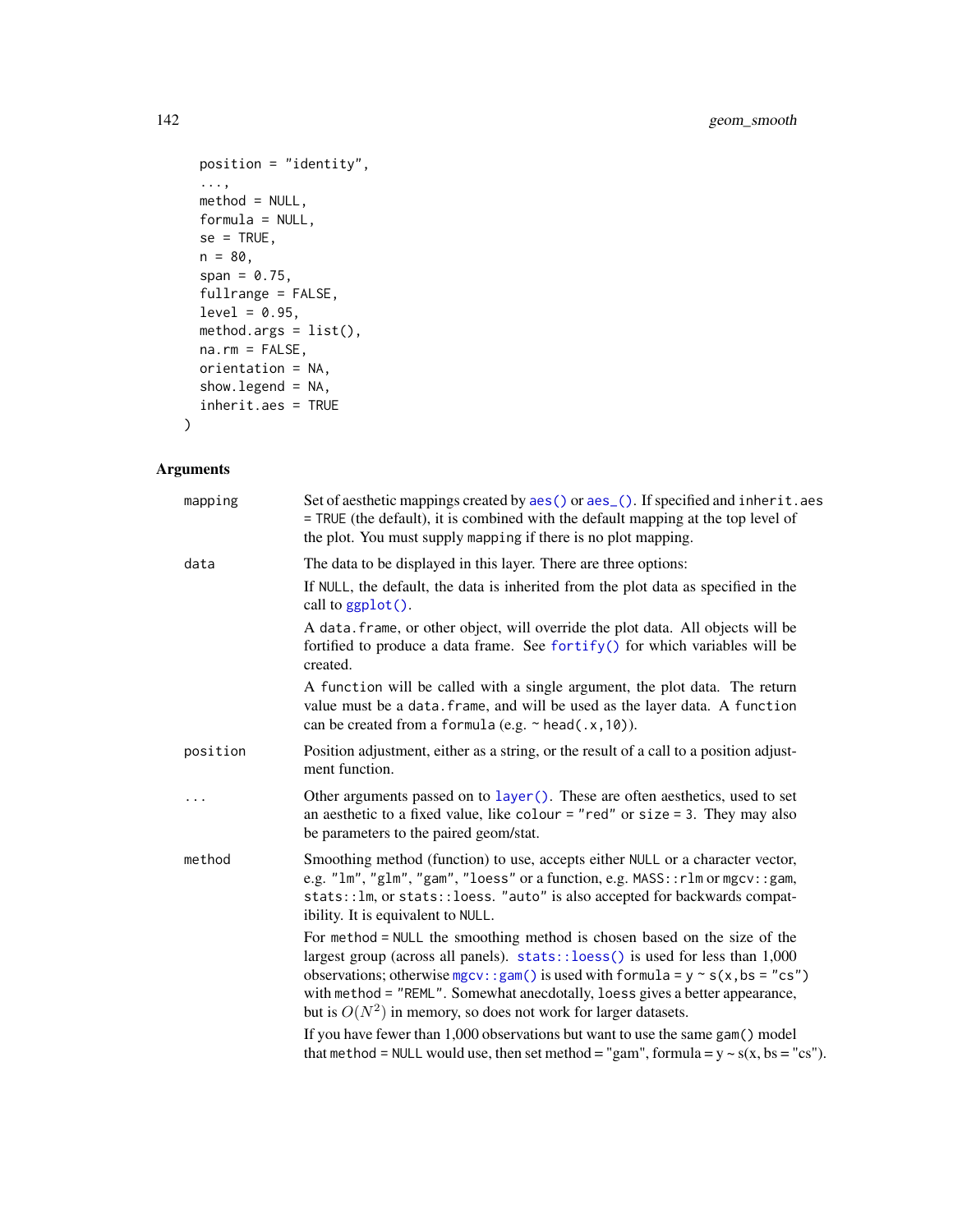| formula      | Formula to use in smoothing function, eg. $y \sim x$ , $y \sim poly(x, 2)$ , $y \sim log(x)$ .<br>NULL by default, in which case method = NULL implies formula = $y \sim x$ when<br>there are fewer than 1,000 observations and formula = $y \sim s(x, bs = "cs")$ oth-<br>erwise.              |
|--------------|-------------------------------------------------------------------------------------------------------------------------------------------------------------------------------------------------------------------------------------------------------------------------------------------------|
| se           | Display confidence interval around smooth? (TRUE by default, see level to<br>control.)                                                                                                                                                                                                          |
| na.rm        | If FALSE, the default, missing values are removed with a warning. If TRUE,<br>missing values are silently removed.                                                                                                                                                                              |
| orientation  | The orientation of the layer. The default (NA) automatically determines the ori-<br>entation from the aesthetic mapping. In the rare event that this fails it can be<br>given explicitly by setting orientation to either "x" or "y". See the Orienta-<br><i>tion</i> section for more detail.  |
| show. legend | logical. Should this layer be included in the legends? NA, the default, includes if<br>any aesthetics are mapped. FALSE never includes, and TRUE always includes. It<br>can also be a named logical vector to finely select the aesthetics to display.                                          |
| inherit.aes  | If FALSE, overrides the default aesthetics, rather than combining with them.<br>This is most useful for helper functions that define both data and aesthetics and<br>shouldn't inherit behaviour from the default plot specification, e.g. borders().                                           |
| geom, stat   | Use to override the default connection between geom_smooth() and stat_smooth().                                                                                                                                                                                                                 |
| n            | Number of points at which to evaluate smoother.                                                                                                                                                                                                                                                 |
| span         | Controls the amount of smoothing for the default loess smoother. Smaller num-<br>bers produce wigglier lines, larger numbers produce smoother lines. Only used<br>with loess, i.e. when method = $"loess",$ or when method = NULL (the default)<br>and there are fewer than 1,000 observations. |
| fullrange    | Should the fit span the full range of the plot, or just the data?                                                                                                                                                                                                                               |
| level        | Level of confidence interval to use (0.95 by default).                                                                                                                                                                                                                                          |
| method.args  | List of additional arguments passed on to the modelling function defined by<br>method.                                                                                                                                                                                                          |

#### Details

Calculation is performed by the (currently undocumented) predictdf() generic and its methods. For most methods the standard error bounds are computed using the [predict\(\)](#page-0-0) method – the exceptions are loess(), which uses a t-based approximation, and  $g1m()$ , where the normal confidence interval is constructed on the link scale and then back-transformed to the response scale.

#### **Orientation**

This geom treats each axis differently and, thus, can thus have two orientations. Often the orientation is easy to deduce from a combination of the given mappings and the types of positional scales in use. Thus, ggplot2 will by default try to guess which orientation the layer should have. Under rare circumstances, the orientation is ambiguous and guessing may fail. In that case the orientation can be specified directly using the orientation parameter, which can be either "x" or "y". The value gives the axis that the geom should run along, "x" being the default orientation you would expect for the geom.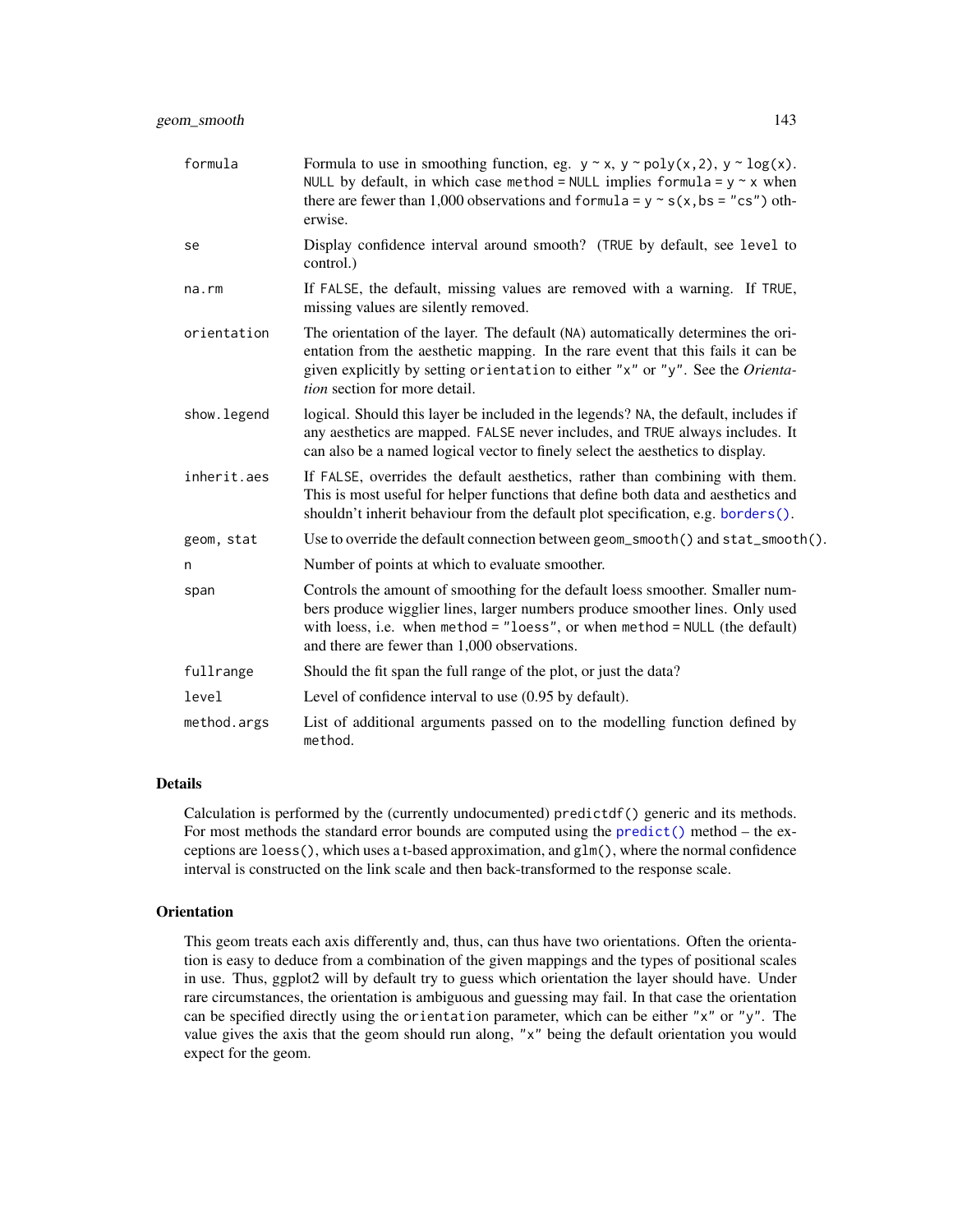# **Aesthetics**

geom\_smooth() understands the following aesthetics (required aesthetics are in bold):

- $\bullet$  x
- y
- alpha
- colour
- fill
- group
- linetype
- size
- weight
- ymax
- ymin

Learn more about setting these aesthetics in vignette("ggplot2-specs").

#### Computed variables

stat\_smooth() provides the following variables, some of which depend on the orientation:

y *or* x predicted value

ymin *or* xmin lower pointwise confidence interval around the mean

ymax *or* xmax upper pointwise confidence interval around the mean

se standard error

#### See Also

See individual modelling functions for more details:  $lm()$  for linear smooths, [glm\(\)](#page-0-0) for generalised linear smooths, and [loess\(\)](#page-0-0) for local smooths.

```
ggplot(mpg, aes(displ, hwy)) +
  geom_point() +
  geom_smooth()
# If you need the fitting to be done along the y-axis set the orientation
ggplot(mpg, aes(displ, hwy)) +
  geom_point() +
  geom_smooth(orientation = "y")
# Use span to control the "wiggliness" of the default loess smoother.
# The span is the fraction of points used to fit each local regression:
# small numbers make a wigglier curve, larger numbers make a smoother curve.
ggplot(mpg, aes(displ, hwy)) +
  geom_point() +
```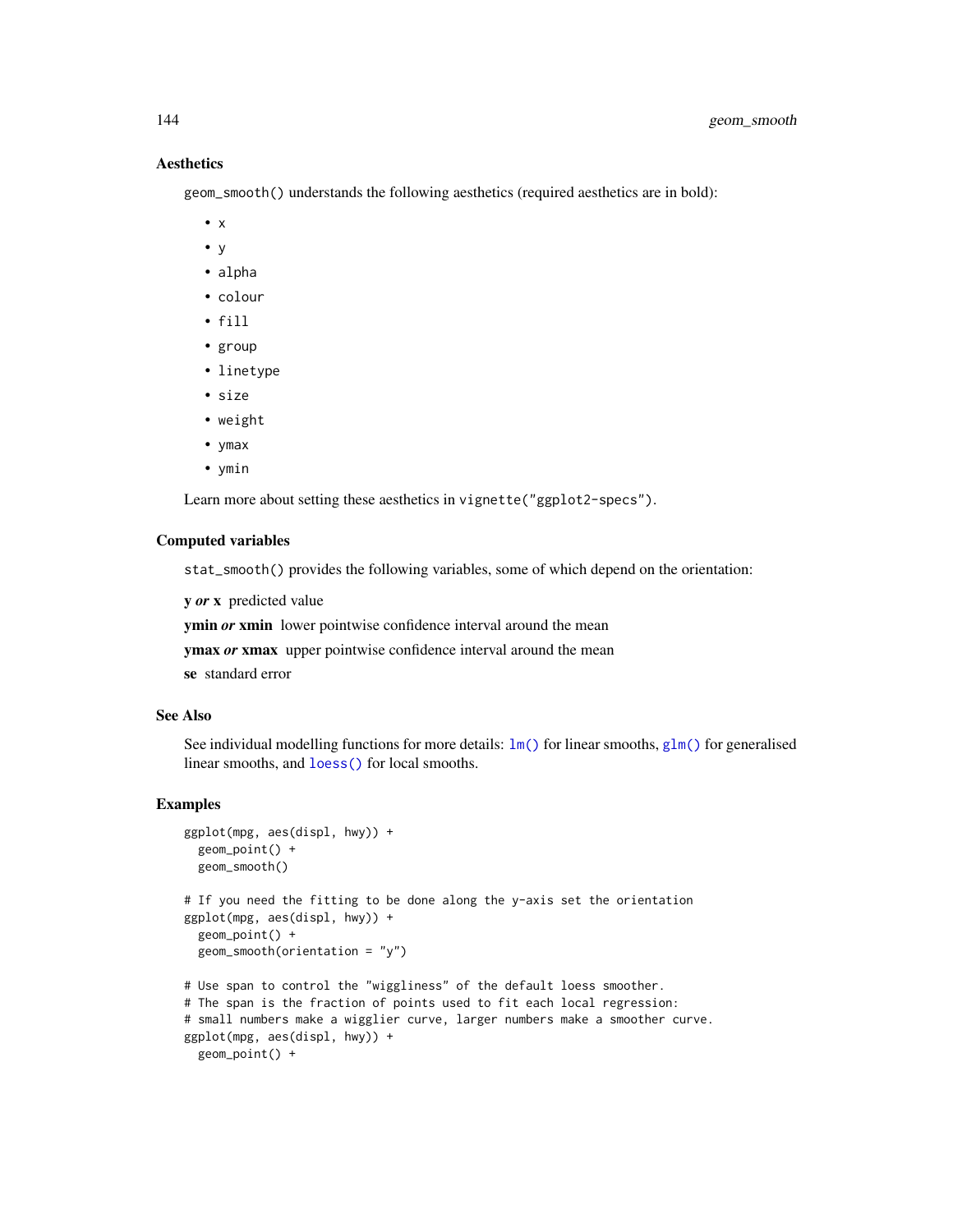# geom\_spoke 145

```
geom\_smooth(span = 0.3)# Instead of a loess smooth, you can use any other modelling function:
ggplot(mpg, aes(displ, hwy)) +
 geom_point() +
 geom_smooth(method = lm, se = FALSE)
ggplot(mpg, aes(displ, hwy)) +
 geom_point() +
 geom_smooth(method = lm, formula = y \sim splines::bs(x, 3), se = FALSE)
# Smooths are automatically fit to each group (defined by categorical
# aesthetics or the group aesthetic) and for each facet.
ggplot(mpg, aes(displ, hwy, colour = class)) +geom_point() +
 geom_smooth(se = FALSE, method = lm)
ggplot(mpg, aes(displ, hwy)) +
 geom_point() +
 geom\_smooth(span = 0.8) +facet_wrap(~drv)
binomial_smooth <- function(...) {
 geom_smooth(method = "glm", method.args = list(family = "binomial"), ...)
}
# To fit a logistic regression, you need to coerce the values to
# a numeric vector lying between 0 and 1.
ggplot(rpart::kyphosis, aes(Age, Kyphosis)) +
 geom\_jitter(height = 0.05) +binomial_smooth()
ggplot(rpart::kyphosis, aes(Age, as.numeric(Kyphosis) - 1)) +
 geom_jitter(height = 0.05) +binomial_smooth()
ggplot(rpart::kyphosis, aes(Age, as.numeric(Kyphosis) - 1)) +
 geom_jitter(height = 0.05) +binomial_smooth(formula = y \sim splines::ns(x, 2))
# But in this case, it's probably better to fit the model yourself
# so you can exercise more control and see whether or not it's a good model.
```
geom\_spoke *Line segments parameterised by location, direction and distance*

#### **Description**

This is a polar parameterisation of [geom\\_segment\(\)](#page-137-0). It is useful when you have variables that describe direction and distance. The angles start from east and increase counterclockwise.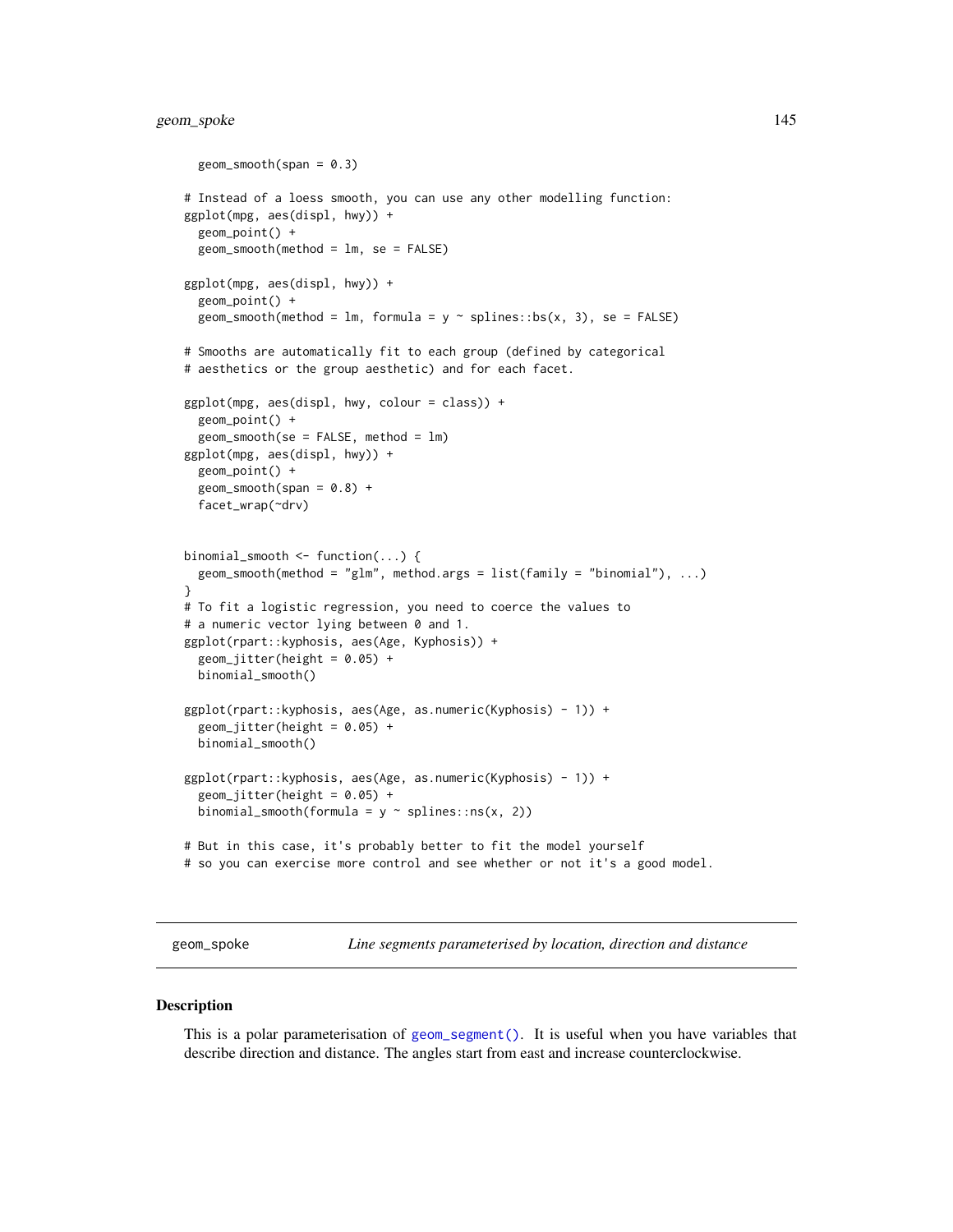# Usage

```
geom_spoke(
  mapping = NULL,
  data = NULL,
  stat = "identity",
  position = "identity",
  ...,
  na.rm = FALSE,
  show.legend = NA,
  inherit.aes = TRUE
\mathcal{L}
```
# Arguments

| mapping      | Set of aesthetic mappings created by aes () or aes (). If specified and inherit. aes<br>= TRUE (the default), it is combined with the default mapping at the top level of<br>the plot. You must supply mapping if there is no plot mapping.            |
|--------------|--------------------------------------------------------------------------------------------------------------------------------------------------------------------------------------------------------------------------------------------------------|
| data         | The data to be displayed in this layer. There are three options:                                                                                                                                                                                       |
|              | If NULL, the default, the data is inherited from the plot data as specified in the<br>call to $ggplot()$ .                                                                                                                                             |
|              | A data. frame, or other object, will override the plot data. All objects will be<br>fortified to produce a data frame. See fortify() for which variables will be<br>created.                                                                           |
|              | A function will be called with a single argument, the plot data. The return<br>value must be a data. frame, and will be used as the layer data. A function<br>can be created from a formula (e.g. $\sim$ head(.x, 10)).                                |
| stat         | The statistical transformation to use on the data for this layer, as a string.                                                                                                                                                                         |
| position     | Position adjustment, either as a string, or the result of a call to a position adjust-<br>ment function.                                                                                                                                               |
| .            | Other arguments passed on to layer (). These are often aesthetics, used to set<br>an aesthetic to a fixed value, like colour = "red" or size = 3. They may also<br>be parameters to the paired geom/stat.                                              |
| na.rm        | If FALSE, the default, missing values are removed with a warning. If TRUE,<br>missing values are silently removed.                                                                                                                                     |
| show. legend | logical. Should this layer be included in the legends? NA, the default, includes if<br>any aesthetics are mapped. FALSE never includes, and TRUE always includes. It<br>can also be a named logical vector to finely select the aesthetics to display. |
| inherit.aes  | If FALSE, overrides the default aesthetics, rather than combining with them.<br>This is most useful for helper functions that define both data and aesthetics and<br>shouldn't inherit behaviour from the default plot specification, e.g. borders().  |

# Aesthetics

geom\_spoke() understands the following aesthetics (required aesthetics are in bold):

• x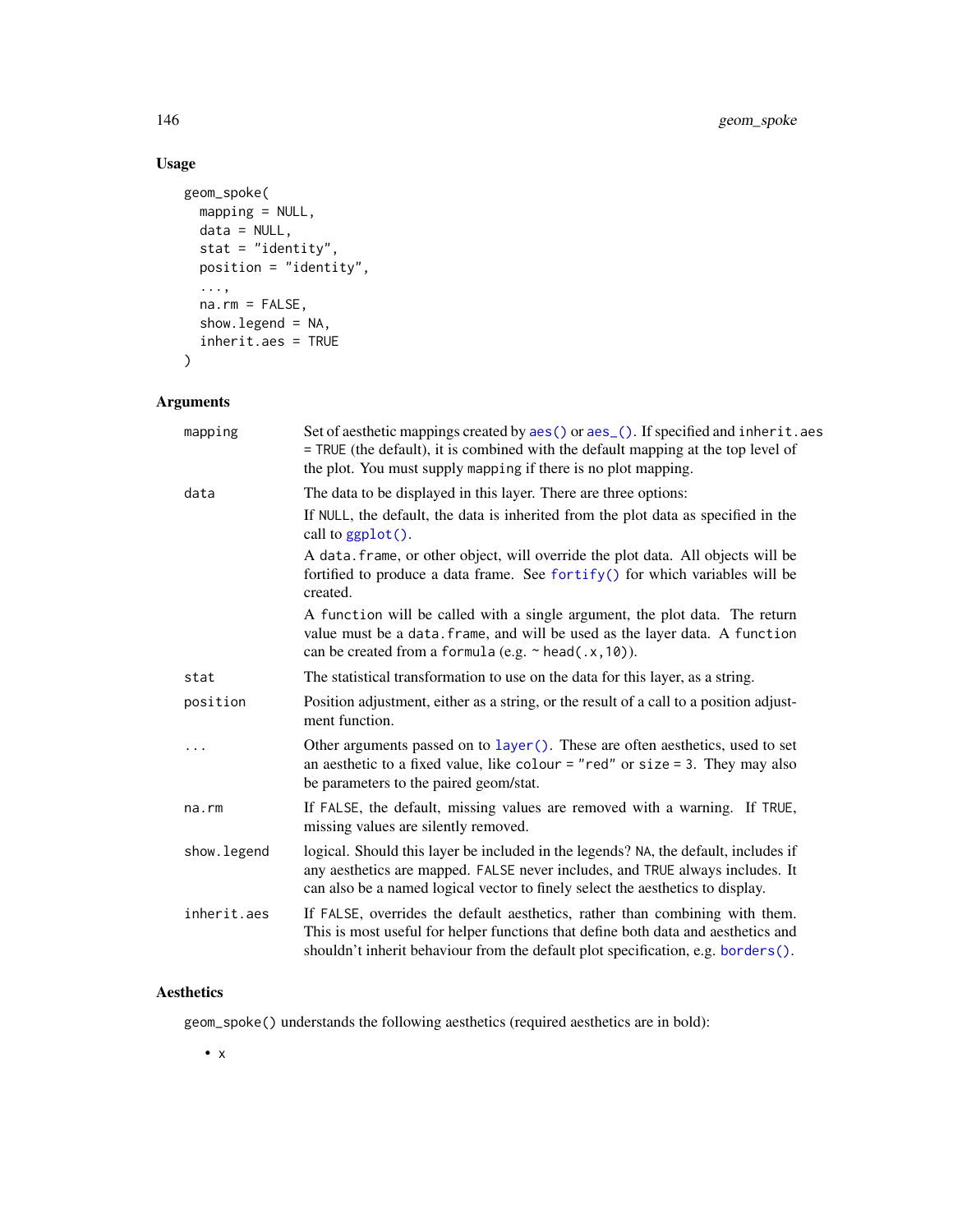geom\_violin 147

- y
- angle
- radius
- alpha
- colour
- group
- linetype
- size

Learn more about setting these aesthetics in vignette("ggplot2-specs").

# Examples

```
df \le expand.grid(x = 1:10, y=1:10)
df$angle <- runif(100, 0, 2*pi)
df$speed <- runif(100, 0, sqrt(0.1 \star df$x))
ggplot(df, aes(x, y)) +geom_point() +
  geom_spoke(aes(angle = angle), radius = 0.5)
ggplot(df, aes(x, y)) +geom_point() +
  geom_spoke(aes(angle = angle, radius = speed))
```
<span id="page-146-0"></span>geom\_violin *Violin plot*

# Description

A violin plot is a compact display of a continuous distribution. It is a blend of [geom\\_boxplot\(\)](#page-64-0) and [geom\\_density\(\)](#page-79-0): a violin plot is a mirrored density plot displayed in the same way as a boxplot.

# Usage

```
geom_violin(
 mapping = NULL,data = NULL,
  stat = "ydensity",
 position = "dodge",
  ...,
  draw_quantiles = NULL,
  trim = TRUE,
  scale = "area",
  na.rm = FALSE,orientation = NA,
```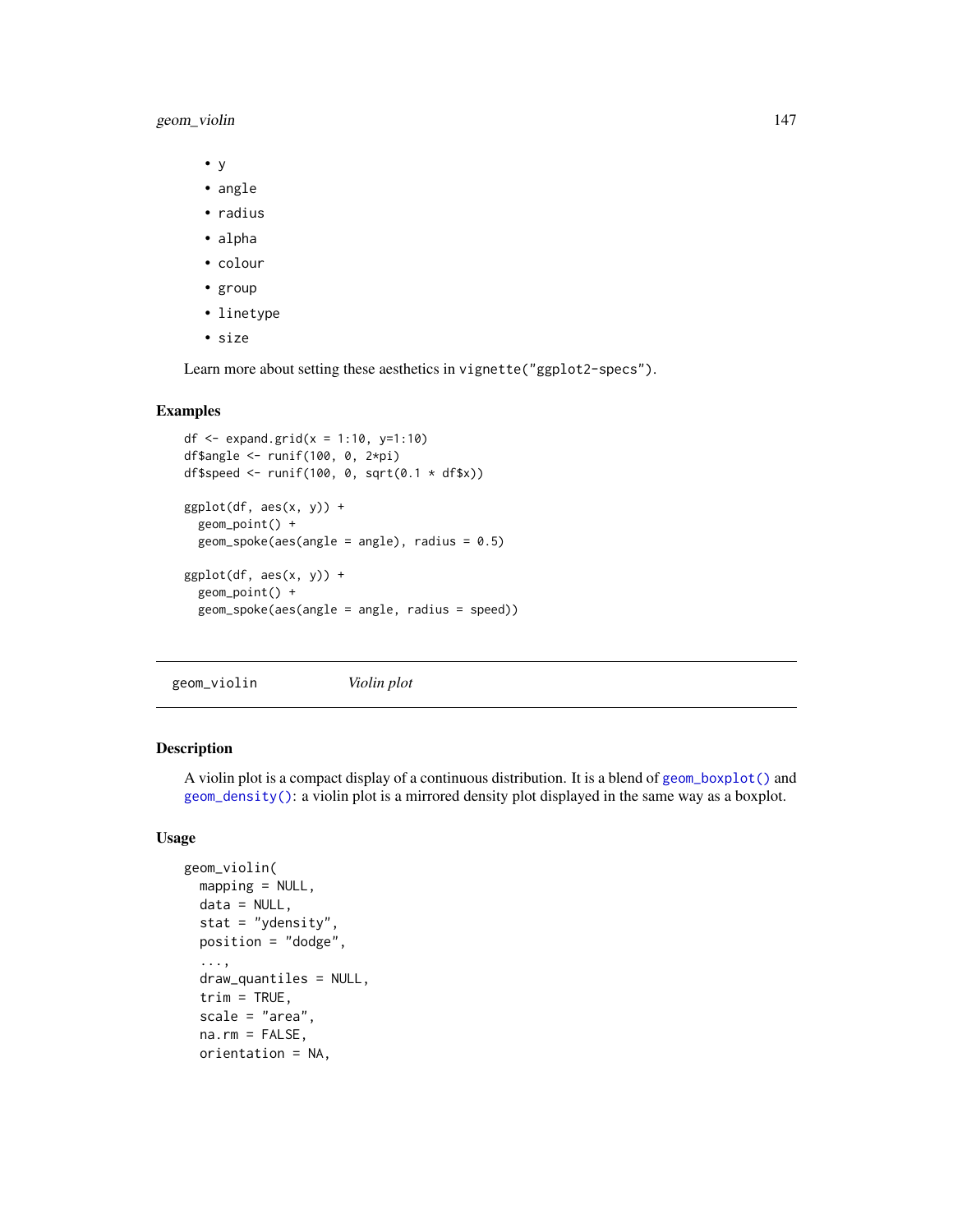```
show.legend = NA,
  inherit.aes = TRUE
\mathcal{L}stat_ydensity(
 mapping = NULL,
 data = NULL,geom = "violin",
 position = "dodge",
  ...,
 bw = "nrd0",adjust = 1,kernel = "gaussian",
 trim = TRUE,scale = "area",
 na.rm = FALSE,
 orientation = NA,
  show.legend = NA,
  inherit.aes = TRUE
```

```
\mathcal{L}
```

| mapping        | Set of aesthetic mappings created by aes() or aes_(). If specified and inherit.aes<br>= TRUE (the default), it is combined with the default mapping at the top level of<br>the plot. You must supply mapping if there is no plot mapping. |
|----------------|-------------------------------------------------------------------------------------------------------------------------------------------------------------------------------------------------------------------------------------------|
| data           | The data to be displayed in this layer. There are three options:                                                                                                                                                                          |
|                | If NULL, the default, the data is inherited from the plot data as specified in the<br>call to $ggplot()$ .                                                                                                                                |
|                | A data. frame, or other object, will override the plot data. All objects will be<br>fortified to produce a data frame. See fortify() for which variables will be<br>created.                                                              |
|                | A function will be called with a single argument, the plot data. The return<br>value must be a data. frame, and will be used as the layer data. A function<br>can be created from a formula (e.g. $\sim$ head(.x, 10)).                   |
| position       | Position adjustment, either as a string, or the result of a call to a position adjust-<br>ment function.                                                                                                                                  |
| .              | Other arguments passed on to layer (). These are often aesthetics, used to set<br>an aesthetic to a fixed value, like colour = "red" or size = 3. They may also<br>be parameters to the paired geom/stat.                                 |
| draw_quantiles | If not (NULL) (default), draw horizontal lines at the given quantiles of the density<br>estimate.                                                                                                                                         |
| trim           | If TRUE (default), trim the tails of the violins to the range of the data. If FALSE,<br>don't trim the tails.                                                                                                                             |
| scale          | if "area" (default), all violins have the same area (before trimming the tails).<br>If "count", areas are scaled proportionally to the number of observations. If<br>"width", all violins have the same maximum width.                    |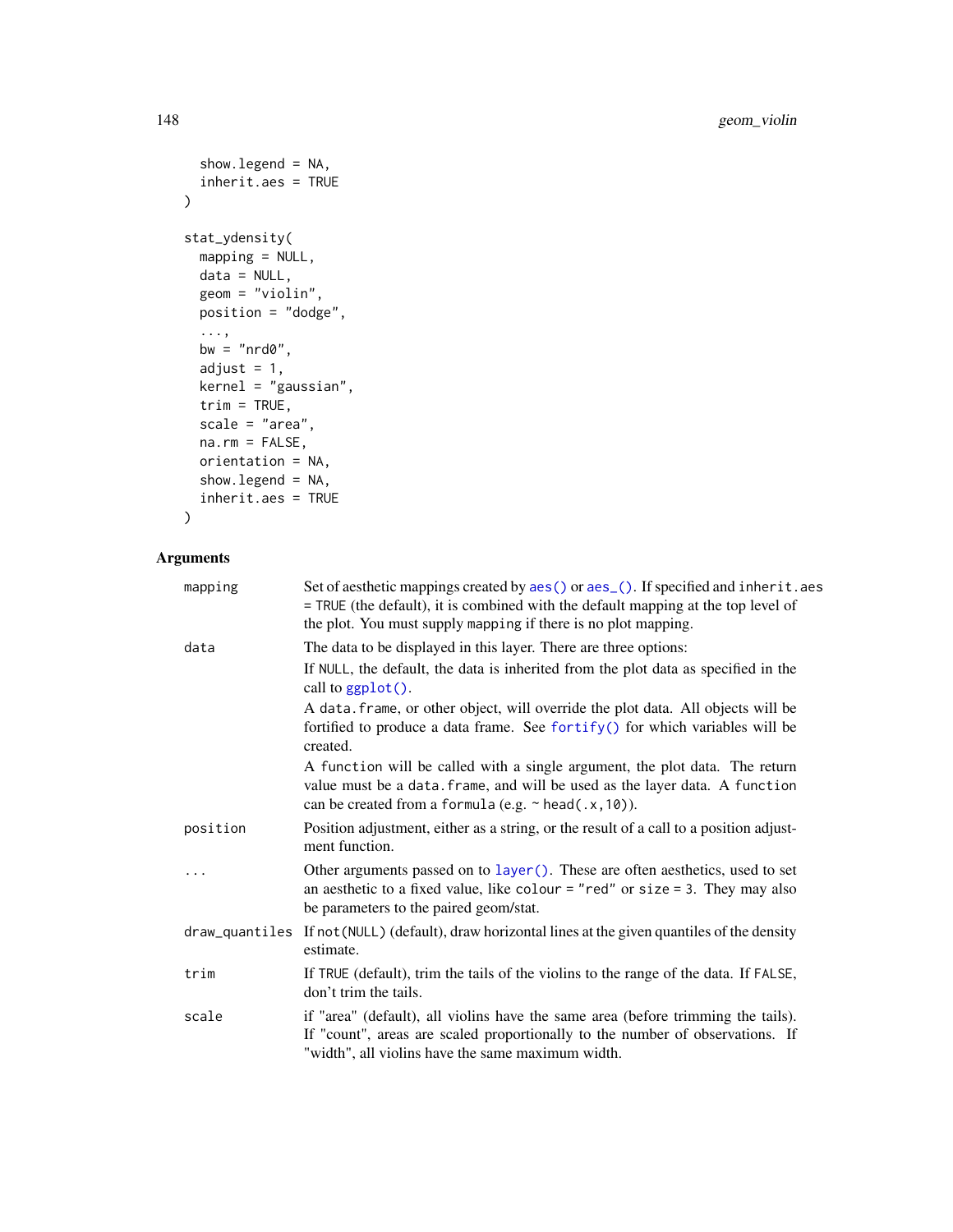geom\_violin 149

| na.rm       | If FALSE, the default, missing values are removed with a warning. If TRUE,<br>missing values are silently removed.                                                                                                                                                                             |
|-------------|------------------------------------------------------------------------------------------------------------------------------------------------------------------------------------------------------------------------------------------------------------------------------------------------|
| orientation | The orientation of the layer. The default (NA) automatically determines the ori-<br>entation from the aesthetic mapping. In the rare event that this fails it can be<br>given explicitly by setting orientation to either "x" or "y". See the Orienta-<br><i>tion</i> section for more detail. |
| show.legend | logical. Should this layer be included in the legends? NA, the default, includes if<br>any aesthetics are mapped. FALSE never includes, and TRUE always includes. It<br>can also be a named logical vector to finely select the aesthetics to display.                                         |
| inherit.aes | If FALSE, overrides the default aesthetics, rather than combining with them.<br>This is most useful for helper functions that define both data and aesthetics and<br>shouldn't inherit behaviour from the default plot specification, e.g. borders().                                          |
| geom, stat  | Use to override the default connection between geom_violin() and stat_ydensity().                                                                                                                                                                                                              |
| bw          | The smoothing bandwidth to be used. If numeric, the standard deviation of<br>the smoothing kernel. If character, a rule to choose the bandwidth, as listed in<br>$stats::bw.nrd()$ .                                                                                                           |
| adjust      | A multiplicate bandwidth adjustment. This makes it possible to adjust the band-<br>width while still using the a bandwidth estimator. For example, $adjust = 1/2$<br>means use half of the default bandwidth.                                                                                  |
| kernel      | Kernel. See list of available kernels in $density()$ .                                                                                                                                                                                                                                         |

#### **Orientation**

This geom treats each axis differently and, thus, can thus have two orientations. Often the orientation is easy to deduce from a combination of the given mappings and the types of positional scales in use. Thus, ggplot2 will by default try to guess which orientation the layer should have. Under rare circumstances, the orientation is ambiguous and guessing may fail. In that case the orientation can be specified directly using the orientation parameter, which can be either "x" or "y". The value gives the axis that the geom should run along, "x" being the default orientation you would expect for the geom.

# Aesthetics

geom\_violin() understands the following aesthetics (required aesthetics are in bold):

- x
- y
- alpha
- colour
- fill
- group
- linetype
- size
- weight

Learn more about setting these aesthetics in vignette("ggplot2-specs").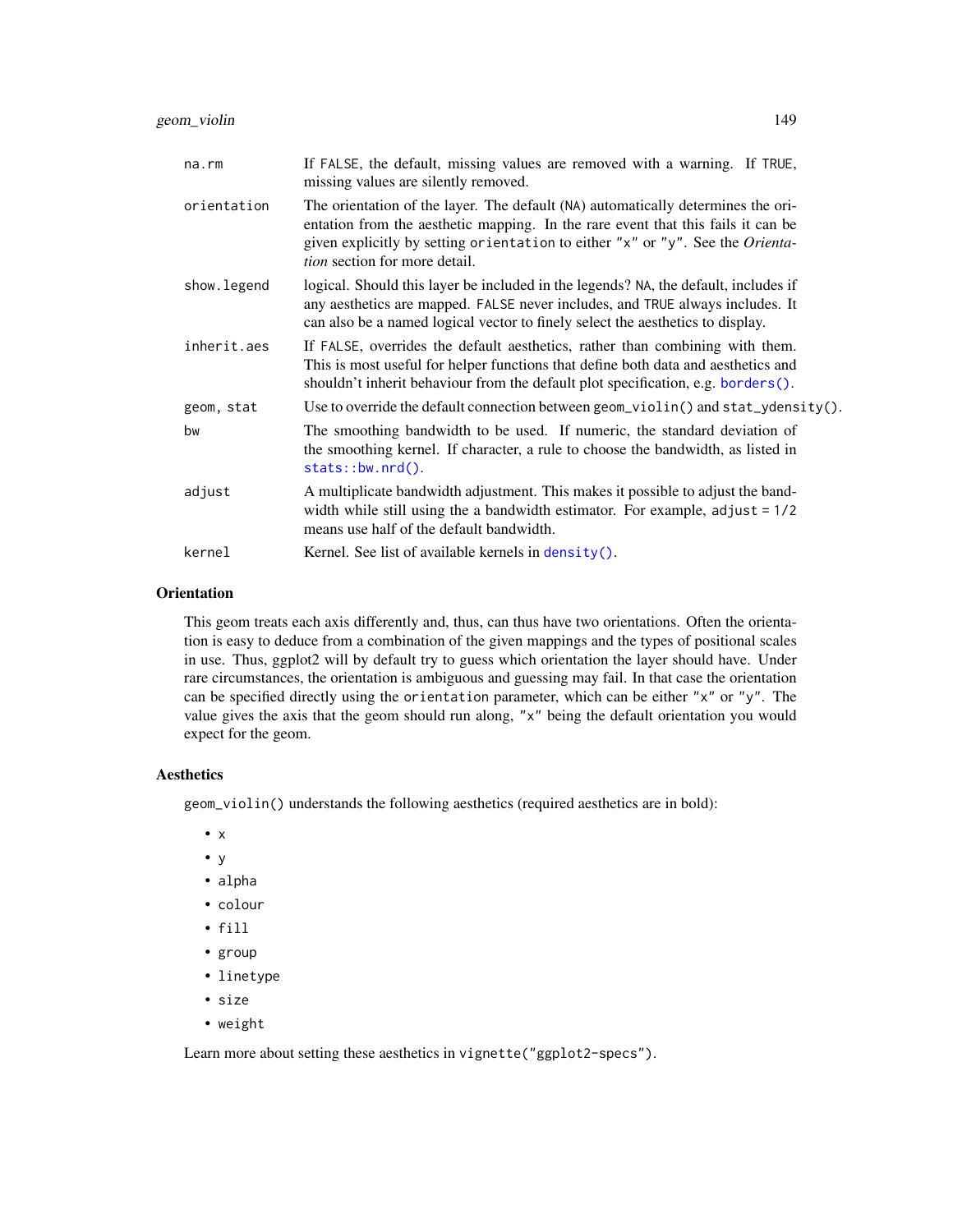#### Computed variables

density density estimate

scaled density estimate, scaled to maximum of 1

count density \* number of points - probably useless for violin plots

violinwidth density scaled for the violin plot, according to area, counts or to a constant maximum width

n number of points

width width of violin bounding box

#### References

Hintze, J. L., Nelson, R. D. (1998) Violin Plots: A Box Plot-Density Trace Synergism. The American Statistician 52, 181-184.

#### See Also

[geom\\_violin\(\)](#page-146-0) for examples, and [stat\\_density\(\)](#page-79-1) for examples with data along the x axis.

```
p <- ggplot(mtcars, aes(factor(cyl), mpg))
p + geom_violin()
# Orientation follows the discrete axis
ggplot(mtcars, aes(mpg, factor(cyl))) +
  geom_violin()
p + geom\_violin() + geom\_jitter(height = 0, width = 0.1)# Scale maximum width proportional to sample size:
p + geom\_violin(scale = "count")# Scale maximum width to 1 for all violins:
p + geom\_violin(scale = "width")# Default is to trim violins to the range of the data. To disable:
p + geom_violin(trim = FALSE)
# Use a smaller bandwidth for closer density fit (default is 1).
p + geom_violin(adjust = .5)
# Add aesthetic mappings
# Note that violins are automatically dodged when any aesthetic is
# a factor
p + geom\_violin(aes(fill = cyl))p + geom\_violin(aes(fill = factor(cyl)))p + geom\_violin(aes(fill = factor(vs)))p + geom\_violin(aes(fill = factor(am)))
```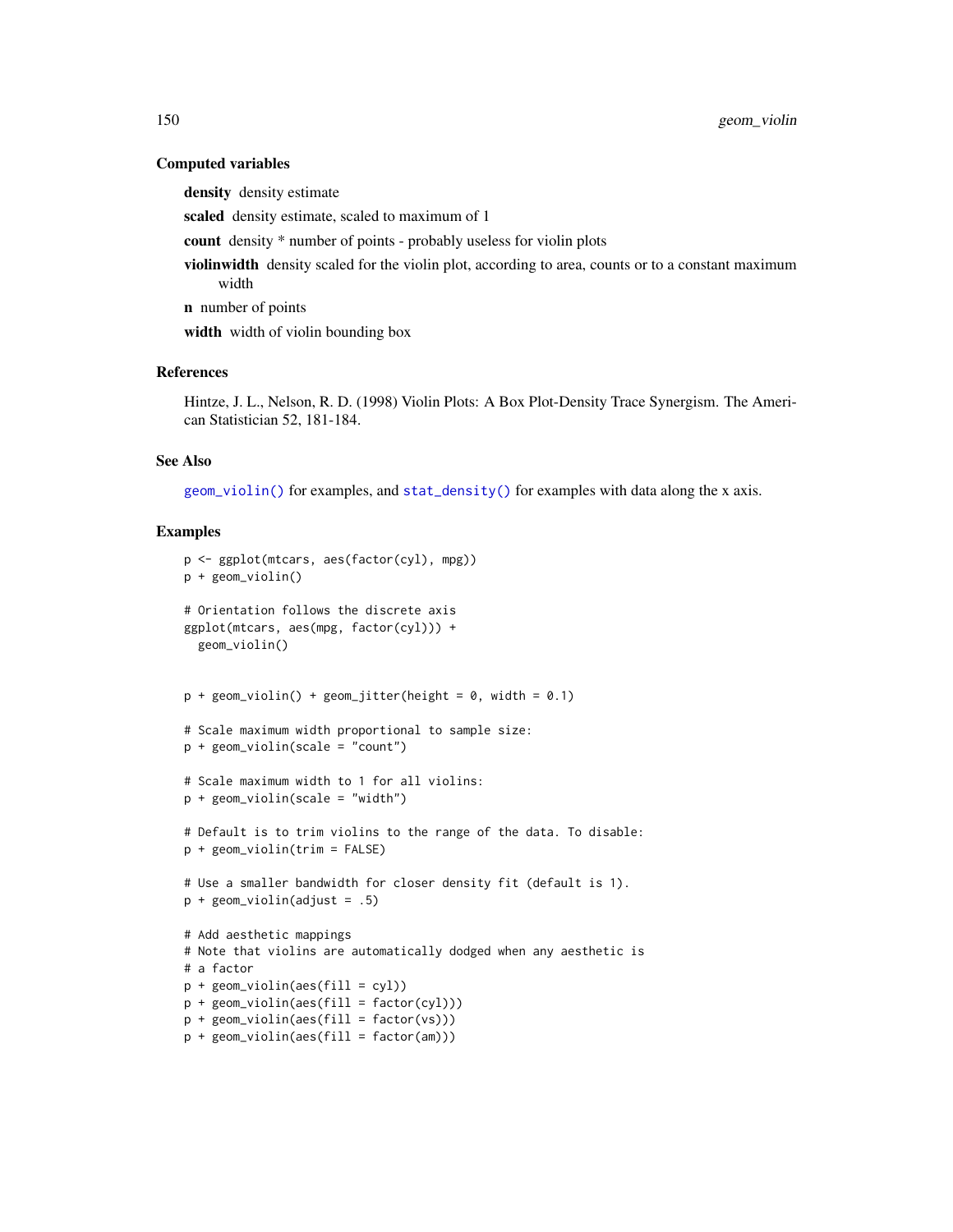```
# Set aesthetics to fixed value
p + geom\_violin(fill = "grey80", colour = "#3366FF")# Show quartiles
p + geom\_violin(draw\_quantiles = c(0.25, 0.5, 0.75))# Scales vs. coordinate transforms -------
if (require("ggplot2movies")) {
# Scale transformations occur before the density statistics are computed.
# Coordinate transformations occur afterwards. Observe the effect on the
# number of outliers.
m \leq ggplot(movies, aes(y = votes, x = rating, group = cut_width(rating, 0.5)))m + geom_violin()
m +geom_violin() +
  scale_y_log10()
m +geom_violin() +
  coord_{trans}(y = "log10")m +
  geom_violin() +
  scale_y_log10() + coord_trans(y = "log10")
# Violin plots with continuous x:
# Use the group aesthetic to group observations in violins
ggplot(movies, aes(year, budget)) +
  geom_violin()
ggplot(movies, aes(year, budget)) +
  geom_violin(aes(group = cut_width(year, 10)), scale = "width")
}
```
get\_alt\_text *Extract alt text from a plot*

#### Description

This function returns a text that can be used as alt-text in webpages etc. Currently it will use the alt label, added with + labs(alt =  $\langle ... \rangle$ ), or a return an empty string, but in the future it might try to generate an alt text from the information stored in the plot.

#### Usage

get\_alt\_text(p, ...)

| p | a ggplot object   |
|---|-------------------|
| . | Currently ignored |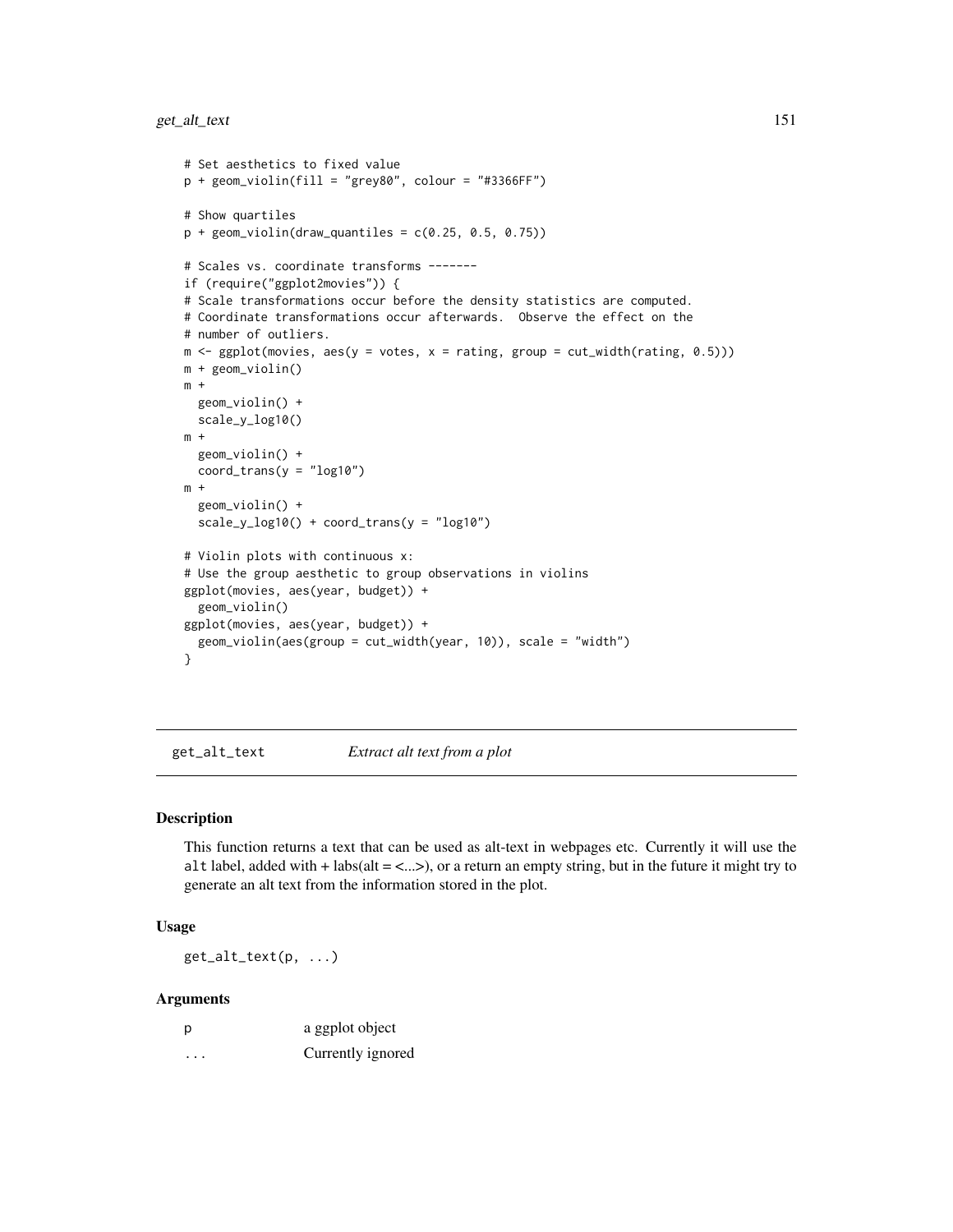152 ggplot

# Value

A text string

#### Examples

```
p <- ggplot(mpg, aes(displ, hwy)) +
 geom_point()
# Returns an empty string
get_alt_text(p)
# A user provided alt text
p \leftarrow p + \text{ labs(}alt = paste("A scatterplot showing the negative correlation between engine",
               "displacement as a function of highway miles per gallon")
)
get_alt_text(p)
```
<span id="page-151-0"></span>ggplot *Create a new ggplot*

# Description

ggplot() initializes a ggplot object. It can be used to declare the input data frame for a graphic and to specify the set of plot aesthetics intended to be common throughout all subsequent layers unless specifically overridden.

# Usage

```
ggplot(data = NULL, mapping = aes(), ..., environment = parent-frame())
```

| data        | Default dataset to use for plot. If not already a data.frame, will be converted to<br>one by $fortify()$ . If not specified, must be supplied in each layer added to the<br>plot. |
|-------------|-----------------------------------------------------------------------------------------------------------------------------------------------------------------------------------|
| mapping     | Default list of aesthetic mappings to use for plot. If not specified, must be sup-<br>plied in each layer added to the plot.                                                      |
| $\ddotsc$   | Other arguments passed on to methods. Not currently used.                                                                                                                         |
| environment | DEPRECATED. Used prior to tidy evaluation.                                                                                                                                        |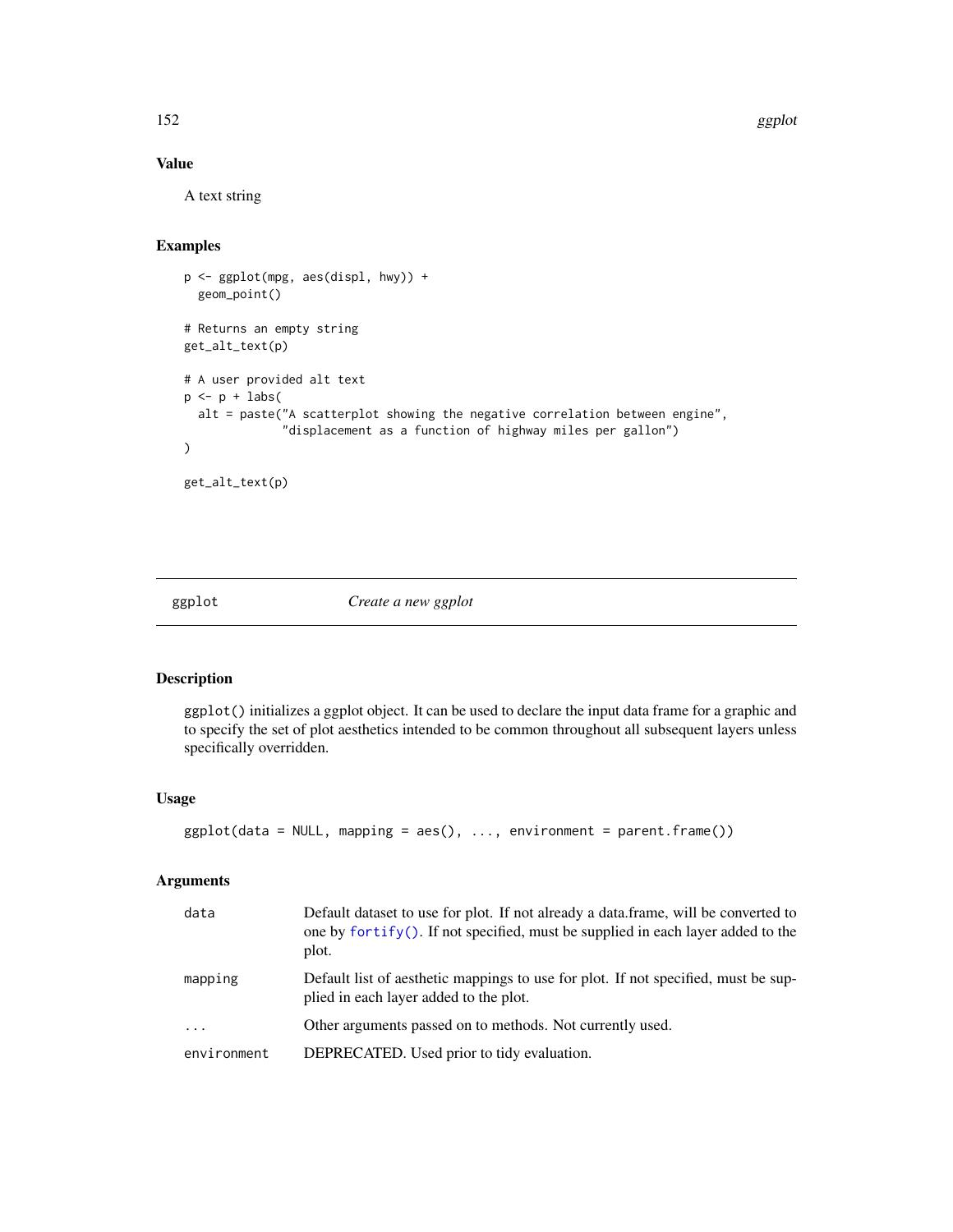#### ggplot the contract of the contract of the contract of the contract of the contract of the contract of the contract of the contract of the contract of the contract of the contract of the contract of the contract of the con

#### Details

 $ggplot()$  is used to construct the initial plot object, and is almost always followed by + to add component to the plot. There are three common ways to invoke ggplot():

- ggplot(df,  $\text{aes}(x, y, \text{other aesthetics})$ )
- ggplot(df)
- ggplot()

The first method is recommended if all layers use the same data and the same set of aesthetics, although this method can also be used to add a layer using data from another data frame. See the first example below. The second method specifies the default data frame to use for the plot, but no aesthetics are defined up front. This is useful when one data frame is used predominantly as layers are added, but the aesthetics may vary from one layer to another. The third method initializes a skeleton ggplot object which is fleshed out as layers are added. This method is useful when multiple data frames are used to produce different layers, as is often the case in complex graphics.

```
# Generate some sample data, then compute mean and standard deviation
# in each group
df <- data.frame(
  gp = factor(rep(leftters[1:3], each = 10)),y = rnorm(30))
ds <- do.call(rbind, lapply(split(df, df$gp), function(d) {
  data.frame(mean = mean(d$y), sd = sd(dfy), gp = dfgp)
}))
# The summary data frame ds is used to plot larger red points on top
# of the raw data. Note that we don't need to supply `data` or `mapping`
# in each layer because the defaults from ggplot() are used.
ggplot(df, aes(gp, y)) +geom_point() +
  geom\_point(data = ds, aes(y = mean), colour = 'red', size = 3)# Same plot as above, declaring only the data frame in ggplot().
# Note how the x and y aesthetics must now be declared in
# each geom_point() layer.
ggplot(df) +
  geom_point(aes(gp, y)) +
  geom_point(data = ds, aes(gp, mean), colour = 'red', size = 3)
# Alternatively we can fully specify the plot in each layer. This
# is not useful here, but can be more clear when working with complex
# mult-dataset graphics
ggplot() +
  geom\_point(data = df, aes(gp, y)) +geom_point(data = ds, aes(gp, mean), colour = 'red', size = 3) +
  geom_errorbar(
   data = ds,
    aes(gp, mean, ymin = mean - sd, ymax = mean + sd),
```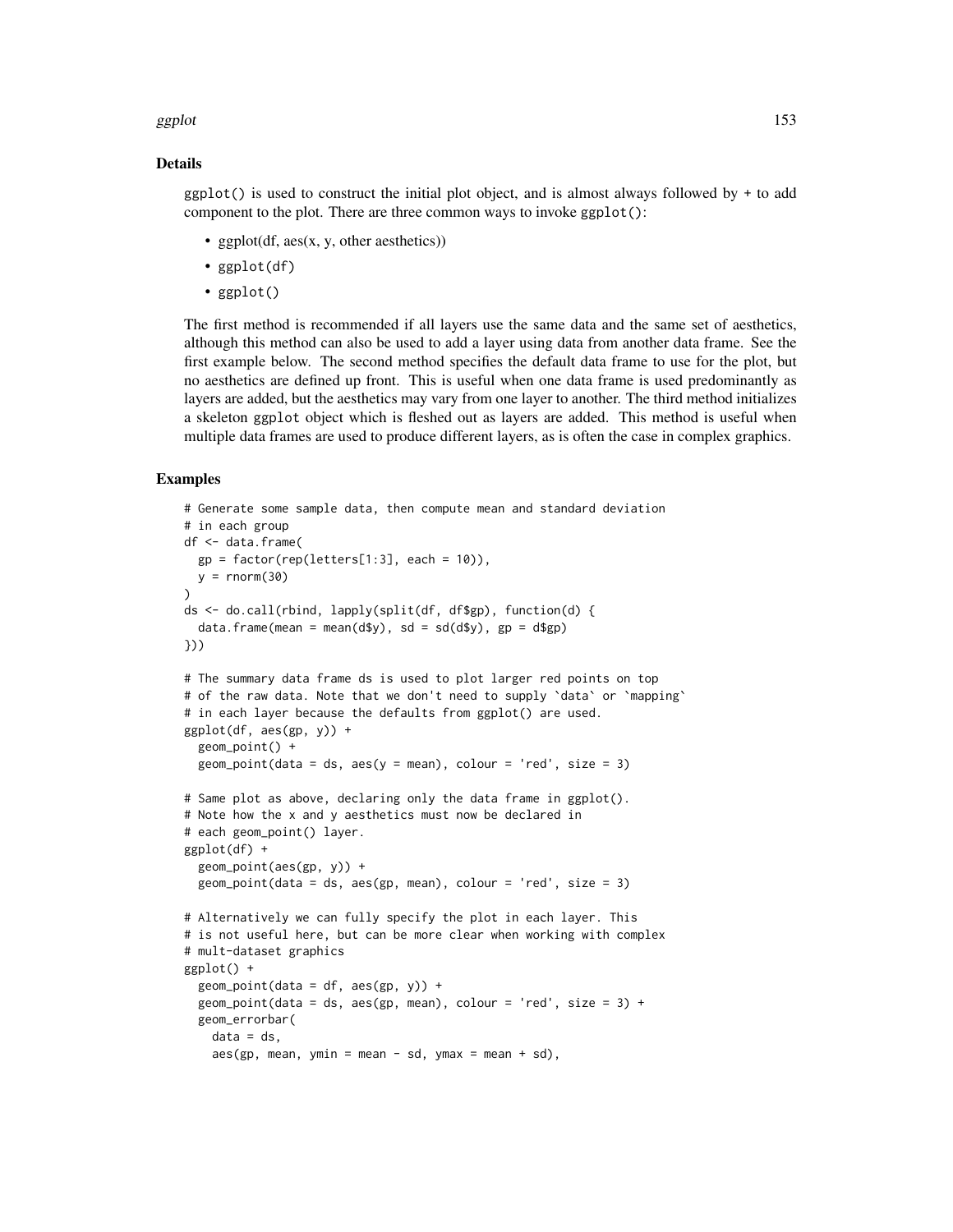```
colour = 'red',
  width = 0.4)
```
# ggproto *Create a new ggproto object*

#### Description

Construct a new object with ggproto(), test with is.ggproto(), and access parent methods/fields with ggproto\_parent().

#### Usage

```
ggproto('class' = NULL, 'inherit' = NULL, ...)ggproto_parent(parent, self)
```
is.ggproto(x)

# Arguments

| _class       | Class name to assign to the object. This is stored as the class attribute of the<br>object. This is optional: if NULL (the default), no class name will be added to the<br>object. |
|--------------|------------------------------------------------------------------------------------------------------------------------------------------------------------------------------------|
| _inherit     | ggproto object to inherit from. If NULL, don't inherit from any object.                                                                                                            |
| .            | A list of members in the ggproto object.                                                                                                                                           |
| parent, self | Access parent class parent of object self.                                                                                                                                         |
| x            | An object to test.                                                                                                                                                                 |

# Details

ggproto implements a protype based OO system which blurs the lines between classes and instances. It is inspired by the proto package, but it has some important differences. Notably, it cleanly supports cross-package inheritance, and has faster performance.

In most cases, creating a new OO system to be used by a single package is not a good idea. However, it was the least-bad solution for ggplot2 because it required the fewest changes to an already complex code base.

#### Calling methods

ggproto methods can take an optional self argument: if it is present, it is a regular method; if it's absent, it's a "static" method (i.e. it doesn't use any fields).

Imagine you have a ggproto object Adder, which has a method addx = function(self,n)  $n +$ self\$x. Then, to call this function, you would use  $\text{Adder}\$addx(10) - \text{the self}$  is passed in automatically by the wrapper function. self be located anywhere in the function signature, although customarily it comes first.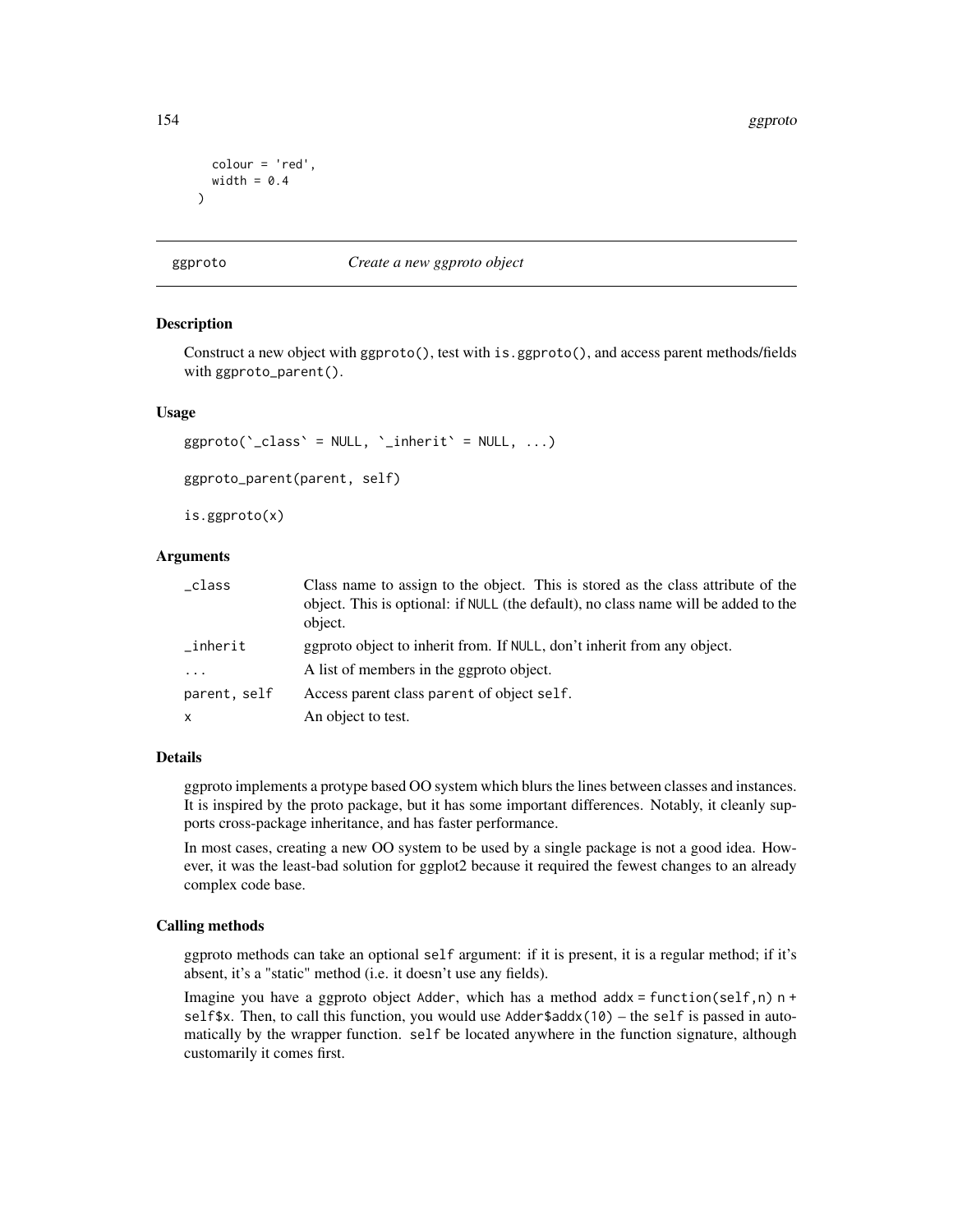#### ggsave and the set of the set of the set of the set of the set of the set of the set of the set of the set of the set of the set of the set of the set of the set of the set of the set of the set of the set of the set of th

# Calling methods in a parent

To explicitly call a methods in a parent, use ggproto\_parent(Parent,self).

# Examples

```
Adder <- ggproto("Adder",
  x = 0,
  add = function(self, n) {
   self$x <- self$x + n
   self$x
 }
 )
is.ggproto(Adder)
Adder$add(10)
Adder$add(10)
Doubler <- ggproto("Doubler", Adder,
  add = function(self, n) {
    ggproto_parent(Adder, self)$add(n * 2)
  }
)
Doubler$x
Doubler$add(10)
```
ggsave *Save a ggplot (or other grid object) with sensible defaults*

# Description

ggsave() is a convenient function for saving a plot. It defaults to saving the last plot that you displayed, using the size of the current graphics device. It also guesses the type of graphics device from the extension.

# Usage

```
ggsave(
  filename,
  plot = last\_plot(),
  device = NULL,
  path = NULL,
  scale = 1,
  width = NA,
  height = NA,
  units = c("in", "cm", "mm", "px"),
  dpi = 300,limitsize = TRUE,
  bg = NULL,
```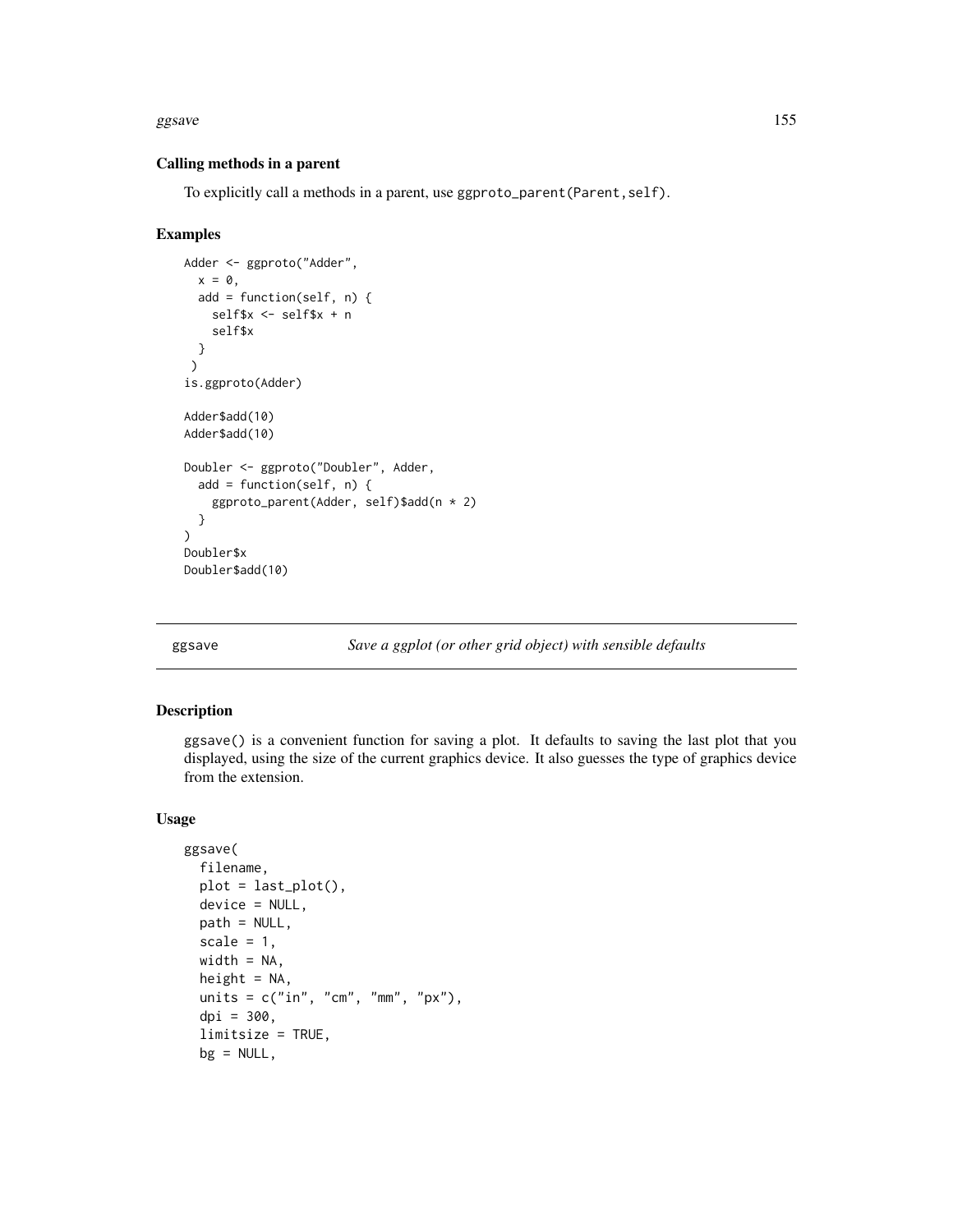...  $\lambda$ 

#### Arguments

| filename             | File name to create on disk.                                                                                                                                                |  |
|----------------------|-----------------------------------------------------------------------------------------------------------------------------------------------------------------------------|--|
| plot                 | Plot to save, defaults to last plot displayed.                                                                                                                              |  |
| device               | Device to use. Can either be a device function (e.g. png), or one of "eps", "ps",<br>"tex" (pictex), "pdf", "jpeg", "tiff", "png", "bmp", "svg" or "wmf" (windows<br>only). |  |
| path                 | Path of the directory to save plot to: path and filename are combined to create<br>the fully qualified file name. Defaults to the working directory.                        |  |
| scale                | Multiplicative scaling factor.                                                                                                                                              |  |
| width, height, units |                                                                                                                                                                             |  |
|                      | Plot size in units ("in", "cm", "mm", or "px"). If not supplied, uses the size of<br>current graphics device.                                                               |  |
| dpi                  | Plot resolution. Also accepts a string input: "retina" (320), "print" (300), or<br>"screen" (72). Applies only to raster output types.                                      |  |
| limitsize            | When TRUE (the default), $ggsave()$ will not save images larger than $50x50$<br>inches, to prevent the common error of specifying dimensions in pixels.                     |  |
| bg                   | Background colour. If NULL, uses the plot background fill value from the plot<br>theme.                                                                                     |  |
| $\cdots$             | Other arguments passed on to the graphics device function, as specified by<br>device.                                                                                       |  |

# Details

Note: Filenames with page numbers can be generated by including a C integer format expression, such as %03d (as in the default file name for most R graphics devices, see e.g. [png\(\)](#page-0-0)). Thus, filename = "figure%03d.png" will produce successive filenames figure001.png, figure002.png, figure003.png, etc. To write a filename containing the % sign, use %%. For example, filename = "figure-100%%.png" will produce the filename figure-100%.png.

# Saving images without ggsave()

In most cases ggsave() is the simplest way to save your plot, but sometimes you may wish to save the plot by writing directly to a graphics device. To do this, you can open a regular R graphics device such as png() or pdf(), print the plot, and then close the device using dev.off(). This technique is illustrated in the examples section.

```
## Not run:
ggplot(mtcars, aes(mpg, wt)) +
  geom_point()
ggsave("mtcars.pdf")
```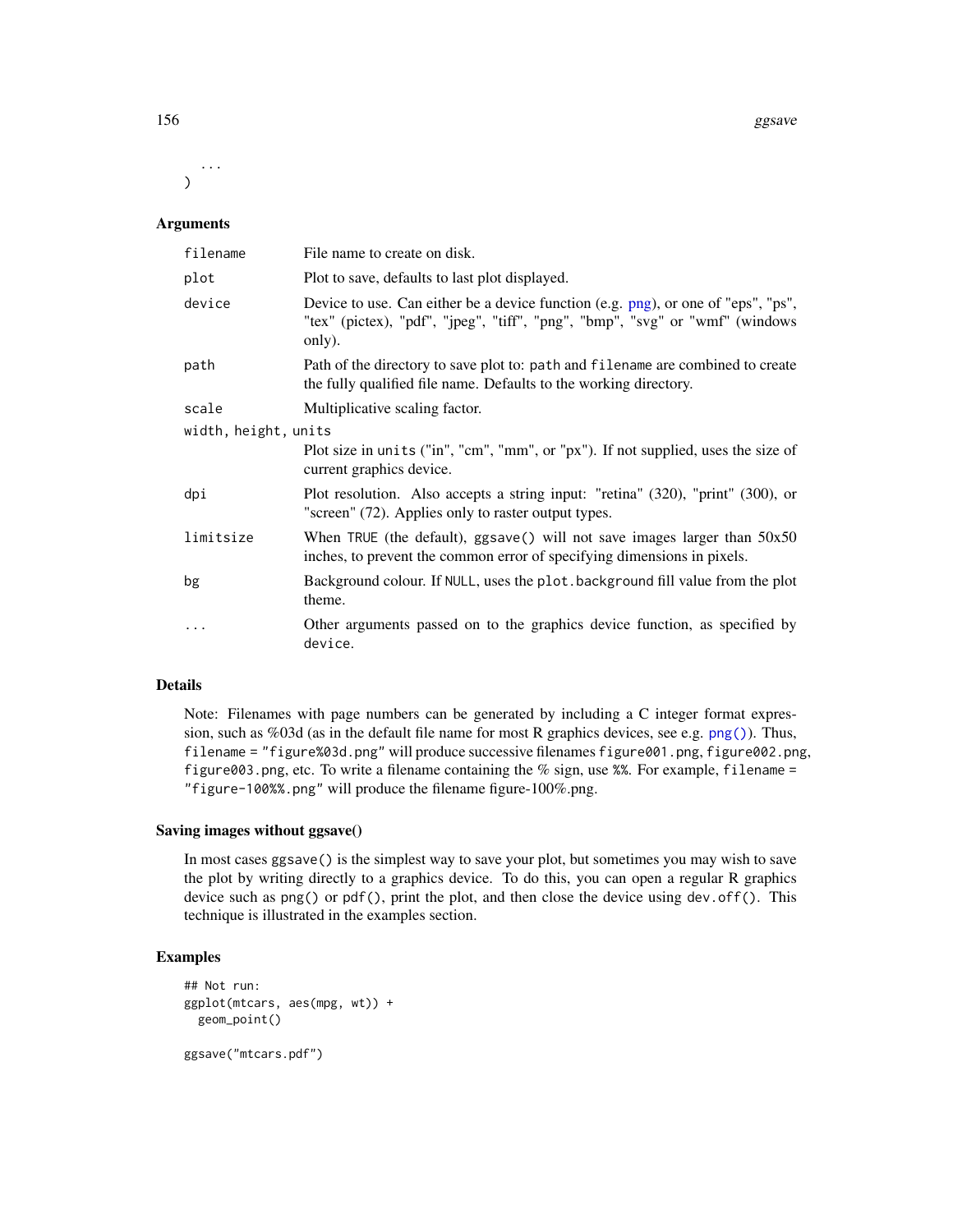#### ggtheme 157

```
ggsave("mtcars.png")
ggsave("mtcars.pdf", width = 4, height = 4)
ggsave("mtcars.pdf", width = 20, height = 20, units = "cm")
# delete files with base::unlink()
unlink("mtcars.pdf")
unlink("mtcars.png")
# specify device when saving to a file with unknown extension
# (for example a server supplied temporary file)
file <- tempfile()
ggsave(file, device = "pdf")
unlink(file)
# save plot to file without using ggsave
p \leq -ggplot(mtcars, aes(mpg, wt)) +
  geom_point()
png("mtcars.png")
print(p)
dev.off()
## End(Not run)
```

```
ggtheme Complete themes
```
# Description

These are complete themes which control all non-data display. Use [theme\(\)](#page-271-0) if you just need to tweak the display of an existing theme.

#### Usage

```
theme_grey(
 base_size = 11,
 base_family = ",
 base_line_size = base_size/22,
 base_rect_size = base_size/22
)
theme_gray(
 base_size = 11,
 base_family = "",
 base_line_size = base_size/22,
 base_rect_size = base_size/22
)
```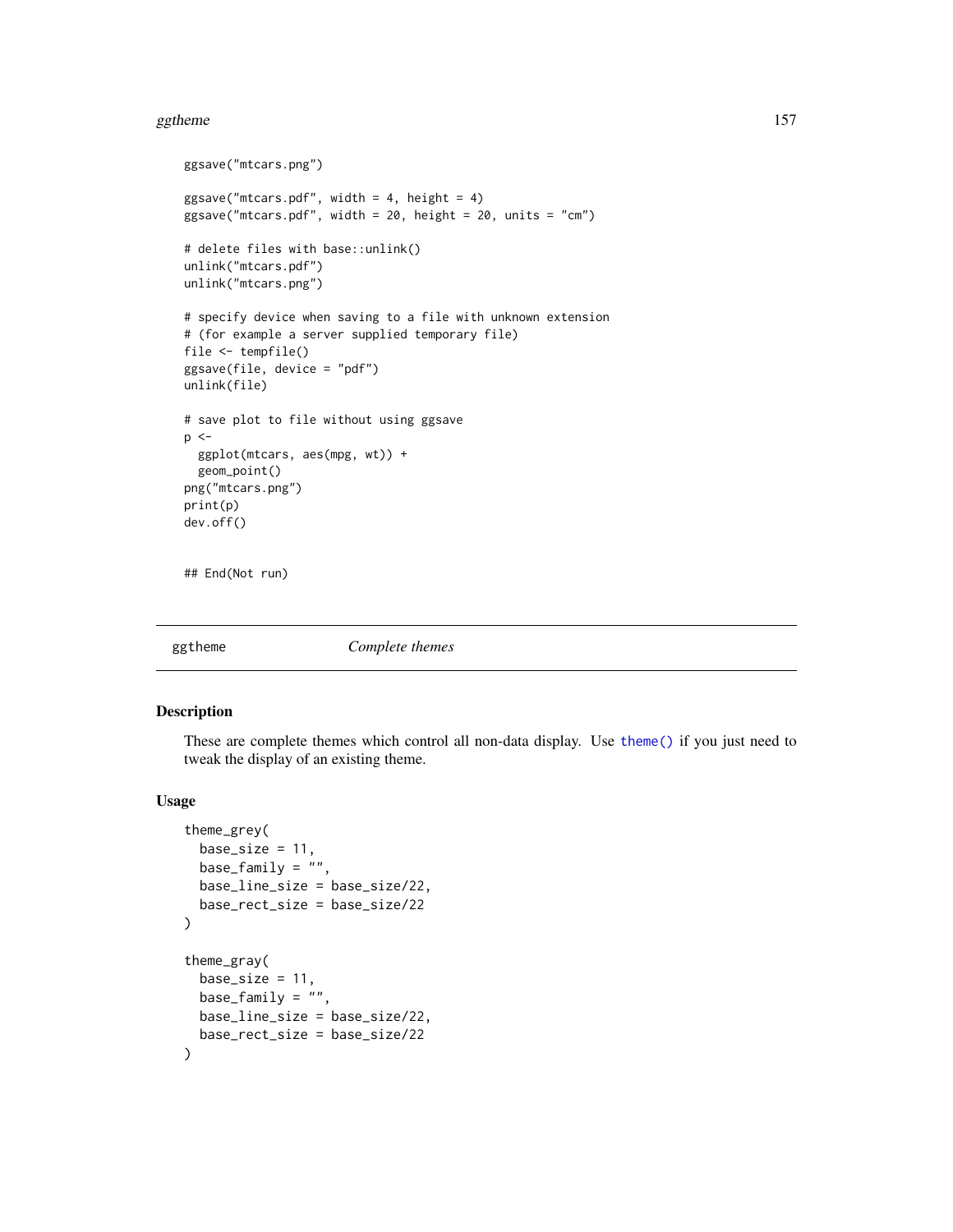```
theme_bw(
 base\_size = 11,
 base_family = "",
 base_line_size = base_size/22,
 base_rect_size = base_size/22
\mathcal{L}theme_linedraw(
 base_size = 11,
 base_family = "",
 base_line_size = base_size/22,
 base_rect_size = base_size/22
)
theme_light(
 base_size = 11,
 base_family = ",
 base_line_size = base_size/22,
 base_rect_size = base_size/22
\mathcal{L}theme_dark(
 base_size = 11,
 base_family = "",
 base_line_size = base_size/22,
 base_rect_size = base_size/22
\mathcal{L}theme_minimal(
 base_size = 11,
 base_family = ",
 base_line_size = base_size/22,
 base_rect_size = base_size/22
\mathcal{L}theme_classic(
 base_size = 11,
 base_family = "",
 base_line_size = base_size/22,
 base_rect_size = base_size/22
\lambdatheme_void(
  base_size = 11,
 base_family = ",
  base_line_size = base_size/22,
  base_rect_size = base_size/22
```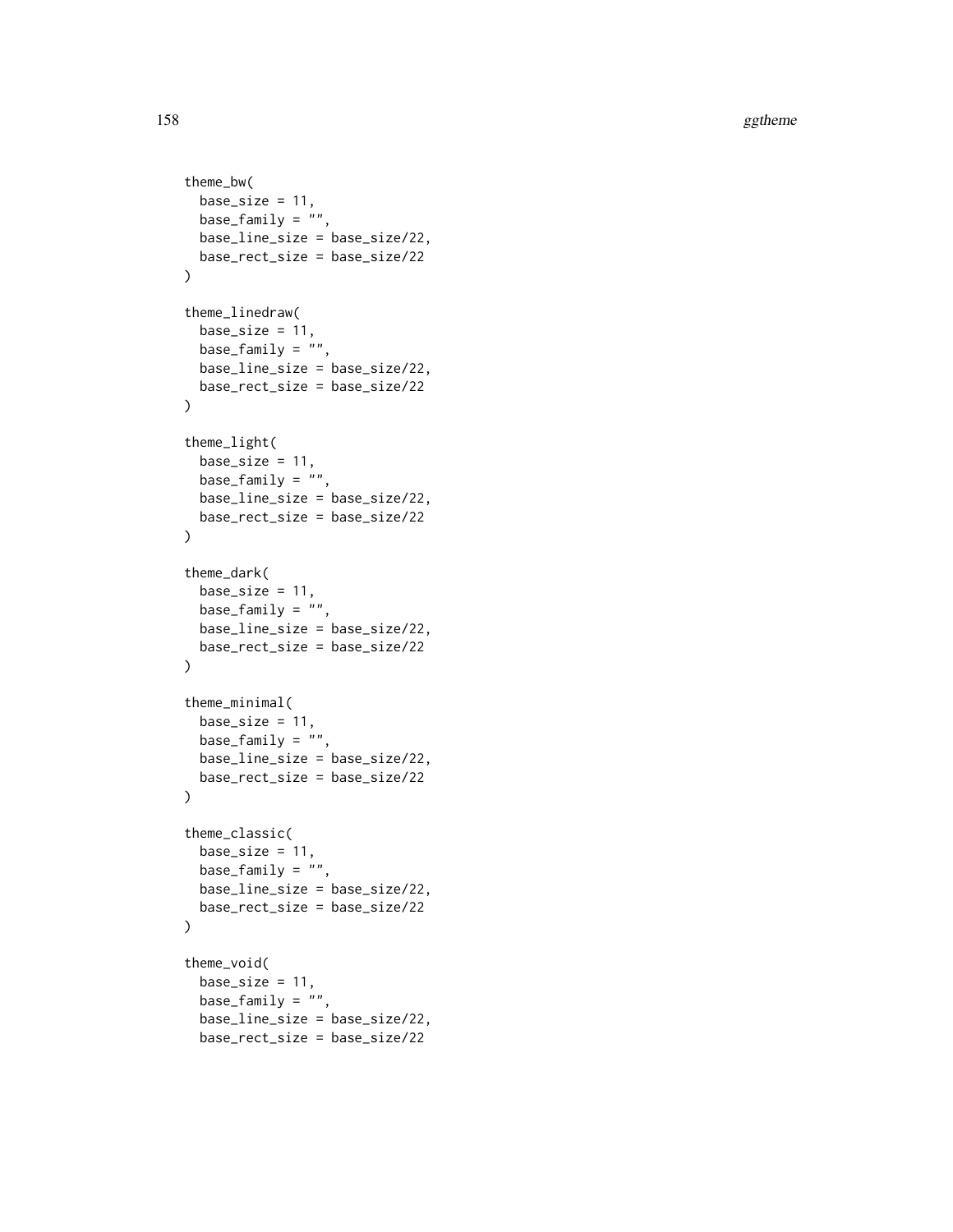#### ggtheme that the state of the state of the state of the state of the state of the state of the state of the state of the state of the state of the state of the state of the state of the state of the state of the state of t

```
)
theme_test(
 base_size = 11,
 base_family = ",
 base_line_size = base_size/22,
 base_rect_size = base_size/22
\lambda
```
#### Arguments

| base size   | base font size, given in pts.              |
|-------------|--------------------------------------------|
| base_family | base font family                           |
|             | base_line_size base size for line elements |
|             | base rect size base size for rect elements |

# Details

- theme\_gray() The signature ggplot2 theme with a grey background and white gridlines, designed to put the data forward yet make comparisons easy.
- theme\_bw() The classic dark-on-light ggplot2 theme. May work better for presentations displayed with a projector.
- theme\_linedraw() A theme with only black lines of various widths on white backgrounds, reminiscent of a line drawing. Serves a purpose similar to theme\_bw(). Note that this theme has some very thin lines (« 1 pt) which some journals may refuse.
- theme\_light() A theme similar to theme\_linedraw() but with light grey lines and axes, to direct more attention towards the data.
- theme\_dark() The dark cousin of theme\_light(), with similar line sizes but a dark background. Useful to make thin coloured lines pop out.

theme\_minimal() A minimalistic theme with no background annotations.

theme\_classic() A classic-looking theme, with x and y axis lines and no gridlines.

theme\_void() A completely empty theme.

theme\_test() A theme for visual unit tests. It should ideally never change except for new features.

```
mtcars2 <- within(mtcars, {
  vs <- factor(vs, labels = c("V-shaped", "Straight"))
  am <- factor(am, labels = c("Automatic", "Manual"))
  cyl <- factor(cyl)
  gear <- factor(gear)
})
p1 <- ggplot(mtcars2) +
  geom\_point(aes(x = wt, y = mp, colour = gear)) +labs(
    title = "Fuel economy declines as weight increases",
```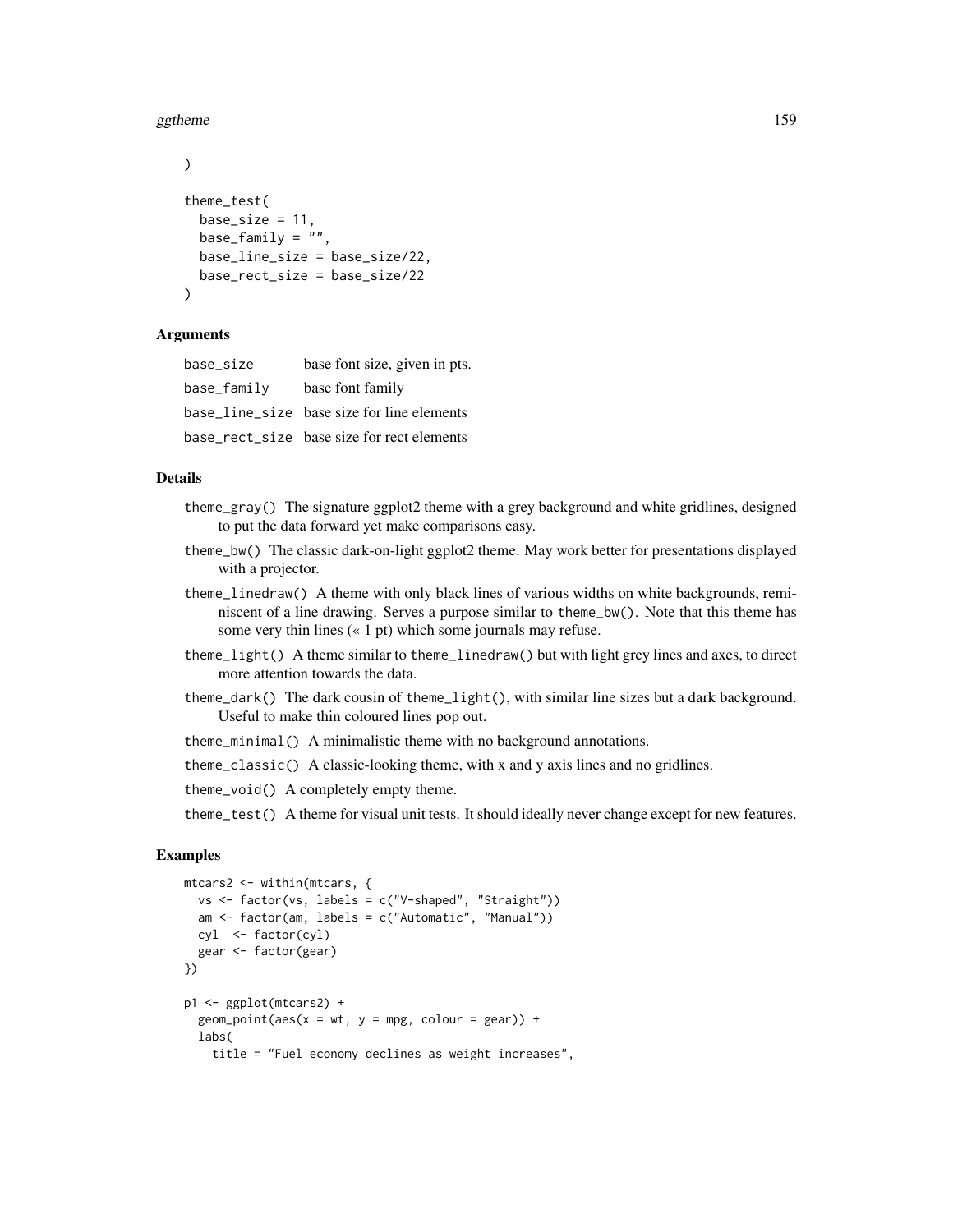160 guides group of the state of the state of the state of the state of the state of the state of the state of the state of the state of the state of the state of the state of the state of the state of the state of the sta

```
subtitle = "(1973-74)",
    caption = "Data from the 1974 Motor Trend US magazine.",
    tag = "Figure 1",x = "Weight (1000 lbs)",
    y = "Fuel economy (mpg)",
    colour = "Gears"
  )
p1 + theme_gray() # the default
p1 + theme_bw()
p1 + theme_linedraw()
p1 + theme_light()
p1 + theme_dark()
p1 + theme_minimal()
p1 + theme_classic()
p1 + theme_void()
# Theme examples with panels
p2 \leq -p1 + \text{facet\_grid}(vs \sim am)p2 + theme_gray() # the default
p2 + theme_bw()
p2 + theme_linedraw()
p2 + theme_light()
p2 + theme_dark()
p2 + theme_minimal()
p2 + theme_classic()
p2 + theme_void()
```
<span id="page-159-0"></span>guides *Set guides for each scale*

#### Description

Guides for each scale can be set scale-by-scale with the guide argument, or en masse with guides().

### Usage

guides(...)

#### Arguments

... List of scale name-guide pairs. The guide can either be a string (i.e. "colorbar" or "legend"), or a call to a guide function (i.e. [guide\\_colourbar\(\)](#page-164-0) or [guide\\_legend\(\)](#page-171-0)) specifying additional arguments.

# Value

A list containing the mapping between scale and guide.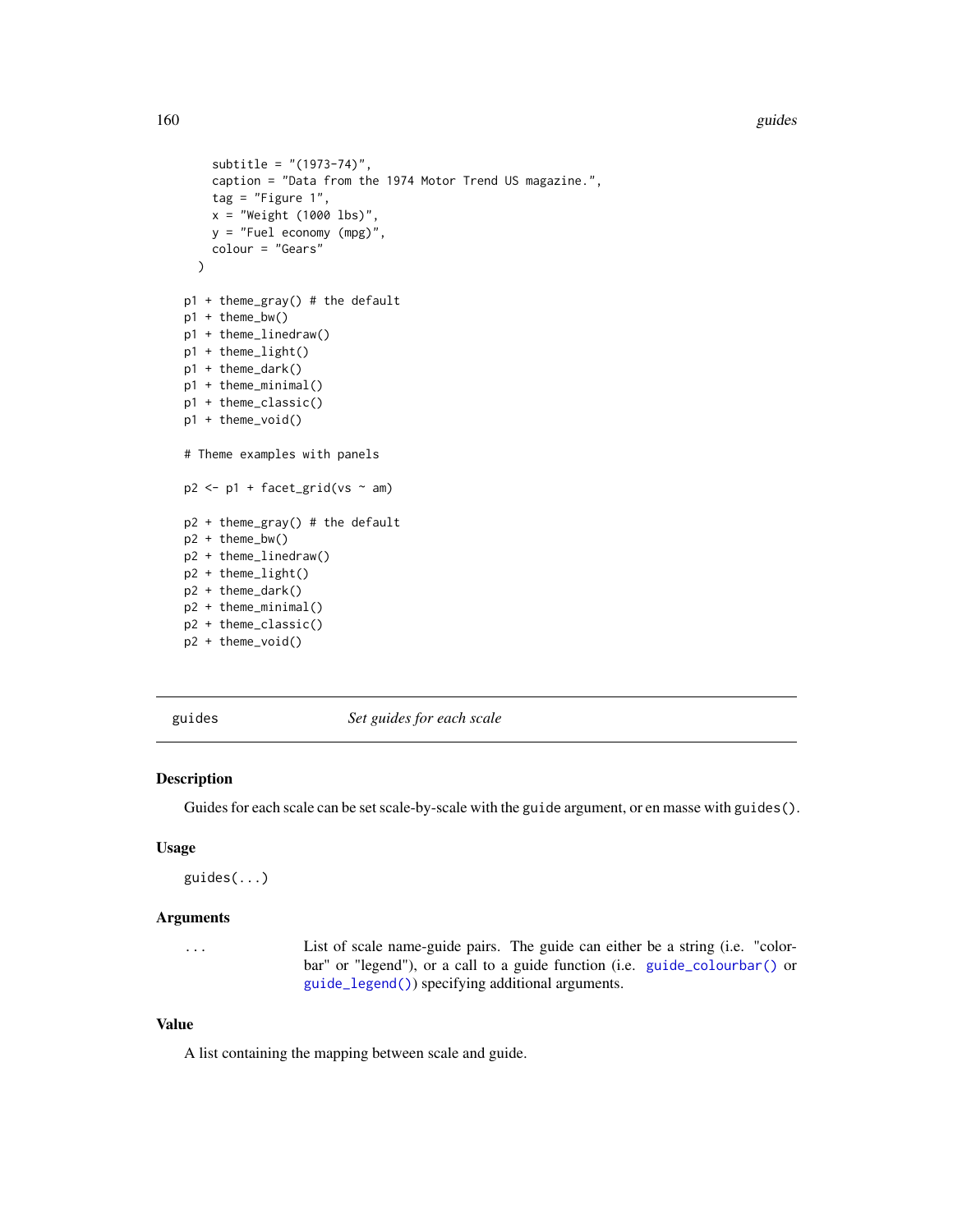guides **161** and 161 and 161 and 161 and 161 and 161 and 161 and 161 and 161 and 161 and 161 and 161 and 161 and 161 and 161 and 161 and 161 and 161 and 161 and 161 and 161 and 161 and 161 and 161 and 161 and 161 and 161 a

#### See Also

Other guides: [guide\\_bins\(](#page-162-0)), [guide\\_colourbar\(](#page-164-0)), [guide\\_coloursteps\(](#page-169-0)), [guide\\_legend\(](#page-171-0))

```
# ggplot object
dat <- data.frame(x = 1:5, y = 1:5, p = 1:5, q = factor(1:5),
r = factor(1:5)p \leq -ggplot(data, aes(x, y, colour = p, size = q, shape = r)) +geom_point()
# without guide specification
p
# Show colorbar guide for colour.
# All these examples below have a same effect.
p + guides(colour = "colorbar", size = "legend", shape = "legend")
p + guides(colour = guide_colorbar(), size = guide_legend(),
  shape = guide\_legend()p +
 scale_colour_continuous(guide = "colorbar") +
 scale_size_discrete(guide = "legend") +
scale_shape(guide = "legend")
# Remove some guides
 p + guides(colour = "none")
p + guides(colour = "colorbar",size = "none")
# Guides are integrated where possible
p +
  guides(
   colour = guide_legend("title"),
   size = guide_legend("title"),
   shape = guide_legend("title")
\lambda# same as
g <- guide_legend("title")
p + guides(colour = g, size = g, shape = g)p + theme(legend.position = "bottom")
# position of guides
# Set order for multiple guides
ggplot(mpg, aes(displ, cty)) +
  geom\_point(aes(size = hwy, colour = cyl, shape = dry) +guides(
```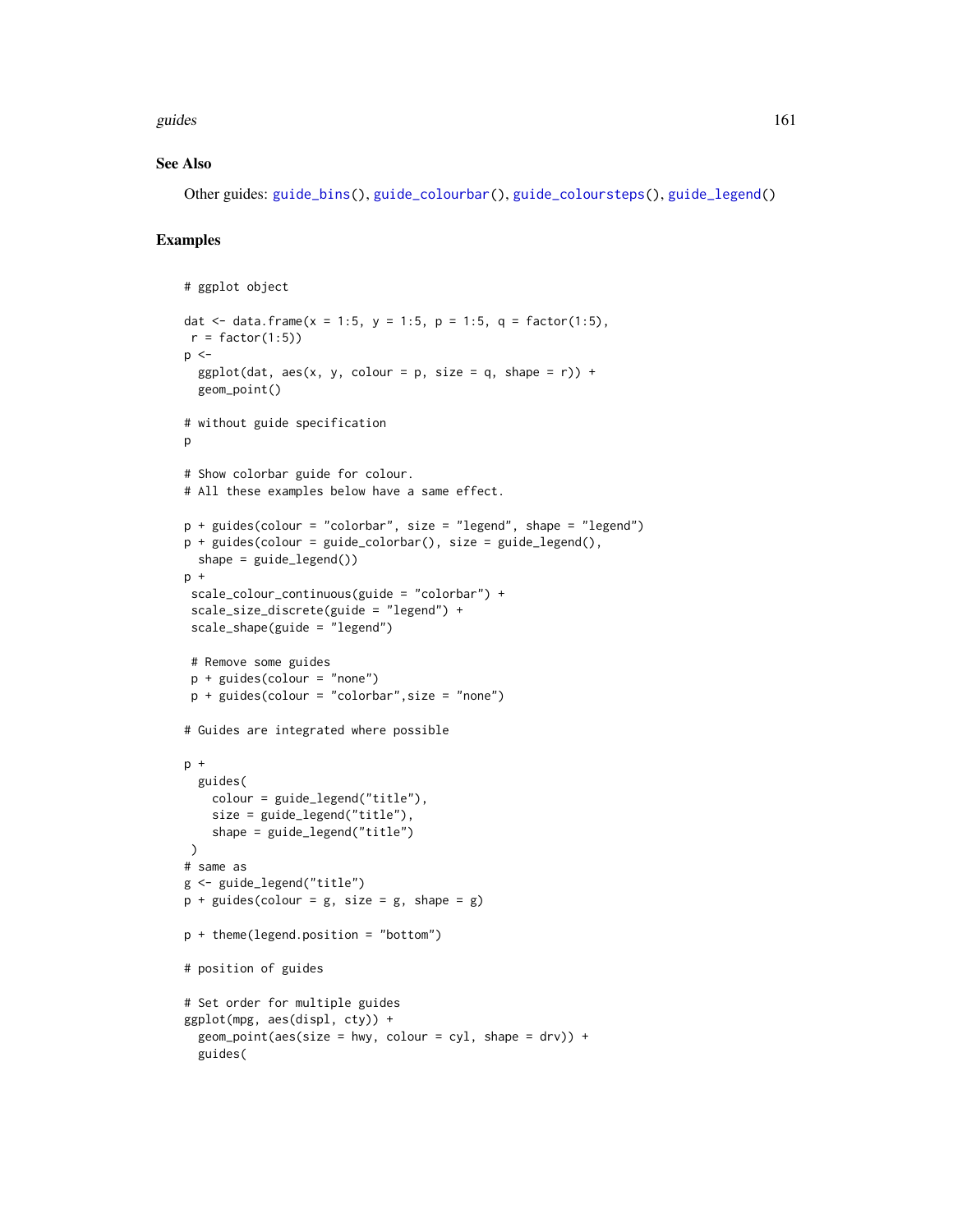```
color = guide\_colourbar(order = 1),
  shape = guide\_legend(order = 2),
  size = guide_legend(order = 3)
\overline{)}
```
guide\_axis *Axis guide*

# Description

Axis guides are the visual representation of position scales like those created with scale\_(xly)\_continuous() and [scale\\_\(x|y\)\\_discrete\(\).](#page-250-0)

# Usage

```
guide_axis(
  title = waiver(),
  check.overlap = FALSE,
  angle = NULL,
  n.dodge = 1,
 order = 0,
 position = waiver()
)
```

| title         | A character string or expression indicating a title of guide. If NULL, the title is<br>not shown. By default (waiver()), the name of the scale object or the name<br>specified in labs () is used for the title. |
|---------------|------------------------------------------------------------------------------------------------------------------------------------------------------------------------------------------------------------------|
| check.overlap | silently remove overlapping labels, (recursively) prioritizing the first, last, and<br>middle labels.                                                                                                            |
| angle         | Compared to setting the angle in theme() $\ell$ element_text(), this also uses<br>some heuristics to automatically pick the hjust and vjust that you probably<br>want.                                           |
| n.dodge       | The number of rows (for vertical axes) or columns (for horizontal axes) that<br>should be used to render the labels. This is useful for displaying labels that<br>would otherwise overlap.                       |
| order         | Used to determine the order of the guides (left-to-right, top-to-bottom), if more<br>than one guide must be drawn at the same location.                                                                          |
| position      | Where this guide should be drawn: one of top, bottom, left, or right.                                                                                                                                            |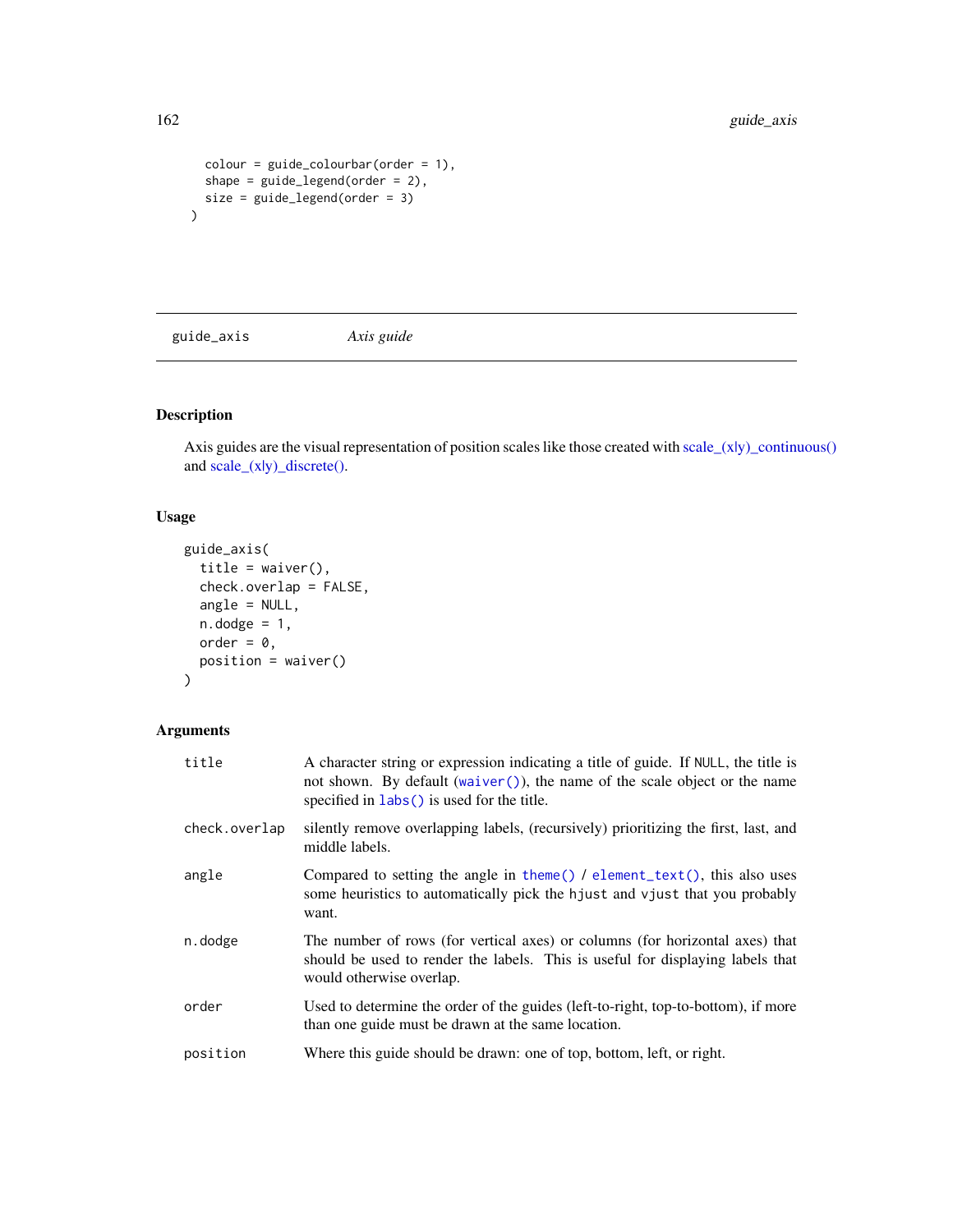# guide\_bins 163

#### Examples

```
# plot with overlapping text
p \leftarrow ggplot(mpg, aes(cty \star 100, hwy \star 100)) +
 geom_point() +
 facet_wrap(vars(class))
# axis guides can be customized in the scale_* functions or
# using guides()
p + scale_x_{continuous(guide = guide_axis(n.dodge = 2))p + guides(x = guide\_axis(angle = 90))# can also be used to add a duplicate guide
p + guides(x = guide_axis(n.dodge = 2), y/sec = guide_axis())
```
<span id="page-162-0"></span>guide\_bins *A binned version of guide\_legend*

#### Description

This guide is a version of the [guide\\_legend\(\)](#page-171-0) guide for binned scales. It differs in that it places ticks correctly between the keys, and sports a small axis to better show the binning. Like [guide\\_legend\(\)](#page-171-0) it can be used for all non-position aesthetics though colour and fill defaults to [guide\\_coloursteps\(\)](#page-169-0), and it will merge aesthetics together into the same guide if they are mapped in the same way.

#### Usage

```
guide_bins(
  title = waiver(),
  title.position = NULL,
  title.theme = NULL,
  title.hjust = NULL,
  title.vjust = NULL,
  label = TRUE,label.position = NULL,
  label.theme = NULL,
  label.hjust = NULL,
  label.vjust = NULL,keywidth = NULL,keyheight = NULL,axis = TRUE,axis.colour = "black",
  axis.linewidth = 0.5,
  axis.arrow = NULL,
  direction = NULL,
  default.unit = "line",
  override.aes = list(),
```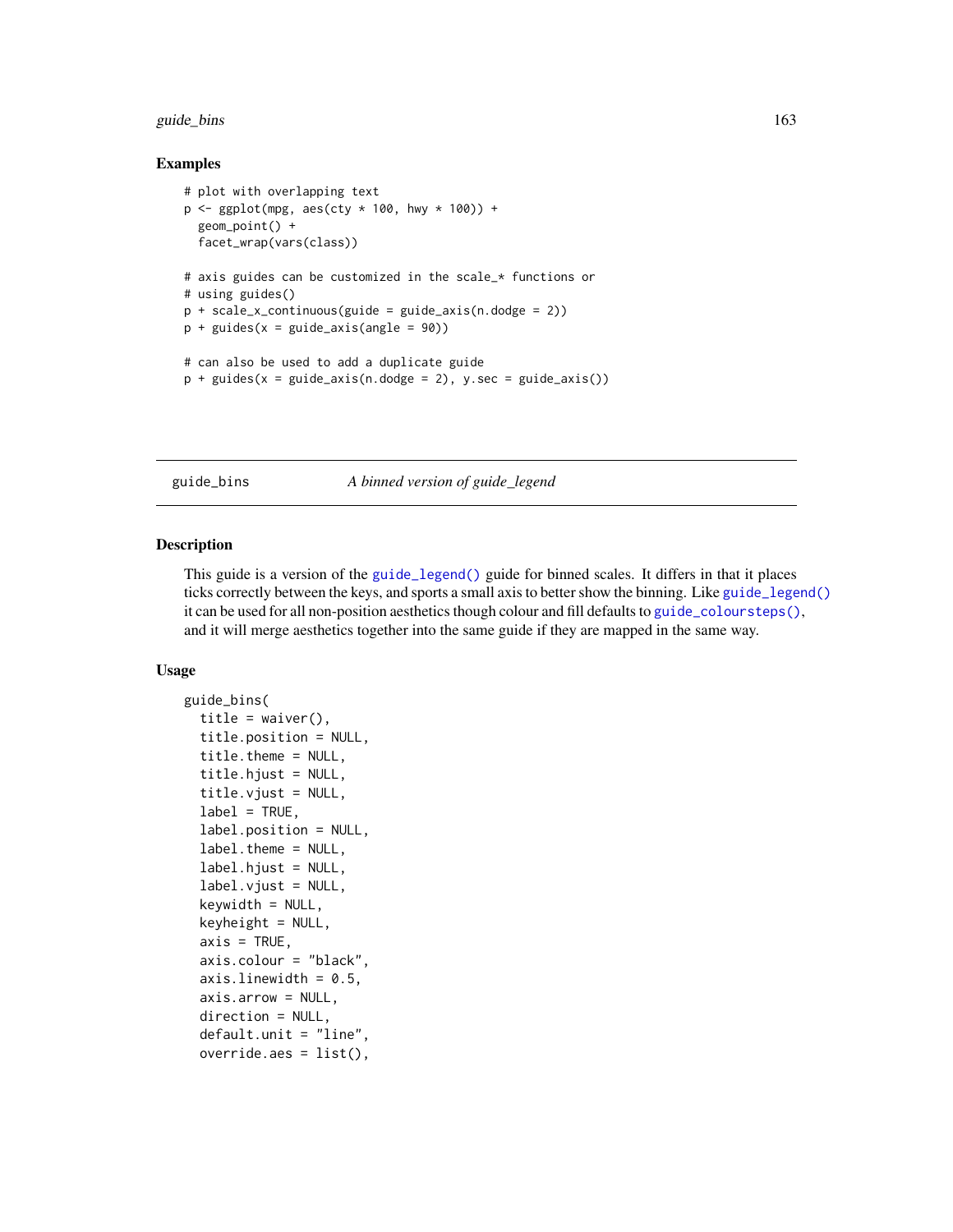```
reverse = FALSE,
 order = 0,show.limits = NULL,
  ...
)
```

| title                       | A character string or expression indicating a title of guide. If NULL, the title is<br>not shown. By default (waiver()), the name of the scale object or the name<br>specified in labs() is used for the title.                                                           |
|-----------------------------|---------------------------------------------------------------------------------------------------------------------------------------------------------------------------------------------------------------------------------------------------------------------------|
| title.position              | A character string indicating the position of a title. One of "top" (default for a<br>vertical guide), "bottom", "left" (default for a horizontal guide), or "right."                                                                                                     |
| title.theme                 | A theme object for rendering the title text. Usually the object of element_text()<br>is expected. By default, the theme is specified by legend. title in theme() or<br>theme.                                                                                             |
| title.hjust                 | A number specifying horizontal justification of the title text.                                                                                                                                                                                                           |
| title.vjust                 | A number specifying vertical justification of the title text.                                                                                                                                                                                                             |
| label                       | logical. If TRUE then the labels are drawn. If FALSE then the labels are invisible.                                                                                                                                                                                       |
| label.position              | A character string indicating the position of a label. One of "top", "bottom"<br>(default for horizontal guide), "left", or "right" (default for vertical guide).                                                                                                         |
| label.theme                 | A theme object for rendering the label text. Usually the object of element_text()<br>is expected. By default, the theme is specified by legend. text in theme().                                                                                                          |
| label.hjust                 | A numeric specifying horizontal justification of the label text.                                                                                                                                                                                                          |
| label.vjust                 | A numeric specifying vertical justification of the label text.                                                                                                                                                                                                            |
| keywidth                    | A numeric or a $grid::unit()$ object specifying the width of the legend key.<br>Default value is legend. key. width or legend. key. size in theme().                                                                                                                      |
| keyheight                   | A numeric or a $grid$ : unit() object specifying the height of the legend key.<br>Default value is legend.key.height or legend.key.size in theme().                                                                                                                       |
| axis                        | Logical. Should a small axis be drawn along the guide                                                                                                                                                                                                                     |
| axis.colour, axis.linewidth |                                                                                                                                                                                                                                                                           |
|                             | Graphic specifications for the look of the axis.                                                                                                                                                                                                                          |
| axis.arrow                  | A call to arrow() to specify arrows at the end of the axis line, thus showing an<br>open interval.                                                                                                                                                                        |
| direction                   | A character string indicating the direction of the guide. One of "horizontal" or<br>"vertical."                                                                                                                                                                           |
| default.unit                | A character string indicating grid::unit() for keywidth and keyheight.                                                                                                                                                                                                    |
| override.aes                | A list specifying aesthetic parameters of legend key. See details and examples.                                                                                                                                                                                           |
| reverse                     | logical. If TRUE the order of legends is reversed.                                                                                                                                                                                                                        |
| order                       | positive integer less than 99 that specifies the order of this guide among multiple<br>guides. This controls the order in which multiple guides are displayed, not the<br>contents of the guide itself. If 0 (default), the order is determined by a secret<br>algorithm. |
| show.limits                 | Logical. Should the limits of the scale be shown with labels and ticks.                                                                                                                                                                                                   |
| $\cdots$                    | ignored.                                                                                                                                                                                                                                                                  |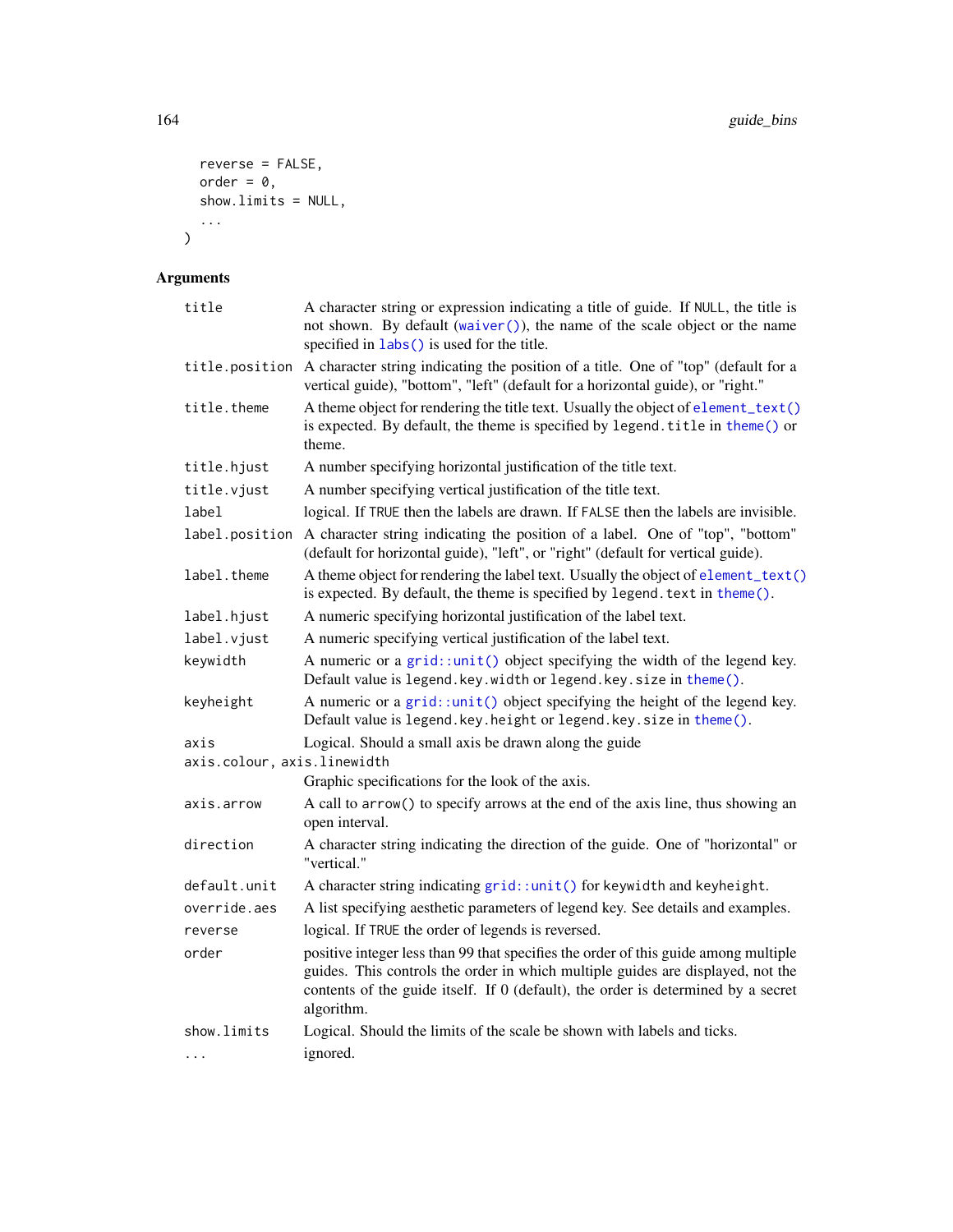## Value

A guide object

# Use with discrete scale

This guide is intended to show binned data and work together with ggplot2's binning scales. However, it is sometimes desirable to perform the binning in a separate step, either as part of a stat (e.g. [stat\\_contour\\_filled\(\)](#page-68-0)) or prior to the visualisation. If you want to use this guide for discrete data the levels must follow the naming scheme implemented by base:: $cut()$ . This means that a bin must be encoded as "(<lower>,<upper>]" with <lower> giving the lower bound of the bin and <upper> giving the upper bound ("[<lower>, <upper>)" is also accepted). If you use [base::cut\(\)](#page-0-0) to perform the binning everything should work as expected, if not, some recoding may be needed.

# See Also

Other guides: [guide\\_colourbar\(](#page-164-0)), [guide\\_coloursteps\(](#page-169-0)), [guide\\_legend\(](#page-171-0)), [guides\(](#page-159-0))

```
p <- ggplot(mtcars) +
 geom_point(aes(disp, mpg, size = hp)) +
 scale_size_binned()
# Standard look
\mathsf{D}# Remove the axis or style it
p + guides(size = guide_bins(axis = FALSE))
p + guides(size = guide_bins(show.limits = TRUE))
p + guides(size = guide_bins(
 axis.array = arrow(length = unit(1.5, 'mm'), ends = 'both')))
# Guides are merged together if possible
ggplot(mtcars) +
 geom_point(aes(disp, mpg, size = hp, colour = hp)) +
 scale_size_binned() +
 scale_colour_binned(guide = "bins")
```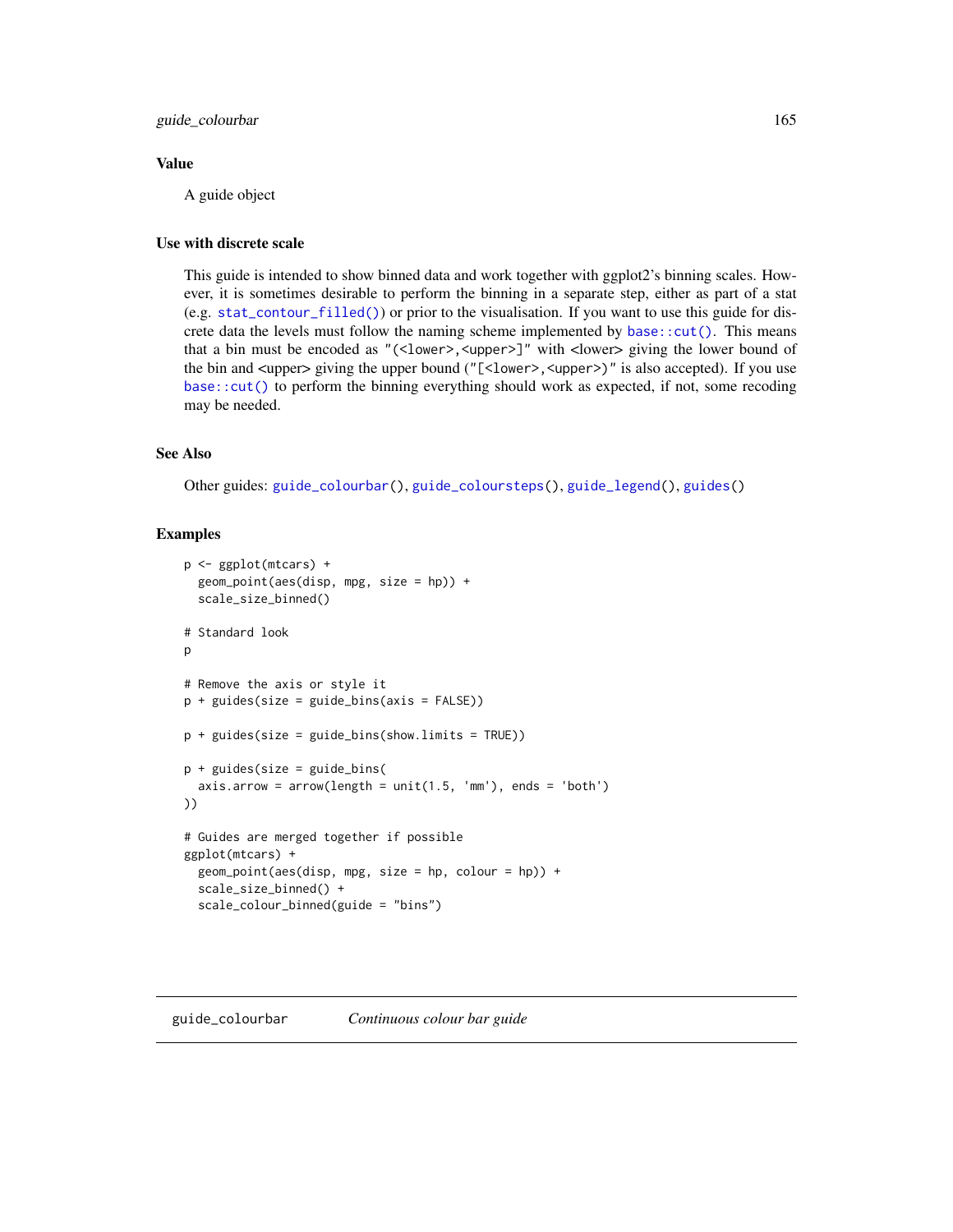#### Description

Colour bar guide shows continuous colour scales mapped onto values. Colour bar is available with scale\_fill and scale\_colour. For more information, see the inspiration for this function: [Matlab's colorbar function.](http://www.mathworks.com/help/techdoc/ref/colorbar.html)

#### Usage

```
guide_colourbar(
  title = waiver(),
  title.position = NULL,
  title.theme = NULL,
  title.hjust = NULL,
  title.vjust = NULL,
  label = TRUE,label.position = NULL,
  label.theme = NULL,
  label.hjust = NULL,
  label.vjust = NULL,barwidth = NULL,bar = NULL,nbin = 300,
  raster = TRUE,
  frame.colour = NULL,
  frame.linewidth = 0.5,
  frame.linetype = 1,
  ticks = TRUE,
  ticks.colour = "white",
  ticks.linewidth = 0.5,
  draw.ulim = TRUE,
  draw.Ilim = TRUE,direction = NULL,
  default.unit = "line",
  reverse = FALSE,
  order = \theta,
  available_aes = c("colour", "color", "fill"),
  ...
)
guide_colorbar(
  title = waiver(),
  title.position = NULL,
  title.theme = NULL,
  title.hjust = NULL,
  title.vjust = NULL,
  label = TRUE,
  label.position = NULL,
  label.theme = NULL,
  label.hjust = NULL,
```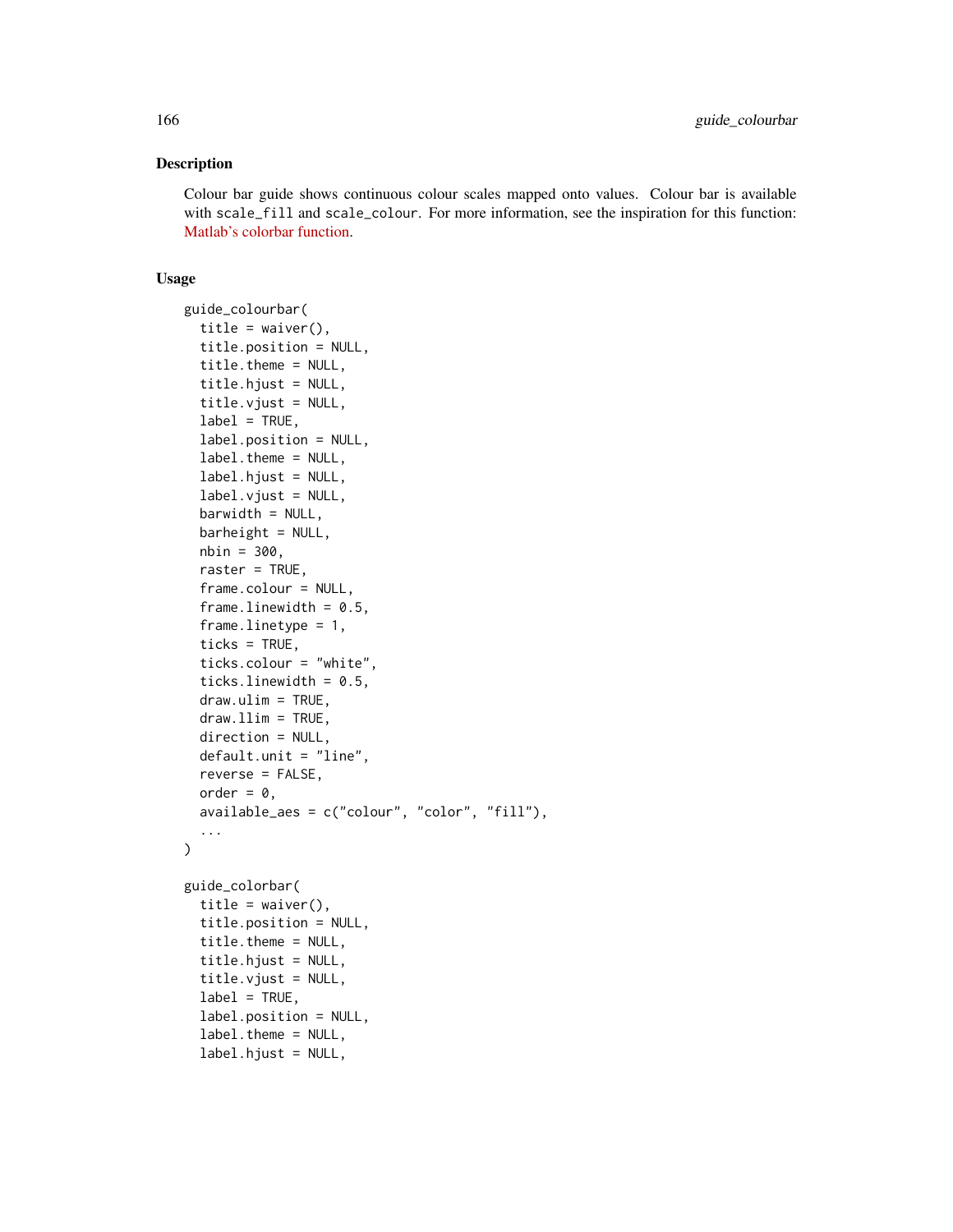```
label.vjust = NULL,
barwidth = NULL,
bar = NULL,
nbin = 300,
raster = TRUE,
frame.colour = NULL,
frame.linewidth = 0.5,
frame.linetype = 1,
ticks = TRUE,
ticks.colour = "white",
ticks.linewidth = 0.5,
draw.ulim = TRUE,
draw.llim = TRUE,
direction = NULL,
default.unit = "line",
reverse = FALSE,
order = 0,
available_aes = c("colour", "color", "fill"),
...
```
# Arguments

 $\mathcal{L}$ 

| title          | A character string or expression indicating a title of guide. If NULL, the title is<br>not shown. By default (waiver()), the name of the scale object or the name<br>specified in labs() is used for the title. |
|----------------|-----------------------------------------------------------------------------------------------------------------------------------------------------------------------------------------------------------------|
| title.position | A character string indicating the position of a title. One of "top" (default for a<br>vertical guide), "bottom", "left" (default for a horizontal guide), or "right."                                           |
| title.theme    | A theme object for rendering the title text. Usually the object of element_text()<br>is expected. By default, the theme is specified by legend. title in theme() or<br>theme.                                   |
| title.hjust    | A number specifying horizontal justification of the title text.                                                                                                                                                 |
| title.vjust    | A number specifying vertical justification of the title text.                                                                                                                                                   |
| label          | logical. If TRUE then the labels are drawn. If FALSE then the labels are invisible.                                                                                                                             |
| label.position | A character string indicating the position of a label. One of "top", "bottom"<br>(default for horizontal guide), "left", or "right" (default for vertical guide).                                               |
| label.theme    | A theme object for rendering the label text. Usually the object of element_text()<br>is expected. By default, the theme is specified by legend. text in theme().                                                |
| label.hjust    | A numeric specifying horizontal justification of the label text.                                                                                                                                                |
| label.vjust    | A numeric specifying vertical justification of the label text.                                                                                                                                                  |
| barwidth       | A numeric or a grid::unit() object specifying the width of the colourbar.<br>Default value is legend. key. width or legend. key. size in theme() or theme.                                                      |
| barheight      | A numeric or a grid::unit() object specifying the height of the colourbar. De-<br>fault value is legend. key. height or legend. key. size in theme() or theme.                                                  |
| nbin           | A numeric specifying the number of bins for drawing the colourbar. A smoother<br>colourbar results from a larger value.                                                                                         |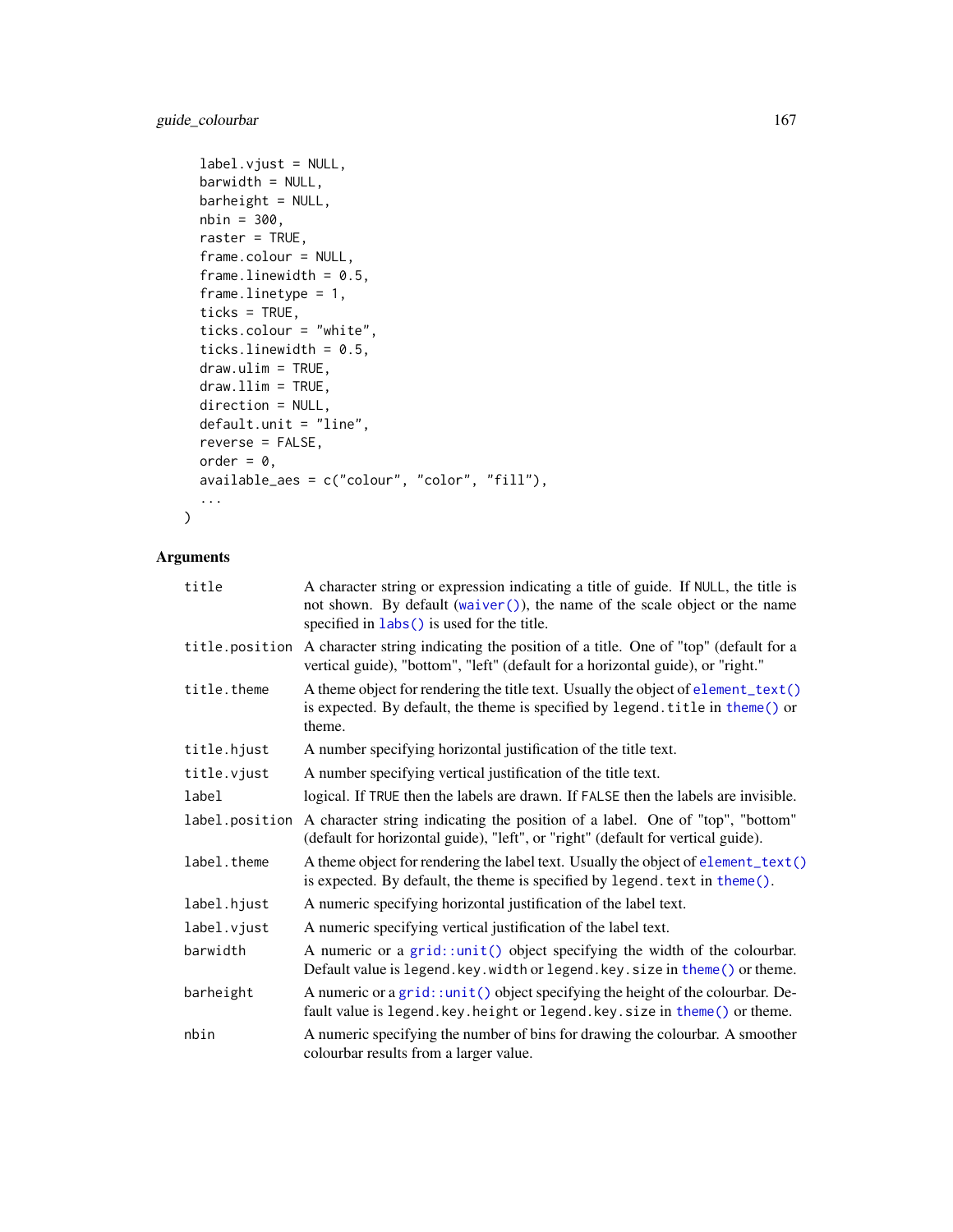| raster          | A logical. If TRUE then the colourbar is rendered as a raster object. If FALSE<br>then the colourbar is rendered as a set of rectangles. Note that not all graphics<br>devices are capable of rendering raster image.                                                     |
|-----------------|---------------------------------------------------------------------------------------------------------------------------------------------------------------------------------------------------------------------------------------------------------------------------|
| frame.colour    | A string specifying the colour of the frame drawn around the bar. If NULL (the<br>default), no frame is drawn.                                                                                                                                                            |
| frame.linewidth |                                                                                                                                                                                                                                                                           |
|                 | A numeric specifying the width of the frame drawn around the bar.                                                                                                                                                                                                         |
|                 | frame.linetype A numeric specifying the linetype of the frame drawn around the bar.                                                                                                                                                                                       |
| ticks           | A logical specifying if tick marks on the colourbar should be visible.                                                                                                                                                                                                    |
| ticks.colour    | A string specifying the colour of the tick marks.                                                                                                                                                                                                                         |
| ticks.linewidth |                                                                                                                                                                                                                                                                           |
|                 | A numeric specifying the width of the tick marks.                                                                                                                                                                                                                         |
| draw.ulim       | A logical specifying if the upper limit tick marks should be visible.                                                                                                                                                                                                     |
| draw.llim       | A logical specifying if the lower limit tick marks should be visible.                                                                                                                                                                                                     |
| direction       | A character string indicating the direction of the guide. One of "horizontal" or<br>"vertical."                                                                                                                                                                           |
| default.unit    | A character string indicating grid::unit() for barwidth and barheight.                                                                                                                                                                                                    |
| reverse         | logical. If TRUE the colourbar is reversed. By default, the highest value is on the<br>top and the lowest value is on the bottom                                                                                                                                          |
| order           | positive integer less than 99 that specifies the order of this guide among multiple<br>guides. This controls the order in which multiple guides are displayed, not the<br>contents of the guide itself. If 0 (default), the order is determined by a secret<br>algorithm. |
| available_aes   | A vector of character strings listing the aesthetics for which a colourbar can be<br>drawn.                                                                                                                                                                               |
| .               | ignored.                                                                                                                                                                                                                                                                  |

# Details

Guides can be specified in each scale\_\* or in [guides\(\)](#page-159-0). guide="legend" in scale\_\* is syntactic sugar for guide=guide\_legend() (e.g. scale\_colour\_manual(guide = "legend")). As for how to specify the guide for each scale in more detail, see [guides\(\)](#page-159-0).

# Value

A guide object

# See Also

Other guides: [guide\\_bins\(](#page-162-0)), [guide\\_coloursteps\(](#page-169-0)), [guide\\_legend\(](#page-171-0)), [guides\(](#page-159-0))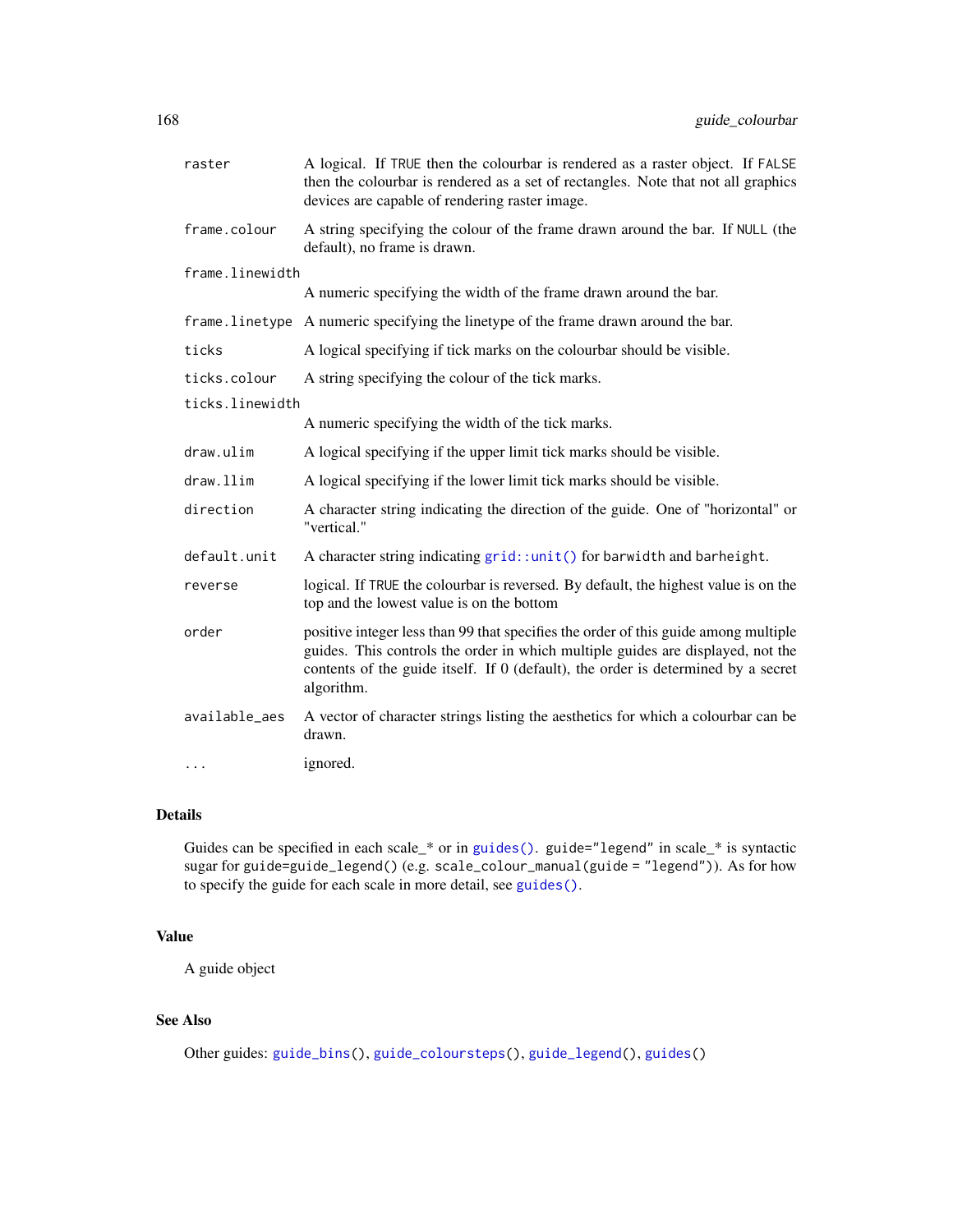# guide\_colourbar 169

```
df <- expand.grid(X1 = 1:10, X2 = 1:10)
df$value <- df$X1 * df$X2
p1 \leq-ggplot(df, aes(X1, X2)) + geom\_tile(aes(fill = value))p2 <- p1 + geom_point(aes(size = value))
# Basic form
p1 + scale_fill_continuous(guide = "colourbar")
p1 + scale_fill_continuous(guide = guide_colourbar())
p1 + guides(fill = guide_colourbar())
# Control styles
# bar size
p1 + guides(fill = guide-colourbar(barwidth = 0.5, barheight = 10))# no label
p1 + guides(fill = guide_colourbar(label = FALSE))
# no tick marks
p1 + guides(fill = guide-colourbar(ticks = FALSE))# label position
p1 + guides(fill = guide-colourbar(label.position = "left"))# label theme
p1 + guides(fill = guide_colourbar(label.theme = element_text(colour = "blue", angle = 0)))
# small number of bins
p1 + guides(fill = guide\_colourbar(hlin = 3))# large number of bins
p1 + guides(fill = guide\_colourbar(hlin = 100))# make top- and bottom-most ticks invisible
p1 +
  scale_fill_continuous(
   limits = c(0, 20), breaks = c(0, 5, 10, 15, 20),
   guide = guide_colourbar(nbin = 100, draw.ulim = FALSE, draw.llim = FALSE)
   )
# guides can be controlled independently
p2 +
  scale_fill_continuous(guide = "colourbar") +
  scale_size(guide = "legend")
p2 + guides(fill = "colourbar", size = "legend")
p2 +
  scale_fill_continuous(guide = guide_colourbar(direction = "horizontal")) +
  scale_size(guide = guide_legend(direction = "vertical"))
```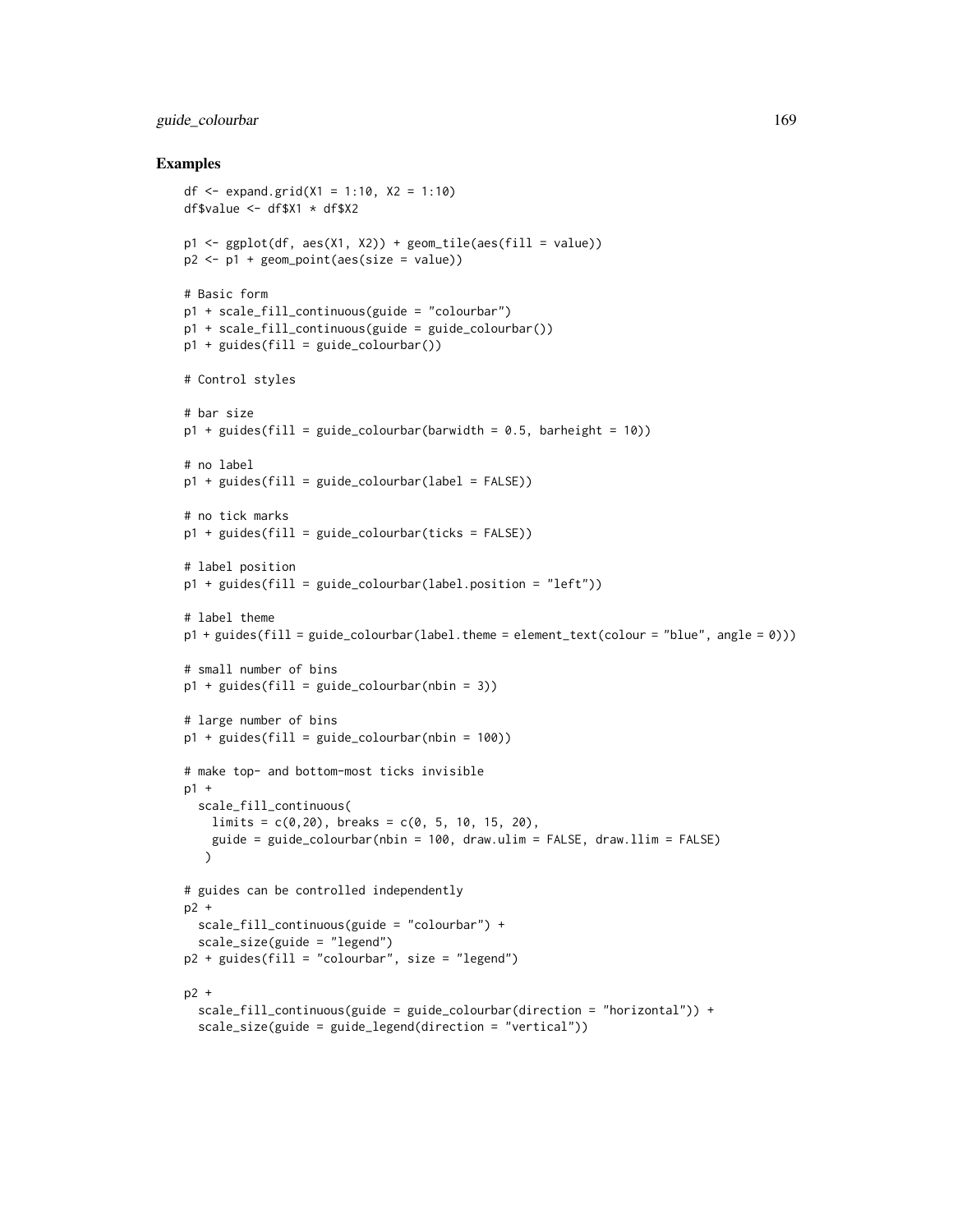# <span id="page-169-0"></span>Description

This guide is version of [guide\\_colourbar\(\)](#page-164-0) for binned colour and fill scales. It shows areas between breaks as a single constant colour instead of the gradient known from the colourbar counterpart.

# Usage

```
guide_coloursteps(even.steps = TRUE, show.limits = NULL, ticks = FALSE, ...)
guide_colorsteps(even.steps = TRUE, show.limits = NULL, ticks = FALSE, ...)
```

| even.steps  | Should the rendered size of the bins be equal, or should they be proportional to<br>their length in the data space? Defaults to TRUE                                        |
|-------------|-----------------------------------------------------------------------------------------------------------------------------------------------------------------------------|
| show.limits | Should labels for the outer limits of the bins be printed? Default is NULL which<br>makes the guide use the setting from the scale                                          |
| ticks       | A logical specifying if tick marks on the colourbar should be visible.                                                                                                      |
| .           | Arguments passed on to guide_colourbar                                                                                                                                      |
|             | barwidth A numeric or a grid::unit() object specifying the width of the<br>colourbar. Default value is legend.key.width or legend.key.size in<br>theme() or theme.          |
|             | barheight A numeric or a $grid::unit()$ object specifying the height of the<br>colourbar. Default value is legend. key. height or legend. key. size in<br>theme() or theme. |
|             | frame.colour A string specifying the colour of the frame drawn around the<br>bar. If NULL (the default), no frame is drawn.                                                 |
|             | frame. Linewidth A numeric specifying the width of the frame drawn around<br>the bar.                                                                                       |
|             | frame. Linetype A numeric specifying the linetype of the frame drawn around<br>the bar.                                                                                     |
|             | ticks.colour A string specifying the colour of the tick marks.                                                                                                              |
|             | ticks. linewidth A numeric specifying the width of the tick marks.                                                                                                          |
|             | draw.ulim A logical specifying if the upper limit tick marks should be visible.                                                                                             |
|             | draw. 11im A logical specifying if the lower limit tick marks should be visible.                                                                                            |
|             | direction A character string indicating the direction of the guide. One of<br>"horizontal" or "vertical."                                                                   |
|             | default.unit A character string indicating grid::unit() for barwidth and<br>barheight.                                                                                      |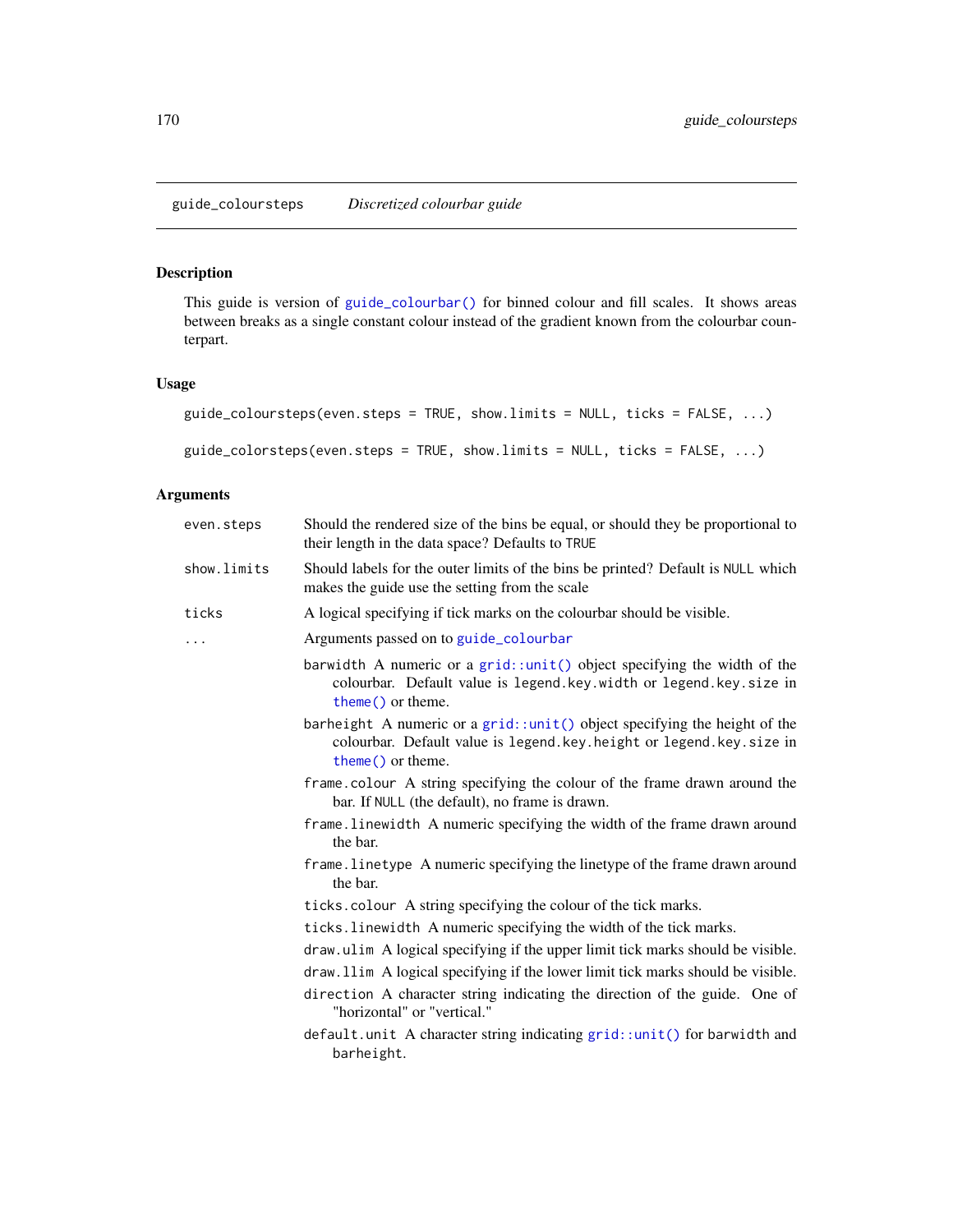- reverse logical. If TRUE the colourbar is reversed. By default, the highest value is on the top and the lowest value is on the bottom
- title A character string or expression indicating a title of guide. If NULL, the title is not shown. By default ([waiver\(\)](#page-0-0)), the name of the scale object or the name specified in [labs\(\)](#page-181-0) is used for the title.
- title.position A character string indicating the position of a title. One of "top" (default for a vertical guide), "bottom", "left" (default for a horizontal guide), or "right."
- title.theme A theme object for rendering the title text. Usually the object of [element\\_text\(\)](#page-185-0) is expected. By default, the theme is specified by legend.title in [theme\(\)](#page-271-0) or theme.
- title.hjust A number specifying horizontal justification of the title text.
- title.vjust A number specifying vertical justification of the title text.
- label logical. If TRUE then the labels are drawn. If FALSE then the labels are invisible.
- label.position A character string indicating the position of a label. One of "top", "bottom" (default for horizontal guide), "left", or "right" (default for vertical guide).
- label.theme A theme object for rendering the label text. Usually the object of [element\\_text\(\)](#page-185-0) is expected. By default, the theme is specified by legend.text in [theme\(\)](#page-271-0).
- label.hjust A numeric specifying horizontal justification of the label text.
- label.vjust A numeric specifying vertical justification of the label text.
- order positive integer less than 99 that specifies the order of this guide among multiple guides. This controls the order in which multiple guides are displayed, not the contents of the guide itself. If 0 (default), the order is determined by a secret algorithm.

#### Value

A guide object

#### Use with discrete scale

This guide is intended to show binned data and work together with ggplot2's binning scales. However, it is sometimes desirable to perform the binning in a separate step, either as part of a stat  $(e.g. stat_{contour_filled())$  or prior to the visualisation. If you want to use this guide for discrete data the levels must follow the naming scheme implemented by base:: $cut()$ . This means that a bin must be encoded as "(<lower>, <upper>]" with <lower> giving the lower bound of the bin and <upper> giving the upper bound ("[<lower>, <upper>)" is also accepted). If you use [base::cut\(\)](#page-0-0) to perform the binning everything should work as expected, if not, some recoding may be needed.

# See Also

Other guides: [guide\\_bins\(](#page-162-0)), [guide\\_colourbar\(](#page-164-0)), [guide\\_legend\(](#page-171-0)), [guides\(](#page-159-0))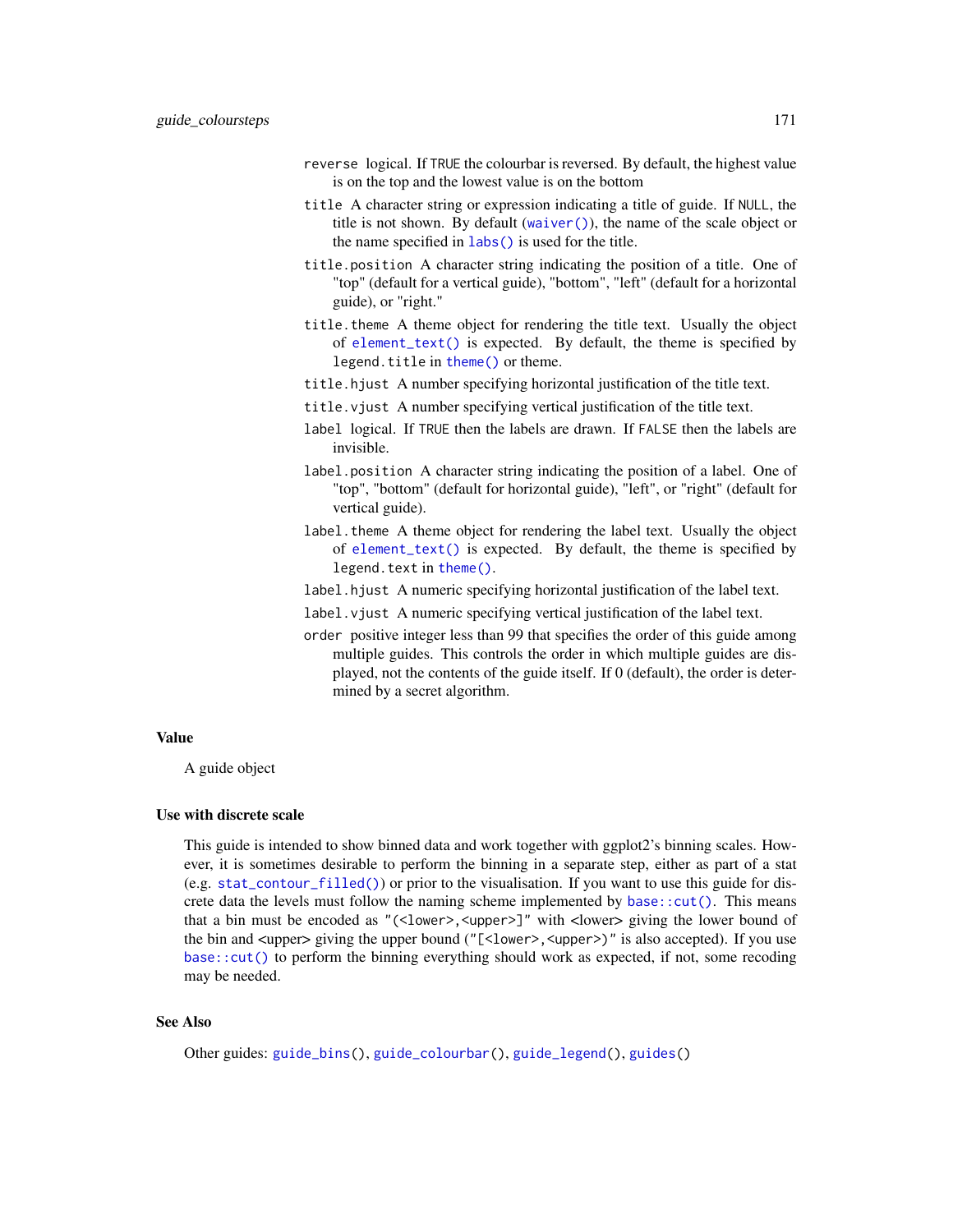# Examples

```
df <- expand.grid(X1 = 1:10, X2 = 1:10)
df$value <- df$X1 * df$X2
p \leftarrow \text{ggplot}(df, \text{aes}(X1, X2)) + \text{geom\_tile}(\text{aes}(fill = value))# Coloursteps guide is the default for binned colour scales
p + scale_fill_binned()
# By default each bin in the guide is the same size irrespectively of how
# their sizes relate in data space
p + scale_fill\_binned(breaks = c(10, 25, 50))# This can be changed with the `even.steps` argument
p + scale_fill_binned(
 breaks = c(10, 25, 50),
  guide = guide_coloursteps(even.steps = FALSE)
\mathcal{L}# By default the limits is not shown, but this can be changed
p + scale_fill_binned(guide = guide_coloursteps(show.limits = TRUE))
# (can also be set in the scale)
p + scale_fill_binned(show.limits = TRUE)
```
<span id="page-171-0"></span>guide\_legend *Legend guide*

# Description

Legend type guide shows key (i.e., geoms) mapped onto values. Legend guides for various scales are integrated if possible.

#### Usage

```
guide_legend(
  title = waiver(),
  title.position = NULL,
  title.theme = NULL,
  title.hjust = NULL,
  title.vjust = NULL,
  label = TRUE,
  label.position = NULL,
  label.theme = NULL,
  label.hjust = NULL,
  label.vjust = NULL,keywidth = NULL,
```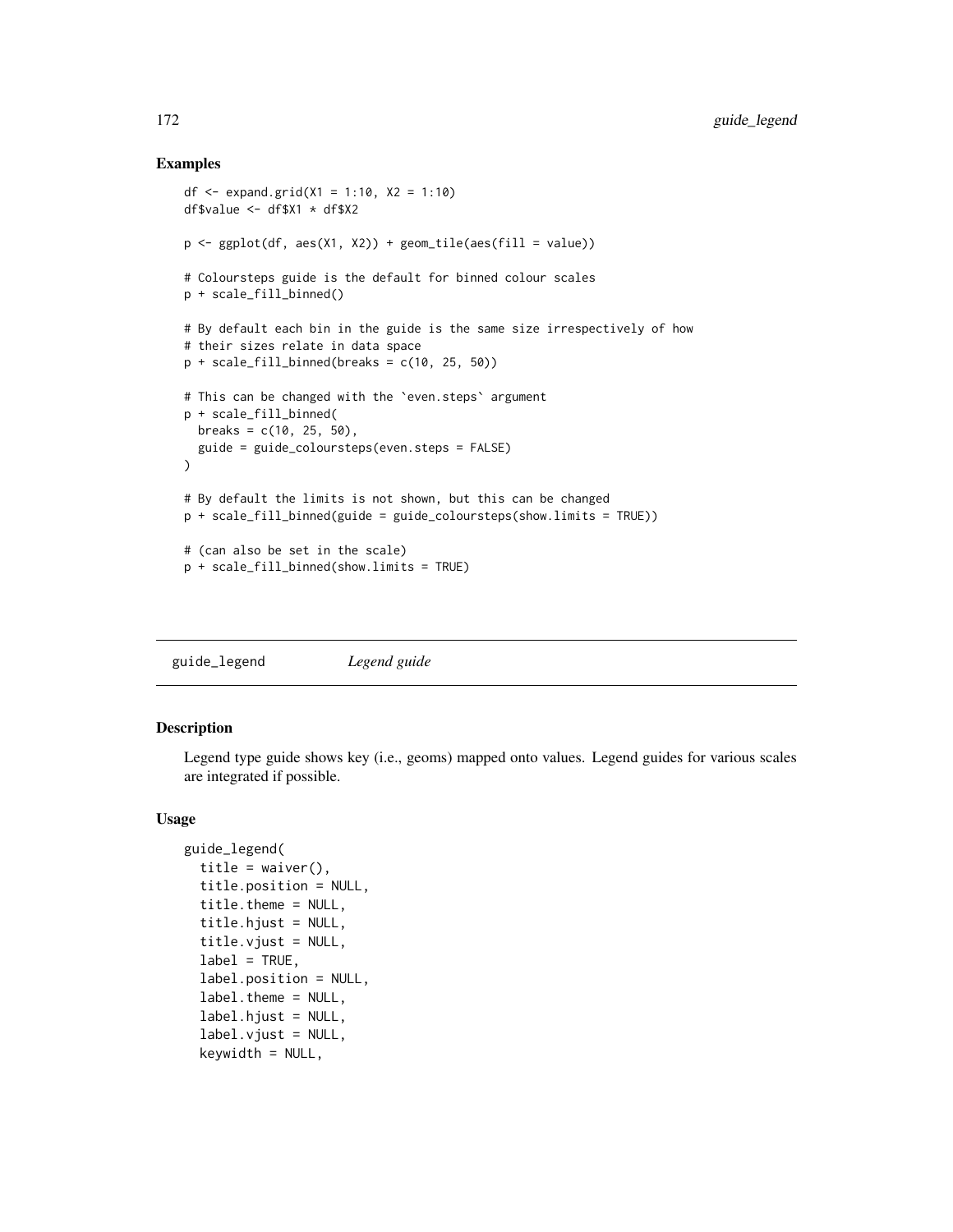# guide\_legend 173

```
keyheight = NULL,
 direction = NULL,
 default.unit = "line",
 override.aes = list(),
 nrow = NULL,
 ncol = NULL,
 byrow = FALSE,
 reverse = FALSE,
 order = 0,...
)
```

| title          | A character string or expression indicating a title of guide. If NULL, the title is<br>not shown. By default (waiver()), the name of the scale object or the name<br>specified in labs() is used for the title. |
|----------------|-----------------------------------------------------------------------------------------------------------------------------------------------------------------------------------------------------------------|
|                | title.position A character string indicating the position of a title. One of "top" (default for a<br>vertical guide), "bottom", "left" (default for a horizontal guide), or "right."                            |
| title.theme    | A theme object for rendering the title text. Usually the object of element_text()<br>is expected. By default, the theme is specified by legend. title in theme() or<br>theme.                                   |
| title.hjust    | A number specifying horizontal justification of the title text.                                                                                                                                                 |
| title.vjust    | A number specifying vertical justification of the title text.                                                                                                                                                   |
| label          | logical. If TRUE then the labels are drawn. If FALSE then the labels are invisible.                                                                                                                             |
| label.position | A character string indicating the position of a label. One of "top", "bottom"<br>(default for horizontal guide), "left", or "right" (default for vertical guide).                                               |
| label.theme    | A theme object for rendering the label text. Usually the object of element_text()<br>is expected. By default, the theme is specified by legend. text in theme().                                                |
| label.hjust    | A numeric specifying horizontal justification of the label text.                                                                                                                                                |
| label.vjust    | A numeric specifying vertical justification of the label text.                                                                                                                                                  |
| keywidth       | A numeric or a $grid:unit()$ object specifying the width of the legend key.<br>Default value is legend. key. width or legend. key. size in theme().                                                             |
| keyheight      | A numeric or a $grid:unit()$ object specifying the height of the legend key.<br>Default value is legend. key. height or legend. key. size in theme().                                                           |
| direction      | A character string indicating the direction of the guide. One of "horizontal" or<br>"vertical."                                                                                                                 |
| default.unit   | A character string indicating grid::unit() for keywidth and keyheight.                                                                                                                                          |
| override.aes   | A list specifying aesthetic parameters of legend key. See details and examples.                                                                                                                                 |
| nrow           | The desired number of rows of legends.                                                                                                                                                                          |
| ncol           | The desired number of column of legends.                                                                                                                                                                        |
| byrow          | logical. If FALSE (the default) the legend-matrix is filled by columns, otherwise<br>the legend-matrix is filled by rows.                                                                                       |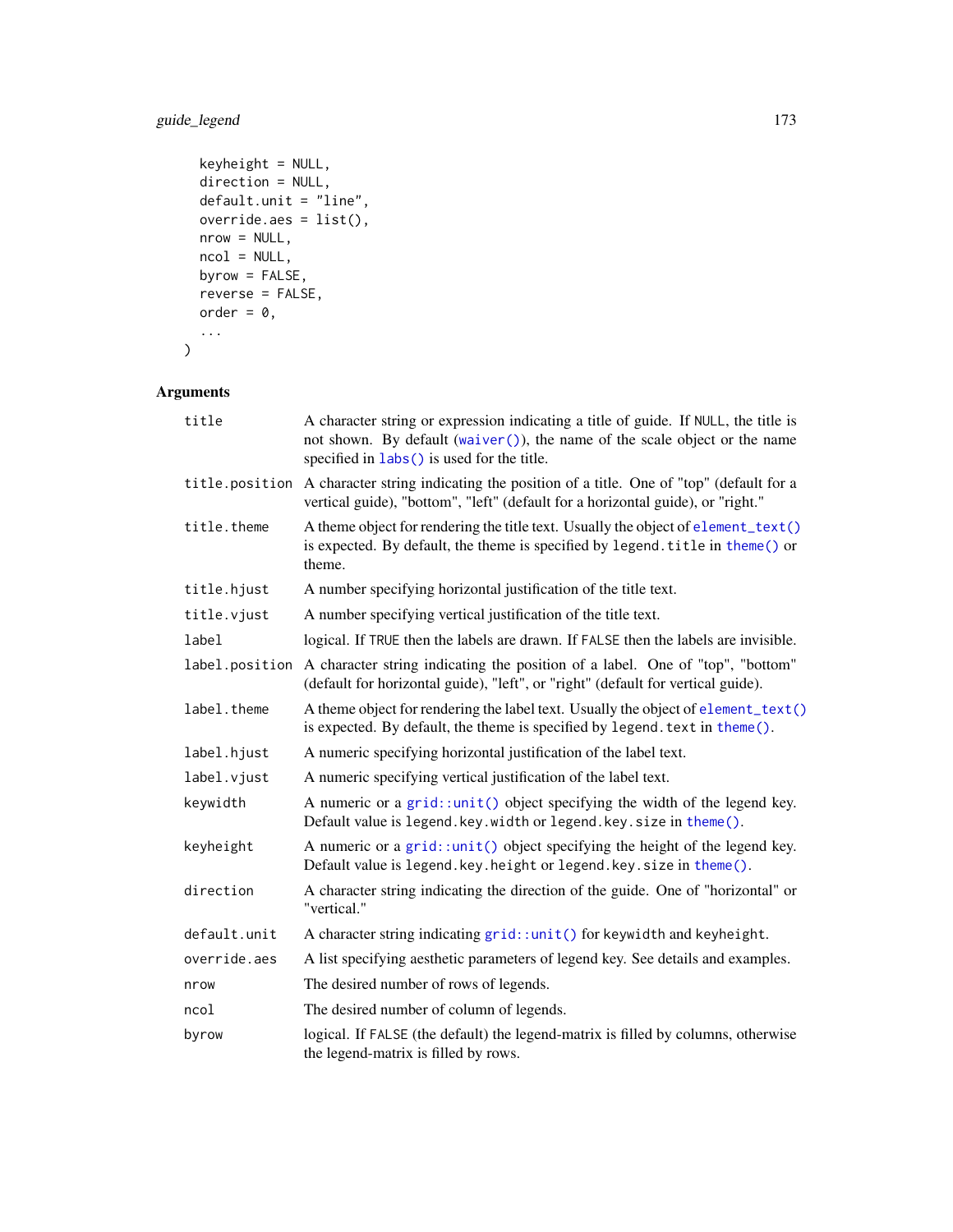| reverse | logical. If TRUE the order of legends is reversed.                                                                                                                                                                                                                        |
|---------|---------------------------------------------------------------------------------------------------------------------------------------------------------------------------------------------------------------------------------------------------------------------------|
| order   | positive integer less than 99 that specifies the order of this guide among multiple<br>guides. This controls the order in which multiple guides are displayed, not the<br>contents of the guide itself. If 0 (default), the order is determined by a secret<br>algorithm. |
| .       | ignored.                                                                                                                                                                                                                                                                  |

# Details

Guides can be specified in each scale\_\* or in [guides\(\)](#page-159-0). guide = "legend" in scale\_\* is syntactic sugar for guide = guide\_legend() (e.g. scale\_color\_manual(guide = "legend")). As for how to specify the guide for each scale in more detail, see [guides\(\)](#page-159-0).

#### See Also

Other guides: [guide\\_bins\(](#page-162-0)), [guide\\_colourbar\(](#page-164-0)), [guide\\_coloursteps\(](#page-169-0)), [guides\(](#page-159-0))

```
df <- expand.grid(X1 = 1:10, X2 = 1:10)
df$value \leq - df$X1 \star df$X2
p1 \leq gphot(df, aes(X1, X2)) + geom\_tile(aes(fill = value))p2 \leq -p1 + geom\_point(aes(size = value))# Basic form
p1 + scale_fill_continuous(guide = guide_legend())
# Control styles
# title position
p1 + guides(fill = guide\_legend(title = "LEFT", title.position = "left"))# title text styles via element_text
p1 + guides(fill =
  guide_legend(
    title.theme = element_text(
      size = 15,
      face = "italic",
     colour = "red",
      angle = \theta)
 )
\lambda# label position
p1 + guides(fill = guide_legend(label.position = "left", label.hjust = 1))
# label styles
p1 +
```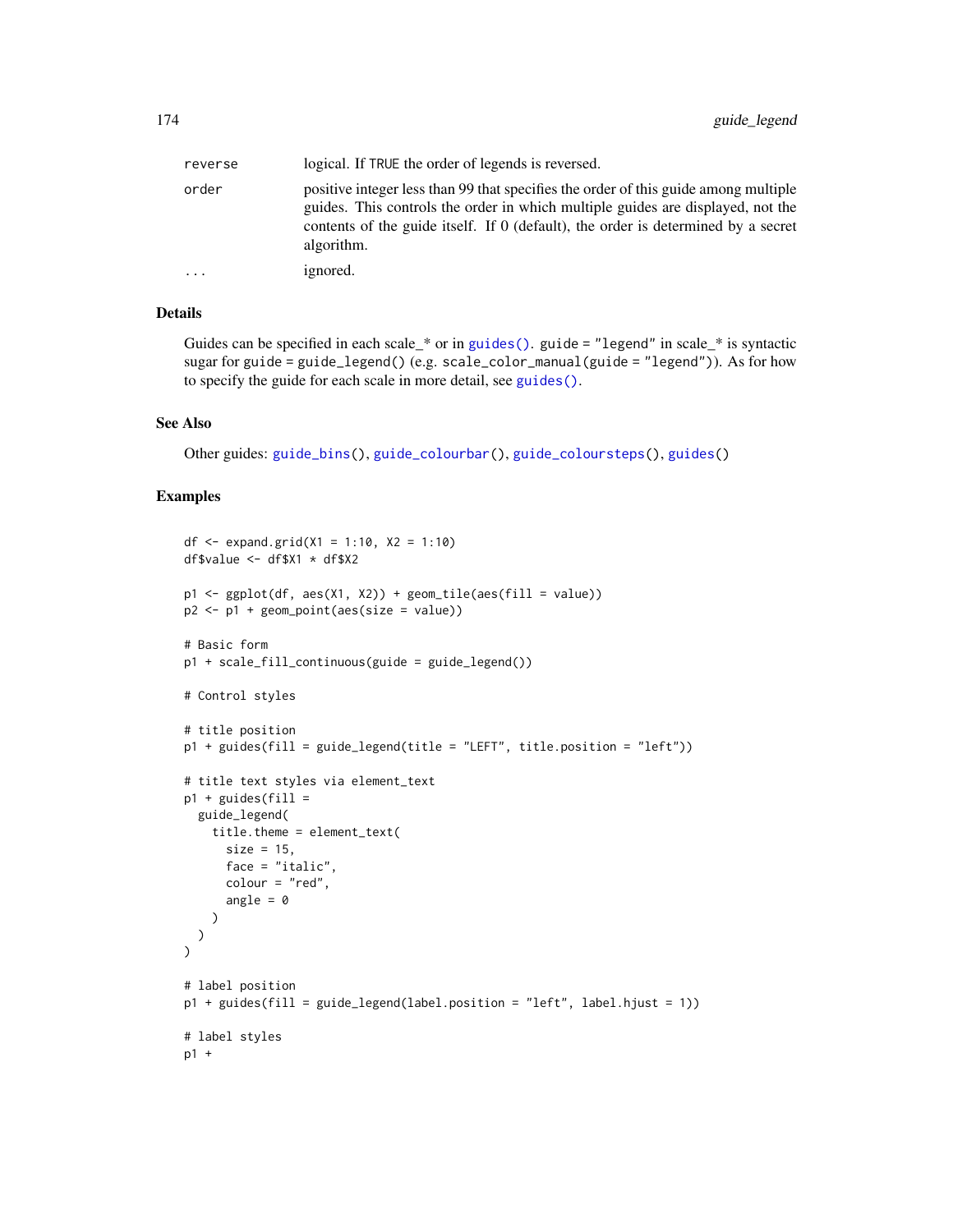```
scale_fill_continuous(
   breaks = c(5, 10, 15),
   labels = paste("long", c(5, 10, 15)),
   guide = guide_legend(
      direction = "horizontal",
      title.position = "top",
      label.position = "bottom",
      label.hjust = 0.5,
      label.vjust = 1,label.theme = element_text(angle = 90)
   )
  \lambda# Set aesthetic of legend key
# very low alpha value make it difficult to see legend key
p3 <- ggplot(mtcars, aes(vs, am, colour = factor(cyl))) +
  geom\_jitter(alpha = 1/5, width = 0.01, height = 0.01)p3
# override.aes overwrites the alpha
p3 + guides(colour = guide_legend(override.aes = list(alpha = 1)))
# multiple row/col legends
df <- data.frame(x = 1:20, y = 1:20, color = letters[1:20])
p <- ggplot(df, aes(x, y)) +
  geom_point(aes(colour = color))
p + guides(col = guide\_legend(nrow = 8))p + guides(col = guide\_legend(ncol = 8))p + guides(col = guide\_legend(nrow = 8, byrow = TRUE))# reversed order legend
p + guides(col = guide_legend(reverse = TRUE))
```
guide\_none *Empty guide*

#### Description

This guide draws nothing.

#### Usage

```
guide\_none(title = waire(), position = waire())
```

| title    | A character string or expression indicating a title of guide. If NULL, the title is |
|----------|-------------------------------------------------------------------------------------|
|          | not shown. By default (waiver ()), the name of the scale object or the name         |
|          | specified in $\text{ labs}()$ is used for the title.                                |
| position | Where this guide should be drawn: one of top, bottom, left, or right.               |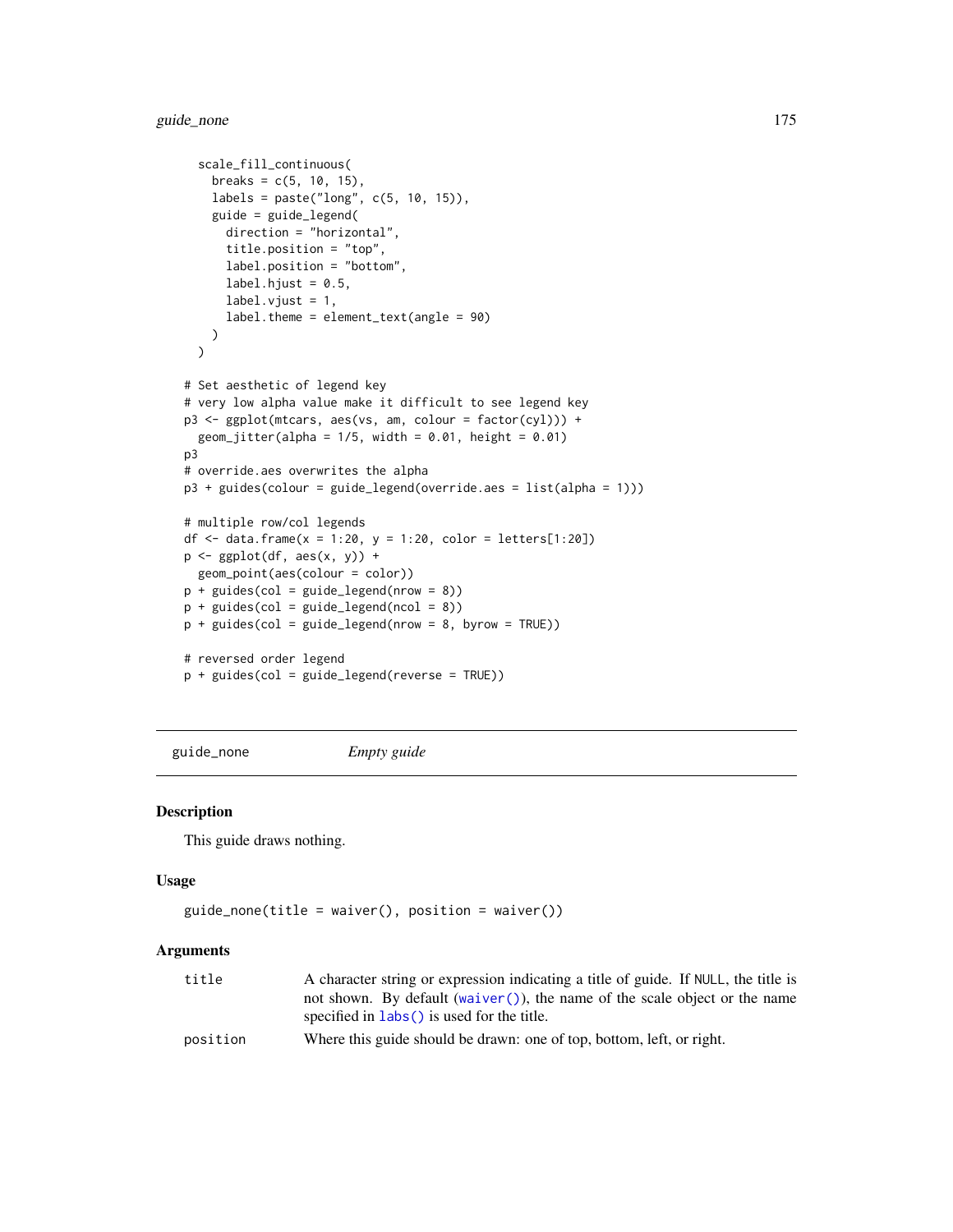# Description

These are wrappers around functions from Hmisc designed to make them easier to use with [stat\\_summary\(\)](#page-265-0). See the Hmisc documentation for more details:

- [Hmisc::smean.cl.boot\(\)](#page-0-0)
- [Hmisc::smean.cl.normal\(\)](#page-0-0)
- [Hmisc::smean.sdl\(\)](#page-0-0)
- [Hmisc::smedian.hilow\(\)](#page-0-0)

#### Usage

```
mean_cl_boot(x, ...)
mean_cl_normal(x, ...)
mean\_sdl(x, ...)
```
median\_hilow(x, ...)

# Arguments

|                         | a numeric vector                                            |
|-------------------------|-------------------------------------------------------------|
| $\cdot$ $\cdot$ $\cdot$ | other arguments passed on to the respective Hmisc function. |

# Value

A data frame with columns y, ymin, and ymax.

```
if (requireNamespace("Hmisc", quietly = TRUE)) {
x < - rnorm(100)
mean_cl_boot(x)
mean_cl_normal(x)
mean_sdl(x)
median_hilow(x)
}
```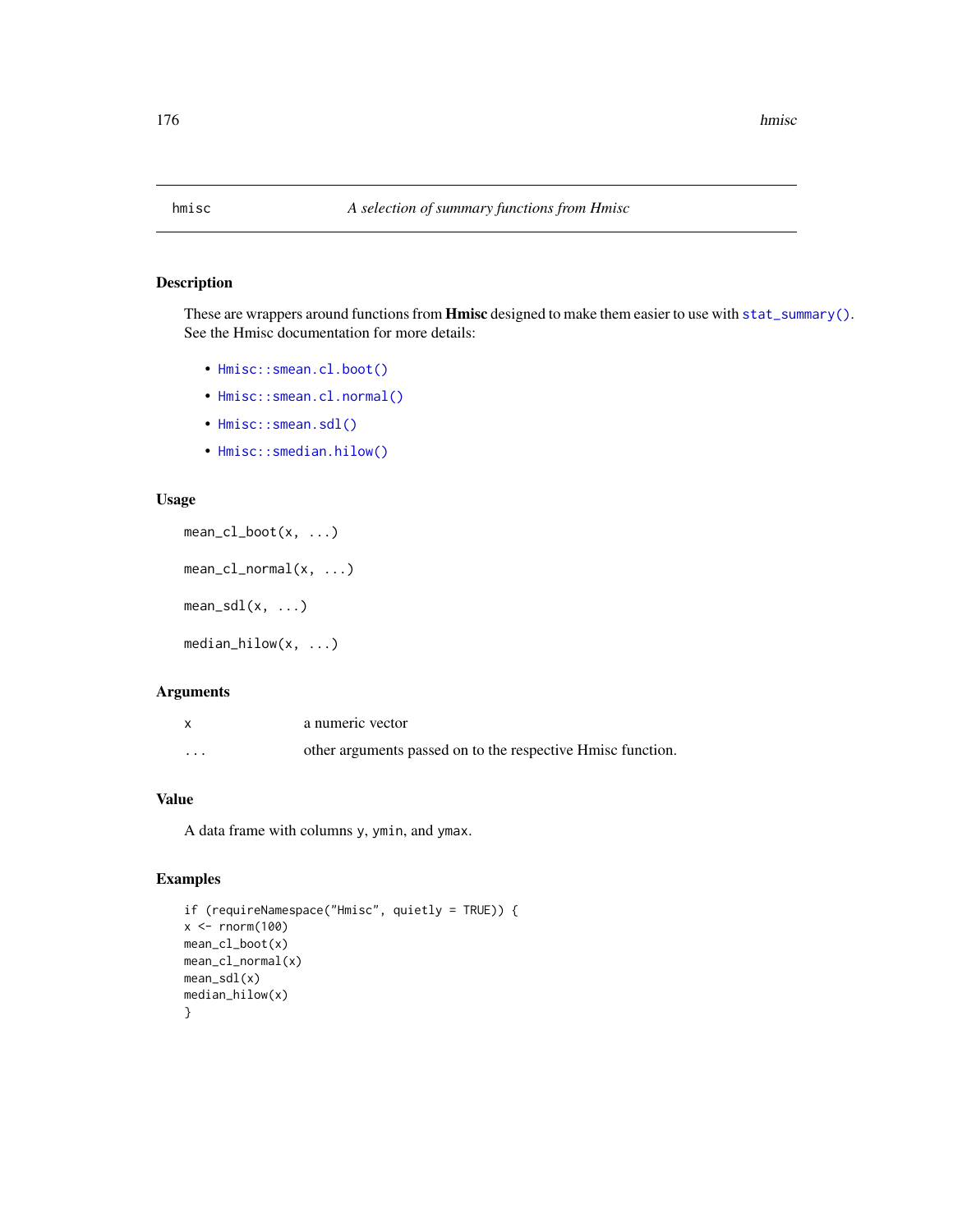<span id="page-176-0"></span>

# **Description**

This function makes it easy to assign different labellers to different factors. The labeller can be a function or it can be a named character vectors that will serve as a lookup table.

#### Usage

```
labeller(
  ...,
  rows = NULL,.cols = NULL,
  keep.as.numeric = NULL,
  .multi_line = TRUE,
  .default = label_value
)
```
### Arguments

| $\cdots$        | Named arguments of the form variable = labeller. Each labeller is passed<br>to as_labeller() and can be a lookup table, a function taking and returning<br>character vectors, or simply a labeller function.           |
|-----------------|------------------------------------------------------------------------------------------------------------------------------------------------------------------------------------------------------------------------|
| .rows, .cols    | Labeller for a whole margin (either the rows or the columns). It is passed to<br>as _labeller(). When a margin-wide labeller is set, make sure you don't men-<br>tion in $\dots$ any variable belonging to the margin. |
| keep.as.numeric |                                                                                                                                                                                                                        |
|                 | Deprecated. All supplied labellers and on-labeller functions should be able to<br>work with character labels.                                                                                                          |
| .multi_line     | Whether to display the labels of multiple factors on separate lines. This is passed<br>to the labeller function.                                                                                                       |
| .default        | Default labeller for variables not specified. Also used with lookup tables or<br>non-labeller functions.                                                                                                               |

#### Details

In case of functions, if the labeller has class labeller, it is directly applied on the data frame of labels. Otherwise, it is applied to the columns of the data frame of labels. The data frame is then processed with the function specified in the .default argument. This is intended to be used with functions taking a character vector such as  $Hmisc::capitalize()$ .

#### Value

A labeller function to supply to [facet\\_grid\(\)](#page-48-0) or [facet\\_wrap\(\)](#page-51-0) for the argument labeller.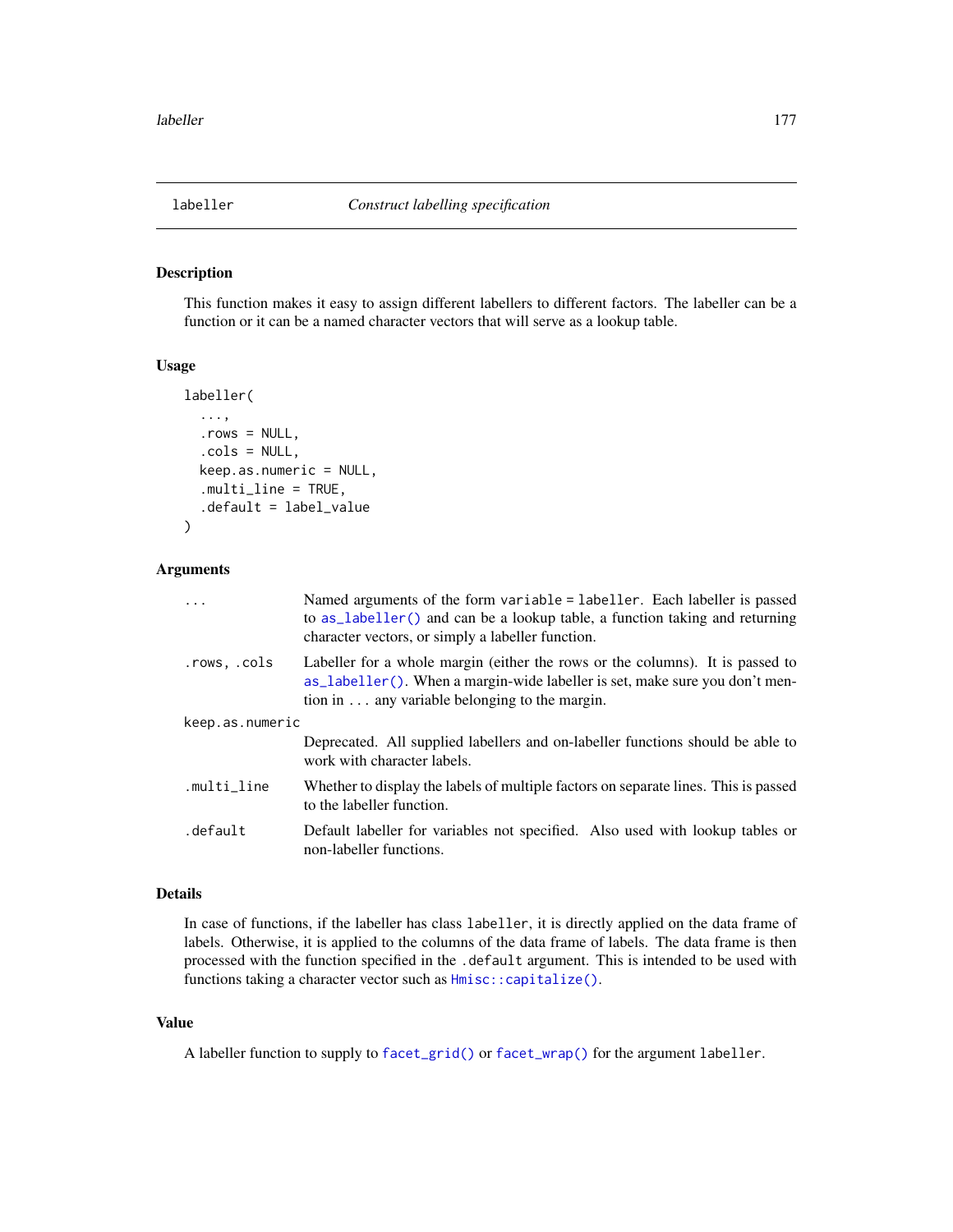#### See Also

[as\\_labeller\(\)](#page-0-0), [labellers](#page-178-0)

```
p1 \leq-ggplot(mtcars, aes(x = mpg, y = wt)) + geom\_point()# You can assign different labellers to variables:
p1 + facet_grid(
 vs + am ~ " gear,labeller = labeller(vs = label_both, am = label_value)
)
# Or whole margins:
p1 + facet_grid(
  vs + am ~ ~ gear,
  labeller = labeller(.rows = label_both, .cols = label_value)
)
# You can supply functions operating on strings:
capitalize <- function(string) {
  substr(string, 1, 1) <- toupper(substr(string, 1, 1))
  string
}
p2 \leq gplot(msleep, aes(x = sleep\_total, y = awake)) + geom\_point()p2 + \text{facet\_grid}(vore \sim \text{conservation}, \text{labeller} = \text{labeller}(vore = \text{capitalize})# Or use character vectors as lookup tables:
conservation_status <- c(
  cd = "Conservation Dependent",
  en = "Endangered",
  lc = "Least concern",
  nt = "Near Threatened",
  vu = "Vulnerable",
  domesticated = "Domesticated"
)
## Source: http://en.wikipedia.org/wiki/Wikipedia:Conservation_status
p2 + \text{facet\_grid}(vore \sim \text{conservation}, \text{labeller} = \text{labeller}(.default = capitalize,
  conservation = conservation_status
))
# In the following example, we rename the levels to the long form,
# then apply a wrap labeller to the columns to prevent cropped text
idx <- match(msleep$conservation, names(conservation_status))
msleep$conservation2 <- conservation_status[idx]
p3 \leq - ggplot(msleep, aes(x = sleep_total, y = awake)) + geom_point()
p3 +facet_grid(vore ~ conservation2,
```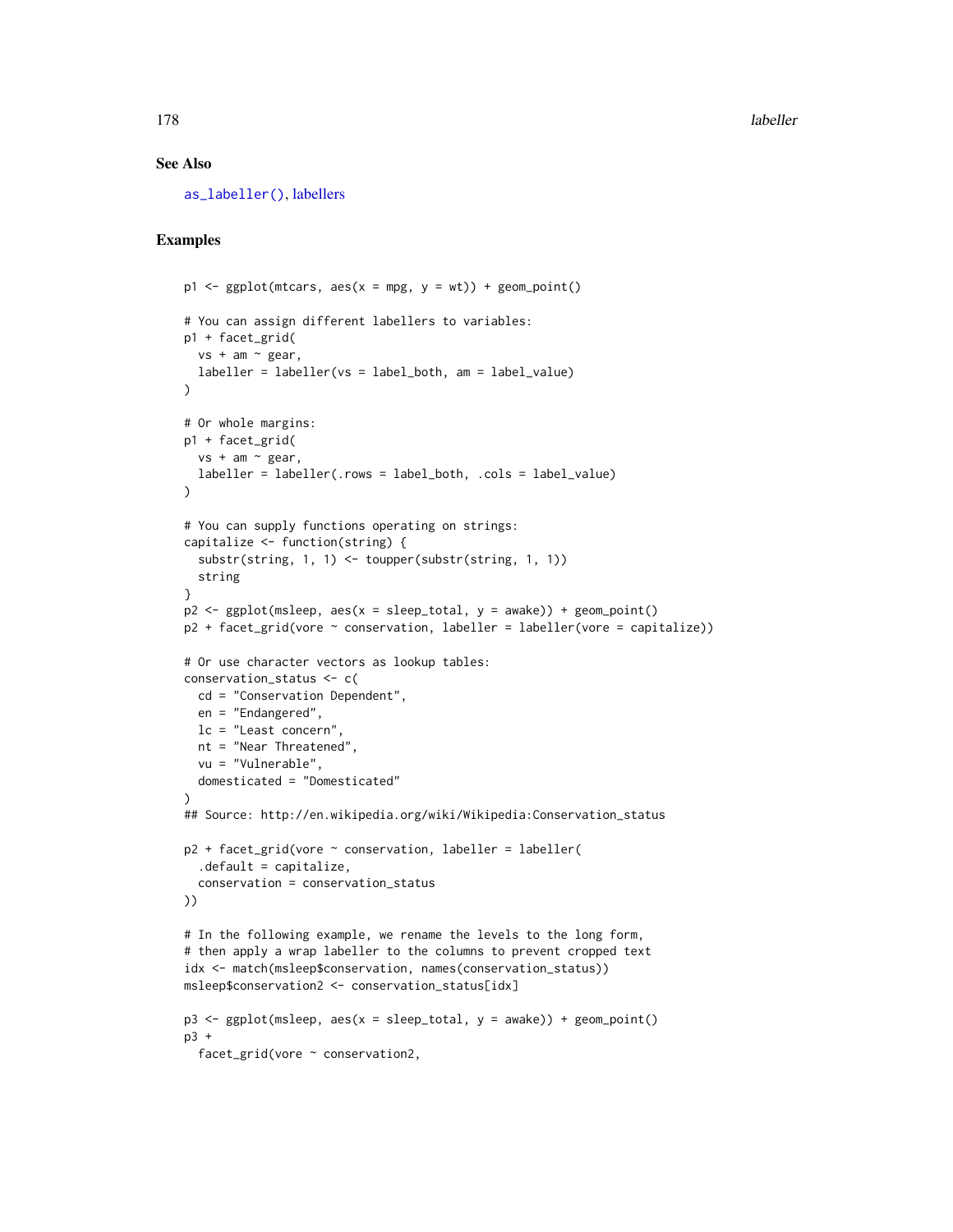#### labellers 179

```
labeller = labeller(conservation2 = label_wrap_gen(10))
  )
# labeller() is especially useful to act as a global labeller. You
# can set it up once and use it on a range of different plots with
# different facet specifications.
global_labeller <- labeller(
  vore = capitalize,
  conservation = conservation_status,
  conservation2 = label_wrap_gen(10),
  .default = label_both
\mathcal{L}p2 + facet_grid(vore ~ conservation, labeller = global_labeller)
p3 + facet_wrap(~conservation2, labeller = global_labeller)
```
<span id="page-178-0"></span>

# labellers *Useful labeller functions*

# Description

Labeller functions are in charge of formatting the strip labels of facet grids and wraps. Most of them accept a multi\_line argument to control whether multiple factors (defined in formulae such as ~first + second) should be displayed on a single line separated with commas, or each on their own line.

#### Usage

```
label_value(labels, multi_line = TRUE)
label_both(labels, multi_line = TRUE, sep = ": ")
label_context(labels, multi_line = TRUE, sep = ": ")
label_parsed(labels, multi_line = TRUE)
label_wrap_gen(width = 25, multi_line = TRUE)
```

| labels     | Data frame of labels. Usually contains only one element, but faceting over mul-<br>tiple factors entails multiple label variables. |
|------------|------------------------------------------------------------------------------------------------------------------------------------|
| multi_line | Whether to display the labels of multiple factors on separate lines.                                                               |
| sep        | String separating variables and values.                                                                                            |
| width      | Maximum number of characters before wrapping the strip.                                                                            |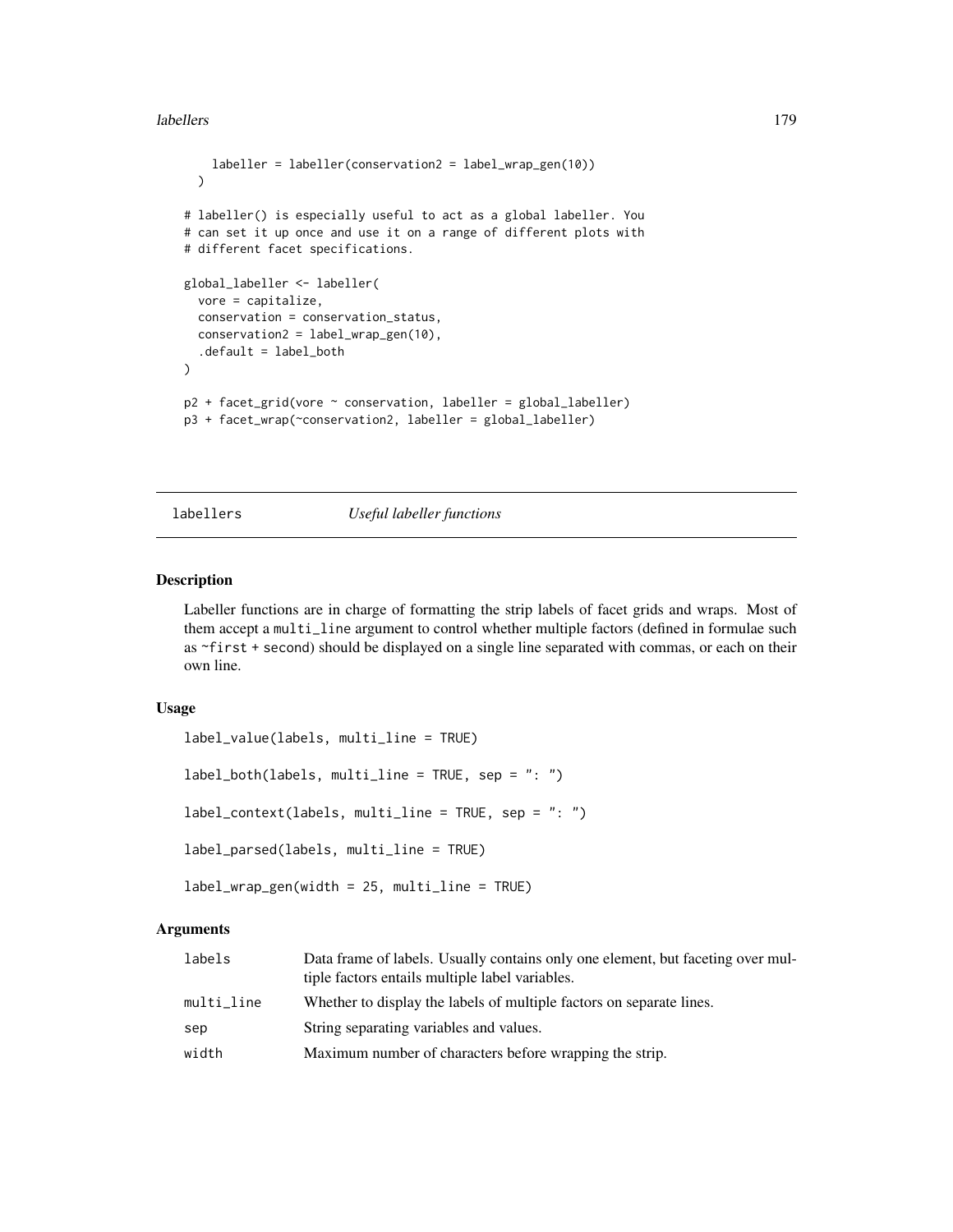#### Details

label\_value() only displays the value of a factor while label\_both() displays both the variable name and the factor value. label\_context() is context-dependent and uses label\_value() for single factor faceting and label\_both() when multiple factors are involved. label\_wrap\_gen() uses base:: strwrap() for line wrapping.

label\_parsed() interprets the labels as plotmath expressions. [label\\_bquote\(\)](#page-180-0) offers a more flexible way of constructing plotmath expressions. See examples and [bquote\(\)](#page-0-0) for details on the syntax of the argument.

#### Writing New Labeller Functions

Note that an easy way to write a labeller function is to transform a function operating on character vectors with [as\\_labeller\(\)](#page-0-0).

A labeller function accepts a data frame of labels (character vectors) containing one column for each factor. Multiple factors occur with formula of the type ~first + second.

The return value must be a rectangular list where each 'row' characterises a single facet. The list elements can be either character vectors or lists of plotmath expressions. When multiple elements are returned, they get displayed on their own new lines (i.e., each facet gets a multi-line strip of labels).

To illustrate, let's say your labeller returns a list of two character vectors of length 3. This is a rectangular list because all elements have the same length. The first facet will get the first elements of each vector and display each of them on their own line. Then the second facet gets the second elements of each vector, and so on.

If it's useful to your labeller, you can retrieve the type attribute of the incoming data frame of labels. The value of this attribute reflects the kind of strips your labeller is dealing with: "cols" for columns and "rows" for rows. Note that [facet\\_wrap\(\)](#page-51-0) has columns by default and rows when the strips are switched with the switch option. The facet attribute also provides metadata on the labels. It takes the values "grid" or "wrap".

For compatibility with [labeller\(\)](#page-176-0), each labeller function must have the labeller S3 class.

# See Also

[labeller\(\)](#page-176-0), [as\\_labeller\(\)](#page-0-0), [label\\_bquote\(\)](#page-180-0)

#### Examples

```
mtcars$cyl2 <- factor(mtcars$cyl, labels = c("alpha", "beta", "gamma"))
p <- ggplot(mtcars, aes(wt, mpg)) + geom_point()
# The default is label_value
p + facet_grid(. ~ cyl, labeller = label_value)
# Displaying both the values and the variables
p + facet_grid(. \sim cyl, labeller = label_both)
# Displaying only the values or both the values and variables
```
# depending on whether multiple factors are facetted over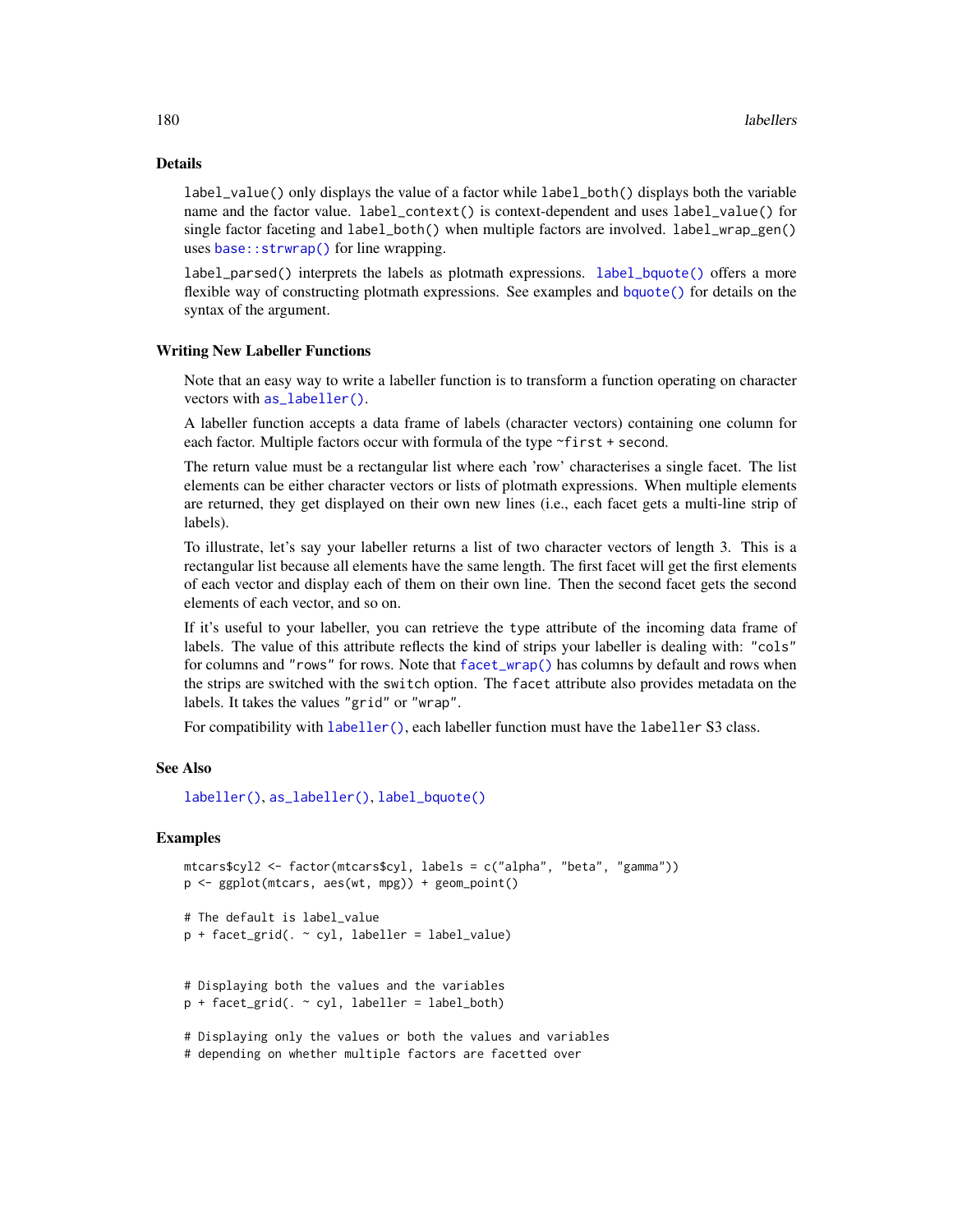## label\_bquote 181

```
p + facet_grid(am ~ vs+cyl, labeller = label_context)
# Interpreting the labels as plotmath expressions
p + facet\_grid( . ~ ~ cyl2)p + facet_grid(. \sim cyl2, labeller = label_parsed)
```
## label\_bquote *Label with mathematical expressions*

## Description

label\_bquote() offers a flexible way of labelling facet rows or columns with plotmath expressions. Backquoted variables will be replaced with their value in the facet.

## Usage

label\_bquote(rows = NULL, cols = NULL, default)

## Arguments

| rows    | Backquoted labelling expression for rows.    |
|---------|----------------------------------------------|
| cols    | Backguoted labelling expression for columns. |
| default | Unused, kept for compatibility.              |

## See Also

[labellers,](#page-178-0) [labeller\(\)](#page-176-0),

```
# The variables mentioned in the plotmath expression must be
# backquoted and referred to by their names.
p <- ggplot(mtcars, aes(wt, mpg)) + geom_point()
p + \text{facet\_grid}(vs ~ . , \text{ labeller = label\_bquote(alpha ^ \text{'})})p + facet\_grid( . ~ vs, labeller = label_bquote(cols = .(vs) ~ .(vs)))p + \text{facet\_grid}. \sim vs + am, labeller = label_bquote(cols = .(am) \wedge .(vs)))
```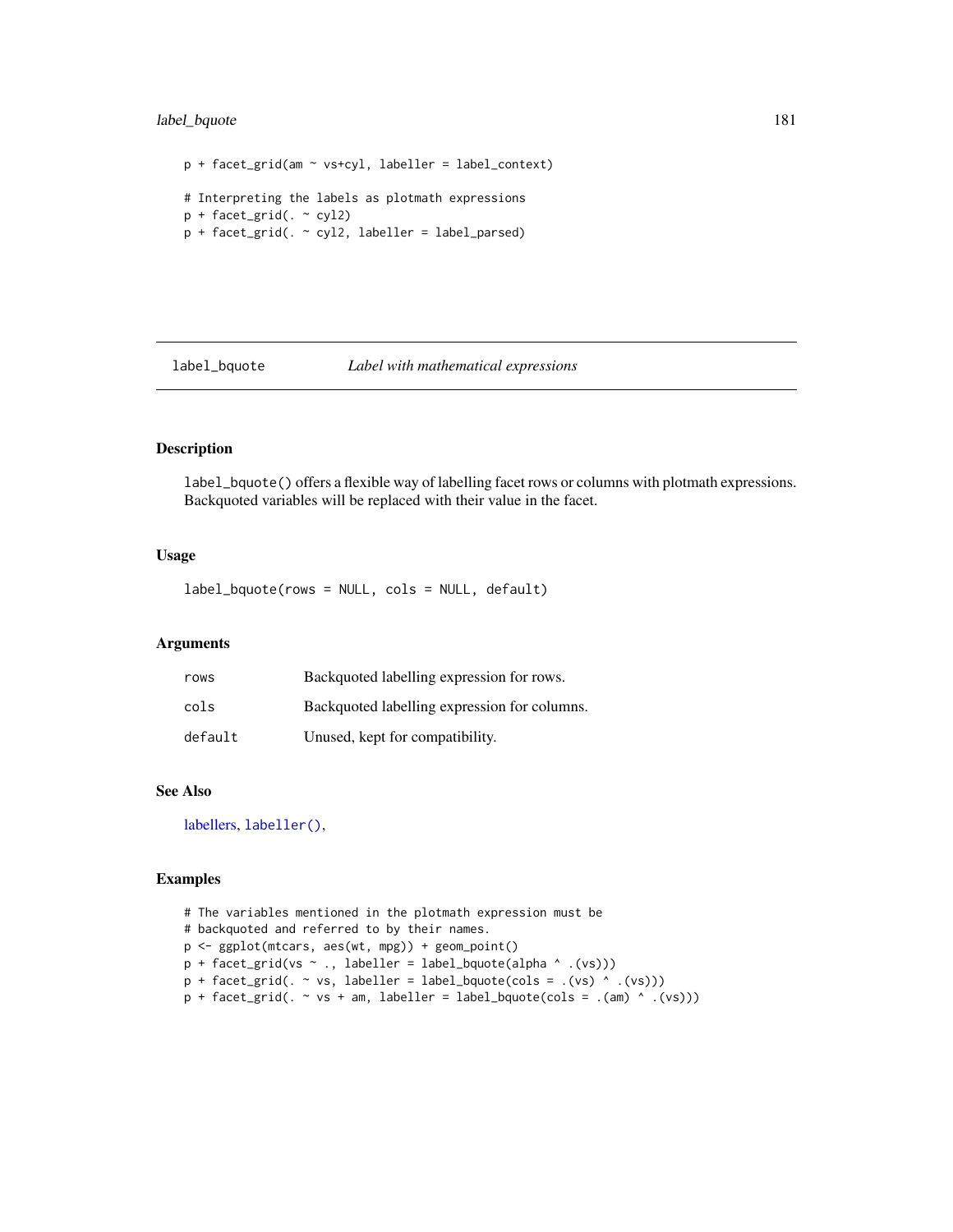Good labels are critical for making your plots accessible to a wider audience. Always ensure the axis and legend labels display the full variable name. Use the plot title and subtitle to explain the main findings. It's common to use the caption to provide information about the data source. tag can be used for adding identification tags to differentiate between multiple plots.

## Usage

```
labs(
  ...,
  title = waiver(),
  subtitle = waiver(),caption = waiver(),
  tag = <math>waiver()</math>,alt = waiver(),
  alt_insight = waiver()
\mathcal{L}xlab(label)
ylab(label)
ggtitle(label, subtitle = waiver())
```
## Arguments

| $\cdots$         | A list of new name-value pairs. The name should be an aesthetic.                                 |
|------------------|--------------------------------------------------------------------------------------------------|
| title            | The text for the title.                                                                          |
| subtitle         | The text for the subtitle for the plot which will be displayed below the title.                  |
| caption          | The text for the caption which will be displayed in the bottom-right of the plot<br>by default.  |
| tag              | The text for the tag label which will be displayed at the top-left of the plot by<br>default.    |
| alt, alt_insight |                                                                                                  |
|                  | Text used for the generation of alt-text for the plot. See get_alt_text for exam-<br>ples.       |
| label            | The title of the respective axis (for $x$ lab() or $y$ lab()) or of the plot (for $g$ gtitle()). |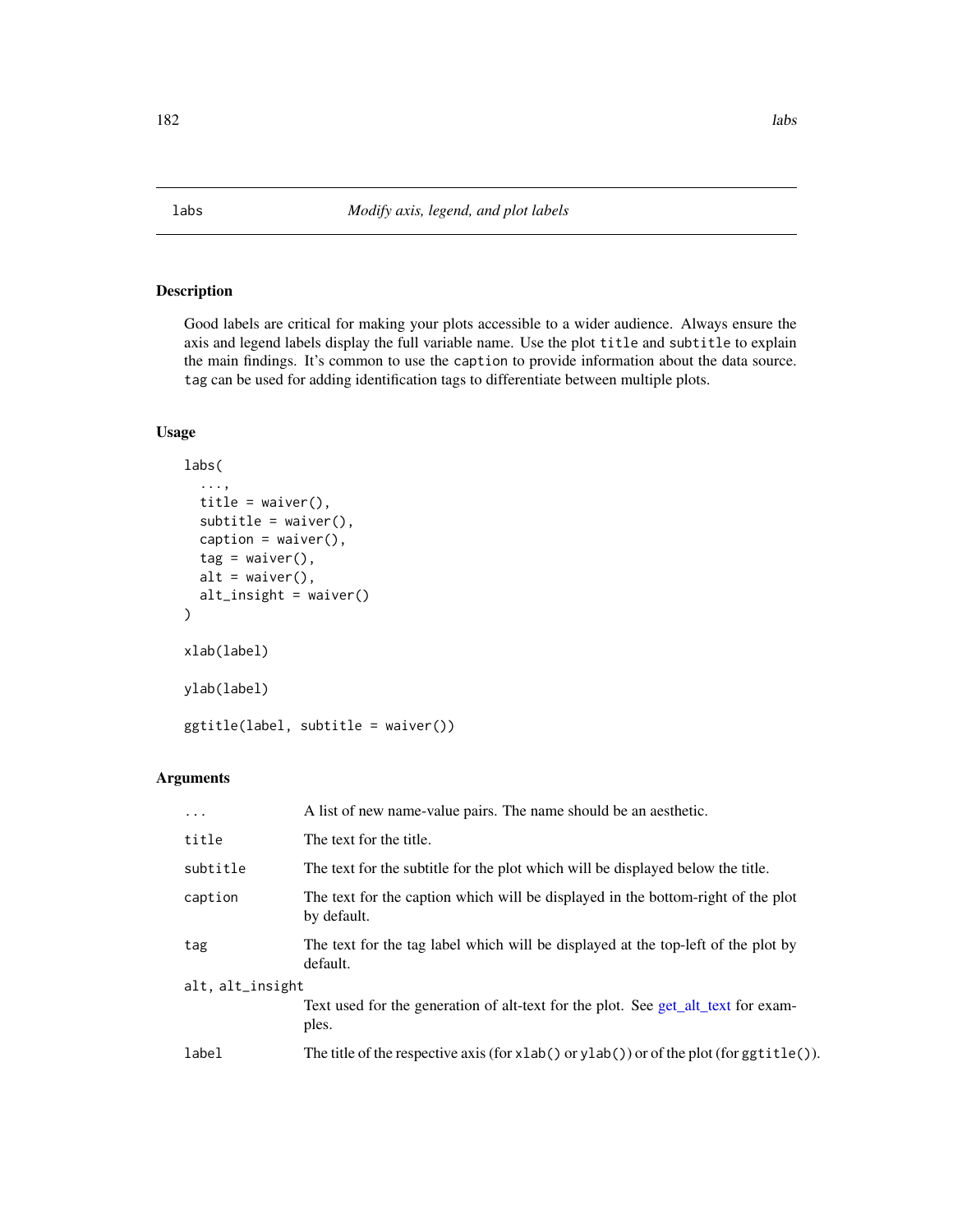lims and the set of the set of the set of the set of the set of the set of the set of the set of the set of the set of the set of the set of the set of the set of the set of the set of the set of the set of the set of the

## Details

You can also set axis and legend labels in the individual scales (using the first argument, the name). If you're changing other scale options, this is recommended.

If a plot already has a title, subtitle, caption, etc., and you want to remove it, you can do so by setting the respective argument to NULL. For example, if plot p has a subtitle, then  $p + \text{labels}(\text{subtitle} =$ NULL) will remove the subtitle from the plot.

## Examples

```
p \leq - ggplot(mtcars, aes(mpg, wt, colour = cyl)) + geom_point()
p + labs(colour = "Cylinders")
p + \text{ labs}(x = "New x label")# The plot title appears at the top-left, with the subtitle
# display in smaller text underneath it
p + labs(title = "New plot title")
p + labs(title = "New plot title", subtitle = "A subtitle")
# The caption appears in the bottom-right, and is often used for
# sources, notes or copyright
p + labs(caption = "(based on data from ...)")
# The plot tag appears at the top-left, and is typically used
# for labelling a subplot with a letter.
p + labs(title = "title", tag = "A")
# If you want to remove a label, set it to NULL.
p +
labs(title = "title") +labs(title = NULL)
```
lims *Set scale limits*

#### Description

This is a shortcut for supplying the limits argument to the individual scales. By default, any values outside the limits specified are replaced with NA. Be warned that this will remove data outside the limits and this can produce unintended results. For changing x or y axis limits without dropping data observations, see [coord\\_cartesian\(\)](#page-33-0).

## Usage

 $lims($ ... $)$  $xlim(...)$ ylim(...)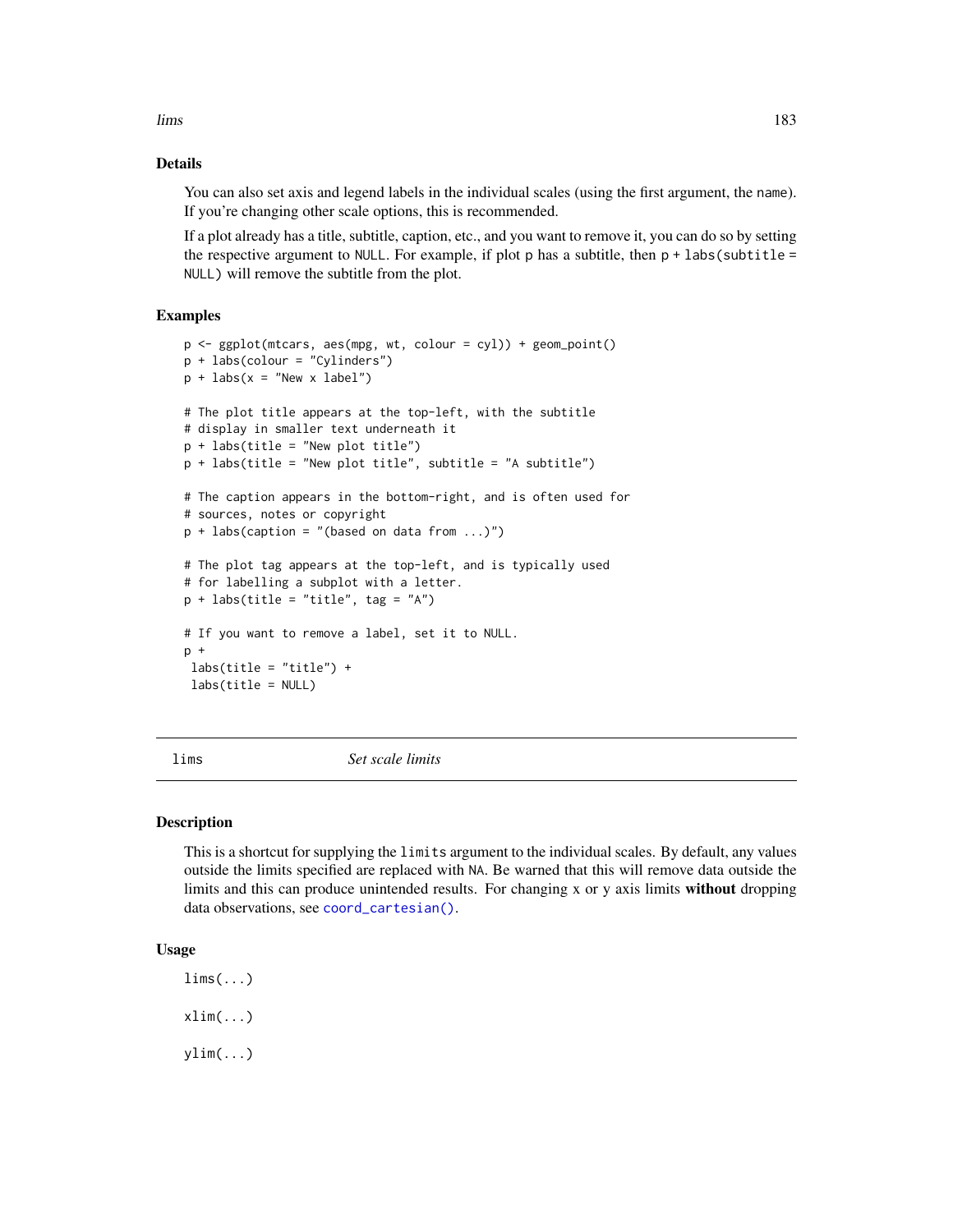... For xlim() and ylim(): Two numeric values, specifying the left/lower limit and the right/upper limit of the scale. If the larger value is given first, the scale will be reversed. You can leave one value as NA if you want to compute the corresponding limit from the range of the data.

> For lims(): A name–value pair. The name must be an aesthetic, and the value must be either a length-2 numeric, a character, a factor, or a date/time. A numeric value will create a continuous scale. If the larger value comes first, the scale will be reversed. You can leave one value as NA if you want to compute the corresponding limit from the range of the data. A character or factor value will create a discrete scale. A date-time value will create a continuous date/time scale.

## See Also

To expand the range of a plot to always include certain values, see [expand\\_limits\(\)](#page-47-0). For other types of data, see [scale\\_x\\_discrete\(\)](#page-250-0), [scale\\_x\\_continuous\(\)](#page-231-0), [scale\\_x\\_date\(\)](#page-235-0).

#### Examples

```
# Zoom into a specified area
ggplot(mtcars, aes(mpg, wt)) +
 geom_point() +
 xlim(15, 20)
# reverse scale
ggplot(mtcars, aes(mpg, wt)) +
 geom_point() +
 xlim(20, 15)
# with automatic lower limit
ggplot(mtcars, aes(mpg, wt)) +
 geom_point() +
 xlim(NA, 20)
# You can also supply limits that are larger than the data.
# This is useful if you want to match scales across different plots
small \leq subset(mtcars, cyl == 4)
big \leq subset(mtcars, cyl > 4)
ggplot(small, aes(mpg, wt, colour = factor(cyl))) +
 geom_point() +
 lims(colour = c("4", "6", "8"))
ggplot(big, aes(mpg, wt, colour = factor(cyl))) +geom_point() +
 lims(colour = c("4", "6", "8"))
# There are two ways of setting the axis limits: with limits or
```
# with coordinate systems. They work in two rather different ways.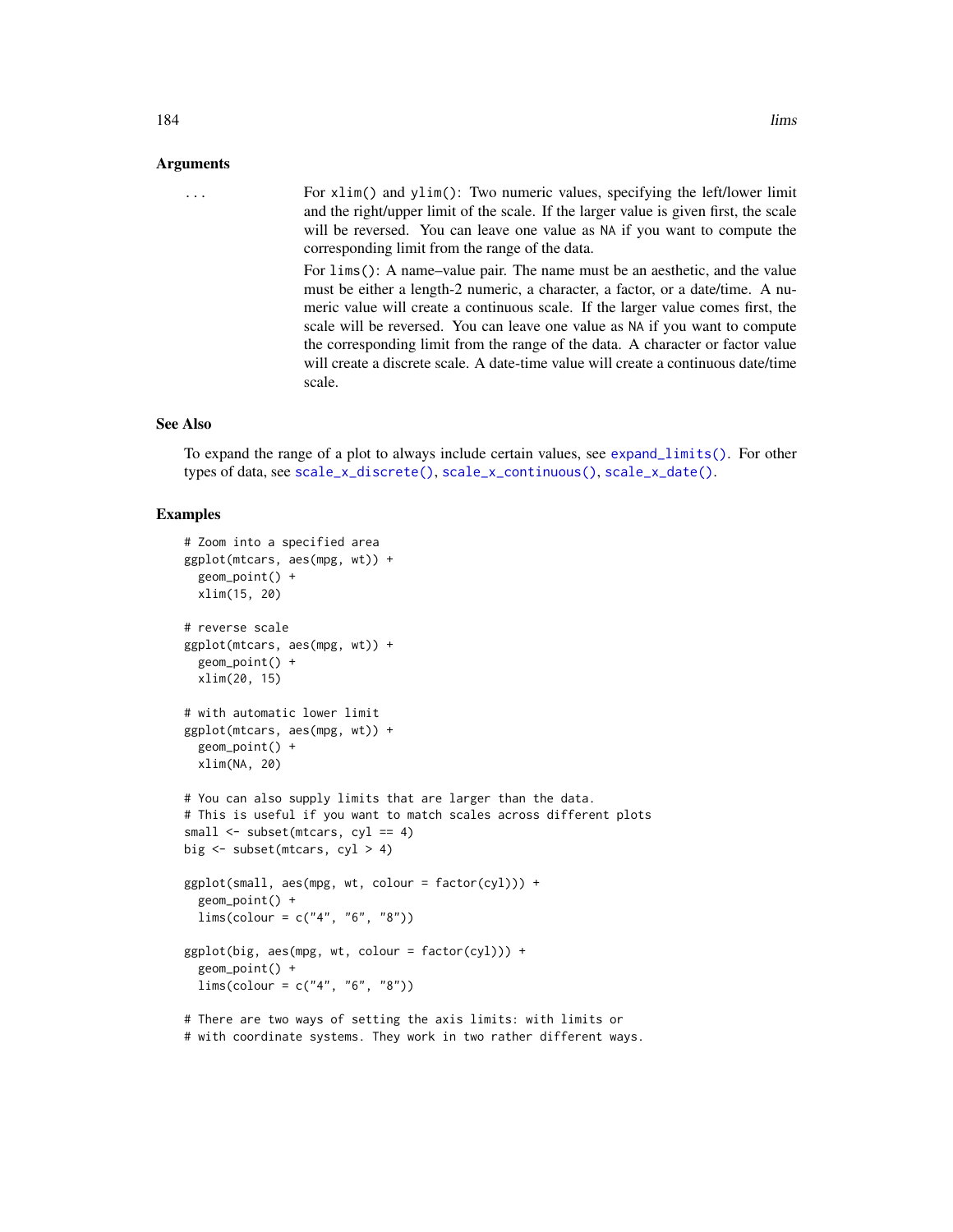## luv\_colours 185

```
last\_month \leq -Sys.DataFrame() - 0:59df <- data.frame(
 date = last_month,
 price = c(rnorm(30, mean = 15), runif(30) + 0.2 \times (1:30))
)
p <- ggplot(df, aes(date, price)) +
  geom_line() +
  stat_smooth()
p
# Setting the limits with the scale discards all data outside the range.
p + \text{lims}(x = c(\text{Sys}.\text{Date}() - 30, \text{ NA}), y = c(10, 20))# For changing x or y axis limits **without** dropping data
# observations use [coord_cartesian()]. Setting the limits on the
# coordinate system performs a visual zoom.
p + coord_cartesian(xlim =c(Sys.Date() - 30, NA), ylim = c(10, 20))
```
## luv\_colours colors() *in Luv space*

## Description

All built-in [colors\(\)](#page-0-0) translated into Luv colour space.

## Usage

luv\_colours

## Format

A data frame with 657 observations and 4 variables:

L,u,v Position in Luv colour space

col Colour name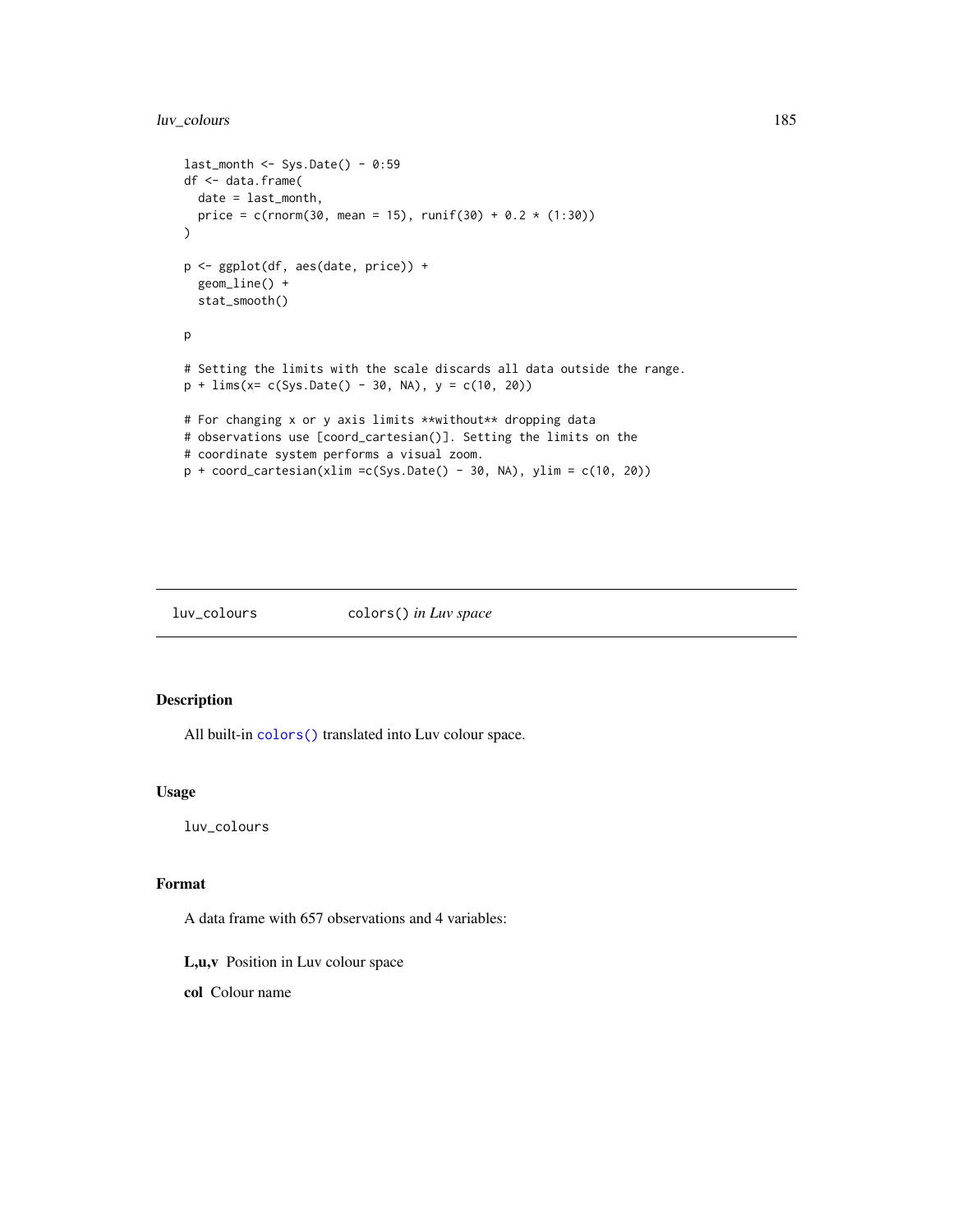<span id="page-185-0"></span>

In conjunction with the [theme](#page-271-0) system, the element\_ functions specify the display of how non-data components of the plot are drawn.

- element\_blank(): draws nothing, and assigns no space.
- element\_rect(): borders and backgrounds.
- element\_line(): lines.
- element\_text(): text.

rel() is used to specify sizes relative to the parent, margin() is used to specify the margins of elements.

```
margin(t = 0, r = 0, b = 0, l = 0, unit = "pt")
element_blank()
element_rect(
  fill = NULL,colour = NULL,
  size = NULL,
  linetype = NULL,
  color = NULL,
  inherit.blank = FALSE
)
element_line(
  colour = NULL,
  size = NULL,
  linetype = NULL,
  lineend = NULL,
  color = NULL,
  arrow = NULL,inherit.blank = FALSE
)
element_text(
  family = NULL,
  face = NULL,colour = NULL,
  size = NULL,hjust = NULL,
```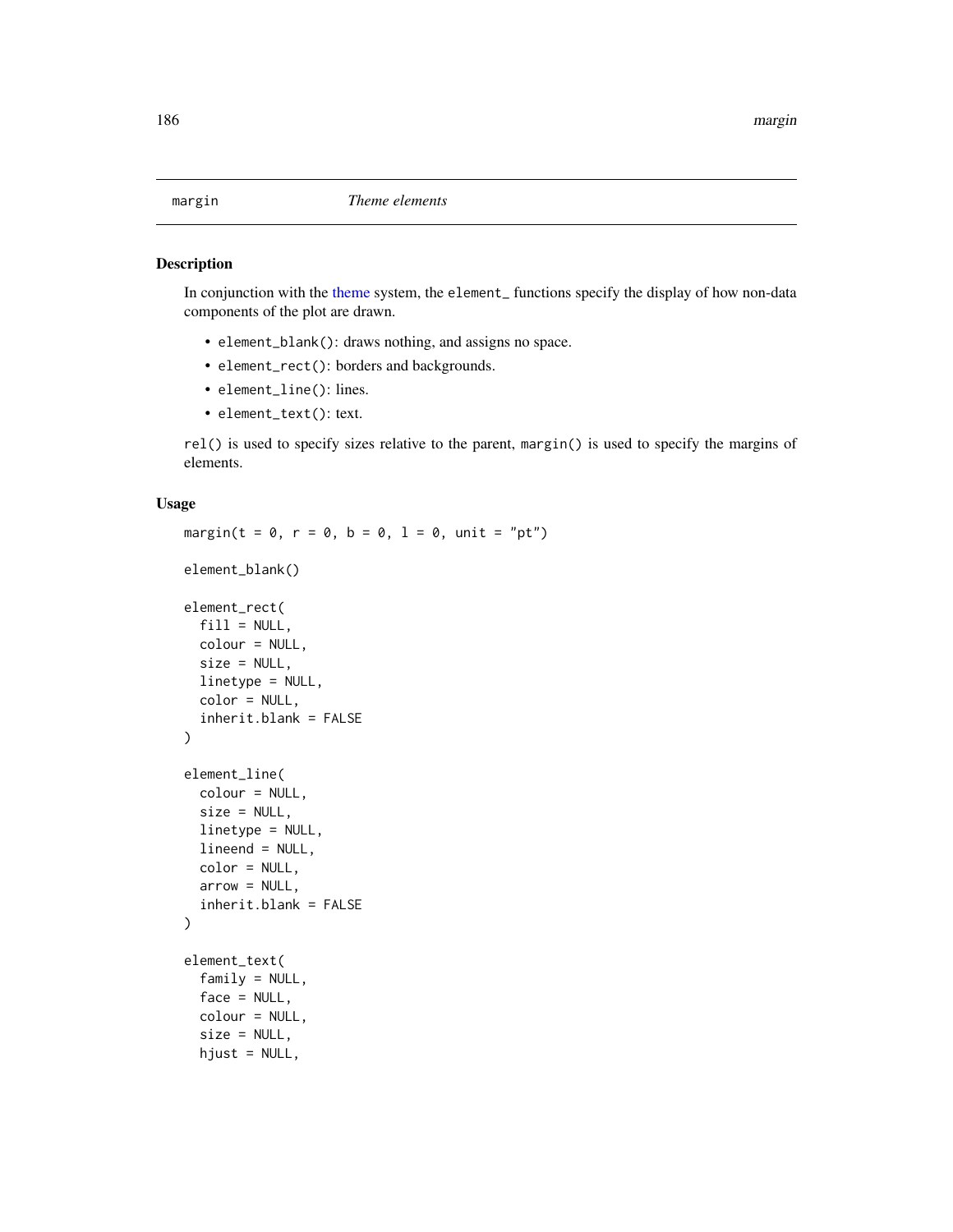#### margin the contract of the contract of the contract of the contract of the contract of the contract of the contract of the contract of the contract of the contract of the contract of the contract of the contract of the con

```
vjust = NULL,
 angle = NULL,
 lineheight = NULL,
 color = NULL,
 margin = NULL,debug = NULL,
 inherit.blank = FALSE
\mathcal{L}
```
rel(x)

# Arguments

| t, r, b, 1    | Dimensions of each margin. (To remember order, think trouble).                                                                                                                                                                                                                              |
|---------------|---------------------------------------------------------------------------------------------------------------------------------------------------------------------------------------------------------------------------------------------------------------------------------------------|
| unit          | Default units of dimensions. Defaults to "pt" so it can be most easily scaled with<br>the text.                                                                                                                                                                                             |
| fill          | Fill colour.                                                                                                                                                                                                                                                                                |
| colour, color | Line/border colour. Color is an alias for colour.                                                                                                                                                                                                                                           |
| size          | Line/border size in mm; text size in pts.                                                                                                                                                                                                                                                   |
| linetype      | Line type. An integer (0:8), a name (blank, solid, dashed, dotted, dotdash, long-<br>dash, twodash), or a string with an even number (up to eight) of hexadecimal<br>digits which give the lengths in consecutive positions in the string.                                                  |
| inherit.blank | Should this element inherit the existence of an element_blank among its par-<br>ents? If TRUE the existence of a blank element among its parents will cause this<br>element to be blank as well. If FALSE any blank parent element will be ignored<br>when calculating final element state. |
| lineend       | Line end Line end style (round, butt, square)                                                                                                                                                                                                                                               |
| arrow         | Arrow specification, as created by grid::arrow()                                                                                                                                                                                                                                            |
| family        | Font family                                                                                                                                                                                                                                                                                 |
| face          | Font face ("plain", "italic", "bold", "bold.italic")                                                                                                                                                                                                                                        |
| hjust         | Horizontal justification (in $[0, 1]$ )                                                                                                                                                                                                                                                     |
| vjust         | Vertical justification (in $[0, 1]$ )                                                                                                                                                                                                                                                       |
| angle         | Angle (in $[0, 360]$ )                                                                                                                                                                                                                                                                      |
| lineheight    | Line height                                                                                                                                                                                                                                                                                 |
| margin        | Margins around the text. See margin() for more details. When creating a<br>theme, the margins should be placed on the side of the text facing towards the<br>center of the plot.                                                                                                            |
| debug         | If TRUE, aids visual debugging by drawing a solid rectangle behind the complete<br>text area, and a point where each label is anchored.                                                                                                                                                     |
| X             | A single number specifying size relative to parent element.                                                                                                                                                                                                                                 |

## Value

An S3 object of class element, rel, or margin.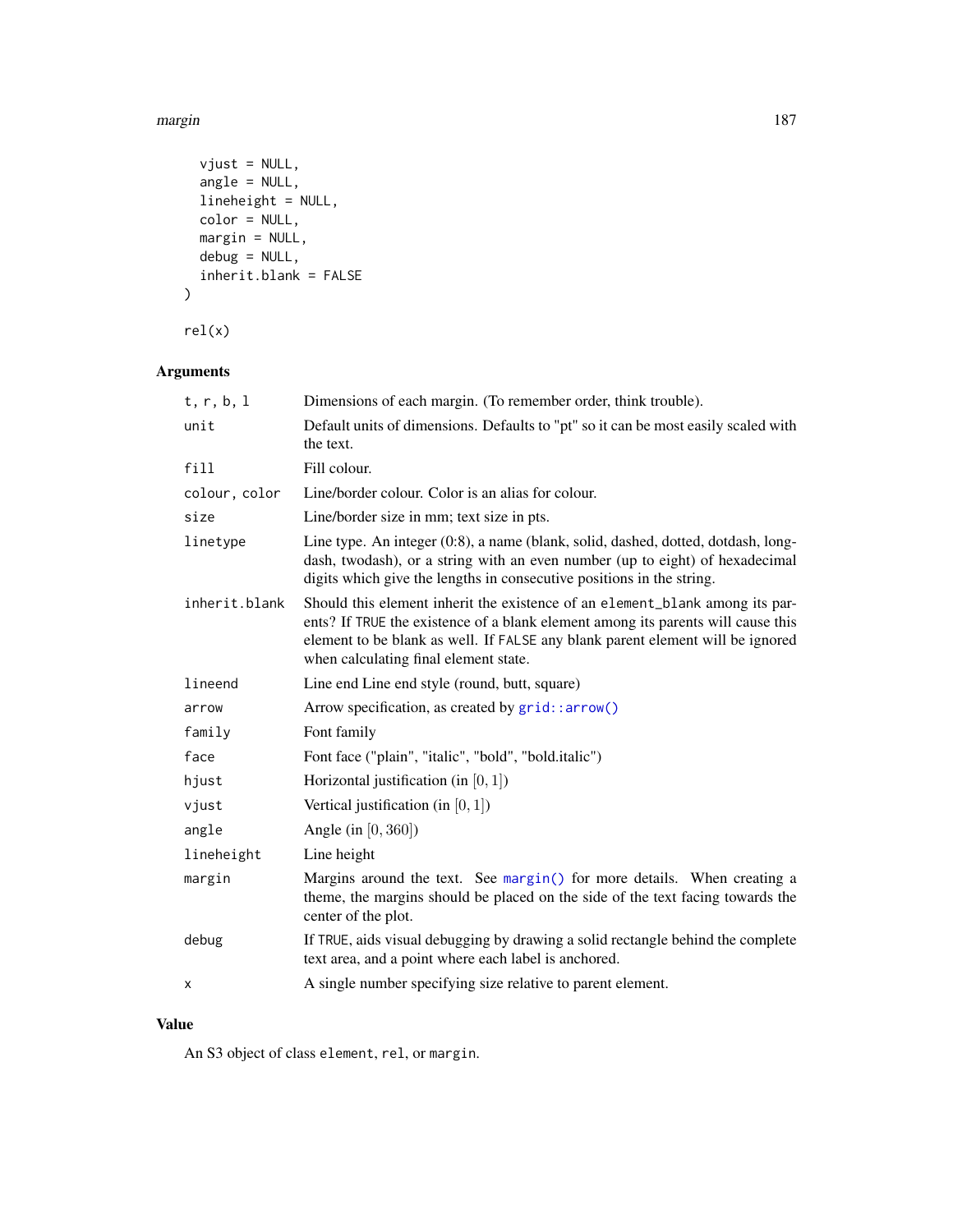## Examples

```
plot <- ggplot(mpg, aes(displ, hwy)) + geom_point()
plot + theme(
  panel.background = element_blank(),
  axis.text = element_blank()
\mathcal{L}plot + theme(
  axis. text = element\_text(colour = "red", size = rel(1.5)))
plot + theme(
  axis.line = element_line(arrow = arrow())
\lambdaplot + theme(
  panel.background = element_rect(fill = "white"),
  plot.margin = margin(2, 2, 2, 2, "cm"),plot.background = element_rect(
    fill = "grey90",
    colour = "black",
    size = 1)
\mathcal{L}
```
## mean\_se *Calculate mean and standard error of the mean*

## Description

For use with [stat\\_summary\(\)](#page-265-0)

#### Usage

 $mean\_se(x, mult = 1)$ 

#### Arguments

| X    | numeric vector.                        |
|------|----------------------------------------|
| mult | number of multiples of standard error. |

## Value

A data frame with three columns:

y The mean.

ymin The mean minus the multiples of the standard error.

ymax The mean plus the multiples of the standard error.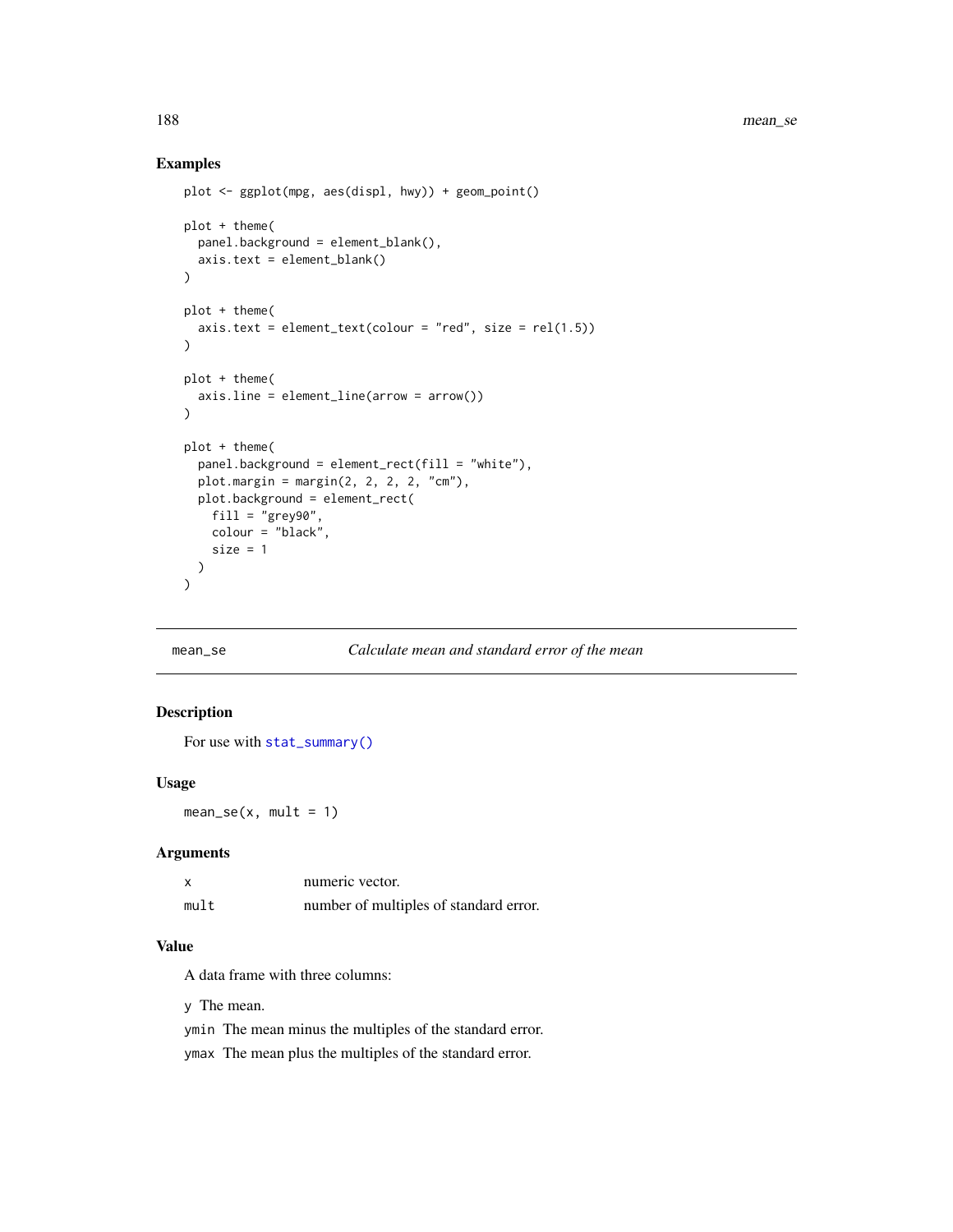#### midwest 289 and 200 km s and 200 km s and 200 km s and 200 km s and 200 km s and 200 km s and 200 km s and 200

## Examples

 $x < -$  rnorm(100) mean\_se(x)

midwest *Midwest demographics*

## Description

Demographic information of midwest counties from 2000 US census

## Usage

midwest

## Format

A data frame with 437 rows and 28 variables:

PID Unique county identifier.

county County name.

state State to which county belongs to.

area Area of county (units unknown).

poptotal Total population.

popdensity Population density (person/unit area).

popwhite Number of whites.

popblack Number of blacks.

popamerindian Number of American Indians.

popasian Number of Asians.

popother Number of other races.

percwhite Percent white.

percblack Percent black.

percamerindan Percent American Indian.

percasian Percent Asian.

percother Percent other races.

popadults Number of adults.

perchsd Percent with high school diploma.

percollege Percent college educated.

percprof Percent with professional degree.

poppovertyknown Population with known poverty status.

percpovertyknown Percent of population with known poverty status.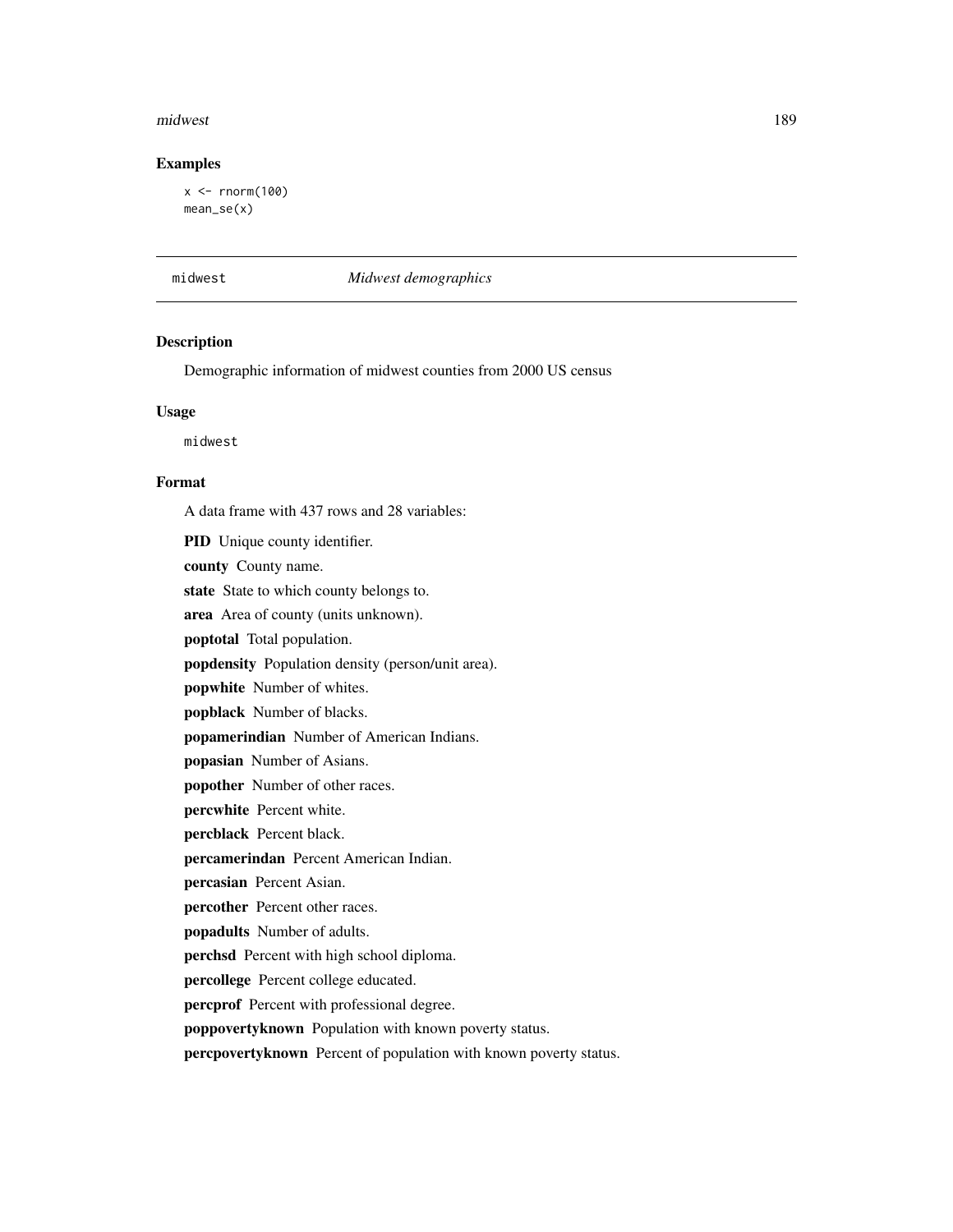percbelowpoverty Percent of people below poverty line. percchildbelowpovert Percent of children below poverty line. percadultpoverty Percent of adults below poverty line. percelderlypoverty Percent of elderly below poverty line. inmetro County considered in a metro area. category Miscellaneous.

## **Details**

Note: this dataset is included for illustrative purposes. The original descriptions were not documented and the current descriptions here are based on speculation. For more accurate and up-to-date US census data, see the acs [package.](https://cran.r-project.org/package=acs)

mpg *Fuel economy data from 1999 to 2008 for 38 popular models of cars*

## Description

This dataset contains a subset of the fuel economy data that the EPA makes available on [https:](https://fueleconomy.gov/) [//fueleconomy.gov/](https://fueleconomy.gov/). It contains only models which had a new release every year between 1999 and 2008 - this was used as a proxy for the popularity of the car.

#### Usage

mpg

## Format

A data frame with 234 rows and 11 variables:

manufacturer manufacturer name

model model name

displ engine displacement, in litres

year year of manufacture

cyl number of cylinders

trans type of transmission

drv the type of drive train, where  $f =$  front-wheel drive,  $r =$  rear wheel drive,  $4 = 4wd$ 

cty city miles per gallon

hwy highway miles per gallon

fl fuel type

class "type" of car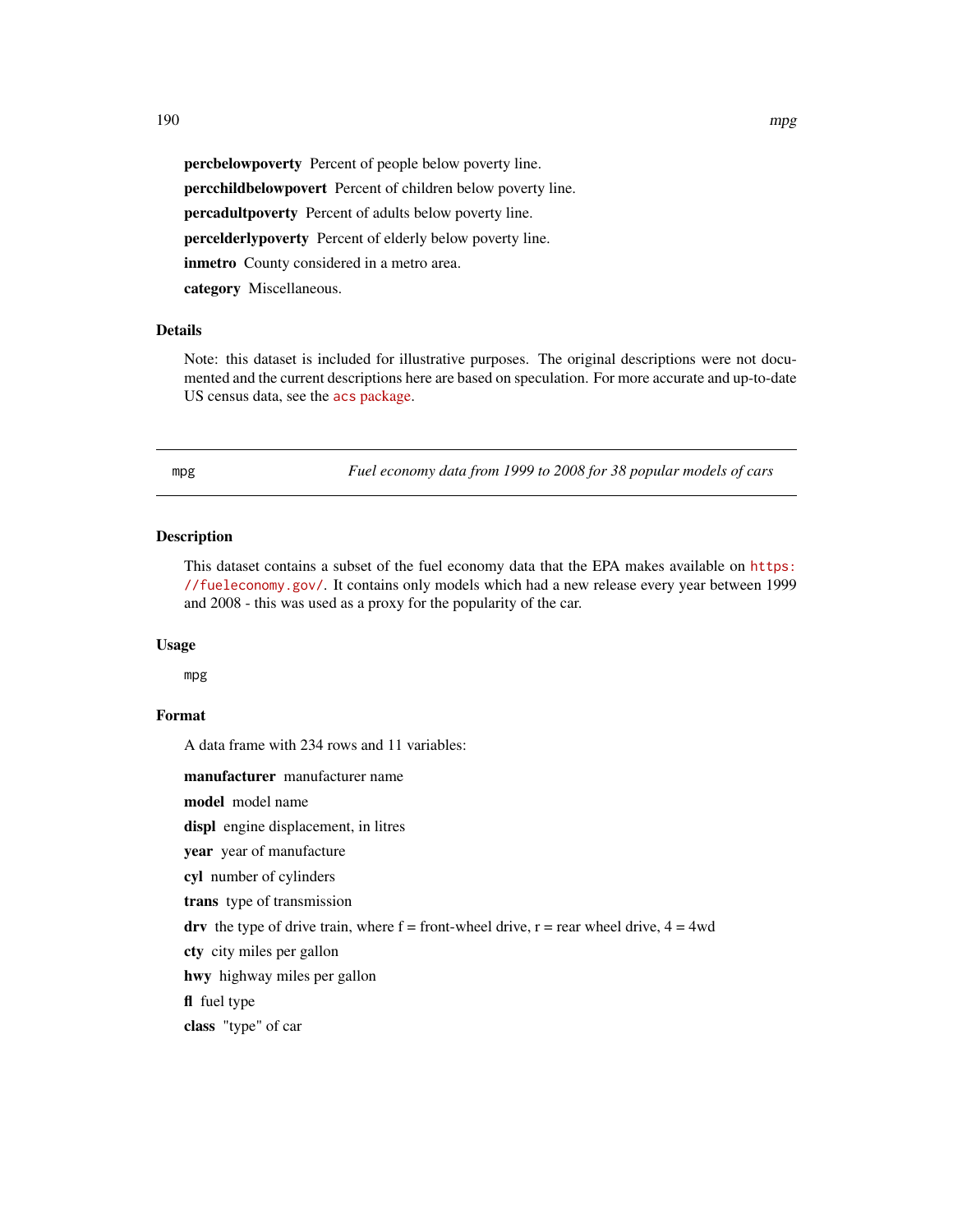This is an updated and expanded version of the mammals sleep dataset. Updated sleep times and weights were taken from V. M. Savage and G. B. West. A quantitative, theoretical framework for understanding mammalian sleep. Proceedings of the National Academy of Sciences, 104 (3):1051- 1056, 2007.

#### Usage

msleep

## Format

A data frame with 83 rows and 11 variables:

name common name

## genus

vore carnivore, omnivore or herbivore?

#### order

conservation the conservation status of the animal

sleep\_total total amount of sleep, in hours

sleep\_rem rem sleep, in hours

sleep\_cycle length of sleep cycle, in hours

awake amount of time spent awake, in hours

brainwt brain weight in kilograms

bodywt body weight in kilograms

## Details

Additional variables order, conservation status and vore were added from wikipedia.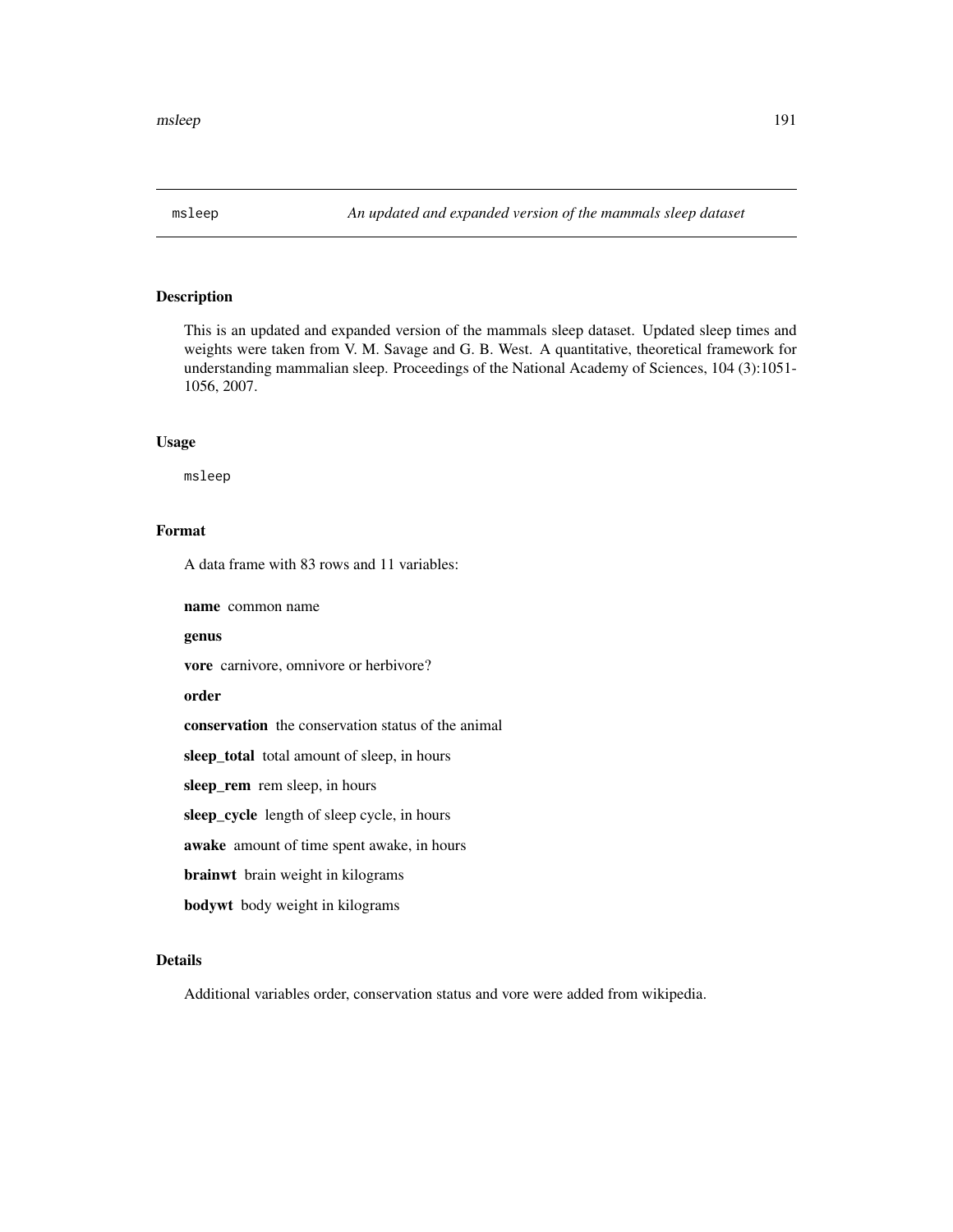Dodging preserves the vertical position of an geom while adjusting the horizontal position. position\_dodge() requires the grouping variable to be be specified in the global or geom\_\* layer. Unlike position\_dodge(), position\_dodge2() works without a grouping variable in a layer. position\_dodge2() works with bars and rectangles, but is particulary useful for arranging box plots, which can have variable widths.

#### Usage

```
position_dodge(width = NULL, preserve = c("total", "single"))
position_dodge2(
 width = NULL,
 preserve = c("total", "single"),
 padding = 0.1,
  reverse = FALSE
)
```
## Arguments

| width    | Dodging width, when different to the width of the individual elements. This<br>is useful when you want to align narrow geoms with wider geoms. See the<br>examples. |
|----------|---------------------------------------------------------------------------------------------------------------------------------------------------------------------|
| preserve | Should dodging preserve the total width of all elements at a position, or the<br>width of a single element?                                                         |
| padding  | Padding between elements at the same position. Elements are shrunk by this<br>proportion to allow space between them. Defaults to 0.1.                              |
| reverse  | If TRUE, will reverse the default stacking order. This is useful if you're rotating<br>both the plot and legend.                                                    |

## See Also

Other position adjustments: [position\\_identity\(](#page-193-0)), [position\\_jitterdodge\(](#page-194-0)), [position\\_jitter\(](#page-193-1)), [position\\_nudge\(](#page-195-0)), [position\\_stack\(](#page-196-0))

```
ggplot(mtcars, aes(factor(cyl), fill = factor(vs))) +geom_bar(position = "dodge2")
# By default, dodging with `position_dodge2()` preserves the total width of
# the elements. You can choose to preserve the width of each element with:
```

```
ggplot(mtcars, aes(factor(cyl), fill = factor(vs))) +
```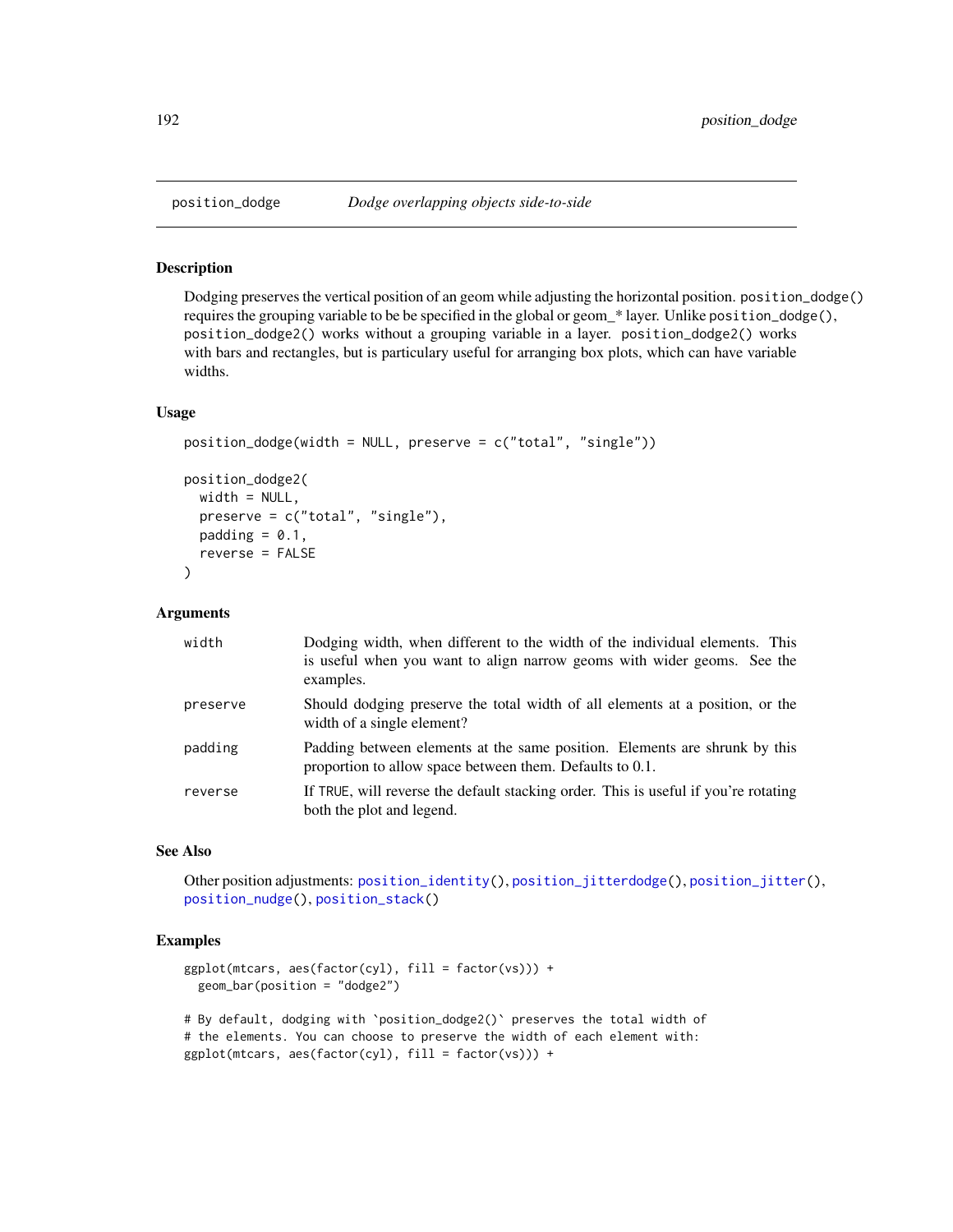```
geom_bar(position = position_dodge2(preserve = "single"))
ggplot(diamonds, aes(price, fill = cut)) +geom_histogram(position="dodge2")
# see ?geom_bar for more examples
# In this case a frequency polygon is probably a better choice
ggplot(diamonds, aes(price, colour = cut)) +
 geom_freqpoly()
# Dodging with various widths -------------------------------------
# To dodge items with different widths, you need to be explicit
df <- data.frame(
 x = c("a", "a", "b", "b"),y = 2:5,
 g = rep(1:2, 2)\lambdap \leftarrow \text{ggplot}(df, \text{aes}(x, y, \text{group} = g)) +geom_col(position = "dodge", fill = "grey50", colour = "black")
p
# A line range has no width:
p + geom\_linear</math># So you must explicitly specify the width
p + geom_linerange(
 aes(ymin = y - 1, ymax = y + 1),position = position\_dodge(width = 0.9)\lambda# The same principle applies to error bars, which are usually
# narrower than the bars
p + geom_errorbar(
 aes(ymin = y - 1, ymax = y + 1),width = 0.2,
 position = "dodge"
)
p + geom_errorbar(
 aes(ymin = y - 1, ymax = y + 1),width = 0.2,
 position = position\_dodge(width = 0.9))
# Box plots use position_dodge2 by default, and bars can use it too
ggplot(mpg, aes(factor(year), displ)) +
 geom_boxplot(aes(colour = hwy < 30))
ggplot(mpg, aes(factor(year), displ)) +
 geom_boxplot(aes(colour = hwy < 30), varwidth = TRUE)ggplot(mtcars, aes(factor(cyl), fill = factor(vs))) +
```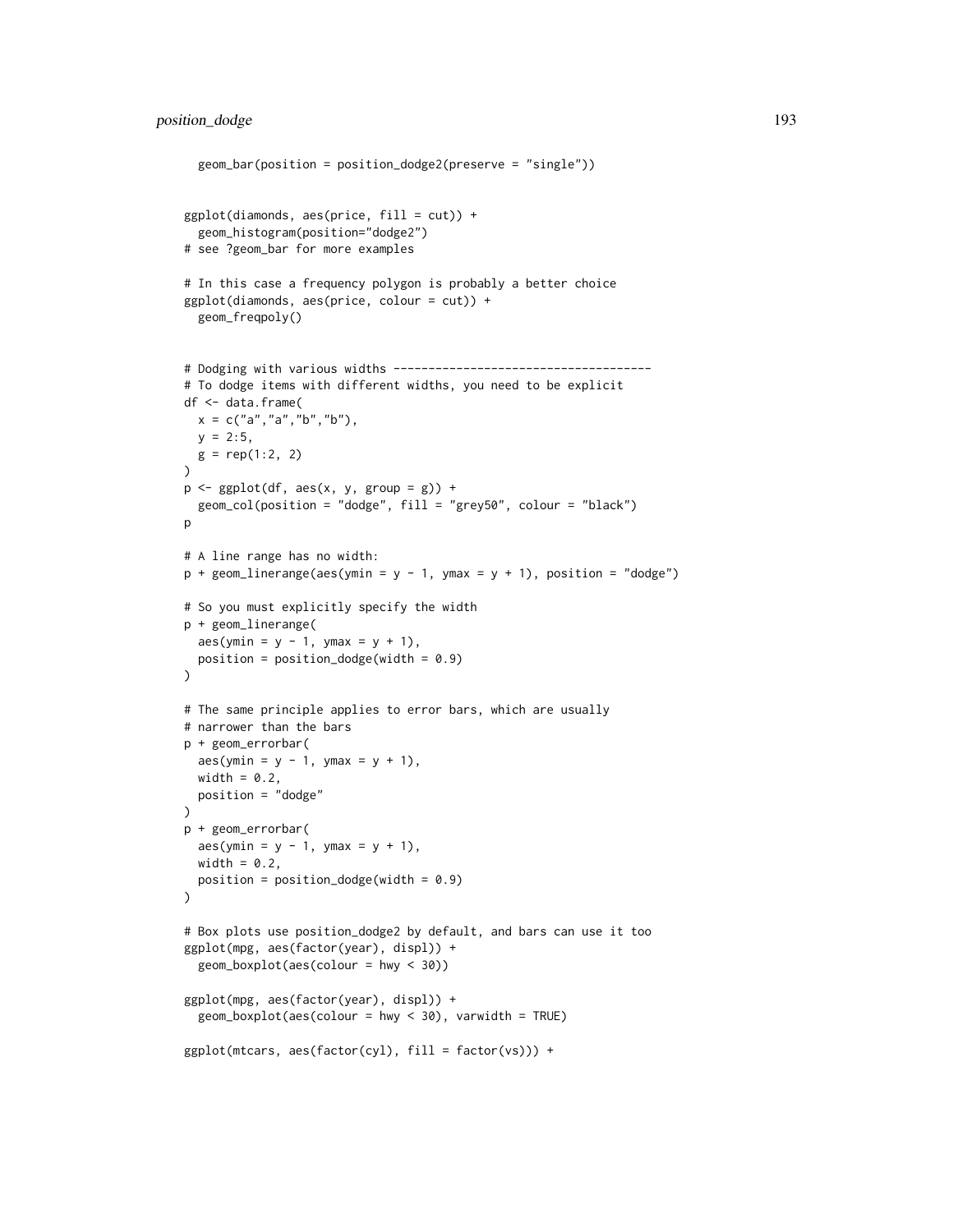```
geom_bar(position = position_dodge2(preserve = "single"))
```

```
ggplot(mtcars, aes(factor(cyl), fill = factor(vs))) +
 geom_bar(position = position_dodge2(preserve = "total"))
```
<span id="page-193-0"></span>position\_identity *Don't adjust position*

## Description

Don't adjust position

## Usage

position\_identity()

## See Also

Other position adjustments: [position\\_dodge\(](#page-191-0)), [position\\_jitterdodge\(](#page-194-0)), [position\\_jitter\(](#page-193-1)), [position\\_nudge\(](#page-195-0)), [position\\_stack\(](#page-196-0))

<span id="page-193-1"></span>position\_jitter *Jitter points to avoid overplotting*

## Description

Counterintuitively adding random noise to a plot can sometimes make it easier to read. Jittering is particularly useful for small datasets with at least one discrete position.

## Usage

position\_jitter(width = NULL, height = NULL, seed = NA)

## Arguments

| width, height | Amount of vertical and horizontal jitter. The jitter is added in both positive and<br>negative directions, so the total spread is twice the value specified here.                                                                                                                                                                                                                                                                                                           |
|---------------|-----------------------------------------------------------------------------------------------------------------------------------------------------------------------------------------------------------------------------------------------------------------------------------------------------------------------------------------------------------------------------------------------------------------------------------------------------------------------------|
|               | If omitted, defaults to 40% of the resolution of the data: this means the jitter<br>values will occupy 80% of the implied bins. Categorical data is aligned on the<br>integers, so a width or height of 0.5 will spread the data so it's not possible to<br>see the distinction between the categories.                                                                                                                                                                     |
| seed          | A random seed to make the jitter reproducible. Useful if you need to apply the<br>same jitter twice, e.g., for a point and a corresponding label. The random seed is<br>reset after jittering. If NA (the default value), the seed is initialised with a random<br>value; this makes sure that two subsequent calls start with a different seed. Use<br>NULL to use the current random seed and also avoid resetting (the behaviour of<br><b>ggplot</b> 2.2.1 and earlier). |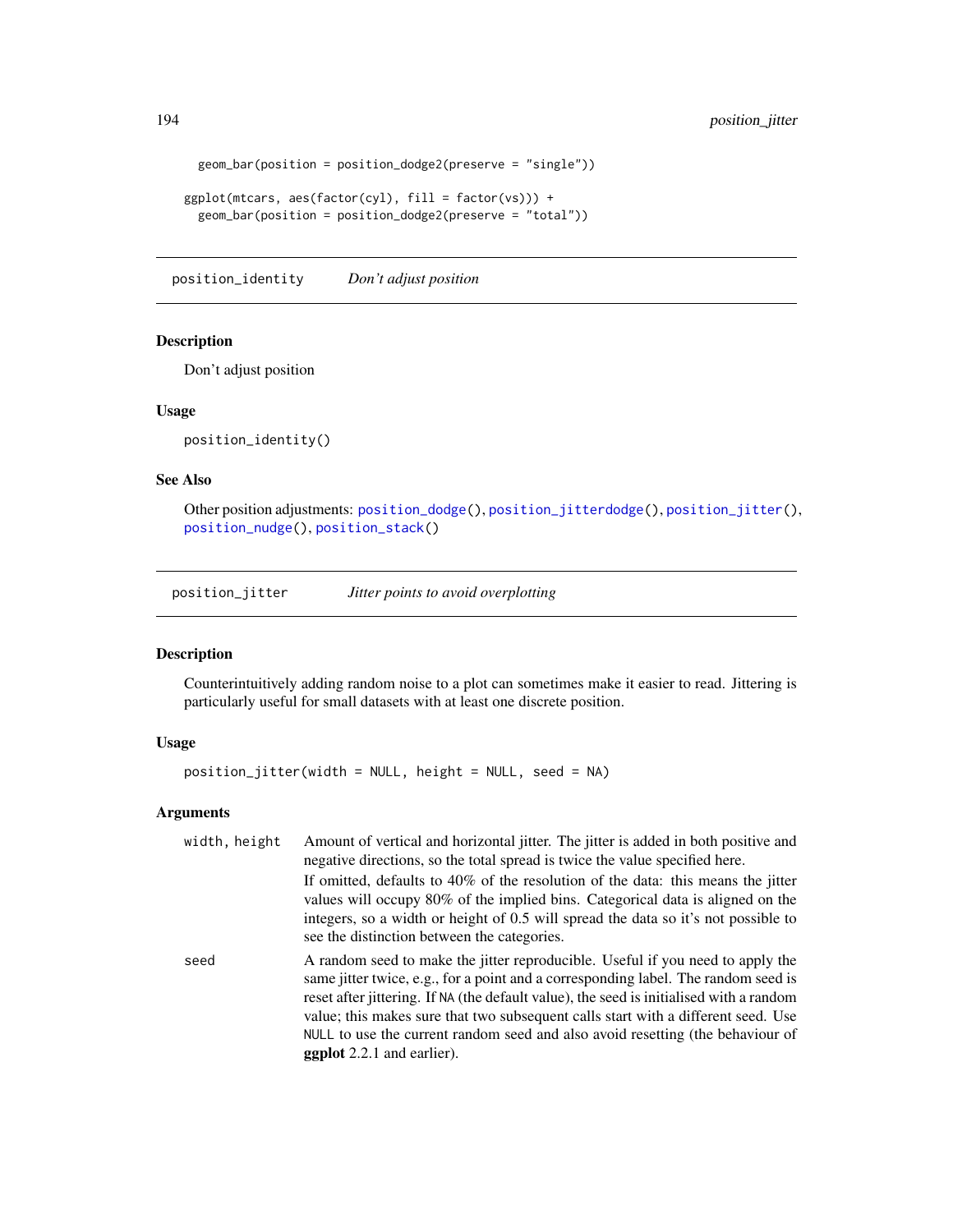## position\_jitterdodge 195

#### See Also

```
Other position adjustments: position_dodge(), position_identity(), position_jitterdodge(),
position_nudge(), position_stack()
```
## Examples

```
# Jittering is useful when you have a discrete position, and a relatively
# small number of points
# take up as much space as a boxplot or a bar
ggplot(mpg, aes(class, hwy)) +
  geom_boxplot(colour = "grey50") +
  geom_jitter()
# If the default jittering is too much, as in this plot:
ggplot(mtcars, aes(am, vs)) +
  geom_jitter()
# You can adjust it in two ways
ggplot(mtcars, aes(am, vs)) +
  geom_jitter(width = 0.1, height = 0.1)
ggplot(mtcars, aes(am, vs)) +
  geom_jitter(position = position_jitter(width = 0.1, height = 0.1))# Create a jitter object for reproducible jitter:
jitter \leq position_jitter(width = 0.1, height = 0.1)
ggplot(mtcars, aes(am, vs)) +
  geom_point(position = jitter) +
  geom_point(position = jitter, color = "red", aes(am + 0.2, vs + 0.2))
```
<span id="page-194-0"></span>position\_jitterdodge *Simultaneously dodge and jitter*

## Description

This is primarily used for aligning points generated through geom\_point() with dodged boxplots (e.g., a geom\_boxplot() with a fill aesthetic supplied).

```
position_jitterdodge(
  jitter.width = NULL,
  jitter.height = 0,
 dodge.width = 0.75,
  seed = NA
)
```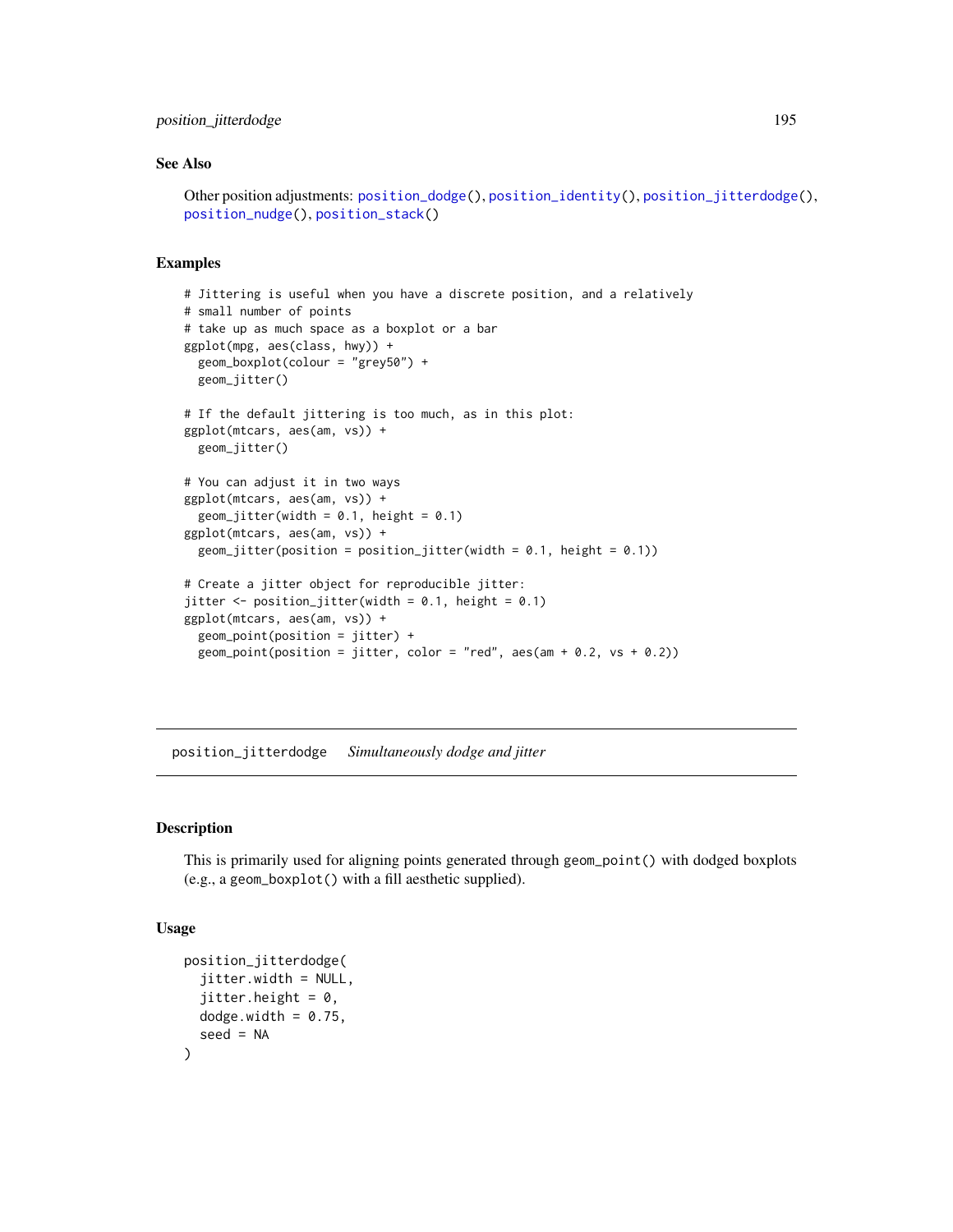## Arguments

| jitter.width  | degree of jitter in x direction. Defaults to 40% of the resolution of the data.                                                                                                                                                                                                                                                                                                                                                                                             |
|---------------|-----------------------------------------------------------------------------------------------------------------------------------------------------------------------------------------------------------------------------------------------------------------------------------------------------------------------------------------------------------------------------------------------------------------------------------------------------------------------------|
| jitter.height | degree of jitter in y direction. Defaults to 0.                                                                                                                                                                                                                                                                                                                                                                                                                             |
| dodge.width   | the amount to dodge in the x direction. Defaults to 0.75, the default position_dodge()<br>width.                                                                                                                                                                                                                                                                                                                                                                            |
| seed          | A random seed to make the jitter reproducible. Useful if you need to apply the<br>same jitter twice, e.g., for a point and a corresponding label. The random seed is<br>reset after jittering. If NA (the default value), the seed is initialised with a random<br>value; this makes sure that two subsequent calls start with a different seed. Use<br>NULL to use the current random seed and also avoid resetting (the behaviour of<br><b>ggplot</b> 2.2.1 and earlier). |

## See Also

Other position adjustments: [position\\_dodge\(](#page-191-0)), [position\\_identity\(](#page-193-0)), [position\\_jitter\(](#page-193-1)), [position\\_nudge\(](#page-195-0)), [position\\_stack\(](#page-196-0))

## Examples

```
dsub <- diamonds[sample(nrow(diamonds), 1000), ]
ggplot(dsub, aes(x = cut, y = carat, fill = clarity)) +geom_boxplot(outlier.size = 0) +
 geom_point(pch = 21, position = position_jitterdodge())
```
<span id="page-195-0"></span>position\_nudge *Nudge points a fixed distance*

## Description

position\_nudge() is generally useful for adjusting the position of items on discrete scales by a small amount. Nudging is built in to [geom\\_text\(\)](#page-105-0) because it's so useful for moving labels a small distance from what they're labelling.

## Usage

position\_nudge( $x = 0$ ,  $y = 0$ )

#### **Arguments**

x, y Amount of vertical and horizontal distance to move.

#### See Also

```
Other position adjustments: position_dodge(), position_identity(), position_jitterdodge(),
position_jitter(), position_stack()
```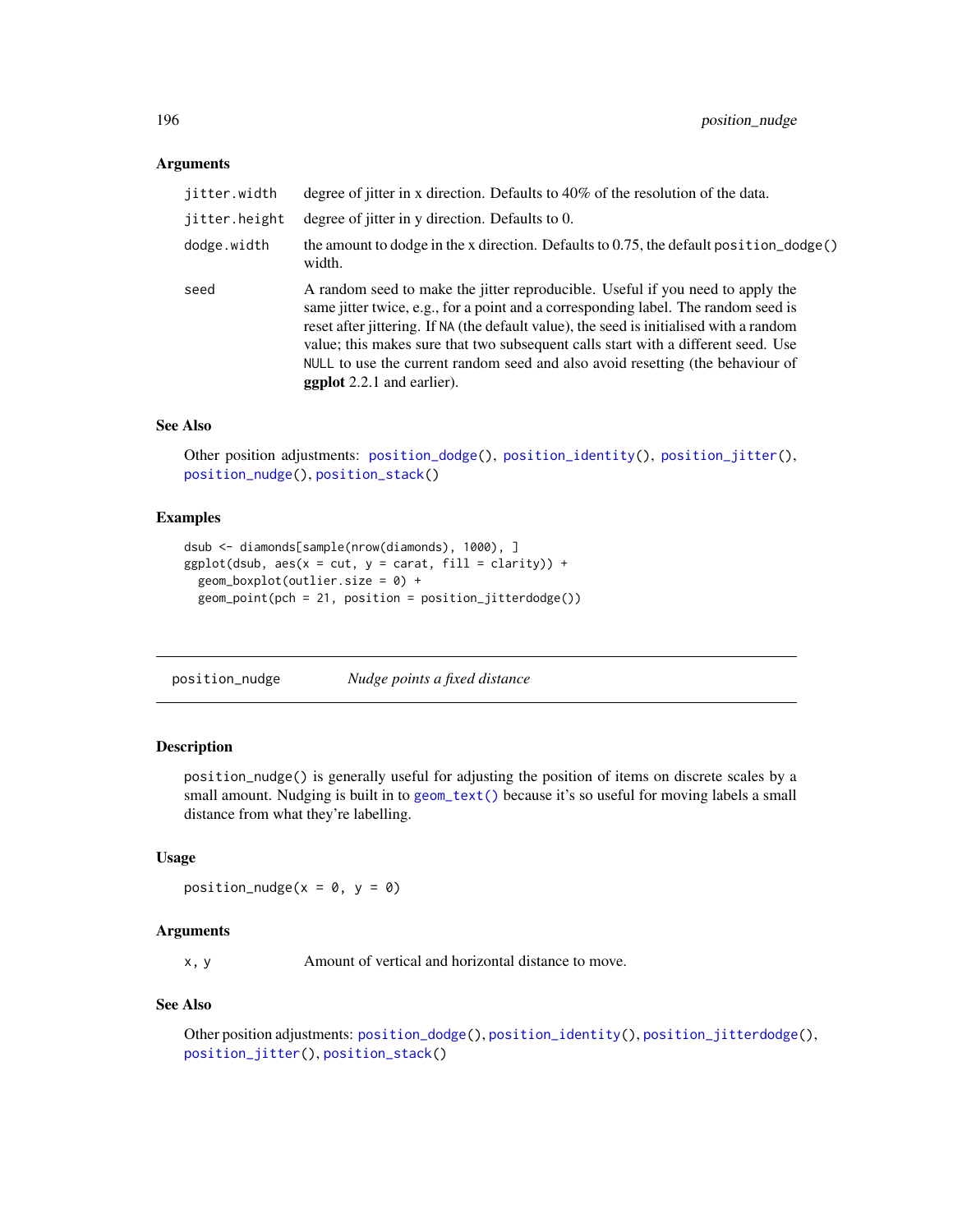## position\_stack 197

#### Examples

```
df <- data.frame(
 x = c(1, 3, 2, 5),
  y = c("a", "c", "d", "c")\lambdaggplot(df, aes(x, y)) +
  geom_point() +
  geom_text(aes(label = y))
ggplot(df, aes(x, y)) +geom_point() +
  geom_text(aes(label = y), position = position_nudge(y = -0.1))
# Or, in brief
ggplot(df, aes(x, y)) +
  geom_point() +
  geom\_text(aes(label = y), nudge_y = -0.1)
```
<span id="page-196-0"></span>position\_stack *Stack overlapping objects on top of each another*

## Description

position\_stack() stacks bars on top of each other; position\_fill() stacks bars and standardises each stack to have constant height.

#### Usage

```
position_stack(vjust = 1, reverse = FALSE)
```
position\_fill(vjust = 1, reverse = FALSE)

## Arguments

| viust   | Vertical adjustment for geoms that have a position (like points or lines), not a                                                  |
|---------|-----------------------------------------------------------------------------------------------------------------------------------|
|         | dimension (like bars or areas). Set to $\theta$ to align with the bottom, 0.5 for the<br>middle, and 1 (the default) for the top. |
| reverse | If TRUE, will reverse the default stacking order. This is useful if you're rotating                                               |
|         | both the plot and legend.                                                                                                         |

## Details

position\_fill() and position\_stack() automatically stack values in reverse order of the group aesthetic, which for bar charts is usually defined by the fill aesthetic (the default group aesthetic is formed by the combination of all discrete aesthetics except for x and y). This default ensures that bar colours align with the default legend.

There are three ways to override the defaults depending on what you want: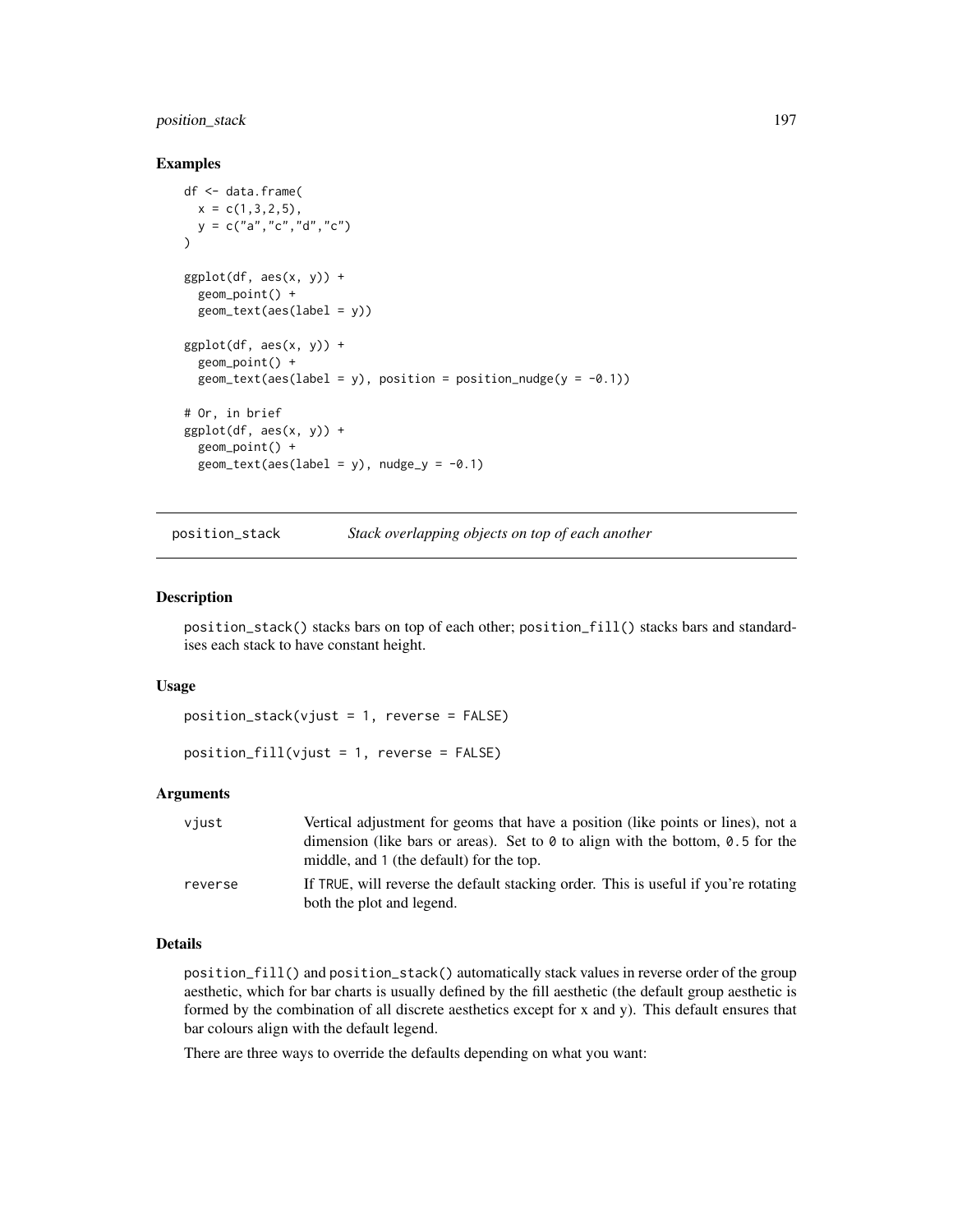- 1. Change the order of the levels in the underlying factor. This will change the stacking order, and the order of keys in the legend.
- 2. Set the legend breaks to change the order of the keys without affecting the stacking.
- 3. Manually set the group aesthetic to change the stacking order without affecting the legend.

Stacking of positive and negative values are performed separately so that positive values stack upwards from the x-axis and negative values stack downward.

#### See Also

See [geom\\_bar\(\)](#page-57-0) and [geom\\_area\(\)](#page-131-0) for more examples.

ggplot(series, aes(time, value)) +

Other position adjustments: [position\\_dodge\(](#page-191-0)), [position\\_identity\(](#page-193-0)), [position\\_jitterdodge\(](#page-194-0)), [position\\_jitter\(](#page-193-1)), [position\\_nudge\(](#page-195-0))

```
# Stacking and filling ------------------------------------------------------
# Stacking is the default behaviour for most area plots.
# Fill makes it easier to compare proportions
ggplot(mtcars, aes(factor(cyl), fill = factor(vs))) +geom_bar()
ggplot(mtcars, aes(factor(cyl), fill = factor(vs))) +
 geom_bar(position = "fill")
ggplot(diamonds, aes(price, fill = cut)) +geom_histogram(binwidth = 500)
ggplot(diamonds, aes(price, fill = cut)) +geom_histogram(binwidth = 500, position = "fill")
# Stacking is also useful for time series
series <- data.frame(
 time = c(rep(1, 4), rep(2, 4), rep(3, 4), rep(4, 4)),type = rep(c('a', 'b', 'c', 'd'), 4),
 value = rpois(16, 10))
ggplot(series, aes(time, value)) +
 geom_area(aes(fill = type))
# Stacking order ------------------------------------------------------------
# The stacking order is carefully designed so that the plot matches
# the legend.
# You control the stacking order by setting the levels of the underlying
# factor. See the forcats package for convenient helpers.
series$type2 <- factor(series$type, levels = c('c', 'b', 'd', 'a'))
ggplot(series, aes(time, value)) +
 geom_area(aes(fill = type2))
# You can change the order of the levels in the legend using the scale
```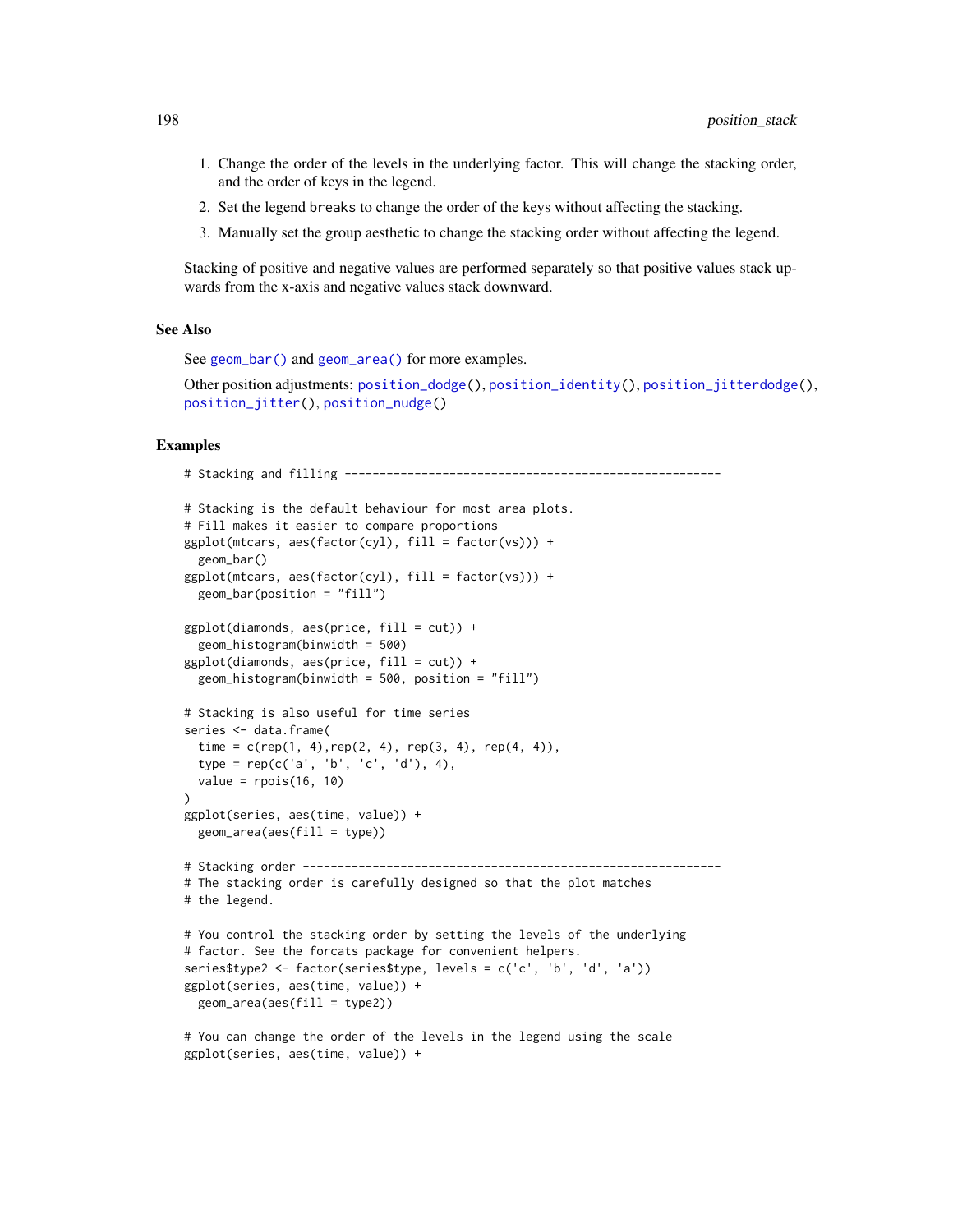## position\_stack 199

```
geom_area(aes(fill = type)) +scale_fill_discrete(breaks = c('a', 'b', 'c', 'd'))
# If you've flipped the plot, use reverse = TRUE so the levels
# continue to match
ggplot(series, aes(time, value)) +
 geom_area(aes(fill = type2), position = position_stack(reverse = TRUE)) +
 coord_flip() +
 theme(legend.position = "top")
# Non-area plots ------------------------------------------------------------
# When stacking across multiple layers it's a good idea to always set
# the `group` aesthetic in the ggplot() call. This ensures that all layers
# are stacked in the same way.
ggplot(series, aes(time, value, group = type)) +
 geom_line(aes(colour = type), position = "stack") +
 geom_point(aes(colour = type), position = "stack")
ggplot(series, aes(time, value, group = type)) +
 geom_area(aes(fill = type)) +geom_line(aes(group = type), position = "stack")
# You can also stack labels, but the default position is suboptimal.
ggplot(series, aes(time, value, group = type)) +
 geom_area(aes(fill = type)) +
 geom_text(aes(label = type), position = "stack")
# You can override this with the vjust parameter. A vjust of 0.5
# will center the labels inside the corresponding area
ggplot(series, aes(time, value, group = type)) +
 geom_area(aes(fill = type)) +geom\_text(aes(label = type), position = position_stack(vjust = 0.5))
# Negative values -----------------------------------------------------------
df <- tibble::tribble(
 \simx, \simy, \simgrp,
  "a", 1, "x",
  "a", 2, "y",
  "b", 1, "x''"b", 3, "y",
  "b", -1, "y"
)
ggplot(data = df, aes(x, y, group = grp)) +geom_col(aes(fill = grp), position = position_stack(reverse = TRUE)) +
 geom_hline(yintercept = 0)
ggplot(data = df, aes(x, y, group = grp)) +geom\_col(aes(fill = grp)) +geom\_hline(yintercept = 0) +geom\_text(aes(label = grp), position = position_stack(vjust = 0.5))
```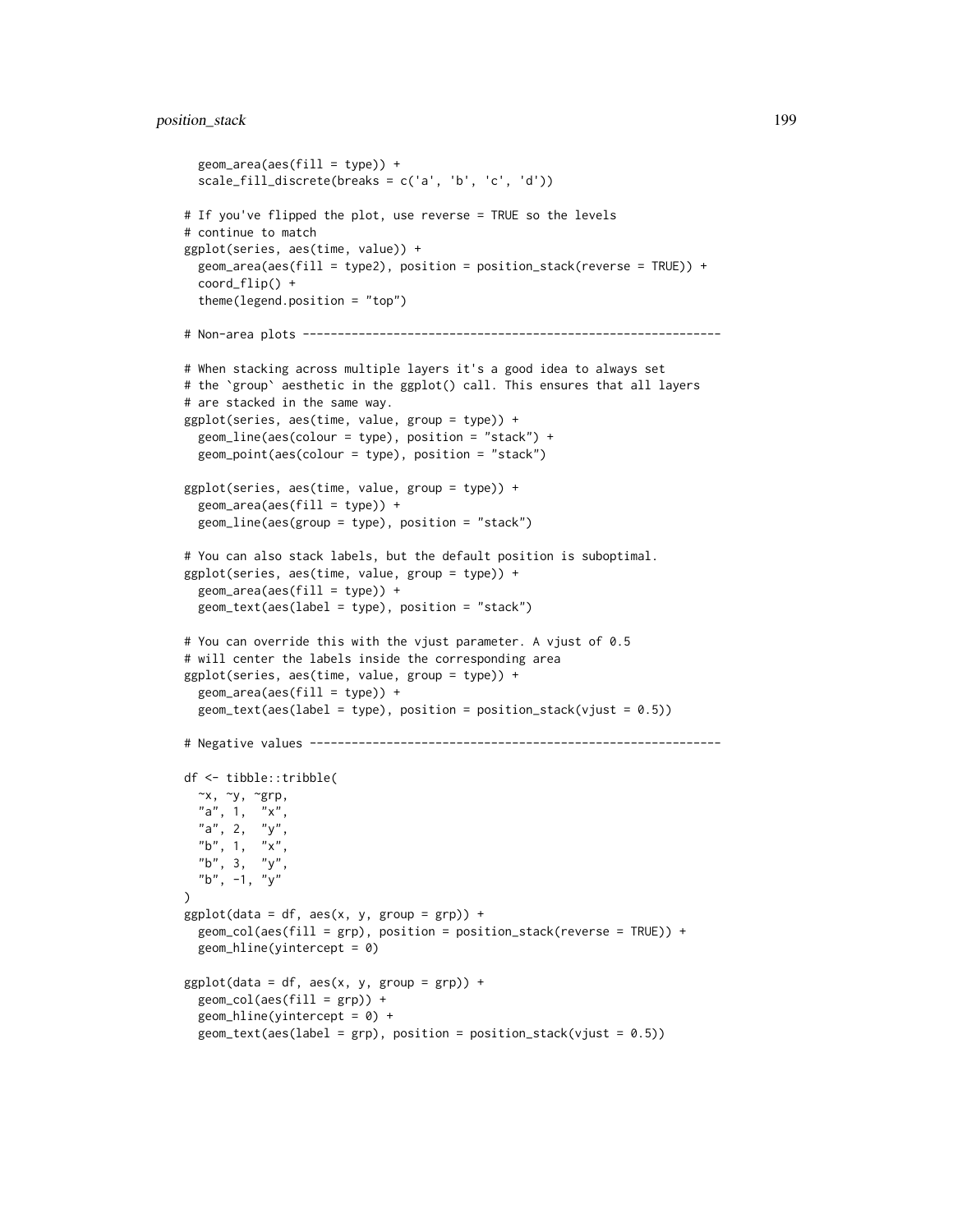The names of each president, the start and end date of their term, and their party of 11 US presidents from Eisenhower to Obama.

## Usage

presidential

## Format

A data frame with 11 rows and 4 variables:

name Last name of president

start Presidency start date

end Presidency end date

party Party of president

print.ggplot *Explicitly draw plot*

#### Description

Generally, you do not need to print or plot a ggplot2 plot explicitly: the default top-level print method will do it for you. You will, however, need to call print() explicitly if you want to draw a plot inside a function or for loop.

## Usage

```
## S3 method for class 'ggplot'
print(x, newpage = is.null(vp), vp = NULL, ...)## S3 method for class 'ggplot'
plot(x, newpage = is.null(vp), vp = NULL, ...)
```
## Arguments

| x       | plot to display                         |
|---------|-----------------------------------------|
| newpage | draw new (empty) page first?            |
| vp      | viewport to draw plot in                |
|         | other arguments not used by this method |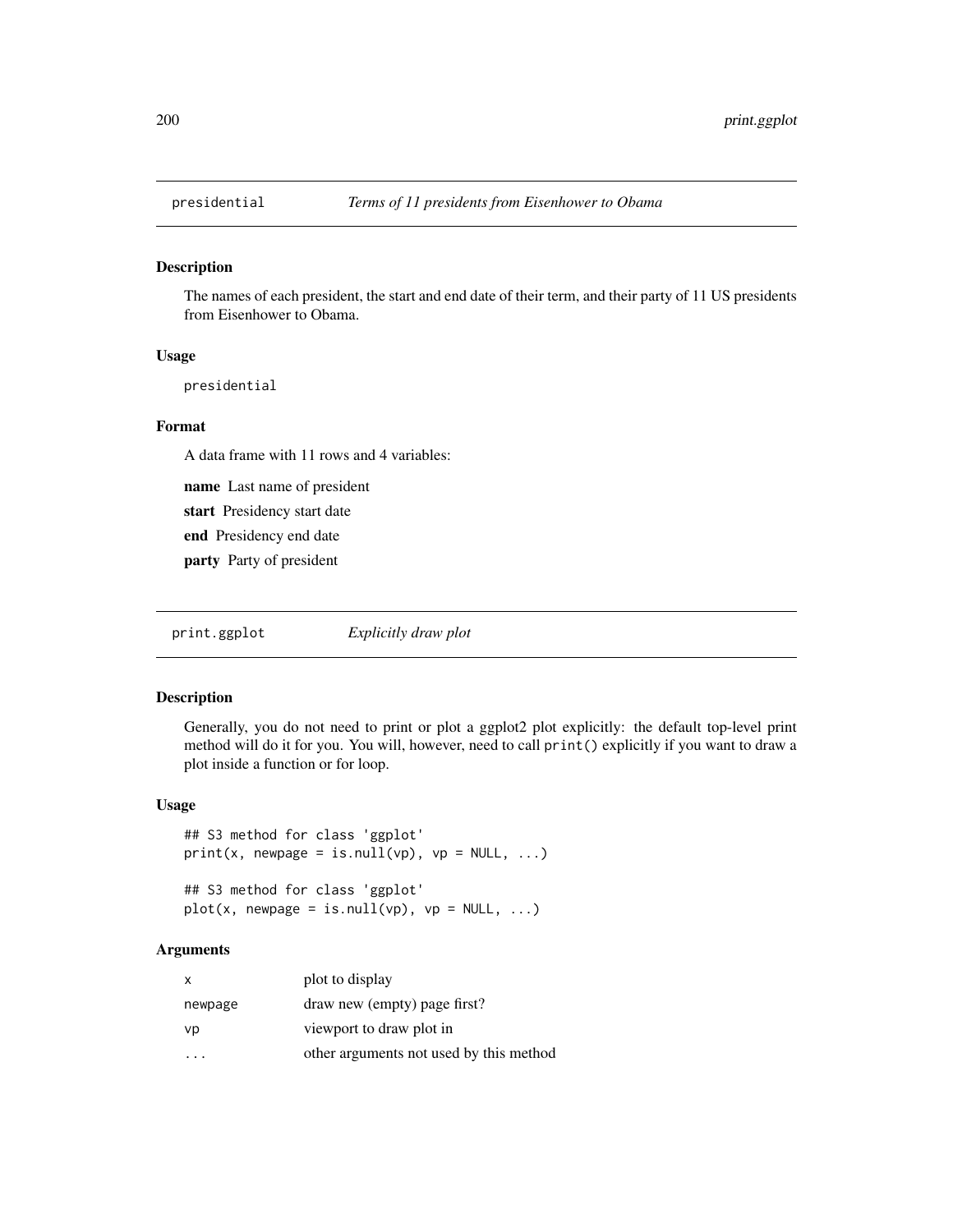## print.ggproto 201

## Value

Invisibly returns the result of [ggplot\\_build\(\)](#page-0-0), which is a list with components that contain the plot itself, the data, information about the scales, panels etc.

## Examples

```
colours <- list(~class, ~drv, ~fl)
# Doesn't seem to do anything!
for (colour in colours) {
  ggplot(mpg, aes_(~displ, ~hwy, colour = colour)) +geom_point()
}
# Works when we explicitly print the plots
for (colour in colours) {
  print(ggplot(mpg, aes_(\sim displ, \sim hw), colour = colour)) +geom_point())
}
```
print.ggproto *Format or print a ggproto object*

## Description

If a ggproto object has a \$print method, this will call that method. Otherwise, it will print out the members of the object, and optionally, the members of the inherited objects.

#### Usage

```
## S3 method for class 'ggproto'
print(x, ..., flat = TRUE)## S3 method for class 'ggproto'
format(x, ..., flat = TRUE)
```
## Arguments

| x         | A ggproto object to print.                                                                                                    |
|-----------|-------------------------------------------------------------------------------------------------------------------------------|
| $\ddotsc$ | If the ggproto object has a print method, further arguments will be passed to it.<br>Otherwise, these arguments are unused.   |
| flat      | If TRUE (the default), show a flattened list of all local and inherited members. If<br>FALSE, show the inheritance hierarchy. |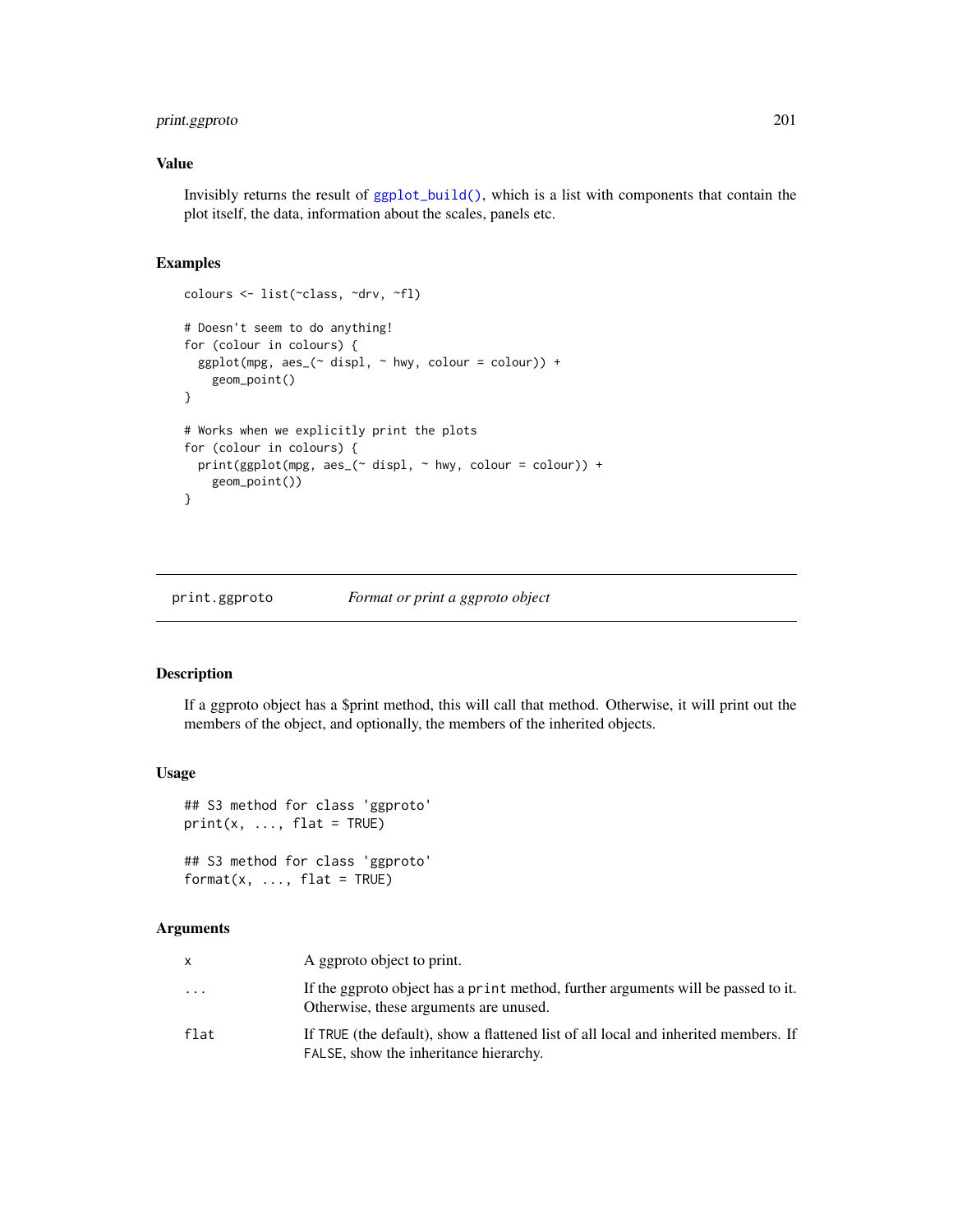## Examples

```
Dog <- ggproto(
  print = function(self, n) {
    cat("Woof!\n")
  }
 \mathcal{L}Dog
cat(format(Dog), "\n")
```
qplot *Quick plot*

## Description

qplot() is a shortcut designed to be familiar if you're used to base [plot\(\)](#page-0-0). It's a convenient wrapper for creating a number of different types of plots using a consistent calling scheme. It's great for allowing you to produce plots quickly, but I highly recommend learning [ggplot\(\)](#page-151-0) as it makes it easier to create complex graphics.

```
qplot(
 x,
 y,
  ...,
 data,
  facets = NULL,
 margins = FALSE,
 geom = "auto",xlim = c(NA, NA),
 ylim = c(NA, NA),
  \log = "".main = NULL,
 xlab = NULL,
 ylab = NULL,
  asp = NA,stat = NULL,
  position = NULL
)
quickplot(
 x,
 y,
  ...,
 data,
  facets = NULL,
 margins = FALSE,
```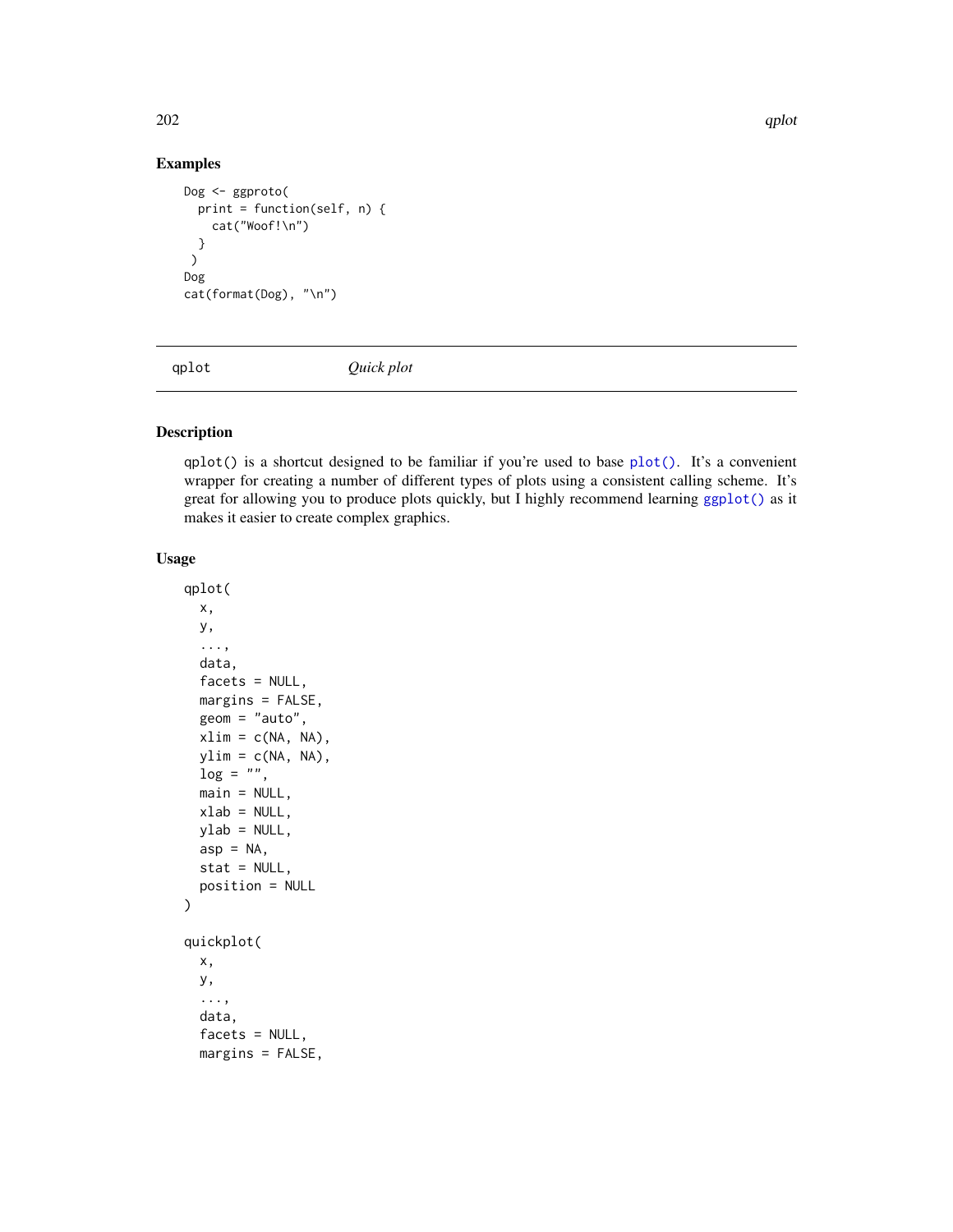qplot 203

```
geom = "auto",
 xlim = c(NA, NA),
 ylim = c(NA, NA),
 log = "",main = NULL,
 xlab = NULL,ylab = NULL,
 asp = NA,stat = NULL,
 position = NULL
\mathcal{L}
```
## Arguments

| $x, y, \ldots$             | Aesthetics passed into each layer                                                                                                         |
|----------------------------|-------------------------------------------------------------------------------------------------------------------------------------------|
| data                       | Data frame to use (optional). If not specified, will create one, extracting vectors<br>from the current environment.                      |
| facets                     | faceting formula to use. Picks facet_wrap() or facet_grid() depending on<br>whether the formula is one- or two-sided                      |
| margins                    | See facet_grid(): display marginal facets?                                                                                                |
| geom                       | Character vector specifying geom(s) to draw. Defaults to "point" if $x$ and $y$ are<br>specified, and "histogram" if only x is specified. |
| xlim, ylim                 | X and y axis limits                                                                                                                       |
| log                        | Which variables to log transform ("x", "y", or "xy")                                                                                      |
| main, xlab, ylab           |                                                                                                                                           |
|                            | Character vector (or expression) giving plot title, x axis label, and y axis label<br>respectively.                                       |
| asp                        | The y/x aspect ratio                                                                                                                      |
| stat, position DEPRECATED. |                                                                                                                                           |
|                            |                                                                                                                                           |

```
# Use data from data.frame
qplot(mpg, wt, data = mtcars)
qplot(mpg, wt, data = mtcars, colour = cyl)
qplot(mpg, wt, data = mtcars, size = cyl)
qplot(mpg, wt, data = mtcars, facets = vs ~ am)
```

```
qplot(1:10, rnorm(10), colour = runif(10))
qplot(1:10, letters[1:10])
mod < -1m(mpg \sim wt, data = mtcars)
qplot(resid(mod), fitted(mod))
```

```
f \leftarrow function() \{a \le -1:10b \leftarrow a \land 2qplot(a, b)
```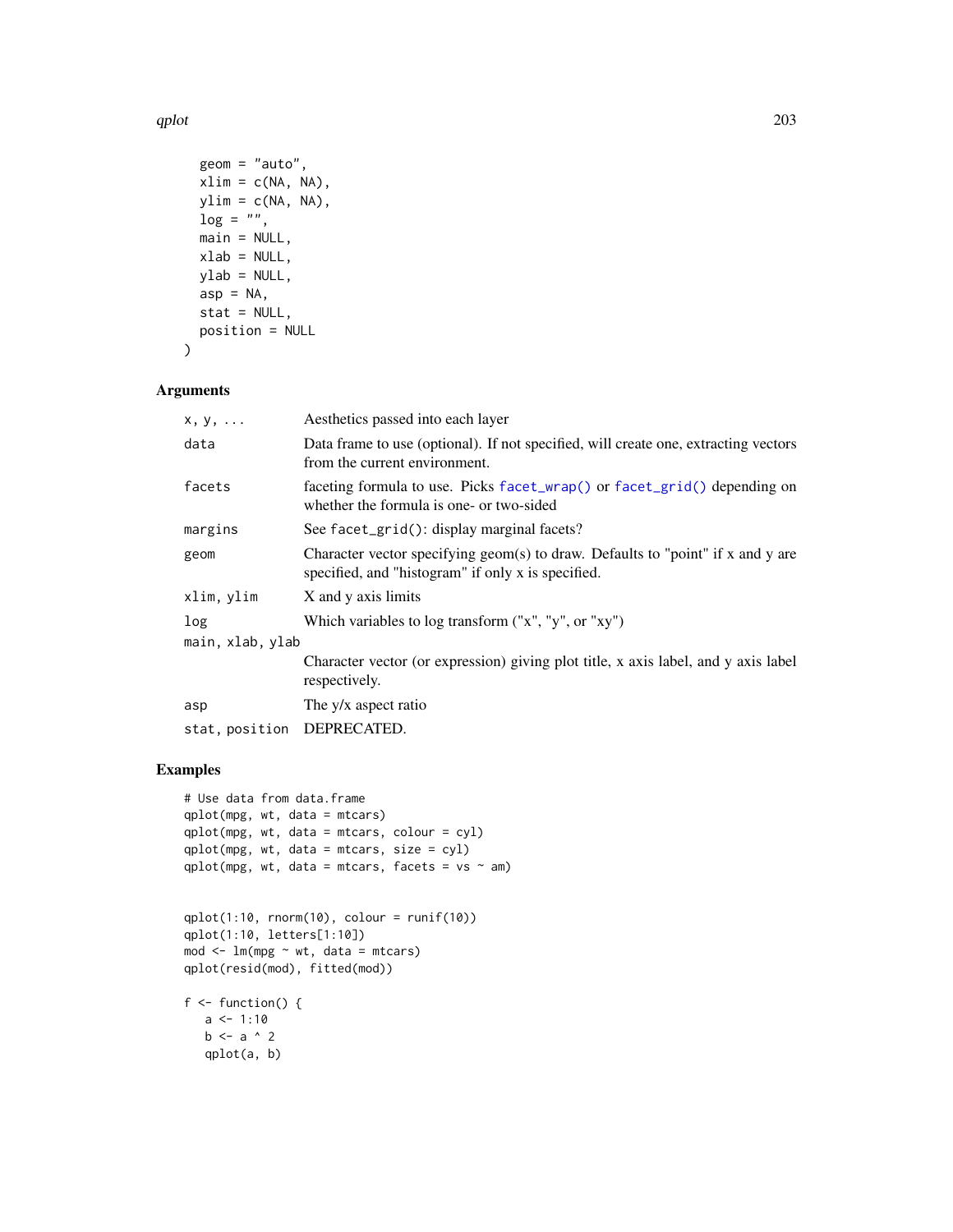```
}
f()# To set aesthetics, wrap in I()
qplot(mpg, wt, data = mtcars, colour = I("red"))# qplot will attempt to guess what geom you want depending on the input
# both x and y supplied = scatterplot
qplot(mpg, wt, data = mtcars)
# just x supplied = histogram
qplot(mpg, data = mtcars)
# just y supplied = scatterplot, with x = seq_along(y)
qplot(y = mp, data = mtcars)# Use different geoms
qplot(mpg, wt, data = mtcars, geom = "path")
qplot(factor(cyl), wt, data = mtcars, geom = c("boxplot", "jitter"))
qplot(mpg, data = mtcars, geom = "dotplot")
```
resolution *Compute the "resolution" of a numeric vector*

## Description

The resolution is the smallest non-zero distance between adjacent values. If there is only one unique value, then the resolution is defined to be one. If x is an integer vector, then it is assumed to represent a discrete variable, and the resolution is 1.

## Usage

resolution(x, zero = TRUE)

## Arguments

|      | numeric vector                                                                 |
|------|--------------------------------------------------------------------------------|
| zero | should a zero value be automatically included in the computation of resolution |

```
resolution(1:10)
resolution((1:10) - 0.5)resolution((1:10) - 0.5, FALSE)# Note the difference between numeric and integer vectors
resolution(c(2, 10, 20, 50))
resolution(c(2L, 10L, 20L, 50L))
```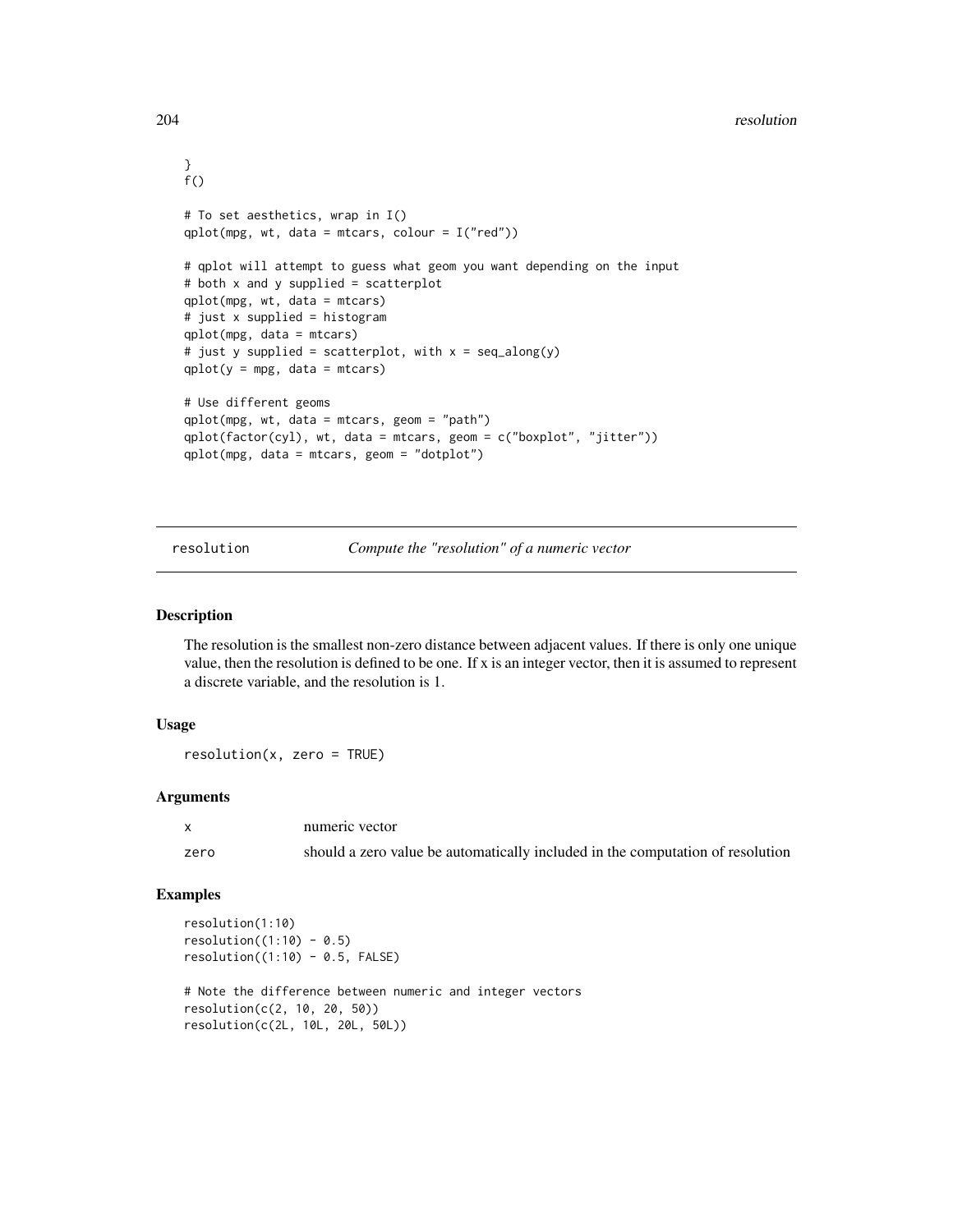<span id="page-204-0"></span>

Alpha-transparency scales are not tremendously useful, but can be a convenient way to visually down-weight less important observations. scale\_alpha() is an alias for scale\_alpha\_continuous() since that is the most common use of alpha, and it saves a bit of typing.

## Usage

```
scale\_alpha(..., range = c(0.1, 1))scale\_alpha\_continuous(..., range = c(0.1, 1))scale\_alpha\_binned(..., range = c(0.1, 1))scale_alpha_discrete(...)
scale\_alpha\_ordinal(..., range = c(0.1, 1))
```
#### Arguments

| $\cdot$ $\cdot$ $\cdot$ | Other arguments passed on to continuous_scale(), binned_scale, or discrete_scale()<br>as appropriate, to control name, limits, breaks, labels and so forth. |
|-------------------------|-------------------------------------------------------------------------------------------------------------------------------------------------------------|
| range                   | Output range of alpha values. Must lie between 0 and 1.                                                                                                     |

## See Also

Other colour scales: [scale\\_colour\\_brewer\(](#page-207-0)), [scale\\_colour\\_continuous\(](#page-210-0)), [scale\\_colour\\_gradient\(](#page-214-0)), [scale\\_colour\\_grey\(](#page-219-0)), [scale\\_colour\\_hue\(](#page-221-0)), [scale\\_colour\\_steps\(](#page-224-0)), [scale\\_colour\\_viridis\\_d\(](#page-228-0))

```
p <- ggplot(mpg, aes(displ, hwy)) +
 geom_point(aes(alpha = year))
p
p + scale_alpha("cylinders")
p + scale_alpha(range = c(0.4, 0.8))
```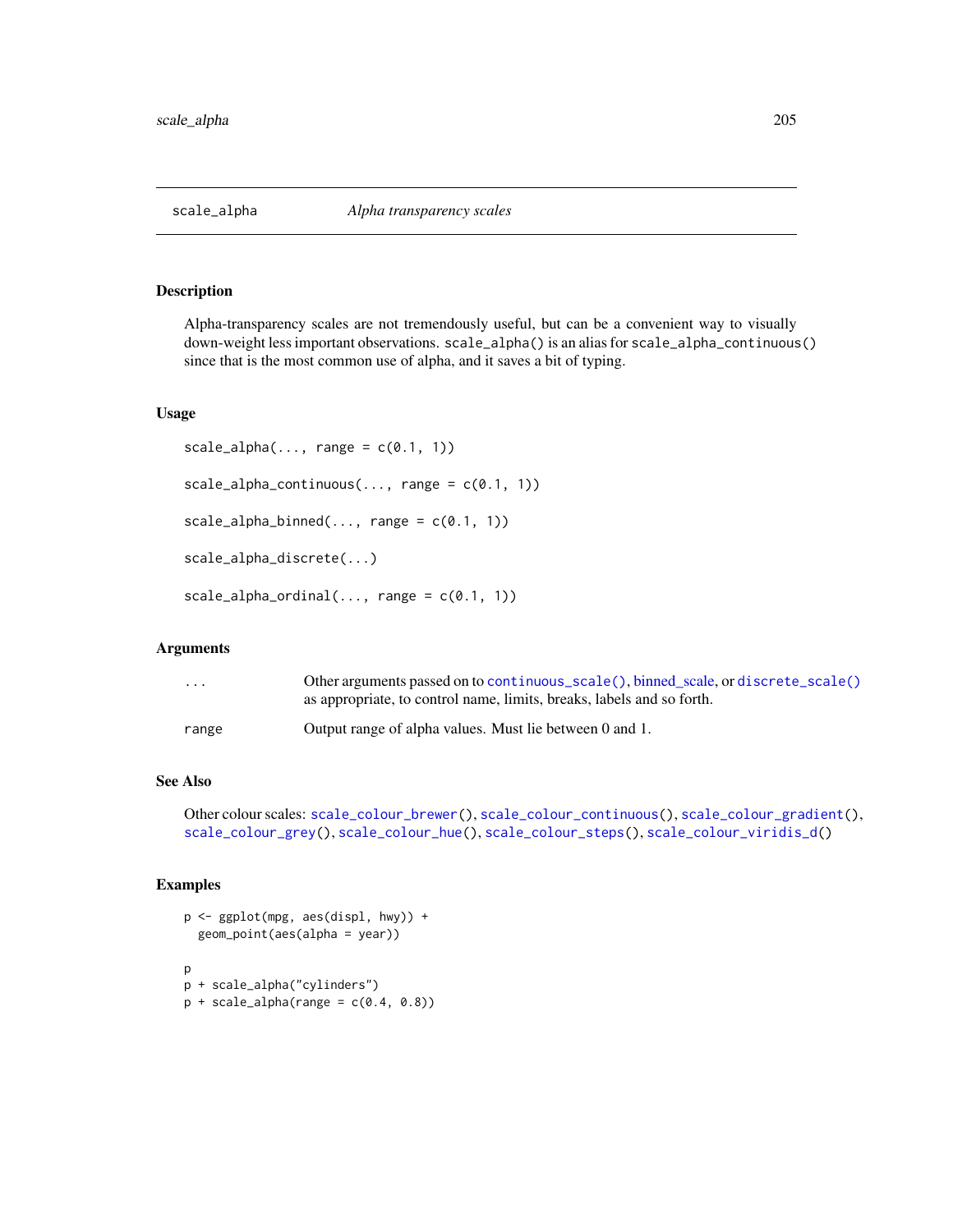scale\_x\_binned() and scale\_y\_binned() are scales that discretize continuous position data. You can use these scales to transform continuous inputs before using it with a geom that requires discrete positions. An example is using scale\_x\_binned() with [geom\\_bar\(\)](#page-57-0) to create a histogram.

```
scale_x_binned(
  name = waire(),n.breaks = 10,
 nice.breaks = TRUE,
 breaks = waiver(),
  labels = waire(),limits = NULL,
  expand = waire(),
  oob = squish,na.value = NA_real_,
  right = TRUE,
  show.limits = FALSE,
  trans = "identity",
  guide = waiver(),
 position = "bottom"
\mathcal{E}scale_y_binned(
  name = waiver(),
 n.breaks = 10,
 nice.breaks = TRUE,
 breaks = waiver(),
  labels = waitver(),
  limits = NULL,
  expand = waire(),oob = squish,na.value = NA_real_,
  right = TRUE,
  show.limits = FALSE,
  trans = "identity",
 guide = waire(),
 position = "left"
)
```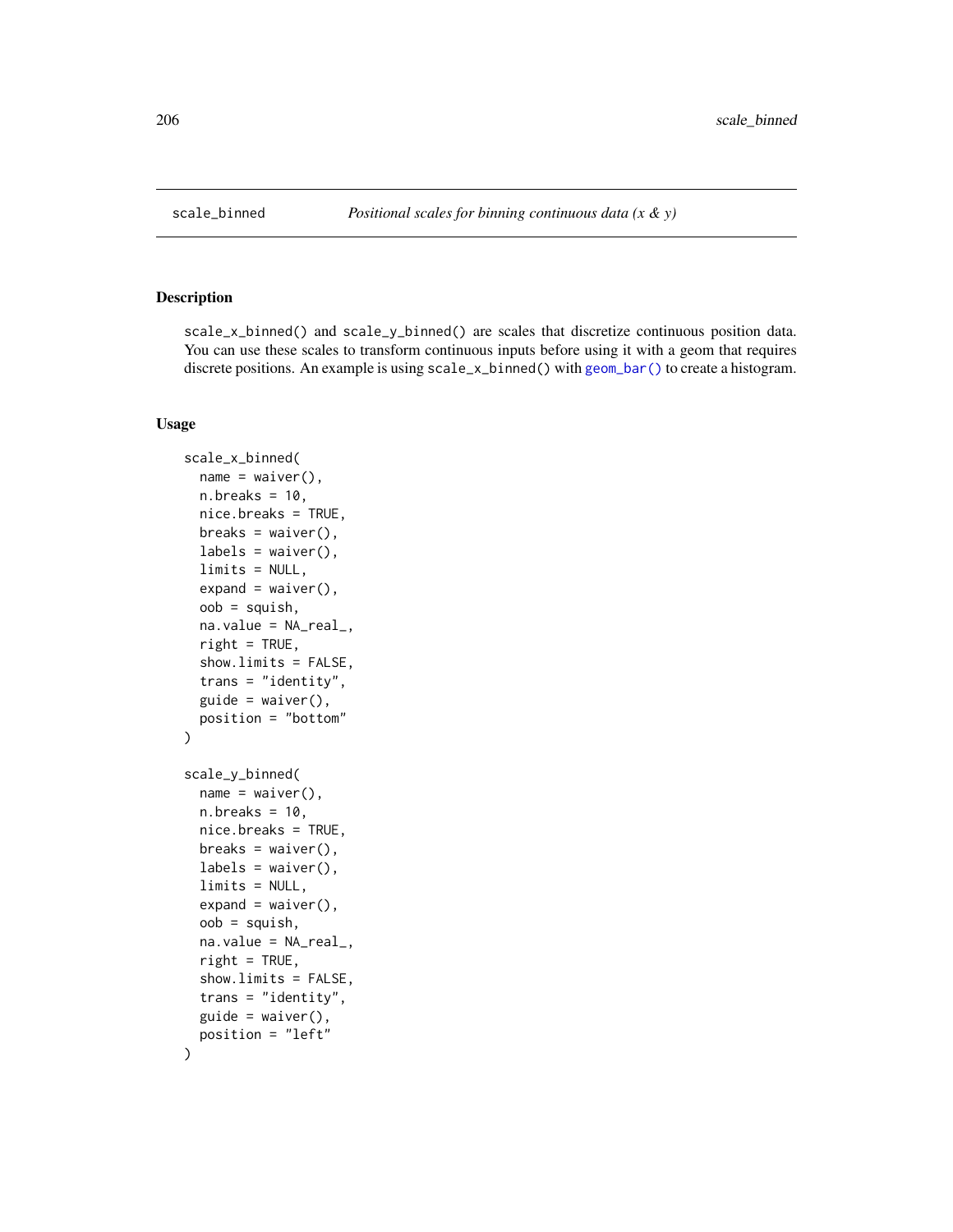# scale\_binned 207

# Arguments

| name        | The name of the scale. Used as the axis or legend title. If waiver (), the default,<br>the name of the scale is taken from the first mapping used for that aesthetic. If<br>NULL, the legend title will be omitted.                                                                                                                                                                                               |
|-------------|-------------------------------------------------------------------------------------------------------------------------------------------------------------------------------------------------------------------------------------------------------------------------------------------------------------------------------------------------------------------------------------------------------------------|
| n.breaks    | The number of break points to create if breaks are not given directly.                                                                                                                                                                                                                                                                                                                                            |
| nice.breaks | Logical. Should breaks be attempted placed at nice values instead of exactly<br>evenly spaced between the limits. If TRUE (default) the scale will ask the trans-<br>formation object to create breaks, and this may result in a different number of<br>breaks than requested. Ignored if breaks are given explicitly.                                                                                            |
| breaks      | One of:                                                                                                                                                                                                                                                                                                                                                                                                           |
|             | • NULL for no breaks                                                                                                                                                                                                                                                                                                                                                                                              |
|             | • waiver () for the default breaks computed by the transformation object                                                                                                                                                                                                                                                                                                                                          |
|             | • A numeric vector of positions                                                                                                                                                                                                                                                                                                                                                                                   |
|             | • A function that takes the limits as input and returns breaks as output (e.g.,<br>a function returned by scales::extended_breaks()). Also accepts rlang<br>lambda function notation.                                                                                                                                                                                                                             |
| labels      | One of:                                                                                                                                                                                                                                                                                                                                                                                                           |
|             | • NULL for no labels                                                                                                                                                                                                                                                                                                                                                                                              |
|             | • waiver () for the default labels computed by the transformation object                                                                                                                                                                                                                                                                                                                                          |
|             | • A character vector giving labels (must be same length as breaks)                                                                                                                                                                                                                                                                                                                                                |
|             | • A function that takes the breaks as input and returns labels as output. Also<br>accepts rlang lambda function notation.                                                                                                                                                                                                                                                                                         |
| limits      | One of:                                                                                                                                                                                                                                                                                                                                                                                                           |
|             | • NULL to use the default scale range                                                                                                                                                                                                                                                                                                                                                                             |
|             | • A numeric vector of length two providing limits of the scale. Use NA to<br>refer to the existing minimum or maximum                                                                                                                                                                                                                                                                                             |
|             | • A function that accepts the existing (automatic) limits and returns new<br>limits. Also accepts rlang lambda function notation. Note that setting<br>limits on positional scales will remove data outside of the limits. If the<br>purpose is to zoom, use the limit argument in the coordinate system (see<br>coord_cartesian()).                                                                              |
| expand      | For position scales, a vector of range expansion constants used to add some<br>padding around the data to ensure that they are placed some distance away from<br>the axes. Use the convenience function expansion() to generate the values for<br>the expand argument. The defaults are to expand the scale by 5% on each side<br>for continuous variables, and by 0.6 units on each side for discrete variables. |
| oob         | One of:                                                                                                                                                                                                                                                                                                                                                                                                           |
|             | • Function that handles limits outside of the scale limits (out of bounds). Also<br>accepts rlang lambda function notation.                                                                                                                                                                                                                                                                                       |
|             | • The default (scales:: censor()) replaces out of bounds values with NA.                                                                                                                                                                                                                                                                                                                                          |
|             | • scales::squish() for squishing out of bounds values into range.                                                                                                                                                                                                                                                                                                                                                 |
|             | • scales::squish_infinite() for squishing infinite values into range.                                                                                                                                                                                                                                                                                                                                             |
| na.value    | Missing values will be replaced with this value.                                                                                                                                                                                                                                                                                                                                                                  |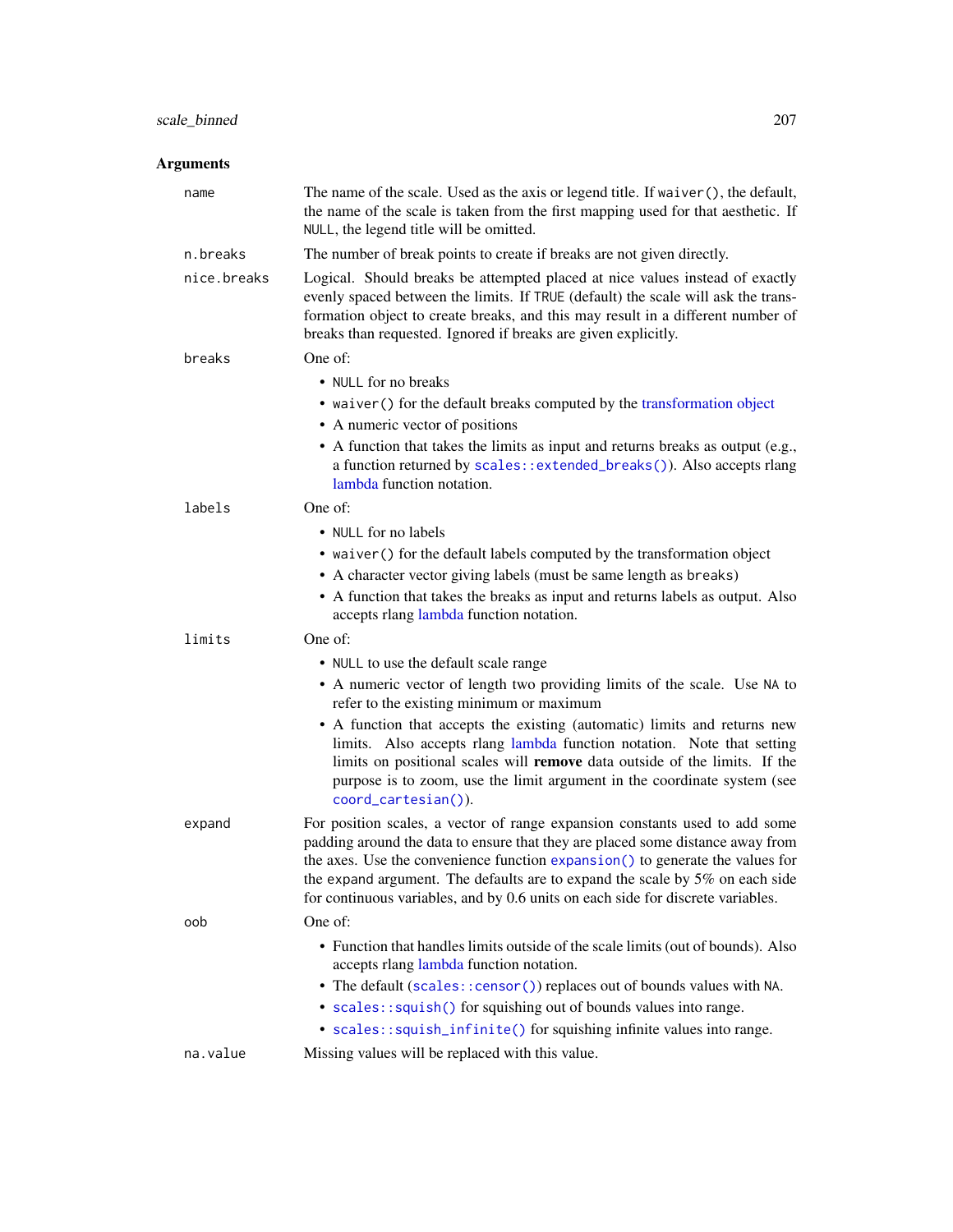| right       | Should values on the border between bins be part of the right (upper) bin?                                                                                                                                                                                                                                                                                                                                                                                                                                                                                                                                                                                  |
|-------------|-------------------------------------------------------------------------------------------------------------------------------------------------------------------------------------------------------------------------------------------------------------------------------------------------------------------------------------------------------------------------------------------------------------------------------------------------------------------------------------------------------------------------------------------------------------------------------------------------------------------------------------------------------------|
| show.limits | should the limits of the scale appear as ticks                                                                                                                                                                                                                                                                                                                                                                                                                                                                                                                                                                                                              |
| trans       | For continuous scales, the name of a transformation object or the object itself.<br>Built-in transformations include "asn", "atanh", "boxcox", "date", "exp", "hms",<br>"identity", "log", "log10", "log1p", "log2", "logit", "modulus", "probability",<br>"probit", "pseudo_log", "reciprocal", "reverse", "sqrt" and "time".<br>A transformation object bundles together a transform, its inverse, and methods<br>for generating breaks and labels. Transformation objects are defined in the scales<br>package, and are called <name>_trans (e.g., scales::boxcox_trans()). You<br/>can create your own transformation with scales:: trans_new().</name> |
| guide       | A function used to create a guide or its name. See guides () for more informa-<br>tion.                                                                                                                                                                                                                                                                                                                                                                                                                                                                                                                                                                     |
| position    | For position scales, The position of the axis. Left or right for y axes, top or<br>bottom for x axes.                                                                                                                                                                                                                                                                                                                                                                                                                                                                                                                                                       |

## See Also

Other position scales: [scale\\_x\\_continuous\(](#page-231-0)), [scale\\_x\\_date\(](#page-235-0)), [scale\\_x\\_discrete\(](#page-250-0))

## Examples

```
# Create a histogram by binning the x-axis
ggplot(mtcars) +
  geom_bar(aes(mpg)) +
  scale_x_binned()
```
<span id="page-207-0"></span>scale\_colour\_brewer *Sequential, diverging and qualitative colour scales from ColorBrewer*

# <span id="page-207-1"></span>Description

The brewer scales provide sequential, diverging and qualitative colour schemes from ColorBrewer. These are particularly well suited to display discrete values on a map. See [https://colorbrewer2.](https://colorbrewer2.org) [org](https://colorbrewer2.org) for more information.

```
scale_colour_brewer(
  ...,
  type = "seq",
 palette = 1,
 direction = 1,
 aesthetics = "colour"
)
scale_fill_brewer(
```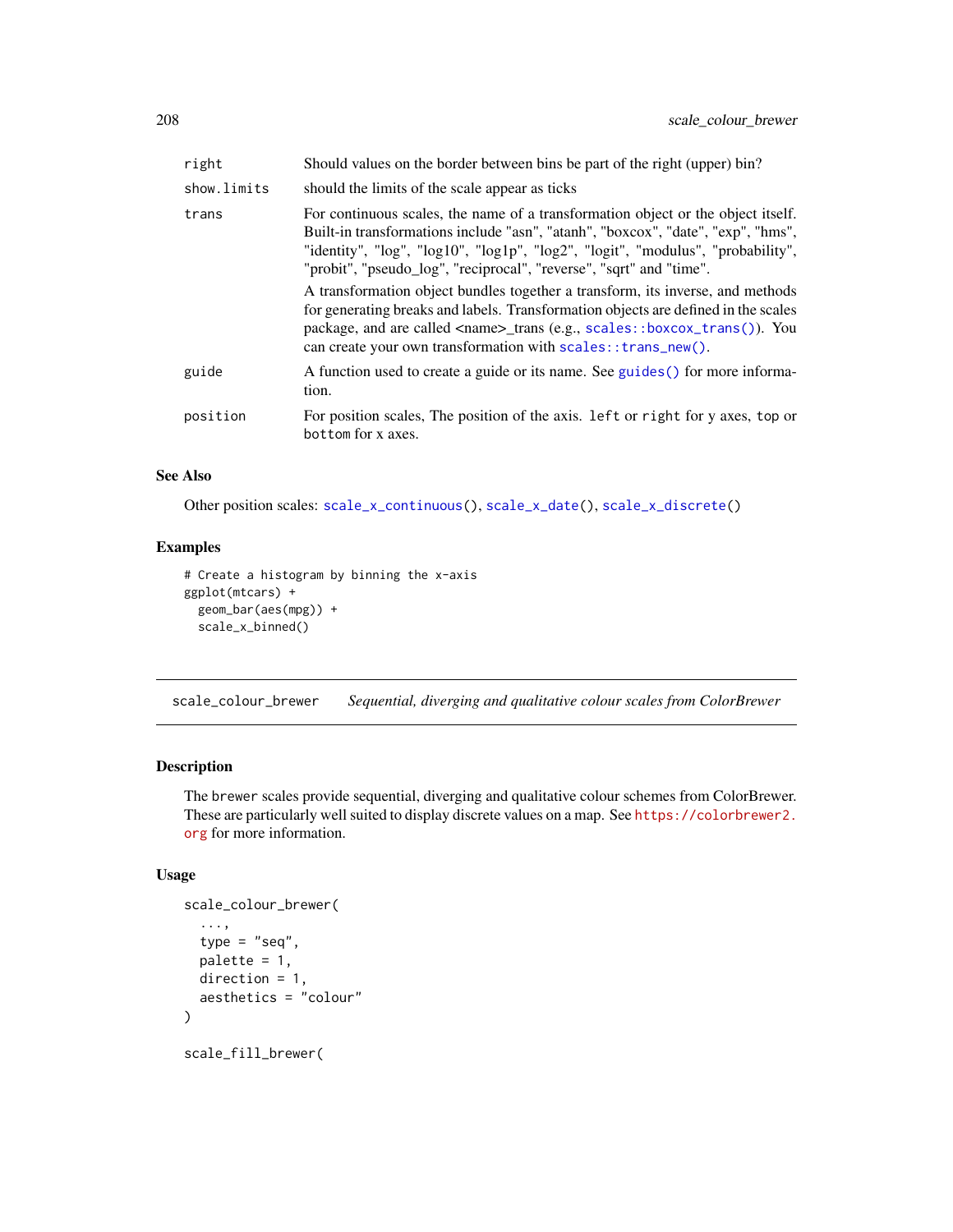```
...,
 type = "seq",palette = 1,
 direction = 1,
 aesthetics = "fill"
\mathcal{L}scale_colour_distiller(
  ...,
 type = "seq",
 palette = 1,
 direction = -1,
 values = NULL,
  space = "Lab",na.value = "grey50",
  guide = "colourbar",
  aesthetics = "colour"
\mathcal{L}scale_fill_distiller(
  ...,
 type = "seq",palette = 1,
 direction = -1,values = NULL,
  space = "Lab",na.value = "grey50",
 guide = "colourbar",
 aesthetics = "fill"
)
scale_colour_fermenter(
  ...,
  type = "seq",
 palette = 1,
 direction = -1,
 na.value = "grey50",
 guide = "coloursteps",
 aesthetics = "colour"
\mathcal{L}scale_fill_fermenter(
  ...,
  type = "seq",
 palette = 1,
  direction = -1,
  na.value = "grey50",
  guide = "coloursteps",
```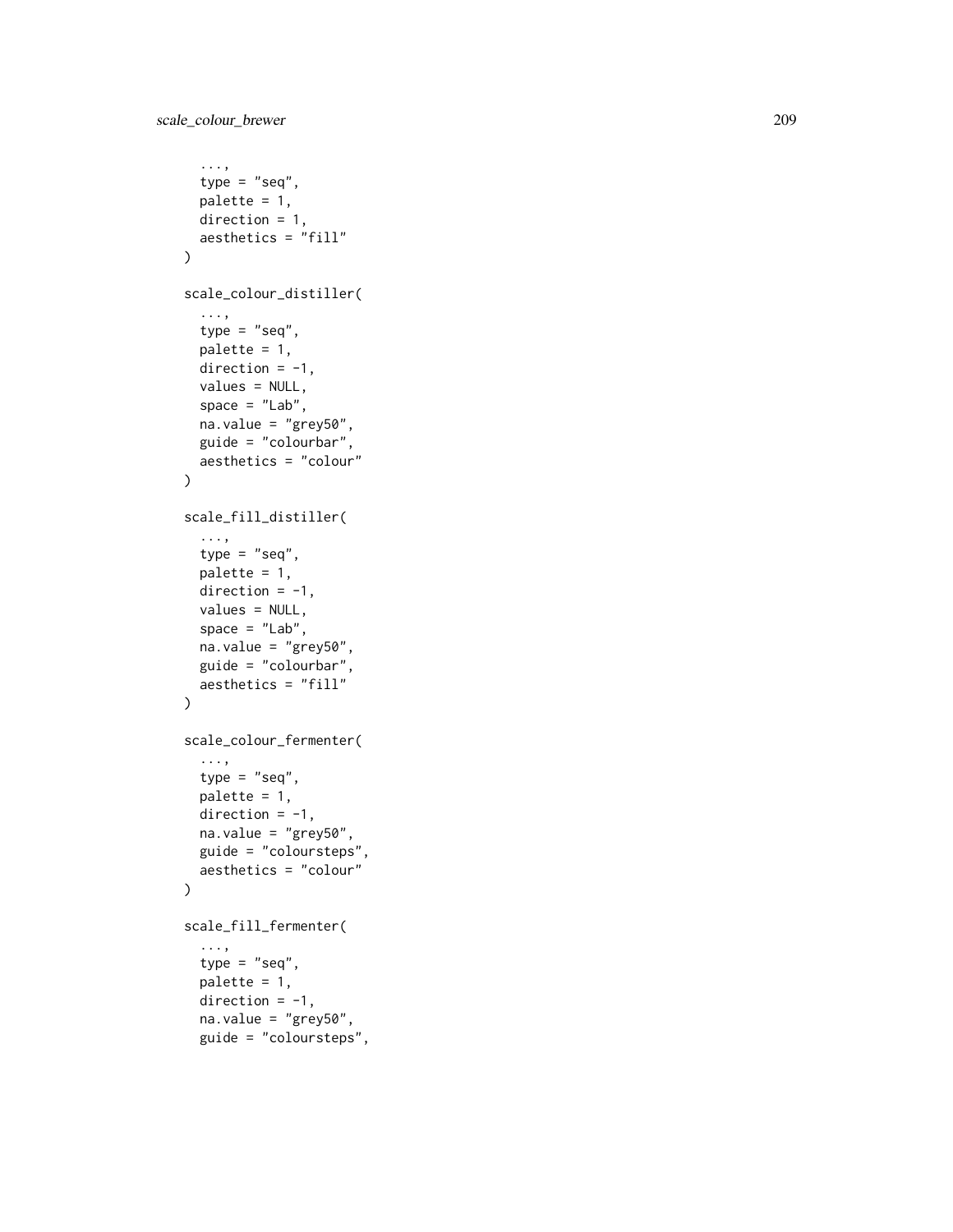```
aesthetics = "fill"
\lambda
```
## Arguments

|            | Other arguments passed on to discrete_scale(), continuous_scale(), or<br>binned_scale(), for brewer, distiller, and fermenter variants respectively,<br>to control name, limits, breaks, labels and so forth.                                                                           |
|------------|-----------------------------------------------------------------------------------------------------------------------------------------------------------------------------------------------------------------------------------------------------------------------------------------|
| type       | One of seq (sequential), div (diverging) or qual (qualitative)                                                                                                                                                                                                                          |
| palette    | If a string, will use that named palette. If a number, will index into the list<br>of palettes of appropriate type. The list of available palettes can found in the<br>Palettes section.                                                                                                |
| direction  | Sets the order of colours in the scale. If 1, the default, colours are as output by<br>RColorBrewer::brewer.pal(). If -1, the order of colours is reversed.                                                                                                                             |
| aesthetics | Character string or vector of character strings listing the name(s) of the aes-<br>thetic(s) that this scale works with. This can be useful, for example, to ap-<br>ply colour settings to the colour and fill aesthetics at the same time, via<br>$a$ esthetics = c("colour", "fill"). |
| values     | if colours should not be evenly positioned along the gradient this vector gives<br>the position (between 0 and 1) for each colour in the colours vector. See<br>rescale() for a convenience function to map an arbitrary range to between<br>0 and 1.                                   |
| space      | colour space in which to calculate gradient. Must be "Lab" - other values are<br>deprecated.                                                                                                                                                                                            |
| na.value   | Colour to use for missing values                                                                                                                                                                                                                                                        |
| guide      | Type of legend. Use "colourbar" for continuous colour bar, or "legend" for<br>discrete colour legend.                                                                                                                                                                                   |

## Details

The brewer scales were carefully designed and tested on discrete data. They were not designed to be extended to continuous data, but results often look good. Your mileage may vary.

#### Palettes

The following palettes are available for use with these scales:

Diverging BrBG, PiYG, PRGn, PuOr, RdBu, RdGy, RdYlBu, RdYlGn, Spectral

Qualitative Accent, Dark2, Paired, Pastel1, Pastel2, Set1, Set2, Set3

Sequential Blues, BuGn, BuPu, GnBu, Greens, Greys, Oranges, OrRd, PuBu, PuBuGn, PuRd, Purples, RdPu, Reds, YlGn, YlGnBu, YlOrBr, YlOrRd

Modify the palette through the palette argument.

## Note

The distiller scales extend brewer scales by smoothly interpolating 7 colours from any palette to a continuous scale. The fermenter scales provide binned versions of the brewer scales.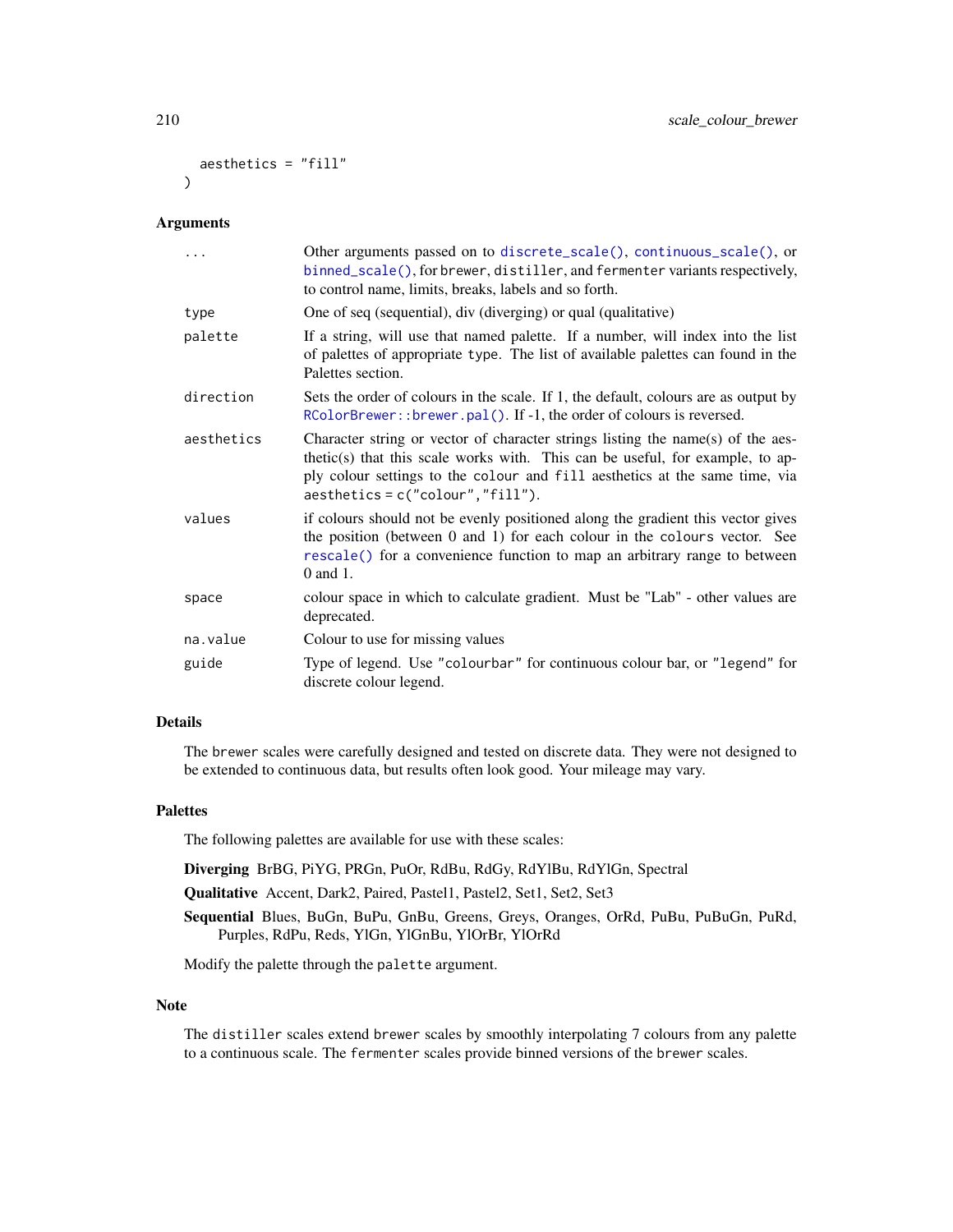#### See Also

```
Other colour scales: scale_alpha(), scale_colour_continuous(), scale_colour_gradient(),
scale_colour_grey(), scale_colour_hue(), scale_colour_steps(), scale_colour_viridis_d()
```
## Examples

```
dsamp <- diamonds[sample(nrow(diamonds), 1000), ]
(d <- ggplot(dsamp, aes(carat, price)) +
  geom_point(aes(colour = clarity)))
d + scale_colour_brewer()
# Change scale label
d + scale_colour_brewer("Diamond\nclarity")
# Select brewer palette to use, see ?scales::brewer_pal for more details
d + scale_colour_brewer(palette = "Greens")
d + scale_colour_brewer(palette = "Set1")
# scale_fill_brewer works just the same as
# scale_colour_brewer but for fill colours
p \leftarrow \text{ggplot}(diamonds, aes(x = price, fill = cut)) +geom_histogram(position = "dodge", binwidth = 1000)
p + scale_fill_brewer()
# the order of colour can be reversed
p + scale_fill_brewer(direction = -1)
# the brewer scales look better on a darker background
p +scale_fill_brewer(direction = -1) +
  theme_dark()
# Use distiller variant with continous data
v <- ggplot(faithfuld) +
  geom_tile(aes(waiting, eruptions, fill = density))
v
v + scale_fill_distiller()
v + scale_fill_distiller(palette = "Spectral")
# or use blender variants to discretise continuous data
v + scale_fill_fermenter()
```
## <span id="page-210-0"></span>scale\_colour\_continuous

*Continuous and binned colour scales*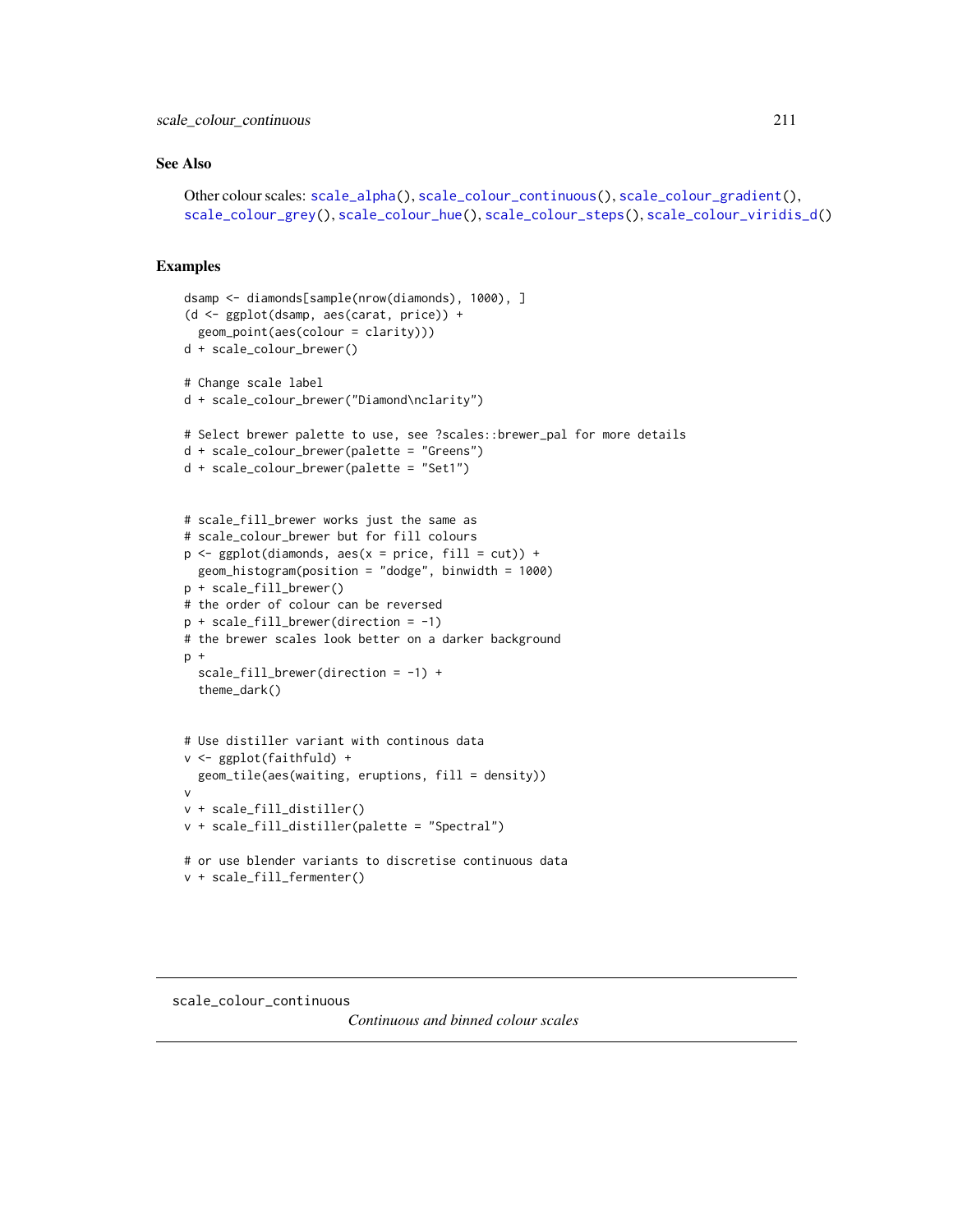The scales scale\_colour\_continuous() and scale\_fill\_continuous() are the default colour scales ggplot2 uses when continuous data values are mapped onto the colour or fill aesthetics, respectively. The scales scale\_colour\_binned() and scale\_fill\_binned() are equivalent scale functions that assign discrete color bins to the continuous values instead of using a continuous color spectrum.

## Usage

```
scale_colour_continuous(..., type = getOption("ggplot2.continuous.colour"))
scale_fill_continuous(..., type = getOption("ggplot2.continuous.fill"))
scale_colour_binned(..., type = getOption("ggplot2.binned.colour"))
scale_fill_binned(..., type = getOption("ggplot2.binned.fill"))
```
## **Arguments**

| $\cdot$ $\cdot$ $\cdot$ | Additional parameters passed on to the scale type    |
|-------------------------|------------------------------------------------------|
| type                    | One of the following:                                |
|                         | • "gradient" (the default)                           |
|                         | $\bullet$ "viridis"                                  |
|                         | • A function that returns a continuous colour scale. |

## Details

All these colour scales use the [options\(\)](#page-0-0) mechanism to determine default settings. Continuous colour scales default to the values of the ggplot2.continuous.colour and ggplot2.continuous.fill options, and binned colour scales default to the values of the ggplot2.binned.colour and ggplot2.binned.fill options. These option values default to "gradient", which means that the scale functions actually used are [scale\\_colour\\_gradient\(\)](#page-214-0)/[scale\\_fill\\_gradient\(\)](#page-214-1) for continuous scales and [scale\\_colour\\_steps\(\)](#page-224-0)/[scale\\_fill\\_steps\(\)](#page-224-1) for binned scales. Alternative option values are "viridis" or a different scale function. See description of the type argument for details.

Note that the binned colour scales will use the settings of ggplot2.continuous.colour and ggplot2.continuous.fill as fallback, respectively, if ggplot2.binned.colour or ggplot2.binned.fill are not set.

These scale functions are meant to provide simple defaults. If you want to manually set the colors of a scale, consider using [scale\\_colour\\_gradient\(\)](#page-214-0) or [scale\\_colour\\_steps\(\)](#page-224-0).

## Color Blindness

Many color palettes derived from RGB combinations (like the "rainbow" color palette) are not suitable to support all viewers, especially those with color vision deficiencies. Using viridis type, which is perceptually uniform in both colour and black-and-white display is an easy option to ensure good perceptive properties of your visulizations. The colorspace package offers functionalities

• to generate color palettes with good perceptive properties,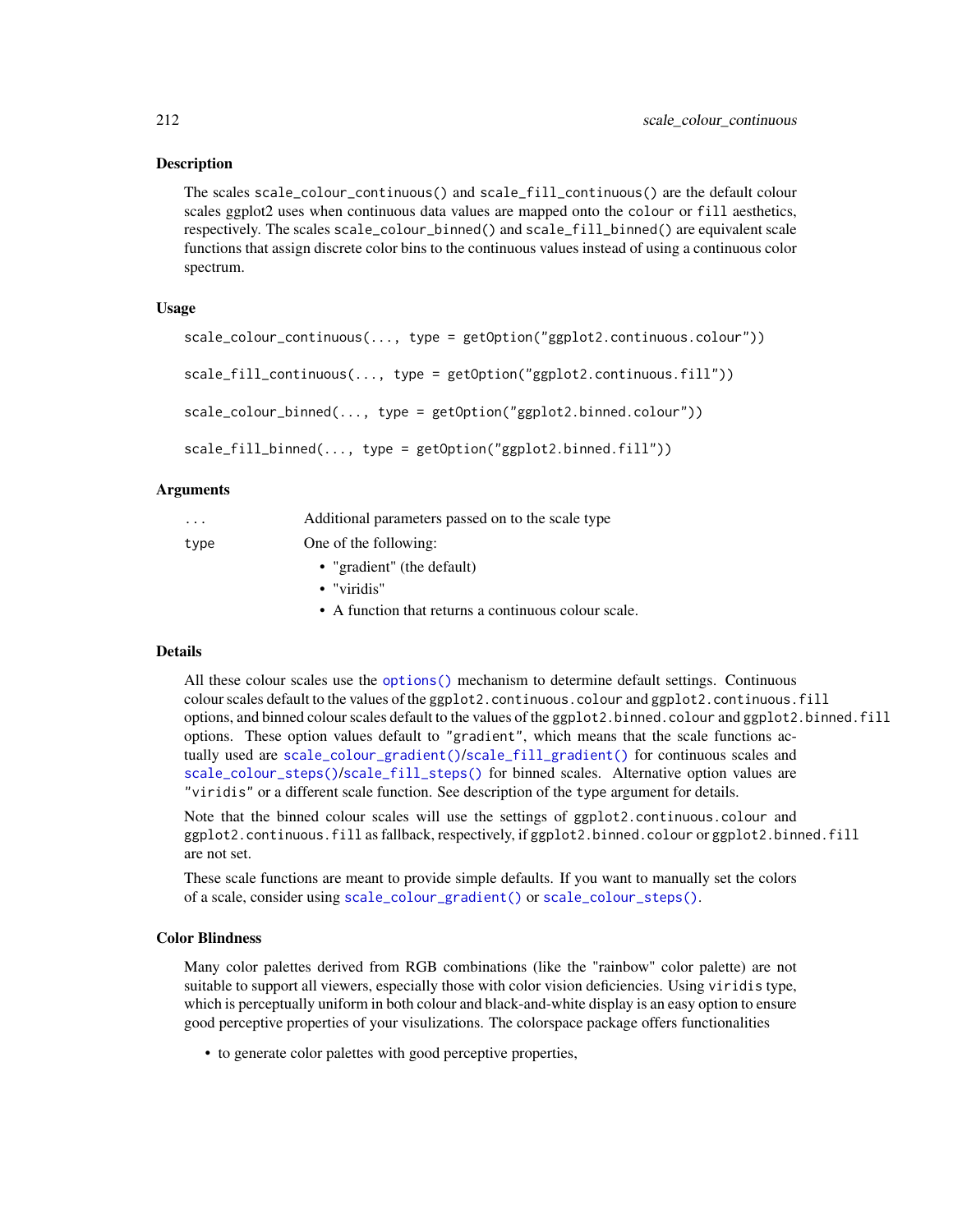- to analyse a given color palette, like emulating color blindness,
- and to modify a given color palette for better perceptivity.

For more information on color vision deficiencies and suitable color choices see the [paper on the](https://arxiv.org/abs/1903.06490) [colorspace package](https://arxiv.org/abs/1903.06490) and references therein.

## See Also

```
scale_colour_gradient(), scale_colour_viridis_c(), scale_colour_steps(), scale_colour_viridis_b(),
scale_fill_gradient(), scale_fill_viridis_c(), scale_fill_steps(), and scale_fill_viridis_b()
```
Other colour scales: [scale\\_alpha\(](#page-204-0)), [scale\\_colour\\_brewer\(](#page-207-0)), [scale\\_colour\\_gradient\(](#page-214-0)), [scale\\_colour\\_grey\(](#page-219-0)), [scale\\_colour\\_hue\(](#page-221-0)), [scale\\_colour\\_steps\(](#page-224-0)), [scale\\_colour\\_viridis\\_d\(](#page-228-0))

## Examples

```
v <- ggplot(faithfuld, aes(waiting, eruptions, fill = density)) +
geom_tile()
v
v + scale_fill_continuous(type = "gradient")
v + scale_fill_continuous(type = "viridis")
# The above are equivalent to
v + scale_fill_gradient()
v + scale_fill_viridis_c()
# To make a binned version of this plot
v + scale_fill_binned(type = "viridis")
# Set a different default scale using the options
# mechanism
tmp <- getOption("ggplot2.continuous.fill") # store current setting
options(ggplot2.continuous.fill = scale_fill_distiller)
v
options(ggplot2.continuous.fill = tmp) # restore previous setting
```
scale\_colour\_discrete *Discrete colour scales*

## Description

The default discrete colour scale. Defaults to [scale\\_fill\\_hue\(\)](#page-221-1)/[scale\\_fill\\_brewer\(\)](#page-207-1) unless type (which defaults to the ggplot2.discrete.fill/ggplot2.discrete.colour options) is specified.

```
scale_colour_discrete(..., type = getOption("ggplot2.discrete.colour"))
scale_fill_discrete(..., type = getOption("ggplot2.discrete.fill"))
```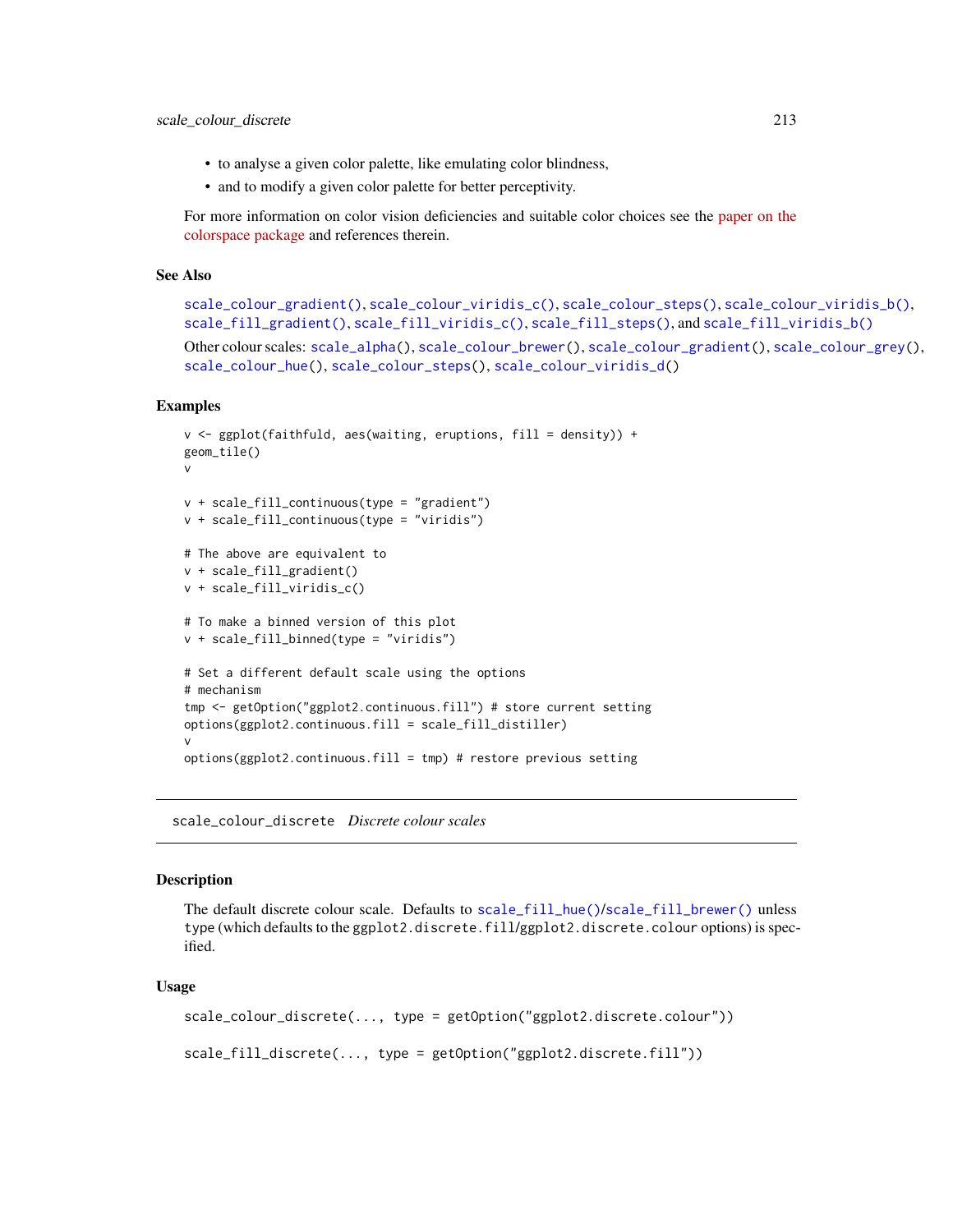## Arguments

... Additional parameters passed on to the scale type,

type One of the following:

- A character vector of color codes. The codes are used for a 'manual' color scale as long as the number of codes exceeds the number of data levels (if there are more levels than codes, [scale\\_colour\\_hue\(\)](#page-221-0)/[scale\\_fill\\_hue\(\)](#page-221-1) are used to construct the default scale). If this is a named vector, then the color values will be matched to levels based on the names of the vectors. Data values that don't match will be set as na.value.
- A list of character vectors of color codes. The minimum length vector that exceeds the number of data levels is chosen for the color scaling. This is useful if you want to change the color palette based on the number of levels.
- A function that returns a discrete colour/fill scale (e.g., [scale\\_fill\\_hue\(\)](#page-221-1), [scale\\_fill\\_brewer\(\)](#page-207-1), etc).

```
# Template function for creating densities grouped by a variable
cty_by_var <- function(var) {
 ggplot(mpg, aes(cty, colour = factor({\{var}\}), fill = factor({\{var}\})) +
    geom\_density(alpha = 0.2)}
# The default, scale_fill_hue(), is not colour-blind safe
cty_by_var(class)
# (Temporarily) set the default to Okabe-Ito (which is colour-blind safe)
okabe <- c("#E69F00", "#56B4E9", "#009E73", "#F0E442", "#0072B2", "#D55E00", "#CC79A7")
withr::with_options(
 list(ggplot2.discrete.fill = okabe),
 print(cty_by_var(class))
)
# Define a collection of palettes to alter the default based on number of levels to encode
discrete_palettes <- list(
 c("skyblue", "orange"),
 RColorBrewer::brewer.pal(3, "Set2"),
 RColorBrewer::brewer.pal(6, "Accent")
)
withr::with_options(
 list(ggplot2.discrete.fill = discrete_palettes), {
 # 1st palette is used when there 1-2 levels (e.g., year)
 print(cty_by_var(year))
 # 2nd palette is used when there are 3 levels
 print(cty_by_var(drv))
 # 3rd palette is used when there are 4-6 levels
 print(cty_by_var(fl))
})
```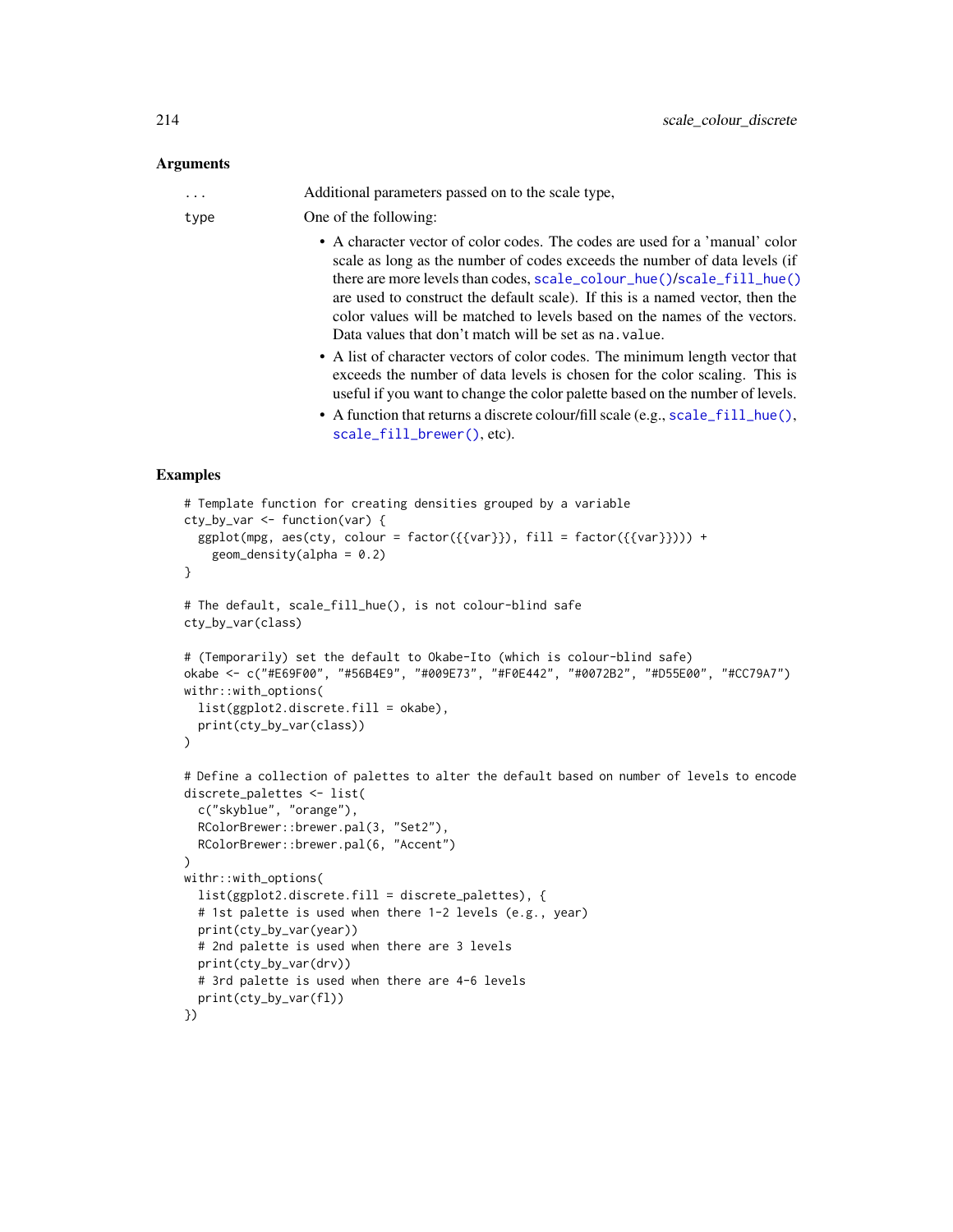<span id="page-214-1"></span><span id="page-214-0"></span>scale\_\*\_gradient creates a two colour gradient (low-high), scale\_\*\_gradient2 creates a diverging colour gradient (low-mid-high), scale\_\*\_gradientn creates a n-colour gradient. For binned variants of these scales, see the [color steps](#page-224-0) scales.

```
scale_colour_gradient(
  ...,
 low = "#132B43".high = "#56B1F7",
  space = "Lab",na.value = "grey50",
 guide = "colourbar",
 aesthetics = "colour"
)
scale_fill_gradient(
  ...,
 low = "#132B43",
 high = "#56B1F7",
 space = "Lab",na.value = "grey50",
 guide = "colourbar",
 aesthetics = "fill"
)
scale_colour_gradient2(
  ...,
  low = muted("red"),
 mid = "white",high = muted("blue"),
 midpoint = 0,
  space = "Lab",na.value = "grey50",
 guide = "colourbar",
 aesthetics = "colour"
\lambdascale_fill_gradient2(
  ...,
  low = muted("red"),
 mid = "white",
```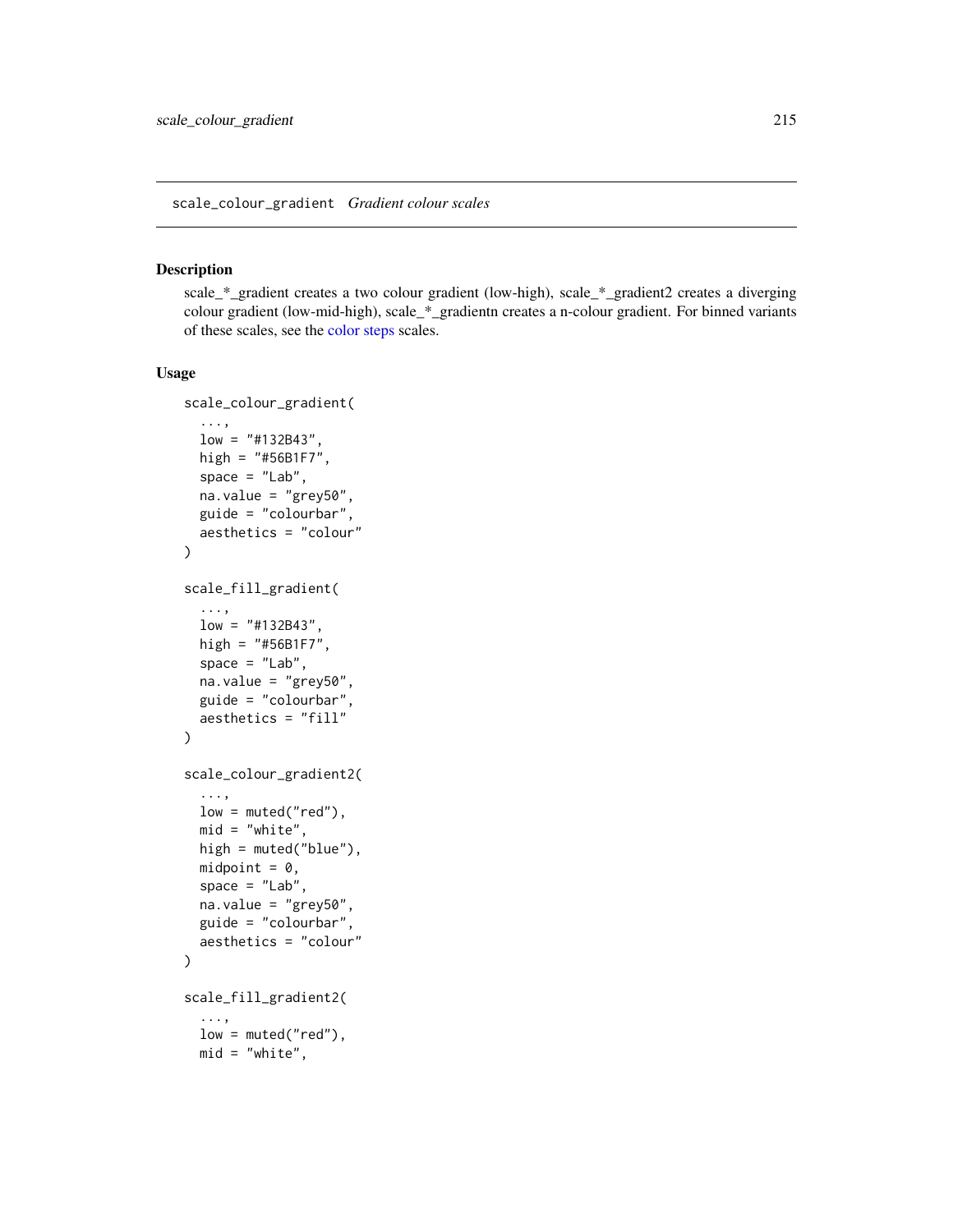```
high = muted("blue"),
 midpoint = 0,
 space = "Lab",na.value = "grey50",
 guide = "colourbar",
 aesthetics = "fill"
\mathcal{L}scale_colour_gradientn(
  ...,
 colours,
 values = NULL,
 space = "Lab",na.value = "grey50",
 guide = "colourbar",
 aesthetics = "colour",
 colors
\mathcal{L}scale_fill_gradientn(
 ...,
 colours,
 values = NULL,
 space = "Lab",na.value = "grey50",
 guide = "colourbar",
 aesthetics = "fill",
 colors
)
```
## Arguments

| $\ddotsc$ | Arguments passed on to continuous_scale                                                                                                                                                                                  |
|-----------|--------------------------------------------------------------------------------------------------------------------------------------------------------------------------------------------------------------------------|
|           | scale_name The name of the scale that should be used for error messages as-<br>sociated with this scale.                                                                                                                 |
|           | palette A palette function that when called with a numeric vector with values<br>between 0 and 1 returns the corresponding output values (e.g., scales: : area_pal()).                                                   |
|           | name The name of the scale. Used as the axis or legend title. If waiver (), the<br>default, the name of the scale is taken from the first mapping used for that<br>aesthetic. If NULL, the legend title will be omitted. |
|           | breaks One of:                                                                                                                                                                                                           |
|           | • NULL for no breaks                                                                                                                                                                                                     |
|           | • waiver () for the default breaks computed by the transformation object                                                                                                                                                 |
|           | • A numeric vector of positions                                                                                                                                                                                          |
|           | • A function that takes the limits as input and returns breaks as output<br>(e.g., a function returned by scales: : extended_breaks()). Also ac-<br>cepts rlang lambda function notation.                                |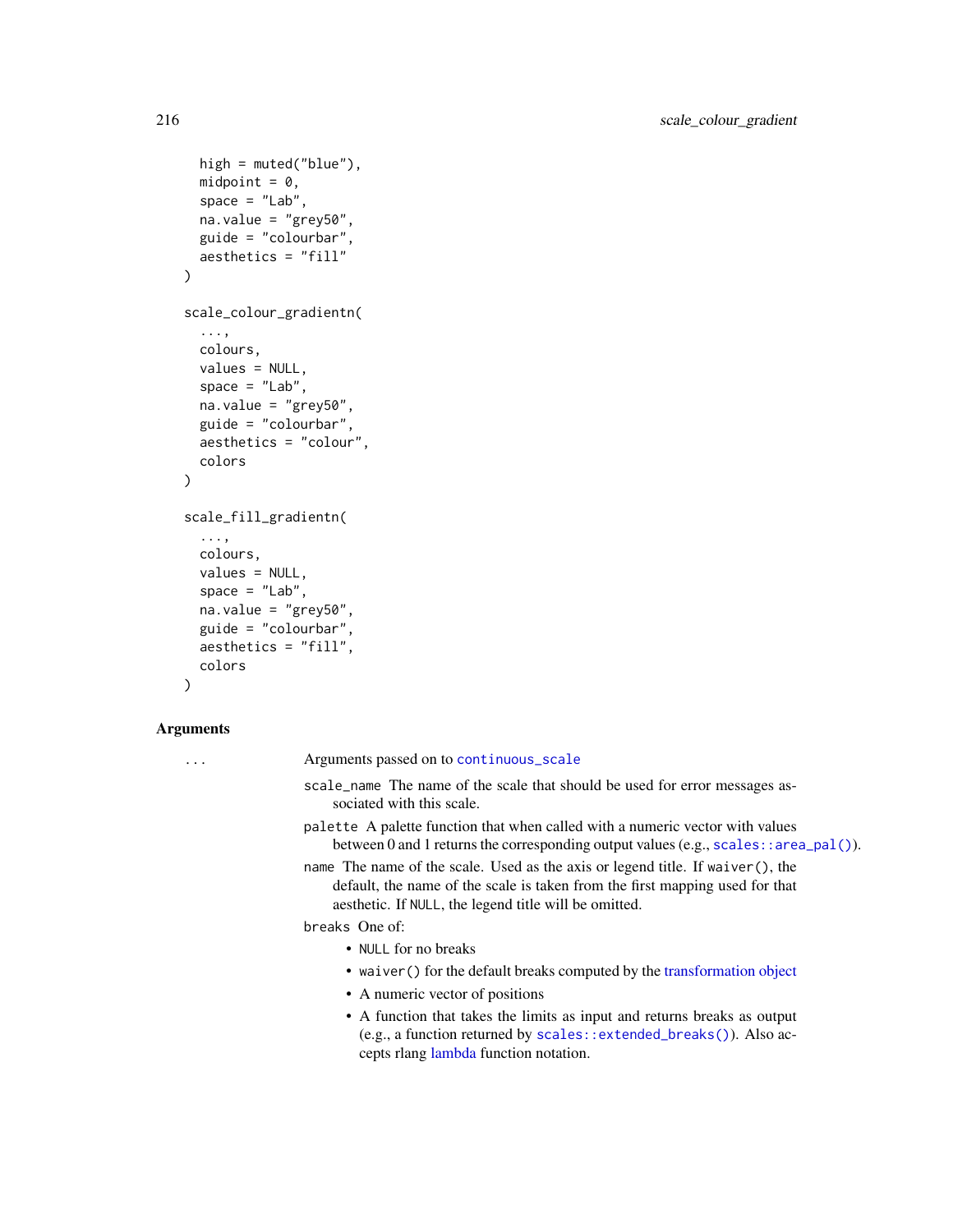minor\_breaks One of:

- NULL for no minor breaks
- waiver() for the default breaks (one minor break between each major break)
- A numeric vector of positions
- A function that given the limits returns a vector of minor breaks. Also accepts rlang [lambda](#page-0-0) function notation.
- n.breaks An integer guiding the number of major breaks. The algorithm may choose a slightly different number to ensure nice break labels. Will only have an effect if breaks = waiver(). Use NULL to use the default number of breaks given by the transformation.
- labels One of:
	- NULL for no labels
	- waiver() for the default labels computed by the transformation object
	- A character vector giving labels (must be same length as breaks)
	- A function that takes the breaks as input and returns labels as output. Also accepts rlang [lambda](#page-0-0) function notation.
- limits One of:
	- NULL to use the default scale range
	- A numeric vector of length two providing limits of the scale. Use NA to refer to the existing minimum or maximum
	- A function that accepts the existing (automatic) limits and returns new limits. Also accepts rlang [lambda](#page-0-0) function notation. Note that setting limits on positional scales will remove data outside of the limits. If the purpose is to zoom, use the limit argument in the coordinate system (see [coord\\_cartesian\(\)](#page-33-0)).
- rescaler A function used to scale the input values to the range [0, 1]. This is always [scales::rescale\(\)](#page-0-0), except for diverging and n colour gradients (i.e., [scale\\_colour\\_gradient2\(\)](#page-214-0), [scale\\_colour\\_gradientn\(\)](#page-214-0)). The rescaler is ignored by position scales, which always use scales:: rescale(). Also accepts rlang [lambda](#page-0-0) function notation.
- oob One of:
	- Function that handles limits outside of the scale limits (out of bounds). Also accepts rlang [lambda](#page-0-0) function notation.
	- The default ([scales::censor\(\)](#page-0-0)) replaces out of bounds values with NA.
	- [scales::squish\(\)](#page-0-0) for squishing out of bounds values into range.
	- [scales::squish\\_infinite\(\)](#page-0-0) for squishing infinite values into range.
- trans For continuous scales, the name of a transformation object or the object itself. Built-in transformations include "asn", "atanh", "boxcox", "date", "exp", "hms", "identity", "log", "log10", "log1p", "log2", "logit", "modulus", "probability", "probit", "pseudo\_log", "reciprocal", "reverse", "sqrt" and "time".
	- A transformation object bundles together a transform, its inverse, and methods for generating breaks and labels. Transformation objects are defined in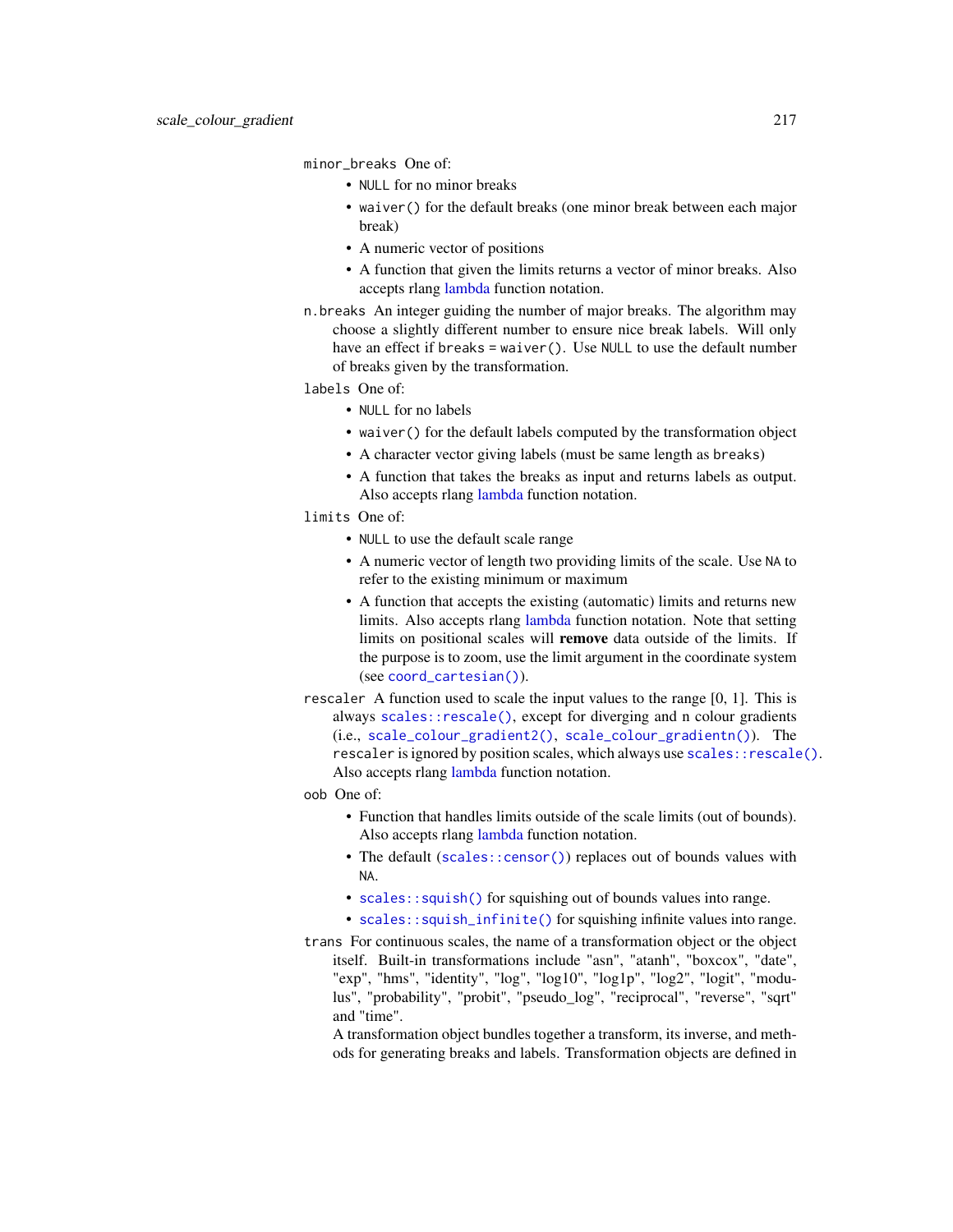the scales package, and are called <name>\_trans (e.g., [scales::boxcox\\_trans\(\)](#page-0-0)). You can create your own transformation with scales:: trans\_new().

- expand For position scales, a vector of range expansion constants used to add some padding around the data to ensure that they are placed some distance away from the axes. Use the convenience function [expansion\(\)](#page-47-0) to generate the values for the expand argument. The defaults are to expand the scale by 5% on each side for continuous variables, and by 0.6 units on each side for discrete variables.
- position For position scales, The position of the axis. left or right for y axes, top or bottom for x axes.
- super The super class to use for the constructed scale
- low, high Colours for low and high ends of the gradient.
- space colour space in which to calculate gradient. Must be "Lab" other values are deprecated.
- na.value Colour to use for missing values
- guide Type of legend. Use "colourbar" for continuous colour bar, or "legend" for discrete colour legend.
- aesthetics Character string or vector of character strings listing the name(s) of the aesthetic(s) that this scale works with. This can be useful, for example, to apply colour settings to the colour and fill aesthetics at the same time, via aesthetics = c("colour","fill").
- mid colour for mid point

#### midpoint The midpoint (in data value) of the diverging scale. Defaults to 0.

colours, colors

Vector of colours to use for n-colour gradient.

values if colours should not be evenly positioned along the gradient this vector gives the position (between 0 and 1) for each colour in the colours vector. See [rescale\(\)](#page-0-0) for a convenience function to map an arbitrary range to between 0 and 1.

## Details

Default colours are generated with **munsell** and  $mnsl$  (c("2.5PB 2/4", "2.5PB 7/10")). Generally, for continuous colour scales you want to keep hue constant, but vary chroma and luminance. The **munsell** package makes this easy to do using the Munsell colour system.

#### See Also

[scales::seq\\_gradient\\_pal\(\)](#page-0-0) for details on underlying palette, [scale\\_colour\\_steps\(\)](#page-224-0) for binned variants of these scales.

Other colour scales: [scale\\_alpha\(](#page-204-0)), [scale\\_colour\\_brewer\(](#page-207-0)), [scale\\_colour\\_continuous\(](#page-210-0)), [scale\\_colour\\_grey\(](#page-219-0)), [scale\\_colour\\_hue\(](#page-221-0)), [scale\\_colour\\_steps\(](#page-224-0)), [scale\\_colour\\_viridis\\_d\(](#page-228-0))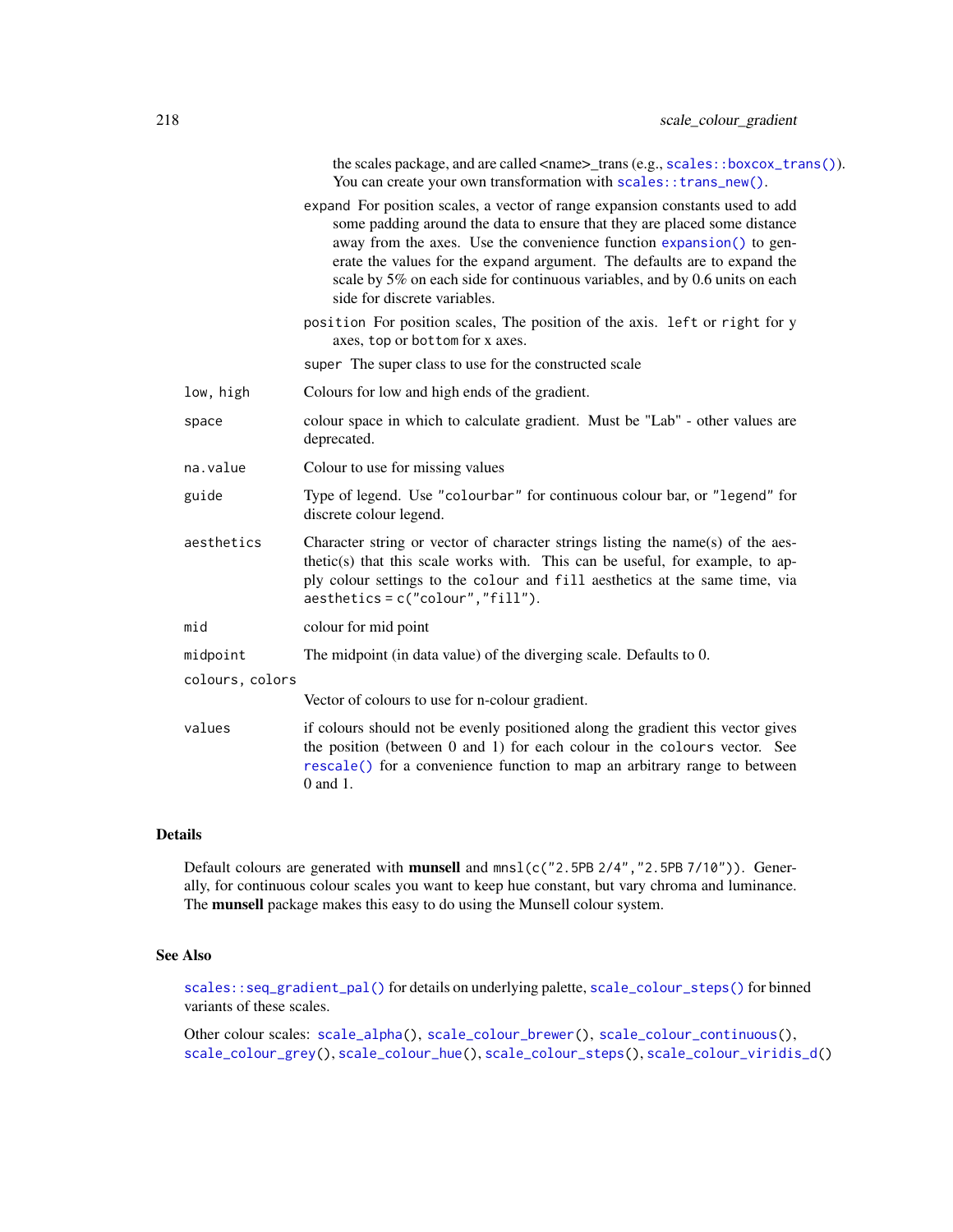```
df <- data.frame(
 x = runif(100),
  y = runif(100),
  z1 = rnorm(100),
  z2 = abs(rnorm(100)))
df_na <- data.frame(
 value = seq(1, 20),
 x = runif(20),
 y = runif(20),
  z1 = c(rep(NA, 10), rnorm(10)))
# Default colour scale colours from light blue to dark blue
ggplot(df, aes(x, y)) +geom_point(aes(colour = z2))
# For diverging colour scales use gradient2
ggplot(df, aes(x, y)) +
  geom_point(aes(colour = z1)) +
  scale_colour_gradient2()
# Use your own colour scale with gradientn
ggplot(df, aes(x, y)) +geom_point(aes(colour = z1)) +
  scale_colour_gradientn(colours = terrain.colors(10))
# Equivalent fill scales do the same job for the fill aesthetic
ggplot(faithfuld, aes(waiting, eruptions)) +
  geom\_raster(aes(fill = density)) +scale_fill_gradientn(colours = terrain.colors(10))
# Adjust colour choices with low and high
ggplot(df, aes(x, y)) +geom_point(aes(colour = z2)) +
  scale_colour_gradient(low = "white", high = "black")
# Avoid red-green colour contrasts because ~10% of men have difficulty
# seeing them
# Use `na.value = NA` to hide missing values but keep the original axis range
ggplot(df_na, aes(x = value, y)) +geom_bar(aes(fill = z1), stat = "identity") +
  scale_fill_gradient(low = "yellow", high = "red", na.value = NA)
 ggplot(df_na, aes(x, y)) +geom_point(aes(colour = z1)) +
   scale_colour_gradient(low = "yellow", high = "red", na.value = NA)
```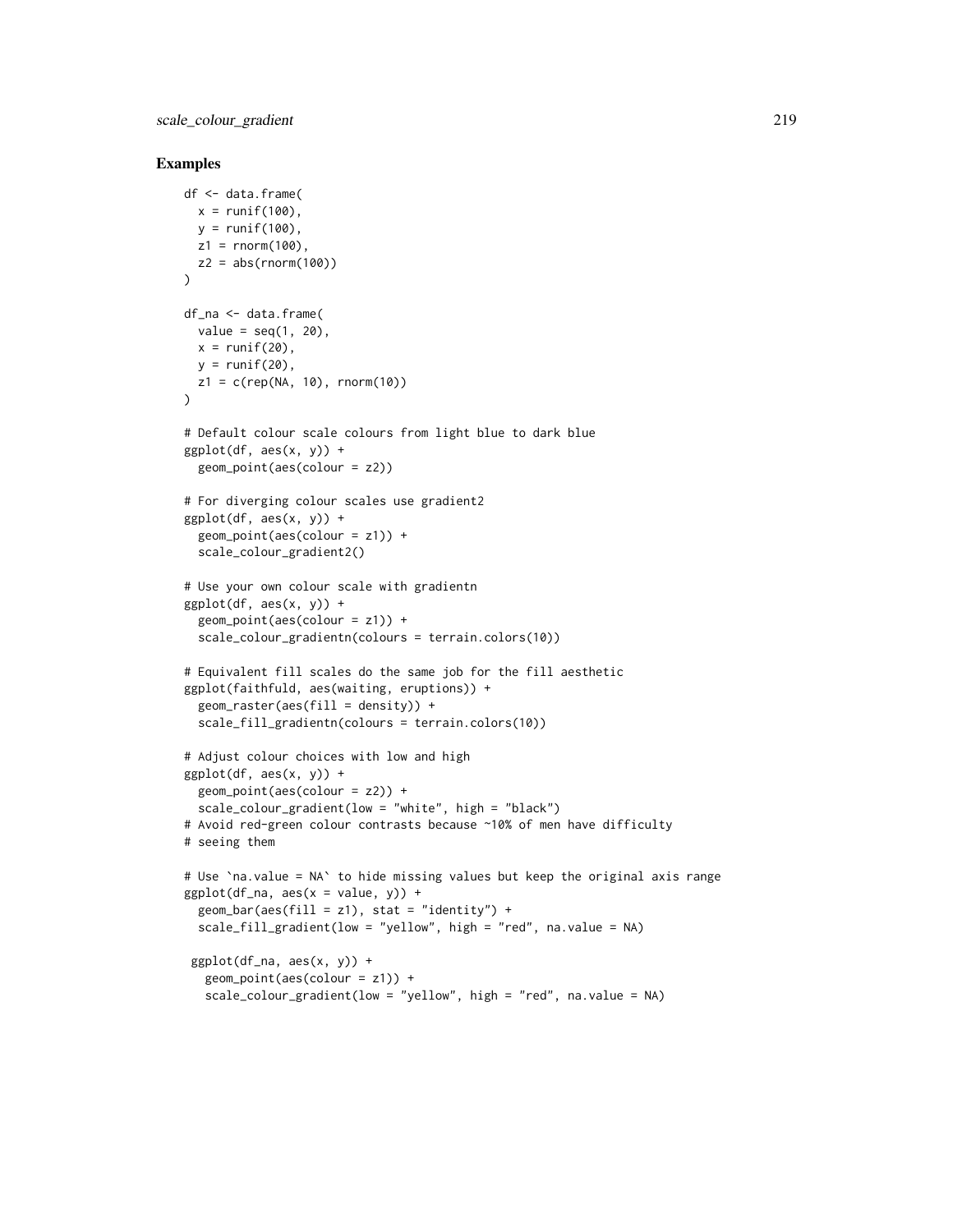## <span id="page-219-0"></span>Description

Based on [gray.colors\(\)](#page-0-0). This is black and white equivalent of [scale\\_colour\\_gradient\(\)](#page-214-1).

## Usage

```
scale_colour_grey(
  ...,
 start = 0.2,
 end = 0.8,
 na.value = "red",
  aesthetics = "colour"
)
scale_fill_grey(
  ...,
  start = 0.2,
 end = 0.8,
 na.value = "red",
  aesthetics = "fill"
\lambda
```
## Arguments

... Arguments passed on to [discrete\\_scale](#page-0-0)

palette A palette function that when called with a single integer argument (the number of levels in the scale) returns the values that they should take (e.g., [scales::hue\\_pal\(\)](#page-0-0)).

breaks One of:

- NULL for no breaks
- waiver() for the default breaks (the scale limits)
- A character vector of breaks
- A function that takes the limits as input and returns breaks as output. Also accepts rlang [lambda](#page-0-0) function notation.

limits One of:

- NULL to use the default scale values
- A character vector that defines possible values of the scale and their order
- A function that accepts the existing (automatic) values and returns new ones. Also accepts rlang [lambda](#page-0-0) function notation.
- drop Should unused factor levels be omitted from the scale? The default, TRUE, uses the levels that appear in the data; FALSE uses all the levels in the factor.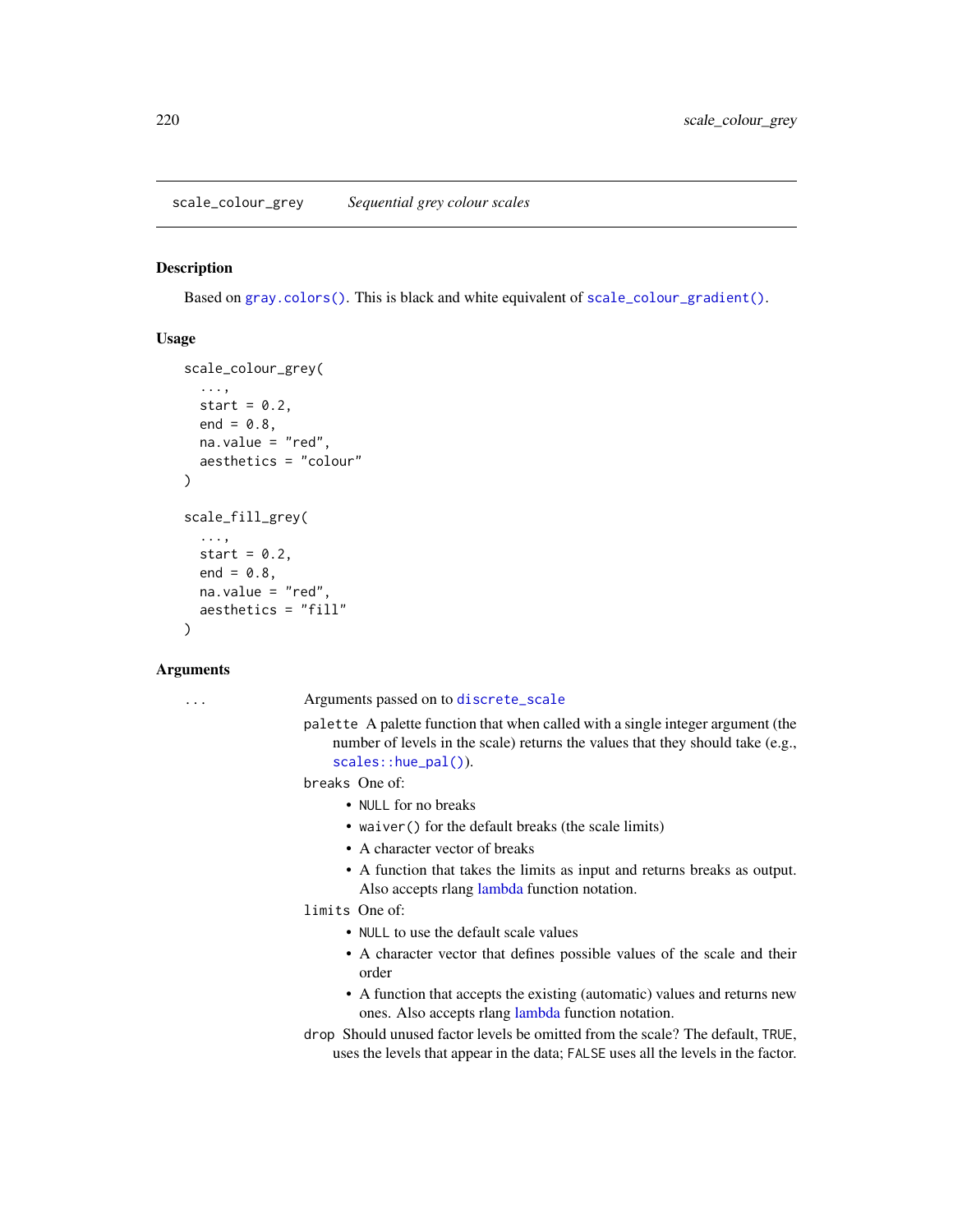- na.translate Unlike continuous scales, discrete scales can easily show missing values, and do so by default. If you want to remove missing values from a discrete scale, specify na.translate = FALSE.
- scale\_name The name of the scale that should be used for error messages associated with this scale.
- name The name of the scale. Used as the axis or legend title. If waiver(), the default, the name of the scale is taken from the first mapping used for that aesthetic. If NULL, the legend title will be omitted.

## labels One of:

- NULL for no labels
- waiver() for the default labels computed by the transformation object
- A character vector giving labels (must be same length as breaks)
- A function that takes the breaks as input and returns labels as output. Also accepts rlang [lambda](#page-0-0) function notation.
- expand For position scales, a vector of range expansion constants used to add some padding around the data to ensure that they are placed some distance away from the axes. Use the convenience function [expansion\(\)](#page-47-0) to generate the values for the expand argument. The defaults are to expand the scale by 5% on each side for continuous variables, and by 0.6 units on each side for discrete variables.
- guide A function used to create a guide or its name. See [guides\(\)](#page-159-0) for more information.
- position For position scales, The position of the axis. left or right for y axes, top or bottom for x axes.
- super The super class to use for the constructed scale
- start grey value at low end of palette
- end grey value at high end of palette
- na.value Colour to use for missing values
- aesthetics Character string or vector of character strings listing the name(s) of the aesthetic(s) that this scale works with. This can be useful, for example, to apply colour settings to the colour and fill aesthetics at the same time, via aesthetics = c("colour","fill").

## See Also

```
Other colour scales: scale_alpha(), scale_colour_brewer(), scale_colour_continuous(),
scale_colour_gradient(), scale_colour_hue(), scale_colour_steps(), scale_colour_viridis_d()
```

```
p <- ggplot(mtcars, aes(mpg, wt)) + geom_point(aes(colour = factor(cyl)))
p + scale_colour_grey()
p + scale_{colour\_grey(end = 0)# You may want to turn off the pale grey background with this scale
```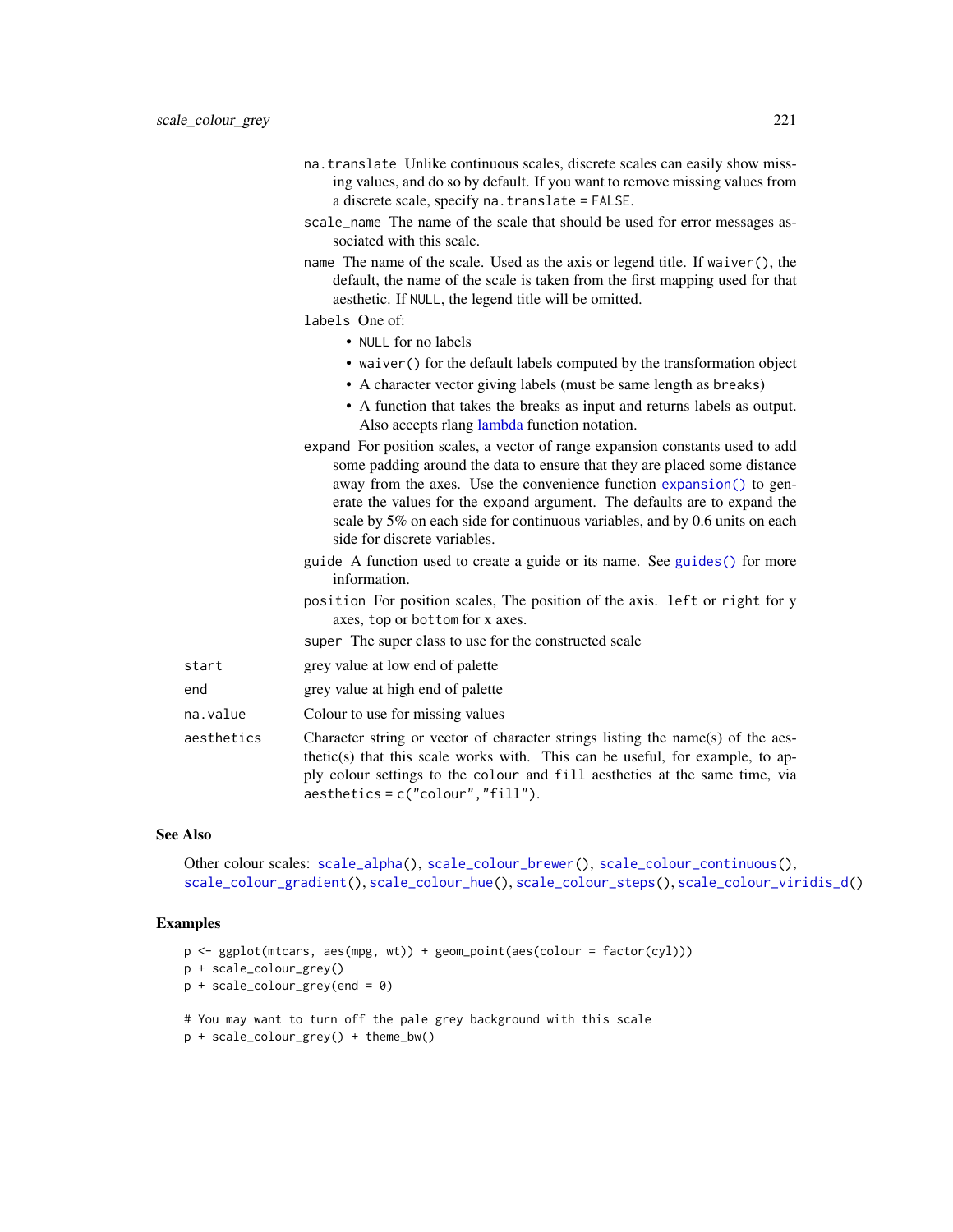```
# Colour of missing values is controlled with na.value:
miss <- factor(sample(c(NA, 1:5), nrow(mtcars), replace = TRUE))
ggplot(mtcars, aes(mpg, wt)) +
  geom_point(aes(colour = miss)) +
  scale_colour_grey()
ggplot(mtcars, aes(mpg, wt)) +
  geom_point(aes(colour = miss)) +
  scale_colour_grey(na.value = "green")
```
<span id="page-221-0"></span>scale\_colour\_hue *Evenly spaced colours for discrete data*

# Description

Maps each level to an evenly spaced hue on the colour wheel. It does not generate colour-blind safe palettes.

## Usage

```
scale_colour_hue(
  ...,
 h = c(0, 360) + 15,
 c = 100,
 1 = 65,h.start = 0,
 direction = 1,
 na.value = "grey50",
  aesthetics = "colour"
\mathcal{L}scale_fill_hue(
  ...,
 h = c(0, 360) + 15,
 c = 100,
 1 = 65,
 h.start = 0,
 direction = 1,
 na.value = "grey50",
 aesthetics = "fill"
)
```

```
Arguments
```
... Arguments passed on to [discrete\\_scale](#page-0-0)

palette A palette function that when called with a single integer argument (the number of levels in the scale) returns the values that they should take (e.g., [scales::hue\\_pal\(\)](#page-0-0)).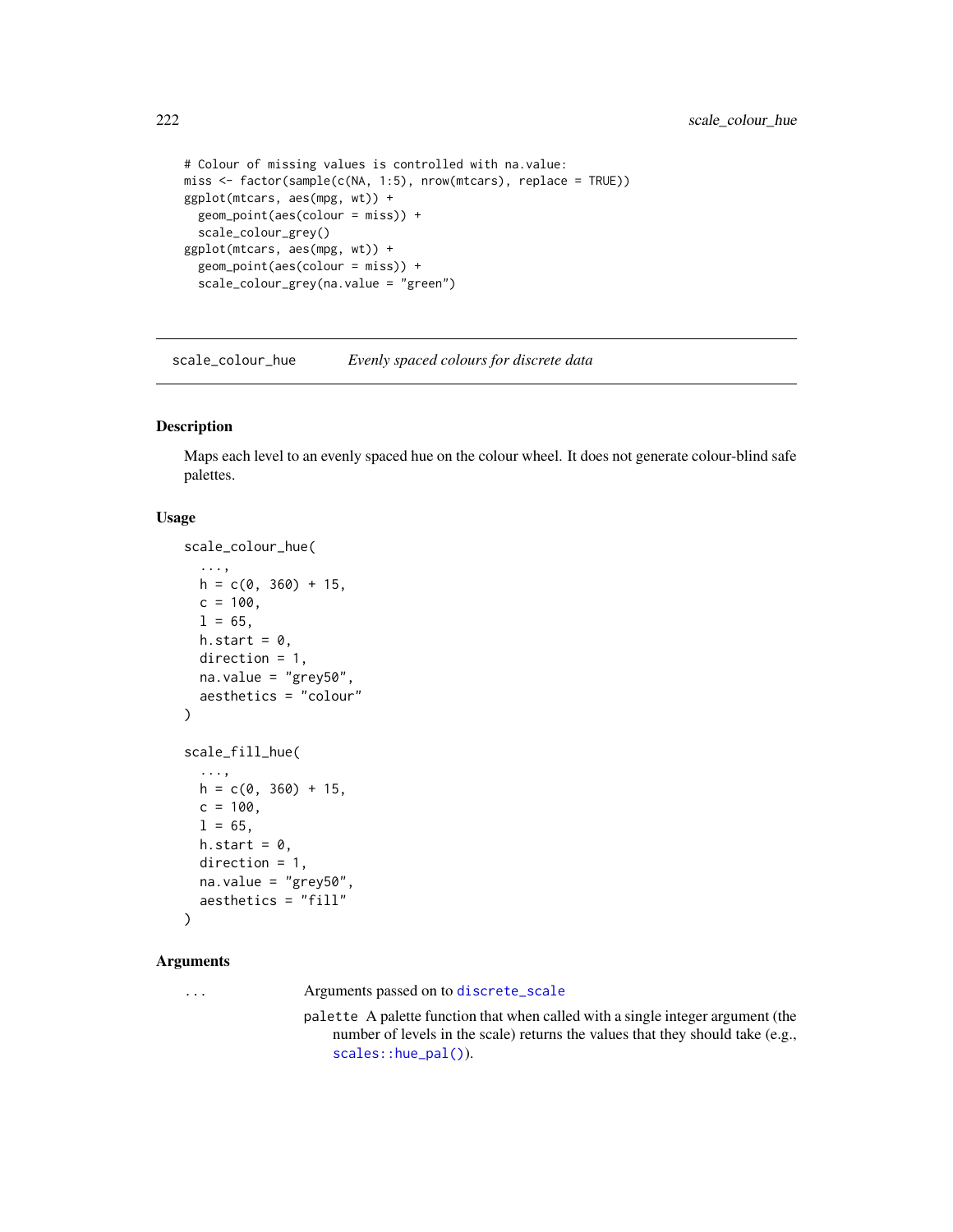breaks One of:

- NULL for no breaks
- waiver() for the default breaks (the scale limits)
- A character vector of breaks
- A function that takes the limits as input and returns breaks as output. Also accepts rlang [lambda](#page-0-0) function notation.
- limits One of:
	- NULL to use the default scale values
	- A character vector that defines possible values of the scale and their order
	- A function that accepts the existing (automatic) values and returns new ones. Also accepts rlang [lambda](#page-0-0) function notation.
- drop Should unused factor levels be omitted from the scale? The default, TRUE, uses the levels that appear in the data; FALSE uses all the levels in the factor.
- na.translate Unlike continuous scales, discrete scales can easily show missing values, and do so by default. If you want to remove missing values from a discrete scale, specify na.translate = FALSE.
- scale\_name The name of the scale that should be used for error messages associated with this scale.
- name The name of the scale. Used as the axis or legend title. If waiver(), the default, the name of the scale is taken from the first mapping used for that aesthetic. If NULL, the legend title will be omitted.
- labels One of:
	- NULL for no labels
	- waiver() for the default labels computed by the transformation object
	- A character vector giving labels (must be same length as breaks)
	- A function that takes the breaks as input and returns labels as output. Also accepts rlang [lambda](#page-0-0) function notation.
- expand For position scales, a vector of range expansion constants used to add some padding around the data to ensure that they are placed some distance away from the axes. Use the convenience function [expansion\(\)](#page-47-0) to generate the values for the expand argument. The defaults are to expand the scale by 5% on each side for continuous variables, and by 0.6 units on each side for discrete variables.
- guide A function used to create a guide or its name. See [guides\(\)](#page-159-0) for more information.
- position For position scales, The position of the axis. left or right for y axes, top or bottom for x axes.
- super The super class to use for the constructed scale
- h range of hues to use, in [0, 360]
- c chroma (intensity of colour), maximum value varies depending on combination of hue and luminance.
- 1 luminance (lightness), in [0, 100]
- h. start hue to start at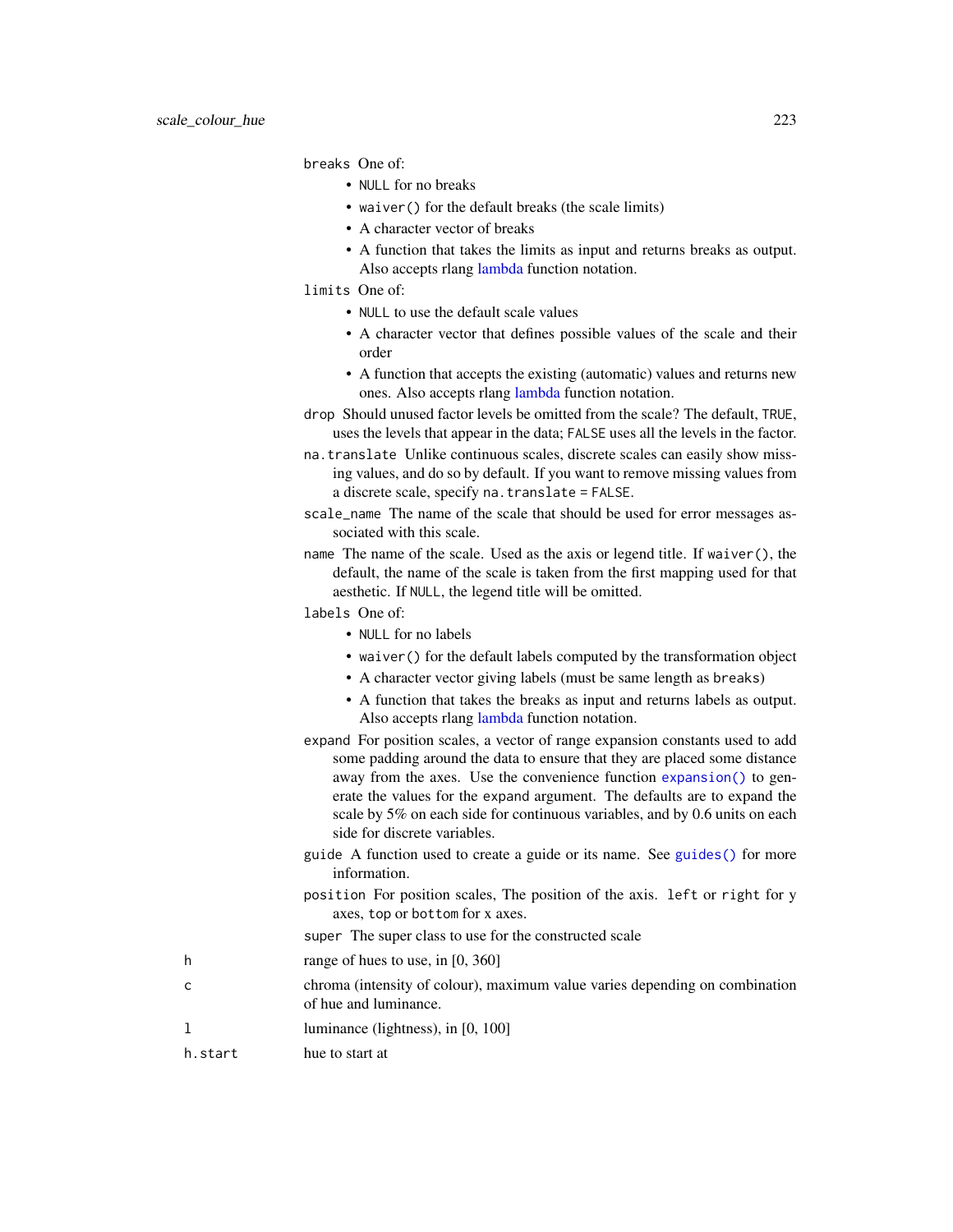| direction  | direction to travel around the colour wheel, $1 = \text{clockwise}, -1 = \text{counter-clockwise}$                                                                                                                                                                                     |
|------------|----------------------------------------------------------------------------------------------------------------------------------------------------------------------------------------------------------------------------------------------------------------------------------------|
| na.value   | Colour to use for missing values                                                                                                                                                                                                                                                       |
| aesthetics | Character string or vector of character strings listing the name(s) of the aes-<br>thetic(s) that this scale works with. This can be useful, for example, to ap-<br>ply colour settings to the colour and fill aesthetics at the same time, via<br>$a$ esthetics = c("colour","fill"). |

## See Also

```
Other colour scales: scale_alpha(), scale_colour_brewer(), scale_colour_continuous(),
scale_colour_gradient(), scale_colour_grey(), scale_colour_steps(), scale_colour_viridis_d()
```

```
dsamp <- diamonds[sample(nrow(diamonds), 1000), ]
(d <- ggplot(dsamp, aes(carat, price)) + geom_point(aes(colour = clarity)))
# Change scale label
d + scale_colour_hue()
d + scale_colour_hue("clarity")
d + scale_colour_hue(expression(clarity[beta]))
# Adjust luminosity and chroma
d + scale_{colour_{hue}(l = 40, c = 30)}d + scale\_colour\_hue(1 = 70, c = 30)d + scale_{colour_{hue}(l = 70, c = 150)}d + scale\_colour\_hue(1 = 80, c = 150)# Change range of hues used
d + scale\_colour\_hue(h = c(0, 90))d + scale\_colour\_hue(h = c(90, 180))d + scale_{colour_{he}(h = c(180, 270))d + scale_{colour_{he}(h = c(270, 360))# Vary opacity
# (only works with pdf, quartz and cairo devices)
d <- ggplot(dsamp, aes(carat, price, colour = clarity))
d + geom\_point(alpha = 0.9)d + geom\_point(alpha = 0.5)d + geom\_point(alpha = 0.2)# Colour of missing values is controlled with na.value:
miss <- factor(sample(c(NA, 1:5), nrow(mtcars), replace = TRUE))
ggplot(mtcars, aes(mpg, wt)) +
  geom_point(aes(colour = miss))
ggplot(mtcars, aes(mpg, wt)) +
  geom_point(aes(colour = miss)) +
  scale_colour_hue(na.value = "black")
```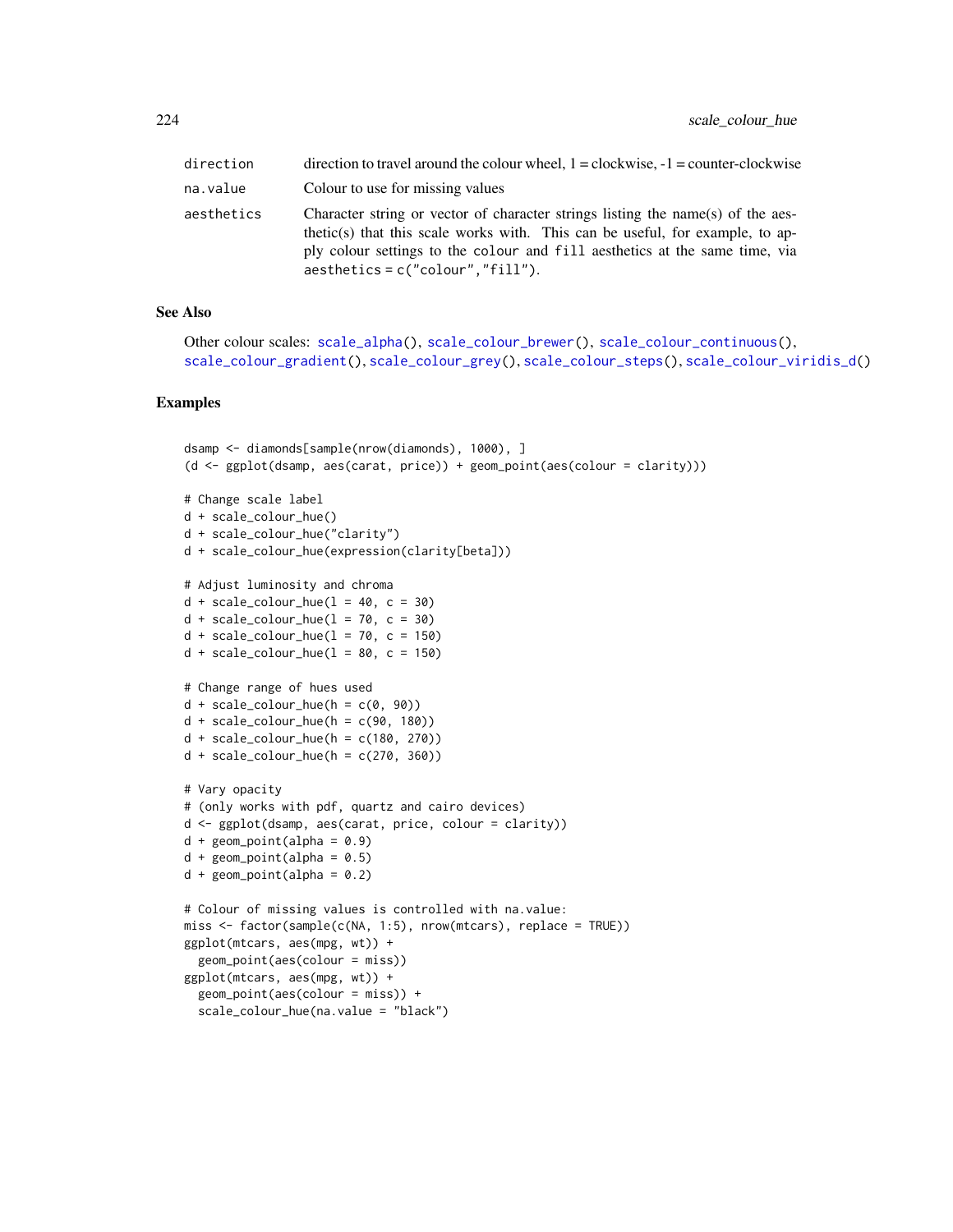<span id="page-224-0"></span>scale\_colour\_steps *Binned gradient colour scales*

#### Description

scale\_\*\_steps creates a two colour binned gradient (low-high), scale\_\*\_steps2 creates a diverging binned colour gradient (low-mid-high), and scale\_\*\_stepsn creates a n-colour binned gradient. These scales are binned variants of the [gradient scale](#page-214-1) family and works in the same way.

#### Usage

```
scale_colour_steps(
  ...,
 low = "#132B43".high = "#56B1F7",
  space = "Lab",na.value = "grey50",
 guide = "coloursteps",
 aesthetics = "colour"
\mathcal{L}scale_colour_steps2(
  ...,
 low = muted("red"),
 mid = "white".high = muted("blue"),
 midpoint = 0,
  space = "Lab",na.value = "grey50",
  guide = "coloursteps",
  aesthetics = "colour"
)
scale_colour_stepsn(
  ...,
 colours,
 values = NULL,
  space = "Lab",
 na.value = "grey50",
  guide = "coloursteps",
 aesthetics = "colour",
  colors
)
scale_fill_steps(
  ...,
 low = "#132B43",
```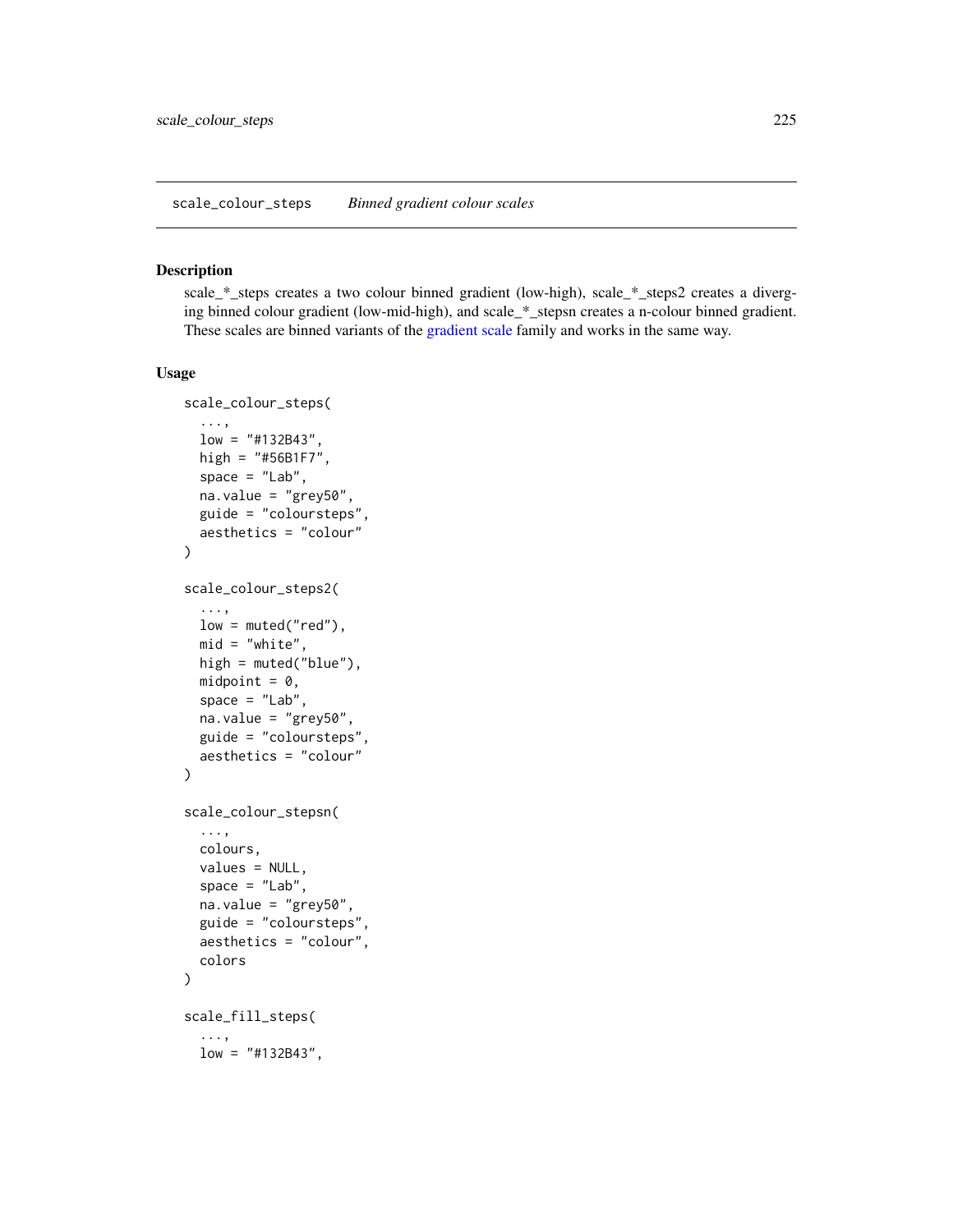```
high = "#56B1F7",
  space = "Lab",na.value = "grey50",
 guide = "coloursteps",
  aesthetics = "fill"
)
scale_fill_steps2(
  ...,
  low = muted("red"),
 mid = "white",high = muted("blue"),
 midpoint = 0,
  space = "Lab",na.value = "grey50",
  guide = "coloursteps",
  aesthetics = "fill"
)
scale_fill_stepsn(
  ...,
 colours,
 values = NULL,
  space = "Lab",na.value = "grey50",
  guide = "coloursteps",
  aesthetics = "fill",
  colors
)
```
#### Arguments

... Arguments passed on to [binned\\_scale](#page-0-0)

n.breaks The number of break points to create if breaks are not given directly.

- nice.breaks Logical. Should breaks be attempted placed at nice values instead of exactly evenly spaced between the limits. If TRUE (default) the scale will ask the transformation object to create breaks, and this may result in a different number of breaks than requested. Ignored if breaks are given explicitly.
- right Should values on the border between bins be part of the right (upper) bin?

show.limits should the limits of the scale appear as ticks

name The name of the scale. Used as the axis or legend title. If waiver(), the default, the name of the scale is taken from the first mapping used for that aesthetic. If NULL, the legend title will be omitted.

breaks One of:

- NULL for no breaks
- waiver() for the default breaks computed by the [transformation object](#page-0-0)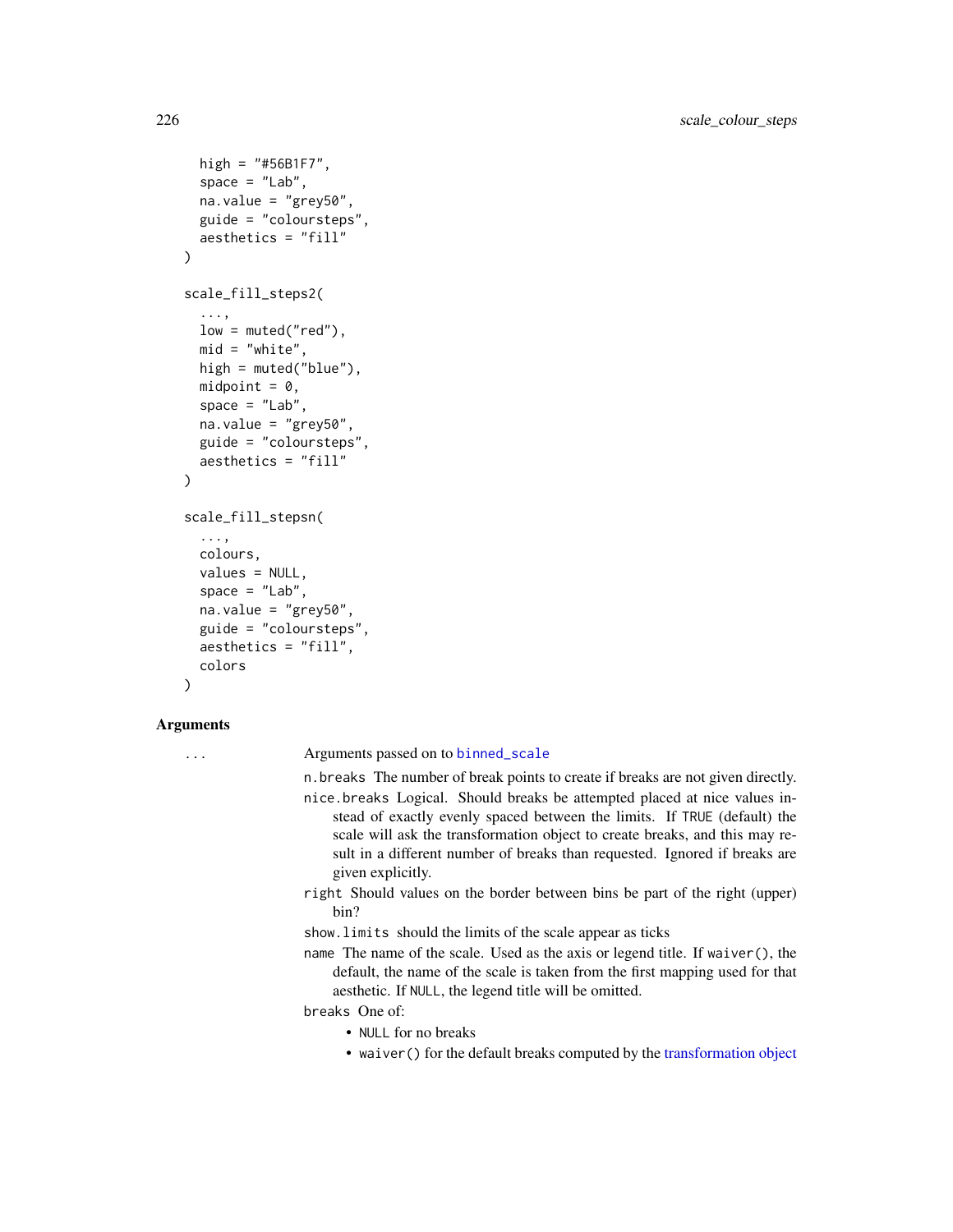- A numeric vector of positions
- A function that takes the limits as input and returns breaks as output (e.g., a function returned by [scales::extended\\_breaks\(\)](#page-0-0)). Also accepts rlang [lambda](#page-0-0) function notation.

labels One of:

- NULL for no labels
- waiver() for the default labels computed by the transformation object
- A character vector giving labels (must be same length as breaks)
- A function that takes the breaks as input and returns labels as output. Also accepts rlang [lambda](#page-0-0) function notation.

limits One of:

- NULL to use the default scale range
- A numeric vector of length two providing limits of the scale. Use NA to refer to the existing minimum or maximum
- A function that accepts the existing (automatic) limits and returns new limits. Also accepts rlang [lambda](#page-0-0) function notation. Note that setting limits on positional scales will remove data outside of the limits. If the purpose is to zoom, use the limit argument in the coordinate system (see [coord\\_cartesian\(\)](#page-33-0)).
- oob One of:
	- Function that handles limits outside of the scale limits (out of bounds). Also accepts rlang [lambda](#page-0-0) function notation.
	- The default ([scales::censor\(\)](#page-0-0)) replaces out of bounds values with NA.
	- [scales::squish\(\)](#page-0-0) for squishing out of bounds values into range.
	- [scales::squish\\_infinite\(\)](#page-0-0) for squishing infinite values into range.
- expand For position scales, a vector of range expansion constants used to add some padding around the data to ensure that they are placed some distance away from the axes. Use the convenience function [expansion\(\)](#page-47-0) to generate the values for the expand argument. The defaults are to expand the scale by 5% on each side for continuous variables, and by 0.6 units on each side for discrete variables.
- trans For continuous scales, the name of a transformation object or the object itself. Built-in transformations include "asn", "atanh", "boxcox", "date", "exp", "hms", "identity", "log", "log10", "log1p", "log2", "logit", "modulus", "probability", "probit", "pseudo\_log", "reciprocal", "reverse", "sqrt" and "time".

A transformation object bundles together a transform, its inverse, and methods for generating breaks and labels. Transformation objects are defined in the scales package, and are called <name>\_trans (e.g., [scales::boxcox\\_trans\(\)](#page-0-0)). You can create your own transformation with scales:: trans\_new().

position For position scales, The position of the axis. left or right for y axes, top or bottom for x axes.

super The super class to use for the constructed scale

low Colours for low and high ends of the gradient.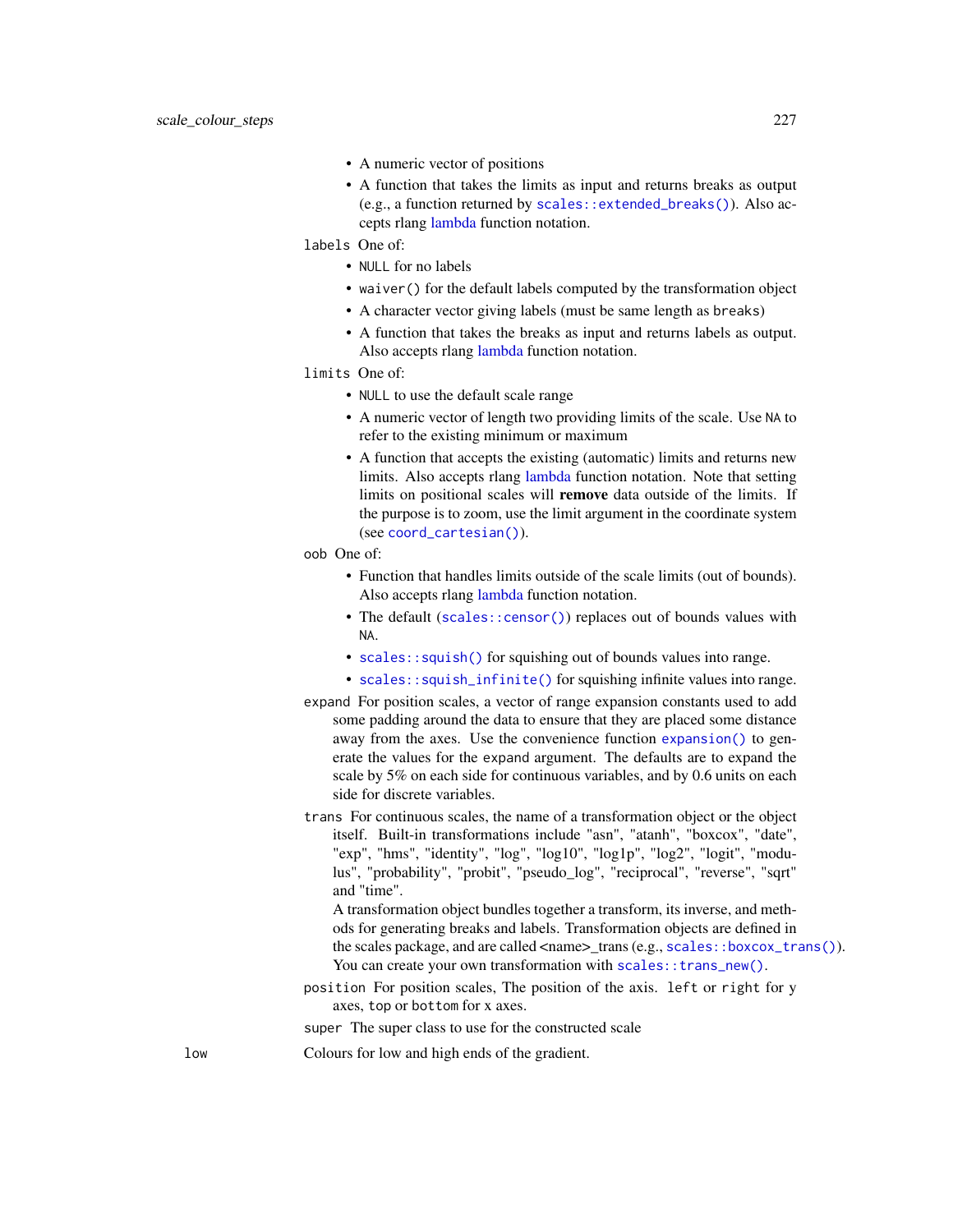| high       | Colours for low and high ends of the gradient.                                                                                                                                                                                                                                         |
|------------|----------------------------------------------------------------------------------------------------------------------------------------------------------------------------------------------------------------------------------------------------------------------------------------|
| space      | colour space in which to calculate gradient. Must be "Lab" - other values are<br>deprecated.                                                                                                                                                                                           |
| na.value   | Colour to use for missing values                                                                                                                                                                                                                                                       |
| guide      | Type of legend. Use "colourbar" for continuous colour bar, or "legend" for<br>discrete colour legend.                                                                                                                                                                                  |
| aesthetics | Character string or vector of character strings listing the name(s) of the aes-<br>thetic(s) that this scale works with. This can be useful, for example, to ap-<br>ply colour settings to the colour and fill aesthetics at the same time, via<br>$a$ esthetics = c("colour","fill"). |
| mid        | colour for mid point                                                                                                                                                                                                                                                                   |
| midpoint   | The midpoint (in data value) of the diverging scale. Defaults to 0.                                                                                                                                                                                                                    |
| colours    | Vector of colours to use for n-colour gradient.                                                                                                                                                                                                                                        |
| values     | if colours should not be evenly positioned along the gradient this vector gives<br>the position (between 0 and 1) for each colour in the colours vector. See<br>rescale() for a convenience function to map an arbitrary range to between<br>0 and 1.                                  |
| colors     | Vector of colours to use for n-colour gradient.                                                                                                                                                                                                                                        |

#### Details

Default colours are generated with **munsell** and  $mnsl$  (c("2.5PB 2/4", "2.5PB 7/10")). Generally, for continuous colour scales you want to keep hue constant, but vary chroma and luminance. The munsell package makes this easy to do using the Munsell colour system.

## See Also

[scales::seq\\_gradient\\_pal\(\)](#page-0-0) for details on underlying palette, [scale\\_colour\\_gradient\(\)](#page-214-1) for continuous scales without binning.

Other colour scales: [scale\\_alpha\(](#page-204-0)), [scale\\_colour\\_brewer\(](#page-207-0)), [scale\\_colour\\_continuous\(](#page-210-0)), [scale\\_colour\\_gradient\(](#page-214-1)), [scale\\_colour\\_grey\(](#page-219-0)), [scale\\_colour\\_hue\(](#page-221-0)), [scale\\_colour\\_viridis\\_d\(](#page-228-0))

```
df <- data.frame(
 x = runif(100),
 y = runif(100),
 z1 = rnorm(100)
\lambda# Use scale_colour_steps for a standard binned gradient
ggplot(df, aes(x, y)) +geom_point(aes(colour = z1)) +
  scale_colour_steps()
# Get a divergent binned scale with the *2 variant
ggplot(df, aes(x, y)) +
```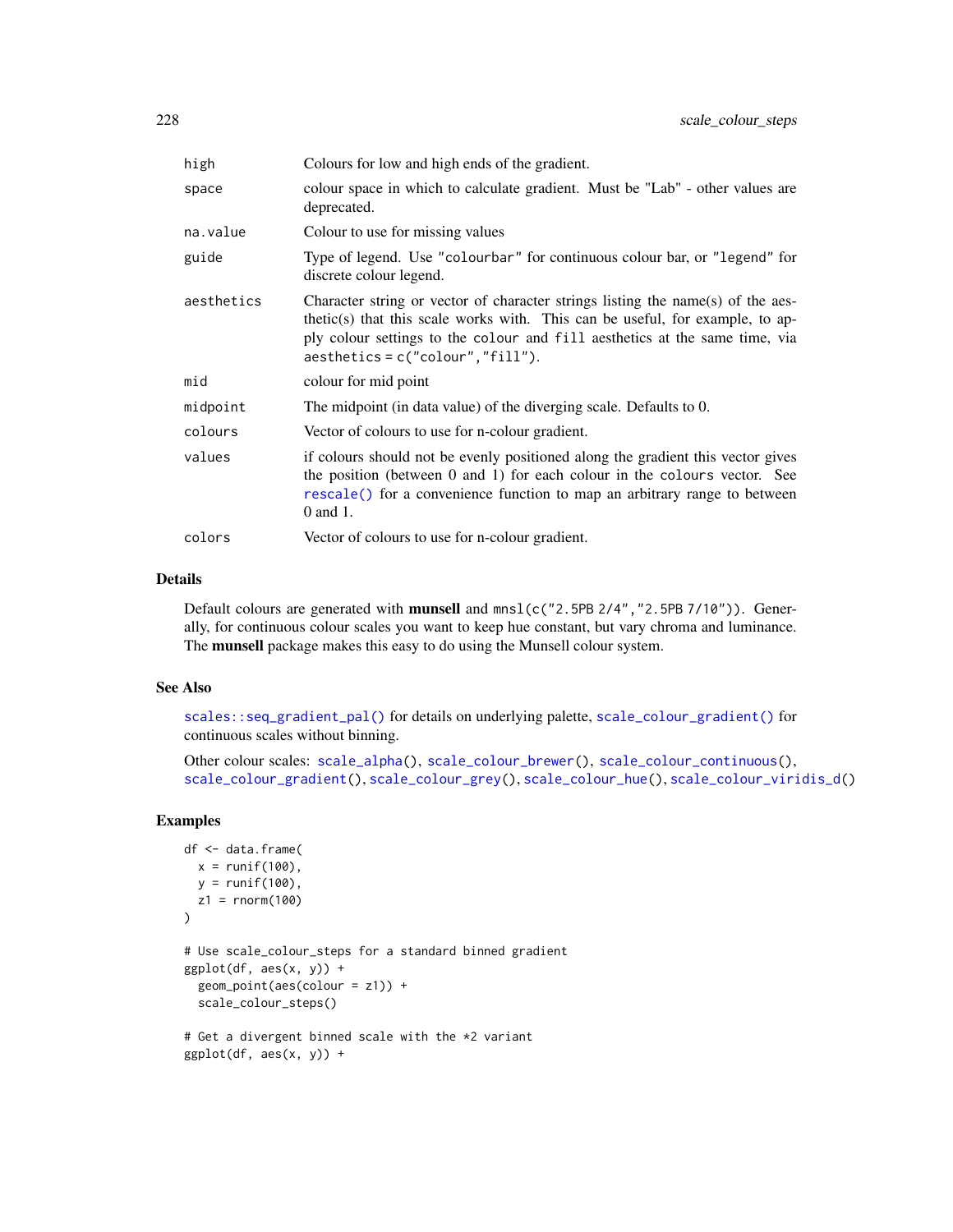```
geom_point(aes(colour = z1)) +
 scale_colour_steps2()
# Define your own colour ramp to extract binned colours from
ggplot(df, aes(x, y)) +geom_point(aes(colour = z1)) +
 scale_colour_stepsn(colours = terrain.colors(10))
```
<span id="page-228-0"></span>scale\_colour\_viridis\_d

*Viridis colour scales from viridisLite*

## Description

The viridis scales provide colour maps that are perceptually uniform in both colour and blackand-white. They are also designed to be perceived by viewers with common forms of colour blindness. See also <https://bids.github.io/colormap/>.

# Usage

```
scale_colour_viridis_d(
  ...,
 alpha = 1,
 begin = 0,
 end = 1,
 direction = 1,
 option = "D",
  aesthetics = "colour"
\lambdascale_fill_viridis_d(
  ...,
 alpha = 1,
 begin = \theta,
 end = 1,
 direction = 1,
 option = "D",aesthetics = "fill"
)
scale_colour_viridis_c(
  ...,
 alpha = 1,
 begin = 0,
  end = 1,
  direction = 1,
  option = "D",
```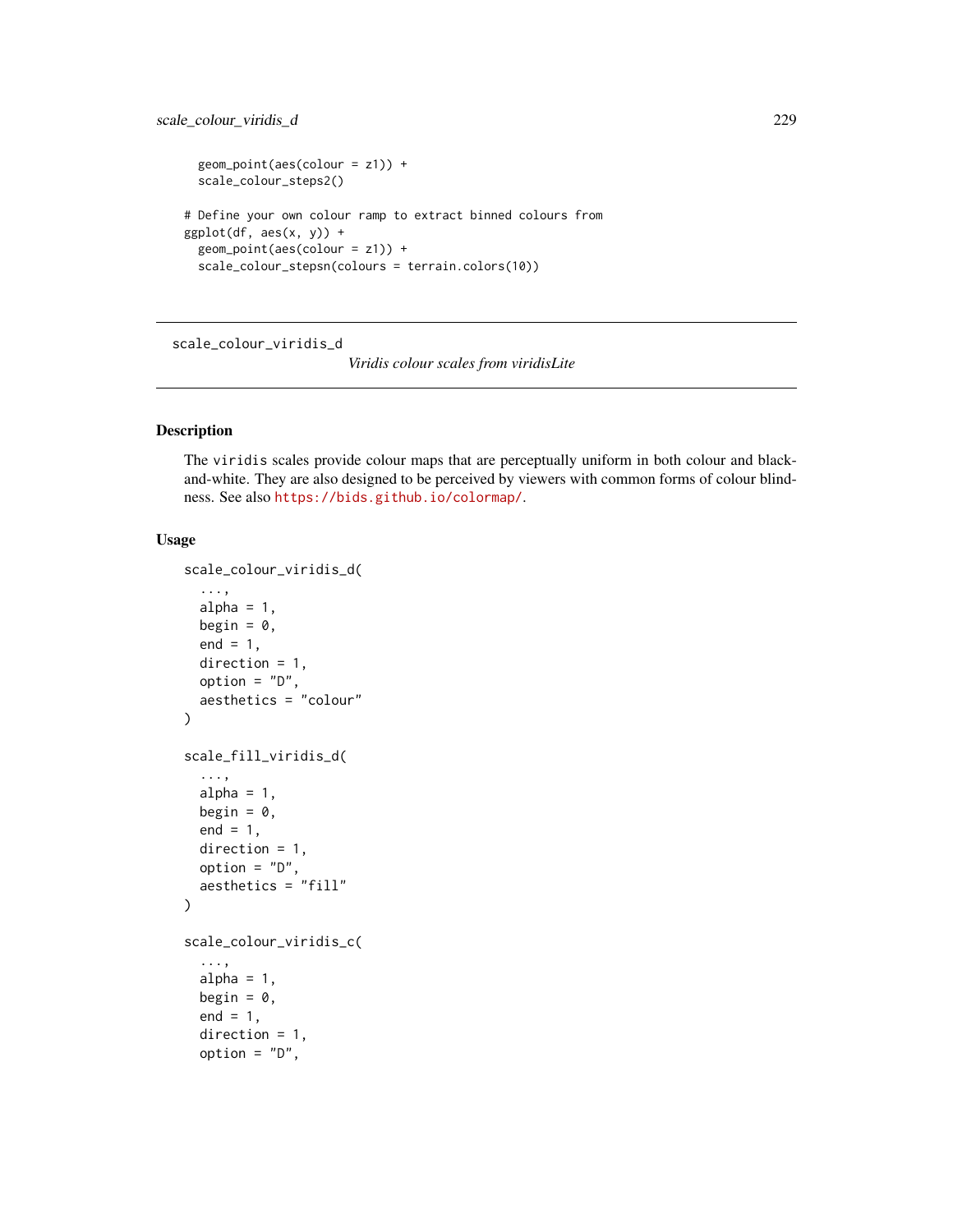```
values = NULL,
  space = "Lab",na.value = "grey50",
 guide = "colourbar",
  aesthetics = "colour"
\lambdascale_fill_viridis_c(
  ...,
  alpha = 1,
 begin = 0,
  end = 1,
 direction = 1,
  option = "D",values = NULL,
  space = "Lab",na.value = "grey50",
  guide = "colourbar",
  aesthetics = "fill"
\lambdascale_colour_viridis_b(
  ...,
  alpha = 1,
 begin = 0,
  end = 1,
  direction = 1,
  option = "D",values = NULL,
  space = "Lab",na.value = "grey50",
  guide = "coloursteps",
  aesthetics = "colour"
\lambdascale_fill_viridis_b(
  ...,
  alpha = 1,
 begin = 0,
  end = 1,
  direction = 1,
  option = "D",values = NULL,
  space = "Lab",na.value = "grey50",
  guide = "coloursteps",
  aesthetics = "fill"
\mathcal{L}
```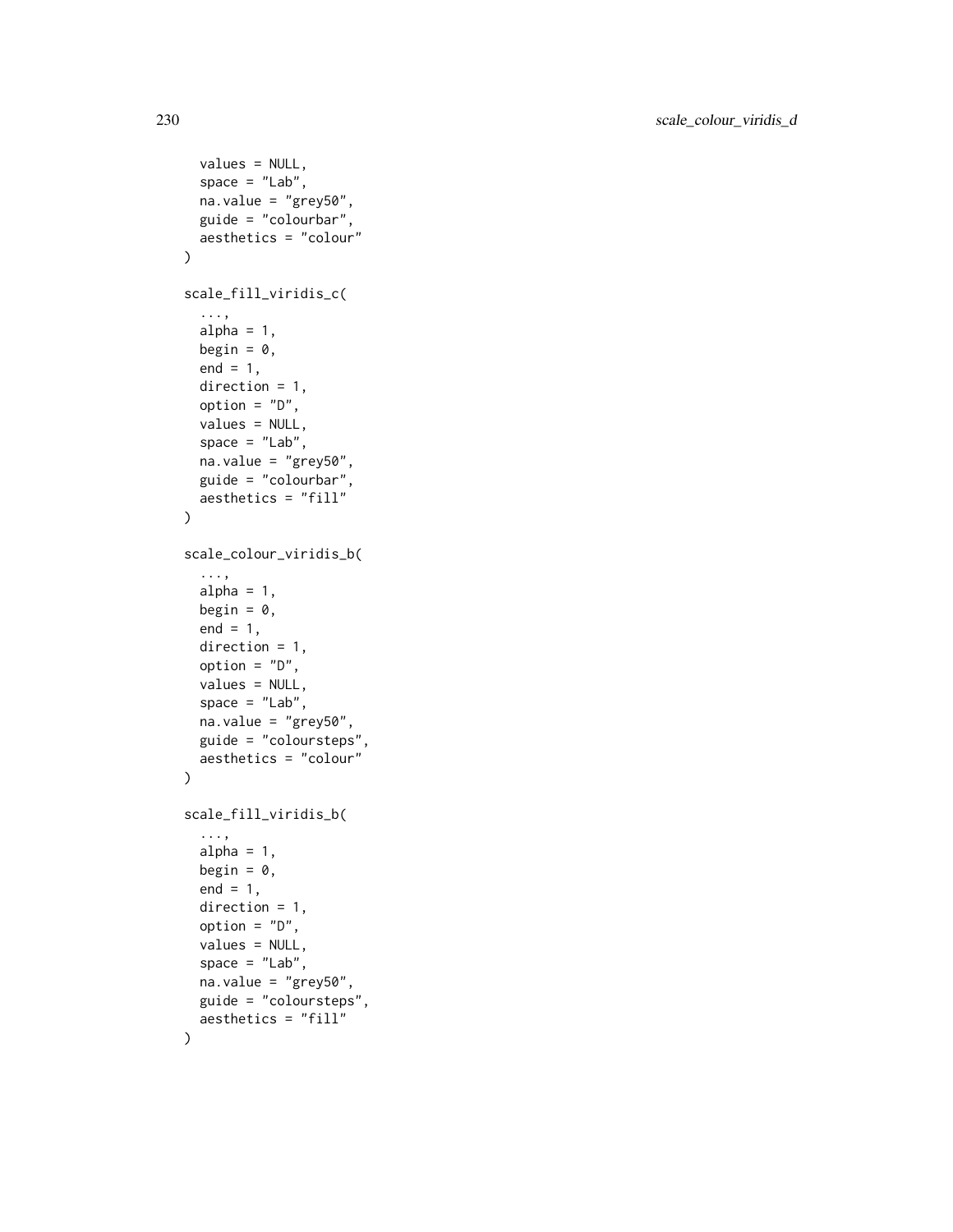## Arguments

| .          | Other arguments passed on to discrete_scale(), continuous_scale(), or<br>binned_scale to control name, limits, breaks, labels and so forth.                                                                                                                                             |
|------------|-----------------------------------------------------------------------------------------------------------------------------------------------------------------------------------------------------------------------------------------------------------------------------------------|
| alpha      | The alpha transparency, a number in $[0,1]$ , see argument alpha in hsv.                                                                                                                                                                                                                |
| begin      | The (corrected) hue in $[0,1]$ at which the viridis colormap begins.                                                                                                                                                                                                                    |
| end        | The (corrected) hue in $[0,1]$ at which the viridis colormap ends.                                                                                                                                                                                                                      |
| direction  | Sets the order of colors in the scale. If 1, the default, colors are ordered from<br>darkest to lightest. If -1, the order of colors is reversed.                                                                                                                                       |
| option     | A character string indicating the colormap option to use. Four options are avail-<br>able: "magma" (or "A"), "inferno" (or "B"), "plasma" (or "C"), "viridis" (or "D",<br>the default option) and "cividis" (or "E").                                                                   |
| aesthetics | Character string or vector of character strings listing the name(s) of the aes-<br>thetic(s) that this scale works with. This can be useful, for example, to ap-<br>ply colour settings to the colour and fill aesthetics at the same time, via<br>$a$ esthetics = c("colour", "fill"). |
| values     | if colours should not be evenly positioned along the gradient this vector gives<br>the position (between 0 and 1) for each colour in the colours vector. See<br>rescale() for a convenience function to map an arbitrary range to between<br>0 and 1.                                   |
| space      | colour space in which to calculate gradient. Must be "Lab" - other values are<br>deprecated.                                                                                                                                                                                            |
| na.value   | Missing values will be replaced with this value.                                                                                                                                                                                                                                        |
| guide      | A function used to create a guide or its name. See guides () for more informa-<br>tion.                                                                                                                                                                                                 |

#### See Also

Other colour scales: [scale\\_alpha\(](#page-204-0)), [scale\\_colour\\_brewer\(](#page-207-0)), [scale\\_colour\\_continuous\(](#page-210-0)), [scale\\_colour\\_gradient\(](#page-214-1)), [scale\\_colour\\_grey\(](#page-219-0)), [scale\\_colour\\_hue\(](#page-221-0)), [scale\\_colour\\_steps\(](#page-224-0))

```
# viridis is the default colour/fill scale for ordered factors
dsamp <- diamonds[sample(nrow(diamonds), 1000), ]
ggplot(dsamp, aes(carat, price)) +
  geom_point(aes(colour = clarity))
# Use viridis_d with discrete data
txsamp <- subset(txhousing, city %in%
  c("Houston", "Fort Worth", "San Antonio", "Dallas", "Austin"))
(d <- ggplot(data = txsamp, aes(x = sales, y = median)) +geom_point(aes(colour = city)))
d + scale_colour_viridis_d()
# Change scale label
d + scale_colour_viridis_d("City\nCenter")
```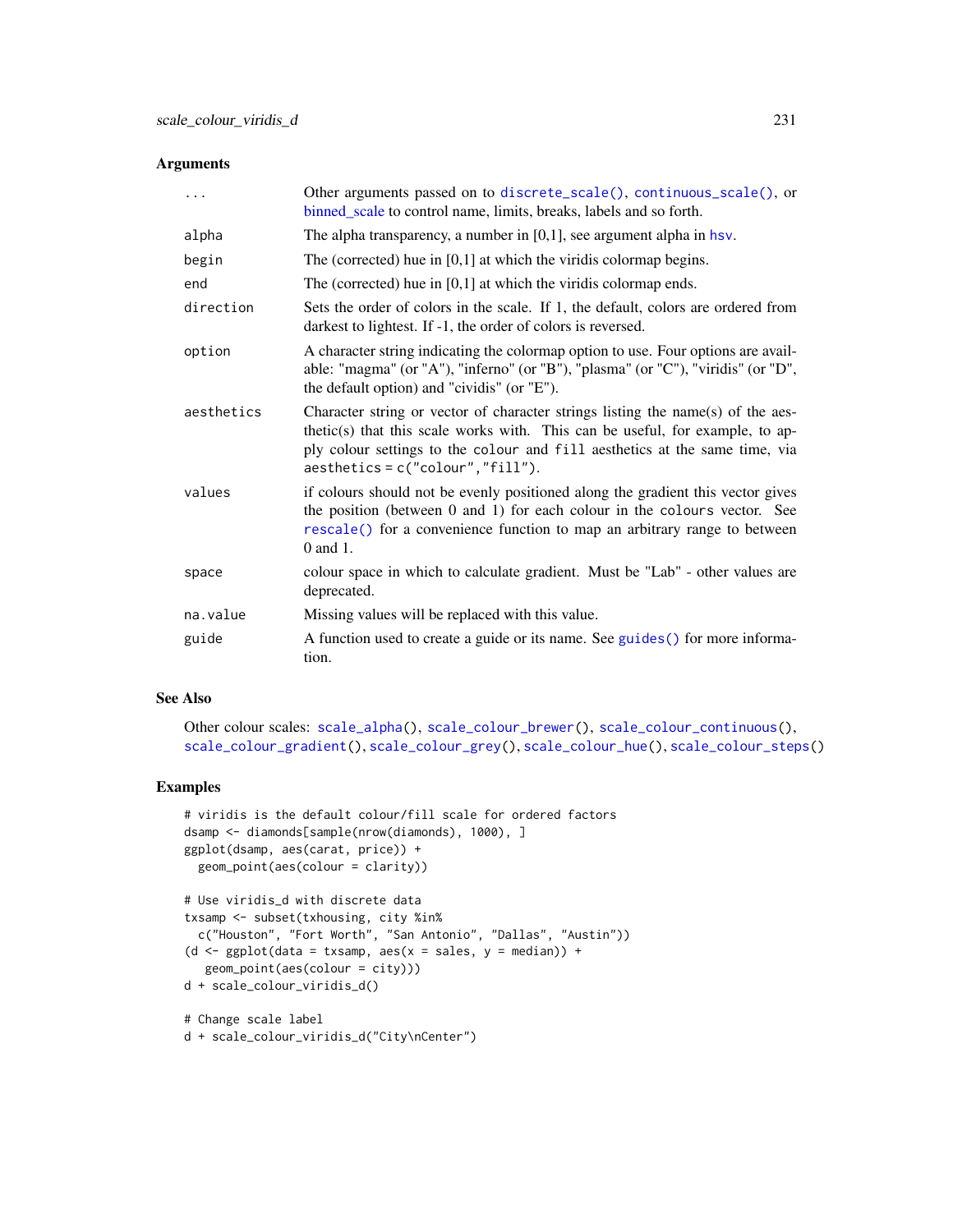```
# Select palette to use, see ?scales::viridis_pal for more details
d + scale_colour_viridis_d(option = "plasma")
d + scale_colour_viridis_d(option = "inferno")
# scale_fill_viridis_d works just the same as
# scale_colour_viridis_d but for fill colours
p \leftarrow \text{ggplot}(txsamp, aes(x = median, fill = city)) +geom_histogram(position = "dodge", binwidth = 15000)
p + scale_fill_viridis_d()
# the order of colour can be reversed
p + scale_fill_viridis_d(direction = -1)
# Use viridis_c with continous data
(v <- ggplot(faithfuld) +
  geom_tile(aes(waiting, eruptions, fill = density)))
v + scale_fill_viridis_c()
v + scale_fill_viridis_c(option = "plasma")
# Use viridis_b to bin continuous data before mapping
v + scale_fill_viridis_b()
```
scale\_continuous *Position scales for continuous data (x & y)*

## <span id="page-231-0"></span>Description

scale\_x\_continuous() and scale\_y\_continuous() are the default scales for continuous x and y aesthetics. There are three variants that set the trans argument for commonly used transformations: scale\_\*\_log10(), scale\_\*\_sqrt() and scale\_\*\_reverse().

## Usage

```
scale_x_continuous(
 name = waire(),breaks = waiver(),
 minor_breaks = waiver(),n.breaks = NULL,
 labels = waitver(),
 limits = NULL,
 expand = waire(),oob = censor,
 na.value = NA_real_,
  trans = "identity",
 guide = waire(),
 position = "bottom",
 sec. axis = waire())
```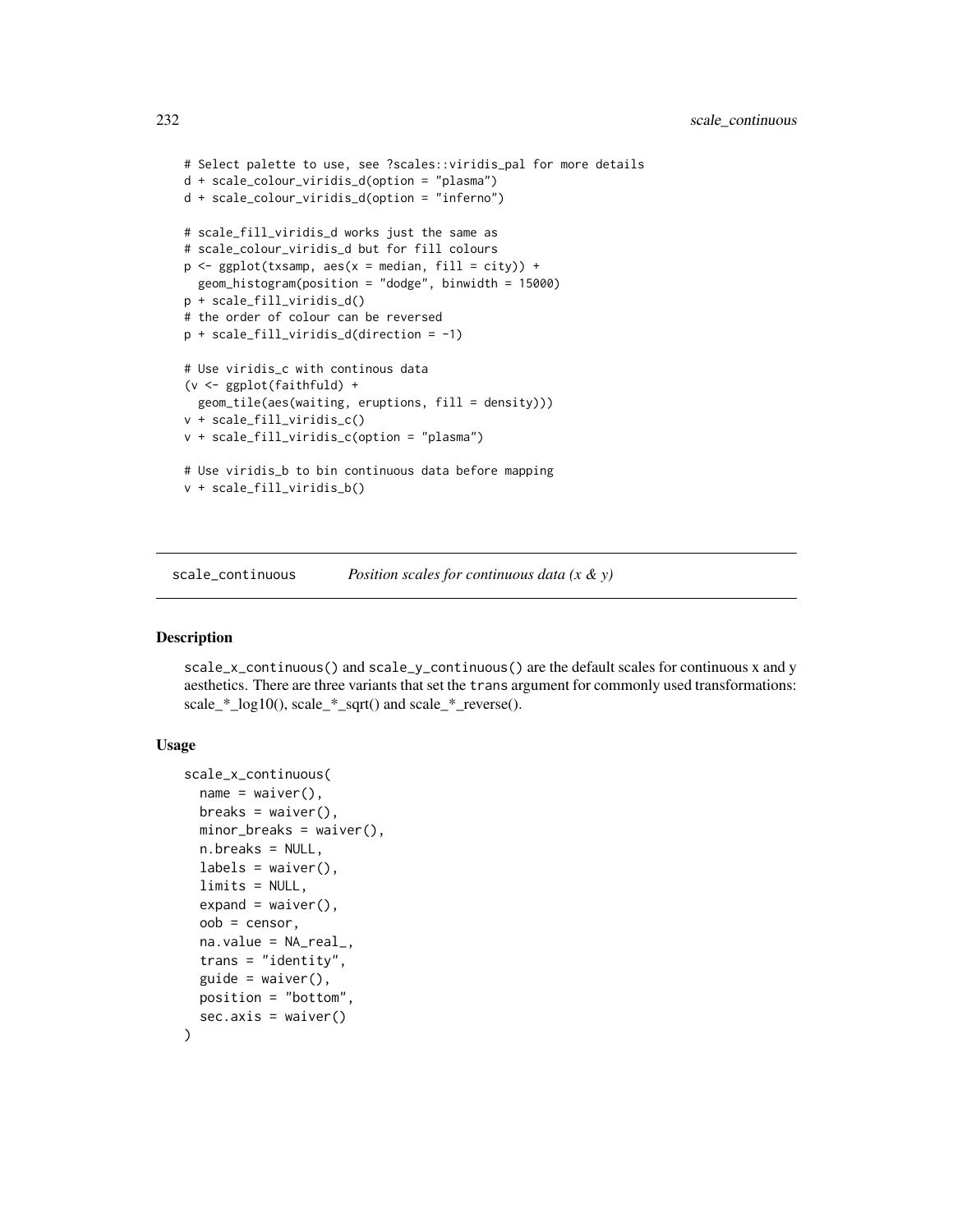```
scale_y_continuous(
 name = waire(),breaks = waiver(),
 minor_breaks = waiver(),
 n.breaks = NULL,
 labels = waire(),
 limits = NULL,
 expand = waire(),
 oob = censor,
 na.value = NA_real_,
  trans = "identity",
  guide = \text{waiver}(),position = "left",
 sec.axis = waiver()
)
scale_x_log10(...)
scale_y_log10(...)
scale_x_reverse(...)
scale_y_reverse(...)
scale_x_sqrt(...)
```
scale\_y\_sqrt(...)

## Arguments

| name         | The name of the scale. Used as the axis or legend title. If $\text{waiver}()$ , the default,<br>the name of the scale is taken from the first mapping used for that aesthetic. If<br>NULL, the legend title will be omitted.                                                                                                            |
|--------------|-----------------------------------------------------------------------------------------------------------------------------------------------------------------------------------------------------------------------------------------------------------------------------------------------------------------------------------------|
| breaks       | One of:<br>• NULL for no breaks<br>• waiver () for the default breaks computed by the transformation object<br>• A numeric vector of positions<br>• A function that takes the limits as input and returns breaks as output (e.g.,<br>a function returned by scales::extended_breaks()). Also accepts rlang<br>lambda function notation. |
| minor_breaks | One of:<br>• NULL for no minor breaks                                                                                                                                                                                                                                                                                                   |
|              | • waiver() for the default breaks (one minor break between each major<br>break)<br>• A numeric vector of positions<br>• A function that given the limits returns a vector of minor breaks. Also<br>accepts rlang lambda function notation.                                                                                              |
|              |                                                                                                                                                                                                                                                                                                                                         |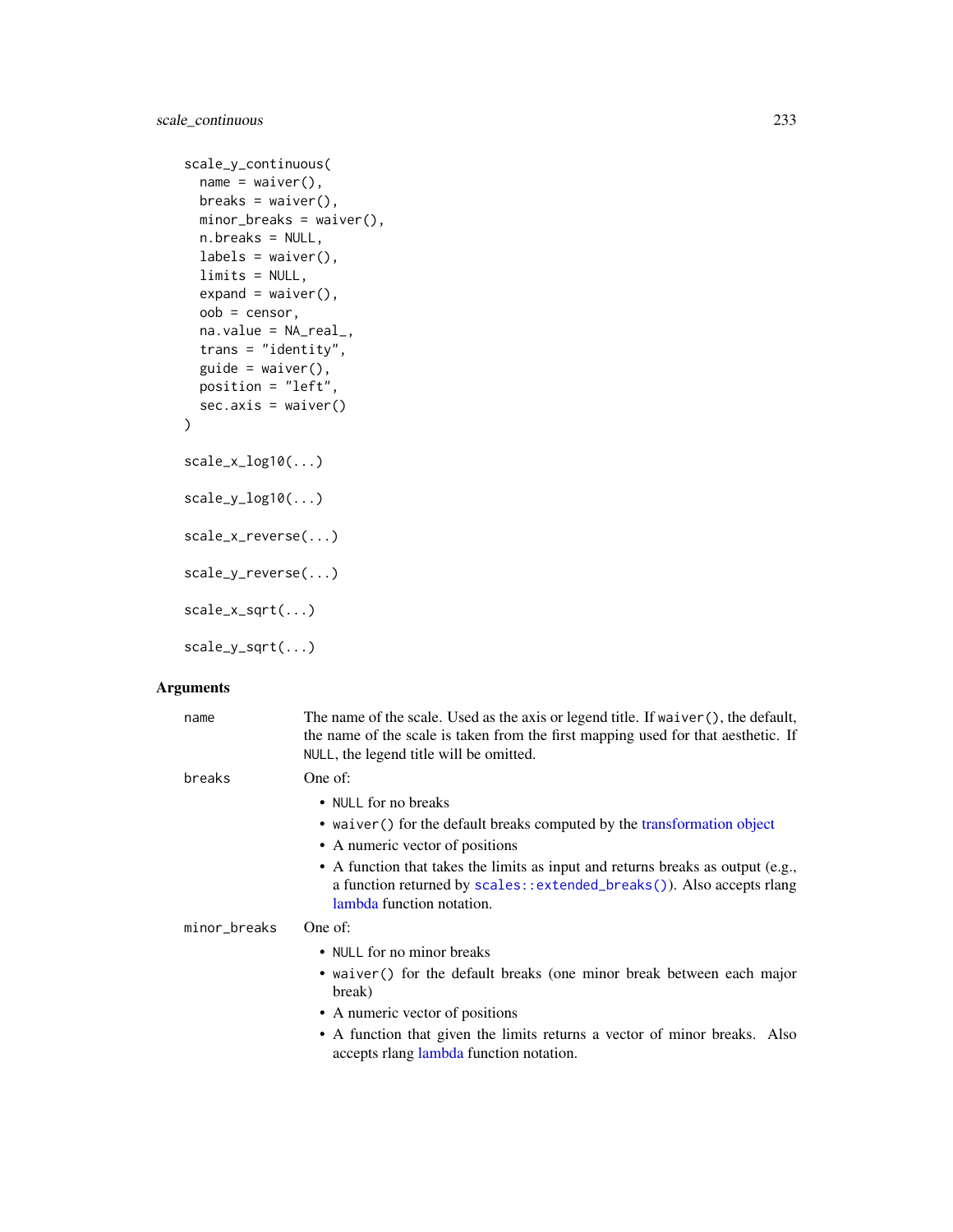| n.breaks | An integer guiding the number of major breaks. The algorithm may choose a<br>slightly different number to ensure nice break labels. Will only have an effect if<br>breaks = waiver(). Use NULL to use the default number of breaks given by the<br>transformation.                                                                                                                                                                                                                                     |
|----------|--------------------------------------------------------------------------------------------------------------------------------------------------------------------------------------------------------------------------------------------------------------------------------------------------------------------------------------------------------------------------------------------------------------------------------------------------------------------------------------------------------|
| labels   | One of:                                                                                                                                                                                                                                                                                                                                                                                                                                                                                                |
|          | • NULL for no labels                                                                                                                                                                                                                                                                                                                                                                                                                                                                                   |
|          | • waiver () for the default labels computed by the transformation object                                                                                                                                                                                                                                                                                                                                                                                                                               |
|          | • A character vector giving labels (must be same length as breaks)                                                                                                                                                                                                                                                                                                                                                                                                                                     |
|          | • A function that takes the breaks as input and returns labels as output. Also<br>accepts rlang lambda function notation.                                                                                                                                                                                                                                                                                                                                                                              |
| limits   | One of:                                                                                                                                                                                                                                                                                                                                                                                                                                                                                                |
|          | • NULL to use the default scale range                                                                                                                                                                                                                                                                                                                                                                                                                                                                  |
|          | • A numeric vector of length two providing limits of the scale. Use NA to<br>refer to the existing minimum or maximum                                                                                                                                                                                                                                                                                                                                                                                  |
|          | • A function that accepts the existing (automatic) limits and returns new<br>limits. Also accepts rlang lambda function notation. Note that setting<br>limits on positional scales will remove data outside of the limits. If the<br>purpose is to zoom, use the limit argument in the coordinate system (see<br>coord_cartesian()).                                                                                                                                                                   |
| expand   | For position scales, a vector of range expansion constants used to add some<br>padding around the data to ensure that they are placed some distance away from<br>the axes. Use the convenience function expansion () to generate the values for<br>the expand argument. The defaults are to expand the scale by 5% on each side<br>for continuous variables, and by 0.6 units on each side for discrete variables.                                                                                     |
| oob      | One of:                                                                                                                                                                                                                                                                                                                                                                                                                                                                                                |
|          | • Function that handles limits outside of the scale limits (out of bounds). Also<br>accepts rlang lambda function notation.<br>• The default (scales:: censor()) replaces out of bounds values with NA.<br>• scales::squish() for squishing out of bounds values into range.<br>• scales::squish_infinite() for squishing infinite values into range.                                                                                                                                                  |
| na.value | Missing values will be replaced with this value.                                                                                                                                                                                                                                                                                                                                                                                                                                                       |
|          |                                                                                                                                                                                                                                                                                                                                                                                                                                                                                                        |
| trans    | For continuous scales, the name of a transformation object or the object itself.<br>Built-in transformations include "asn", "atanh", "boxcox", "date", "exp", "hms",<br>"identity", "log", "log10", "log1p", "log2", "logit", "modulus", "probability",<br>"probit", "pseudo_log", "reciprocal", "reverse", "sqrt" and "time".<br>A transformation object bundles together a transform, its inverse, and methods<br>for generating breaks and labels. Transformation objects are defined in the scales |
|          | package, and are called <name>_trans (e.g., scales::boxcox_trans()). You<br/>can create your own transformation with scales: : trans_new().</name>                                                                                                                                                                                                                                                                                                                                                     |
| guide    | A function used to create a guide or its name. See guides () for more informa-<br>tion.                                                                                                                                                                                                                                                                                                                                                                                                                |
| position | For position scales, The position of the axis. 1eft or right for y axes, top or<br>bottom for x axes.                                                                                                                                                                                                                                                                                                                                                                                                  |
| sec.axis | sec_axis() is used to specify a secondary axis.                                                                                                                                                                                                                                                                                                                                                                                                                                                        |
| .        | Other arguments passed on to scale_(xly)_continuous()                                                                                                                                                                                                                                                                                                                                                                                                                                                  |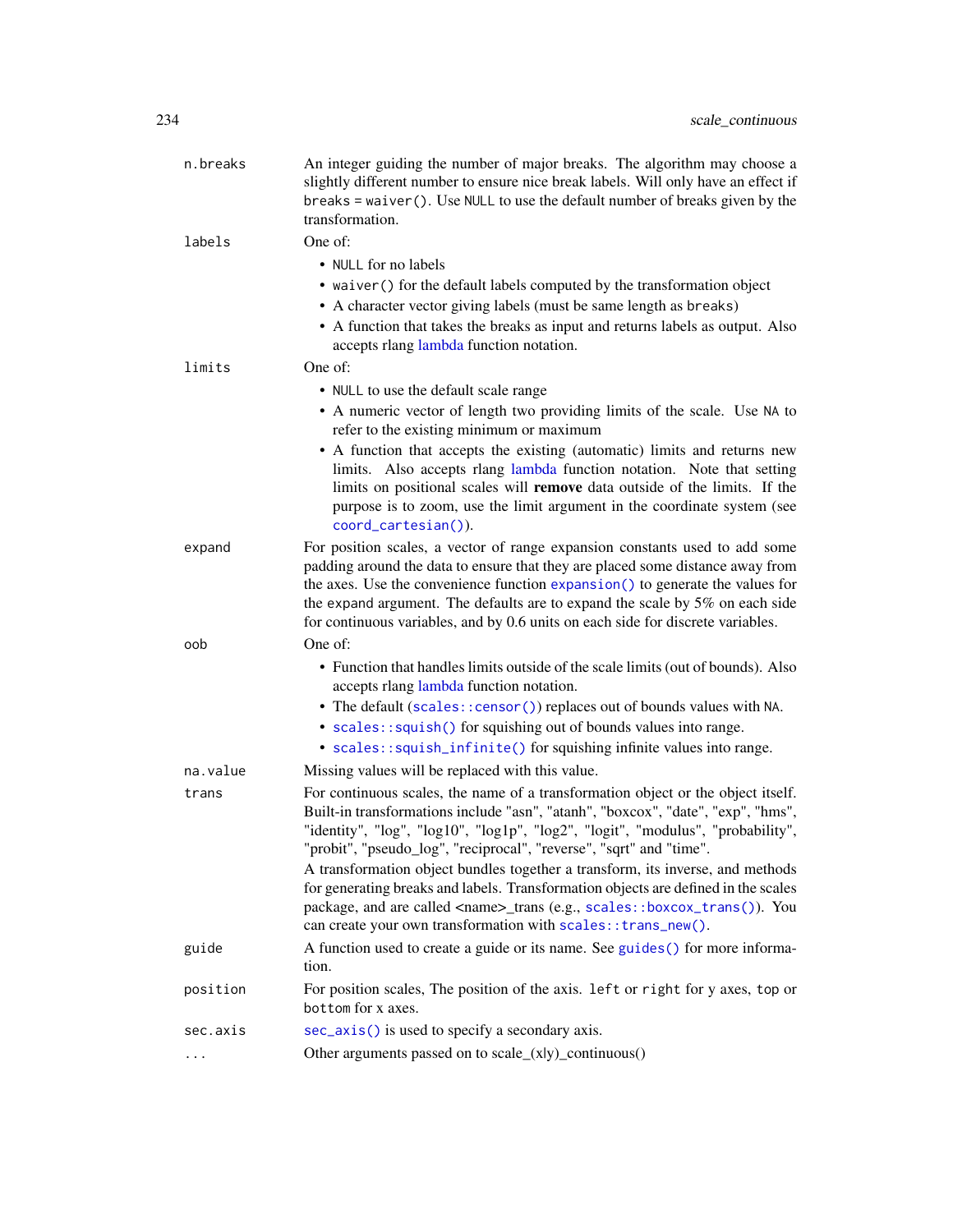# Details

For simple manipulation of labels and limits, you may wish to use  $\text{labs}()$  and  $\text{lims}()$  instead.

## See Also

Other position scales: [scale\\_x\\_binned\(](#page-205-0)), [scale\\_x\\_date\(](#page-235-0)), [scale\\_x\\_discrete\(](#page-250-0))

```
p1 <- ggplot(mpg, aes(displ, hwy)) +
  geom_point()
p1
# Manipulating the default position scales lets you:
# * change the axis labels
p1 +
  scale_x_continuous("Engine displacement (L)") +
  scale_y_continuous("Highway MPG")
# You can also use the short-cut labs().
# Use NULL to suppress axis labels
p1 + \text{ labs}(x = \text{NULL}, y = \text{NULL})# * modify the axis limits
p1 + scale_x_continuous(limits = c(2, 6))p1 + scale_x_continuous(limits = c(0, 10))
# you can also use the short hand functions `xlim()` and `ylim()`
p1 + xlim(2, 6)# * choose where the ticks appear
p1 + scale_x_{continuous(breaks = c(2, 4, 6))# * choose your own labels
p1 + scale_x_continuous(
  breaks = c(2, 4, 6),label = c("two", "four", "six"))
# Typically you'll pass a function to the `labels` argument.
# Some common formats are built into the scales package:
df <- data.frame(
  x = rnorm(10) * 100000,
  y = seq(0, 1, length.out = 10))
p2 \leq - ggplot(df, aes(x, y)) + geom_point()
p2 + scale_y_continuous(labels = scales::percent)
p2 + scale_y_continuous(labels = scales::dollar)
p2 + scale_x_continuous(labels = scales::comma)
# You can also override the default linear mapping by using a
```
<sup>#</sup> transformation. There are three shortcuts: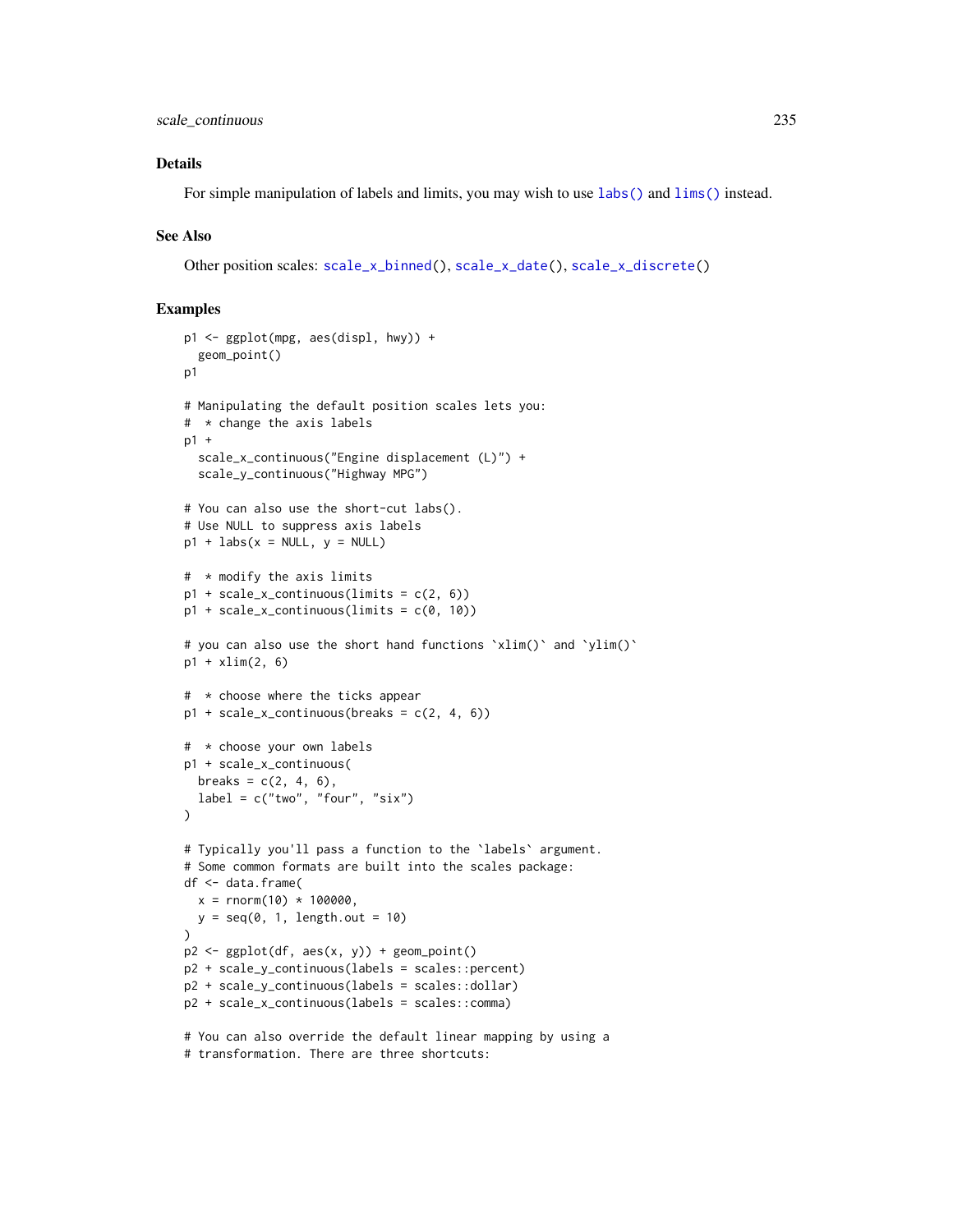```
p1 + scale_y_log10()
p1 + scale_y_sqrt()
p1 + scale_y_reverse()
# Or you can supply a transformation in the `trans` argument:
p1 + scale_y_continuous(trans = scales::reciprocal_trans())
# You can also create your own. See ?scales::trans_new
```
scale\_date *Position scales for date/time data*

## <span id="page-235-0"></span>Description

These are the default scales for the three date/time class. These will usually be added automatically. To override manually, use scale\_\*\_date for dates (class Date), scale\_\*\_datetime for datetimes (class POSIXct), and scale\_\*\_time for times (class hms).

## Usage

```
scale_x_date(
  name = waiver(),
  breaks = waiver(),
  date_breaks = waiver(),
  labels = waitver(),
  date_labels = waiver(),
 minor_breaks = waiver(),
  date_minor_breaks = waiver(),
  limits = NULL,
  expand = waire(),
  oob = censor,
  guide = waiver(),
 position = "bottom",
  sec. axis = waire())
scale_y_date(
  name = waire(),
 breaks = waiver(),
  date_breaks = waiver(),
  labels = \text{waiver}(),date\_labels = waire(),
 minor_breaks = waiver(),
  date_minor_breaks = waiver(),
  limits = NULL,
  expand = waire(),
  oob = censor,
```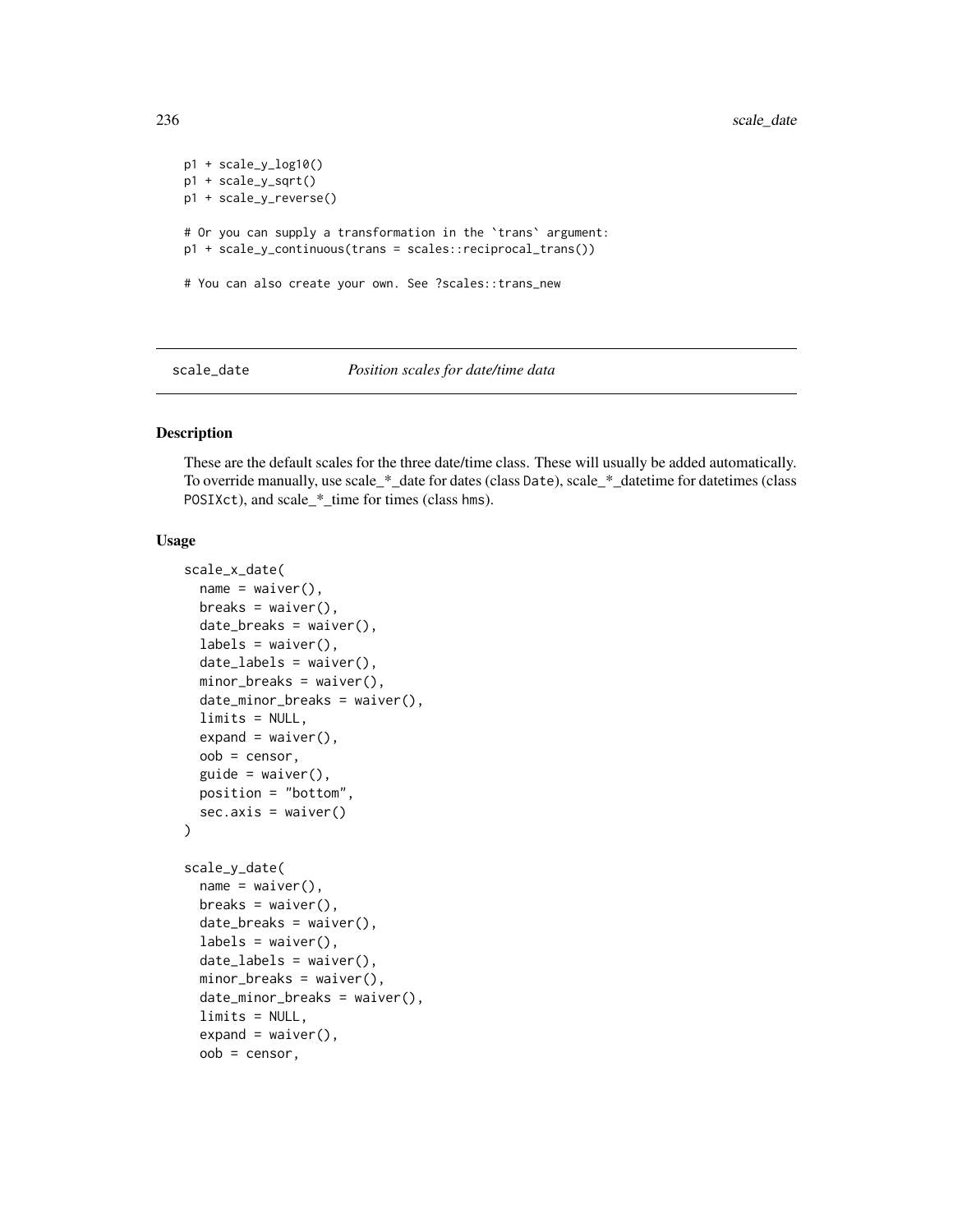```
guide = \text{waiver}(),position = "left",
  sec. axis = waiver()\lambdascale_x_datetime(
 name = waire(),breaks = waiver(),
 date_breaks = waiver(),labels = \text{waiver}(),date_labels = waiver(),
 minor_breaks = waiver(),
  date_minor_breaks = waiver(),
  timezone = NULL,
 limits = NULL,
  expand = waire(),
 oob = censor,
  guide = waire(),
 position = "bottom",
 sec. axis = <math>wdiver()</math>\lambdascale_y_datetime(
 name = waire(),breaks = waiver(),
 date_breaks = waiver(),labels = \text{waiver}(),date_labels = waiver(),
 minor_breaks = waiver(),
 date_minor_breaks = waiver(),
  timezone = NULL,
 limits = NULL,
  expand = waire(),
 oob = censor,
  guide = waire(),
 position = "left",
 sec. axis = waiver()\mathcal{L}scale_x_time(
 name = waire(),breaks = waiver(),
 minor_breaks = waiver(),
  labels = \text{waiver}(),limits = NULL,
  expand = waire(),
  oob = censor,
```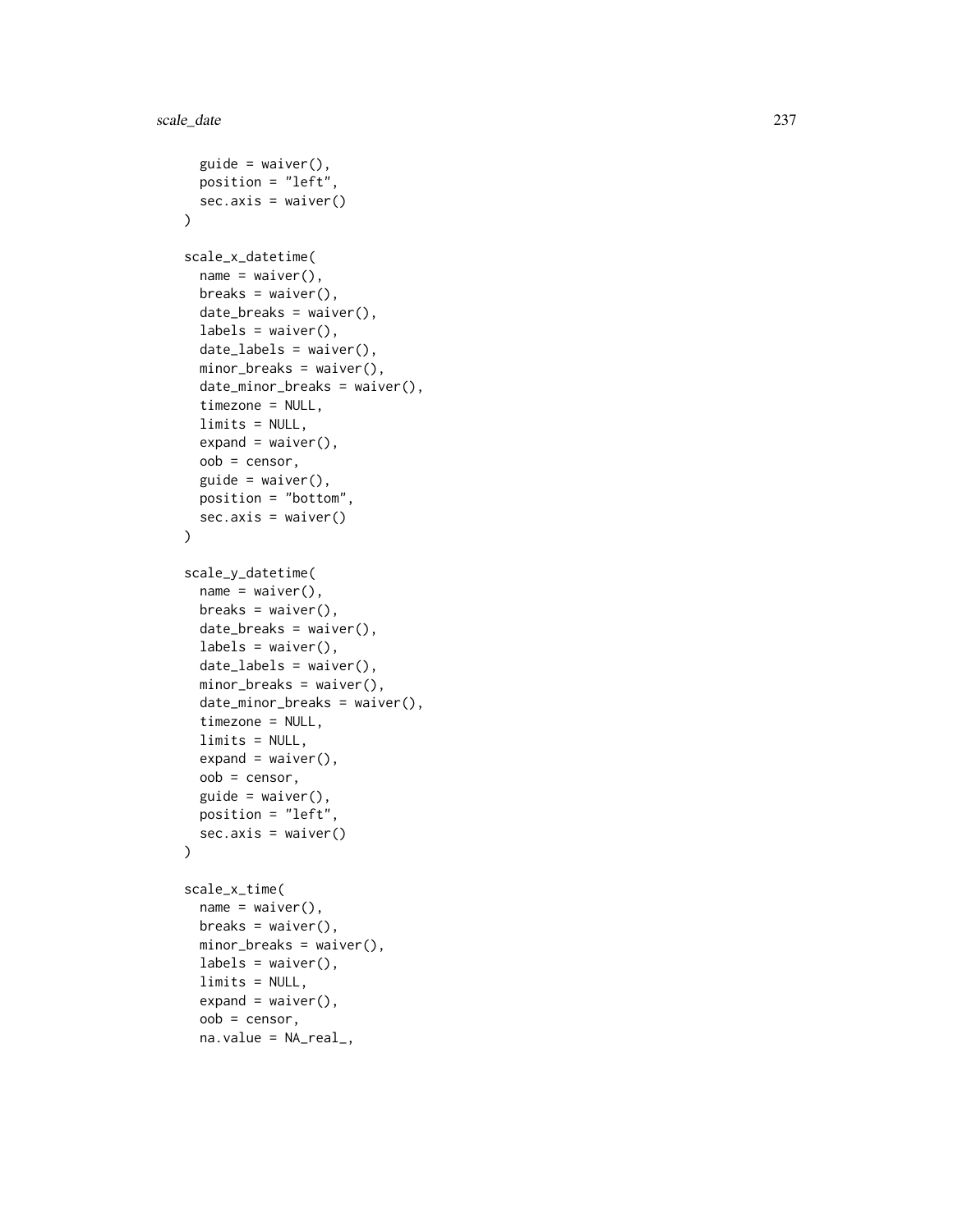```
guide = waiver(),
 position = "bottom",
 sec.axis = waiver()
\mathcal{L}scale_y_time(
 name = waire(),breaks = waiver(),minor_breaks = waiver(),
 labels = \text{waiver}(),limits = NULL,
 expand = waire(),
 oob = censor,
 na.value = NA_real_,
 guide = \text{waiver}(),position = "left",
 sec.axis = waiver()
\mathcal{L}
```
# Arguments

| name         | The name of the scale. Used as the axis or legend title. If waiver (), the default,<br>the name of the scale is taken from the first mapping used for that aesthetic. If<br>NULL, the legend title will be omitted. |
|--------------|---------------------------------------------------------------------------------------------------------------------------------------------------------------------------------------------------------------------|
| breaks       | One of:                                                                                                                                                                                                             |
|              | • NULL for no breaks<br>• waiver () for the breaks specified by date_breaks<br>• A Date/POSIXct vector giving positions of breaks<br>• A function that takes the limits as input and returns breaks as output       |
| date_breaks  | A string giving the distance between breaks like "2 weeks", or "10 years". If<br>both breaks and date_breaks are specified, date_breaks wins.                                                                       |
| labels       | One of:                                                                                                                                                                                                             |
|              | • NULL for no labels                                                                                                                                                                                                |
|              | • waiver () for the default labels computed by the transformation object                                                                                                                                            |
|              | • A character vector giving labels (must be same length as breaks)                                                                                                                                                  |
|              | • A function that takes the breaks as input and returns labels as output. Also<br>accepts rlang lambda function notation.                                                                                           |
| date_labels  | A string giving the formatting specification for the labels. Codes are defined<br>in strftime(). If both labels and date_labels are specified, date_labels<br>wins.                                                 |
| minor_breaks | One of:                                                                                                                                                                                                             |
|              | • NULL for no breaks                                                                                                                                                                                                |
|              | • waiver() for the breaks specified by date_minor_breaks                                                                                                                                                            |
|              | • A Date/POSIXct vector giving positions of minor breaks                                                                                                                                                            |
|              | • A function that takes the limits as input and returns minor breaks as output                                                                                                                                      |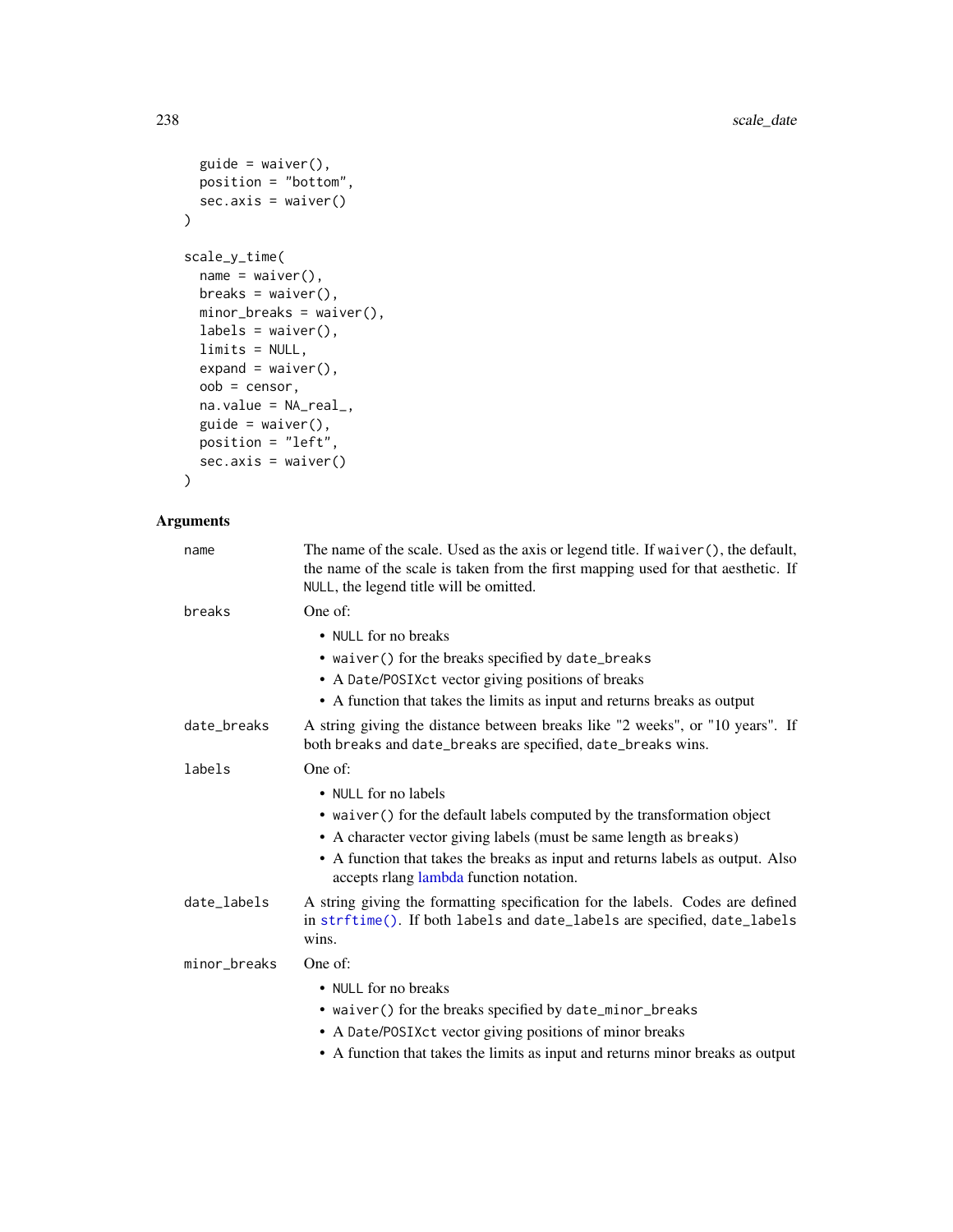| date_minor_breaks |                                                                                                                                                                                                                                                                                                                                                                                                                   |
|-------------------|-------------------------------------------------------------------------------------------------------------------------------------------------------------------------------------------------------------------------------------------------------------------------------------------------------------------------------------------------------------------------------------------------------------------|
|                   | A string giving the distance between minor breaks like "2 weeks", or "10 years".<br>If both minor_breaks and date_minor_breaks are specified, date_minor_breaks<br>wins.                                                                                                                                                                                                                                          |
| limits            | One of:                                                                                                                                                                                                                                                                                                                                                                                                           |
|                   | • NULL to use the default scale range                                                                                                                                                                                                                                                                                                                                                                             |
|                   | • A numeric vector of length two providing limits of the scale. Use NA to<br>refer to the existing minimum or maximum                                                                                                                                                                                                                                                                                             |
|                   | • A function that accepts the existing (automatic) limits and returns new<br>limits. Also accepts rlang lambda function notation. Note that setting<br>limits on positional scales will remove data outside of the limits. If the<br>purpose is to zoom, use the limit argument in the coordinate system (see<br>coord_cartesian()).                                                                              |
| expand            | For position scales, a vector of range expansion constants used to add some<br>padding around the data to ensure that they are placed some distance away from<br>the axes. Use the convenience function expansion() to generate the values for<br>the expand argument. The defaults are to expand the scale by 5% on each side<br>for continuous variables, and by 0.6 units on each side for discrete variables. |
| oob               | One of:                                                                                                                                                                                                                                                                                                                                                                                                           |
|                   | • Function that handles limits outside of the scale limits (out of bounds). Also<br>accepts rlang lambda function notation.                                                                                                                                                                                                                                                                                       |
|                   | • The default (scales:: censor()) replaces out of bounds values with NA.<br>• scales::squish() for squishing out of bounds values into range.                                                                                                                                                                                                                                                                     |
|                   | • scales::squish_infinite() for squishing infinite values into range.                                                                                                                                                                                                                                                                                                                                             |
| guide             | A function used to create a guide or its name. See guides () for more informa-<br>tion.                                                                                                                                                                                                                                                                                                                           |
| position          | For position scales, The position of the axis. 1eft or right for y axes, top or<br>bottom for x axes.                                                                                                                                                                                                                                                                                                             |
| sec.axis          | sec_axis() is used to specify a secondary axis.                                                                                                                                                                                                                                                                                                                                                                   |
| timezone          | The timezone to use for display on the axes. The default (NULL) uses the time-<br>zone encoded in the data.                                                                                                                                                                                                                                                                                                       |
| na.value          | Missing values will be replaced with this value.                                                                                                                                                                                                                                                                                                                                                                  |

# See Also

[sec\\_axis\(\)](#page-253-0) for how to specify secondary axes

Other position scales: [scale\\_x\\_binned\(](#page-205-0)), [scale\\_x\\_continuous\(](#page-231-0)), [scale\\_x\\_discrete\(](#page-250-0))

```
last_month <- Sys.Date() - 0:29
df <- data.frame(
 date = last_month,
  price = runif(30)
\overline{\phantom{a}}
```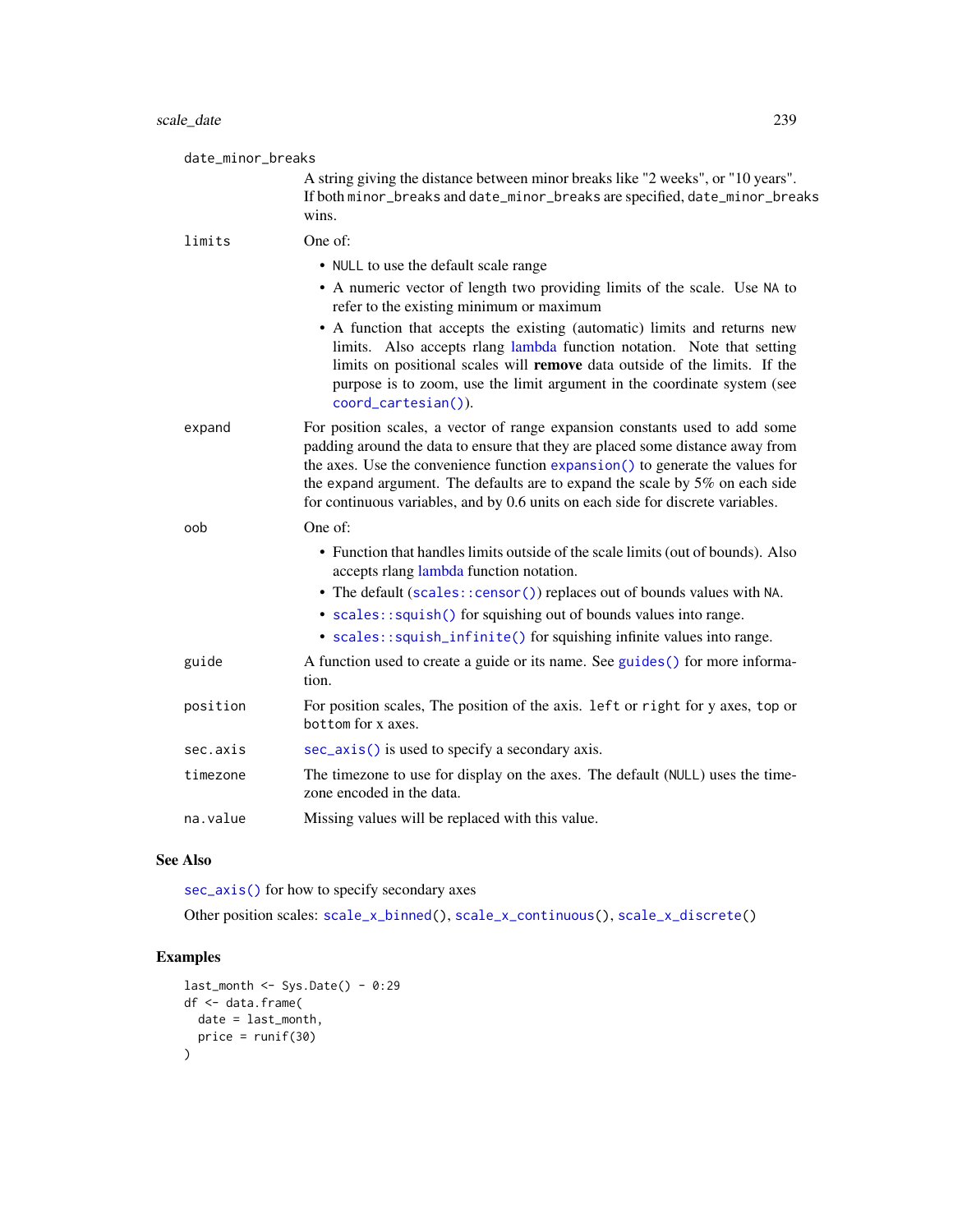```
base <- ggplot(df, aes(date, price)) +
  geom_line()
# The date scale will attempt to pick sensible defaults for
# major and minor tick marks. Override with date_breaks, date_labels
# date_minor_breaks arguments.
base + scale_x_date(date_labels = "%b %d")
base + scale_x_date(date_breaks = "1 week", date_labels = "%W")
base + scale_x_date(date_minor_breaks = "1 day")
# Set limits
base + scale_x_date(limits = c(Sys.Date() - 7, NA))
```
scale\_identity *Use values without scaling*

# Description

Use this set of scales when your data has already been scaled, i.e. it already represents aesthetic values that ggplot2 can handle directly. These scales will not produce a legend unless you also supply the breaks, labels, and type of guide you want.

## Usage

```
scale_colour_identity(..., guide = "none", aesthetics = "colour")
scale_fill_identity(..., guide = "none", aesthetics = "fill")scale_shape_identity(..., guide = "none")
scale\_linetype\_identity(..., guide = "none")scale\_alpha\_identity(..., guide = "none")scale\_size\_identity(..., guide = "none")scale_discrete_identity(aesthetics, ..., guide = "none")
scale_continuous_identity(aesthetics, ..., guide = "none")
```
#### Arguments

| $\cdot \cdot \cdot$ | Other arguments passed on to discrete_scale() or continuous_scale()                                                                                                                                                                                                                    |
|---------------------|----------------------------------------------------------------------------------------------------------------------------------------------------------------------------------------------------------------------------------------------------------------------------------------|
| guide               | Guide to use for this scale. Defaults to "none".                                                                                                                                                                                                                                       |
| aesthetics          | Character string or vector of character strings listing the name(s) of the aes-<br>thetic(s) that this scale works with. This can be useful, for example, to ap-<br>ply colour settings to the colour and fill aesthetics at the same time, via<br>$a$ esthetics = c("colour","fill"). |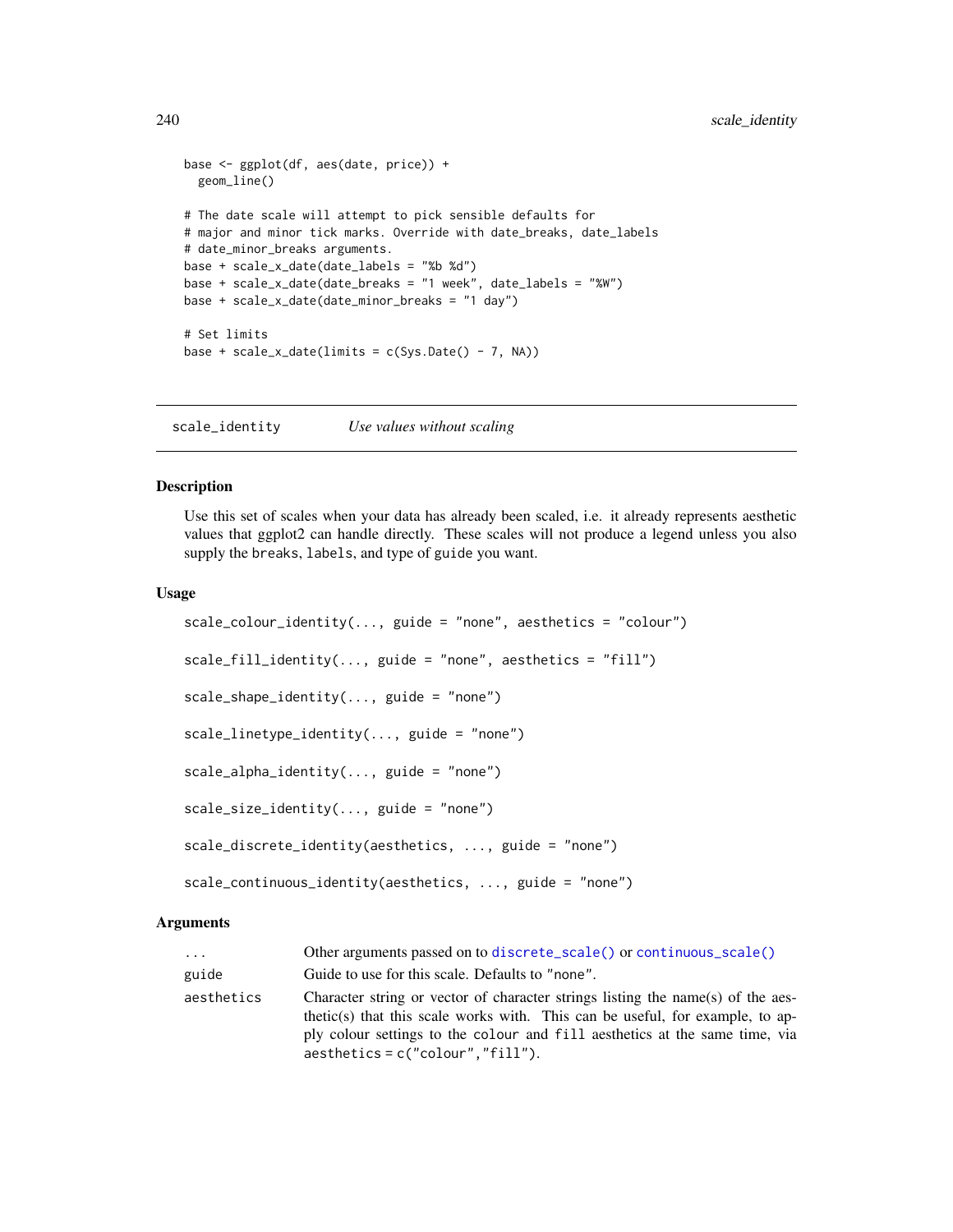# scale\_linetype 241

## Details

The functions scale\_colour\_identity(), scale\_fill\_identity(), scale\_size\_identity(), etc. work on the aesthetics specified in the scale name: colour, fill, size, etc. However, the functions scale\_colour\_identity() and scale\_fill\_identity() also have an optional aesthetics argument that can be used to define both colour and fill aesthetic mappings via a single function call. The functions scale\_discrete\_identity() and scale\_continuous\_identity() are generic scales that can work with any aesthetic or set of aesthetics provided via the aesthetics argument.

```
ggplot(luv_colours, aes(u, v)) +
 geom_point(aes(colour = col), size = 3) +
 scale_color_identity() +
 coord_equal()
df <- data.frame(
 x = 1:4,
 y = 1:4,
 colour = c("red", "green", "blue", "yellow")
)
ggplot(df, aes(x, y)) + geom\_tile(aes(fill = colour))ggplot(df, aes(x, y)) +geom_tile(aes(fill = colour)) +
 scale_fill_identity()
# To get a legend guide, specify guide = "legend"
ggplot(df, aes(x, y)) +geom_tile(aes(fill = colour)) +
 scale_fill_identity(guide = "legend")
# But you'll typically also need to supply breaks and labels:
ggplot(df, aes(x, y)) +geom_tile(aes(fill = colour)) +
 scale_fill_identity("trt", labels = letters[1:4], breaks = df$colour,
 guide = "legend")
# cyl scaled to appropriate size
ggplot(mtcars, aes(mpg, wt)) +
 geom_point(aes(size = cyl))
# cyl used as point size
ggplot(mtcars, aes(mpg, wt)) +
 geom_point(aes(size = cyl)) +
 scale_size_identity()
```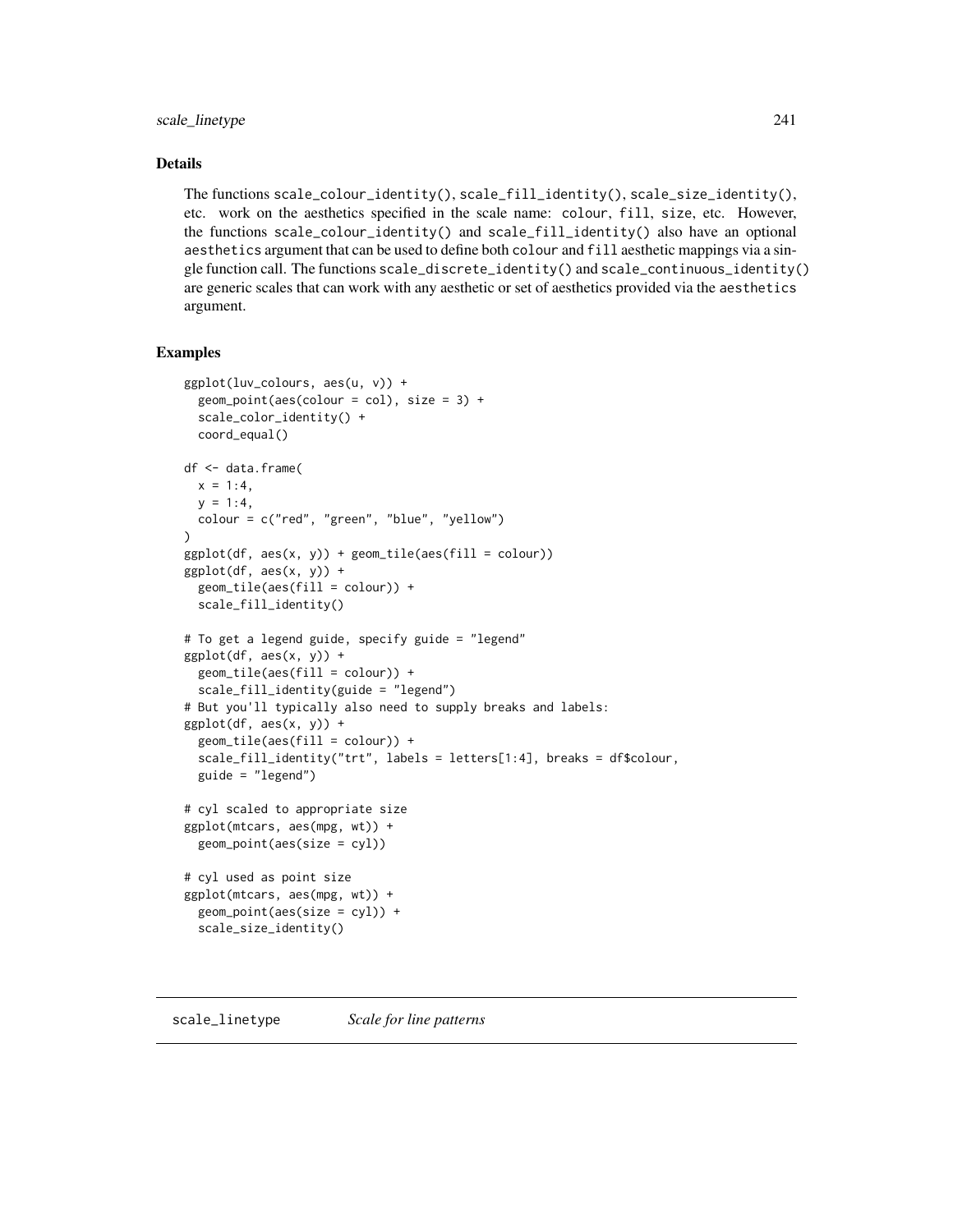#### **Description**

Default line types based on a set supplied by Richard Pearson, University of Manchester. Continuous values can not be mapped to line types unless scale\_linetype\_binned() is used. Still, as linetypes has no inherent order, this use is not advised.

#### Usage

```
scale_linetype(..., na.value = "blank")
```
scale\_linetype\_binned(..., na.value = "blank")

```
scale_linetype_continuous(...)
```
scale\_linetype\_discrete(..., na.value = "blank")

## Arguments

... Arguments passed on to [discrete\\_scale](#page-0-0)

palette A palette function that when called with a single integer argument (the number of levels in the scale) returns the values that they should take (e.g., [scales::hue\\_pal\(\)](#page-0-0)).

breaks One of:

- NULL for no breaks
- waiver() for the default breaks (the scale limits)
- A character vector of breaks
- A function that takes the limits as input and returns breaks as output. Also accepts rlang [lambda](#page-0-0) function notation.
- limits One of:
	- NULL to use the default scale values
	- A character vector that defines possible values of the scale and their order
	- A function that accepts the existing (automatic) values and returns new ones. Also accepts rlang [lambda](#page-0-0) function notation.
- drop Should unused factor levels be omitted from the scale? The default, TRUE, uses the levels that appear in the data; FALSE uses all the levels in the factor.
- na.translate Unlike continuous scales, discrete scales can easily show missing values, and do so by default. If you want to remove missing values from a discrete scale, specify na.translate = FALSE.

aesthetics The names of the aesthetics that this scale works with.

- scale\_name The name of the scale that should be used for error messages associated with this scale.
- name The name of the scale. Used as the axis or legend title. If waiver(), the default, the name of the scale is taken from the first mapping used for that aesthetic. If NULL, the legend title will be omitted.
- labels One of:
	- NULL for no labels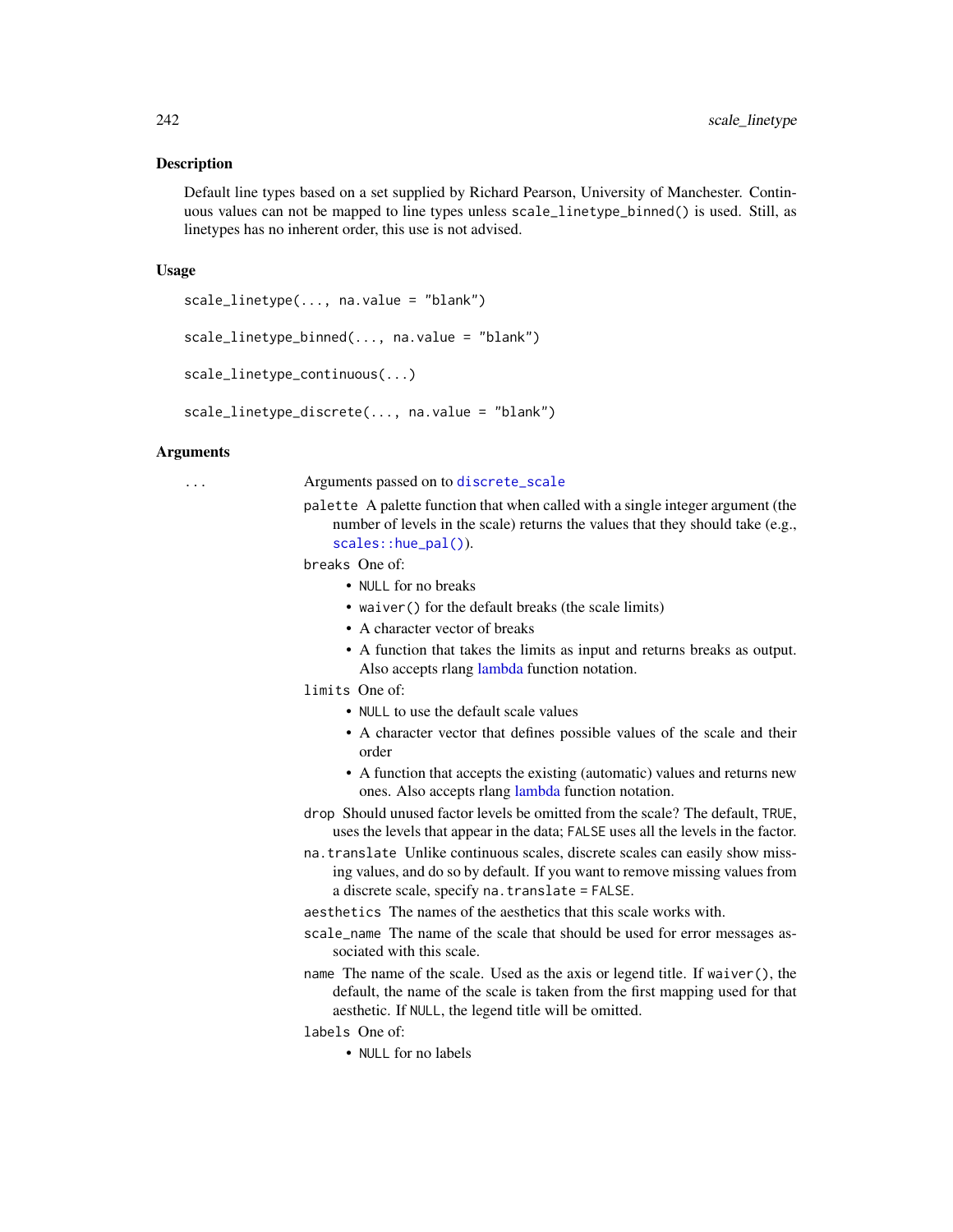|          | • waiver () for the default labels computed by the transformation object                    |
|----------|---------------------------------------------------------------------------------------------|
|          | • A character vector giving labels (must be same length as breaks)                          |
|          | • A function that takes the breaks as input and returns labels as output.                   |
|          | Also accepts rlang lambda function notation.                                                |
|          | guide A function used to create a guide or its name. See guides () for more<br>information. |
|          |                                                                                             |
|          | super. The super class to use for the constructed scale                                     |
| na.value | The linetype to use for NA values.                                                          |

### Examples

```
base <- ggplot(economics_long, aes(date, value01))
base + geom_line(aes(group = variable))
base + geom_line(aes(linetype = variable))
# See scale_manual for more flexibility
# Common line types ----------------------------
df_lines <- data.frame(
  linetype = factor(
   1:4,
   labels = c("solid", "longdash", "dashed", "dotted")
  )
\lambdaggplot(df_lines) +
  geom_hline(aes(linetype = linetype, yintercept = 0), size = 2) +
  scale_linetype_identity() +
  facet_grid(linetype ~ .) +
  theme_void(20)
```
scale\_manual *Create your own discrete scale*

## <span id="page-242-0"></span>Description

These functions allow you to specify your own set of mappings from levels in the data to aesthetic values.

## Usage

```
scale_colour_manual(
  ...,
 values,
 aesthetics = "colour",
 breaks = waiver(),
 na.value = "grey50"
\lambda
```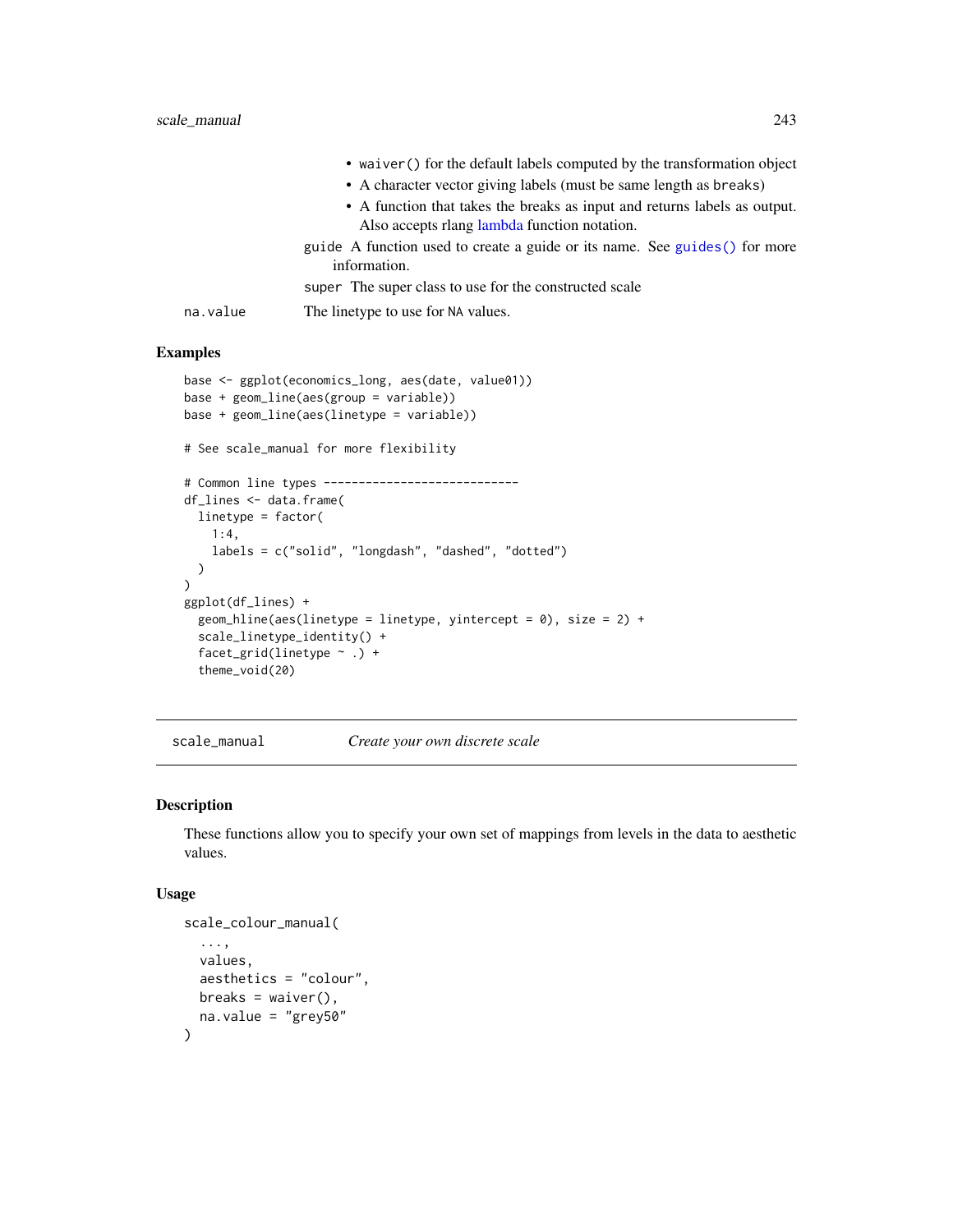```
scale_fill_manual(
  ...,
 values,
 aesthetics = "fill",
 breaks = waiver(),
 na.value = "grey50"
)
scale_size_manual(..., values, breaks = waiver(), na.value = NA)
scale\_shape\_manual(..., values, breaks = wavier(), na.value = NA)scale_linetype_manual(..., values, breaks = waiver(), na.value = "blank")
scale_alpha_mean1(..., values, breaks = naiver(), na.value = NA)scale_discrete_manual(aesthetics, ..., values, breaks = waiver())
```
#### Arguments

... Arguments passed on to [discrete\\_scale](#page-0-0)

- palette A palette function that when called with a single integer argument (the number of levels in the scale) returns the values that they should take (e.g., [scales::hue\\_pal\(\)](#page-0-0)).
	- limits One of:
		- NULL to use the default scale values
		- A character vector that defines possible values of the scale and their order
		- A function that accepts the existing (automatic) values and returns new ones. Also accepts rlang [lambda](#page-0-0) function notation.
	- drop Should unused factor levels be omitted from the scale? The default, TRUE, uses the levels that appear in the data; FALSE uses all the levels in the factor.
	- na.translate Unlike continuous scales, discrete scales can easily show missing values, and do so by default. If you want to remove missing values from a discrete scale, specify na.translate = FALSE.
	- scale\_name The name of the scale that should be used for error messages associated with this scale.
	- name The name of the scale. Used as the axis or legend title. If waiver(), the default, the name of the scale is taken from the first mapping used for that aesthetic. If NULL, the legend title will be omitted.

labels One of:

- NULL for no labels
- waiver() for the default labels computed by the transformation object
- A character vector giving labels (must be same length as breaks)
- A function that takes the breaks as input and returns labels as output. Also accepts rlang [lambda](#page-0-0) function notation.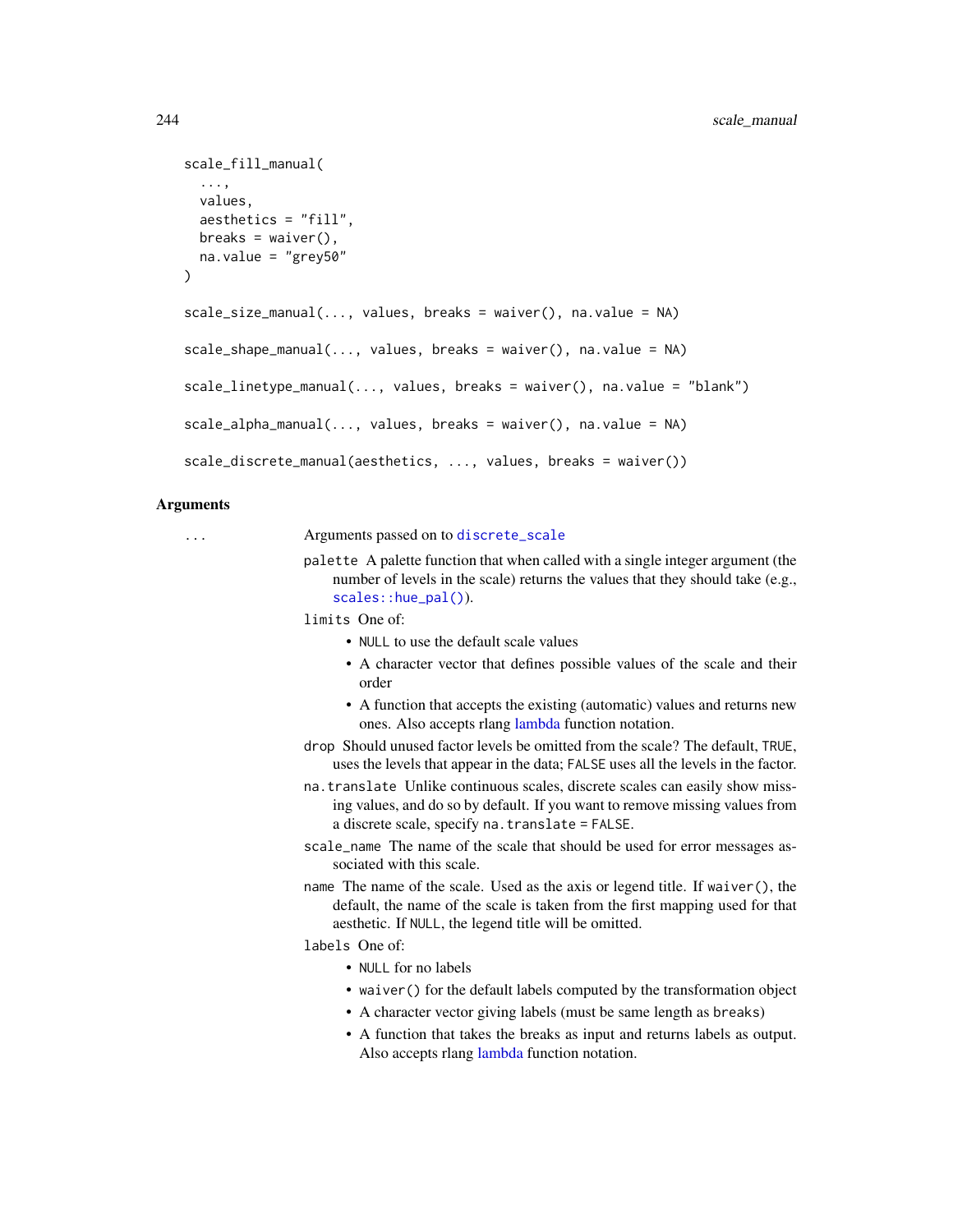|            | guide A function used to create a guide or its name. See guides () for more<br>information.                                                                                                                                                                                                                                 |
|------------|-----------------------------------------------------------------------------------------------------------------------------------------------------------------------------------------------------------------------------------------------------------------------------------------------------------------------------|
|            | super The super class to use for the constructed scale                                                                                                                                                                                                                                                                      |
| values     | a set of aesthetic values to map data values to. The values will be matched<br>in order (usually alphabetical) with the limits of the scale, or with breaks if<br>provided. If this is a named vector, then the values will be matched based on the<br>names instead. Data values that don't match will be given na. value. |
| aesthetics | Character string or vector of character strings listing the name(s) of the aes-<br>thetic(s) that this scale works with. This can be useful, for example, to ap-<br>ply colour settings to the colour and fill aesthetics at the same time, via<br>$a$ esthetics = c("colour","fill").                                      |
| breaks     | One of:                                                                                                                                                                                                                                                                                                                     |
|            | • NULL for no breaks<br>• waiver () for the default breaks (the scale limits)<br>• A character vector of breaks<br>• A function that takes the limits as input and returns breaks as output                                                                                                                                 |
| na.value   | The aesthetic value to use for missing (NA) values                                                                                                                                                                                                                                                                          |

## Details

The functions scale\_colour\_manual(), scale\_fill\_manual(), scale\_size\_manual(), etc. work on the aesthetics specified in the scale name: colour, fill, size, etc. However, the functions scale\_colour\_manual() and scale\_fill\_manual() also have an optional aesthetics argument that can be used to define both colour and fill aesthetic mappings via a single function call (see examples). The function scale\_discrete\_manual() is a generic scale that can work with any aesthetic or set of aesthetics provided via the aesthetics argument.

## Color Blindness

Many color palettes derived from RGB combinations (like the "rainbow" color palette) are not suitable to support all viewers, especially those with color vision deficiencies. Using viridis type, which is perceptually uniform in both colour and black-and-white display is an easy option to ensure good perceptive properties of your visulizations. The colorspace package offers functionalities

- to generate color palettes with good perceptive properties,
- to analyse a given color palette, like emulating color blindness,
- and to modify a given color palette for better perceptivity.

For more information on color vision deficiencies and suitable color choices see the [paper on the](https://arxiv.org/abs/1903.06490) [colorspace package](https://arxiv.org/abs/1903.06490) and references therein.

```
p <- ggplot(mtcars, aes(mpg, wt)) +
  geom_point(aes(colour = factor(cyl)))
p + scale_colour_manual(values = c("red", "blue", "green"))
```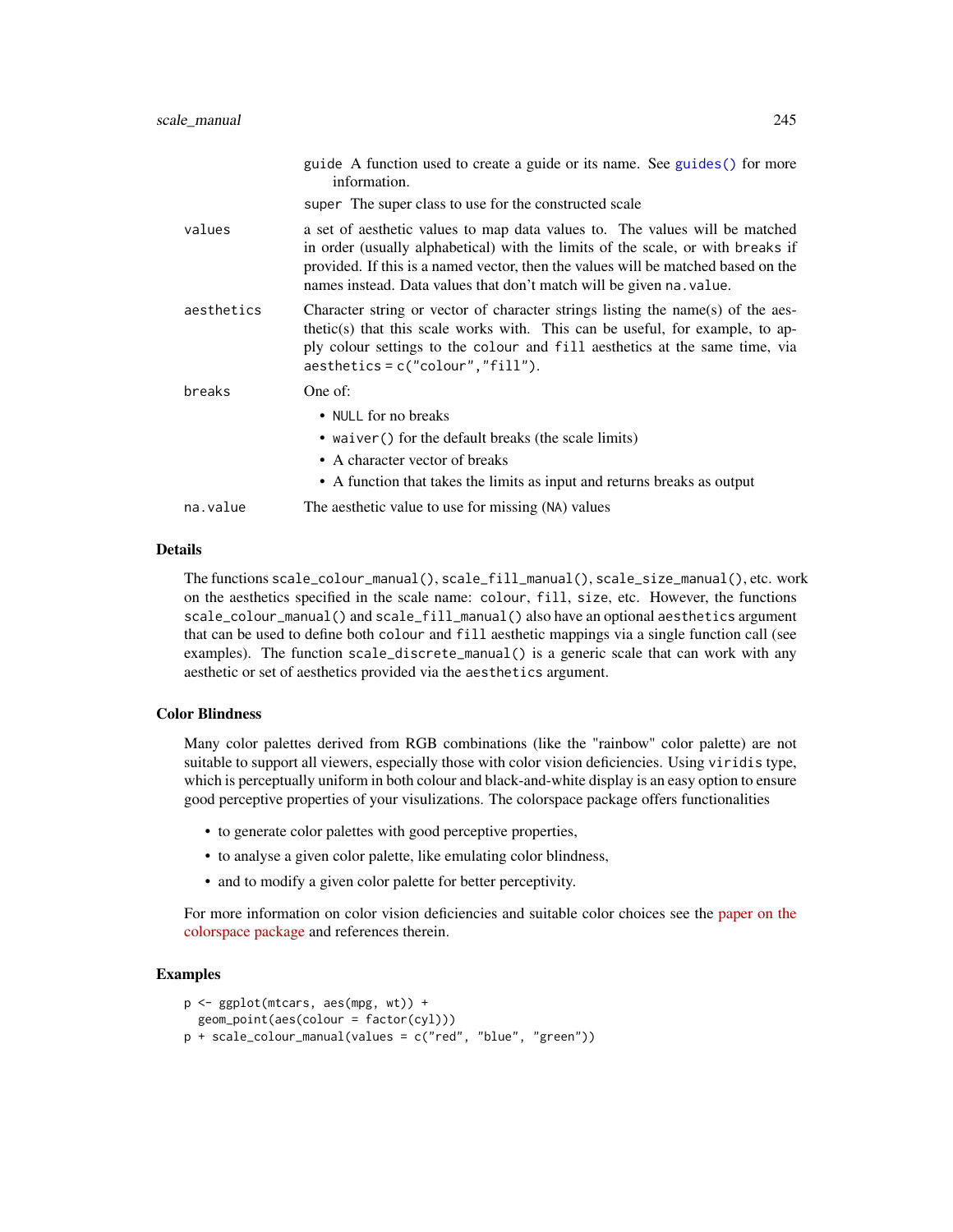```
# It's recommended to use a named vector
cols <- c("8" = "red", "4" = "blue", "6" = "darkgreen", "10" = "orange")
p + scale_colour_manual(values = cols)
# You can set color and fill aesthetics at the same time
ggplot(
  mtcars,
  aes(mpg, wt, colour = factor(cyl), fill = factor(cyl))
) +geom_point(shape = 21, alpha = 0.5, size = 2) +
  scale_colour_manual(
   values = cols,
    aesthetics = c("colour", "fill")
  \lambda# As with other scales you can use breaks to control the appearance
# of the legend.
p + scale_colour_manual(values = cols)
p + scale_colour_manual(
  values = cols,
  breaks = c("4", "6", "8"),
  labels = c("four", "six", "eight")\mathcal{L}# And limits to control the possible values of the scale
p + scale_colour_manual(values = cols, limits = c("4", "8"))
p + scale\_colour\_manual(values = cols, limits = c("4", "6", "8", "10"))
```
scale\_shape *Scales for shapes, aka glyphs*

## **Description**

scale\_shape() maps discrete variables to six easily discernible shapes. If you have more than six levels, you will get a warning message, and the seventh and subsequent levels will not appear on the plot. Use [scale\\_shape\\_manual\(\)](#page-242-0) to supply your own values. You can not map a continuous variable to shape unless scale\_shape\_binned() is used. Still, as shape has no inherent order, this use is not advised.

#### Usage

```
scale_shape(..., solid = TRUE)
```
scale\_shape\_binned(..., solid = TRUE)

#### Arguments

... **Conserverse Arguments passed on to [discrete\\_scale](#page-0-0)**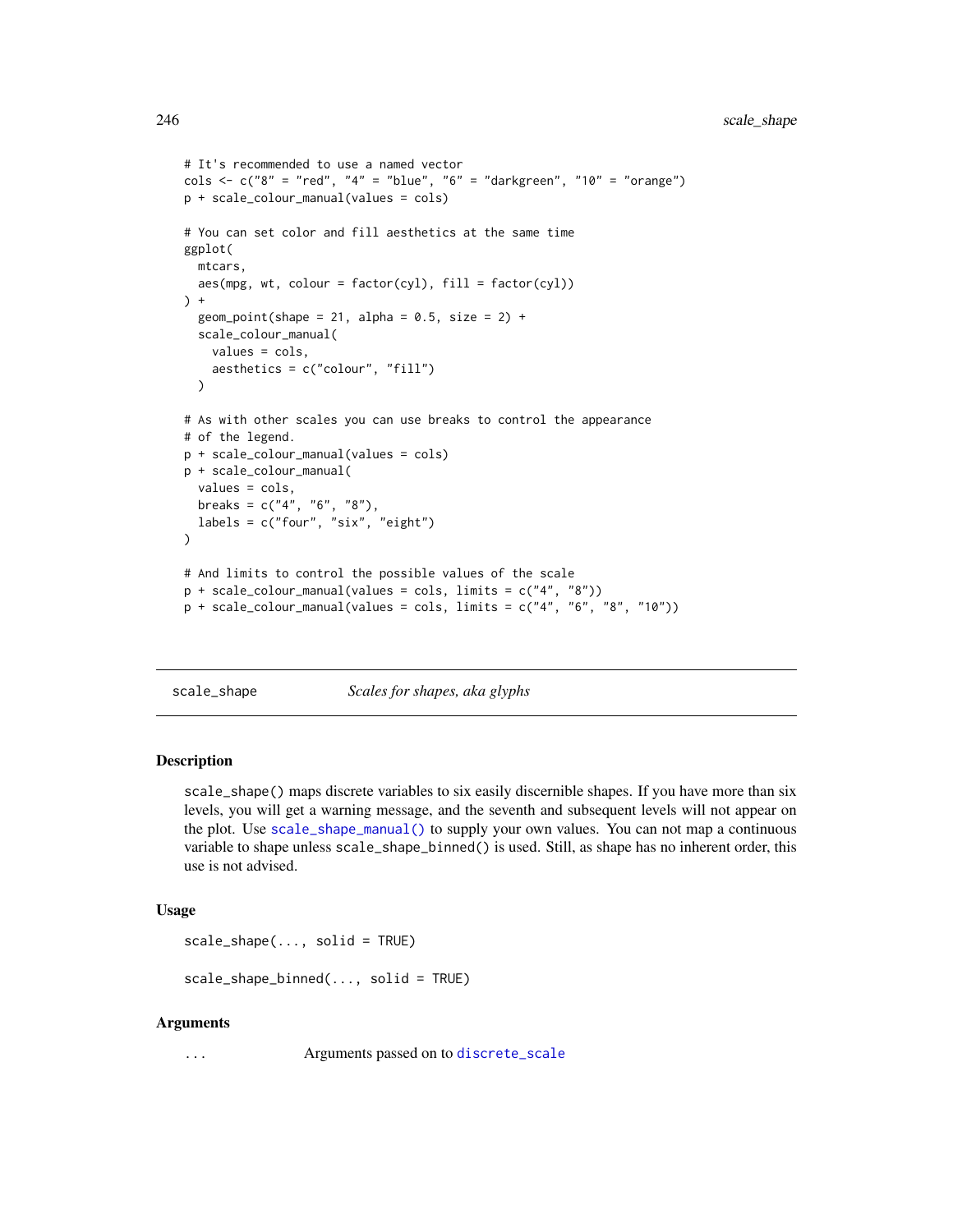palette A palette function that when called with a single integer argument (the number of levels in the scale) returns the values that they should take (e.g., [scales::hue\\_pal\(\)](#page-0-0)).

breaks One of:

- NULL for no breaks
- waiver() for the default breaks (the scale limits)
- A character vector of breaks
- A function that takes the limits as input and returns breaks as output. Also accepts rlang [lambda](#page-0-0) function notation.

# limits One of:

- NULL to use the default scale values
- A character vector that defines possible values of the scale and their order
- A function that accepts the existing (automatic) values and returns new ones. Also accepts rlang [lambda](#page-0-0) function notation.
- drop Should unused factor levels be omitted from the scale? The default, TRUE, uses the levels that appear in the data; FALSE uses all the levels in the factor.
- na.translate Unlike continuous scales, discrete scales can easily show missing values, and do so by default. If you want to remove missing values from a discrete scale, specify na.translate = FALSE.
- na.value If na.translate = TRUE, what aesthetic value should the missing values be displayed as? Does not apply to position scales where NA is always placed at the far right.
- aesthetics The names of the aesthetics that this scale works with.
- scale\_name The name of the scale that should be used for error messages associated with this scale.
- name The name of the scale. Used as the axis or legend title. If waiver(), the default, the name of the scale is taken from the first mapping used for that aesthetic. If NULL, the legend title will be omitted.

labels One of:

- NULL for no labels
- waiver() for the default labels computed by the transformation object
- A character vector giving labels (must be same length as breaks)
- A function that takes the breaks as input and returns labels as output. Also accepts rlang [lambda](#page-0-0) function notation.
- guide A function used to create a guide or its name. See [guides\(\)](#page-159-0) for more information.

super The super class to use for the constructed scale

solid Should the shapes be solid, TRUE, or hollow, FALSE?

## Examples

dsmall <- diamonds[sample(nrow(diamonds), 100), ]

(d <- ggplot(dsmall, aes(carat, price)) + geom\_point(aes(shape = cut)))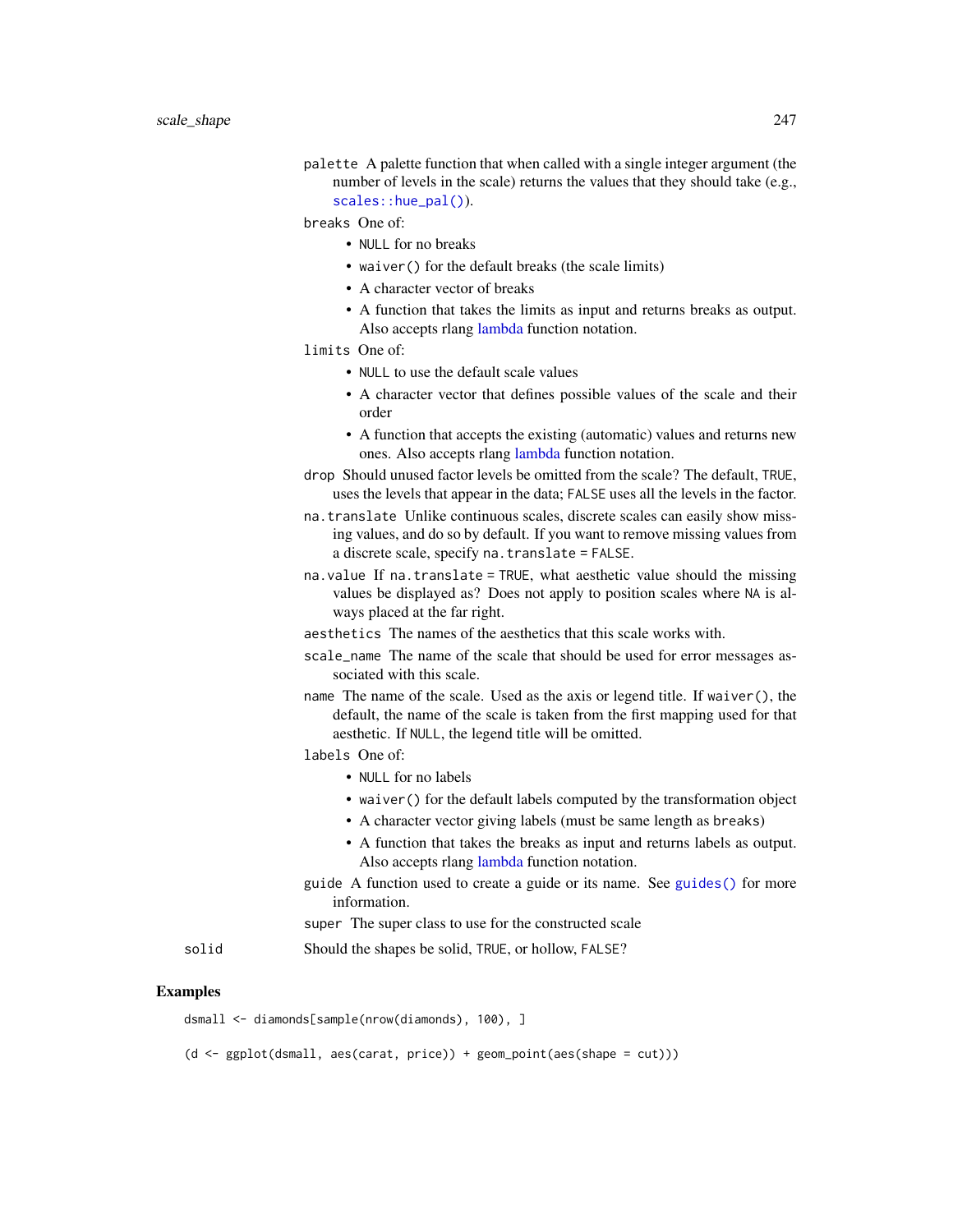```
d + scale\_shape(solid = TRUE) # the default
d + scale_shape(solid = FALSE)
d + scale_shape(name = "Cut of diamond")
# To change order of levels, change order of
# underlying factor
levels(dsmall$cut) <- c("Fair", "Good", "Very Good", "Premium", "Ideal")
# Need to recreate plot to pick up new data
ggplot(dsmall, aes(price, carat)) + geom_point(aes(shape = cut))
# Show a list of available shapes
df_shapes \leq data.frame(shape = 0:24)
ggplot(df_shapes, aes(0, 0, shape = shape)) +
 geom\_point(aes(shape = shape), size = 5, fill = 'red') +
 scale_shape_identity() +
 facet_wrap(~shape) +
 theme_void()
```
scale\_size *Scales for area or radius*

## <span id="page-247-0"></span>**Description**

scale\_size() scales area, scale\_radius() scales radius. The size aesthetic is most commonly used for points and text, and humans perceive the area of points (not their radius), so this provides for optimal perception. scale\_size\_area() ensures that a value of 0 is mapped to a size of 0. scale\_size\_binned() is a binned version of scale\_size() that scales by area (but does not ensure 0 equals an area of zero). For a binned equivalent of scale\_size\_area() use scale\_size\_binned\_area().

## Usage

```
scale_size(
  name = waire(),breaks = waiver(),
  labels = waire(),
  limits = NULL,
  range = c(1, 6),
  trans = "identity",
  guide = "legend"
\mathcal{L}scale_radius(
  name = waire(),breaks = waiver(),
  labels = waire(),
  limits = NULL,
  range = c(1, 6),
```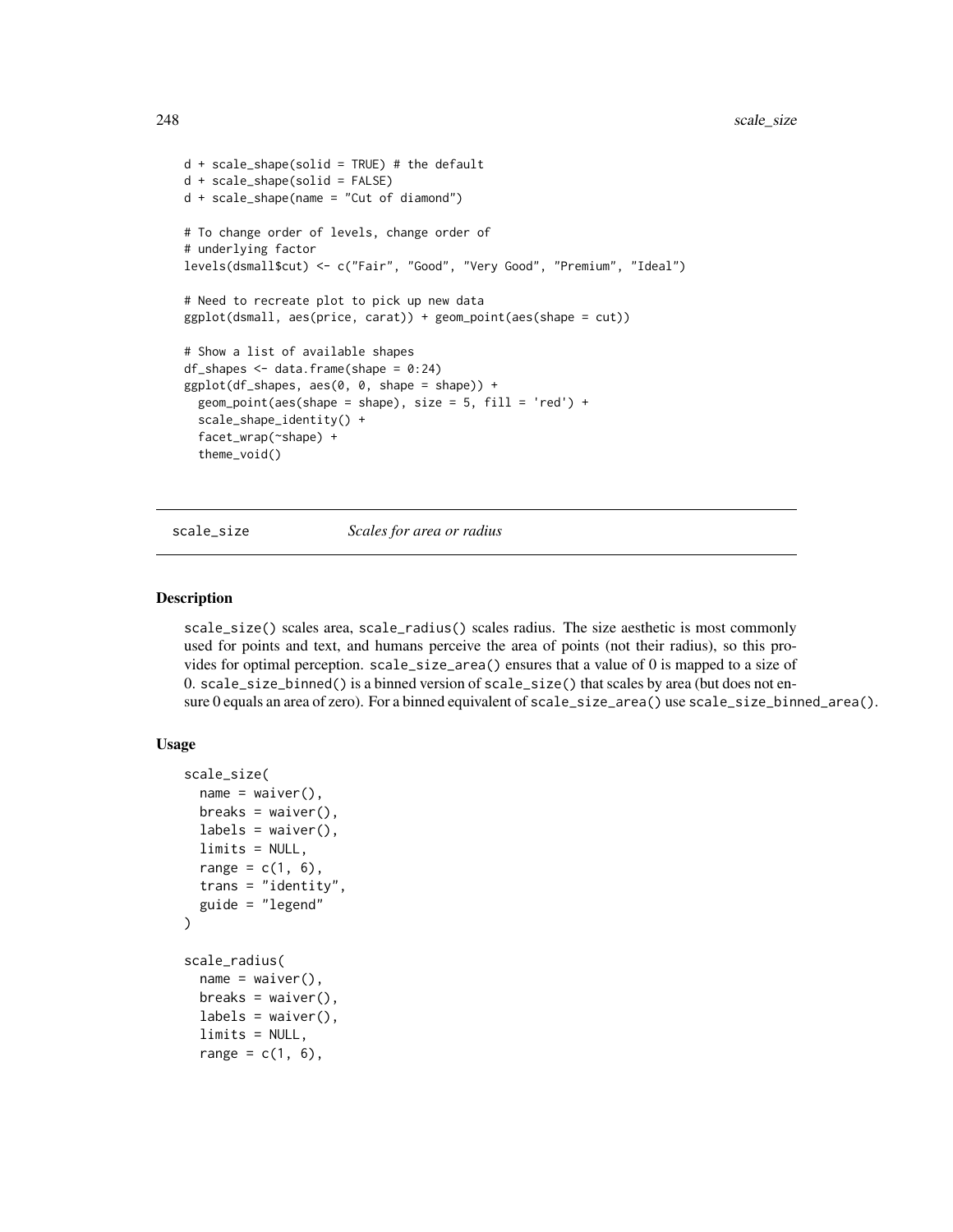```
trans = "identity",
 guide = "legend"
\mathcal{L}scale_size_binned(
 name = waire(),breaks = waiver(),
 labels = \text{waiver}(),limits = NULL,
 range = c(1, 6),
 n.breaks = NULL,
 nice.breaks = TRUE,
 trans = "identity",
 guide = "bins"
)
scale_size_area(..., max_size = 6)
```
scale\_size\_binned\_area(..., max\_size = 6)

# Arguments

| name   | The name of the scale. Used as the axis or legend title. If waiver (), the default,<br>the name of the scale is taken from the first mapping used for that aesthetic. If<br>NULL, the legend title will be omitted.                                                                                                                         |
|--------|---------------------------------------------------------------------------------------------------------------------------------------------------------------------------------------------------------------------------------------------------------------------------------------------------------------------------------------------|
| breaks | One of:                                                                                                                                                                                                                                                                                                                                     |
|        | • NULL for no breaks                                                                                                                                                                                                                                                                                                                        |
|        | • waiver () for the default breaks computed by the transformation object                                                                                                                                                                                                                                                                    |
|        | • A numeric vector of positions                                                                                                                                                                                                                                                                                                             |
|        | • A function that takes the limits as input and returns breaks as output (e.g.,<br>a function returned by scales::extended_breaks()). Also accepts rlang<br>lambda function notation.                                                                                                                                                       |
| labels | One of:                                                                                                                                                                                                                                                                                                                                     |
|        | • NULL for no labels                                                                                                                                                                                                                                                                                                                        |
|        | • waiver () for the default labels computed by the transformation object                                                                                                                                                                                                                                                                    |
|        | • A character vector giving labels (must be same length as breaks)                                                                                                                                                                                                                                                                          |
|        | • A function that takes the breaks as input and returns labels as output. Also<br>accepts rlang lambda function notation.                                                                                                                                                                                                                   |
| limits | One of:                                                                                                                                                                                                                                                                                                                                     |
|        | • NULL to use the default scale range                                                                                                                                                                                                                                                                                                       |
|        | • A numeric vector of length two providing limits of the scale. Use NA to<br>refer to the existing minimum or maximum                                                                                                                                                                                                                       |
|        | • A function that accepts the existing (automatic) limits and returns new<br>limits. Also accepts rlang lambda function notation. Note that setting<br>limits on positional scales will <b>remove</b> data outside of the limits. If the<br>purpose is to zoom, use the limit argument in the coordinate system (see<br>coord_cartesian()). |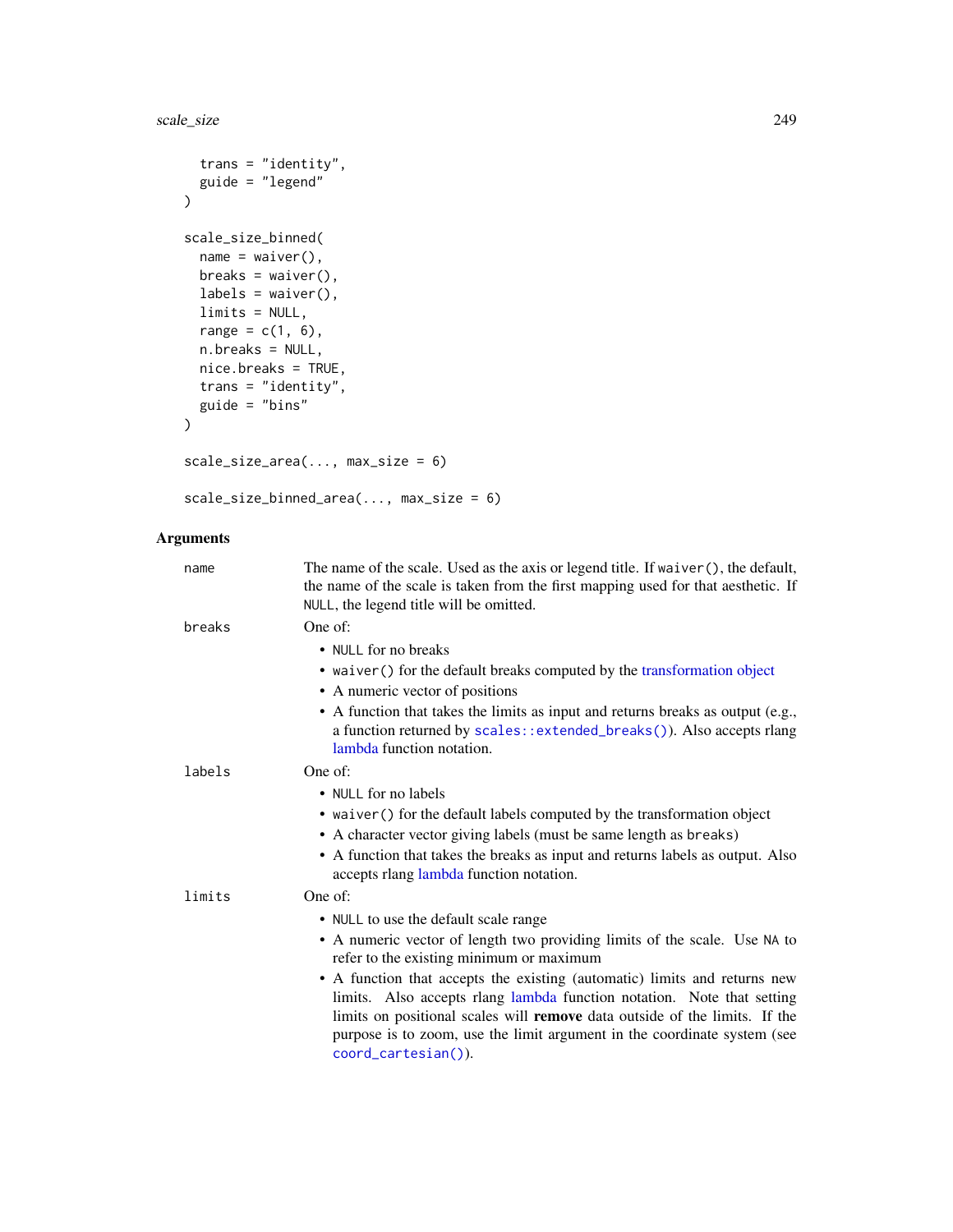| range       | a numeric vector of length 2 that specifies the minimum and maximum size of<br>the plotting symbol after transformation.                                                                                                                                                                                                                                                                                                      |
|-------------|-------------------------------------------------------------------------------------------------------------------------------------------------------------------------------------------------------------------------------------------------------------------------------------------------------------------------------------------------------------------------------------------------------------------------------|
| trans       | For continuous scales, the name of a transformation object or the object itself.<br>Built-in transformations include "asn", "atanh", "boxcox", "date", "exp", "hms",<br>"identity", "log", "log10", "log1p", "log2", "logit", "modulus", "probability",<br>"probit", "pseudo_log", "reciprocal", "reverse", "sqrt" and "time".                                                                                                |
|             | A transformation object bundles together a transform, its inverse, and methods<br>for generating breaks and labels. Transformation objects are defined in the scales<br>package, and are called <name>_trans (e.g., scales::boxcox_trans()). You<br/>can create your own transformation with scales:: trans_new().</name>                                                                                                     |
| guide       | A function used to create a guide or its name. See guides () for more informa-<br>tion.                                                                                                                                                                                                                                                                                                                                       |
| n.breaks    | An integer guiding the number of major breaks. The algorithm may choose a<br>slightly different number to ensure nice break labels. Will only have an effect if<br>breaks = waiver(). Use NULL to use the default number of breaks given by the<br>transformation.                                                                                                                                                            |
| nice.breaks | Logical. Should breaks be attempted placed at nice values instead of exactly<br>evenly spaced between the limits. If TRUE (default) the scale will ask the trans-<br>formation object to create breaks, and this may result in a different number of<br>breaks than requested. Ignored if breaks are given explicitly.                                                                                                        |
| .           | Arguments passed on to continuous_scale                                                                                                                                                                                                                                                                                                                                                                                       |
|             | minor_breaks One of:                                                                                                                                                                                                                                                                                                                                                                                                          |
|             | • NULL for no minor breaks                                                                                                                                                                                                                                                                                                                                                                                                    |
|             | • waiver () for the default breaks (one minor break between each major<br>break)                                                                                                                                                                                                                                                                                                                                              |
|             | • A numeric vector of positions                                                                                                                                                                                                                                                                                                                                                                                               |
|             | • A function that given the limits returns a vector of minor breaks. Also<br>accepts rlang lambda function notation.                                                                                                                                                                                                                                                                                                          |
|             | oob One of:                                                                                                                                                                                                                                                                                                                                                                                                                   |
|             | • Function that handles limits outside of the scale limits (out of bounds).<br>Also accepts rlang lambda function notation.                                                                                                                                                                                                                                                                                                   |
|             | • The default (scales::censor()) replaces out of bounds values with<br>NA.                                                                                                                                                                                                                                                                                                                                                    |
|             | • scales::squish() for squishing out of bounds values into range.<br>• scales::squish_infinite() for squishing infinite values into range.                                                                                                                                                                                                                                                                                    |
|             | na. value Missing values will be replaced with this value.                                                                                                                                                                                                                                                                                                                                                                    |
|             | expand For position scales, a vector of range expansion constants used to add<br>some padding around the data to ensure that they are placed some distance<br>away from the axes. Use the convenience function expansion() to gen-<br>erate the values for the expand argument. The defaults are to expand the<br>scale by 5% on each side for continuous variables, and by 0.6 units on each<br>side for discrete variables. |
|             | position For position scales, The position of the axis. left or right for y<br>axes, top or bottom for x axes.                                                                                                                                                                                                                                                                                                                |
|             | super The super class to use for the constructed scale                                                                                                                                                                                                                                                                                                                                                                        |
| max_size    | Size of largest points.                                                                                                                                                                                                                                                                                                                                                                                                       |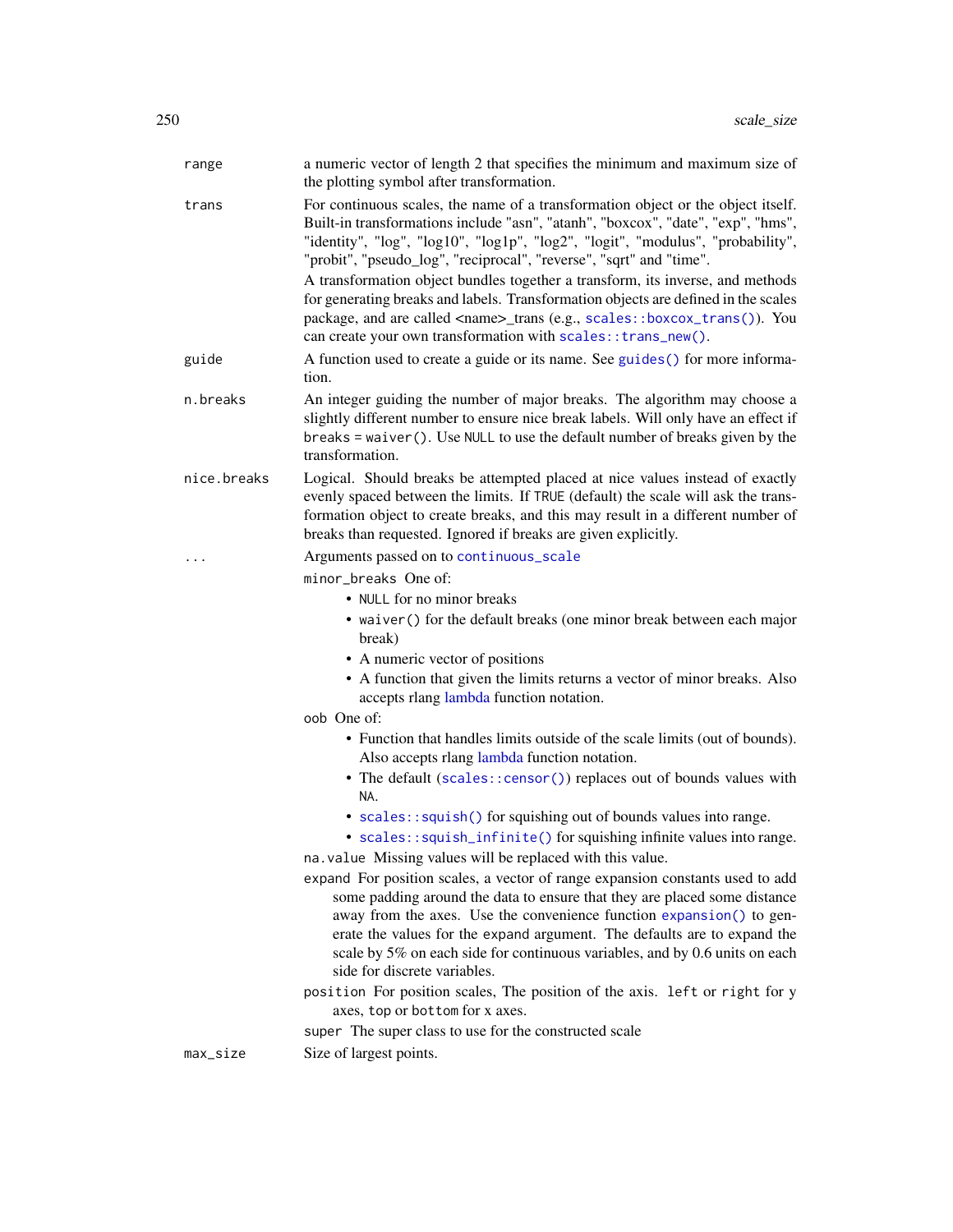scale\_x\_discrete 251

#### See Also

[scale\\_size\\_area\(\)](#page-247-0) if you want 0 values to be mapped to points with size 0.

#### Examples

```
p \leftarrow \text{ggplot}(\text{mpg}, \text{aes}(\text{displ}, \text{hwy}, \text{size = hwy})) +geom_point()
\mathbf{p}p + scale_size("Highway mpg")
p + scale_size(range = c(0, 10))# If you want zero value to have zero size, use scale_size_area:
p + scale_size_area()
# Binning can sometimes make it easier to match the scaled data to the legend
p + scale_size_binned()
# This is most useful when size is a count
ggplot(mpg, aes(class, cyl)) +
  geom_count() +
  scale_size_area()
# If you want to map size to radius (usually bad idea), use scale_radius
p + scale_radius()
```
<span id="page-250-0"></span>scale\_x\_discrete *Position scales for discrete data*

#### **Description**

scale\_x\_discrete() and scale\_y\_discrete() are used to set the values for discrete x and y scale aesthetics. For simple manipulation of scale labels and limits, you may wish to use [labs\(\)](#page-181-0) and [lims\(\)](#page-182-0) instead.

## Usage

```
scale_x_discrete(..., expand = waiver(), guide = waiver(), position = "bottom")
scale_y_discrete(..., expand = waiver(), guide = waiver(), position = "left")
```
#### Arguments

... Arguments passed on to [discrete\\_scale](#page-0-0)

palette A palette function that when called with a single integer argument (the number of levels in the scale) returns the values that they should take (e.g., [scales::hue\\_pal\(\)](#page-0-0)).

breaks One of:

• NULL for no breaks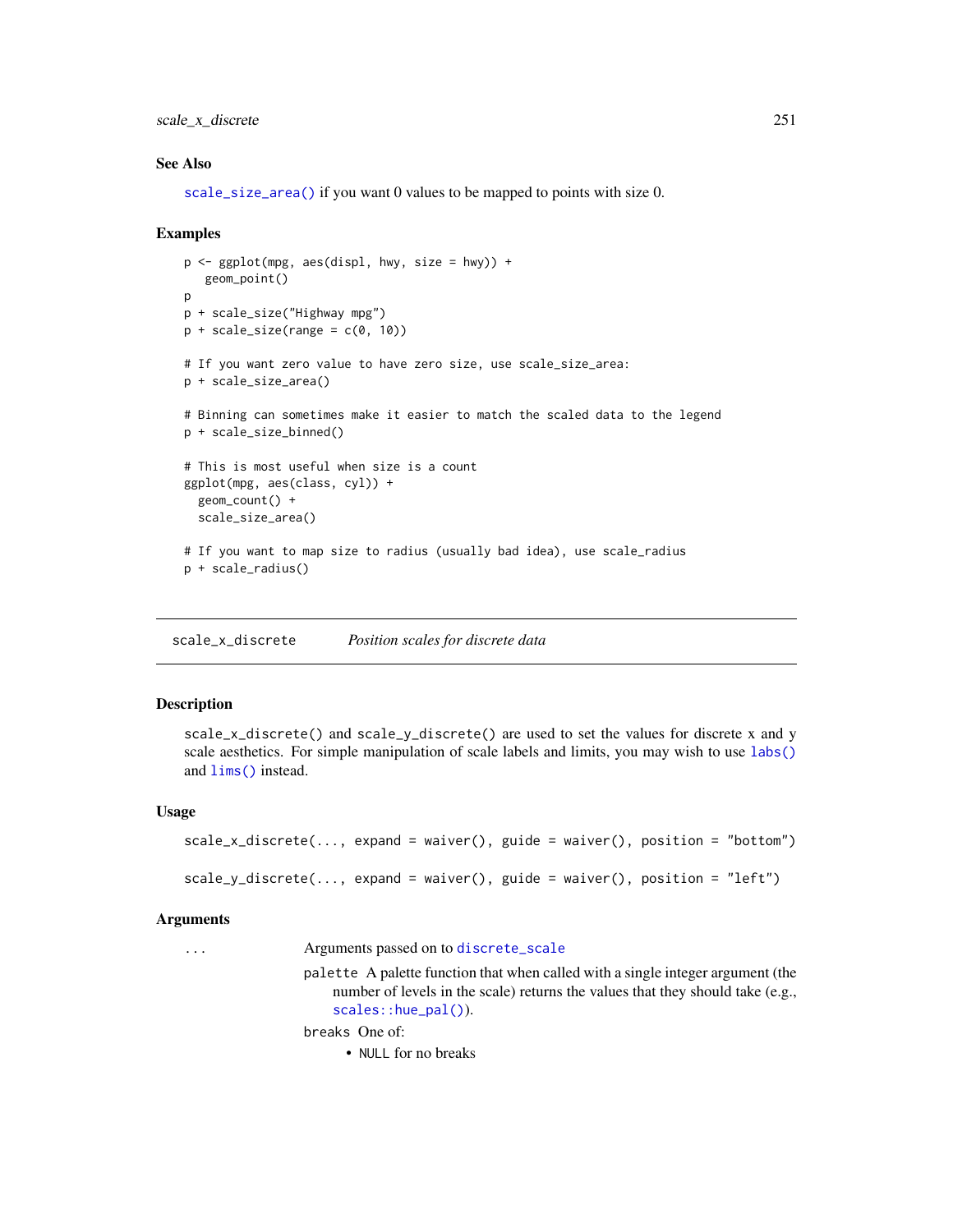|          | • waiver () for the default breaks (the scale limits)                                                                                                                                                                                           |
|----------|-------------------------------------------------------------------------------------------------------------------------------------------------------------------------------------------------------------------------------------------------|
|          | • A character vector of breaks                                                                                                                                                                                                                  |
|          | • A function that takes the limits as input and returns breaks as output.                                                                                                                                                                       |
|          | Also accepts rlang lambda function notation.<br>limits One of:                                                                                                                                                                                  |
|          | • NULL to use the default scale values                                                                                                                                                                                                          |
|          | • A character vector that defines possible values of the scale and their<br>order                                                                                                                                                               |
|          | • A function that accepts the existing (automatic) values and returns new<br>ones. Also accepts rlang lambda function notation.                                                                                                                 |
|          | drop Should unused factor levels be omitted from the scale? The default, TRUE,<br>uses the levels that appear in the data; FALSE uses all the levels in the factor.                                                                             |
|          | na. translate Unlike continuous scales, discrete scales can easily show miss-<br>ing values, and do so by default. If you want to remove missing values from<br>a discrete scale, specify na. translate = FALSE.                                |
|          | na. value If na. translate = TRUE, what aesthetic value should the missing<br>values be displayed as? Does not apply to position scales where NA is al-<br>ways placed at the far right.                                                        |
|          | aesthetics The names of the aesthetics that this scale works with.                                                                                                                                                                              |
|          | scale_name The name of the scale that should be used for error messages as-<br>sociated with this scale.                                                                                                                                        |
|          | name The name of the scale. Used as the axis or legend title. If waiver (), the<br>default, the name of the scale is taken from the first mapping used for that<br>aesthetic. If NULL, the legend title will be omitted.                        |
|          | labels One of:                                                                                                                                                                                                                                  |
|          | • NULL for no labels                                                                                                                                                                                                                            |
|          | • waiver () for the default labels computed by the transformation object<br>• A character vector giving labels (must be same length as breaks)                                                                                                  |
|          | • A function that takes the breaks as input and returns labels as output.<br>Also accepts rlang lambda function notation.<br>super The super class to use for the constructed scale                                                             |
| expand   | For position scales, a vector of range expansion constants used to add some                                                                                                                                                                     |
|          | padding around the data to ensure that they are placed some distance away from<br>the axes. Use the convenience function expansion() to generate the values for<br>the expand argument. The defaults are to expand the scale by 5% on each side |
|          | for continuous variables, and by 0.6 units on each side for discrete variables.                                                                                                                                                                 |
| guide    | A function used to create a guide or its name. See guides () for more informa-<br>tion.                                                                                                                                                         |
| position | For position scales, The position of the axis. Left or right for y axes, top or<br>bottom for x axes.                                                                                                                                           |

# Details

You can use continuous positions even with a discrete position scale - this allows you (e.g.) to place labels between bars in a bar chart. Continuous positions are numeric values starting at one for the first level, and increasing by one for each level (i.e. the labels are placed at integer positions). This is what allows jittering to work.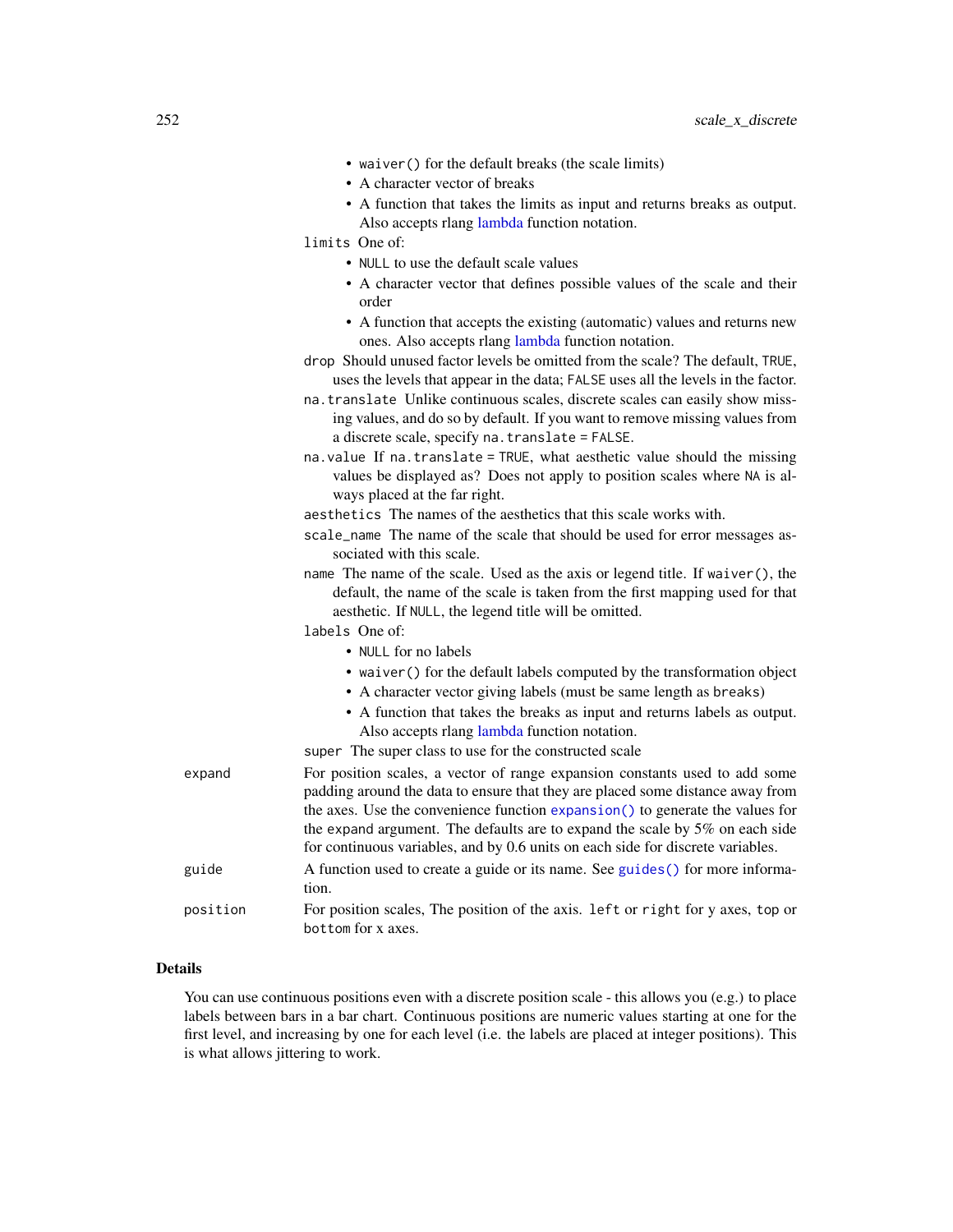# See Also

Other position scales: [scale\\_x\\_binned\(](#page-205-0)), [scale\\_x\\_continuous\(](#page-231-0)), [scale\\_x\\_date\(](#page-235-0))

#### Examples

```
ggplot(diamonds, aes(cut)) + geom_bar()
# The discrete position scale is added automatically whenever you
# have a discrete position.
(d <- ggplot(subset(diamonds, carat > 1), aes(cut, clarity)) +
      geom_jitter())
d + scale_x_discrete("Cut")
d +
  scale_x_discrete(
    "Cut",
   labels = c("Fair" = "F","Good" = "G",
      "Very Good" = "VG",
      "Perfect" = "P","Ideal" = "I"
   )
  )
# Use limits to adjust the which levels (and in what order)
# are displayed
d + scale_x_discrete(limits = c("Fair","Ideal"))
# you can also use the short hand functions xlim and ylim
d + xlim("Fair","Ideal", "Good")
d + ylim("I1", "IF")
# See ?reorder to reorder based on the values of another variable
ggplot(mpg, aes(manufacturer, cty)) +
  geom_point()
ggplot(mpg, aes(reorder(manufacturer, cty), cty)) +
  geom_point()
ggplot(mpg, aes(reorder(manufacturer, displ), cty)) +
  geom_point()
# Use abbreviate as a formatter to reduce long names
ggplot(mpg, aes(reorder(manufacturer, displ), cty)) +
  geom_point() +
  scale_x_discrete(labels = abbreviate)
```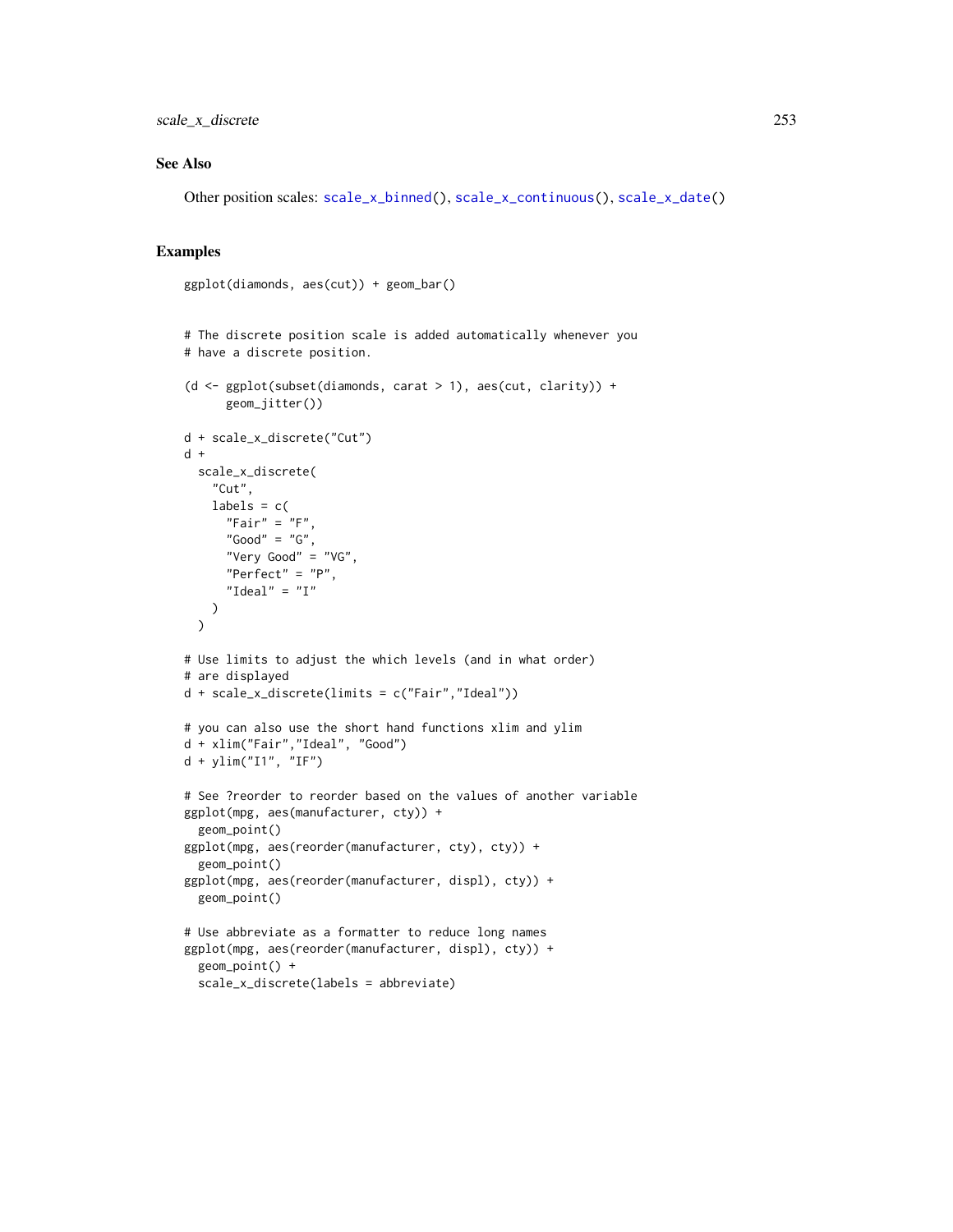#### <span id="page-253-0"></span>Description

This vector field was produced from the data described in Brillinger, D.R., Preisler, H.K., Ager, A.A. and Kie, J.G. "An exploratory data analysis (EDA) of the paths of moving animals". J. Statistical Planning and Inference 122 (2004), 43-63, using the methods of Brillinger, D.R., "Learning a potential function from a trajectory", Signal Processing Letters. December (2007).

#### Usage

seals

### Format

A data frame with 1155 rows and 4 variables

# References

<https://www.stat.berkeley.edu/~brill/Papers/jspifinal.pdf>

sec\_axis *Specify a secondary axis*

### Description

This function is used in conjunction with a position scale to create a secondary axis, positioned opposite of the primary axis. All secondary axes must be based on a one-to-one transformation of the primary axes.

#### Usage

```
sec_axis(
  trans = NULL,name = waire(),breaks = waitver(),
 labels = waire(),guide = waire()\mathcal{L}dup_axis(
  trans = \sim.,
  name = derive(),
 breaks = derive(),labels = derive(),
```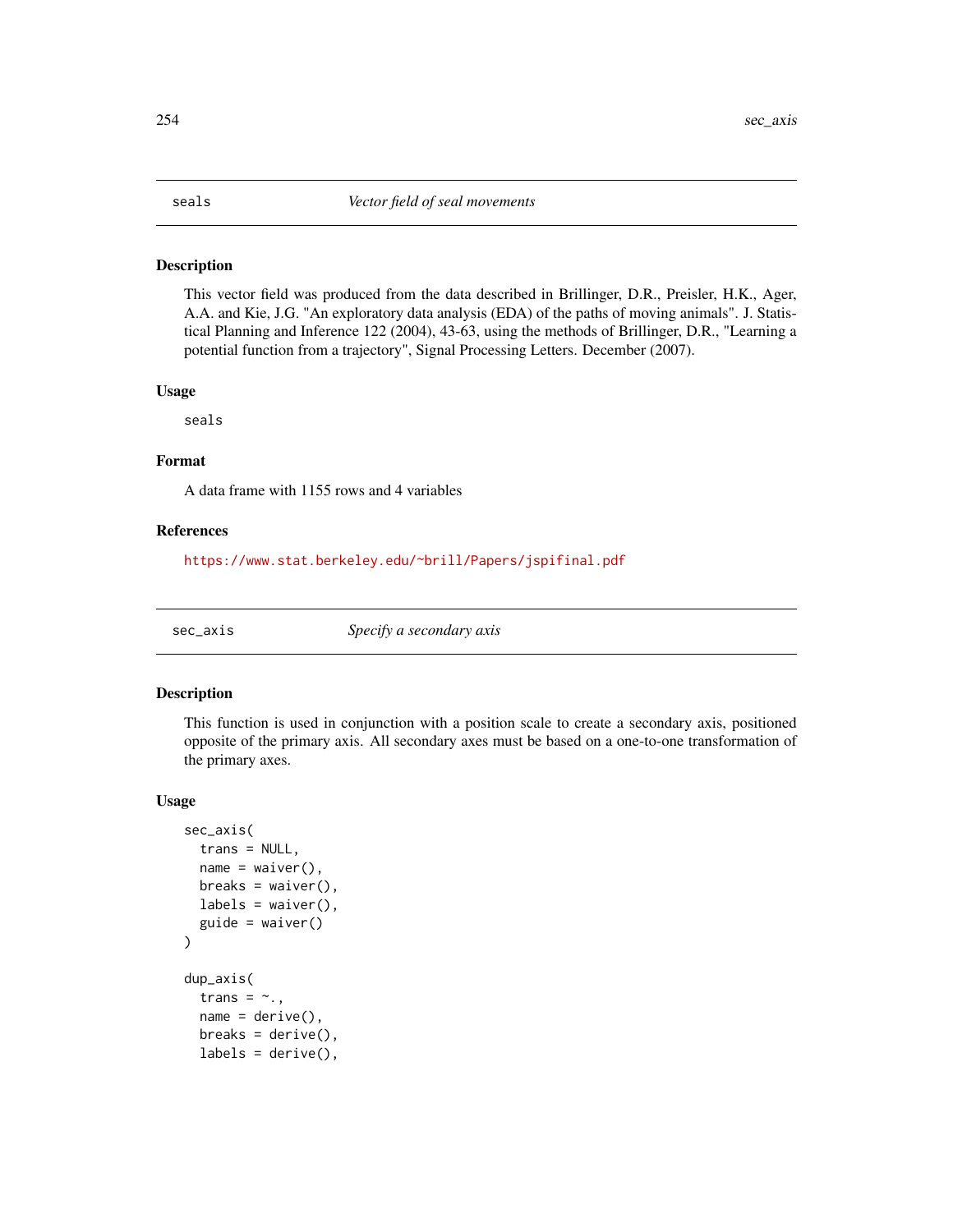<span id="page-254-0"></span>sec\_axis 255

```
guide = derive()\lambda
```
derive()

#### Arguments

| trans  | A formula or function of transformation                                                             |
|--------|-----------------------------------------------------------------------------------------------------|
| name   | The name of the secondary axis                                                                      |
| breaks | One of:                                                                                             |
|        | • NULL for no breaks                                                                                |
|        | • waiver () for the default breaks computed by the transformation object                            |
|        | • A numeric vector of positions                                                                     |
|        | • A function that takes the limits as input and returns breaks as output                            |
| labels | One of:                                                                                             |
|        | • NULL for no labels                                                                                |
|        | • waiver () for the default labels computed by the transformation object                            |
|        | • A character vector giving labels (must be same length as breaks)                                  |
|        | • A function that takes the breaks as input and returns labels as output                            |
| guide  | A position guide that will be used to render the axis on the plot. Usually this is<br>guide_axis(). |

# Details

sec\_axis() is used to create the specifications for a secondary axis. Except for the trans argument any of the arguments can be set to derive() which would result in the secondary axis inheriting the settings from the primary axis.

dup\_axis() is provide as a shorthand for creating a secondary axis that is a duplication of the primary axis, effectively mirroring the primary axis.

As of v3.1, date and datetime scales have limited secondary axis capabilities. Unlike other continuous scales, secondary axis transformations for date and datetime scales must respect their primary POSIX data structure. This means they may only be transformed via addition or subtraction, e.g.  $\sim$ . + hms::hms(days = 8), or  $\sim$ . -8\*60\*60. Nonlinear transformations will return an error. To produce a time-since-event secondary axis in this context, users may consider adapting secondary axis labels.

### Examples

```
p <- ggplot(mtcars, aes(cyl, mpg)) +
 geom_point()
# Create a simple secondary axis
p + scale_y_{continuous(sec. axis = sec_axis(* + 10))# Inherit the name from the primary axis
p + scale_y_continuous("Miles/gallon", sec.axis = sec_axis(~ . + 10, name = derive()))
```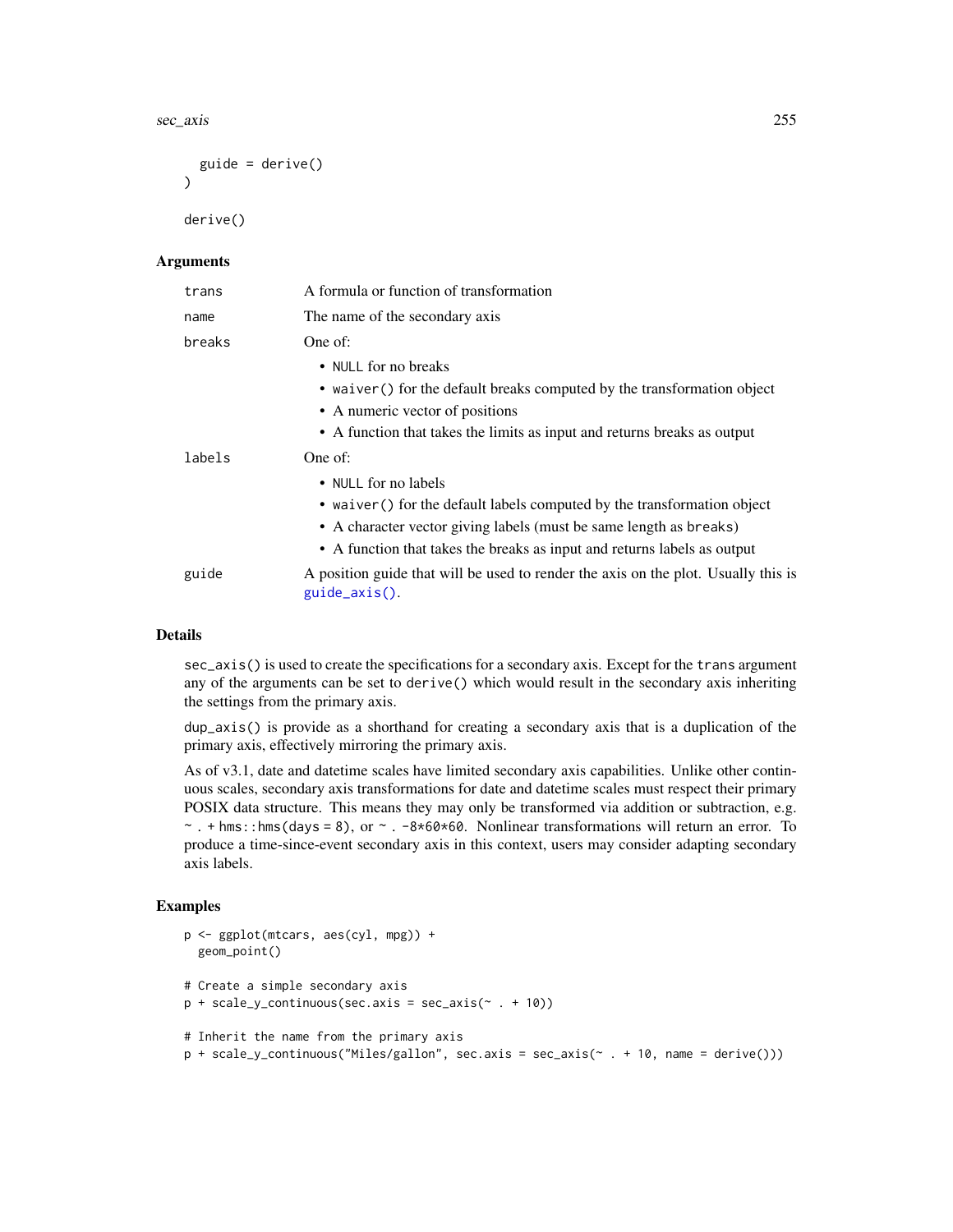```
# Duplicate the primary axis
p + scale_y_continuous(sec.axis = dup_axis())
# You can pass in a formula as a shorthand
p + scale_y_{continuous(sec. axis = ~ . ^2)# Secondary axes work for date and datetime scales too:
df <- data.frame(
 dx = seq(as.POSIXct("2012-02-29 12:00:00", tz = "UTC"),
   length.out = 10,
   by = "4 hour"
 ),
 price = seq(20, 200000, length.out = 10)
 \mathcal{L}# This may useful for labelling different time scales in the same plot
ggplot(df, aes(x = dx, y = price)) +geom_line() +
 scale_x_datetime(
    "Date",
    date_labels = "%b %d",
   date_breaks = "6 hour",
   sec.axis = dup_axis(
      name = "Time of Day",
      labels = scales::time_format("%I %p")
   )
 )
# or to transform axes for different timezones
ggplot(df, aes(x = dx, y = price)) +geom_line() +
 scale_x_datetime("
    GMT",
    date_labels = "%b %d %I \n  <i>wp</i>",
    sec.axis = sec_axis(
     ~\sim . + 8 * 3600,
      name = "GMT+8",labels = scales::time_format("%b %d %I %p")
   )
 \mathcal{L}
```
stat\_ecdf *Compute empirical cumulative distribution*

#### Description

The empirical cumulative distribution function (ECDF) provides an alternative visualisation of distribution. Compared to other visualisations that rely on density (like [geom\\_histogram\(\)](#page-93-0)), the

<span id="page-255-0"></span>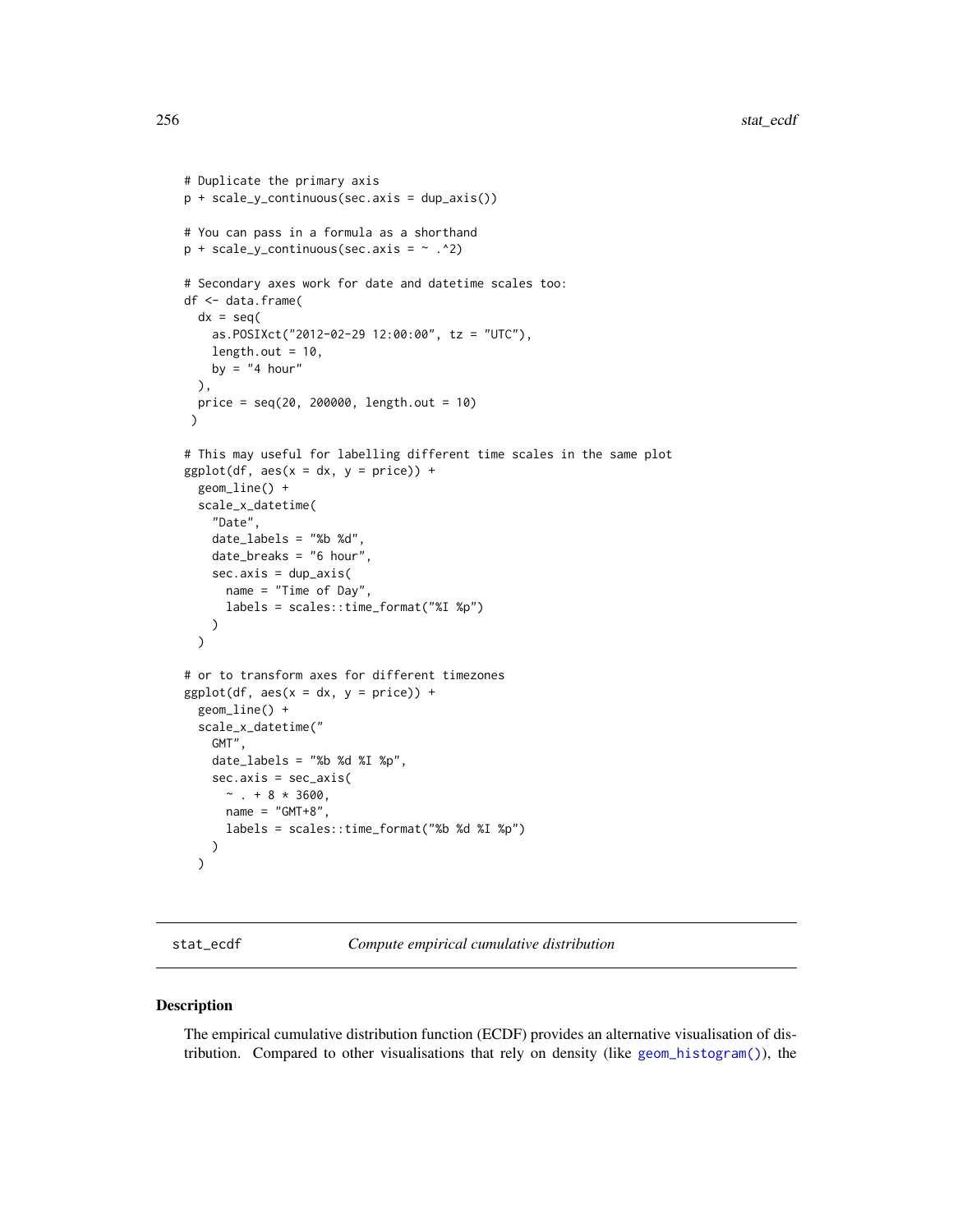#### <span id="page-256-0"></span>stat\_ecdf 257

ECDF doesn't require any tuning parameters and handles both continuous and categorical variables. The downside is that it requires more training to accurately interpret, and the underlying visual tasks are somewhat more challenging.

# Usage

```
stat_ecdf(
 mapping = NULL,
 data = NULL,geom = "step",
 position = "identity",
  ...,
 n = NULL,pad = TRUE,na.rm = FALSE,
 show.legend = NA,
  inherit.aes = TRUE
)
```
# Arguments

| mapping     | Set of aesthetic mappings created by aes() or aes_(). If specified and inherit.aes<br>= TRUE (the default), it is combined with the default mapping at the top level of<br>the plot. You must supply mapping if there is no plot mapping.              |
|-------------|--------------------------------------------------------------------------------------------------------------------------------------------------------------------------------------------------------------------------------------------------------|
| data        | The data to be displayed in this layer. There are three options:                                                                                                                                                                                       |
|             | If NULL, the default, the data is inherited from the plot data as specified in the<br>call to $ggplot()$ .                                                                                                                                             |
|             | A data. frame, or other object, will override the plot data. All objects will be<br>fortified to produce a data frame. See fortify() for which variables will be<br>created.                                                                           |
|             | A function will be called with a single argument, the plot data. The return<br>value must be a data. frame, and will be used as the layer data. A function<br>can be created from a formula (e.g. $\sim$ head(.x, 10)).                                |
| geom        | The geometric object to use display the data                                                                                                                                                                                                           |
| position    | Position adjustment, either as a string, or the result of a call to a position adjust-<br>ment function.                                                                                                                                               |
| $\ddots$    | Other arguments passed on to layer (). These are often aesthetics, used to set<br>an aesthetic to a fixed value, like colour = "red" or size = 3. They may also<br>be parameters to the paired geom/stat.                                              |
| n           | if NULL, do not interpolate. If not NULL, this is the number of points to inter-<br>polate with.                                                                                                                                                       |
| pad         | If TRUE, pad the ecdf with additional points $(-Inf, 0)$ and $(Inf, 1)$                                                                                                                                                                                |
| na.rm       | If FALSE (the default), removes missing values with a warning. If TRUE silently<br>removes missing values.                                                                                                                                             |
| show.legend | logical. Should this layer be included in the legends? NA, the default, includes if<br>any aesthetics are mapped. FALSE never includes, and TRUE always includes. It<br>can also be a named logical vector to finely select the aesthetics to display. |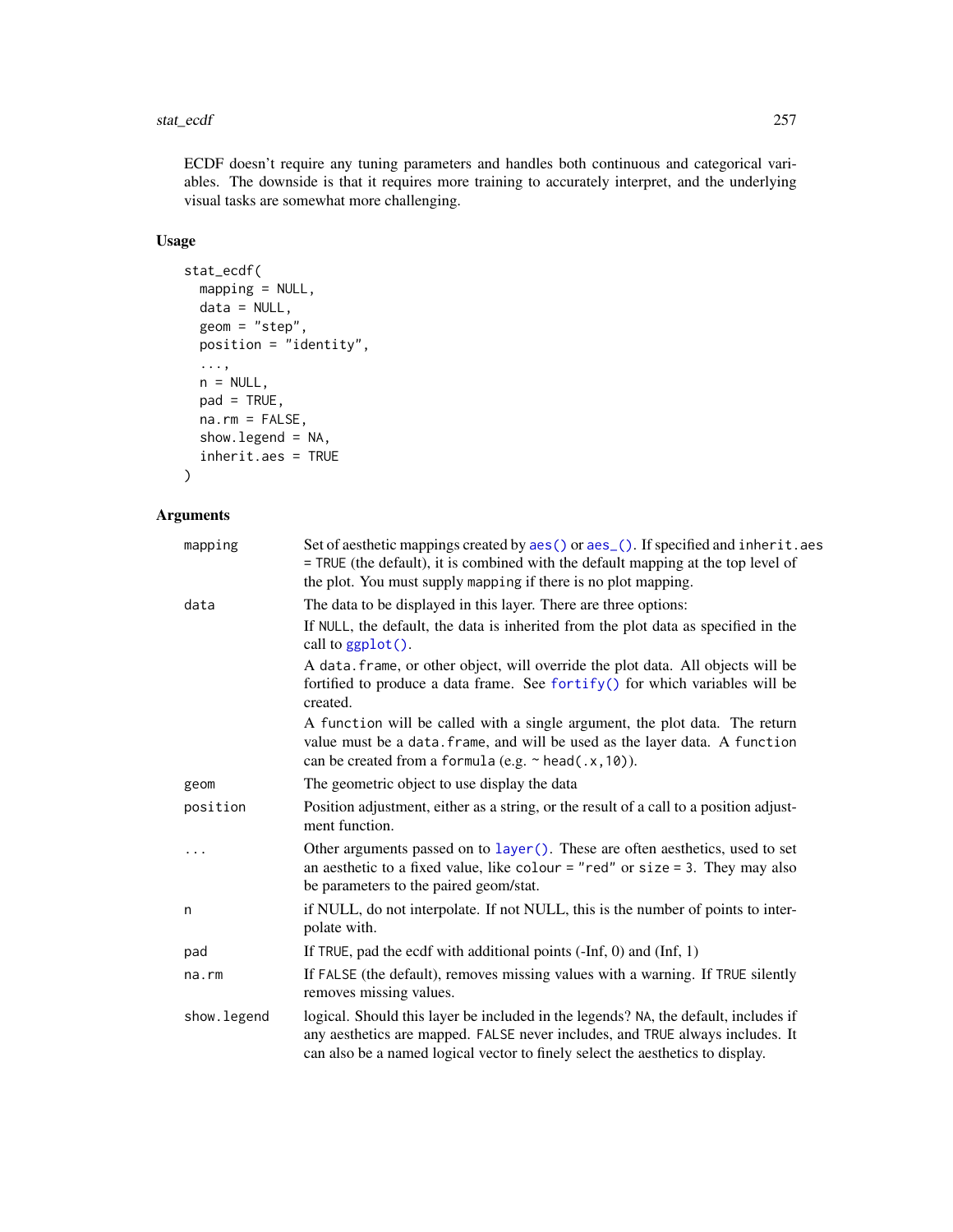<span id="page-257-0"></span>

| inherit.aes | If FALSE, overrides the default aesthetics, rather than combining with them.      |
|-------------|-----------------------------------------------------------------------------------|
|             | This is most useful for helper functions that define both data and aesthetics and |
|             | shouldn't inherit behaviour from the default plot specification, e.g. borders().  |

# Details

The statistic relies on the aesthetics assignment to guess which variable to use as the input and which to use as the output. Either x or y must be provided and one of them must be unused. The ECDF will be calculated on the given aesthetic and will be output on the unused one.

#### Computed variables

y cumulative density corresponding x

# Examples

```
df <- data.frame(
  x = c(rnorm(100, 0, 3), rnorm(100, 0, 10)),g = gl(2, 100)\overline{)}ggplot(df, aes(x)) +stat_ecdf(geom = "step")
# Don't go to positive/negative infinity
ggplot(df, aes(x)) +stat_ecdf(geom = "step", pad = FALSE)
# Multiple ECDFs
ggplot(df, aes(x, colour = g)) +stat_ecdf()
```
stat\_ellipse *Compute normal data ellipses*

# Description

The method for calculating the ellipses has been modified from  $car:$ : dataEllipse (Fox and Weisberg, 2011)

#### Usage

```
stat_ellipse(
 mapping = NULL,
 data = NULL,geom = "path",
 position = "identity",
  ...,
  type = "t",level = 0.95,
```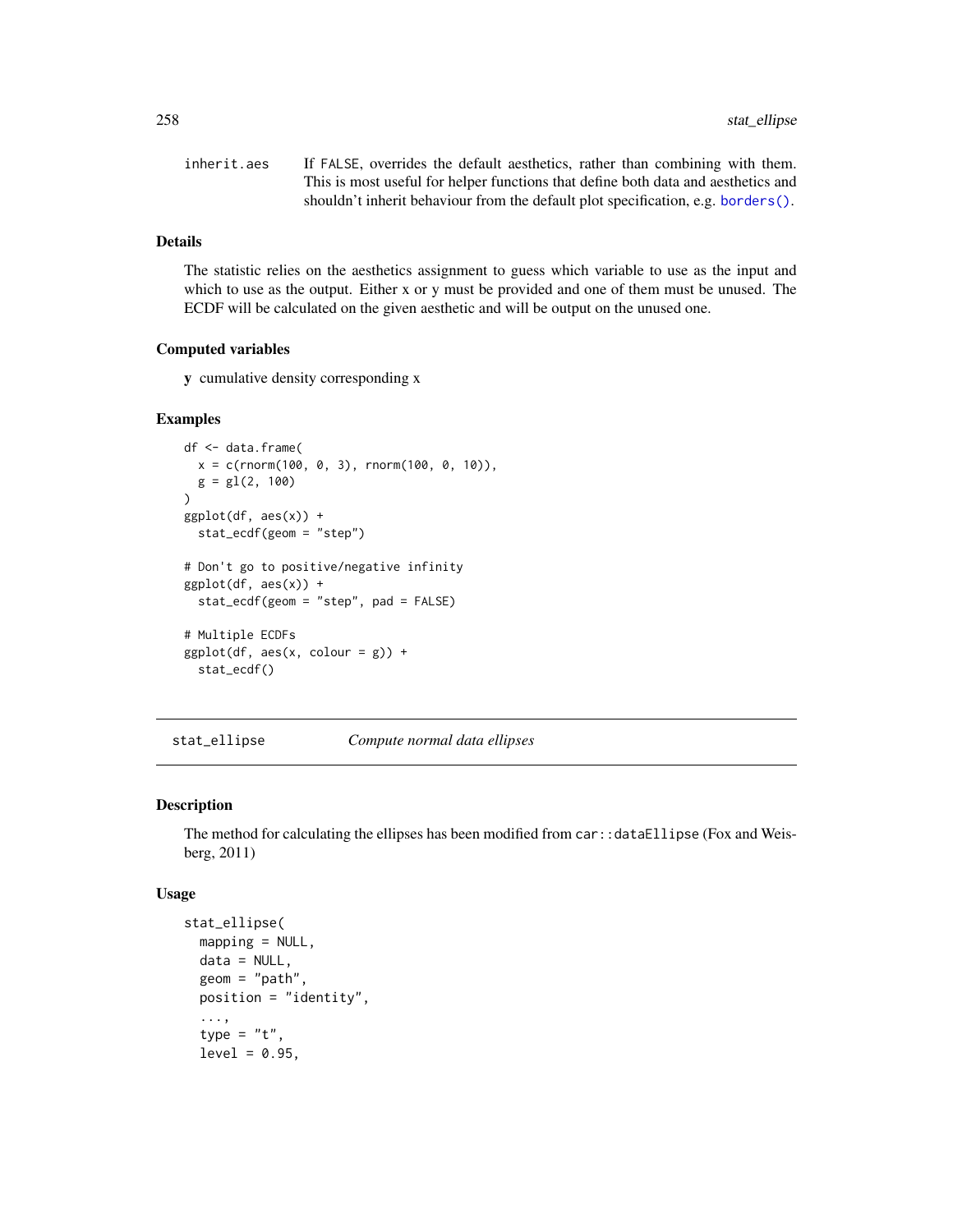# <span id="page-258-0"></span>stat\_ellipse 259

```
segments = 51,
 na.rm = FALSE,show.legend = NA,
 inherit.aes = TRUE
)
```
# Arguments

| Set of aesthetic mappings created by aes() or aes_(). If specified and inherit.aes<br>mapping<br>= TRUE (the default), it is combined with the default mapping at the top level of<br>the plot. You must supply mapping if there is no plot mapping. |                                                                                                                                                                                                                                                                                                                                          |  |
|------------------------------------------------------------------------------------------------------------------------------------------------------------------------------------------------------------------------------------------------------|------------------------------------------------------------------------------------------------------------------------------------------------------------------------------------------------------------------------------------------------------------------------------------------------------------------------------------------|--|
| data                                                                                                                                                                                                                                                 | The data to be displayed in this layer. There are three options:                                                                                                                                                                                                                                                                         |  |
|                                                                                                                                                                                                                                                      | If NULL, the default, the data is inherited from the plot data as specified in the<br>call to ggplot().                                                                                                                                                                                                                                  |  |
|                                                                                                                                                                                                                                                      | A data. frame, or other object, will override the plot data. All objects will be<br>fortified to produce a data frame. See fortify() for which variables will be<br>created.                                                                                                                                                             |  |
|                                                                                                                                                                                                                                                      | A function will be called with a single argument, the plot data. The return<br>value must be a data. frame, and will be used as the layer data. A function<br>can be created from a formula (e.g. $\sim$ head(.x, 10)).                                                                                                                  |  |
| geom                                                                                                                                                                                                                                                 | The geometric object to use display the data                                                                                                                                                                                                                                                                                             |  |
| position                                                                                                                                                                                                                                             | Position adjustment, either as a string, or the result of a call to a position adjust-<br>ment function.                                                                                                                                                                                                                                 |  |
| $\ddotsc$                                                                                                                                                                                                                                            | Other arguments passed on to layer (). These are often aesthetics, used to set<br>an aesthetic to a fixed value, like colour = "red" or size = 3. They may also<br>be parameters to the paired geom/stat.                                                                                                                                |  |
| type                                                                                                                                                                                                                                                 | The type of ellipse. The default "t" assumes a multivariate t-distribution, and<br>"norm" assumes a multivariate normal distribution. "euclid" draws a circle<br>with the radius equal to level, representing the euclidean distance from the<br>center. This ellipse probably won't appear circular unless coord_fixed() is<br>applied. |  |
| The level at which to draw an ellipse, or, if type="euclid", the radius of the<br>level<br>circle to be drawn.                                                                                                                                       |                                                                                                                                                                                                                                                                                                                                          |  |
| segments                                                                                                                                                                                                                                             | The number of segments to be used in drawing the ellipse.                                                                                                                                                                                                                                                                                |  |
| na.rm                                                                                                                                                                                                                                                | If FALSE, the default, missing values are removed with a warning. If TRUE,<br>missing values are silently removed.                                                                                                                                                                                                                       |  |
| show.legend                                                                                                                                                                                                                                          | logical. Should this layer be included in the legends? NA, the default, includes if<br>any aesthetics are mapped. FALSE never includes, and TRUE always includes. It<br>can also be a named logical vector to finely select the aesthetics to display.                                                                                   |  |
| inherit.aes                                                                                                                                                                                                                                          | If FALSE, overrides the default aesthetics, rather than combining with them.<br>This is most useful for helper functions that define both data and aesthetics and<br>shouldn't inherit behaviour from the default plot specification, e.g. borders().                                                                                    |  |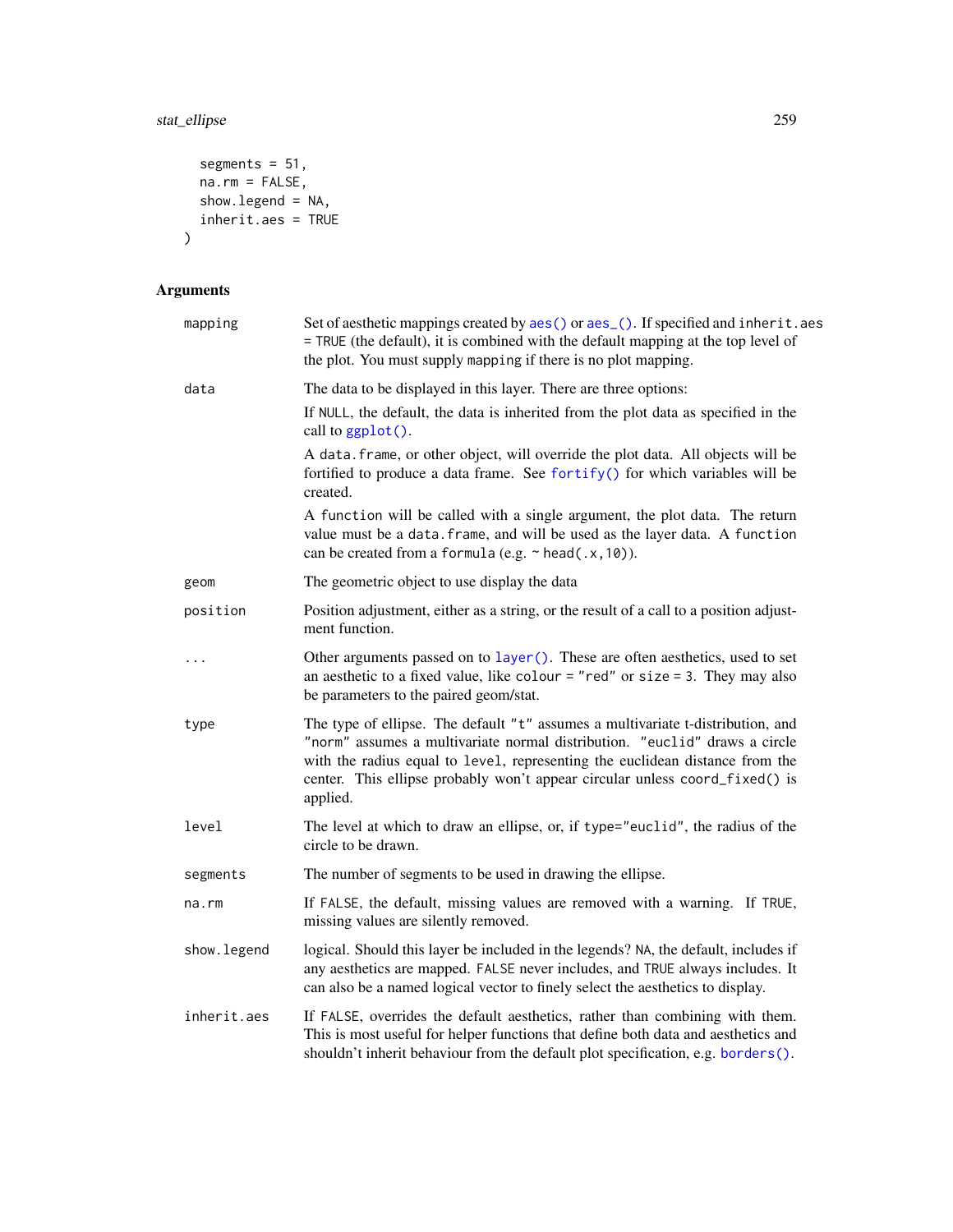#### References

John Fox and Sanford Weisberg (2011). An R Companion to Applied Regression, Second Edition. Thousand Oaks CA: Sage. URL: [https://socialsciences.mcmaster.ca/jfox/Books/](https://socialsciences.mcmaster.ca/jfox/Books/Companion/) [Companion/](https://socialsciences.mcmaster.ca/jfox/Books/Companion/)

# Examples

```
ggplot(faithful, aes(waiting, eruptions)) +
 geom_point() +
 stat_ellipse()
ggplot(faithful, aes(waiting, eruptions, color = eruptions > 3)) +
 geom_point() +
 stat_ellipse()
ggplot(faithful, aes(waiting, eruptions, color = eruptions > 3)) +geom_point() +
 stat_ellipse(type = "norm", linetype = 2) +
 stat_ellipse(type = "t")
ggplot(faithful, aes(waiting, eruptions, color = eruptions > 3)) +geom_point() +
 stat_ellipse(type = "norm", linetype = 2) +
 stat_ellipse(type = "euclid", level = 3) +
 coord_fixed()
ggplot(faithful, aes(waiting, eruptions, fill = eruptions > 3)) +
 stat_ellipse(geom = "polygon")
```
stat\_identity *Leave data as is*

#### Description

The identity statistic leaves the data unchanged.

#### Usage

```
stat_identity(
 mapping = NULL,
  data = NULL,geom = "point",position = "identity",
  ...,
  show.legend = NA,
  inherit.aes = TRUE
)
```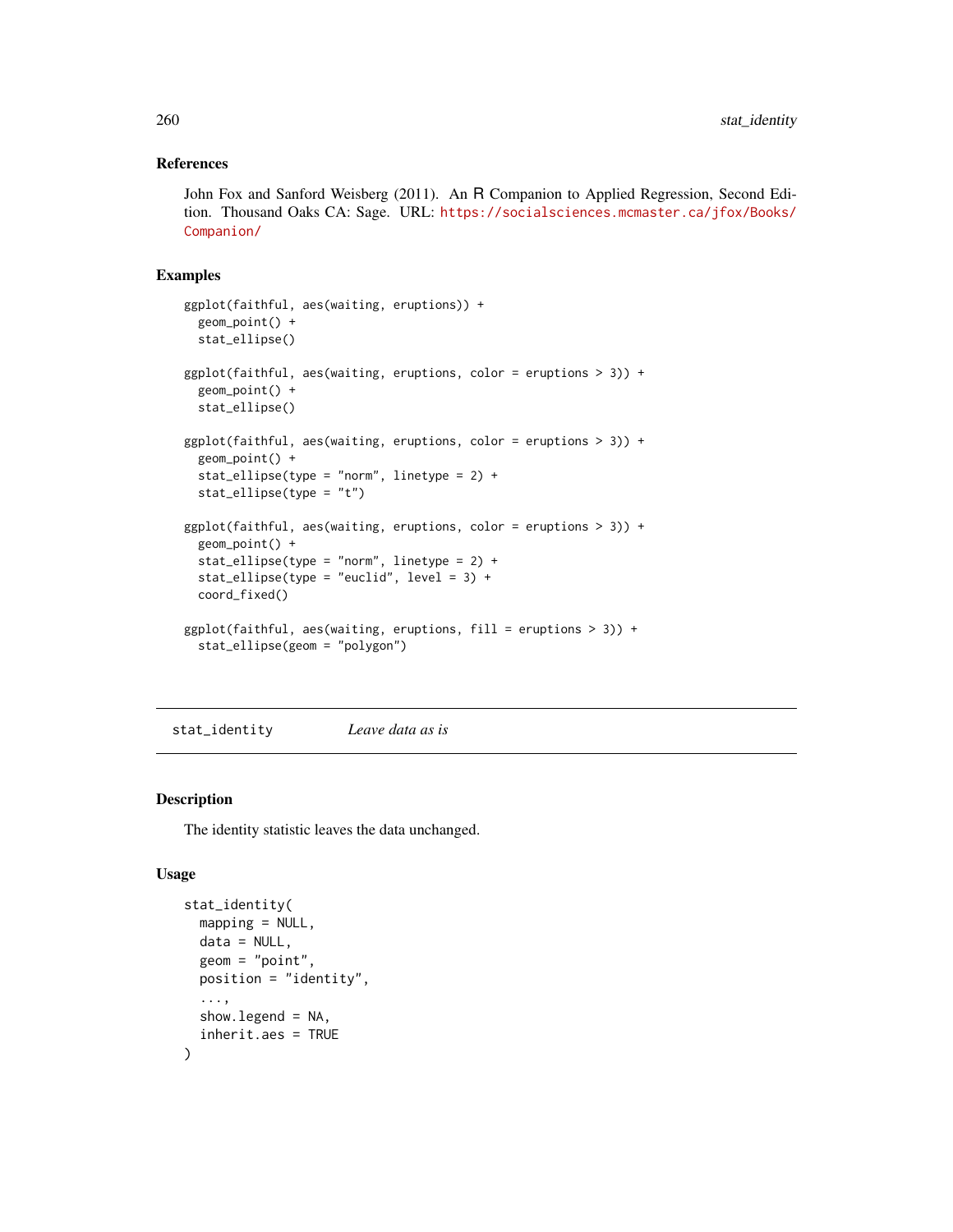# <span id="page-260-0"></span>Arguments

| mapping                                                                                                                                                                                                                                                              | Set of aesthetic mappings created by aes() or aes_(). If specified and inherit.aes<br>= TRUE (the default), it is combined with the default mapping at the top level of<br>the plot. You must supply mapping if there is no plot mapping.              |
|----------------------------------------------------------------------------------------------------------------------------------------------------------------------------------------------------------------------------------------------------------------------|--------------------------------------------------------------------------------------------------------------------------------------------------------------------------------------------------------------------------------------------------------|
| data                                                                                                                                                                                                                                                                 | The data to be displayed in this layer. There are three options:                                                                                                                                                                                       |
|                                                                                                                                                                                                                                                                      | If NULL, the default, the data is inherited from the plot data as specified in the<br>call to ggplot().                                                                                                                                                |
|                                                                                                                                                                                                                                                                      | A data. frame, or other object, will override the plot data. All objects will be<br>fortified to produce a data frame. See fortify() for which variables will be<br>created.                                                                           |
|                                                                                                                                                                                                                                                                      | A function will be called with a single argument, the plot data. The return<br>value must be a data. frame, and will be used as the layer data. A function<br>can be created from a formula (e.g. $\sim$ head(.x, 10)).                                |
| geom                                                                                                                                                                                                                                                                 | The geometric object to use display the data                                                                                                                                                                                                           |
| position                                                                                                                                                                                                                                                             | Position adjustment, either as a string, or the result of a call to a position adjust-<br>ment function.                                                                                                                                               |
|                                                                                                                                                                                                                                                                      | Other arguments passed on to layer(). These are often aesthetics, used to set<br>an aesthetic to a fixed value, like colour = "red" or size = 3. They may also<br>be parameters to the paired geom/stat.                                               |
| show. legend                                                                                                                                                                                                                                                         | logical. Should this layer be included in the legends? NA, the default, includes if<br>any aesthetics are mapped. FALSE never includes, and TRUE always includes. It<br>can also be a named logical vector to finely select the aesthetics to display. |
| inherit.aes<br>If FALSE, overrides the default aesthetics, rather than combining with them.<br>This is most useful for helper functions that define both data and aesthetics and<br>shouldn't inherit behaviour from the default plot specification, e.g. borders(). |                                                                                                                                                                                                                                                        |

# Examples

```
p <- ggplot(mtcars, aes(wt, mpg))
p + stat_identity()
```
stat\_sf\_coordinates *Extract coordinates from 'sf ' objects*

# Description

stat\_sf\_coordinates() extracts the coordinates from 'sf' objects and summarises them to one pair of coordinates (x and y) per geometry. This is convenient when you draw an sf object as geoms like text and labels (so [geom\\_sf\\_text\(\)](#page-27-0) and [geom\\_sf\\_label\(\)](#page-27-0) relies on this).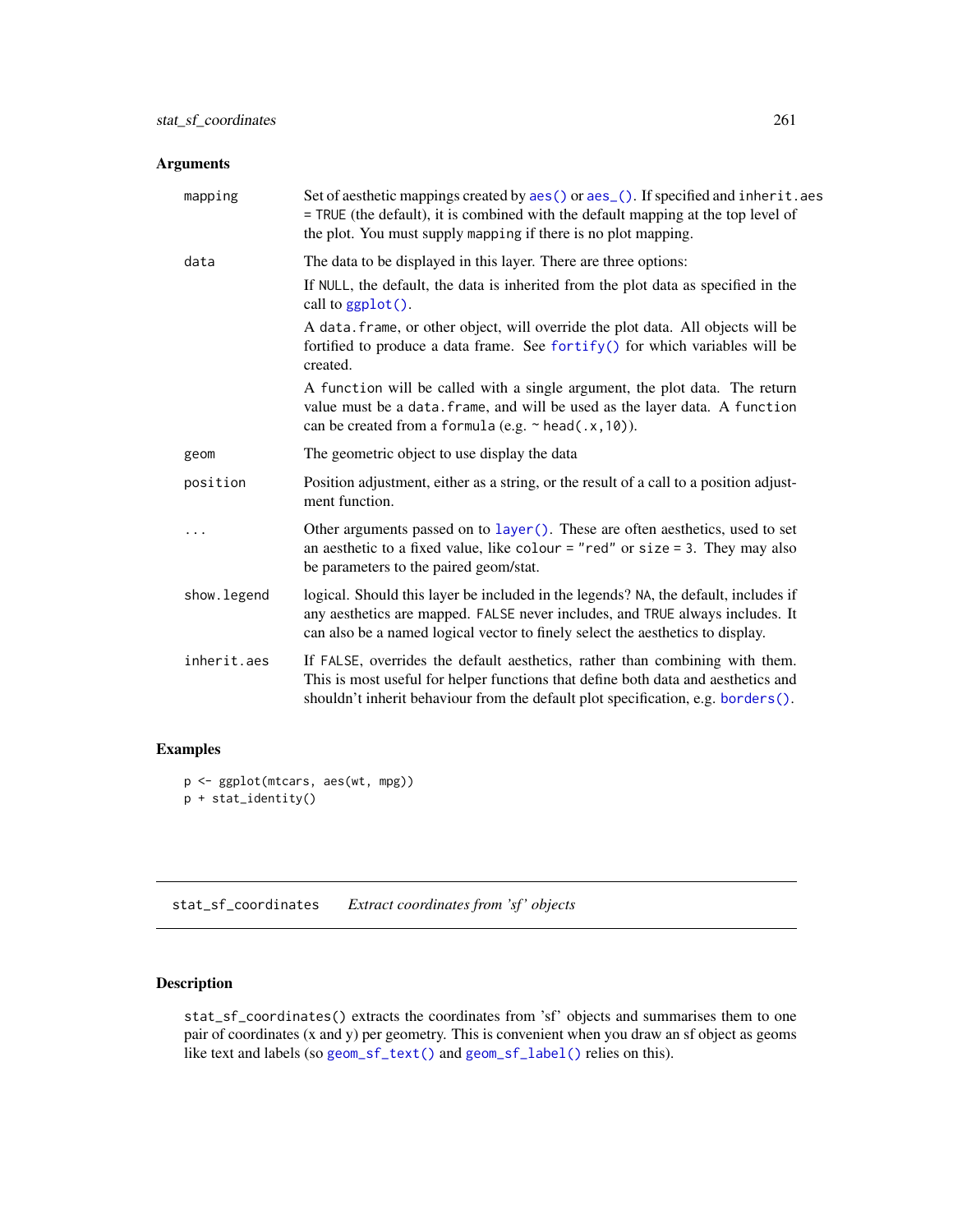# Usage

```
stat_sf_coordinates(
  mapping = acs(),
 data = NULL,geom = "point",
  position = "identity",
  na.rm = FALSE,show.legend = NA,
  inherit.aes = TRUE,
  fun.geometry = NULL,
  ...
\mathcal{L}
```
# Arguments

| mapping      | Set of aesthetic mappings created by aes() or aes_(). If specified and inherit.aes<br>= TRUE (the default), it is combined with the default mapping at the top level of<br>the plot. You must supply mapping if there is no plot mapping.                                                                                                                                 |  |
|--------------|---------------------------------------------------------------------------------------------------------------------------------------------------------------------------------------------------------------------------------------------------------------------------------------------------------------------------------------------------------------------------|--|
| data         | The data to be displayed in this layer. There are three options:                                                                                                                                                                                                                                                                                                          |  |
|              | If NULL, the default, the data is inherited from the plot data as specified in the<br>call to $ggplot()$ .                                                                                                                                                                                                                                                                |  |
|              | A data. frame, or other object, will override the plot data. All objects will be<br>fortified to produce a data frame. See fortify() for which variables will be<br>created.                                                                                                                                                                                              |  |
|              | A function will be called with a single argument, the plot data. The return<br>value must be a data. frame, and will be used as the layer data. A function<br>can be created from a formula (e.g. $\sim$ head(.x, 10)).                                                                                                                                                   |  |
| geom         | The geometric object to use display the data                                                                                                                                                                                                                                                                                                                              |  |
| position     | Position adjustment, either as a string, or the result of a call to a position adjust-<br>ment function.                                                                                                                                                                                                                                                                  |  |
| na.rm        | If FALSE, the default, missing values are removed with a warning. If TRUE,<br>missing values are silently removed.                                                                                                                                                                                                                                                        |  |
| show. legend | logical. Should this layer be included in the legends? NA, the default, includes if<br>any aesthetics are mapped. FALSE never includes, and TRUE always includes. It<br>can also be a named logical vector to finely select the aesthetics to display.                                                                                                                    |  |
| inherit.aes  | If FALSE, overrides the default aesthetics, rather than combining with them.<br>This is most useful for helper functions that define both data and aesthetics and<br>shouldn't inherit behaviour from the default plot specification, e.g. borders().                                                                                                                     |  |
| fun.geometry | A function that takes a sfc object and returns a sfc_POINT with the same length<br>as the input. If NULL, function(x) sf:: st_point_on_surface(sf:: st_zm(x))<br>will be used. Note that the function may warn about the incorrectness of the re-<br>sult if the data is not projected, but you can ignore this except when you really<br>care about the exact locations. |  |
| $\cdots$     | Other arguments passed on to layer (). These are often aesthetics, used to set<br>an aesthetic to a fixed value, like colour = "red" or size = 3. They may also<br>be parameters to the paired geom/stat.                                                                                                                                                                 |  |
|              |                                                                                                                                                                                                                                                                                                                                                                           |  |

<span id="page-261-0"></span>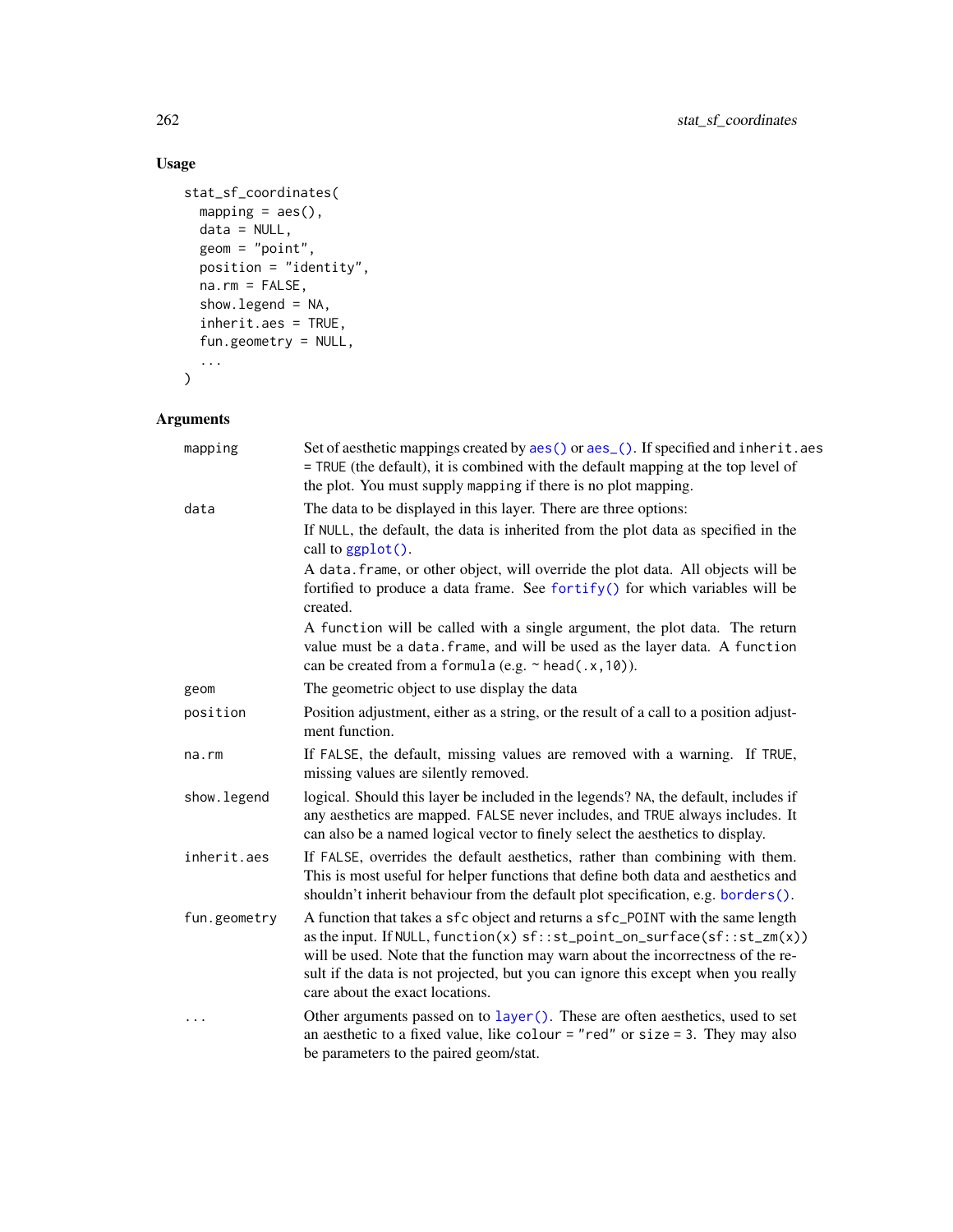#### Details

coordinates of an sf object can be retrieved by sf::st\_coordinates(). But, we cannot simply use sf::st\_coordinates() because, whereas text and labels require exactly one coordinate per geometry, it returns multiple ones for a polygon or a line. Thus, these two steps are needed:

- 1. Choose one point per geometry by some function like sf::st\_centroid() or sf::st\_point\_on\_surface().
- 2. Retrieve coordinates from the points by sf::st\_coordinates().

For the first step, you can use an arbitrary function via fun.geometry. By default, function(x) sf::st\_point\_on\_surface(sf::st\_zm(x)) is used; sf::st\_point\_on\_surface() seems more appropriate than sf::st\_centroid() since lables and text usually are intended to be put within the polygon or the line.  $sf::st\_zm()$  is needed to drop Z and M dimension beforehand, otherwise sf::st\_point\_on\_surface() may fail when the geometries have M dimension.

#### Computed variables

- x X dimension of the simple feature
- y Y dimension of the simple feature

#### Examples

```
if (requireNamespace("sf", quietly = TRUE)) {
nc <- sf::st_read(system.file("shape/nc.shp", package="sf"))
ggplot(nc) +
 stat_sf_coordinates()
ggplot(nc) +
 geom_errorbarh(
    aes(geometry = geometry,
        xmin = after\_stat(x) - 0.1,
        xmax = after_stat(x) + 0.1,
        y = after_stat(y),
        height = 0.04),
    stat = "sf_coordinates"
 )
}
```
<span id="page-262-0"></span>stat\_summary\_2d *Bin and summarise in 2d (rectangle & hexagons)*

#### <span id="page-262-1"></span>Description

stat\_summary\_2d() is a 2d variation of [stat\\_summary\(\)](#page-265-0). stat\_summary\_hex() is a hexagonal variation of [stat\\_summary\\_2d\(\)](#page-262-0). The data are divided into bins defined by  $x$  and  $y$ , and then the values of z in each cell is are summarised with fun.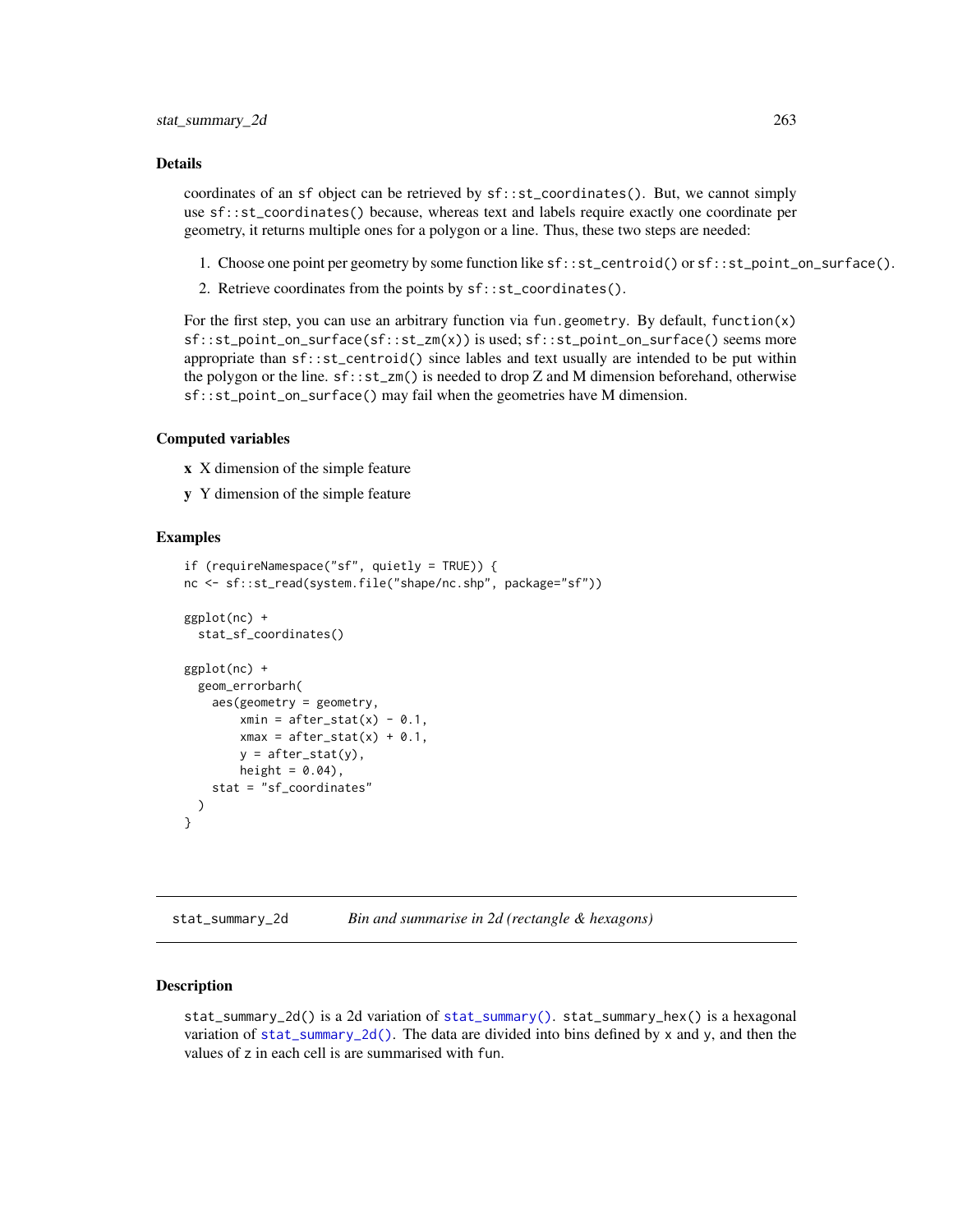# Usage

```
stat_summary_2d(
  mapping = NULL,
 data = NULL,geom = "tile",
 position = "identity",
  ...,
 bins = 30,
 binwidth = NULL,
  drop = TRUE,fun = "mean",
  fun.args = list(),
 na.rm = FALSE,show.legend = NA,
  inherit.aes = TRUE
\mathcal{L}stat_summary_hex(
 mapping = NULL,
 data = NULL,geom = "hex",position = "identity",
  ...,
 bins = 30,
 binwidth = NULL,
  drop = TRUE,fun = "mean",fun.args = list(),
  na.rm = FALSE,show.legend = NA,
  inherit.aes = TRUE
\mathcal{L}
```
# Arguments

| mapping | Set of aesthetic mappings created by aes () or aes (). If specified and inherit. aes<br>$=$ TRUE (the default), it is combined with the default mapping at the top level of<br>the plot. You must supply mapping if there is no plot mapping. |
|---------|-----------------------------------------------------------------------------------------------------------------------------------------------------------------------------------------------------------------------------------------------|
| data    | The data to be displayed in this layer. There are three options:                                                                                                                                                                              |
|         | If NULL, the default, the data is inherited from the plot data as specified in the<br>call to $graph()$ .                                                                                                                                     |
|         | A data frame, or other object, will override the plot data. All objects will be<br>fortified to produce a data frame. See for $\text{trify}()$ for which variables will be<br>created.                                                        |
|         | A function will be called with a single argument, the plot data. The return<br>value must be a data. frame, and will be used as the layer data. A function<br>can be created from a formula (e.g. $\sim$ head(.x, 10)).                       |

<span id="page-263-0"></span>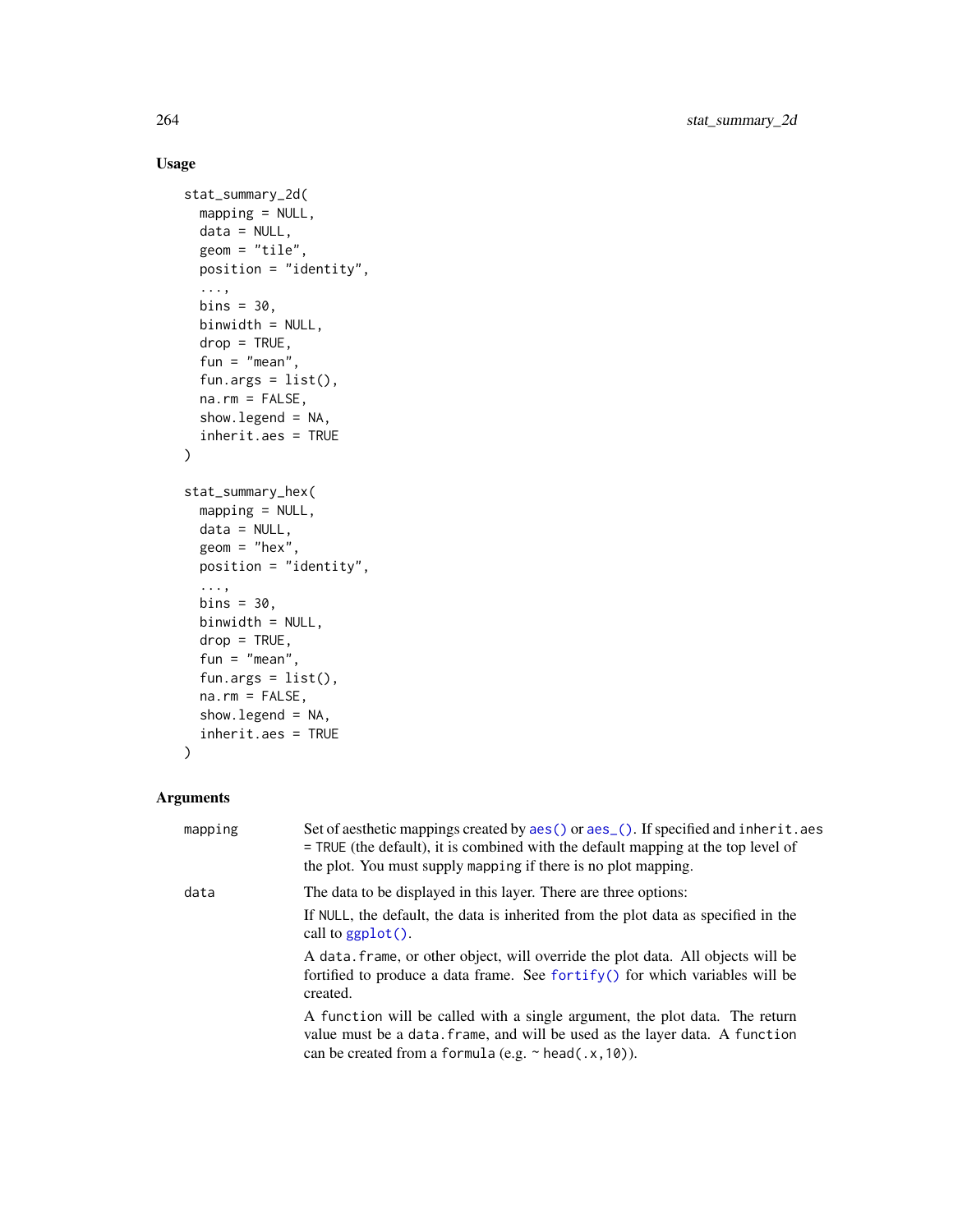<span id="page-264-0"></span>

| geom         | The geometric object to use display the data                                                                                                                                                                                                           |  |
|--------------|--------------------------------------------------------------------------------------------------------------------------------------------------------------------------------------------------------------------------------------------------------|--|
| position     | Position adjustment, either as a string, or the result of a call to a position adjust-<br>ment function.                                                                                                                                               |  |
|              | Other arguments passed on to layer (). These are often aesthetics, used to set<br>an aesthetic to a fixed value, like colour = "red" or size = 3. They may also<br>be parameters to the paired geom/stat.                                              |  |
| bins         | numeric vector giving number of bins in both vertical and horizontal directions.<br>Set to 30 by default.                                                                                                                                              |  |
| binwidth     | Numeric vector giving bin width in both vertical and horizontal directions. Over-<br>rides bins if both set.                                                                                                                                           |  |
| drop         | drop if the output of fun is NA.                                                                                                                                                                                                                       |  |
| fun          | function for summary.                                                                                                                                                                                                                                  |  |
| fun.args     | A list of extra arguments to pass to fun                                                                                                                                                                                                               |  |
| $na$ . $rm$  | If FALSE, the default, missing values are removed with a warning. If TRUE,<br>missing values are silently removed.                                                                                                                                     |  |
| show. legend | logical. Should this layer be included in the legends? NA, the default, includes if<br>any aesthetics are mapped. FALSE never includes, and TRUE always includes. It<br>can also be a named logical vector to finely select the aesthetics to display. |  |
| inherit.aes  | If FALSE, overrides the default aesthetics, rather than combining with them.<br>This is most useful for helper functions that define both data and aesthetics and<br>shouldn't inherit behaviour from the default plot specification, e.g. borders().  |  |

### Aesthetics

- x: horizontal position
- y: vertical position
- z: value passed to the summary function

# Computed variables

x,y Location

value Value of summary statistic.

#### See Also

[stat\\_summary\\_hex\(\)](#page-262-1) for hexagonal summarization. [stat\\_bin2d\(\)](#page-61-0) for the binning options.

# Examples

```
d <- ggplot(diamonds, aes(carat, depth, z = price))
d + stat_summary_2d()
# Specifying function
d + stat_summary_2d(fun = function(x) sum(x^2))d + stat\_summary_2d(fun = ~ sum(.x^2))d + stat_summary_2d(fun = var)
```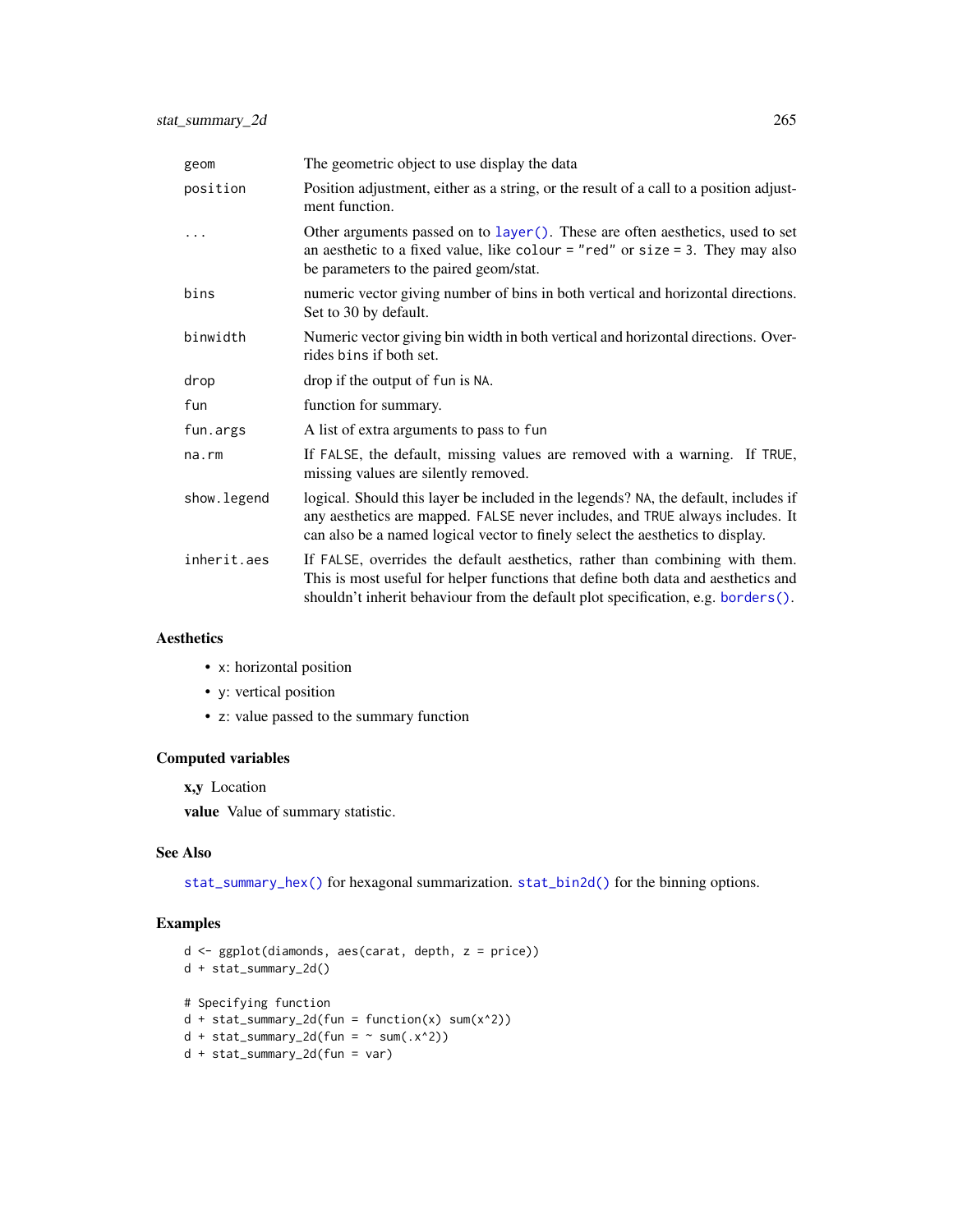```
d + stat_summary_2d(fun = "quantile", fun.args = list(probs = 0.1))if (requireNamespace("hexbin")) {
d + stat_summary_hex()
d + stat\_summary\_hex(fun = ~ sum(.x^2))}
```
stat\_summary\_bin *Summarise y values at unique/binned x*

#### <span id="page-265-0"></span>Description

stat\_summary() operates on unique x or y; stat\_summary\_bin() operates on binned x or y. They are more flexible versions of [stat\\_bin\(\)](#page-93-0): instead of just counting, they can compute any aggregate.

#### Usage

```
stat_summary_bin(
  mapping = NULL,data = NULL,geom = "pointrange",
 position = "identity",
  ...,
  fun.data = NULL,fun = NULL,fun.max = NULL,fun.min = NULL,fun.args = list(),
  bins = 30,
  binwidth = NULL,
  breaks = NULL,
  na.rm = FALSE,orientation = NA,
  show.legend = NA,
  inherit.aes = TRUE,
  fun.y,
  fun.ymin,
  fun.ymax
)
stat_summary(
  mapping = NULL,data = NULL,
  geom = "pointrange",
 position = "identity",
  ...,
  fun.data = NULL,
```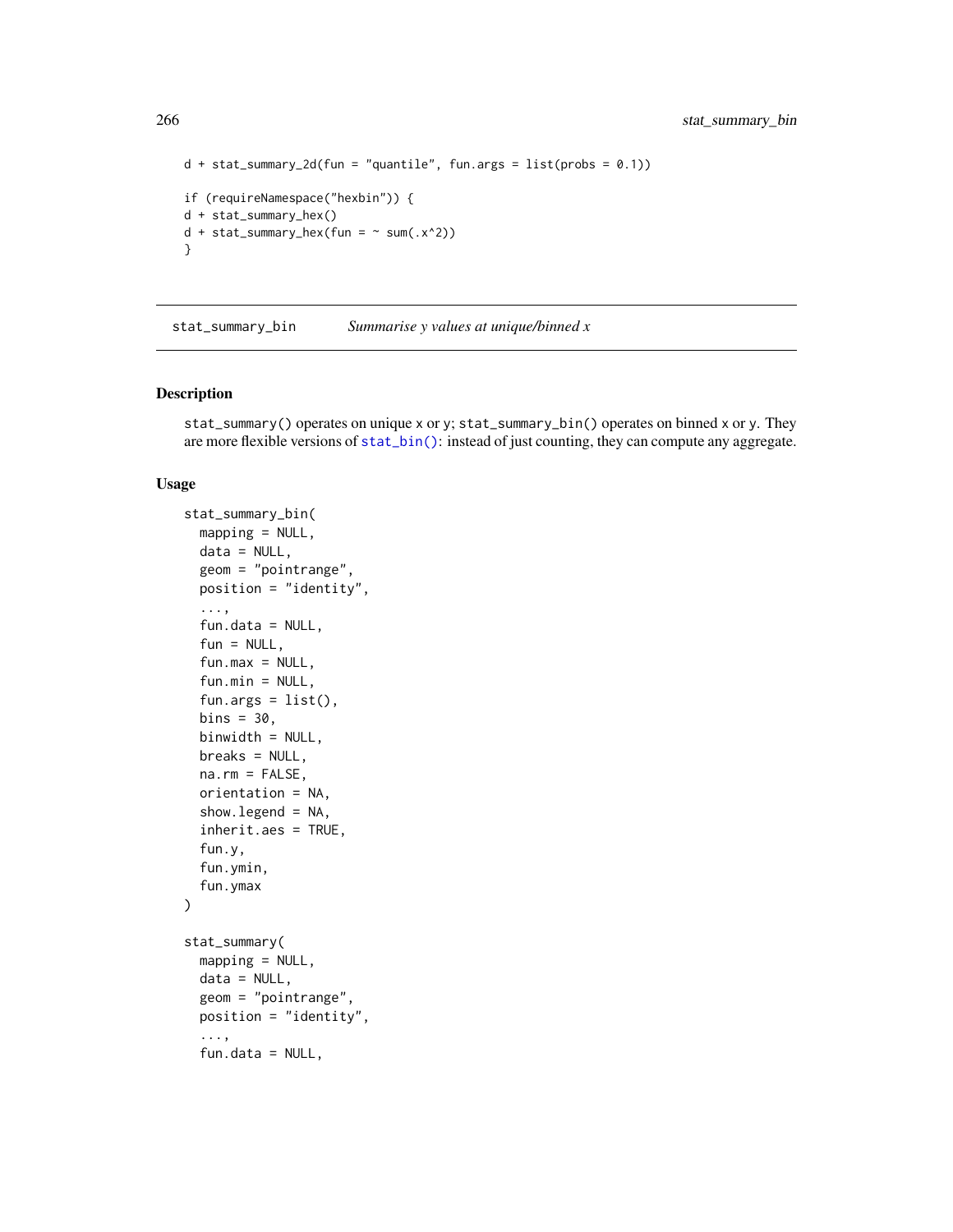```
fun = NULL,fun.max = NULL,fun.min = NULL,
 fun.args = list(),
 na.rm = FALSE,orientation = NA,
  show.legend = NA,
  inherit.aes = TRUE,
  fun.y,
  fun.ymin,
  fun.ymax
\mathcal{L}
```
# Arguments

| mapping               | Set of aesthetic mappings created by aes() or aes_(). If specified and inherit.aes<br>= TRUE (the default), it is combined with the default mapping at the top level of<br>the plot. You must supply mapping if there is no plot mapping.                                                                                                                                                                                        |
|-----------------------|----------------------------------------------------------------------------------------------------------------------------------------------------------------------------------------------------------------------------------------------------------------------------------------------------------------------------------------------------------------------------------------------------------------------------------|
| data                  | The data to be displayed in this layer. There are three options:                                                                                                                                                                                                                                                                                                                                                                 |
|                       | If NULL, the default, the data is inherited from the plot data as specified in the<br>call to ggplot().                                                                                                                                                                                                                                                                                                                          |
|                       | A data. frame, or other object, will override the plot data. All objects will be<br>fortified to produce a data frame. See fortify() for which variables will be<br>created.                                                                                                                                                                                                                                                     |
|                       | A function will be called with a single argument, the plot data. The return<br>value must be a data. frame, and will be used as the layer data. A function<br>can be created from a formula (e.g. $\sim$ head(.x, 10)).                                                                                                                                                                                                          |
| geom                  | Use to override the default connection between geom_histogram()/geom_freqpoly()<br>and stat_bin().                                                                                                                                                                                                                                                                                                                               |
| position              | Position adjustment, either as a string, or the result of a call to a position adjust-<br>ment function.                                                                                                                                                                                                                                                                                                                         |
|                       | Other arguments passed on to layer (). These are often aesthetics, used to set<br>an aesthetic to a fixed value, like colour = "red" or size = 3. They may also<br>be parameters to the paired geom/stat.                                                                                                                                                                                                                        |
| fun.data              | A function that is given the complete data and should return a data frame with<br>variables ymin, y, and ymax.                                                                                                                                                                                                                                                                                                                   |
| fun.min, fun, fun.max |                                                                                                                                                                                                                                                                                                                                                                                                                                  |
|                       | Alternatively, supply three individual functions that are each passed a vector of<br>values and should return a single number.                                                                                                                                                                                                                                                                                                   |
| fun.args              | Optional additional arguments passed on to the functions.                                                                                                                                                                                                                                                                                                                                                                        |
| bins                  | Number of bins. Overridden by binwidth. Defaults to 30.                                                                                                                                                                                                                                                                                                                                                                          |
| binwidth              | The width of the bins. Can be specified as a numeric value or as a function that<br>calculates width from unscaled x. Here, "unscaled x" refers to the original x val-<br>ues in the data, before application of any scale transformation. When specifying<br>a function along with a grouping structure, the function will be called once per<br>group. The default is to use the number of bins in bins, covering the range of |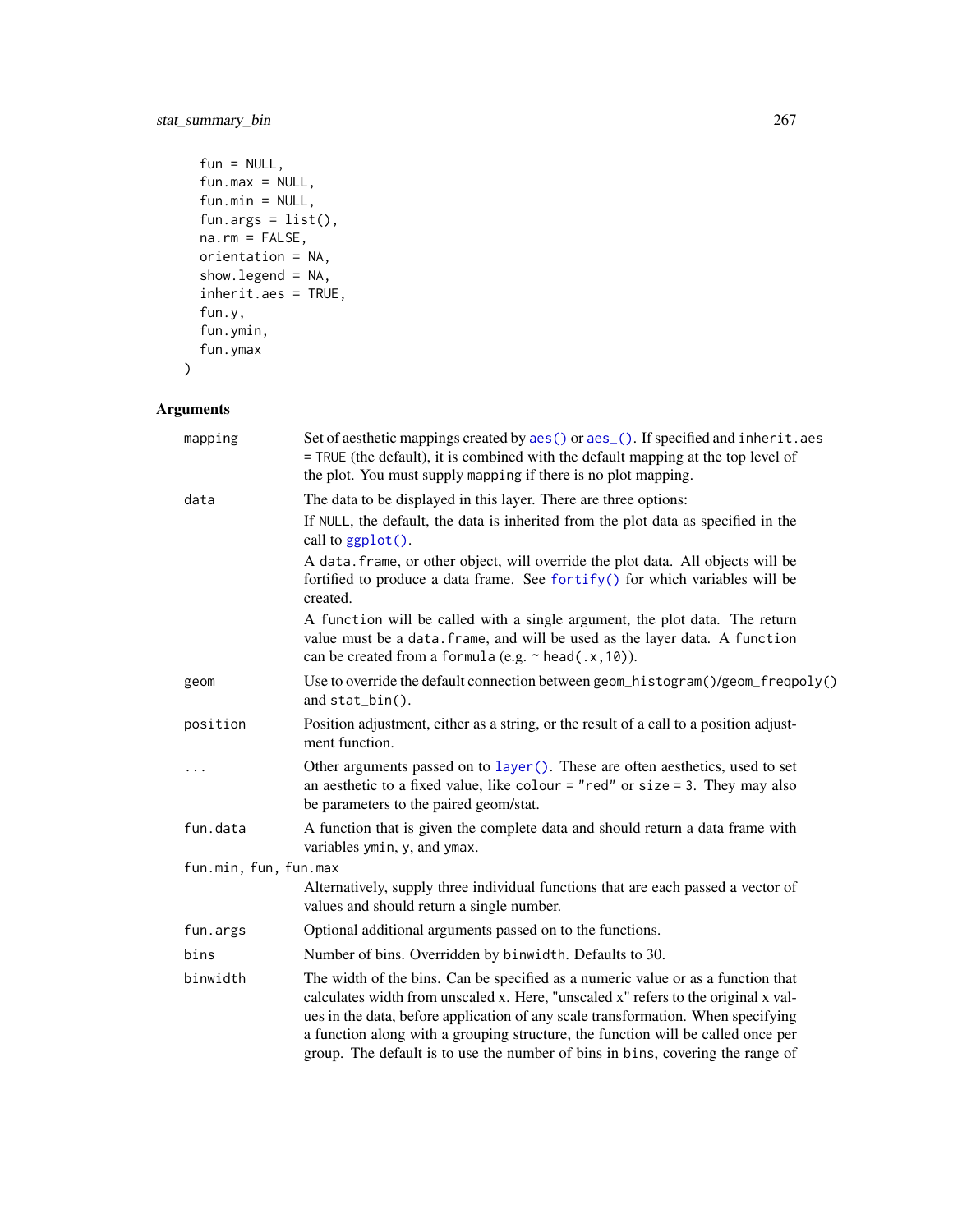<span id="page-267-0"></span>

|                           | the data. You should always override this value, exploring multiple widths to<br>find the best to illustrate the stories in your data.                                                                                                                                                         |  |
|---------------------------|------------------------------------------------------------------------------------------------------------------------------------------------------------------------------------------------------------------------------------------------------------------------------------------------|--|
|                           | The bin width of a date variable is the number of days in each time; the bin<br>width of a time variable is the number of seconds.                                                                                                                                                             |  |
| breaks                    | Alternatively, you can supply a numeric vector giving the bin boundaries. Over-<br>rides binwidth, bins, center, and boundary.                                                                                                                                                                 |  |
| na.rm                     | If FALSE, the default, missing values are removed with a warning. If TRUE,<br>missing values are silently removed.                                                                                                                                                                             |  |
| orientation               | The orientation of the layer. The default (NA) automatically determines the ori-<br>entation from the aesthetic mapping. In the rare event that this fails it can be<br>given explicitly by setting orientation to either "x" or "y". See the Orienta-<br><i>tion</i> section for more detail. |  |
| show.legend               | logical. Should this layer be included in the legends? NA, the default, includes if<br>any aesthetics are mapped. FALSE never includes, and TRUE always includes. It<br>can also be a named logical vector to finely select the aesthetics to display.                                         |  |
| inherit.aes               | If FALSE, overrides the default aesthetics, rather than combining with them.<br>This is most useful for helper functions that define both data and aesthetics and<br>shouldn't inherit behaviour from the default plot specification, e.g. borders().                                          |  |
| fun.ymin, fun.y, fun.ymax |                                                                                                                                                                                                                                                                                                |  |

Deprecated, use the versions specified above instead.

#### **Orientation**

This geom treats each axis differently and, thus, can thus have two orientations. Often the orientation is easy to deduce from a combination of the given mappings and the types of positional scales in use. Thus, ggplot2 will by default try to guess which orientation the layer should have. Under rare circumstances, the orientation is ambiguous and guessing may fail. In that case the orientation can be specified directly using the orientation parameter, which can be either "x" or "y". The value gives the axis that the geom should run along, "x" being the default orientation you would expect for the geom.

#### Aesthetics

stat\_summary() understands the following aesthetics (required aesthetics are in bold):

- $\bullet$  x
- y
- group

Learn more about setting these aesthetics in vignette("ggplot2-specs").

# Summary functions

You can either supply summary functions individually (fun, fun.max, fun.min), or as a single function (fun.data):

fun.data Complete summary function. Should take numeric vector as input and return data frame as output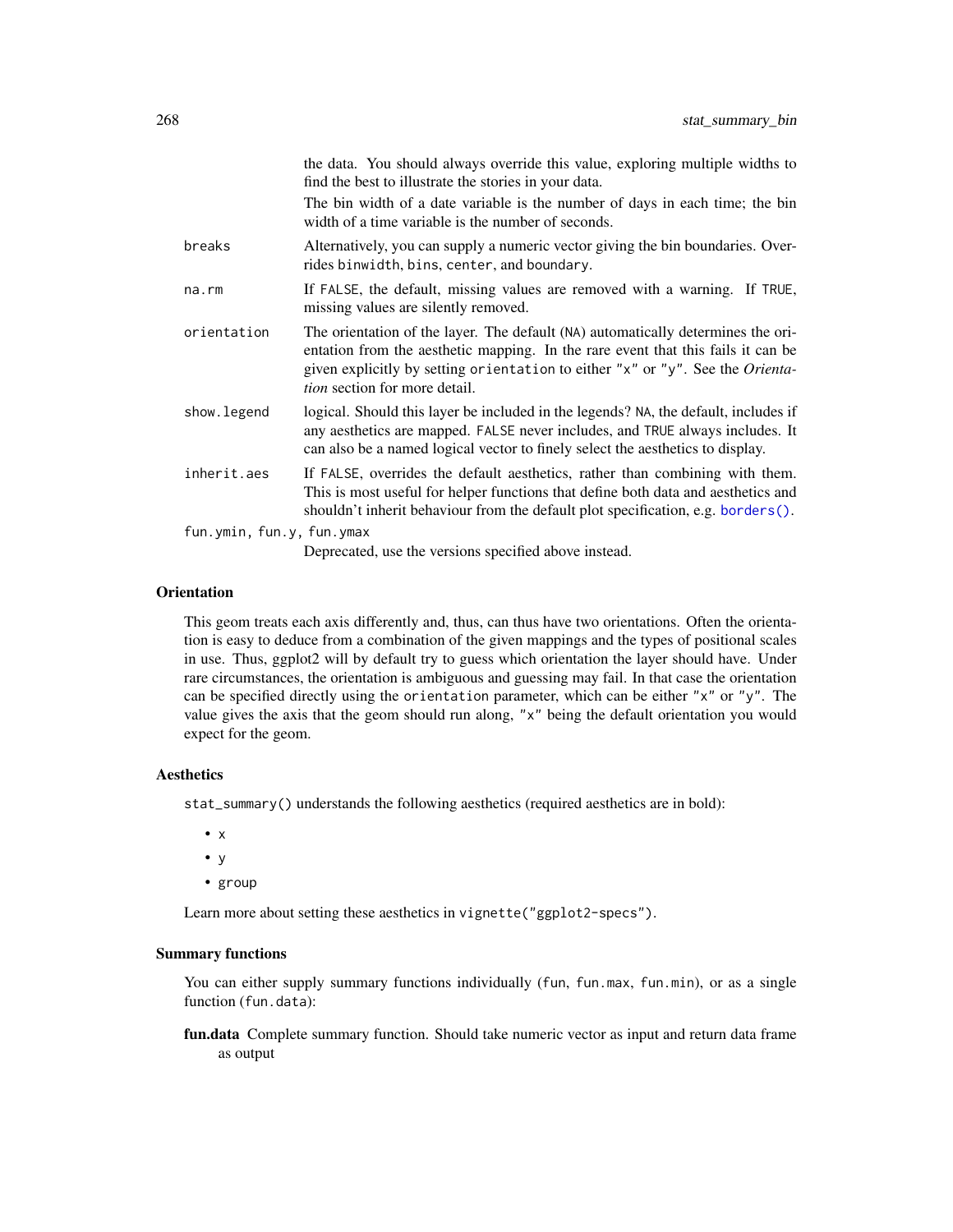<span id="page-268-0"></span>fun.min min summary function (should take numeric vector and return single number)

fun main summary function (should take numeric vector and return single number)

fun.max max summary function (should take numeric vector and return single number)

A simple vector function is easiest to work with as you can return a single number, but is somewhat less flexible. If your summary function computes multiple values at once (e.g. min and max), use fun.data.

fun.data will receive data as if it was oriented along the x-axis and should return a data.frame that corresponds to that orientation. The layer will take care of flipping the input and output if it is oriented along the y-axis.

If no aggregation functions are supplied, will default to [mean\\_se\(\)](#page-187-0).

### See Also

```
geom_errorbar(), geom_pointrange(), geom_linerange(), geom_crossbar() for geoms to
display summarised data
```
#### Examples

```
d <- ggplot(mtcars, aes(cyl, mpg)) + geom_point()
d + stat_summary(fun.data = "mean_cl_boot", colour = "red", size = 2)
# Orientation follows the discrete axis
ggplot(mtcars, aes(mpg, factor(cyl))) +
  geom_point() +
  stat_summary(fun.data = "mean_cl_boot", colour = "red", size = 2)
# You can supply individual functions to summarise the value at
# each x:
d + stat\_summary(fun = "median", colour = "red", size = 2, geom = "point")d + stat\_summary(fun = "mean", colour = "red", size = 2, geom = "point")d + aes(colour = factor(vs)) + stat_summary(fun = mean, geom="line")d + stat_summary(fun = mean, fun.min = min, fun.max = max, colour = "red")
d <- ggplot(diamonds, aes(cut))
d + geom_bar()
d + stat\_summary(aes(y = price), fun = "mean", geom = "bar")# Orientation of stat_summary_bin is ambiguous and must be specified directly
ggplot(diamonds, aes(carat, price)) +
  stat_summary_bin(fun = "mean", geom = "bar", orientation = 'y')
# Don't use ylim to zoom into a summary plot - this throws the
# data away
p <- ggplot(mtcars, aes(cyl, mpg)) +
  stat_summary(fun = "mean", geom = "point")
p
p + ylim(15, 30)
# Instead use coord_cartesian
```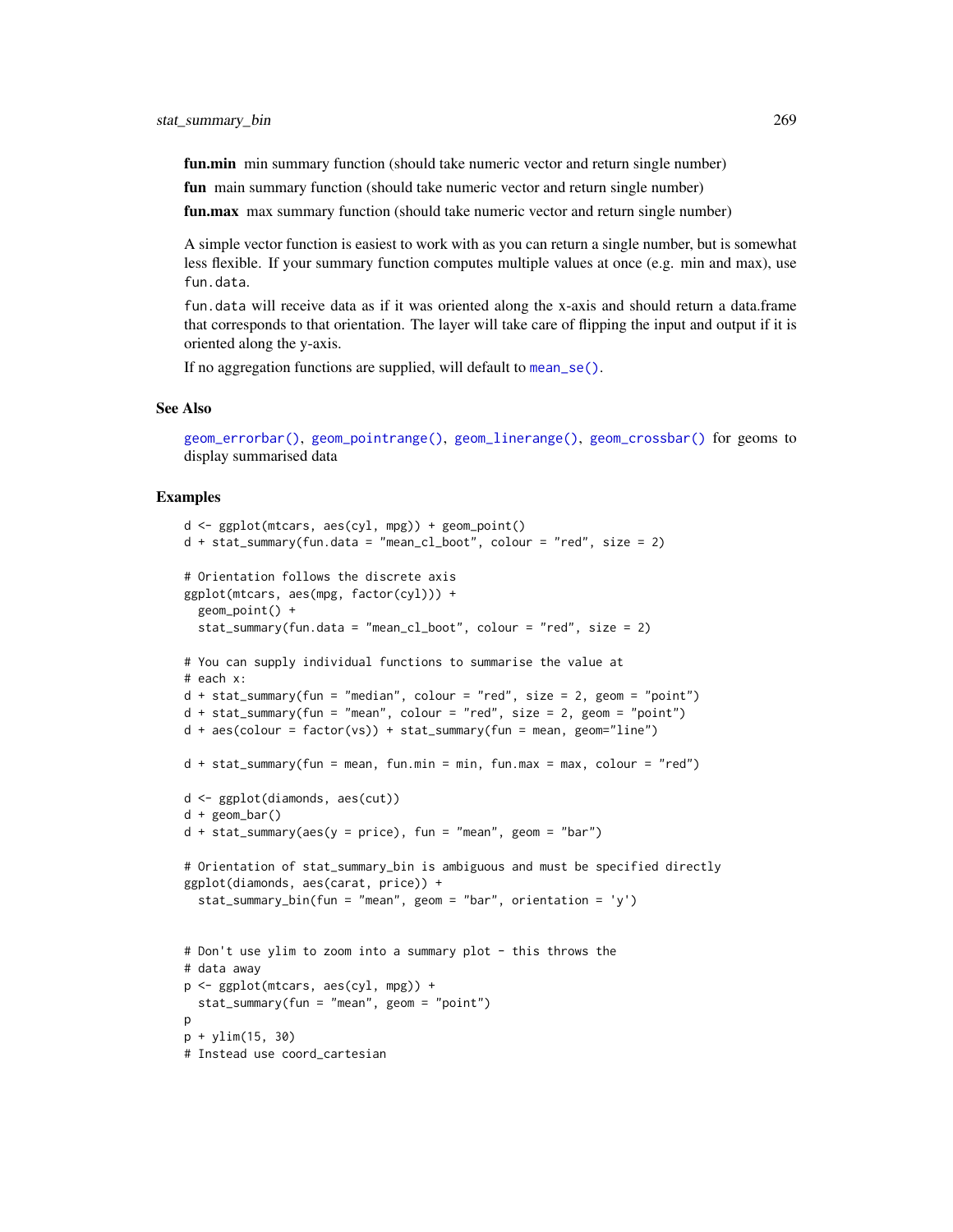```
p + coord_{cartesian(ylim = c(15, 30))}# A set of useful summary functions is provided from the Hmisc package:
stat_sum_df <- function(fun, geom="crossbar", ...) {
  stat_summary(fun.data = fun, colour = "red", geom = geom, width = 0.2, ...)
}
d <- ggplot(mtcars, aes(cyl, mpg)) + geom_point()
# The crossbar geom needs grouping to be specified when used with
# a continuous x axis.
d + stat_sum_df("mean_cl_boot", mapping = aes(group = cyl))
d + stat_sum_df("mean_sdl", mapping = aes(group = cyl))
d + stat_sum_df("mean_sdl", fun.args = list(mult = 1), mapping = aes(group = cyl))
d + stat_sum_df("median_hilow", mapping = aes(group = cyl))
# An example with highly skewed distributions:
if (require("ggplot2movies")) {
set.seed(596)
mov <- movies[sample(nrow(movies), 1000), ]
m2 < -ggplot(mov, aes(x = factor(round(rating)), y = votes)) +geom_point()
 m2 < -m2 +stat_summary(
     fun.data = "mean_cl_boot",
     geom = "crossbar",
     colour = "red", width = 0.3) +xlab("rating")
m2
# Notice how the overplotting skews off visual perception of the mean
# supplementing the raw data with summary statistics is _very_ important
# Next, we'll look at votes on a log scale.
# Transforming the scale means the data are transformed
# first, after which statistics are computed:
m2 + scale_y_log10()
# Transforming the coordinate system occurs after the
# statistic has been computed. This means we're calculating the summary on the raw data
# and stretching the geoms onto the log scale. Compare the widths of the
# standard errors.
m2 + coord_trans(y="log10")
}
```
stat\_unique *Remove duplicates*

#### Description

Remove duplicates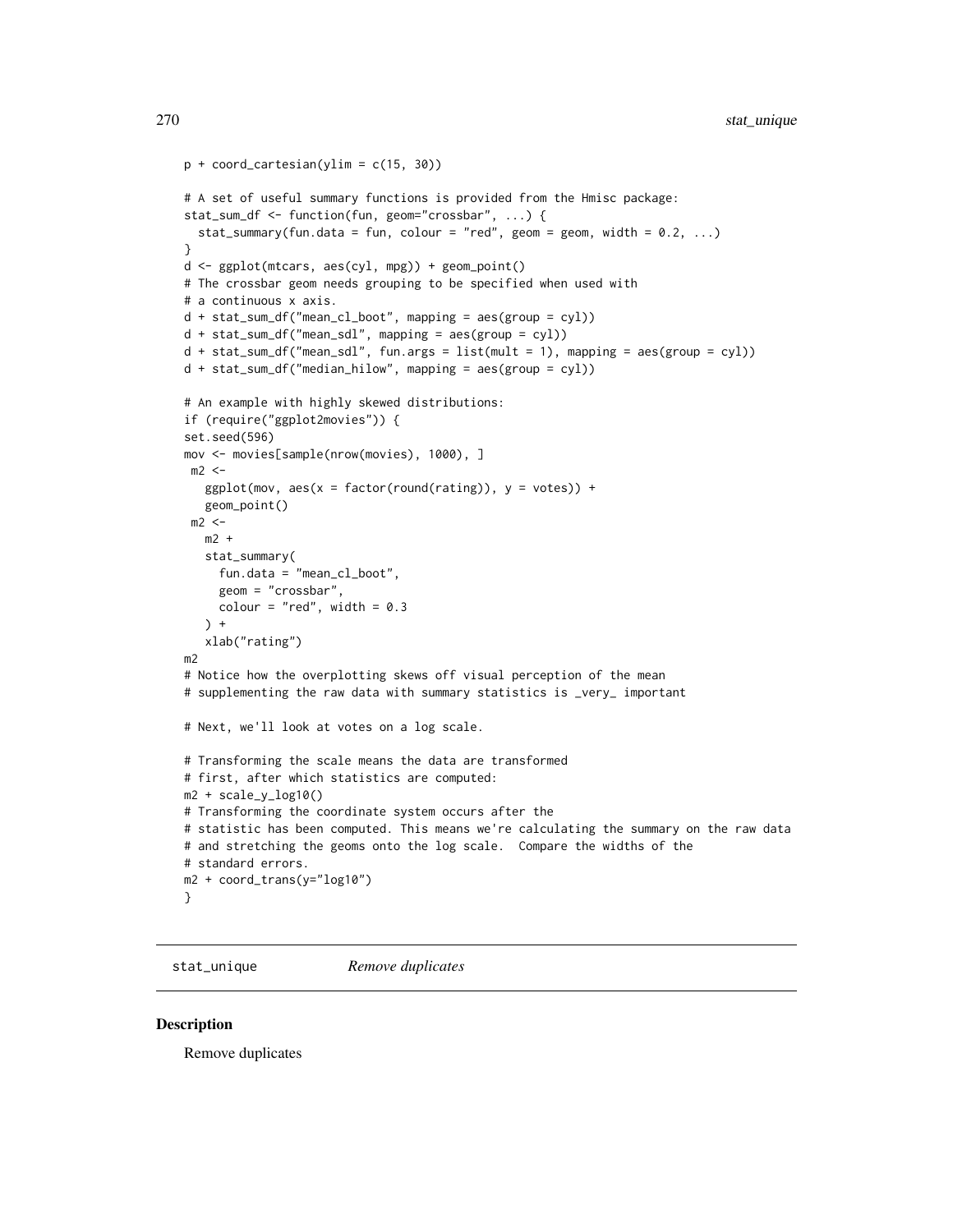# <span id="page-270-0"></span>stat\_unique 271

# Usage

```
stat_unique(
 mapping = NULL,
 data = NULL,
 geom = "point",
 position = "identity",
  ...,
 na.rm = FALSE,
 show.legend = NA,
 inherit.aes = TRUE
\mathcal{L}
```
# Arguments

| Set of aesthetic mappings created by aes() or aes_(). If specified and inherit.aes<br>mapping<br>= TRUE (the default), it is combined with the default mapping at the top level of<br>the plot. You must supply mapping if there is no plot mapping. |                                                                                                                                                                                                                                                        |  |
|------------------------------------------------------------------------------------------------------------------------------------------------------------------------------------------------------------------------------------------------------|--------------------------------------------------------------------------------------------------------------------------------------------------------------------------------------------------------------------------------------------------------|--|
| data                                                                                                                                                                                                                                                 | The data to be displayed in this layer. There are three options:                                                                                                                                                                                       |  |
|                                                                                                                                                                                                                                                      | If NULL, the default, the data is inherited from the plot data as specified in the<br>call to $ggplot()$ .                                                                                                                                             |  |
|                                                                                                                                                                                                                                                      | A data. frame, or other object, will override the plot data. All objects will be<br>fortified to produce a data frame. See fortify() for which variables will be<br>created.                                                                           |  |
|                                                                                                                                                                                                                                                      | A function will be called with a single argument, the plot data. The return<br>value must be a data. frame, and will be used as the layer data. A function<br>can be created from a formula (e.g. $\sim$ head(.x, 10)).                                |  |
| geom                                                                                                                                                                                                                                                 | The geometric object to use display the data                                                                                                                                                                                                           |  |
| position                                                                                                                                                                                                                                             | Position adjustment, either as a string, or the result of a call to a position adjust-<br>ment function.                                                                                                                                               |  |
| .                                                                                                                                                                                                                                                    | Other arguments passed on to layer (). These are often aesthetics, used to set<br>an aesthetic to a fixed value, like colour = "red" or size = 3. They may also<br>be parameters to the paired geom/stat.                                              |  |
| na.rm                                                                                                                                                                                                                                                | If FALSE, the default, missing values are removed with a warning. If TRUE,<br>missing values are silently removed.                                                                                                                                     |  |
| show.legend                                                                                                                                                                                                                                          | logical. Should this layer be included in the legends? NA, the default, includes if<br>any aesthetics are mapped. FALSE never includes, and TRUE always includes. It<br>can also be a named logical vector to finely select the aesthetics to display. |  |
| inherit.aes                                                                                                                                                                                                                                          | If FALSE, overrides the default aesthetics, rather than combining with them.<br>This is most useful for helper functions that define both data and aesthetics and<br>shouldn't inherit behaviour from the default plot specification, e.g. borders().  |  |
|                                                                                                                                                                                                                                                      |                                                                                                                                                                                                                                                        |  |

# Aesthetics

stat\_unique() understands the following aesthetics (required aesthetics are in bold):

• group

Learn more about setting these aesthetics in vignette("ggplot2-specs").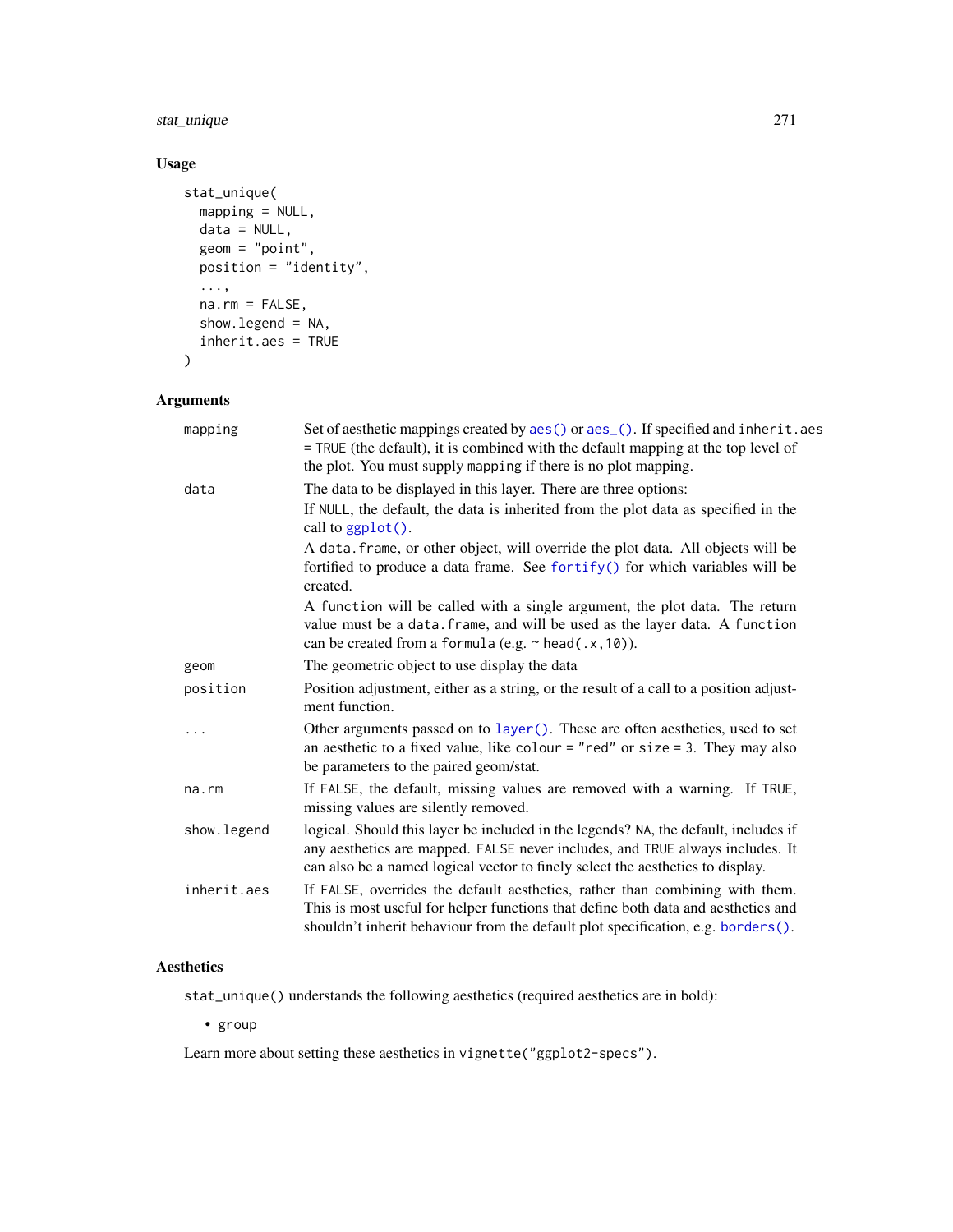### Examples

```
ggplot(mtcars, aes(vs, am)) +
 geom\_point(alpha = 0.1)ggplot(mtcars, aes(vs, am)) +
 geom\_point(alpha = 0.1, stat = "unique")
```
#### <span id="page-271-0"></span>theme *Modify components of a theme*

### **Description**

Themes are a powerful way to customize the non-data components of your plots: i.e. titles, labels, fonts, background, gridlines, and legends. Themes can be used to give plots a consistent customized look. Modify a single plot's theme using theme(); see [theme\\_update\(\)](#page-278-0) if you want modify the active theme, to affect all subsequent plots. Use the themes available in [complete themes](#page-156-0) if you would like to use a complete theme such as theme\_bw(), theme\_minimal(), and more. Theme elements are documented together according to inheritance, read more about theme inheritance below.

#### Usage

theme( line, rect, text, title, aspect.ratio, axis.title, axis.title.x, axis.title.x.top, axis.title.x.bottom, axis.title.y, axis.title.y.left, axis.title.y.right, axis.text, axis.text.x, axis.text.x.top, axis.text.x.bottom, axis.text.y, axis.text.y.left, axis.text.y.right, axis.ticks, axis.ticks.x, axis.ticks.x.top, axis.ticks.x.bottom, axis.ticks.y, axis.ticks.y.left,

<span id="page-271-1"></span>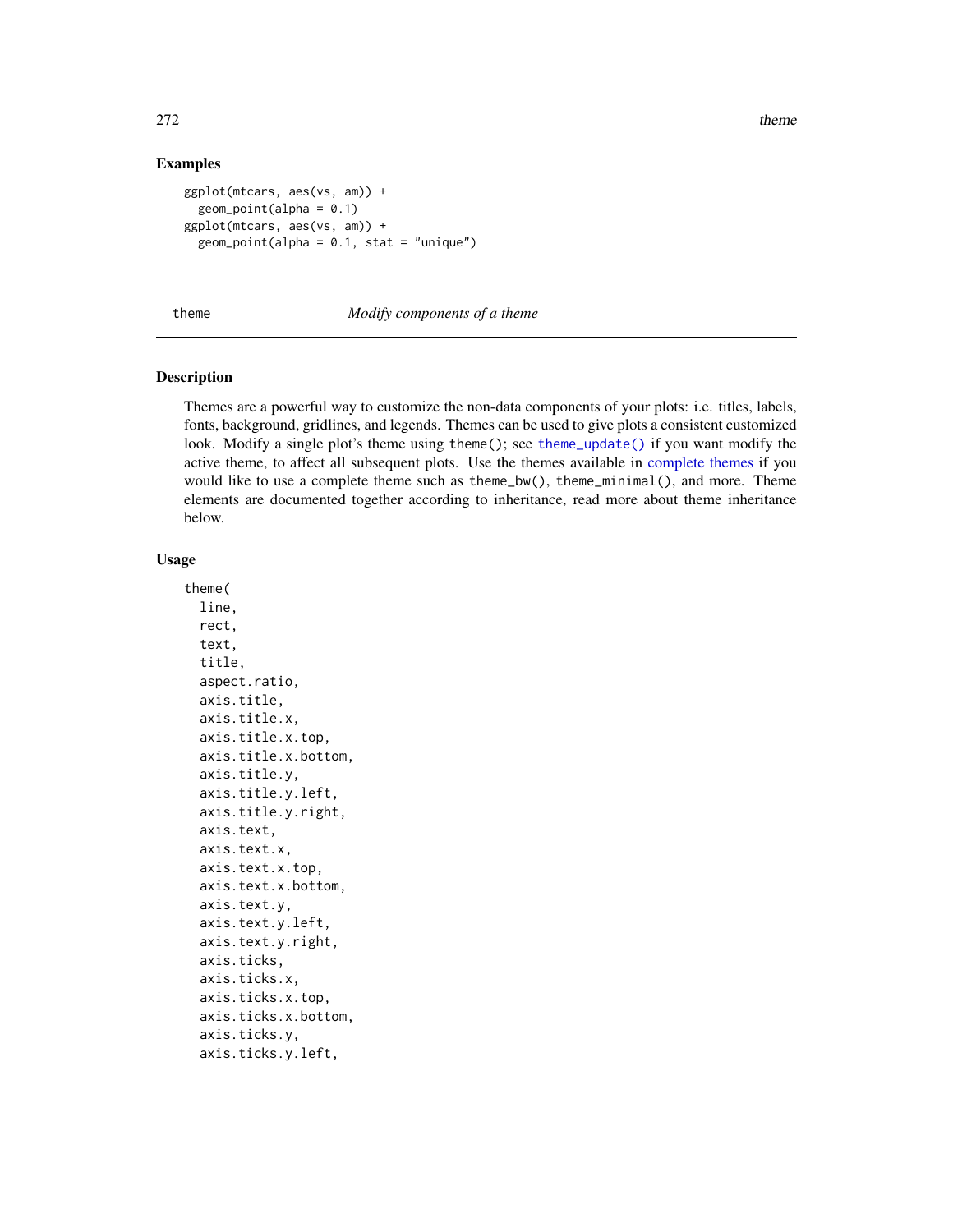#### theme 273

axis.ticks.y.right, axis.ticks.length, axis.ticks.length.x, axis.ticks.length.x.top, axis.ticks.length.x.bottom, axis.ticks.length.y, axis.ticks.length.y.left, axis.ticks.length.y.right, axis.line, axis.line.x, axis.line.x.top, axis.line.x.bottom, axis.line.y, axis.line.y.left, axis.line.y.right, legend.background, legend.margin, legend.spacing, legend.spacing.x, legend.spacing.y, legend.key, legend.key.size, legend.key.height, legend.key.width, legend.text, legend.text.align, legend.title, legend.title.align, legend.position, legend.direction, legend.justification, legend.box, legend.box.just, legend.box.margin, legend.box.background, legend.box.spacing, panel.background, panel.border, panel.spacing, panel.spacing.x, panel.spacing.y, panel.grid, panel.grid.major, panel.grid.minor, panel.grid.major.x, panel.grid.major.y, panel.grid.minor.x, panel.grid.minor.y,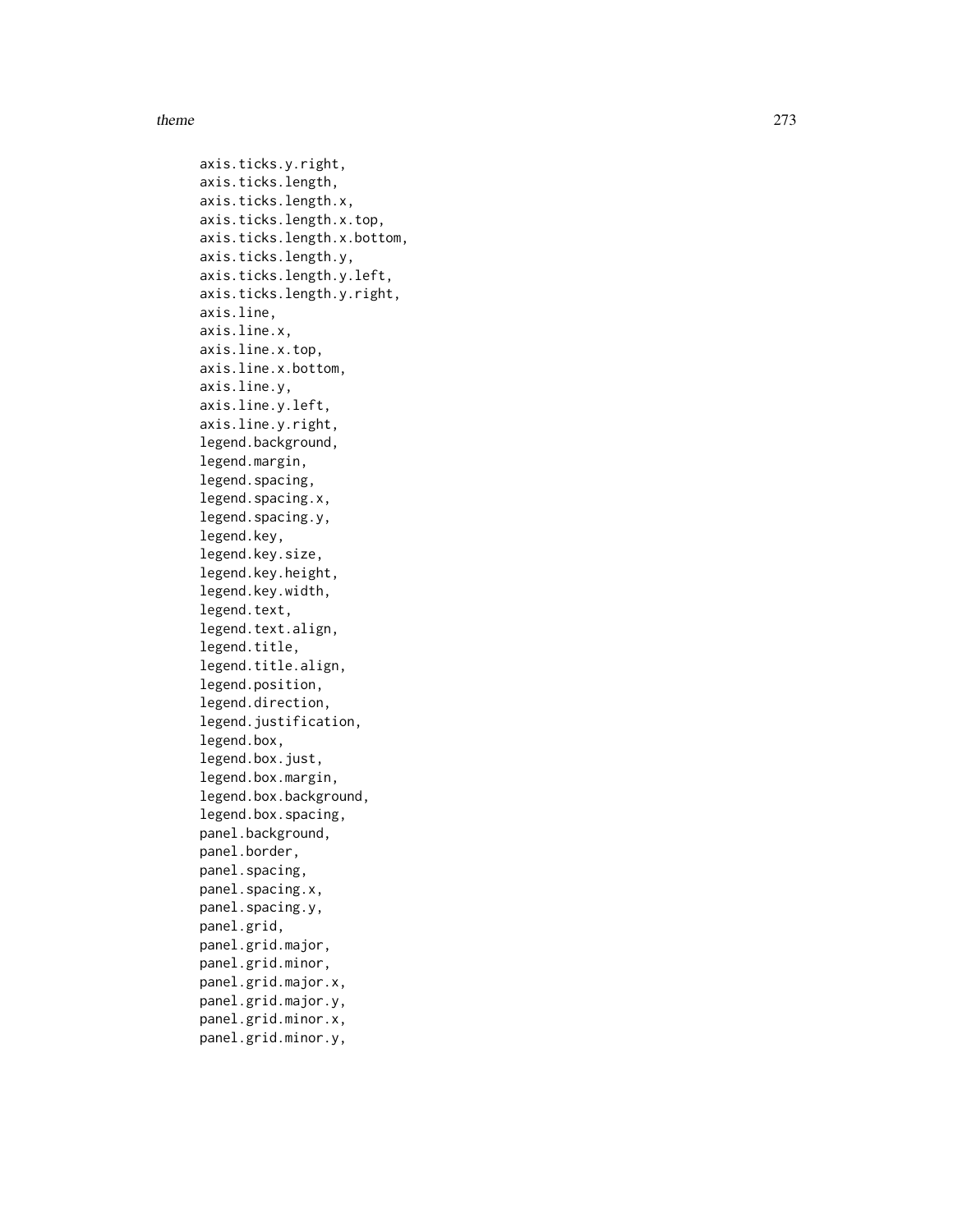274 theme and the state of the state of the state of the state of the state of the state of the state of the state of the state of the state of the state of the state of the state of the state of the state of the state of

```
panel.ontop,
plot.background,
plot.title,
plot.title.position,
plot.subtitle,
plot.caption,
plot.caption.position,
plot.tag,
plot.tag.position,
plot.margin,
strip.background,
strip.background.x,
strip.background.y,
strip.placement,
strip.text,
strip.text.x,
strip.text.y,
strip.switch.pad.grid,
strip.switch.pad.wrap,
...,
complete = FALSE,
validate = TRUE
```
# Arguments

)

| line         | all line elements (element_line())                                                                                                                                                                                                                                                                                                                                                                                                                                                       |
|--------------|------------------------------------------------------------------------------------------------------------------------------------------------------------------------------------------------------------------------------------------------------------------------------------------------------------------------------------------------------------------------------------------------------------------------------------------------------------------------------------------|
| rect         | all rectangular elements $(element\_rect())$                                                                                                                                                                                                                                                                                                                                                                                                                                             |
| text         | all text elements $(element\_text())$                                                                                                                                                                                                                                                                                                                                                                                                                                                    |
| title        | all title elements: plot, axes, legends (element_text(); inherits from text)                                                                                                                                                                                                                                                                                                                                                                                                             |
| aspect.ratio | aspect ratio of the panel                                                                                                                                                                                                                                                                                                                                                                                                                                                                |
|              | axis.title, axis.title.x, axis.title.y, axis.title.x.top, axis.title.x.bottom, axis.title.y.left, axis<br>labels of axes (element_text()). Specify all axes' labels (axis.title), la-<br>bels by plane (using axis.title.x or axis.title.y), or individually for each<br>axis (using axis.title.x.bottom, axis.title.x.top, axis.title.y.left,<br>axis.title.y.right). axis.title.*.* inherits from axis.title.* which inherits<br>from axis.title, which in turn inherits from text     |
|              | axis.text, axis.text.x, axis.text.y, axis.text.x.top, axis.text.x.bottom, axis.text.y.left, axis.text.<br>tick labels along axes (element_text()). Specify all axis tick labels (axis.text),<br>tick labels by plane (using axis.text.x or axis.text.y), or individually for<br>each axis (using axis.text.x.bottom, axis.text.x.top, axis.text.y.left,<br>axis.text.y.right).axis.text.*.* inherits from axis.text.* which inherits from<br>axis.text, which in turn inherits from text |
|              | axis.ticks, axis.ticks.x, axis.ticks.x.top, axis.ticks.x.bottom, axis.ticks.y, axis.ticks.y.left, axis<br>tick marks along axes (element_line()). Specify all tick marks (axis.ticks),<br>ticks by plane (using axis.ticks.x or axis.ticks.y), or individually for each<br>axis (using axis.ticks.x.bottom, axis.ticks.x.top, axis.ticks.y.left,                                                                                                                                         |

<span id="page-273-0"></span>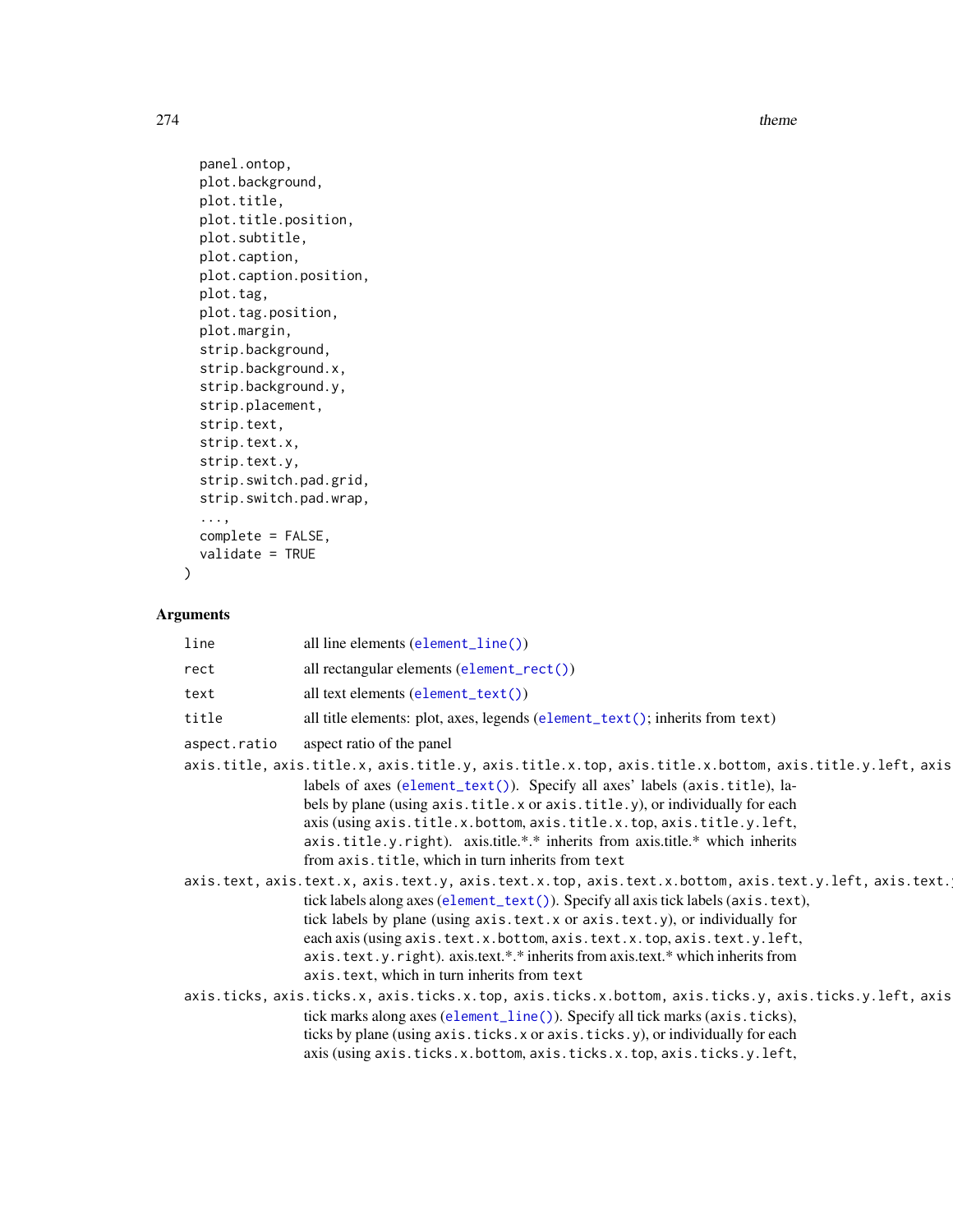<span id="page-274-0"></span>axis.ticks.y.right). axis.ticks.\*.\* inherits from axis.ticks.\* which inherits from axis.ticks, which in turn inherits from line axis.ticks.length, axis.ticks.length.x, axis.ticks.length.x.top, axis.ticks.length.x.bottom, axis.tic length of tick marks (unit) axis.line, axis.line.x, axis.l[ine.x.top, axis.](#page-185-0)line.x.bottom, axis.line.y, axis.line.y.left, axis.line. lines along axes (element\_line()). Specify lines along all axes (axis.line), lines for each plane (using axis.line.x or axis.line.y), or individually for each axis (using axis.line.x.bottom, axis.line.x.top, axis.line.y.left, axis.line.y.right). axis.line.\*.\* inherits from axis.line.\* which inherits from axis.line, which in turn inherits from line legend.background background of legend ([element\\_rect\(\)](#page-185-0); inherits from rect) legend.margin the margin around each legend ([margin\(\)](#page-185-1)) legend.spacing, legend.spacing.x, legend.spacing.y the spacing between legends (unit). legend. spacing.x  $&$  legend. spacing.y inherit from legend. spacing or can be specified separately legend.key background underneath legend keys ([element\\_rect\(\)](#page-185-0); inherits from rect) legend.key.size, legend.key.height, legend.key.width size of legend keys (unit); key background height  $&$  width inherit from legend.key.size or can be specified separately legend.text legend item labels ([element\\_text\(\)](#page-185-0); inherits from text) legend.text.align alignment of legend labels (number from 0 (left) to 1 (right)) legend.title title of legend ([element\\_text\(\)](#page-185-0); inherits from title) legend.title.align alignment of legend title (number from 0 (left) to 1 (right)) legend.position the position of legends ("none", "left", "right", "bottom", "top", or two-element numeric vector) legend.direction layout of items in legends ("horizontal" or "vertical") legend.justification anchor point for positioning legend inside plot ("center" or two-element numeric vector) or the justification according to the plot area when positioned outside the plot legend.box arrangement of multiple legends ("horizontal" or "vertical") legend.box.just justification of each legend within the overall bounding box, when there are multiple legends ("top", "bottom", "left", or "right") legend.box.margin margins around the full legend area, as specified using [margin\(\)](#page-185-1) legend.box.background background of legend area ([element\\_rect\(\)](#page-185-0); inherits from rect) legend.box.spacing The spacing between the plotting area and the legend box (unit)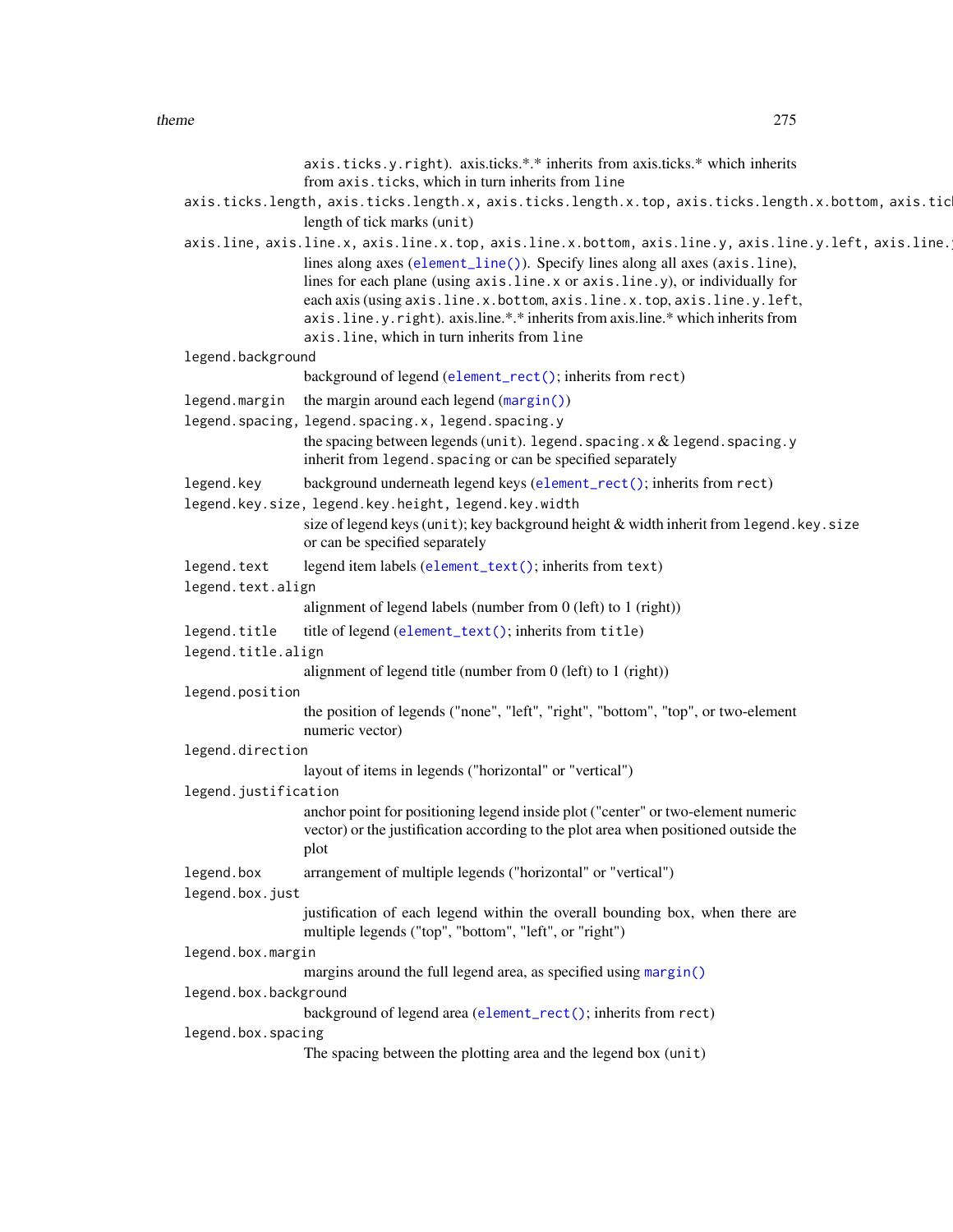$276$  theme  $\blacksquare$ 

| panel.background  |                                                                                                                                                                                                                                                                                                                                                                                                                                                           |
|-------------------|-----------------------------------------------------------------------------------------------------------------------------------------------------------------------------------------------------------------------------------------------------------------------------------------------------------------------------------------------------------------------------------------------------------------------------------------------------------|
|                   | background of plotting area, drawn underneath plot (element_rect(); inherits<br>from rect)                                                                                                                                                                                                                                                                                                                                                                |
| panel.border      | border around plotting area, drawn on top of plot so that it covers tick marks and<br>grid lines. This should be used with $fill = NA$ (element_rect(); inherits from<br>rect)                                                                                                                                                                                                                                                                            |
|                   | panel.spacing, panel.spacing.x, panel.spacing.y                                                                                                                                                                                                                                                                                                                                                                                                           |
|                   | spacing between facet panels (unit). panel. spacing. x $&$ panel. spacing. y<br>inherit from panel. spacing or can be specified separately.                                                                                                                                                                                                                                                                                                               |
|                   | panel.grid, panel.grid.major, panel.grid.minor, panel.grid.major.x, panel.grid.major.y, panel.grid.mir                                                                                                                                                                                                                                                                                                                                                    |
|                   | grid lines (element_line()). Specify major grid lines, or minor grid lines sep-<br>arately (using panel.grid.major or panel.grid.minor) or individually for<br>each axis (using panel.grid.major.x, panel.grid.minor.x, panel.grid.major.y,<br>panel.grid.minor.y). Y axis grid lines are horizontal and x axis grid lines are<br>vertical. panel.grid.*.* inherits from panel.grid.* which inherits from panel.grid,<br>which in turn inherits from line |
| panel.ontop       | option to place the panel (background, gridlines) over the data layers (logical).<br>Usually used with a transparent or blank panel . background.                                                                                                                                                                                                                                                                                                         |
| plot.background   |                                                                                                                                                                                                                                                                                                                                                                                                                                                           |
|                   | background of the entire plot (element_rect(); inherits from rect)                                                                                                                                                                                                                                                                                                                                                                                        |
| plot.title        | plot title (text appearance) (element_text(); inherits from title) left-aligned<br>by default                                                                                                                                                                                                                                                                                                                                                             |
|                   | plot.title.position, plot.caption.position<br>Alignment of the plot title/subtitle and caption. The setting for plot.title.position<br>applies to both the title and the subtitle. A value of "panel" (the default) means<br>that titles and/or caption are aligned to the plot panels. A value of "plot" means<br>that titles and/or caption are aligned to the entire plot (minus any space for mar-<br>gins and plot tag).                             |
| plot.subtitle     | plot subtitle (text appearance) (element_text(); inherits from title) left-<br>aligned by default                                                                                                                                                                                                                                                                                                                                                         |
| plot.caption      | caption below the plot (text appearance) (element_text(); inherits from title)<br>right-aligned by default                                                                                                                                                                                                                                                                                                                                                |
| plot.tag          | upper-left label to identify a plot (text appearance) (element_text(); inherits<br>from title) left-aligned by default                                                                                                                                                                                                                                                                                                                                    |
| plot.tag.position |                                                                                                                                                                                                                                                                                                                                                                                                                                                           |
|                   | The position of the tag as a string ("topleft", "top", "topright", "left", "right",<br>"bottomleft", "bottom", "bottomright) or a coordinate. If a string, extra space<br>will be added to accommodate the tag.                                                                                                                                                                                                                                           |
| plot.margin       | margin around entire plot (unit with the sizes of the top, right, bottom, and left<br>margins)                                                                                                                                                                                                                                                                                                                                                            |
|                   | strip.background, strip.background.x, strip.background.y<br>background of facet labels (element_rect(); inherits from rect). Horizontal<br>facet background (strip.background.x) & vertical facet background (strip.background.y)<br>inherit from strip.background or can be specified separately                                                                                                                                                         |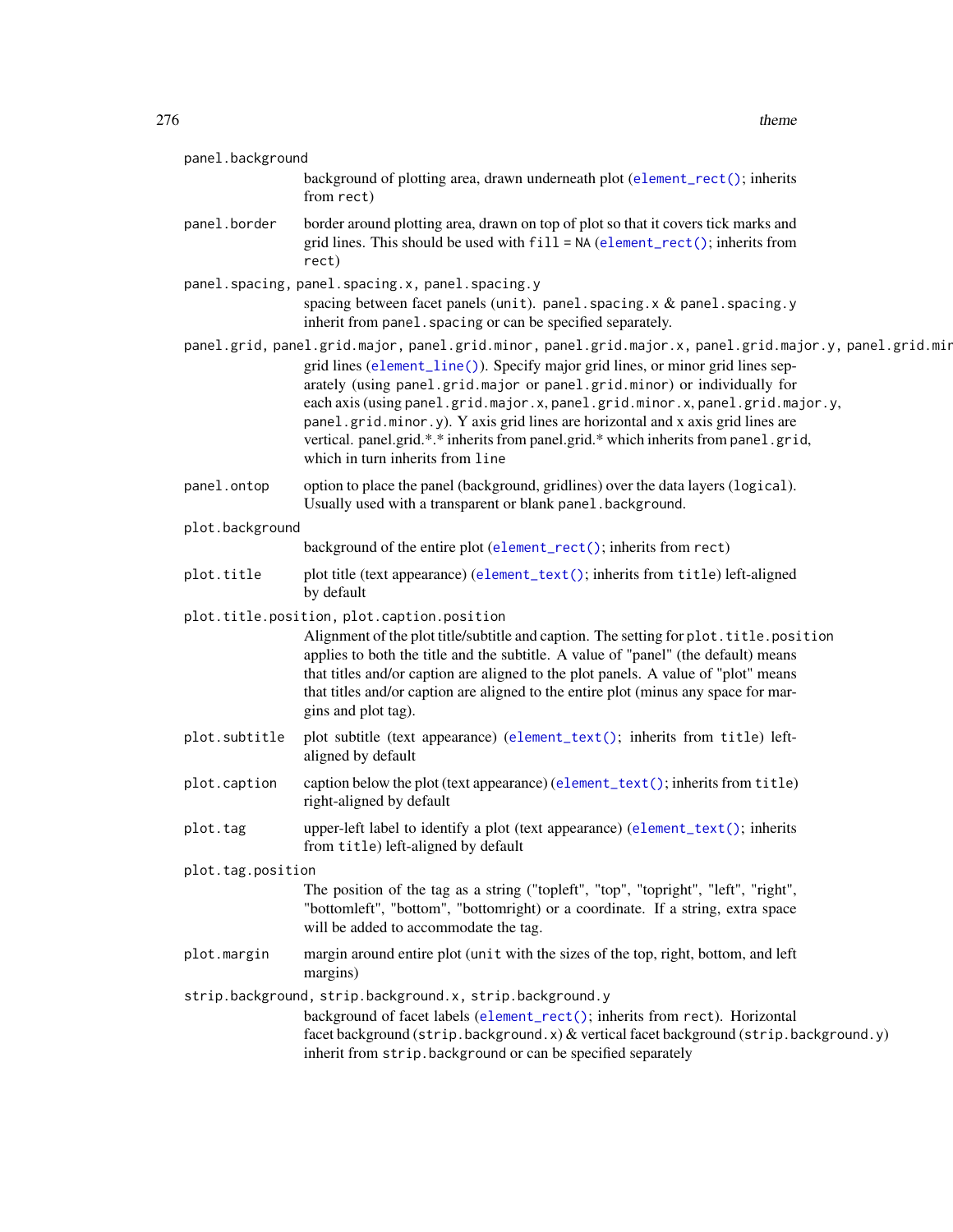#### <span id="page-276-0"></span>theme 277

| strip.placement       |                                                                                                                                                                                                                                                             |
|-----------------------|-------------------------------------------------------------------------------------------------------------------------------------------------------------------------------------------------------------------------------------------------------------|
|                       | placement of strip with respect to axes, either "inside" or "outside". Only im-<br>portant when axes and strips are on the same side of the plot.                                                                                                           |
|                       | strip.text, strip.text.x, strip.text.y                                                                                                                                                                                                                      |
|                       | facet labels (element_text(); inherits from text). Horizontal facet labels<br>$(\text{strip.text.})$ & vertical facet labels $(\text{strip.text.})$ inherit from strip. text<br>or can be specified separately                                              |
| strip.switch.pad.grid |                                                                                                                                                                                                                                                             |
|                       | space between strips and axes when strips are switched (unit)                                                                                                                                                                                               |
| strip.switch.pad.wrap |                                                                                                                                                                                                                                                             |
|                       | space between strips and axes when strips are switched (unit)                                                                                                                                                                                               |
| $\ddotsc$             | additional element specifications not part of base ggplot2. In general, these<br>should also be defined in the element tree argument.                                                                                                                       |
| complete              | set this to TRUE if this is a complete theme, such as the one returned by theme_grey().<br>Complete themes behave differently when added to a ggplot object. Also, when<br>setting complete = TRUE all elements will be set to inherit from blank elements. |
| validate              | TRUE to run validate_element(), FALSE to bypass checks.                                                                                                                                                                                                     |

#### Theme inheritance

Theme elements inherit properties from other theme elements hierarchically. For example, axis.title.x.bottom inherits from axis.title.x which inherits from axis.title, which in turn inherits from text. All text elements inherit directly or indirectly from text; all lines inherit from line, and all rectangular objects inherit from rect. This means that you can modify the appearance of multiple elements by setting a single high-level component.

Learn more about setting these aesthetics in vignette("ggplot2-specs").

#### See Also

[+.gg\(\)](#page-5-0) and [%+replace%,](#page-278-0) [element\\_blank\(\)](#page-185-0), [element\\_line\(\)](#page-185-0), [element\\_rect\(\)](#page-185-0), and [element\\_text\(\)](#page-185-0) for details of the specific theme elements.

#### Examples

```
p1 <- ggplot(mtcars, aes(wt, mpg)) +
  geom_point() +
  labs(title = "Fuel economy declines as weight increases")
p1
# Plot ---------------------------------------------------------------------
p1 + \text{ theme}(\text{plot.title} = \text{element}\text{text(size} = \text{rel}(2)))p1 + theme(plot.background = element_rect(fill = "green"))
# Panels --------------------------------------------------------------------
p1 + theme(panel.background = element_rect(fill = "white", colour = "grey50"))
p1 + theme(panel.border = element_rect(linetype = "dashed", fill = NA))
p1 + theme(panel.grid.major = element_line(colour = "black"))
p1 + theme(
```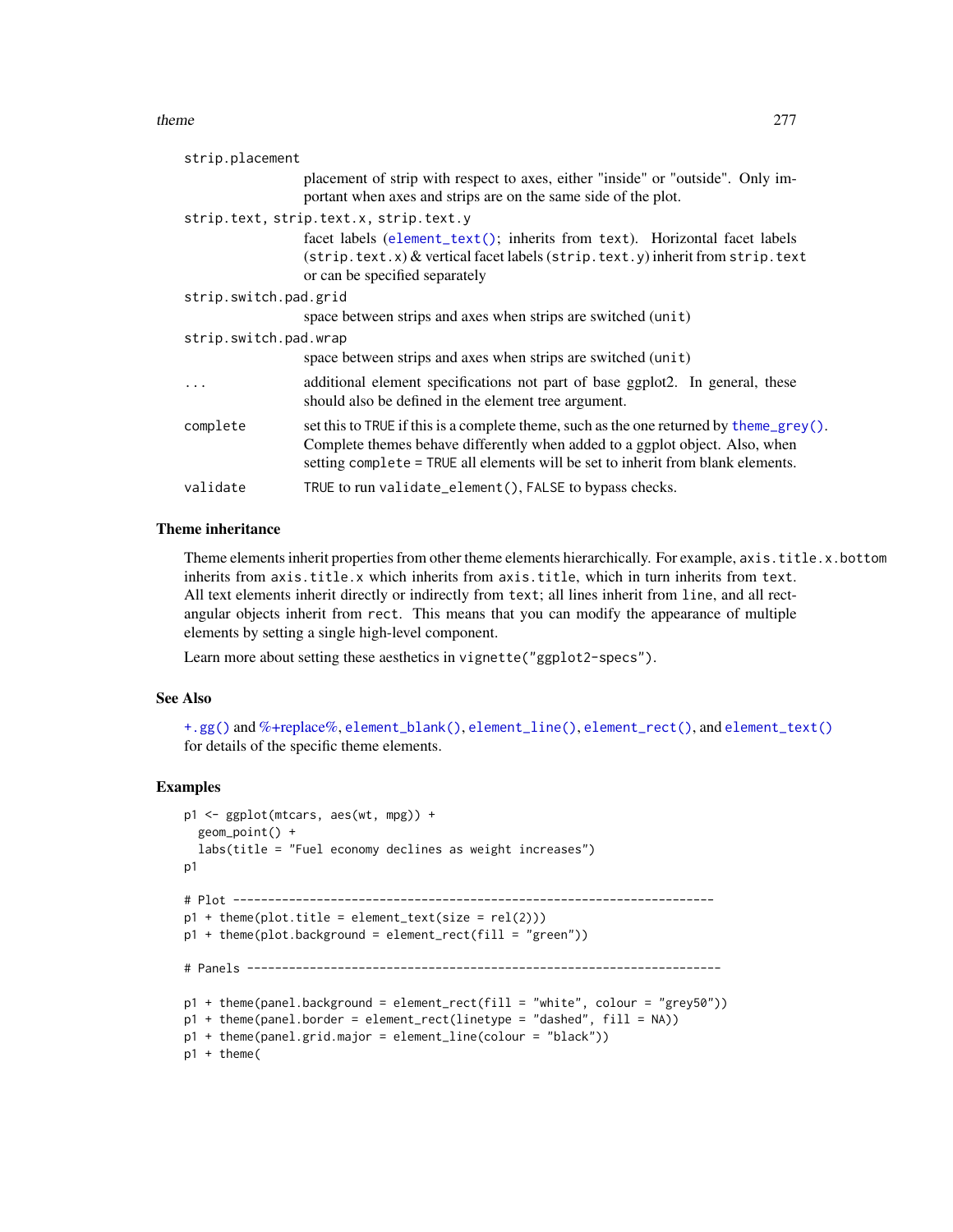```
panel.grid.major.y = element_blank(),
  panel.grid.minor.y = element_blank()
)
# Put gridlines on top of data
p1 + theme(
  panel.background = element_rect(fill = NA),
  panel.grid.major = element_line(colour = "grey50"),
  panel.ontop = TRUE
\lambda# Axes ----------------------------------------------------------------------
# Change styles of axes texts and lines
p1 + \text{theme}(axis \text{.} line = \text{element}\text{.} line(\text{size} = 3, \text{ colour} = \text{"grey80"}))p1 + theme(axis.text = element_text(colour = "blue"))
p1 + theme(axis.ticks = element_line(size = 2))
# Change the appearance of the y-axis title
p1 + theme(axis.title.y = element_text(size = rel(1.5), angle = 90))
# Make ticks point outwards on y-axis and inwards on x-axis
p1 + theme(
  axis.ticks.length.y = unit(.25, "cm"),
  axis. ticks. length.x = unit(-.25, "cm"),
  axis.text.x = element\_text(margin = margin(t = .3, unit = "cm")))
# Legend --------------------------------------------------------------------
p2 <- ggplot(mtcars, aes(wt, mpg)) +
  geom\_point(aes(colour = factor(cyl), shape = factor(vs))) +labs(
    x = "Weight (1000 lbs)",
    y = "Fuel economy (mpg)",
    colour = "Cylinders",
    shape = "Transmission"
   )
p2
# Position
p2 + theme(legend.position = "none")
p2 + theme(legend.justification = "top")
p2 + theme(legend.position = "bottom")
# Or place legends inside the plot using relative coordinates between 0 and 1
# legend.justification sets the corner that the position refers to
p2 + theme(
  legend.position = c(.95, .95),
  legend.justification = c("right", "top"),
  legend.box.just = "right",
  legend.margin = margin(6, 6, 6, 6))
```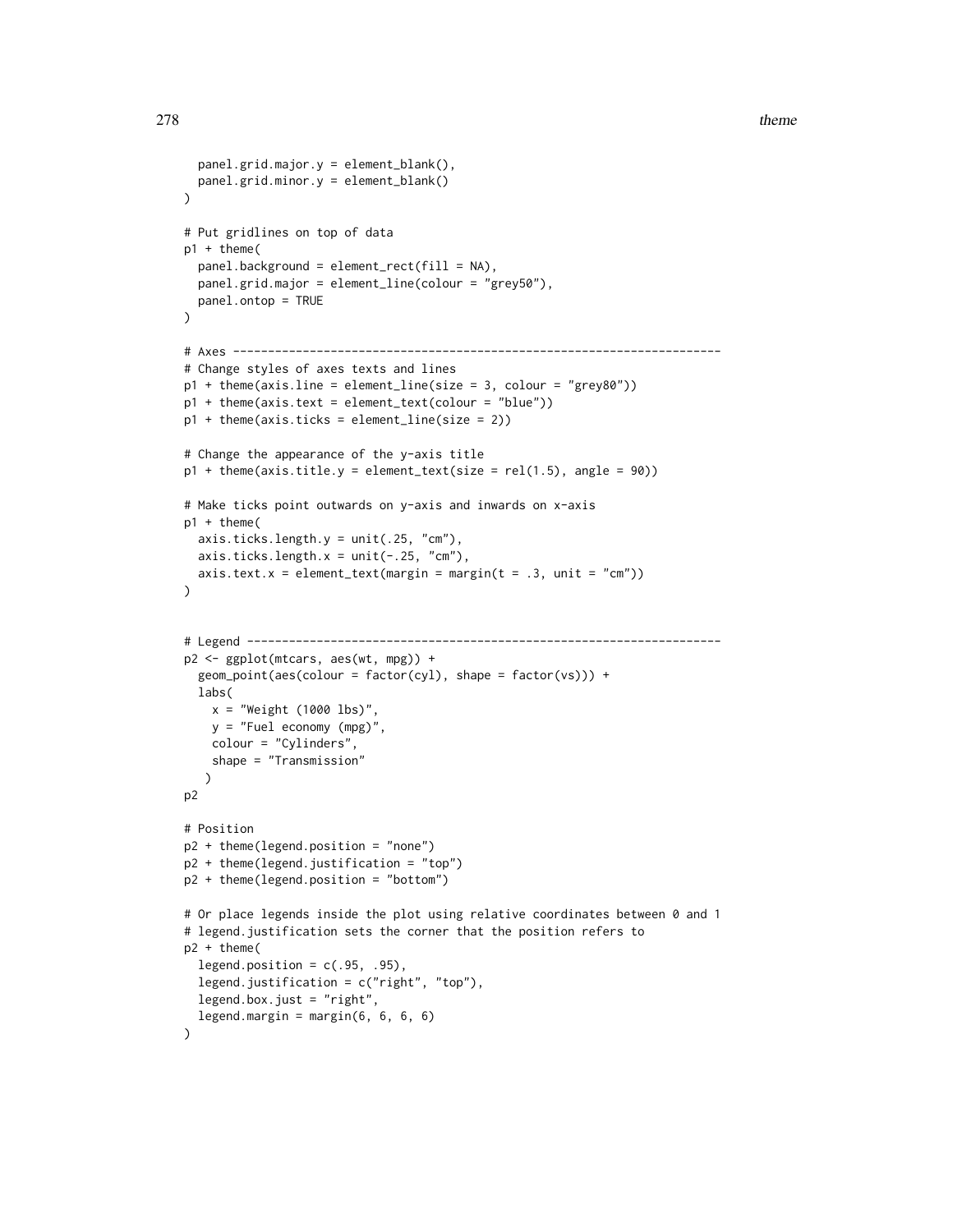# <span id="page-278-1"></span>theme\_get 279

```
# The legend.box properties work similarly for the space around
# all the legends
p2 + theme(
 legend.box.background = element_rect(),
  legend.box.margin = margin(6, 6, 6, 6)
\lambda# You can also control the display of the keys
# and the justification related to the plot area can be set
p2 + theme(legend.key = element_rect(fill = "white", colour = "black"))
p2 + theme(legend.text = element_text(size = 8, colour = "red"))
p2 + theme(legend.title = element_text(face = "bold"))
# Strips --------------------------------------------------------------------
p3 <- ggplot(mtcars, aes(wt, mpg)) +
  geom_point() +
  facet_wrap(~ cyl)
p3
p3 + theme(strip.background = element_rect(colour = "black", fill = "white"))
p3 + theme(strip.text.x = element_text(colour = "white", face = "bold"))
p3 + theme(panel.spacing = unit(1, "lines"))
```
theme\_get *Get, set, and modify the active theme*

#### <span id="page-278-0"></span>**Description**

The current/active theme (see [theme\(\)](#page-271-0)) is automatically applied to every plot you draw. Use theme\_get() to get the current theme, and theme\_set() to completely override it. theme\_update() and theme\_replace() are shorthands for changing individual elements.

#### Usage

```
theme_get()
theme_set(new)
theme_update(...)
theme_replace(...)
e1 %+replace% e2
```
#### Arguments

new new theme (a list of theme elements)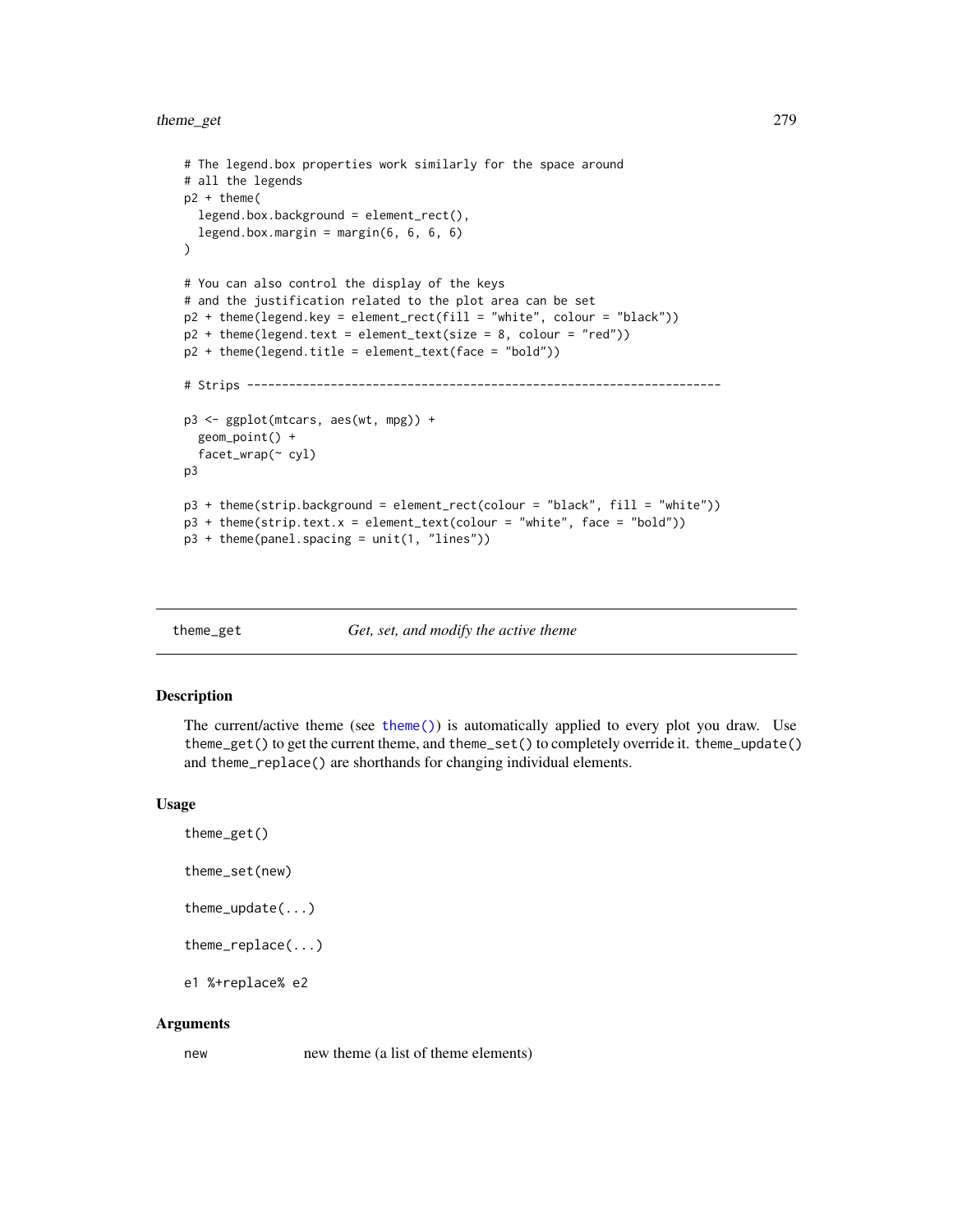<span id="page-279-0"></span>

| $\cdots$ | named list of theme settings  |
|----------|-------------------------------|
| e1. e2   | Theme and element to combine. |

#### Value

theme\_set(), theme\_update(), and theme\_replace() invisibly return the previous theme so you can easily save it, then later restore it.

#### Adding on to a theme

+ and %+replace% can be used to modify elements in themes.

+ updates the elements of e1 that differ from elements specified (not NULL) in e2. Thus this operator can be used to incrementally add or modify attributes of a ggplot theme.

In contrast, %+replace% replaces the entire element; any element of a theme not specified in e2 will not be present in the resulting theme (i.e. NULL). Thus this operator can be used to overwrite an entire theme.

theme\_update() uses the + operator, so that any unspecified values in the theme element will default to the values they are set in the theme. theme\_replace() uses %+replace% to completely replace the element, so any unspecified values will overwrite the current value in the theme with NULL.

In summary, the main differences between theme\_set(), theme\_update(), and theme\_replace() are:

- theme\_set() completely overrides the current theme.
- theme\_update() modifies a particular element of the current theme using the + operator.
- theme\_replace() modifies a particular element of the current theme using the %+replace% operator.

#### See Also

[+.gg\(\)](#page-5-0)

#### Examples

```
p <- ggplot(mtcars, aes(mpg, wt)) +
 geom_point()
p
# Use theme_set() to completely override the current theme.
# theme_update() and theme_replace() are similar except they
# apply directly to the current/active theme.
# theme_update() modifies a particular element of the current theme.
# Here we have the old theme so we can later restore it.
# Note that the theme is applied when the plot is drawn, not
# when it is created.
old <- theme_set(theme_bw())
p
```
theme\_set(old)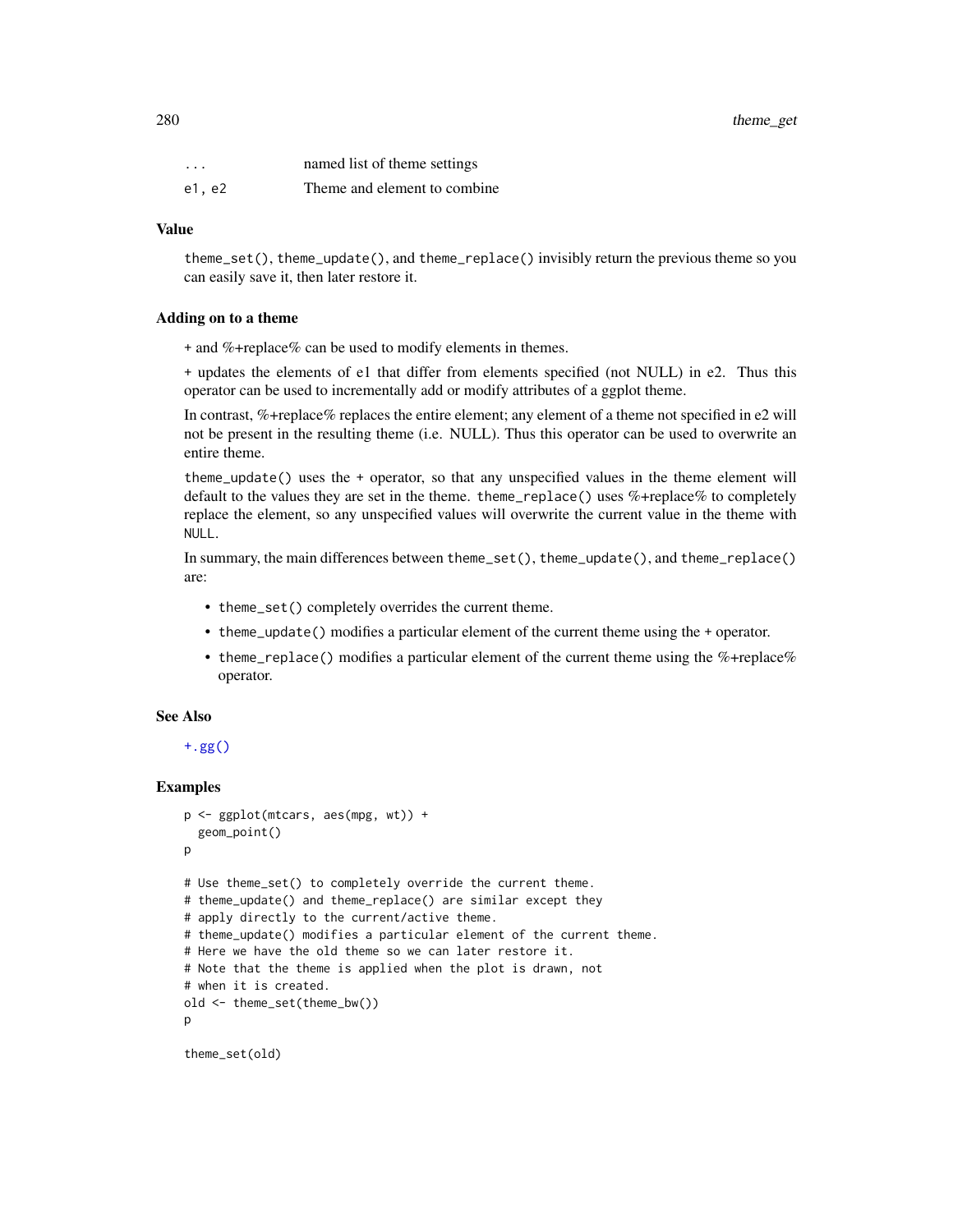#### <span id="page-280-0"></span>txhousing 281

```
theme_update(panel.grid.minor = element_line(colour = "red"))
p
theme_set(old)
theme_replace(panel.grid.minor = element_line(colour = "red"))
p
theme_set(old)
\mathbf{p}# Modifying theme objects -----------------------------------------
# You can use + and %+replace% to modify a theme object.
# They differ in how they deal with missing arguments in
# the theme elements.
add_el <- theme_grey() +
 theme(text = element_text(family = "Times"))
add_el$text
rep_el <- theme_grey() %+replace%
 theme(text = element_text(family = "Times"))
rep_el$text
```
txhousing *Housing sales in TX*

#### Description

Information about the housing market in Texas provided by the TAMU real estate center, [https:](https://www.recenter.tamu.edu/) [//www.recenter.tamu.edu/](https://www.recenter.tamu.edu/).

# Usage

txhousing

### Format

A data frame with 8602 observations and 9 variables:

city Name of multiple listing service (MLS) area

year,month,date Date

sales Number of sales

volume Total value of sales

median Median sale price

listings Total active listings

inventory "Months inventory": amount of time it would take to sell all current listings at current pace of sales.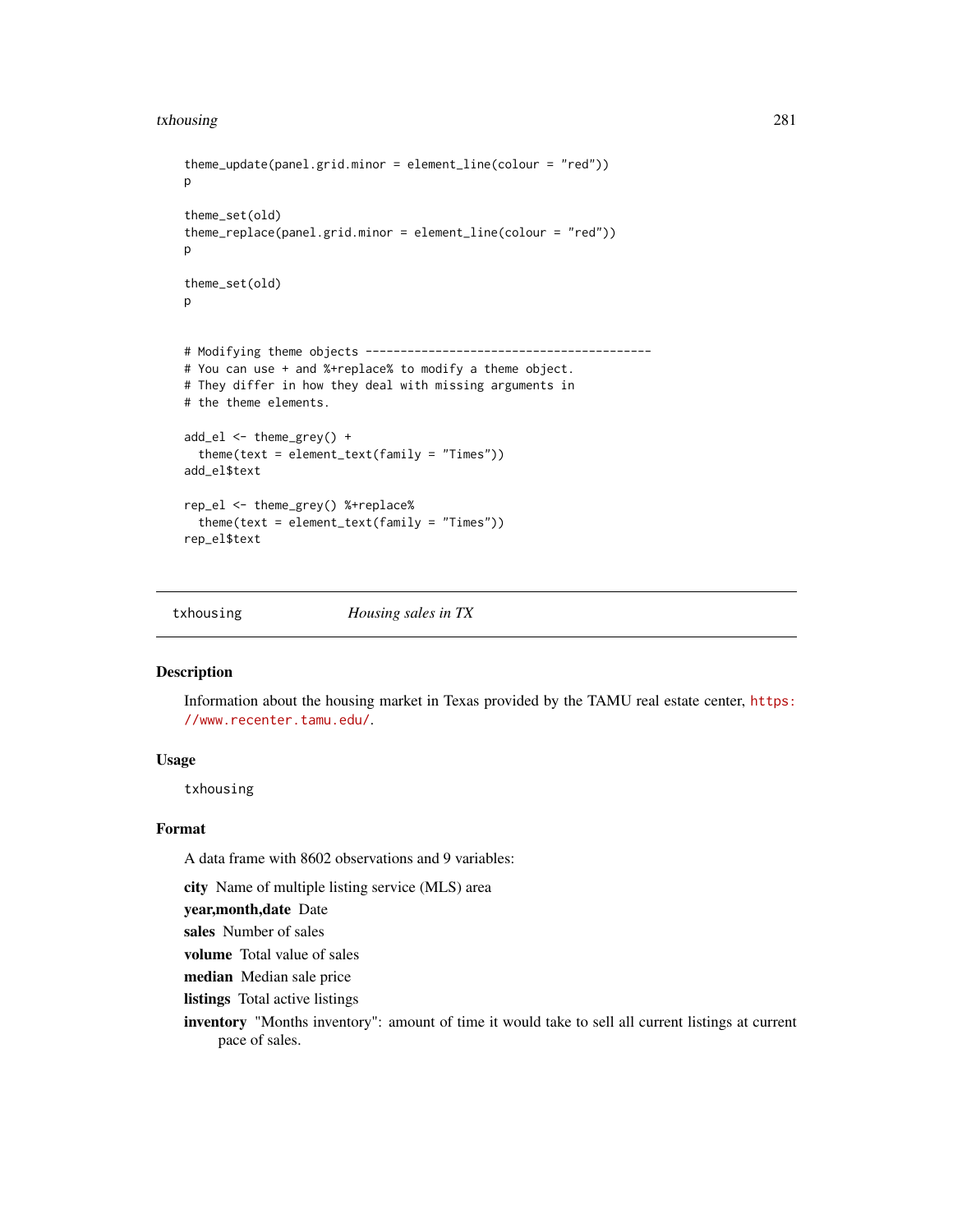#### <span id="page-281-0"></span>Description

Just like [aes\(\)](#page-6-0), vars() is a [quoting function](#page-0-0) that takes inputs to be evaluated in the context of a dataset. These inputs can be:

- variable names
- complex expressions

In both cases, the results (the vectors that the variable represents or the results of the expressions) are used to form faceting groups.

#### Usage

 $vars(\ldots)$ 

# Arguments

... Variables or expressions automatically quoted. These are evaluated in the context of the data to form faceting groups. Can be named (the names are passed to a [labeller\)](#page-178-0).

#### See Also

[aes\(\)](#page-6-0), [facet\\_wrap\(\)](#page-51-0), [facet\\_grid\(\)](#page-48-0)

#### Examples

```
p <- ggplot(mtcars, aes(wt, disp)) + geom_point()
p + facet_wrap(vars(vs, am))
# vars() makes it easy to pass variables from wrapper functions:
wrap_by <- function(...) {
  facet_wrap(vars(...), labeller = label_both)
}
p + wrap_by(vs)p + wrap_by(vs, am)
# You can also supply expressions to vars(). In this case it's often a
# good idea to supply a name as well:
p + wrap_by(drat = cut_number(drat, 3))# Let's create another function for cutting and wrapping a
# variable. This time it will take a named argument instead of dots,
# so we'll have to use the "enquote and unquote" pattern:
wrap_cut \leq function(var, n = 3) {
  # Let's enquote the named argument `var` to make it auto-quoting:
```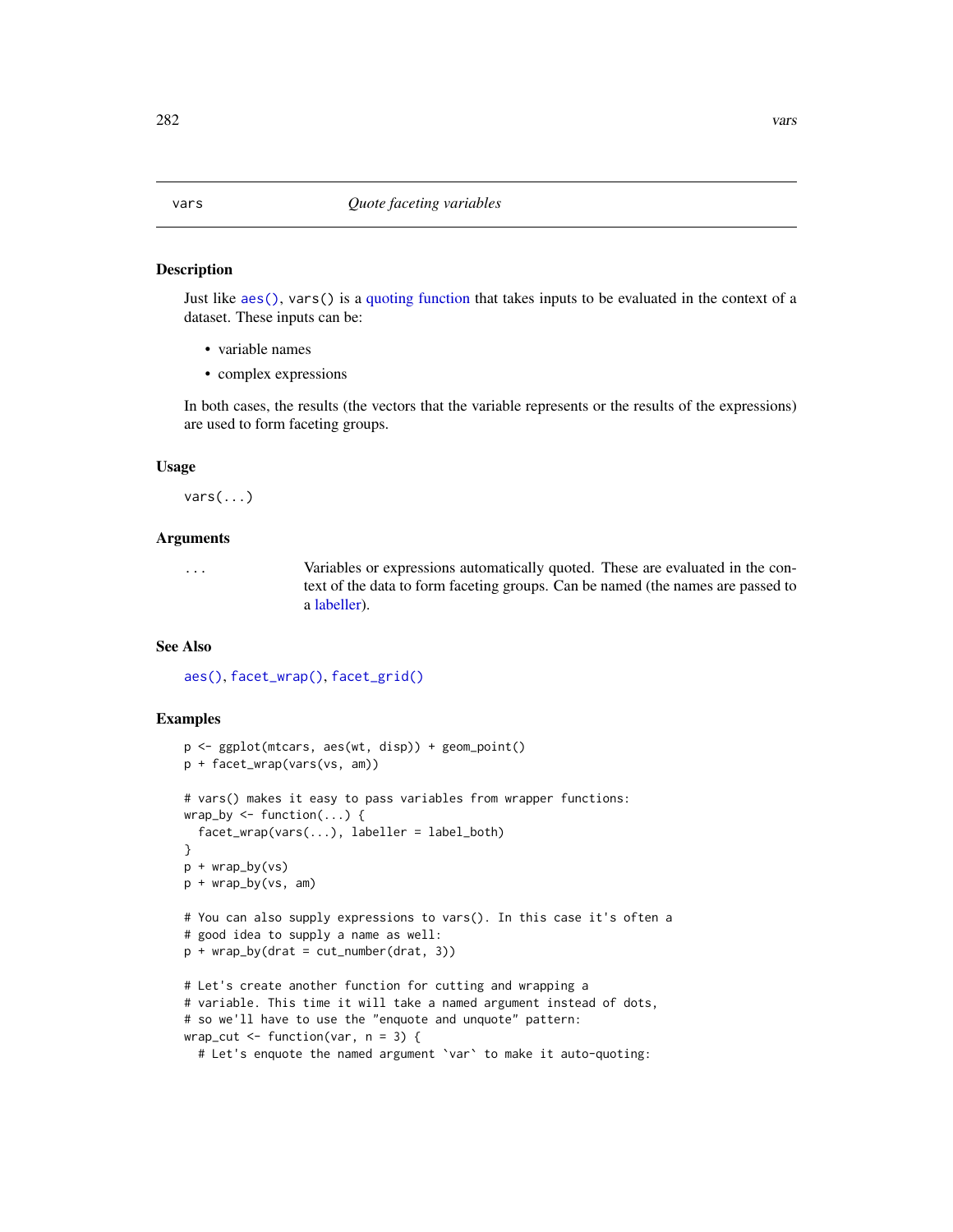p + wrap\_cut(drat)

```
var <- enquo(var)
 # `as_label()` will create a nice default name:
 nm <- as_label(var)
 # Now let's unquote everything at the right place. Note that we also
 # unquote `n` just in case the data frame has a column named
 # `n`. The latter would have precedence over our local variable
 # because the data is always masking the environment.
 wrap_by(!!nm := cut_number(!!var, !!n))
}
# Thanks to tidy eval idioms we now have another useful wrapper:
```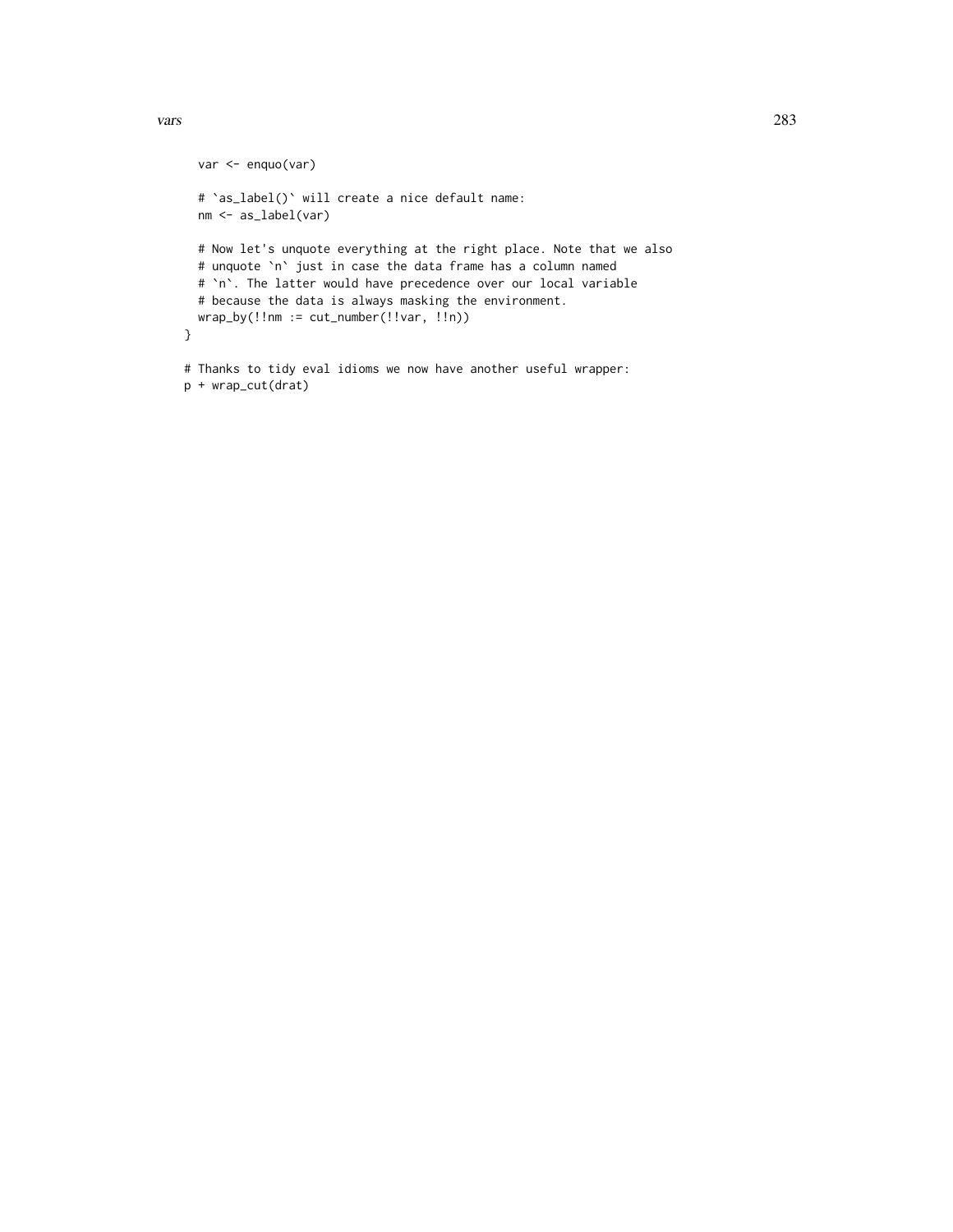# **Index**

∗ colour scales scale\_alpha, [205](#page-204-0) scale\_colour\_brewer, [208](#page-207-0) scale\_colour\_continuous, [211](#page-210-0) scale\_colour\_gradient, [215](#page-214-0) scale\_colour\_grey, [220](#page-219-0) scale\_colour\_hue, [222](#page-221-0) scale\_colour\_steps, [225](#page-224-0) scale\_colour\_viridis\_d, [229](#page-228-0) ∗ datasets CoordSf, [28](#page-27-1) diamonds, [45](#page-44-0) economics, [47](#page-46-0) faithfuld, [54](#page-53-0) luv\_colours, [185](#page-184-0) midwest, [189](#page-188-0) mpg, [190](#page-189-0) msleep, [191](#page-190-0) presidential, [200](#page-199-0) seals, [254](#page-253-0) stat\_sf\_coordinates, [261](#page-260-0) txhousing, [281](#page-280-0) ∗ facet labeller labeller, [177](#page-176-0) ∗ facet labellers, [179](#page-178-1) ∗ guides guide\_bins, [163](#page-162-0) guide\_colourbar, [165](#page-164-0) guide\_coloursteps, [170](#page-169-0) guide\_legend, [172](#page-171-0) guides, [160](#page-159-0) ∗ hplot print.ggplot, [200](#page-199-0) ∗ position adjustments position\_dodge, [192](#page-191-0) position\_identity, [194](#page-193-0) position\_jitter, [194](#page-193-0) position\_jitterdodge, [195](#page-194-0)

position\_nudge, [196](#page-195-0) position\_stack, [197](#page-196-0) ∗ position scales scale\_binned, [206](#page-205-1) scale\_continuous, [232](#page-231-1) scale\_date, [236](#page-235-1) scale\_x\_discrete, [251](#page-250-0) +.gg, [6](#page-5-1) +.gg(), *[277](#page-276-0)*, *[280](#page-279-0)* %+% *(*+.gg*)*, [6](#page-5-1) %+replace% *(*theme\_get*)*, [279](#page-278-1) %+replace%, *[277](#page-276-0)* aes, [7](#page-6-1) aes(), *[6](#page-5-1)*, *[9](#page-8-1)*, *[26](#page-25-1)*, *[31](#page-30-0)*, *[56](#page-55-0)*, *[59](#page-58-0)*, *[62](#page-61-1)*, *[64](#page-63-0)*, *[66](#page-65-0)*, *[71](#page-70-0)*, *[75](#page-74-0)*, *[78](#page-77-0)*, *[81](#page-80-0)*, *[85](#page-84-0)*, *[89](#page-88-0)*, *[93](#page-92-0)*, *[95](#page-94-0)*, *[100](#page-99-0)*, *[102](#page-101-0)*, *[104](#page-103-0)*, *[107](#page-106-0)*, *[112](#page-111-0)*, *[115](#page-114-0)*, *[118](#page-117-0)*, *[121](#page-120-0)*, *[125](#page-124-0)*, *[127](#page-126-0)*, *[130](#page-129-0)*, *[133](#page-132-0)*, *[136](#page-135-0)*, *[138](#page-137-0)*, *[142](#page-141-0)*, *[146](#page-145-0)*, *[148](#page-147-0)*, *[257](#page-256-0)*, *[259](#page-258-0)*, *[261,](#page-260-0) [262](#page-261-0)*, *[264](#page-263-0)*, *[267](#page-266-0)*, *[271](#page-270-0)*, *[282](#page-281-0)* aes\_, [9](#page-8-1) aes\_(), *[26](#page-25-1)*, *[31](#page-30-0)*, *[56](#page-55-0)*, *[59](#page-58-0)*, *[62](#page-61-1)*, *[64](#page-63-0)*, *[66](#page-65-0)*, *[71](#page-70-0)*, *[75](#page-74-0)*, *[78](#page-77-0)*, *[81](#page-80-0)*, *[85](#page-84-0)*, *[89](#page-88-0)*, *[93](#page-92-0)*, *[95](#page-94-0)*, *[100](#page-99-0)*, *[102](#page-101-0)*, *[104](#page-103-0)*, *[107](#page-106-0)*, *[112](#page-111-0)*, *[115](#page-114-0)*, *[118](#page-117-0)*, *[121](#page-120-0)*, *[125](#page-124-0)*, *[127](#page-126-0)*, *[130](#page-129-0)*, *[133](#page-132-0)*, *[136](#page-135-0)*, *[138](#page-137-0)*, *[142](#page-141-0)*, *[146](#page-145-0)*, *[148](#page-147-0)*, *[257](#page-256-0)*, *[259](#page-258-0)*, *[261,](#page-260-0) [262](#page-261-0)*, *[264](#page-263-0)*, *[267](#page-266-0)*, *[271](#page-270-0)* aes\_colour\_fill\_alpha, [10](#page-9-0) aes\_eval, [12](#page-11-0) aes\_group\_order, [13](#page-12-0) aes\_group\_order(), *[15](#page-14-0)* aes\_linetype\_size\_shape, [15](#page-14-0) aes\_position, [16](#page-15-0) aes\_q *(*aes\_*)*, [9](#page-8-1) aes\_string *(*aes\_*)*, [9](#page-8-1) after\_scale *(*aes\_eval*)*, [12](#page-11-0) after\_stat *(*aes\_eval*)*, [12](#page-11-0) alt\_text *(*get\_alt\_text*)*, [151](#page-150-0) annotate, [18](#page-17-0) annotate(), *[17](#page-16-0)*, *[108](#page-107-0)* annotation\_custom, [19](#page-18-0)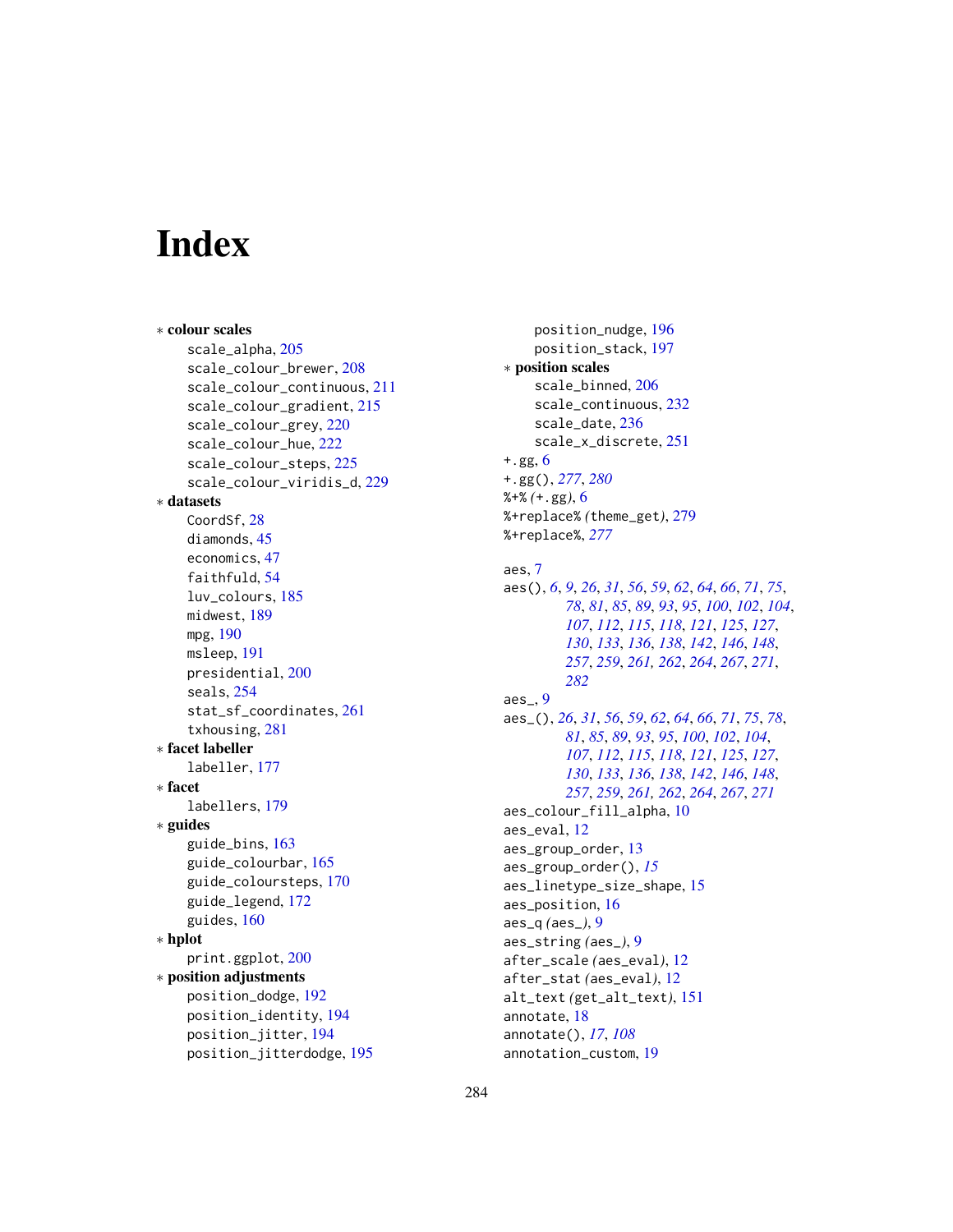#### INDEX 285

```
annotation_logticks, 20
annotation_map, 22
annotation_raster, 24
as_labeller(), 177, 178, 180
autolayer, 25
autolayer(), 26
autoplot, 25
autoplot(), 25
base::cut(), 165, 171
base::cut.default, 44
base::strwrap(), 180
binned_scale, 205, 226, 231
binned_scale(), 210
borders, 26
borders(), 27, 32, 59, 63, 65, 67, 72, 75, 79,
        82, 86, 90, 93, 96, 100, 103, 105,
         108, 112, 115, 119, 122, 125, 128,
         131, 134, 136, 139, 143, 146, 149,
        258, 259, 261, 262, 265, 268, 271
boxplot(), 67
boxplot.stats(), 67
bquote(), 180
color (aes_colour_fill_alpha), 10
color steps, 215
colors(), 185
colour (aes_colour_fill_alpha), 10
complete themes, 272
continuous_scale, 216, 250
continuous_scale(), 205, 210, 231, 240
coord_cartesian, 34
coord_cartesian(), 38, 40, 183, 207, 217,
        227, 234, 239, 249
coord_equal (coord_fixed), 35
coord_fixed, 35
coord_flip, 36
coord_map, 37
coord_polar, 40
coord_quickmap (coord_map), 37
coord_sf (CoordSf), 28
coord_sf(), 22
coord_trans, 41
coord_trans(), 21
CoordSf, 28
cut_interval, 44
cut_number (cut_interval), 44
cut_width (cut_interval), 44
```
density(), *[82](#page-81-0)*, *[149](#page-148-0)* derive *(*sec\_axis*)*, [254](#page-253-0) diamonds, [45](#page-44-0) discrete\_scale, *[220](#page-219-0)*, *[222](#page-221-0)*, *[242](#page-241-0)*, *[244](#page-243-0)*, *[246](#page-245-0)*, *[251](#page-250-0)* discrete\_scale(), *[205](#page-204-0)*, *[210](#page-209-0)*, *[231](#page-230-0)*, *[240](#page-239-0)* draw\_key, [46](#page-45-0) draw\_key\_abline *(*draw\_key*)*, [46](#page-45-0) draw\_key\_blank *(*draw\_key*)*, [46](#page-45-0) draw\_key\_boxplot *(*draw\_key*)*, [46](#page-45-0) draw\_key\_crossbar *(*draw\_key*)*, [46](#page-45-0) draw\_key\_dotplot *(*draw\_key*)*, [46](#page-45-0) draw\_key\_label *(*draw\_key*)*, [46](#page-45-0) draw\_key\_path *(*draw\_key*)*, [46](#page-45-0) draw\_key\_point *(*draw\_key*)*, [46](#page-45-0) draw\_key\_pointrange *(*draw\_key*)*, [46](#page-45-0) draw\_key\_polygon *(*draw\_key*)*, [46](#page-45-0) draw\_key\_rect *(*draw\_key*)*, [46](#page-45-0) draw\_key\_smooth *(*draw\_key*)*, [46](#page-45-0) draw\_key\_text *(*draw\_key*)*, [46](#page-45-0) draw\_key\_timeseries *(*draw\_key*)*, [46](#page-45-0) draw\_key\_vline *(*draw\_key*)*, [46](#page-45-0) draw\_key\_vpath *(*draw\_key*)*, [46](#page-45-0) dup\_axis *(*sec\_axis*)*, [254](#page-253-0) economics, [47](#page-46-0) economics\_long *(*economics*)*, [47](#page-46-0) element\_blank *(*margin*)*, [186](#page-185-2) element\_blank(), *[277](#page-276-0)* element\_line *(*margin*)*, [186](#page-185-2) element\_line(), *[274](#page-273-0)[–277](#page-276-0)* element\_rect *(*margin*)*, [186](#page-185-2)

element\_rect(), *[274](#page-273-0)[–277](#page-276-0)* element\_text *(*margin*)*, [186](#page-185-2)

*[274](#page-273-0)[–277](#page-276-0)*

expand\_limits, [48](#page-47-0) expand\_limits(), *[64](#page-63-0)*, *[184](#page-183-0)* expand\_scale *(*expansion*)*, [48](#page-47-0)

expansion, [48](#page-47-0)

facet\_grid, [49](#page-48-1)

facet\_wrap, [52](#page-51-1)

faithful, *[54](#page-53-0)* faithfuld, [54](#page-53-0)

element\_text(), *[162](#page-161-1)*, *[164](#page-163-0)*, *[167](#page-166-0)*, *[171](#page-170-0)*, *[173](#page-172-0)*,

expansion(), *[207](#page-206-0)*, *[218](#page-217-0)*, *[221](#page-220-0)*, *[223](#page-222-0)*, *[227](#page-226-0)*, *[234](#page-233-0)*,

*[239](#page-238-0)*, *[250](#page-249-0)*, *[252](#page-251-0)*

facet\_grid(), *[52](#page-51-1)*, *[177](#page-176-0)*, *[203](#page-202-0)*, *[282](#page-281-0)*

facet\_wrap(), *[49](#page-48-1)*, *[177](#page-176-0)*, *[180](#page-179-0)*, *[203](#page-202-0)*, *[282](#page-281-0)*

fill *(*aes\_colour\_fill\_alpha*)*, [10](#page-9-0)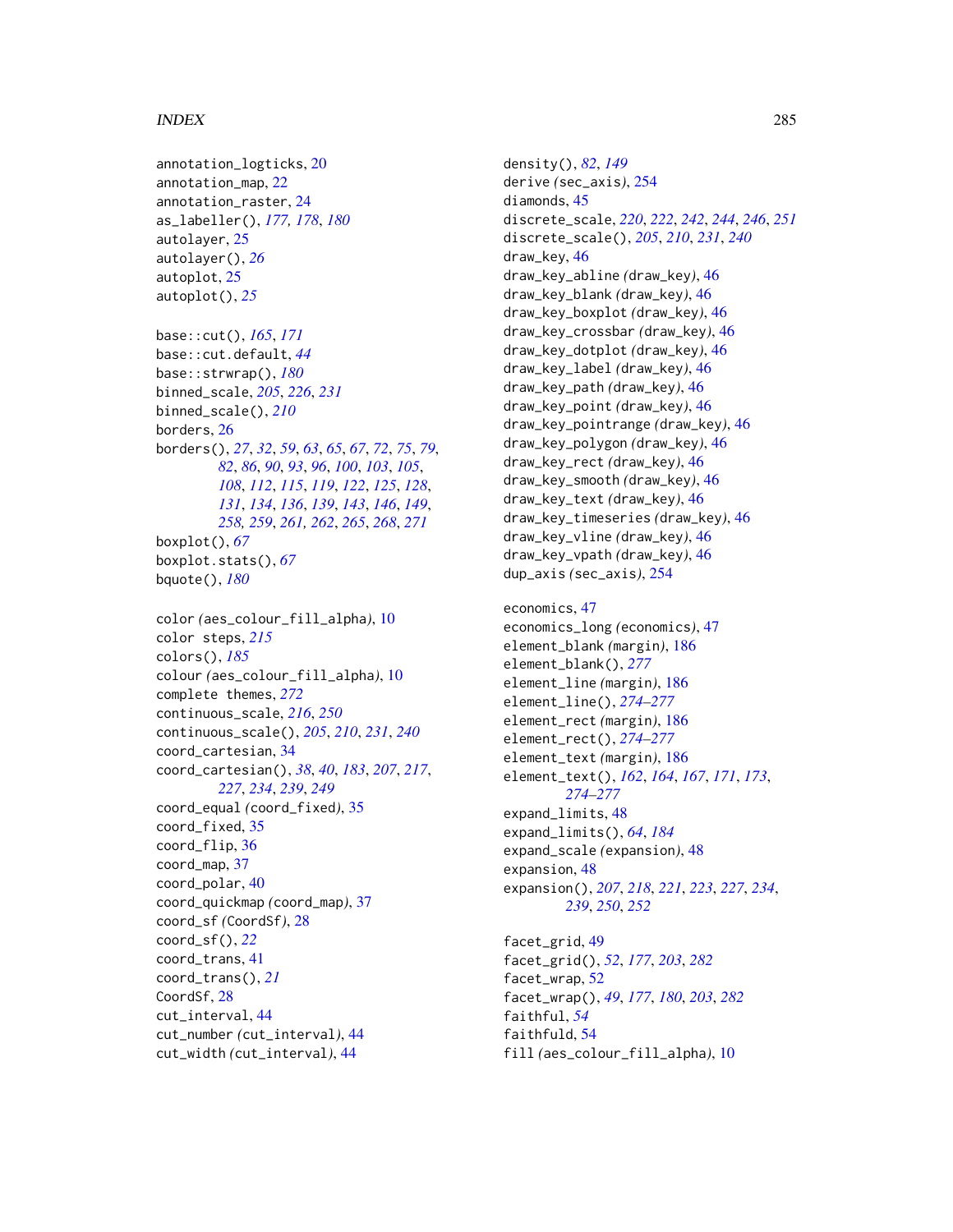format.ggproto *(*print.ggproto*)*, [201](#page-200-0) fortify, [55](#page-54-1) fortify(), *[25](#page-24-0)[–27](#page-26-0)*, *[31](#page-30-0)*, *[56](#page-55-0)*, *[59](#page-58-0)*, *[62](#page-61-1)*, *[64](#page-63-0)*, *[66](#page-65-0)*, *[71](#page-70-0)*, *[75](#page-74-0)*, *[78](#page-77-0)*, *[81](#page-80-0)*, *[86](#page-85-0)*, *[89](#page-88-0)*, *[93](#page-92-0)*, *[95](#page-94-0)*, *[102](#page-101-0)*, *[105](#page-104-0)*, *[107](#page-106-0)*, *[112](#page-111-0)*, *[115](#page-114-0)*, *[118](#page-117-0)*, *[121](#page-120-0)*, *[125](#page-124-0)*, *[128](#page-127-0)*, *[130](#page-129-0)*, *[133](#page-132-0)*, *[136](#page-135-0)*, *[139](#page-138-0)*, *[142](#page-141-0)*, *[146](#page-145-0)*, *[148](#page-147-0)*, *[152](#page-151-1)*, *[257](#page-256-0)*, *[259](#page-258-0)*, *[261,](#page-260-0) [262](#page-261-0)*, *[264](#page-263-0)*, *[267](#page-266-0)*, *[271](#page-270-0)* fortify.lm(), *[55](#page-54-1)* geom\_abline, [55](#page-54-1) geom\_area *(*geom\_ribbon*)*, [132](#page-131-0) geom\_area(), *[198](#page-197-0)* geom\_bar, [58](#page-57-0) geom\_bar(), *[14](#page-13-0)*, *[97](#page-96-0)*, *[134,](#page-133-0) [135](#page-134-0)*, *[198](#page-197-0)*, *[206](#page-205-1)* geom\_bin2d *(*geom\_bin\_2d*)*, [62](#page-61-1) geom\_bin2d(), *[76](#page-75-0)*, *[87](#page-86-0)*, *[102](#page-101-0)*, *[118](#page-117-0)* geom\_bin\_2d, [62](#page-61-1) geom\_blank, [64](#page-63-0) geom\_blank(), *[48](#page-47-0)* geom\_boxplot, [65](#page-64-0) geom\_boxplot(), *[106](#page-105-0)*, *[119](#page-118-0)*, *[127](#page-126-0)*, *[147](#page-146-0)* geom\_col *(*geom\_bar*)*, [58](#page-57-0) geom\_contour, [69,](#page-68-0) *[86](#page-85-0)* geom\_contour(), *[87](#page-86-0)* geom\_contour\_filled *(*geom\_contour*)*, [69](#page-68-0) geom\_contour\_filled(), *[87](#page-86-0)* geom\_count, [74](#page-73-0) geom\_count(), *[118,](#page-117-0) [119](#page-118-0)* geom\_crossbar, [77](#page-76-2) geom\_crossbar(), *[17](#page-16-0)*, *[269](#page-268-0)* geom\_curve *(*geom\_segment*)*, [138](#page-137-0) geom\_curve(), *[17](#page-16-0)* geom\_density, [80](#page-79-0) geom\_density(), *[84](#page-83-0)*, *[147](#page-146-0)* geom\_density2d *(*geom\_density\_2d*)*, [84](#page-83-0) geom\_density2d(), *[119](#page-118-0)* geom\_density2d\_filled *(*geom\_density\_2d*)*, [84](#page-83-0) geom\_density\_2d, [84](#page-83-0) geom\_density\_2d(), *[73](#page-72-0)*, *[119](#page-118-0)* geom\_density\_2d\_filled *(*geom\_density\_2d*)*, [84](#page-83-0) geom\_dotplot, [88](#page-87-0) geom\_errorbar *(*geom\_crossbar*)*, [77](#page-76-2) geom\_errorbar(), *[17](#page-16-0)*, *[92](#page-91-0)*, *[269](#page-268-0)* geom\_errorbarh, [92](#page-91-0) geom\_errorbarh(), *[79](#page-78-0)* geom\_freqpoly, [94](#page-93-1)

geom\_freqpoly(), *[83](#page-82-0)* geom\_function, [99](#page-98-0) geom\_hex, [102](#page-101-0) geom\_hex(), *[119](#page-118-0)* geom\_histogram *(*geom\_freqpoly*)*, [94](#page-93-1) geom\_histogram(), *[12](#page-11-0)*, *[14](#page-13-0)*, *[61](#page-60-0)*, *[83](#page-82-0)*, *[256](#page-255-0)* geom\_hline *(*geom\_abline*)*, [55](#page-54-1) geom\_jitter, [104](#page-103-0) geom\_jitter(), *[68](#page-67-0)*, *[118](#page-117-0)* geom\_label, [106](#page-105-0) geom\_line *(*geom\_path*)*, [114](#page-113-0) geom\_line(), *[14,](#page-13-0) [15](#page-14-0)*, *[17](#page-16-0)*, *[57](#page-56-0)*, *[97](#page-96-0)*, *[140](#page-139-0)* geom\_linerange *(*geom\_crossbar*)*, [77](#page-76-2) geom\_linerange(), *[17](#page-16-0)*, *[135](#page-134-0)*, *[269](#page-268-0)* geom\_map, [111](#page-110-0) geom\_map(), *[23](#page-22-0)* geom\_path, [114](#page-113-0) geom\_path(), *[17](#page-16-0)*, *[33](#page-32-0)*, *[121,](#page-120-0) [122](#page-121-0)*, *[140](#page-139-0)* geom\_point, [118](#page-117-0) geom\_point(), *[15](#page-14-0)*, *[17](#page-16-0)*, *[33](#page-32-0)*, *[62](#page-61-1)*, *[74](#page-73-0)*, *[106](#page-105-0)* geom\_pointrange *(*geom\_crossbar*)*, [77](#page-76-2) geom\_pointrange(), *[17](#page-16-0)*, *[269](#page-268-0)* geom\_polygon, *[26](#page-25-1)*, [120](#page-119-0) geom\_polygon(), *[33](#page-32-0)*, *[116](#page-115-0)*, *[135](#page-134-0)* geom\_qq *(*geom\_qq\_line*)*, [123](#page-122-0) geom\_qq\_line, [123](#page-122-0) geom\_quantile, [127](#page-126-0) geom\_quantile(), *[68](#page-67-0)*, *[119](#page-118-0)* geom\_raster, [129](#page-128-0) geom\_raster(), *[24](#page-23-0)* geom\_rect *(*geom\_raster*)*, [129](#page-128-0) geom\_rect(), *[17](#page-16-0)* geom\_ribbon, [132](#page-131-0) geom\_ribbon(), *[122](#page-121-0)* geom\_rug, [135](#page-134-0) geom\_segment, [138](#page-137-0) geom\_segment(), *[17](#page-16-0)*, *[57](#page-56-0)*, *[116](#page-115-0)*, *[145](#page-144-0)* geom\_sf *(*CoordSf*)*, [28](#page-27-1) geom\_sf(), *[22](#page-21-0)* geom\_sf\_label *(*CoordSf*)*, [28](#page-27-1) geom\_sf\_label(), *[261](#page-260-0)* geom\_sf\_text *(*CoordSf*)*, [28](#page-27-1) geom\_sf\_text(), *[261](#page-260-0)* geom\_smooth, [141](#page-140-0) geom\_smooth(), *[79](#page-78-0)*, *[119](#page-118-0)* geom\_spoke, [145](#page-144-0) geom\_spoke(), *[140](#page-139-0)* geom\_step *(*geom\_path*)*, [114](#page-113-0)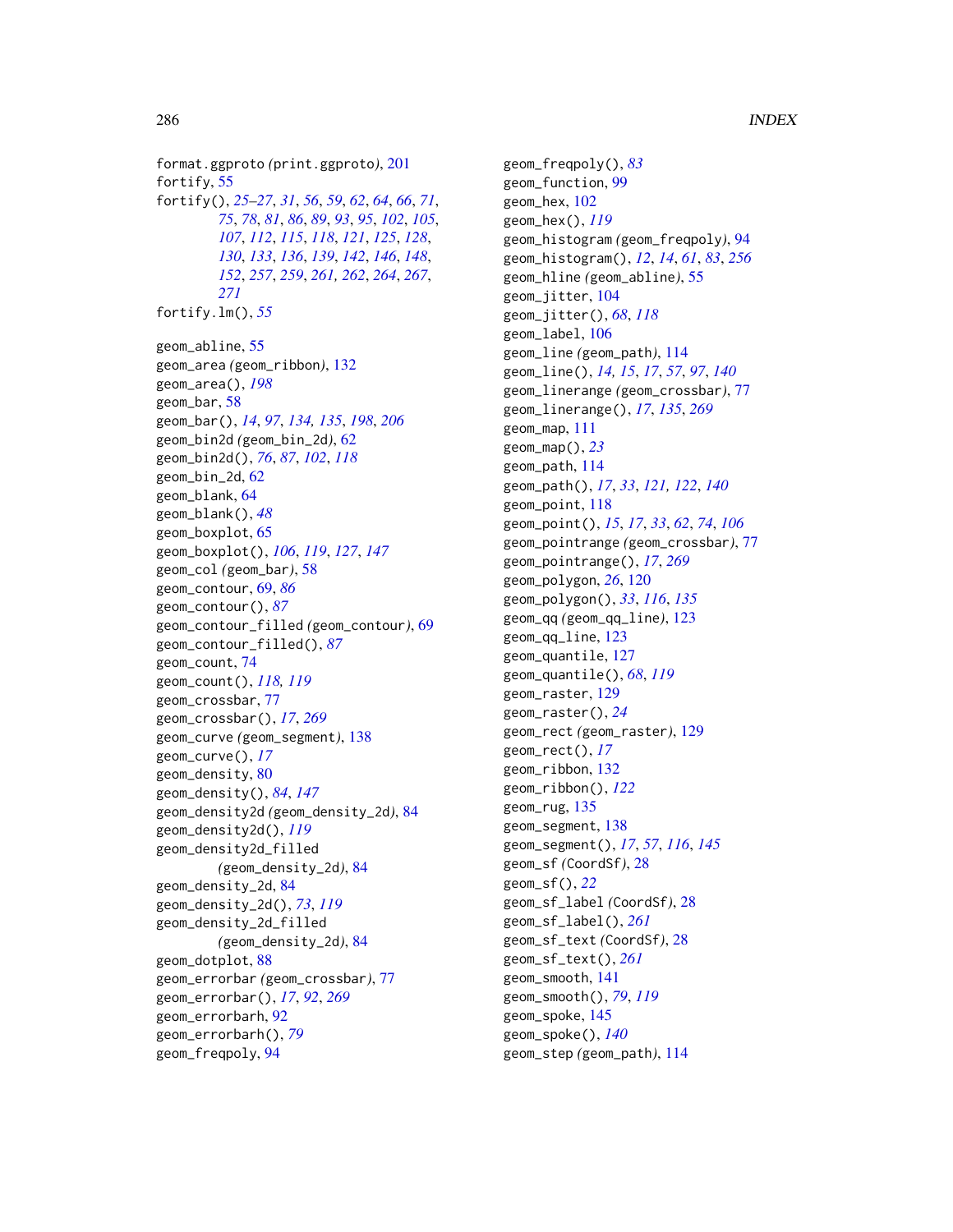#### INDEX  $287$

geom\_text *(*geom\_label*)*, [106](#page-105-0) geom\_text(), *[33](#page-32-0)*, *[196](#page-195-0)* geom\_tile *(*geom\_raster*)*, [129](#page-128-0) geom\_tile(), *[38](#page-37-0)*, *[70](#page-69-0)* geom\_violin, [147](#page-146-0) geom\_violin(), *[68](#page-67-0)*, *[83](#page-82-0)*, *[150](#page-149-0)* geom\_vline *(*geom\_abline*)*, [55](#page-54-1) GeomSf *(*CoordSf*)*, [28](#page-27-1) get\_alt\_text, [151,](#page-150-0) *[182](#page-181-0)* ggplot, [152](#page-151-1) ggplot(), *[6,](#page-5-1) [7](#page-6-1)*, *[25](#page-24-0)[–27](#page-26-0)*, *[31](#page-30-0)*, *[56](#page-55-0)*, *[59](#page-58-0)*, *[62](#page-61-1)*, *[64](#page-63-0)*, *[66](#page-65-0)*, *[71](#page-70-0)*, *[75](#page-74-0)*, *[78](#page-77-0)*, *[81](#page-80-0)*, *[85](#page-84-0)*, *[89](#page-88-0)*, *[93](#page-92-0)*, *[95](#page-94-0)*, *[102](#page-101-0)*, *[105](#page-104-0)*, *[107](#page-106-0)*, *[112](#page-111-0)*, *[115](#page-114-0)*, *[118](#page-117-0)*, *[121](#page-120-0)*, *[125](#page-124-0)*, *[127](#page-126-0)*, *[130](#page-129-0)*, *[133](#page-132-0)*, *[136](#page-135-0)*, *[139](#page-138-0)*, *[142](#page-141-0)*, *[146](#page-145-0)*, *[148](#page-147-0)*, *[202](#page-201-0)*, *[257](#page-256-0)*, *[259](#page-258-0)*, *[261,](#page-260-0) [262](#page-261-0)*, *[264](#page-263-0)*, *[267](#page-266-0)*, *[271](#page-270-0)* ggplot\_build(), *[201](#page-200-0)* ggproto, [154](#page-153-0) ggproto\_parent *(*ggproto*)*, [154](#page-153-0) ggsave, [155](#page-154-0) ggsf *(*CoordSf*)*, [28](#page-27-1) ggtheme, [157](#page-156-1) ggtitle *(*labs*)*, [182](#page-181-0) glm(), *[144](#page-143-0)* gradient scale, *[225](#page-224-0)* gray.colors(), *[220](#page-219-0)* grDevices::colors(), *[10](#page-9-0)* grid::arrow(), *[115](#page-114-0)*, *[187](#page-186-0)* grid::curveGrob(), *[138](#page-137-0)* grid::pathGrob(), *[26](#page-25-1)*, *[121](#page-120-0)* grid::unit(), *[21](#page-20-0)*, *[136](#page-135-0)*, *[164](#page-163-0)*, *[167,](#page-166-0) [168](#page-167-0)*, *[170](#page-169-0)*, *[173](#page-172-0)* group *(*aes\_group\_order*)*, [13](#page-12-0) guide\_axis, [162](#page-161-1) guide\_axis(), *[255](#page-254-0)* guide\_bins, *[161](#page-160-0)*, [163,](#page-162-0) *[168](#page-167-0)*, *[171](#page-170-0)*, *[174](#page-173-0)* guide\_colorbar *(*guide\_colourbar*)*, [165](#page-164-0) guide\_colorsteps *(*guide\_coloursteps*)*, [170](#page-169-0) guide\_colourbar, *[161](#page-160-0)*, *[165](#page-164-0)*, [165,](#page-164-0) *[170,](#page-169-0) [171](#page-170-0)*, *[174](#page-173-0)* guide\_colourbar(), *[160](#page-159-0)*, *[170](#page-169-0)* guide\_coloursteps, *[161](#page-160-0)*, *[165](#page-164-0)*, *[168](#page-167-0)*, [170,](#page-169-0) *[174](#page-173-0)* guide\_coloursteps(), *[163](#page-162-0)* guide\_legend, *[161](#page-160-0)*, *[165](#page-164-0)*, *[168](#page-167-0)*, *[171](#page-170-0)*, [172](#page-171-0) guide\_legend(), *[160](#page-159-0)*, *[163](#page-162-0)* guide\_none, [175](#page-174-0) guides, [160,](#page-159-0) *[165](#page-164-0)*, *[168](#page-167-0)*, *[171](#page-170-0)*, *[174](#page-173-0)*

guides(), *[168](#page-167-0)*, *[174](#page-173-0)*, *[208](#page-207-0)*, *[221](#page-220-0)*, *[223](#page-222-0)*, *[231](#page-230-0)*, *[234](#page-233-0)*, *[239](#page-238-0)*, *[243](#page-242-0)*, *[245](#page-244-0)*, *[247](#page-246-0)*, *[250](#page-249-0)*, *[252](#page-251-0)* hmisc, [176](#page-175-0) Hmisc::capitalize(), *[177](#page-176-0)* Hmisc::smean.cl.boot(), *[176](#page-175-0)* Hmisc::smean.cl.normal(), *[176](#page-175-0)* Hmisc::smean.sdl(), *[176](#page-175-0)* Hmisc::smedian.hilow(), *[176](#page-175-0)* hsv, *[231](#page-230-0)* interp::interp(), *[70](#page-69-0)* is.ggproto *(*ggproto*)*, [154](#page-153-0) label\_both *(*labellers*)*, [179](#page-178-1) label\_bquote, [181](#page-180-0) label\_bquote(), *[180](#page-179-0)* label\_context *(*labellers*)*, [179](#page-178-1) label\_parsed *(*labellers*)*, [179](#page-178-1) label\_parsed(), *[50](#page-49-0)*, *[53](#page-52-0)* label\_value *(*labellers*)*, [179](#page-178-1) label\_value(), *[50](#page-49-0)*, *[53](#page-52-0)* label\_wrap\_gen *(*labellers*)*, [179](#page-178-1) labeller, [177,](#page-176-0) *[282](#page-281-0)* labeller(), *[50](#page-49-0)*, *[53](#page-52-0)*, *[180,](#page-179-0) [181](#page-180-0)* labellers, *[178](#page-177-0)*, [179,](#page-178-1) *[181](#page-180-0)* labs, [182](#page-181-0) labs(), *[162](#page-161-1)*, *[164](#page-163-0)*, *[167](#page-166-0)*, *[171](#page-170-0)*, *[173](#page-172-0)*, *[175](#page-174-0)*, *[235](#page-234-0)*, *[251](#page-250-0)* lambda, *[207](#page-206-0)*, *[216,](#page-215-0) [217](#page-216-0)*, *[220,](#page-219-0) [221](#page-220-0)*, *[223](#page-222-0)*, *[227](#page-226-0)*, *[233,](#page-232-0) [234](#page-233-0)*, *[238,](#page-237-0) [239](#page-238-0)*, *[242](#page-241-0)[–244](#page-243-0)*, *[247](#page-246-0)*, *[249,](#page-248-0) [250](#page-249-0)*, *[252](#page-251-0)* layer(), *[18](#page-17-0)*, *[32](#page-31-0)*, *[46](#page-45-0)*, *[56](#page-55-0)*, *[59](#page-58-0)*, *[63](#page-62-0)*, *[65,](#page-64-0) [66](#page-65-0)*, *[71](#page-70-0)*, *[75](#page-74-0)*, *[78](#page-77-0)*, *[82](#page-81-0)*, *[89](#page-88-0)*, *[93](#page-92-0)*, *[95](#page-94-0)*, *[100](#page-99-0)*, *[103](#page-102-0)*, *[105](#page-104-0)*, *[108](#page-107-0)*, *[112](#page-111-0)*, *[115](#page-114-0)*, *[119](#page-118-0)*, *[121](#page-120-0)*, *[125](#page-124-0)*, *[128](#page-127-0)*, *[130](#page-129-0)*, *[133](#page-132-0)*, *[136](#page-135-0)*, *[139](#page-138-0)*, *[142](#page-141-0)*, *[146](#page-145-0)*, *[148](#page-147-0)*, *[257](#page-256-0)*, *[259](#page-258-0)*, *[261,](#page-260-0) [262](#page-261-0)*, *[265](#page-264-0)*, *[267](#page-266-0)*, *[271](#page-270-0)* lims, [183](#page-182-0) lims(), *[235](#page-234-0)*, *[251](#page-250-0)* linetype *(*aes\_linetype\_size\_shape*)*, [15](#page-14-0) lm(), *[144](#page-143-0)* loess(), *[144](#page-143-0)* luv\_colours, [185](#page-184-0) mapproj::mapproject(), *[38](#page-37-0)* maps::map(), *[26](#page-25-1)* margin, [186](#page-185-2) margin(), *[187](#page-186-0)*, *[275](#page-274-0)* MASS::bandwidth.nrd(), *[86](#page-85-0)*

MASS::eqscplot(), *[36](#page-35-0)*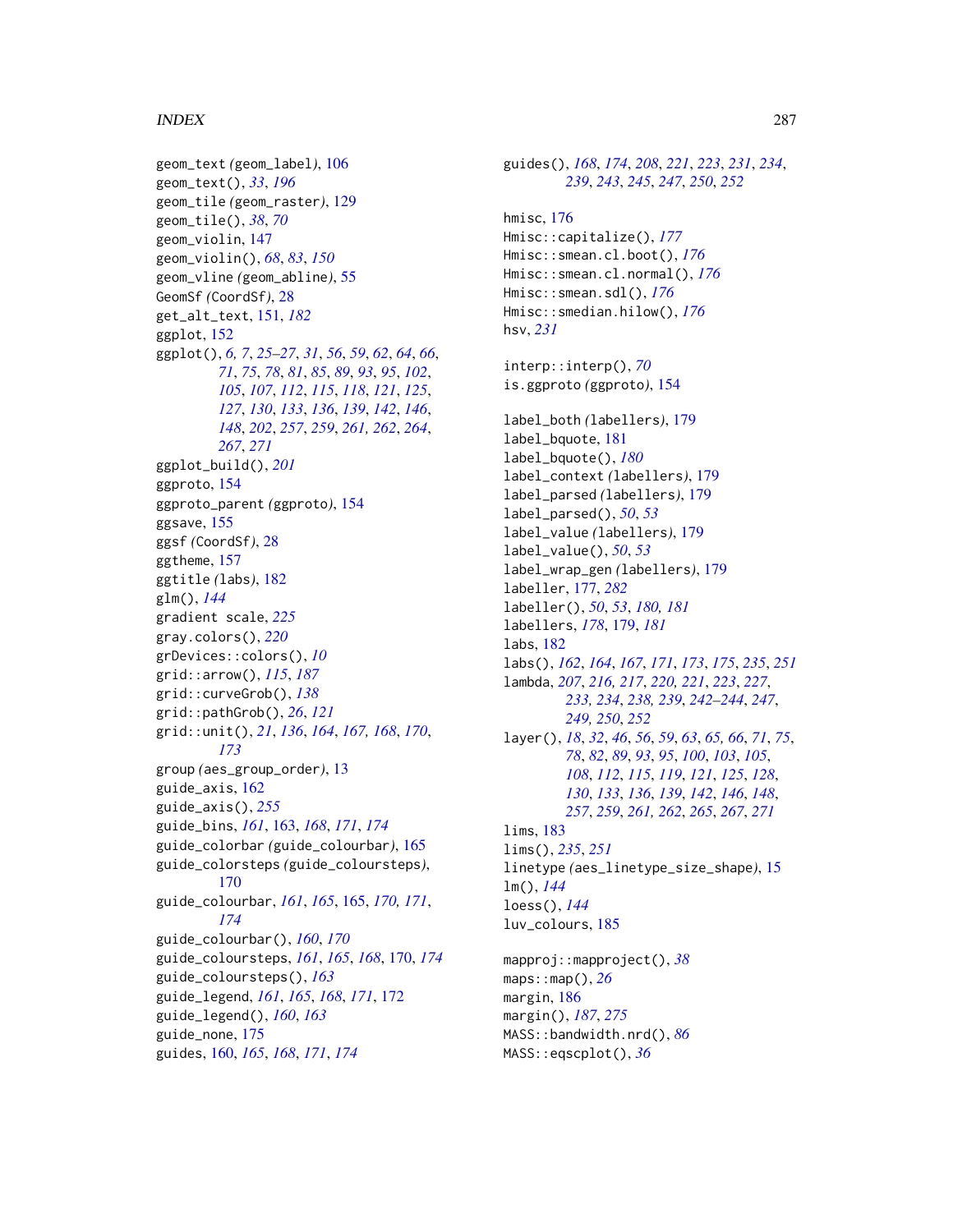### 288 INDEX

```
MASS::kde2d(), 84
mean_cl_boot (hmisc), 176
mean_cl_normal (hmisc), 176
mean_sdl (hmisc), 176
mean_se, 188
mean_se(), 269
median_hilow (hmisc), 176
mgcv::gam(), 142
midwest, 189
mpg, 190
msleep, 191
options(), 212
plot(), 202
plot.ggplot (print.ggplot), 200
png, 156
png(), 156
position_dodge, 192, 194–196, 198
position_dodge(), 60, 61
position_dodge2 (position_dodge), 192
position_dodge2(), 60, 61
position_fill (position_stack), 197
position_fill(), 60
position_identity, 192, 194, 195, 196, 198
position_jitter, 192, 194, 194, 196, 198
position_jitterdodge, 192, 194, 195, 195,
         196, 198
position_nudge, 192, 194–196, 196, 198
position_stack, 192, 194–196, 197
position_stack(), 60, 134
predict(), 143
presidential, 200
pretty(), 71, 86
print.ggplot, 200
print.ggproto, 201
qplot, 202
quantreg::rq(), 128
quantreg::rqss(), 128
quasiquotation, 8
quickplot (qplot), 202
quoting function, 8, 282
RColorBrewer::brewer.pal(), 210
rel (margin), 186
rescale(), 210, 218, 228, 231
```
resolution, [204](#page-203-0) rlang::as\_function(), *[100,](#page-99-0) [101](#page-100-0)*

scale\_alpha, [205,](#page-204-0) *[211](#page-210-0)*, *[213](#page-212-0)*, *[218](#page-217-0)*, *[221](#page-220-0)*, *[224](#page-223-0)*, *[228](#page-227-0)*, *[231](#page-230-0)* scale\_alpha(), *[11](#page-10-0)* scale\_alpha\_binned *(*scale\_alpha*)*, [205](#page-204-0) scale\_alpha\_continuous *(*scale\_alpha*)*, [205](#page-204-0) scale\_alpha\_date *(*scale\_alpha*)*, [205](#page-204-0) scale\_alpha\_datetime *(*scale\_alpha*)*, [205](#page-204-0) scale\_alpha\_discrete *(*scale\_alpha*)*, [205](#page-204-0) scale\_alpha\_identity *(*scale\_identity*)*, [240](#page-239-0) scale\_alpha\_manual *(*scale\_manual*)*, [243](#page-242-0) scale\_alpha\_ordinal *(*scale\_alpha*)*, [205](#page-204-0) scale\_binned, [206](#page-205-1) scale\_color\_binned *(*scale\_colour\_continuous*)*, [211](#page-210-0) scale\_color\_brewer *(*scale\_colour\_brewer*)*, [208](#page-207-0) scale\_color\_continuous *(*scale\_colour\_continuous*)*, [211](#page-210-0) scale\_color\_date *(*scale\_colour\_gradient*)*, [215](#page-214-0) scale\_color\_datetime *(*scale\_colour\_gradient*)*, [215](#page-214-0) scale\_color\_discrete *(*scale\_colour\_discrete*)*, [213](#page-212-0) scale\_color\_distiller *(*scale\_colour\_brewer*)*, [208](#page-207-0) scale\_color\_fermenter *(*scale\_colour\_brewer*)*, [208](#page-207-0) scale\_color\_gradient *(*scale\_colour\_gradient*)*, [215](#page-214-0) scale\_color\_gradient2 *(*scale\_colour\_gradient*)*, [215](#page-214-0) scale\_color\_gradientn *(*scale\_colour\_gradient*)*, [215](#page-214-0) scale\_color\_grey *(*scale\_colour\_grey*)*, [220](#page-219-0) scale\_color\_hue *(*scale\_colour\_hue*)*, [222](#page-221-0) scale\_color\_identity *(*scale\_identity*)*, [240](#page-239-0) scale\_color\_manual *(*scale\_manual*)*, [243](#page-242-0) scale\_color\_ordinal *(*scale\_colour\_viridis\_d*)*, [229](#page-228-0) scale\_color\_steps *(*scale\_colour\_steps*)*, [225](#page-224-0) scale\_color\_steps2 *(*scale\_colour\_steps*)*, [225](#page-224-0)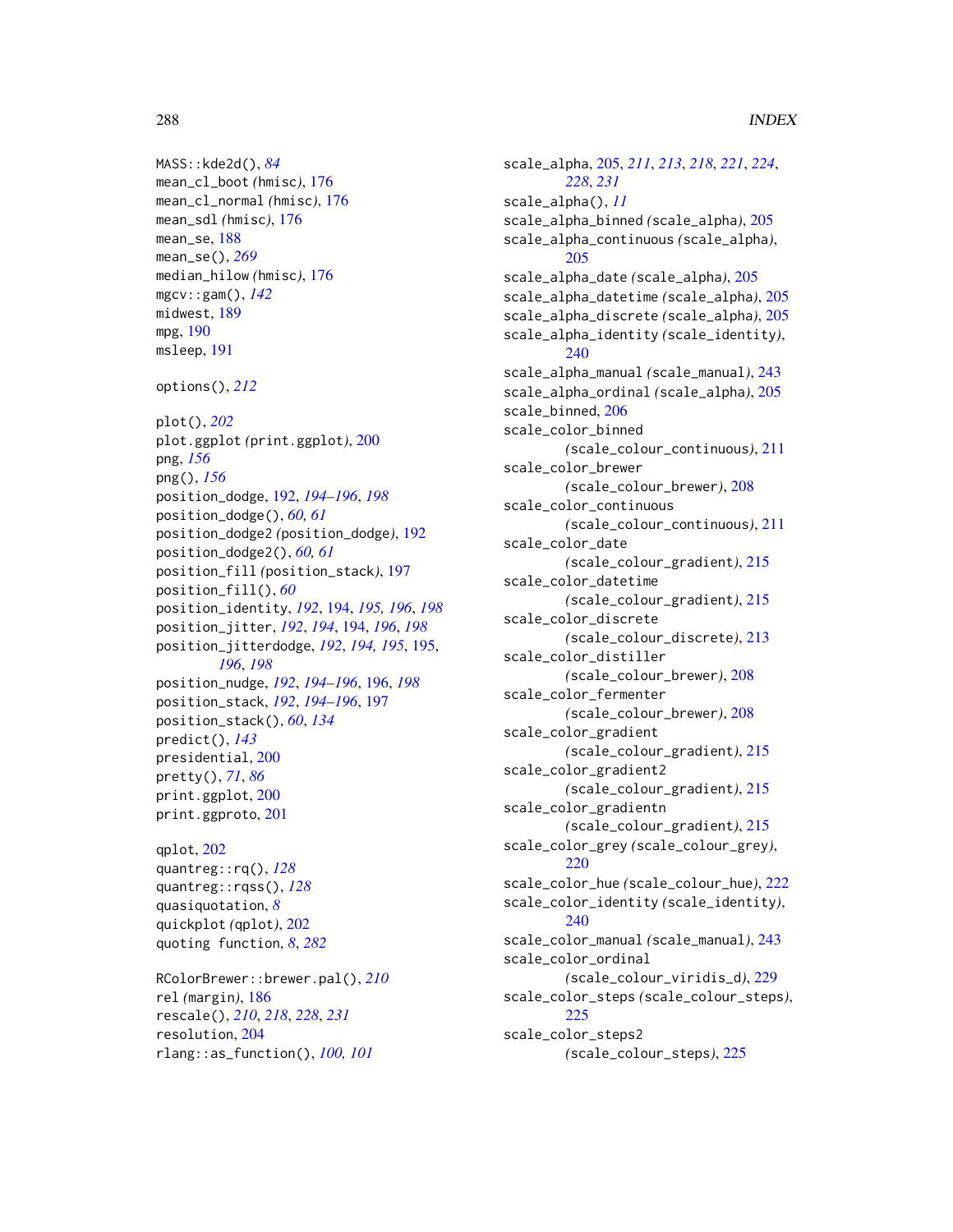## INDEX 289

scale\_color\_stepsn *(*scale\_colour\_steps*)*, [225](#page-224-0) scale\_color\_viridis\_b *(*scale\_colour\_viridis\_d*)*, [229](#page-228-0) scale\_color\_viridis\_c *(*scale\_colour\_viridis\_d*)*, [229](#page-228-0) scale\_color\_viridis\_d *(*scale\_colour\_viridis\_d*)*, [229](#page-228-0) scale\_colour\_binned *(*scale\_colour\_continuous*)*, [211](#page-210-0) scale\_colour\_brewer, *[205](#page-204-0)*, [208,](#page-207-0) *[213](#page-212-0)*, *[218](#page-217-0)*, *[221](#page-220-0)*, *[224](#page-223-0)*, *[228](#page-227-0)*, *[231](#page-230-0)* scale\_colour\_brewer(), *[11](#page-10-0)* scale\_colour\_continuous, *[205](#page-204-0)*, *[211](#page-210-0)*, [211,](#page-210-0) *[218](#page-217-0)*, *[221](#page-220-0)*, *[224](#page-223-0)*, *[228](#page-227-0)*, *[231](#page-230-0)* scale\_colour\_date *(*scale\_colour\_gradient*)*, [215](#page-214-0) scale\_colour\_datetime *(*scale\_colour\_gradient*)*, [215](#page-214-0) scale\_colour\_discrete, [213](#page-212-0) scale\_colour\_distiller *(*scale\_colour\_brewer*)*, [208](#page-207-0) scale\_colour\_fermenter *(*scale\_colour\_brewer*)*, [208](#page-207-0) scale\_colour\_gradient, *[205](#page-204-0)*, *[211](#page-210-0)*, *[213](#page-212-0)*, [215,](#page-214-0) *[221](#page-220-0)*, *[224](#page-223-0)*, *[228](#page-227-0)*, *[231](#page-230-0)* scale\_colour\_gradient(), *[11](#page-10-0)*, *[212,](#page-211-0) [213](#page-212-0)*, *[220](#page-219-0)*, *[228](#page-227-0)* scale\_colour\_gradient2 *(*scale\_colour\_gradient*)*, [215](#page-214-0) scale\_colour\_gradient2(), *[217](#page-216-0)* scale\_colour\_gradientn *(*scale\_colour\_gradient*)*, [215](#page-214-0) scale\_colour\_gradientn(), *[217](#page-216-0)* scale\_colour\_grey, *[205](#page-204-0)*, *[211](#page-210-0)*, *[213](#page-212-0)*, *[218](#page-217-0)*, [220,](#page-219-0) *[224](#page-223-0)*, *[228](#page-227-0)*, *[231](#page-230-0)* scale\_colour\_grey(), *[11](#page-10-0)* scale\_colour\_hue, *[205](#page-204-0)*, *[211](#page-210-0)*, *[213](#page-212-0)*, *[218](#page-217-0)*, *[221](#page-220-0)*, [222,](#page-221-0) *[228](#page-227-0)*, *[231](#page-230-0)* scale\_colour\_hue(), *[11](#page-10-0)*, *[214](#page-213-0)* scale\_colour\_identity *(*scale\_identity*)*, [240](#page-239-0) scale\_colour\_identity(), *[11](#page-10-0)* scale\_colour\_manual *(*scale\_manual*)*, [243](#page-242-0) scale\_colour\_manual(), *[11](#page-10-0)* scale\_colour\_ordinal *(*scale\_colour\_viridis\_d*)*, [229](#page-228-0) scale\_colour\_steps, *[205](#page-204-0)*, *[211](#page-210-0)*, *[213](#page-212-0)*, *[218](#page-217-0)*,

*[221](#page-220-0)*, *[224](#page-223-0)*, [225,](#page-224-0) *[231](#page-230-0)* scale\_colour\_steps(), *[212,](#page-211-0) [213](#page-212-0)*, *[218](#page-217-0)* scale\_colour\_steps2 *(*scale\_colour\_steps*)*, [225](#page-224-0) scale\_colour\_stepsn *(*scale\_colour\_steps*)*, [225](#page-224-0) scale\_colour\_viridis\_b *(*scale\_colour\_viridis\_d*)*, [229](#page-228-0) scale\_colour\_viridis\_b(), *[213](#page-212-0)* scale\_colour\_viridis\_c *(*scale\_colour\_viridis\_d*)*, [229](#page-228-0) scale\_colour\_viridis\_c(), *[213](#page-212-0)* scale\_colour\_viridis\_d, *[205](#page-204-0)*, *[211](#page-210-0)*, *[213](#page-212-0)*, *[218](#page-217-0)*, *[221](#page-220-0)*, *[224](#page-223-0)*, *[228](#page-227-0)*, [229](#page-228-0) scale\_colour\_viridis\_d(), *[11](#page-10-0)* scale\_continuous, [232](#page-231-0) scale\_continuous\_identity *(*scale\_identity*)*, [240](#page-239-0) scale\_date, [236](#page-235-0) scale\_discrete\_identity *(*scale\_identity*)*, [240](#page-239-0) scale\_discrete\_manual *(*scale\_manual*)*, [243](#page-242-0) scale\_fill\_binned *(*scale\_colour\_continuous*)*, [211](#page-210-0) scale\_fill\_brewer *(*scale\_colour\_brewer*)*, [208](#page-207-0) scale\_fill\_brewer(), *[11](#page-10-0)*, *[213,](#page-212-0) [214](#page-213-0)* scale\_fill\_continuous *(*scale\_colour\_continuous*)*, [211](#page-210-0) scale\_fill\_date *(*scale\_colour\_gradient*)*, [215](#page-214-0) scale\_fill\_datetime *(*scale\_colour\_gradient*)*, [215](#page-214-0) scale\_fill\_discrete *(*scale\_colour\_discrete*)*, [213](#page-212-0) scale\_fill\_distiller *(*scale\_colour\_brewer*)*, [208](#page-207-0) scale\_fill\_fermenter *(*scale\_colour\_brewer*)*, [208](#page-207-0) scale\_fill\_gradient *(*scale\_colour\_gradient*)*, [215](#page-214-0) scale\_fill\_gradient(), *[11](#page-10-0)*, *[212,](#page-211-0) [213](#page-212-0)* scale\_fill\_gradient2 *(*scale\_colour\_gradient*)*, [215](#page-214-0) scale\_fill\_gradientn *(*scale\_colour\_gradient*)*, [215](#page-214-0) scale\_fill\_grey *(*scale\_colour\_grey*)*, [220](#page-219-0)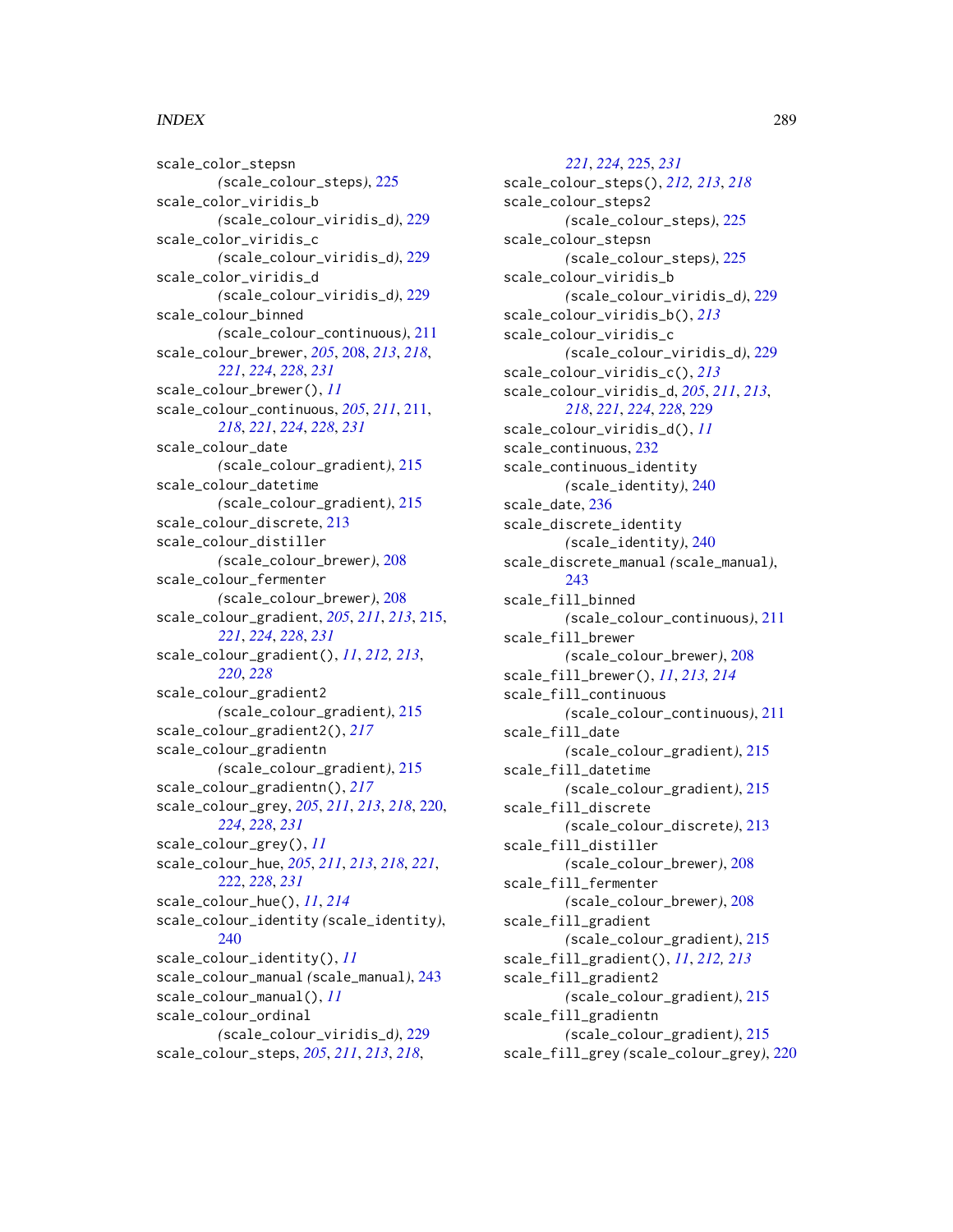scale\_fill\_grey(), *[11](#page-10-0)* scale\_fill\_hue *(*scale\_colour\_hue*)*, [222](#page-221-0) scale\_fill\_hue(), *[11](#page-10-0)*, *[213,](#page-212-0) [214](#page-213-0)* scale\_fill\_identity *(*scale\_identity*)*, [240](#page-239-0) scale\_fill\_identity(), *[11](#page-10-0)* scale\_fill\_manual *(*scale\_manual*)*, [243](#page-242-0) scale\_fill\_manual(), *[11](#page-10-0)* scale\_fill\_ordinal *(*scale\_colour\_viridis\_d*)*, [229](#page-228-0) scale\_fill\_steps *(*scale\_colour\_steps*)*, [225](#page-224-0) scale\_fill\_steps(), *[212,](#page-211-0) [213](#page-212-0)* scale\_fill\_steps2 *(*scale\_colour\_steps*)*, [225](#page-224-0) scale\_fill\_stepsn *(*scale\_colour\_steps*)*, [225](#page-224-0) scale\_fill\_viridis\_b *(*scale\_colour\_viridis\_d*)*, [229](#page-228-0) scale\_fill\_viridis\_b(), *[213](#page-212-0)* scale\_fill\_viridis\_c *(*scale\_colour\_viridis\_d*)*, [229](#page-228-0) scale\_fill\_viridis\_c(), *[213](#page-212-0)* scale\_fill\_viridis\_d *(*scale\_colour\_viridis\_d*)*, [229](#page-228-0) scale\_fill\_viridis\_d(), *[11](#page-10-0)* scale\_identity, [240](#page-239-0) scale\_linetype, [241](#page-240-0) scale\_linetype\_binned *(*scale\_linetype*)*, [241](#page-240-0) scale\_linetype\_continuous *(*scale\_linetype*)*, [241](#page-240-0) scale\_linetype\_discrete *(*scale\_linetype*)*, [241](#page-240-0) scale\_linetype\_identity *(*scale\_identity*)*, [240](#page-239-0) scale\_linetype\_manual *(*scale\_manual*)*, [243](#page-242-0) scale\_manual, [243](#page-242-0) scale\_radius *(*scale\_size*)*, [248](#page-247-0) scale\_shape, [246](#page-245-0) scale\_shape\_binned *(*scale\_shape*)*, [246](#page-245-0) scale\_shape\_continuous *(*scale\_shape*)*, [246](#page-245-0) scale\_shape\_discrete *(*scale\_shape*)*, [246](#page-245-0) scale\_shape\_identity *(*scale\_identity*)*, [240](#page-239-0) scale\_shape\_manual *(*scale\_manual*)*, [243](#page-242-0)

scale\_shape\_manual(), *[246](#page-245-0)* scale\_shape\_ordinal *(*scale\_shape*)*, [246](#page-245-0) scale\_size, [248](#page-247-0) scale\_size\_area *(*scale\_size*)*, [248](#page-247-0) scale\_size\_area(), *[251](#page-250-0)* scale\_size\_binned *(*scale\_size*)*, [248](#page-247-0) scale\_size\_binned\_area *(*scale\_size*)*, [248](#page-247-0) scale\_size\_continuous *(*scale\_size*)*, [248](#page-247-0) scale\_size\_date *(*scale\_size*)*, [248](#page-247-0) scale\_size\_datetime *(*scale\_size*)*, [248](#page-247-0) scale\_size\_discrete *(*scale\_size*)*, [248](#page-247-0) scale\_size\_identity *(*scale\_identity*)*, [240](#page-239-0) scale\_size\_manual *(*scale\_manual*)*, [243](#page-242-0) scale\_size\_ordinal *(*scale\_size*)*, [248](#page-247-0) scale\_x\_binned, *[235](#page-234-0)*, *[239](#page-238-0)*, *[253](#page-252-0)* scale\_x\_binned *(*scale\_binned*)*, [206](#page-205-0) scale\_x\_continuous, *[208](#page-207-0)*, *[239](#page-238-0)*, *[253](#page-252-0)* scale\_x\_continuous *(*scale\_continuous*)*, [232](#page-231-0) scale\_x\_continuous(), *[184](#page-183-0)* scale\_x\_date, *[208](#page-207-0)*, *[235](#page-234-0)*, *[253](#page-252-0)* scale\_x\_date *(*scale\_date*)*, [236](#page-235-0) scale\_x\_date(), *[184](#page-183-0)* scale\_x\_datetime *(*scale\_date*)*, [236](#page-235-0) scale\_x\_discrete, *[208](#page-207-0)*, *[235](#page-234-0)*, *[239](#page-238-0)*, [251](#page-250-0) scale\_x\_discrete(), *[184](#page-183-0)* scale\_x\_log10 *(*scale\_continuous*)*, [232](#page-231-0) scale\_x\_reverse *(*scale\_continuous*)*, [232](#page-231-0) scale\_x\_sqrt *(*scale\_continuous*)*, [232](#page-231-0) scale\_x\_time *(*scale\_date*)*, [236](#page-235-0) scale\_y\_binned *(*scale\_binned*)*, [206](#page-205-0) scale\_y\_continuous *(*scale\_continuous*)*, [232](#page-231-0) scale\_y\_continuous(), *[21](#page-20-0)* scale\_y\_date *(*scale\_date*)*, [236](#page-235-0) scale\_y\_datetime *(*scale\_date*)*, [236](#page-235-0) scale\_y\_discrete *(*scale\_x\_discrete*)*, [251](#page-250-0) scale\_y\_log10 *(*scale\_continuous*)*, [232](#page-231-0) scale\_y\_log10(), *[21](#page-20-0)* scale\_y\_reverse *(*scale\_continuous*)*, [232](#page-231-0) scale\_y\_sqrt *(*scale\_continuous*)*, [232](#page-231-0) scale\_y\_time *(*scale\_date*)*, [236](#page-235-0) scales::area\_pal(), *[216](#page-215-0)* scales::boxcox\_trans(), *[208](#page-207-0)*, *[218](#page-217-0)*, *[227](#page-226-0)*, *[234](#page-233-0)*, *[250](#page-249-0)* scales::censor(), *[207](#page-206-0)*, *[217](#page-216-0)*, *[227](#page-226-0)*, *[234](#page-233-0)*, *[239](#page-238-0)*, *[250](#page-249-0)*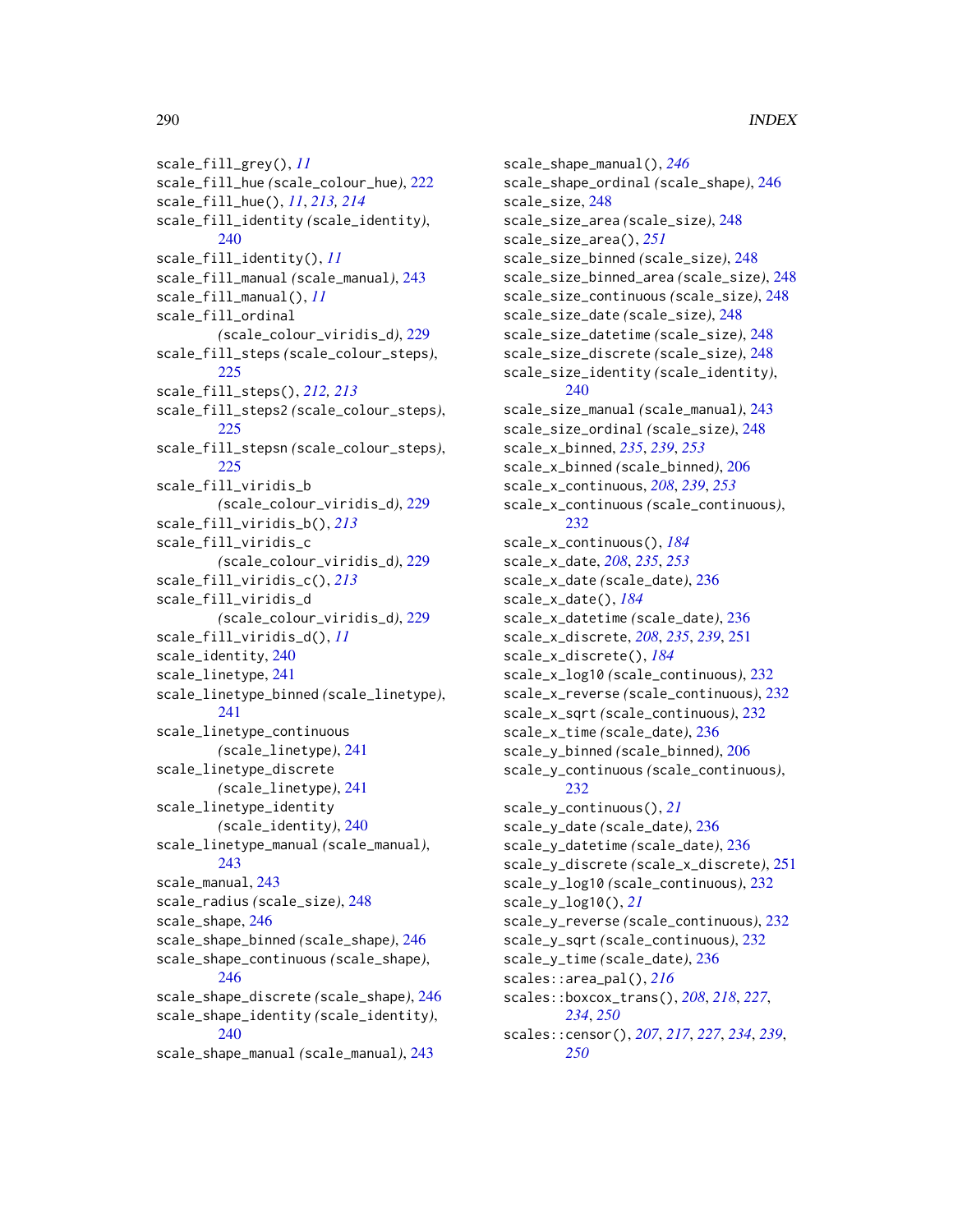## $I$ NDEX 291

scales::extended\_breaks(), *[207](#page-206-0)*, *[216](#page-215-0)*, *[227](#page-226-0)*, *[233](#page-232-0)*, *[249](#page-248-0)* scales::hue\_pal(), *[220](#page-219-0)*, *[222](#page-221-0)*, *[242](#page-241-0)*, *[244](#page-243-0)*, *[247](#page-246-0)*, *[251](#page-250-0)* scales::rescale(), *[217](#page-216-0)* scales::seq\_gradient\_pal(), *[218](#page-217-0)*, *[228](#page-227-0)* scales::squish(), *[207](#page-206-0)*, *[217](#page-216-0)*, *[227](#page-226-0)*, *[234](#page-233-0)*, *[239](#page-238-0)*, *[250](#page-249-0)* scales::squish\_infinite(), *[207](#page-206-0)*, *[217](#page-216-0)*, *[227](#page-226-0)*, *[234](#page-233-0)*, *[239](#page-238-0)*, *[250](#page-249-0)* scales::trans\_new(), *[42](#page-41-0)*, *[208](#page-207-0)*, *[218](#page-217-0)*, *[227](#page-226-0)*, *[234](#page-233-0)*, *[250](#page-249-0)* seals, [254](#page-253-0) sec\_axis, [254](#page-253-0) sec\_axis(), *[234](#page-233-0)*, *[239](#page-238-0)* shape *(*aes\_linetype\_size\_shape*)*, [15](#page-14-0) size *(*aes\_linetype\_size\_shape*)*, [15](#page-14-0) stage *(*aes\_eval*)*, [12](#page-11-0) stat *(*aes\_eval*)*, [12](#page-11-0) stat\_bin *(*geom\_freqpoly*)*, [94](#page-93-0) stat\_bin(), *[12](#page-11-0)*, *[61](#page-60-0)*, *[83](#page-82-0)*, *[266](#page-265-0)* stat\_bin2d *(*geom\_bin\_2d*)*, [62](#page-61-0) stat\_bin2d(), *[104](#page-103-0)*, *[265](#page-264-0)* stat\_bin\_2d *(*geom\_bin\_2d*)*, [62](#page-61-0) stat\_bin\_hex *(*geom\_hex*)*, [102](#page-101-0) stat\_binhex *(*geom\_hex*)*, [102](#page-101-0) stat\_binhex(), *[63](#page-62-0)* stat\_boxplot *(*geom\_boxplot*)*, [65](#page-64-0) stat\_contour *(*geom\_contour*)*, [69](#page-68-0) stat\_contour(), *[87](#page-86-0)* stat\_contour\_filled *(*geom\_contour*)*, [69](#page-68-0) stat\_contour\_filled(), *[87](#page-86-0)*, *[165](#page-164-0)*, *[171](#page-170-0)* stat\_count *(*geom\_bar*)*, [58](#page-57-0) stat\_count(), *[96,](#page-95-0) [97](#page-96-0)* stat\_density *(*geom\_density*)*, [80](#page-79-0) stat\_density(), *[150](#page-149-0)* stat\_density2d *(*geom\_density\_2d*)*, [84](#page-83-0) stat\_density2d\_filled *(*geom\_density\_2d*)*, [84](#page-83-0) stat\_density\_2d *(*geom\_density\_2d*)*, [84](#page-83-0) stat\_density\_2d\_filled *(*geom\_density\_2d*)*, [84](#page-83-0) stat\_ecdf, [256](#page-255-0) stat\_ellipse, [258](#page-257-0) stat\_function *(*geom\_function*)*, [99](#page-98-0) stat\_identity, [260](#page-259-0) stat\_qq *(*geom\_qq\_line*)*, [123](#page-122-0) stat\_qq\_line *(*geom\_qq\_line*)*, [123](#page-122-0)

stat\_quantile *(*geom\_quantile*)*, [127](#page-126-0) stat\_sf *(*CoordSf*)*, [28](#page-27-0) stat\_sf\_coordinates, [261](#page-260-0) stat\_sf\_coordinates(), *[33](#page-32-0)* stat\_smooth *(*geom\_smooth*)*, [141](#page-140-0) stat\_spoke *(*geom\_spoke*)*, [145](#page-144-0) stat\_sum *(*geom\_count*)*, [74](#page-73-0) stat\_summary *(*stat\_summary\_bin*)*, [266](#page-265-0) stat\_summary(), *[79](#page-78-0)*, *[176](#page-175-0)*, *[188](#page-187-0)*, *[263](#page-262-0)* stat\_summary2d *(*stat\_summary\_2d*)*, [263](#page-262-0) stat\_summary\_2d, [263](#page-262-0) stat\_summary\_2d(), *[263](#page-262-0)* stat\_summary\_bin, [266](#page-265-0) stat\_summary\_hex *(*stat\_summary\_2d*)*, [263](#page-262-0) stat\_summary\_hex(), *[265](#page-264-0)* stat\_unique, [270](#page-269-0) stat\_ydensity *(*geom\_violin*)*, [147](#page-146-0) stats::bw.nrd(), *[82](#page-81-0)*, *[149](#page-148-0)* stats::loess(), *[142](#page-141-0)* StatSf *(*CoordSf*)*, [28](#page-27-0) StatSfCoordinates *(*stat\_sf\_coordinates*)*, [261](#page-260-0) strftime(), *[238](#page-237-0)* substitute(), *[9](#page-8-0)* theme, *[186](#page-185-0)*, [272](#page-271-0) theme(), *[6](#page-5-0)*, *[157](#page-156-0)*, *[162](#page-161-0)*, *[164](#page-163-0)*, *[167](#page-166-0)*, *[170,](#page-169-0) [171](#page-170-0)*, *[173](#page-172-0)*, *[279](#page-278-0)* theme\_bw *(*ggtheme*)*, [157](#page-156-0) theme\_classic *(*ggtheme*)*, [157](#page-156-0) theme\_dark *(*ggtheme*)*, [157](#page-156-0) theme\_get, [279](#page-278-0) theme\_gray *(*ggtheme*)*, [157](#page-156-0) theme\_grey *(*ggtheme*)*, [157](#page-156-0) theme\_grey(), *[277](#page-276-0)* theme\_light *(*ggtheme*)*, [157](#page-156-0) theme\_linedraw *(*ggtheme*)*, [157](#page-156-0) theme\_minimal *(*ggtheme*)*, [157](#page-156-0) theme\_replace *(*theme\_get*)*, [279](#page-278-0) theme\_set *(*theme\_get*)*, [279](#page-278-0) theme\_test *(*ggtheme*)*, [157](#page-156-0) theme\_update *(*theme\_get*)*, [279](#page-278-0) theme\_update(), *[272](#page-271-0)* theme\_void *(*ggtheme*)*, [157](#page-156-0) transformation object, *[207](#page-206-0)*, *[216](#page-215-0)*, *[226](#page-225-0)*, *[233](#page-232-0)*, *[249](#page-248-0)* txhousing, [281](#page-280-0)

vars, [282](#page-281-0)